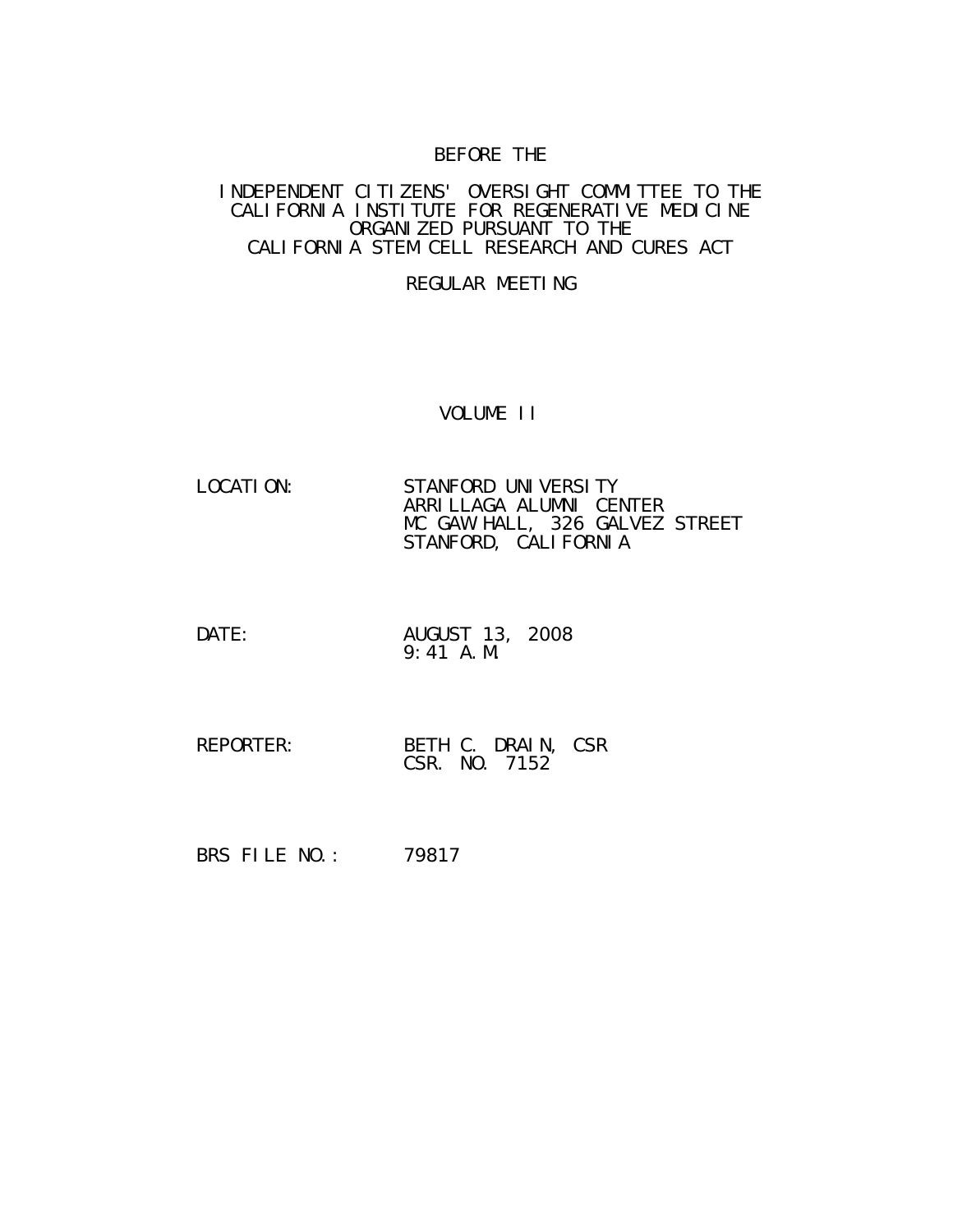## I N D E X

| I TEM                   | <b>DESCRIPTION</b>                                                                                                  | PAGE NO. |     |
|-------------------------|---------------------------------------------------------------------------------------------------------------------|----------|-----|
| CALL TO ORDER           |                                                                                                                     |          | 153 |
| ROLL CALL               |                                                                                                                     |          | 155 |
| AWARDS II APPLICATIONS. | CONTINUED CONSIDERATION OF RECOMMENDATIONS<br>FROM GRANTS WORKING GROUP ON NEW FACULTY                              |          | 157 |
|                         | CONSIDERATION OF CIRM LOAN POLICY.                                                                                  |          | 274 |
| MAJOR FACILITIES.       | CONSIDERATION OF NAMES FOR CIRM-FUNDED                                                                              |          | 267 |
| APPLICANT POLICIES.     | CONSIDERATION OF RECOMMENDATIONS ON RFA                                                                             |          | 302 |
|                         | CONSIDERATION OF POLICY REGARDING<br>EXTRAORDINARY PETITIONS FOR ICOC CONSIDERATION<br>OF APPLICATIONS FOR FUNDING. |          | 219 |
| PUBLIC COMMENT          |                                                                                                                     |          | 323 |
| <b>ADJOURNMENT</b>      |                                                                                                                     |          | 325 |
|                         |                                                                                                                     |          |     |
|                         |                                                                                                                     |          |     |
|                         |                                                                                                                     |          |     |
|                         |                                                                                                                     |          |     |
|                         |                                                                                                                     |          |     |
|                         |                                                                                                                     |          |     |
|                         |                                                                                                                     |          |     |
|                         |                                                                                                                     |          |     |
|                         |                                                                                                                     |          |     |

152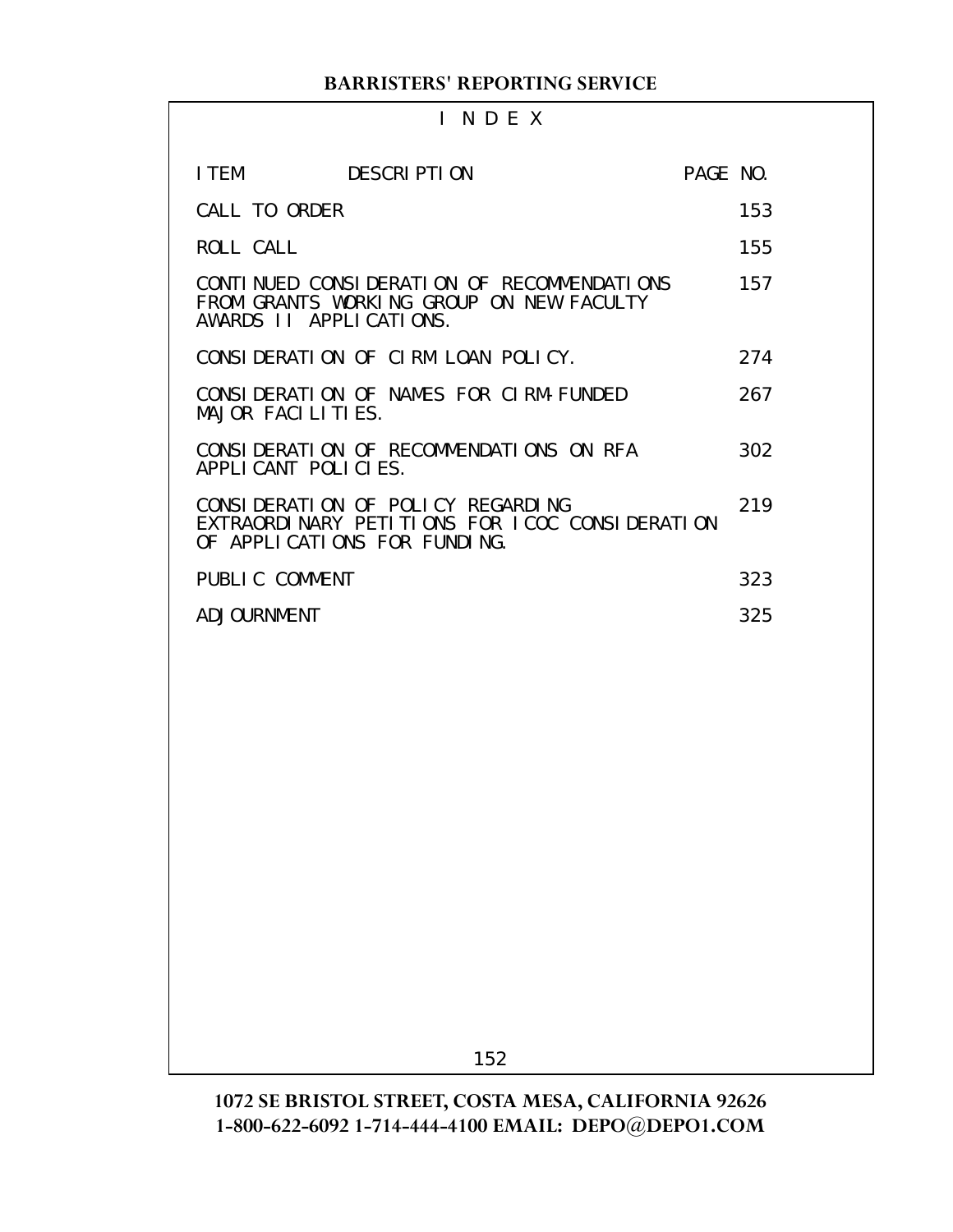| 1  | STANFORD, CALIFORNIA; WEDNESDAY, AUGUST 13, 2008     |
|----|------------------------------------------------------|
| 2  | 09:41 A.M.                                           |
| 3  |                                                      |
| 4  | CHAIRMAN KLEIN: GOOD MORNING. IF WE CAN              |
| 5  | BRING THE MEETING TO ORDER. WE HAD A WONDERFUL       |
| 6  | PRESENTATION THIS MORNING ON BATTEN'S DISEASE, AND I |
| 7  | RECOMMEND IT STRONGLY TO THE BOARD AS THE FILM IS    |
| 8  | DEVELOPED AND THE VIDEO IS INTEGRATED TO PLEASE TAKE |
| 9  | A LOOK AT IT. IT'S A WONDERFUL EXAMPLE OF            |
| 10 | EXTRAORDINARY SCIENCE AND CLINICAL WORK COMBINED TO  |
| 11 | DEAL WITH A TRAGIC DISEASE, KILLING MOST CHILDREN    |
| 12 | AFFLICTED WITH IT BY THE TIME THEY'RE 12.            |
| 13 | IF YOU HAVE A CHANCE AND HE'S STILL HERE,            |
| 14 | TONY FARRANDINO CAME ALL THE WAY FROM PENNSYLVANIA.  |
| 15 | HE'S THE FATHER OF A YOUNG BOY DREW WHO IS AFFLICTED |
| 16 | WITH THE DISEASE. IT IS AN EXTRAORDINARY EFFORT      |
| 17 | THAT IS A MODEL OF HOW WE NEED TO PROCEED WITH       |
| 18 | REPLACEMENT CELL THERAPIES. AND I RECOMMEND THE      |
| 19 | FILM THAT WE'LL BE PRODUCING TO EACH OF THE BOARD    |
| 20 | MEMBERS.                                             |
| 21 | I'D LIKE TO OPEN --                                  |
| 22 | DR. POMEROY: BOB, BEFORE YOU GO ON, COULD            |
| 23 | MAKE A COMMENT?<br>$\mathbf{L}$                      |
| 24 | CHAIRMAN KLEIN: YES. DR. CLAIRE POMEROY.             |
| 25 | DR. POMEROY: I WOULD JUST LIKE TO THANK              |
|    | 153                                                  |
|    |                                                      |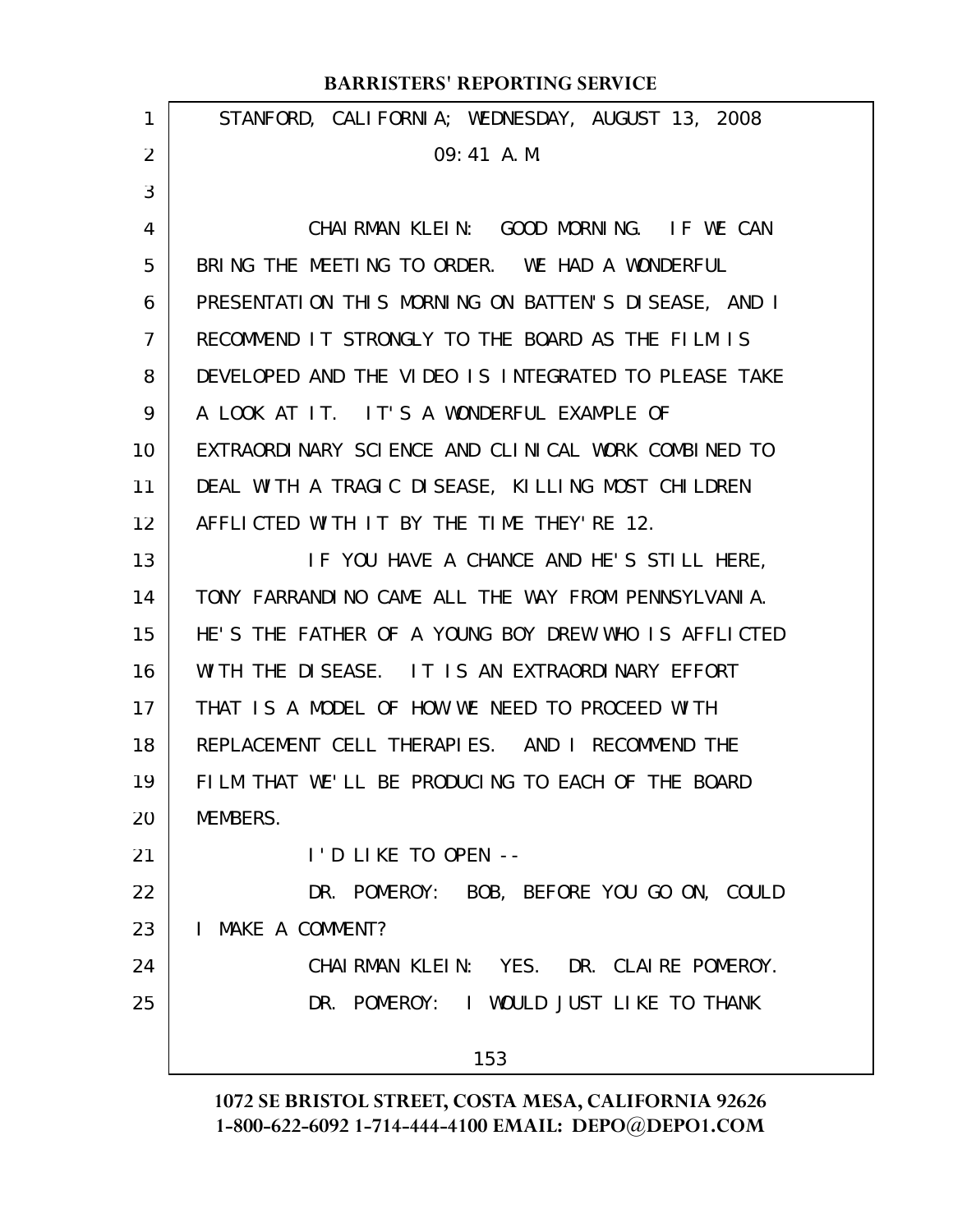| $\mathbf{1}$      | MR. FARRANDINO FOR TAKING THIS LONG TRIP. AS A       |
|-------------------|------------------------------------------------------|
| 2                 | BOARD MEMBER, WE COME TO THESE MEETINGS. AND WHEN    |
| 3                 | WE HEAR THE STORIES LIKE DREW'S STORY, IT REMINDS US |
| 4                 | ALL WHY WE'RE WORKING SO HARD. SO ON BEHALF OF MY    |
| 5                 | INSTITUTION, ON BEHALF OF ICOC, I'D LIKE TO REALLY   |
| 6                 | THANK MR. FARRANDINO AGAIN FOR TELLING US DREW'S     |
| 7                 | STORY AND FOR MOTIVATING US AND INSPIRING US TO KEEP |
| 8                 | WORKING SO HARD IN THIS IMPORTANT FIELD. SO THANK    |
| 9                 | YOU VERY MUCH.                                       |
| 10                | (APPLAUSE.)                                          |
| 11                | CHAIRMAN KLEIN: CLEARLY OUR GREAT                    |
| $12 \overline{ }$ | ADMIRATION AND THANKS GOES OUT TO STEM CELL, INC.    |
| 13                | AND THEIR TREMENDOUS STAFF AND LEADERSHIP IN MOVING  |
| 14                | FORWARD COURAGEOUSLY, SAFELY WITH THE DEVELOPMENT OF |
| 15                | THIS THERAPY. IT'S A GREAT MODEL FOR ALL OF US TO    |
| 16                | STUDY.                                               |
| 17                | WITH THAT, I'D LIKE TO MOVE FORWARD INTO             |
| 18                | THE FORMAL MEETING. MELISSA IS NOT HERE AT THE       |
| 19                | MOMENT BECAUSE I THINK SHE'S TRYING TO WORK WITH A   |
| 20                | BOARD MEMBER. BUT IF, JAMES HARRISON, MAYBE YOU      |
| 21                | COULD CALL THE ROLL, AND THEN WE WILL HAVE THE       |
| 22                | PLEDGE OF ALLEGIANCE FOLLOW THAT.                    |
| 23                | MR. HARRISON: WE ARE STILL SHY OF A                  |
| 24                | QUORUM BY ONE. SO PERHAPS WE SHOULD BEGIN WITH THE   |
| 25                | PLEDGE OF ALLEGIANCE AND THEN MOVE ON AND TAKE THE   |
|                   | 154                                                  |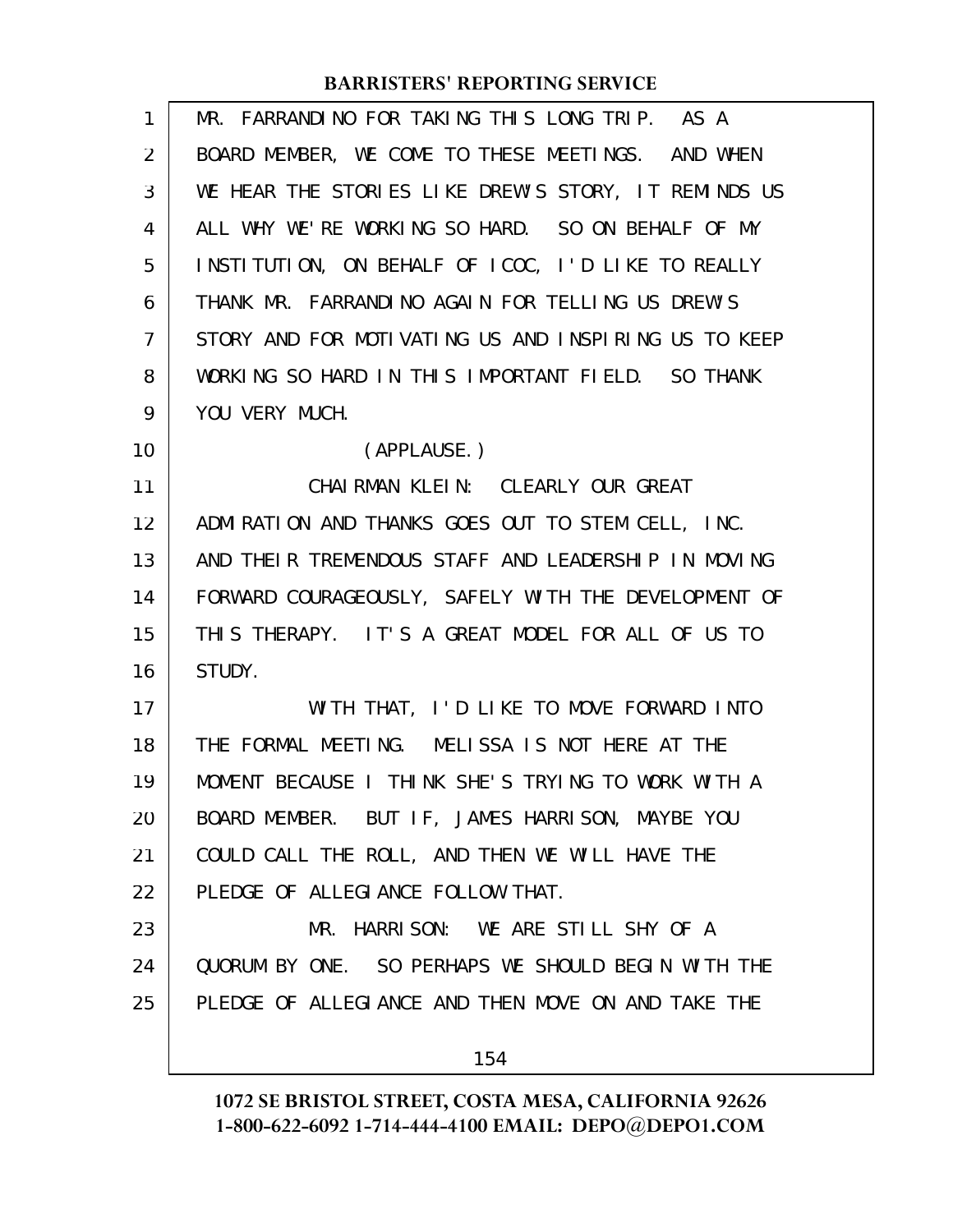| $\mathbf{1}$   | ROLL ONCE WE HAVE A QUORUM ESTABLISHED.             |
|----------------|-----------------------------------------------------|
| $\overline{2}$ | CHAIRMAN KLEIN: THAT'S FINE. MR.                    |
| 3              | HARRISON, WOULD YOU LIKE TO SPECIFICALLY INTRODUCE  |
| 4              | THE NEW ALTERNATE THAT WE HAVE THIS MORNING?        |
| 5              | MR. HARRISON: YES. DR. NANCY MILLIKEN               |
| 6              | FROM UCSF HAS JOINED US AS DR. HAWGOOD'S ALTERNATE, |
| 7              | AND WE ARE EXTREMELY GRATEFUL TO HER GIVEN OUR      |
| 8              | QUORUM CHALLENGES.                                  |
| 9              | (APPLAUSE.)                                         |
| 10             | MR. HARRISON: WE NOW HAVE A QUORUM.                 |
| 11             | CHAIRMAN KLEIN: YES. GREAT. SO AT THIS              |
| 12             | POINT IF WE COULD CALL THE ROLL. WE WILL CALL THE   |
| 13             | ROLL AND THEN DO THE PLEDGE OF ALLEGIANCE.          |
| 14             | MS. KING: ABSOLUTELY.                               |
| 15             | DONALD DAFOE.                                       |
| 16             | DR. DAFOE: HERE.                                    |
| 17             | MS. KING: ROBERT PRICE.                             |
| 18             | DR. PRICE: HERE.                                    |
| 19             | MS. KING: FLOYD BLOOM.                              |
| 20             | DR. BLOOM: HERE.                                    |
| 21             | MS. KING: DAVID BRENNER.                            |
| 22             | DR. BRENNER: HERE.                                  |
| 23             | MS. KING: JACOB LEVIN.                              |
| 24             | DR. LEVIN: HERE.                                    |
| 25             | MS. KING: MARSHA CHANDLER. MARCY FEIT.              |
|                | 155                                                 |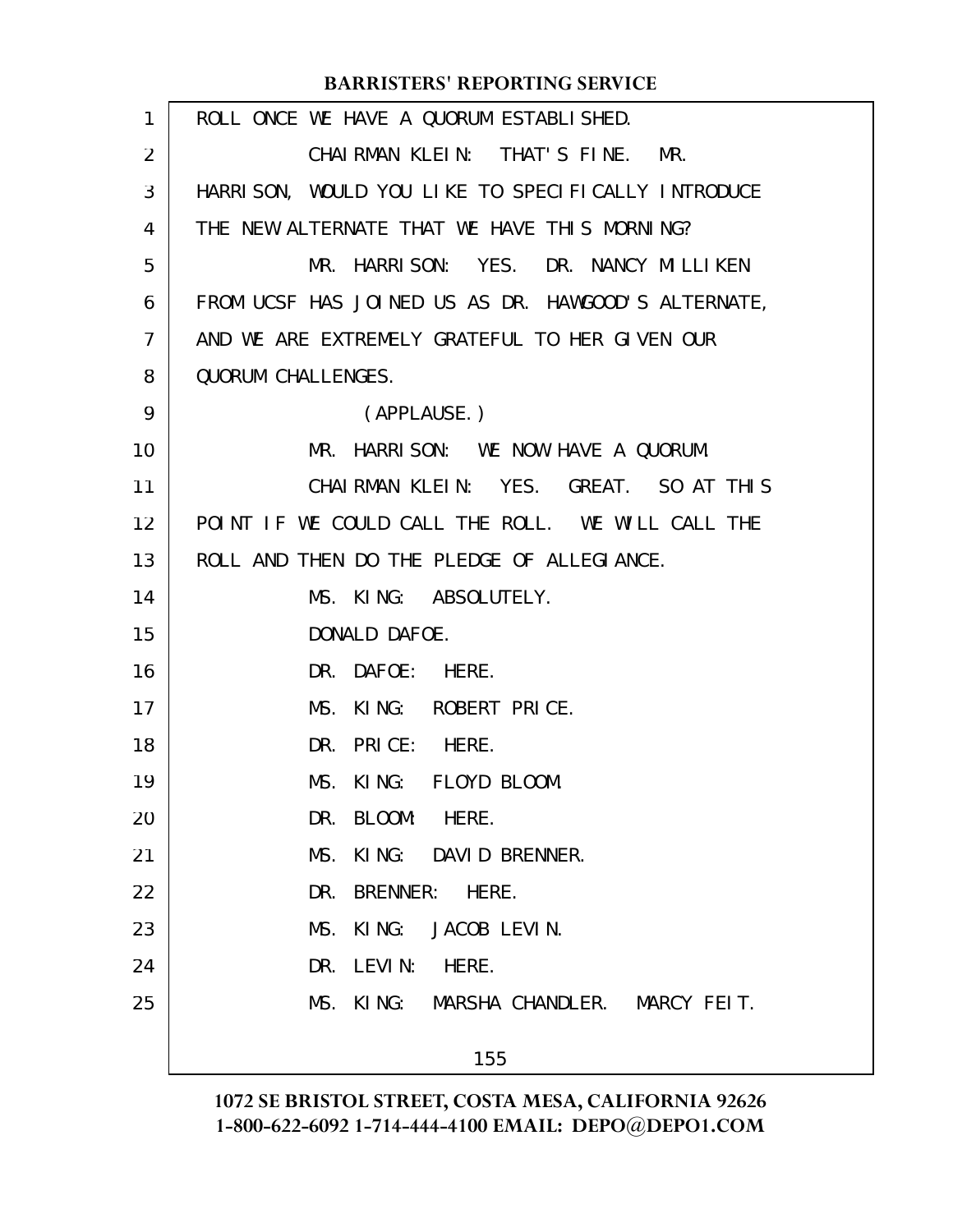| $\mathbf{1}$   | MI CHAEL FRI EDMAN.                |  |
|----------------|------------------------------------|--|
| $\overline{2}$ | DR. FRIEDMAN: HERE.                |  |
| 3              | MS. KING: LEEZA GIBBONS. MICHAEL   |  |
| 4              | GOLDBERG.                          |  |
| 5              | MR. GOLDBERG: HERE.                |  |
| 6              | MS. KING: NANCY MILLIKEN.          |  |
| $\overline{7}$ | DR. MILLIKEN: HERE.                |  |
| 8              | MS. KING: BOB KLEIN.               |  |
| 9              | CHAIRMAN KLEIN: HERE.              |  |
| 10             | MS. KING: SHERRY LANSING.          |  |
| 11             | MS. LANSING: HERE.                 |  |
| 12             | MS. KING: GERALD LEVEY. TED LOVE.  |  |
| 13             | DR. LOVE: HERE.                    |  |
| 14             | MS. KING: TINA NOVA. ED PENHOET.   |  |
| 15             | DR. PENHOET: HERE.                 |  |
| 16             | MS. KING: PHIL PIZZO.              |  |
| 17             | DR. PIZZO: HERE.                   |  |
| 18             | MS. KING: CLAIRE POMEROY.          |  |
| 19             | DR. POMEROY: HERE.                 |  |
| 20             | MS. KING: FRANCISCO PRIETO. ROBERT |  |
| 21             | QUI NT.                            |  |
| 22             | DR. QUINT: HERE.                   |  |
| 23             | MS. KING: JOHN REED. DUANE ROTH.   |  |
| 24             | MR. ROTH: HERE.                    |  |
| 25             | MS. KING: JOAN SAMUELSON.          |  |
|                | 156                                |  |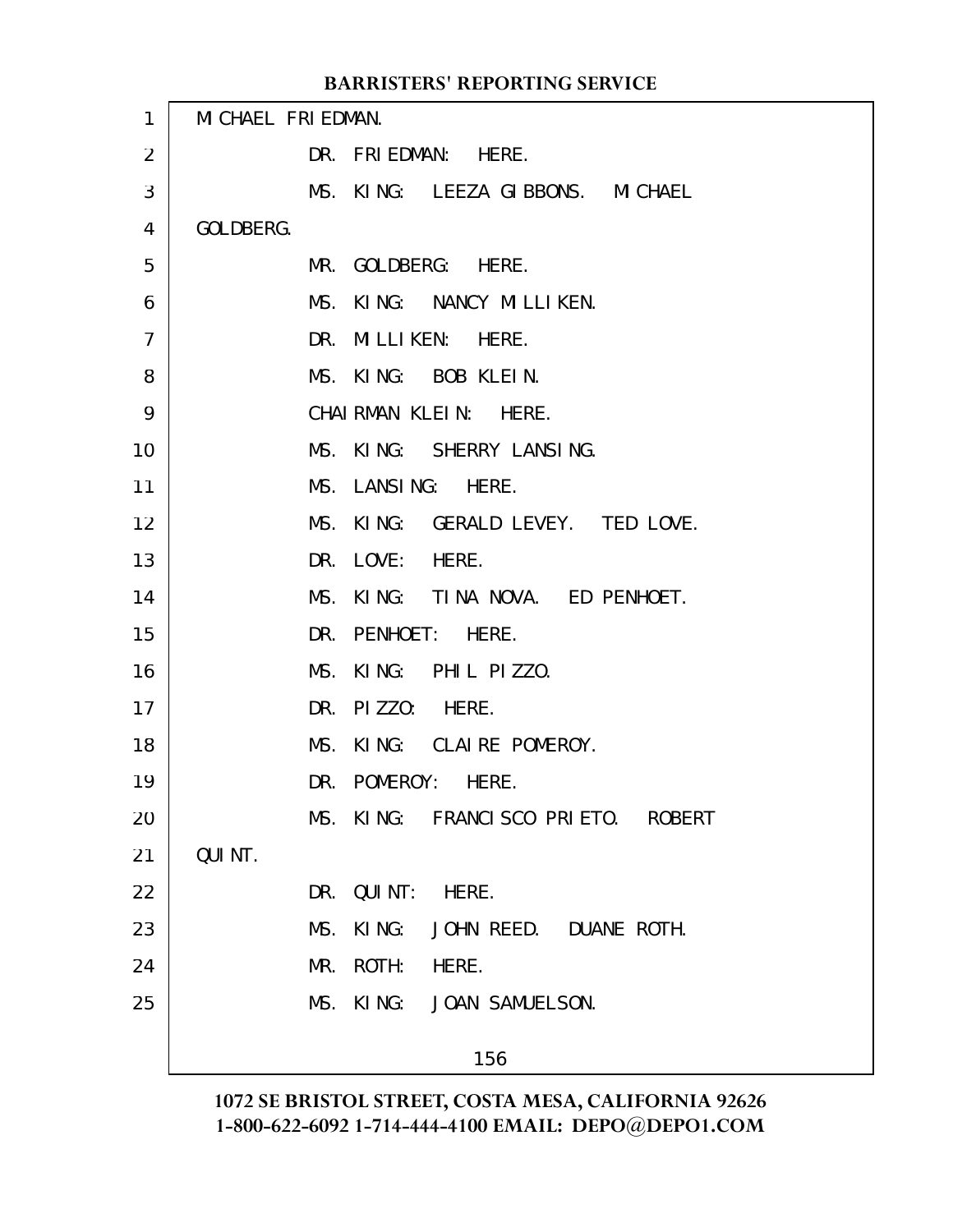| <b>BARRISTERS' REPORTING SERVICE</b> |                                                      |  |
|--------------------------------------|------------------------------------------------------|--|
| 1                                    | MS. SAMUELSON: HERE.                                 |  |
| $\overline{2}$                       | MS. KING: DAVID SERRANO-SEWELL. JEFF                 |  |
| 3                                    | SHEEHY.                                              |  |
| 4                                    | MR. SHEEHY: HERE.                                    |  |
| 5                                    | KING: JON SHESTACK. OSWALD STEWARD.<br>MS.           |  |
| 6                                    | DR. STEWARD: HERE.                                   |  |
| $\overline{7}$                       | MS. KING: AND WE HAVE A QUORUM. PLEASE               |  |
| 8                                    | STAND IF YOU ARE ABLE.                               |  |
| 9                                    | (THE PLEDGE OF ALLEGIANCE.)                          |  |
| 10                                   | CHAIRMAN KLEIN: TO MAKE CERTAIN WE HAVE A            |  |
| 11                                   | FULLY INFORMED QUORUM THIS MORNING, MIKE YAFFE,      |  |
| 12                                   | COULD YOU GO BACK THROUGH THE BASIC CRITERIA UNDER   |  |
| 13                                   | WHICH WE ARE TO JUDGE THIS GRANT BY THE TERMS OF THE |  |
| 14                                   | RFA THAT WAS SENT OUT AND AUTHORIZED BY THE BOARD    |  |
| 15                                   | AND IMPLEMENTED BY THE STAFF?                        |  |
| 16                                   | DR. YAFFE: JUST GO STRAIGHT TO THE                   |  |
| 17                                   | CRITERIA THAT WERE USED BY THE GRANTS WORKING GROUP  |  |
| 18                                   | TO JUDGE THIS SET OF APPLICATIONS. AND THE           |  |
| 19                                   | APPLICATIONS WERE JUDGED IN THREE KEY AREAS. EACH    |  |
| 20                                   | OF THESE THREE CRITERIA WAS VIEWED AS EQUALLY        |  |
| 21                                   | I MPORTANT.                                          |  |
| 22                                   | FIRST, RESEARCH PLAN. THESE ARE RESEARCH             |  |
| 23                                   | GRANTS. THE REVIEWERS JUDGED THE RESEARCH PLAN FOR   |  |
| 24                                   | THE SIGNIFICANCE AND INNOVATION OF THE PROPOSED      |  |
| 25                                   | PROJECT AS WELL AS THE DESIGN AND THE FEASIBILITY OF |  |
|                                      | 157                                                  |  |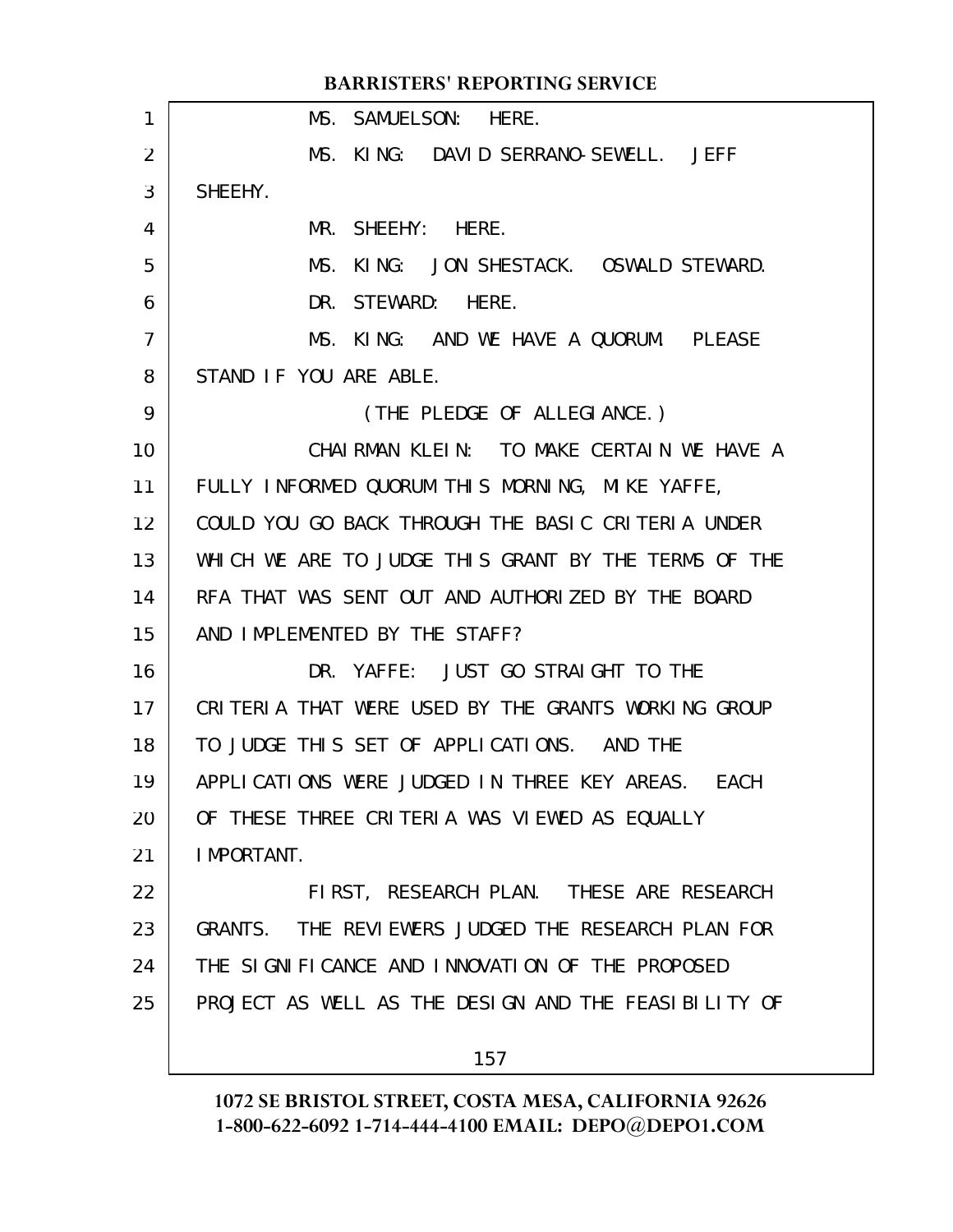| THE EXPERIMENTS. |
|------------------|
|                  |

1

| $\overline{2}$ | SECOND AREA OF CONSIDERATION WAS THE                 |
|----------------|------------------------------------------------------|
| 3              | PRINCIPAL INVESTIGATOR, THE APPLICANT. HERE THE      |
| 4              | REVIEWERS ASSESSED THE QUALIFICATIONS AS WELL AS THE |
| 5              | POTENTIAL FOR LEADERSHIP IN THE STEM CELL AND        |
| 6              | REGENERATIVE MEDICINE FIELDS. ADDITIONALLY, THEY     |
| 7              | EXAMINED PLANS FOR MENTORING AND CAREER DEVELOPMENT. |
| 8              | AND THE THIRD KEY AREA WAS THE                       |
| 9              | INSTITUTION, THE APPLICANT'S INSTITUTION. HERE THE   |
| 10             | REVIEWERS ANALYZED THE COMMITMENT OF THE INSTITUTION |
| 11             | TO THE INVESTIGATOR, THE TRACK RECORD OF THE         |
| 12             | INSTITUTION IN THE PROMOTION AND SUPPORT OF YOUNG    |
| 13             | FACULTY, AS WELL AS THE FUTURE PLANS OF THE          |
| 14             | INSTITUTION FOR FURTHER GROWTH IN STEM CELL SCIENCE. |
| 15             | CHAIRMAN KLEIN: THANK YOU VERY MUCH. AND             |
| 16             | I'M GOING TO TURN THIS OVER TO JEFF SHEEHY AS WE GO  |
| 17             | THROUGH LOOKING AT THESE GRANTS. I WOULD LIKE TO     |
| 18             | SAY AS A MACRO ISSUE THAT WE NEED TO REMEMBER THAT   |
| 19             | WHEN WE'RE LOOKING AT THE PERCENTAGE OF THESE GRANTS |
| 20             | THAT WE FUND, THEY HAVE ALREADY BEEN TRIAGED DEEPLY  |
| 21             | AT THE INSTITUTIONS, WHO ARE LIMITED IN THE NUMBER   |
| 22             | OF NOMINATIONS. AND UNLIKE MORE NARROWLY DEFINED     |
| 23             | GRANT REQUESTS THAT MAY HAVE A VERY SPECIFIC FOCUSED |
| 24             | TOPIC AS NEW CELL LINES OR TOOLS, THIS IS A VERY     |
| 25             | LARGE UNIVERSE THAT THESE APPLICATIONS CAME FROM     |

158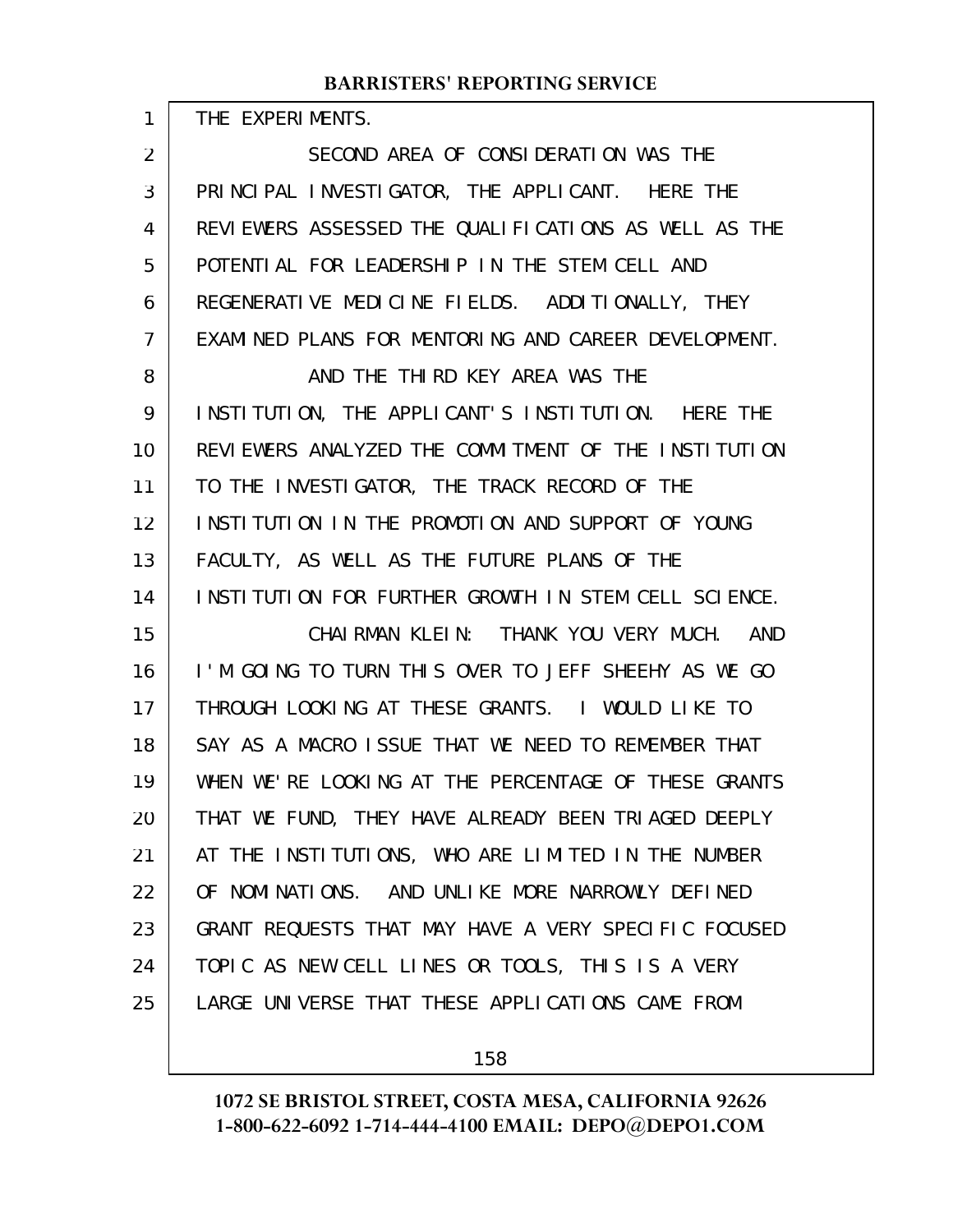| 1  | BECAUSE IT'S THE ENTIRE SPECTRUM OF EMBRYONIC AND    |
|----|------------------------------------------------------|
| 2  | ADULT, OF ALL CELL TYPES, FETAL CELL, ETC. SO WE     |
| 3  | HAVE A LARGE UNIVERSE THAT WAS DEEPLY TRIAGED        |
| 4  | INSTITUTIONALLY BEFORE IT GOT TO THIS LEVEL.         |
| 5  | SO WHEN WE LOOK AT THESE, WE NEED TO                 |
| 6  | UNDERSTAND THE RELATIVE SCORING OF THESE WITH THAT   |
| 7  | MACRO PICTURE AND HOPEFULLY LOOK AT THE SCIENCE AND  |
| 8  | THE QUALITY OF THE CANDIDATE AND THE INSTITUTIONAL   |
| 9  | COMMITMENT, INDEPENDENTLY MAKING DECISIONS WITHOUT   |
| 10 | BEING AS CONSTRAINED AS WE OTHERWISE MIGHT BE IN A   |
| 11 | NORMAL GRANT CYCLE BY THE PERCENTAGE OF THOSE GRANTS |
| 12 | WHICH ARE FUNDED. JEFF SHEEHY.                       |
| 13 | MR. SHEEHY: THANK YOU, BOB. JUST TO                  |
| 14 | RECAP WHAT WE DID LAST NIGHT, WE HAVE APPROVED       |
| 15 | PROVISIONALLY ALL THE APPLICATIONS THAT THE WORKING  |
| 16 | GROUP HAD RECOMMENDED FOR TIER 1. SO IF WE COULD     |
| 17 | PUT UP TIER 3, I THINK OUR NEXT STEP WILL BE TO LOOK |
| 18 | AT THE APPLICATIONS THAT ARE IN TIER 3 AND SEE IF    |
| 19 | THERE ARE ANY OF THOSE APPLICATIONS WE WOULD LIKE TO |
| 20 | MOVE UP TO TIER 1 OR HAVE SOME OTHER DISPOSITION     |
| 21 | WI TH.                                               |
| 22 | CHAIRMAN KLEIN: YOU ARE GOING TO TIER 3              |
| 23 | FIRST?                                               |
| 24 | MR. SHEEHY: AND THEN AFTER THIS, WE'LL GO            |
| 25 | TO TIER 2, AND THOSE APPLICATIONS WE WILL EITHER     |
|    | 159                                                  |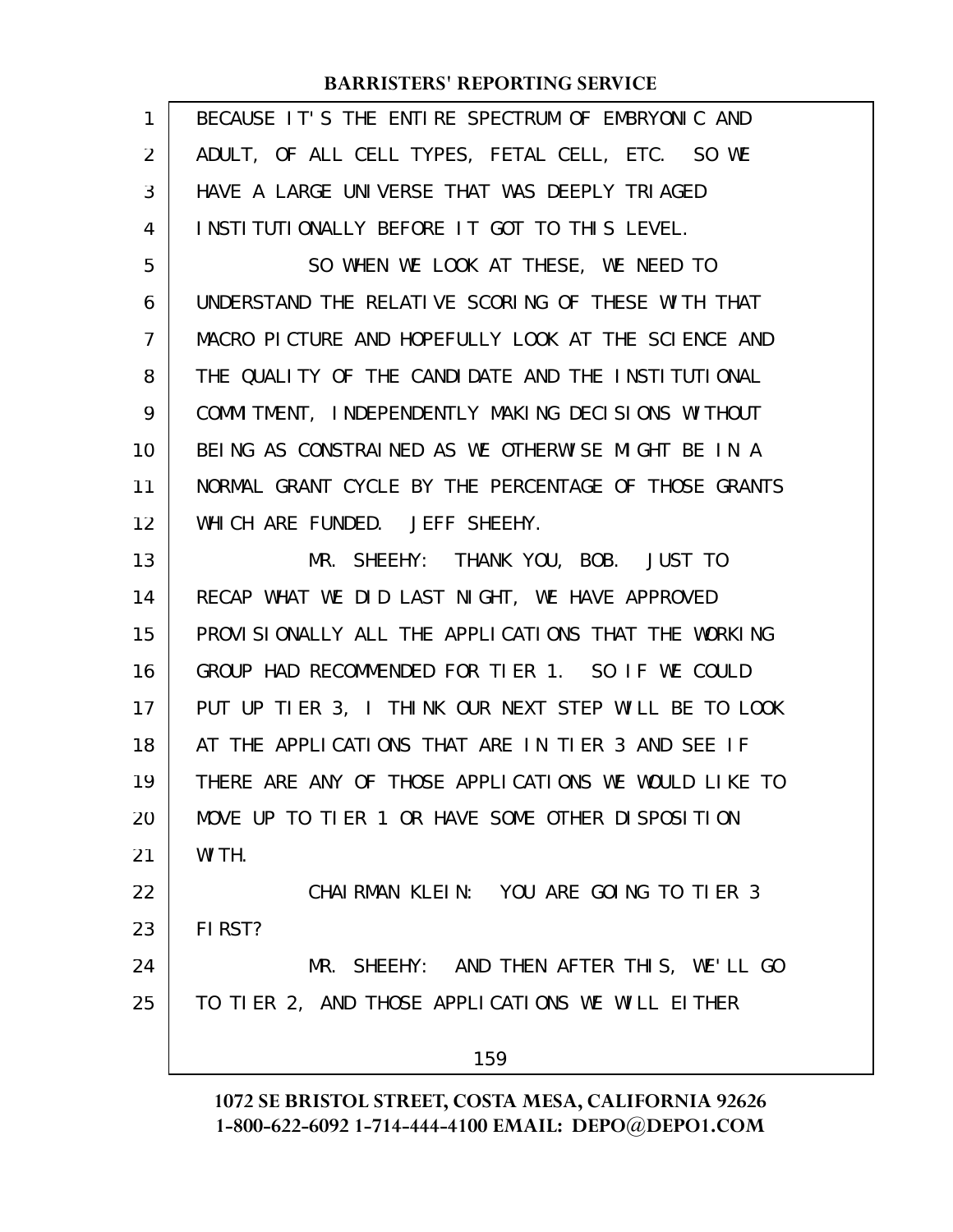| 1              | MOVE INTO TIER 1 OR INTO TIER 3. THEY'LL EITHER GET  |
|----------------|------------------------------------------------------|
| 2              | FUNDED OR NOT, BUT I THINK PROBABLY BEST RIGHT NOW   |
| 3              | TO DISPOSE OF TIER 3.                                |
| 4              | SO IF BOARD MEMBERS WILL TAKE A MINUTE TO            |
| 5              | LOOK AT THE APPLICATIONS IN TIER 3, WHICH ARE YELLOW |
| 6              | IN YOUR BOOK, AND SEE IF -- THEN I WOULD TAKE A      |
| $\overline{7}$ | MOTION TO MOVE ANY OF THOSE APPLICATIONS INTO TIER 1 |
| 8              | IF THERE IS SUCH A MOTION.                           |
| 9              | MR. ROTH: JEFF, COULD I JUST ASK. DURING             |
| 10             | THE REVIEW OF THE TIER 3, WERE THERE ANY             |
| 11             | APPLICATIONS IN THERE THAT RESULTED IN LENGTHY       |
| 12             | DI SCUSSIONS PRO OR CON?                             |
| 13             | MR. SHEEHY: NO. TIER 3, IT WAS -- I'M                |
| 14             | GLAD THAT BOB MADE HIS INTRODUCTORY REMARKS. IF YOU  |
| 15             | TAKE THE LARGER VIEW OF THIS APPLICATION CYCLE, WE   |
| 16             | REALLY HAD A LOT OF VERY GOOD SCIENCE, A LOT OF VERY |
| 17             | GOOD SCIENTISTS IN THIS PROCESS. SO WE STARTED OFF   |
| 18             | ABOVE THE PAYLINE IN TIER 1. AND THEN IN TIER 2 WE   |
| 19             | HAD AN ENORMOUS NUMBER OF GOOD APPLICATIONS TOO.     |
| 20             | AND SO REALLY GOING INTO TIER 3 WAS NOT SOMETHING    |
| 21             | THAT GOT MUCH ATTENTION BECAUSE WE HAD ALMOST AN     |
| 22             | ABUNDANCE, OVERABUNDANCE OF GOOD SCIENCE. WE WERE    |
| 23             | WAY BEYOND WHAT WE HAD BUDGET AUTHORITY FOR TO BEGIN |
| 24             | WITH, SO OUR CHALLENGE WAS REALLY TRYING TO WINNOW   |
| 25             | IT DOWN.                                             |
|                |                                                      |

160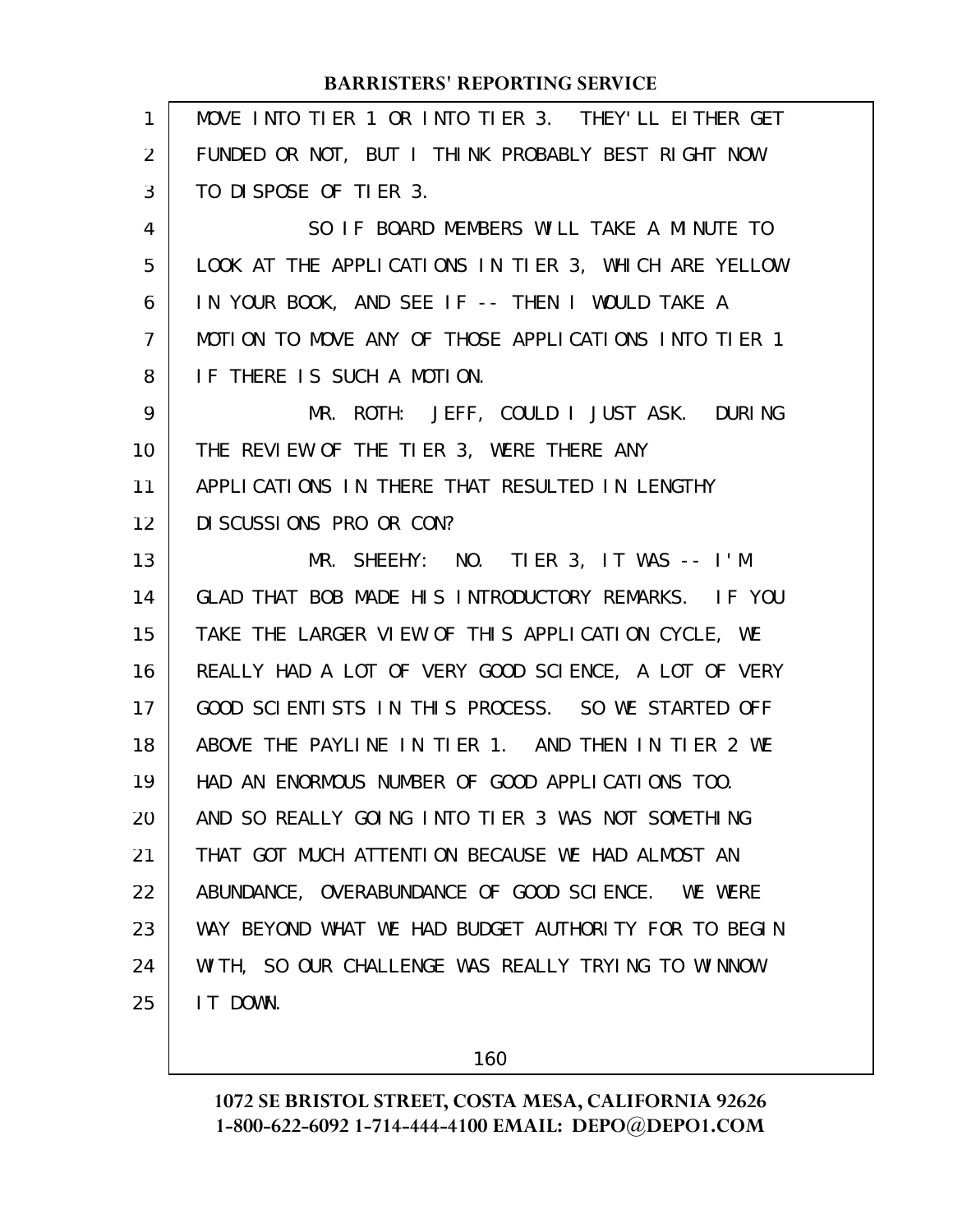| 1              | I THINK THAT'S A FAIR REPRESENTATION OF              |
|----------------|------------------------------------------------------|
| 2              | WHAT HAPPENED.                                       |
| 3              | CHAIRMAN KLEIN: AND JEFF.                            |
| 4              | MR. SHEEHY: TIER 3 DID NOT REALLY GET                |
| 5              | MAYBE THE SAME EXAMINATION IT MIGHT HAVE HAD IN      |
| 6              | DI FFERENT ROUNDS.                                   |
| $\overline{7}$ | MR. ROTH: THAT'S WHY I RAISED THE                    |
| 8              | QUESTION JUST GIVEN THE EXPERIENCE WE HAVE, THAT     |
| 9              | SOMETIMES THERE'S CONTROVERSY AND WE GET IT WRONG.   |
| 10             | BEFORE WE JUST WIPE THESE ALL OUT --                 |
| 11             | CHAIRMAN KLEIN: IN TERMS OF DUANE'S                  |
| 12             | QUESTION, JEFF, THERE'S NO APPLICATION IN TIER 3     |
| 13             | THAT I WANT TO MOVE, WHICH WAS YOUR INITIAL          |
| 14             | QUESTION; BUT IN TERMS OF THE CONTEXT OF DUANE'S     |
| 15             | QUESTION, THERE IS AN APPLICATION IN TIER 3 THAT I   |
| 16             | DON'T THINK THAT I HAVE ADEQUATE INFORMATION TO DEAL |
| 17             | WITH A DECISION ON. AND I'D LIKE TO ACTUALLY ASK IF  |
| 18             | WE CAN BRING IT BACK AT A LATER MEETING WITH MORE    |
| 19             | INFORMATION BECAUSE IT'S APPLICATION NO. 937. AND I  |
| 20             | DON'T WANT GO INTO AN EXAMINATION OF IT AT THIS      |
| 21             | POINT BECAUSE I'M NOT -- I'M LACKING BASIC           |
| 22             | INFORMATION, WHICH I THINK THE PEER GROUP LACKED,    |
| 23             | AND THAT THERE WAS A QUESTION THAT AROSE AS TO       |
| 24             | WHETHER THERE WAS SUFFICIENT TISSUE OF A VERY        |
| 25             | SPECIFIC TYPE TO DO THE SCIENCE PROPOSED.            |
|                |                                                      |

161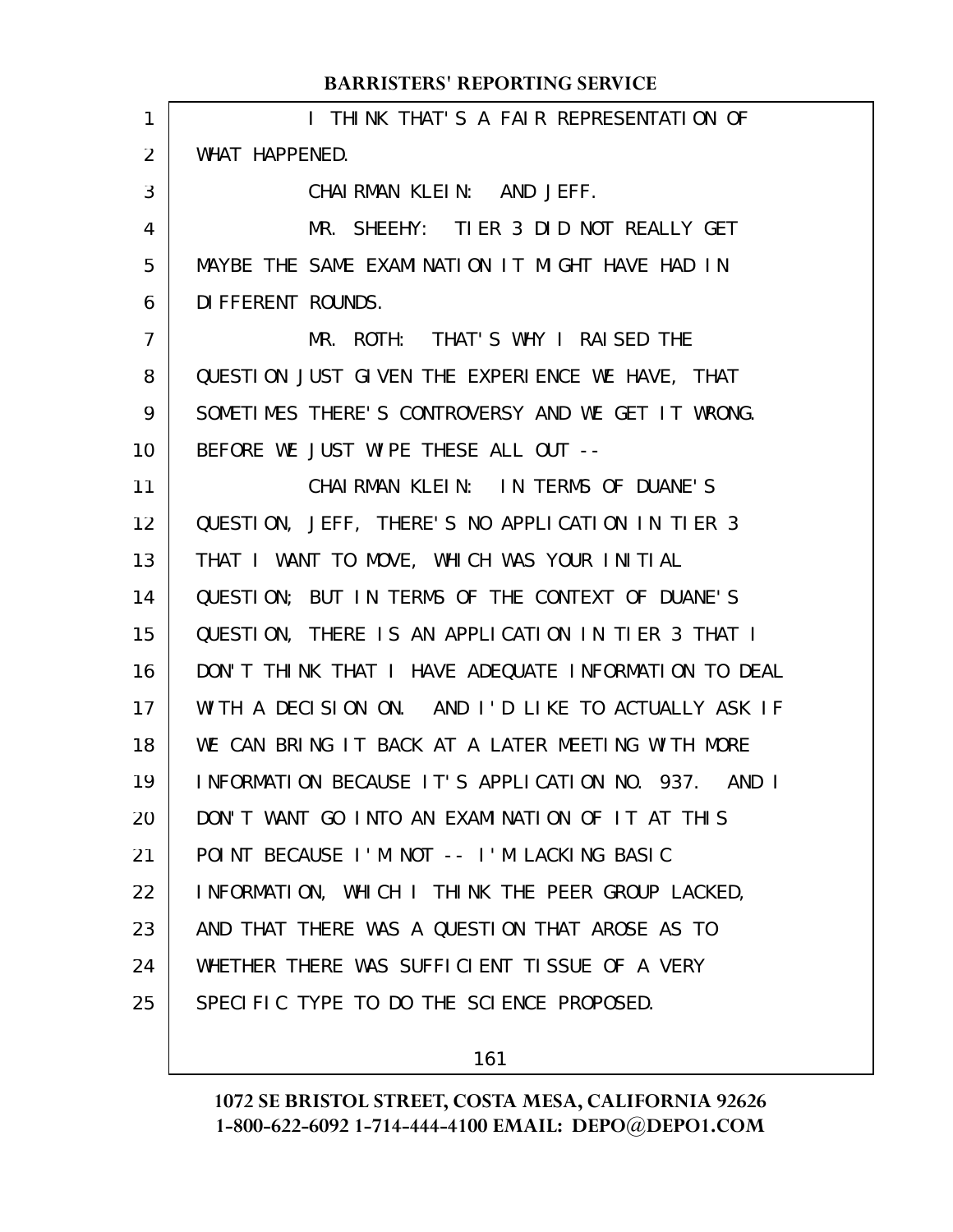| 1              | AND I RECALL THAT THE SCIENCE WAS                    |
|----------------|------------------------------------------------------|
| $\overline{2}$ | DOWNGRADED ON THAT, AND THE SCORE IS REFLECTIVE OF   |
| 3              | THAT DOWNGRADING, WHICH MAY BE VERY APPROPRIATE, BUT |
| 4              | THERE WASN'T INFORMATION AT THE PEER REVIEW          |
| 5              | SUFFICIENT TO DETERMINE WHETHER THERE WAS SUFFICIENT |
| 6              | TISSUE OF THIS TYPE TO DO -- AVAILABLE TO THIS       |
| $\overline{7}$ | INSTITUTION TO DO THE RESEARCH. SO I WOULD JUST ASK  |
| 8              | THAT 937 BE LOOKED AT BY THE STAFF, BE BROUGHT BACK  |
| 9              | IN SEPTEMBER SO WE HAVE ENOUGH INFORMATION. AND THE  |
| 10             | STAFF MAY COME BACK AND SAY WE DON'T THINK, FROM OUR |
| 11             | CONSIDERATION, THERE WOULD BE ANY CHANGES. FINE.     |
| 12             | BUT JUST INFORMATIONALLY, I THINK WE'D BE BETTER     |
| 13             | SERVED ON THAT APPLICATION GETTING ADDITIONAL        |
| 14             | I NFORMATION.                                        |
| 15             | MR. SHEEHY: WELL, LET ME JUST DO ONE                 |
| 16             | THING FIRST. CAN WE GET THE CONFLICTS SO THAT --     |
| 17             | JAMES, I THINK IF WE'RE GOING TO HAVE ANY            |
| 18             | DISCUSSION, AND I WANT TO MAKE SURE I'M NOT          |
| 19             | CONFLICTED.                                          |
| 20             | MR. HARRISON: YOU'RE NOT. IT'S DR.                   |
| 21             | FRI EDMAN.                                           |
| 22             | MR. SHEEHY: BOB, IF YOU WANT TO MAKE A               |
| 23             | MOTION TO THAT, IT SEEMS VERY REASONABLE. I DON'T    |
| 24             | THINK THE APPLICANT WILL BE HURT BY THIS BECAUSE THE |
| 25             | APPLICANT IS CLEARLY IN TIER 3. SO I SUSPECT THAT    |
|                | 162                                                  |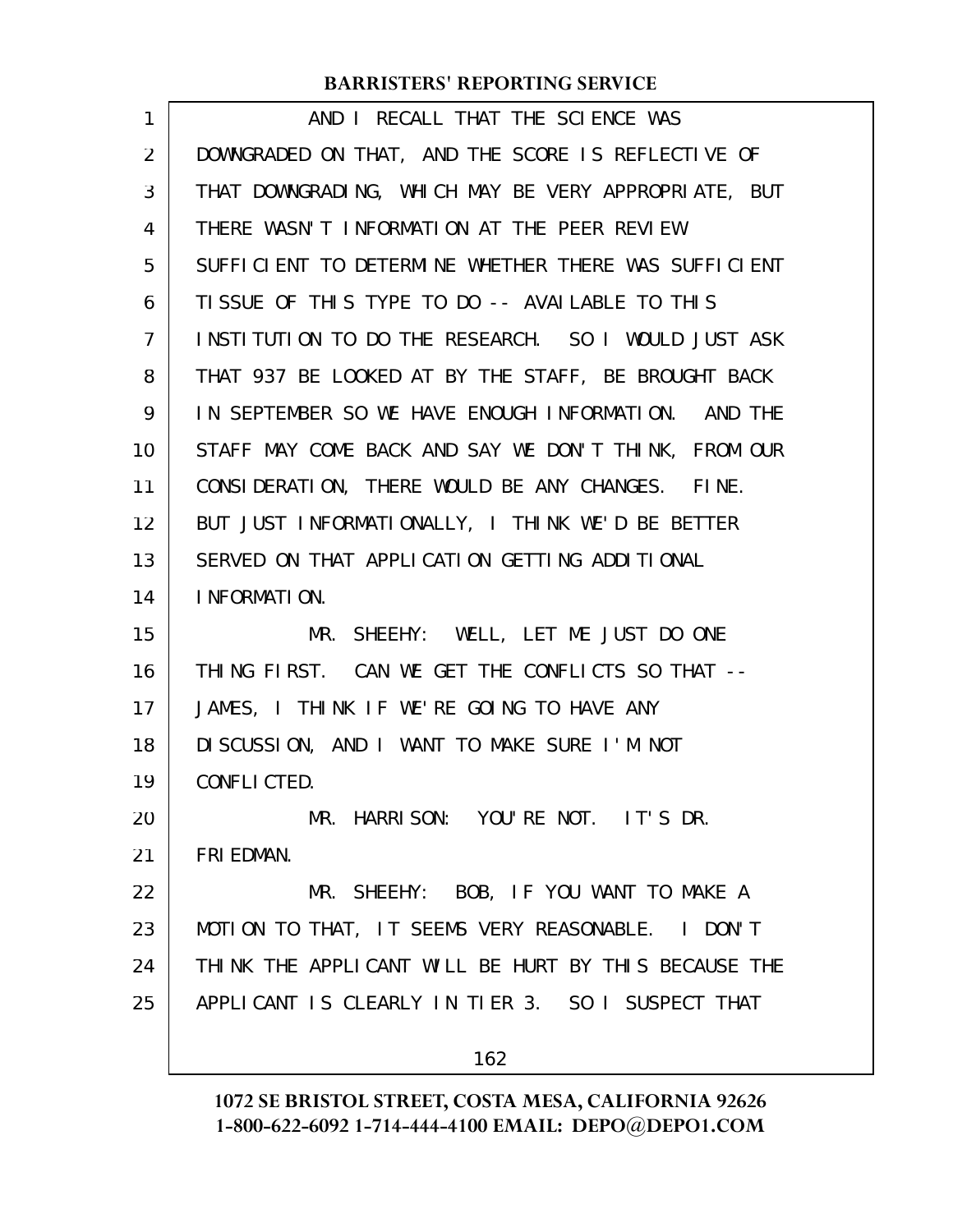| 1  | IT'S NOT GOING TO GO ANYWHERE, SO IF YOU WANT TO A   |
|----|------------------------------------------------------|
| 2  | MAKE MOTION.                                         |
| 3  | CHAIRMAN KLEIN: I'D MAKE A MOTION THAT WE            |
| 4  | DEFER ACTION ON 937 UNTIL SEPTEMBER AND ASK THE      |
| 5  | STAFF JUST TO GIVE US AN EVALUATION IN SEPTEMBER     |
| 6  | WHETHER THERE'S SIGNIFICANT INFORMATION THAT WOULD   |
| 7  | POTENTIALLY CHANGE THE EVALUATION OF WHETHER THE     |
| 8  | TI SSUE MATERIAL THAT WAS IN QUESTION WOULD BE       |
| 9  | AVAILABLE AND WOULD, THEREFORE, IMPACT THE           |
| 10 | SCIENTIFIC EVALUATION OF THE ABILITY TO COMPLETE THE |
| 11 | EXPERIMENT AS WELL AS THE OTHER CONSIDERATION OF THE |
| 12 | APPLI CATION.                                        |
| 13 | BASI CALLY THE MOTION IS DEFER ACTION ON             |
| 14 | 937 UNTIL SEPTEMBER, ASK THE STAFF TO REPORT BACK TO |
| 15 | US WITH THEIR RECOMMENDATION AT THAT TIME.           |
| 16 | MR. SHEEHY: IS THERE A SECOND TO THAT                |
| 17 | MOTION?                                              |
| 18 | MS. SAMUELSON: I'LL SECOND IT.                       |
| 19 | MR. SHEEHY: WE HAVE A SECOND FROM JOAN               |
| 20 | SAMUELSON.                                           |
| 21 | DR. PENHOET: I JUST HAVE A QUESTION. ON              |
| 22 | WHAT BASIS DO WE MAKE THIS JUDGMENT? YOU HAVE SOME   |
| 23 | INFORMATION THAT THE REST OF US DON'T HAVE ABOUT     |
| 24 | 937.                                                 |
| 25 | CHAIRMAN KLEIN: AS A MEMBER OF THE PEER              |
|    | 163                                                  |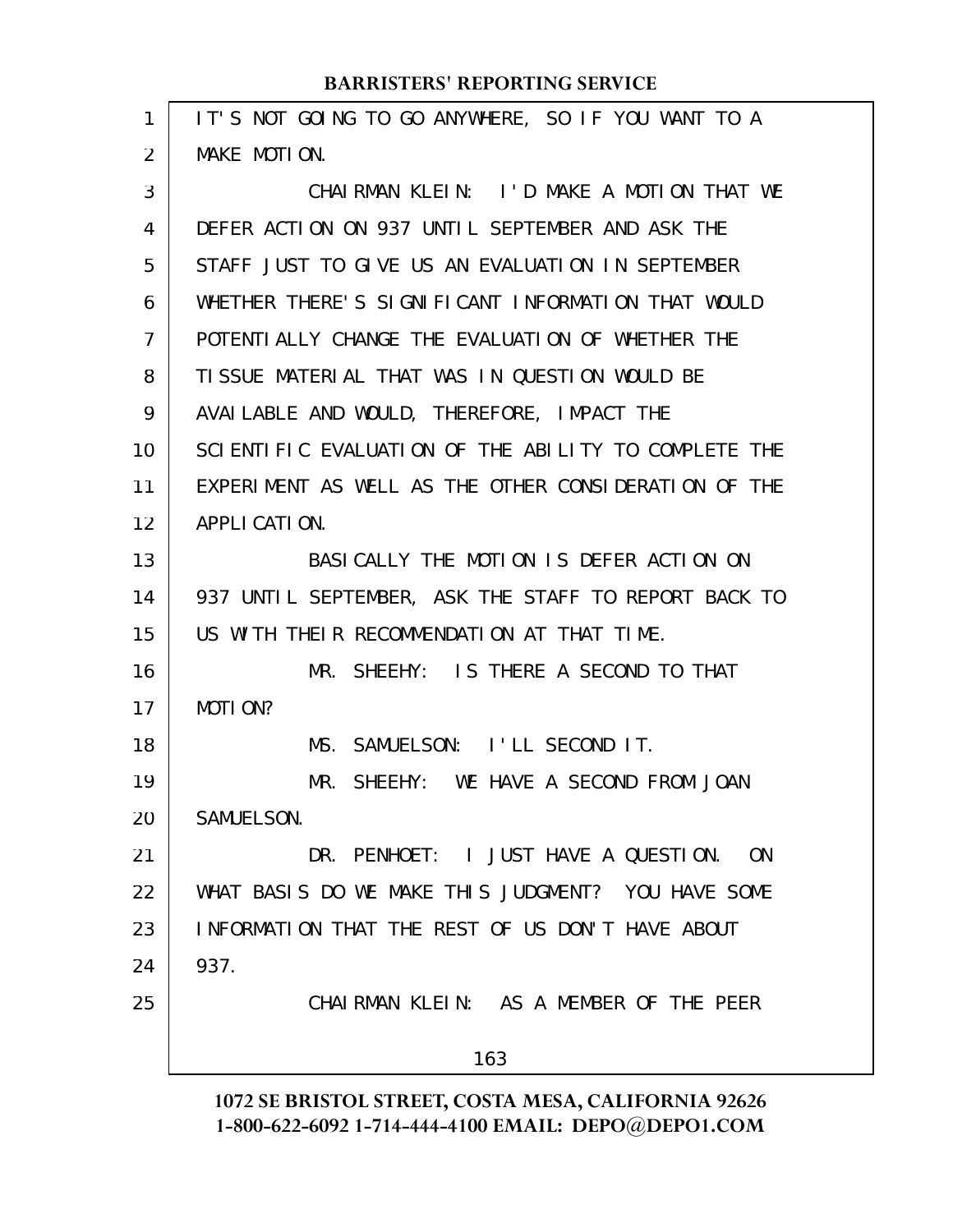| 1              | REVIEW GROUP, I'M RESPONDING TO DUANE'S POINT. I'M   |
|----------------|------------------------------------------------------|
| $\overline{2}$ | JUST POINTING OUT THAT I THINK WE NEED MORE          |
| 3              | INFORMATION. I DON'T THINK IT'S APPROPRIATE TO       |
| 4              | BRING THIS INTO A DISCUSSION UNTIL WE HAVE THAT      |
| 5              | INFORMATION. AND AT THAT TIME, BASED UPON THE        |
| 6              | ADVICE OF THE SCIENTIFIC STAFF, THE WHOLE BOARD      |
| $\overline{7}$ | COULD DECIDE TO DISCUSS IT OR NOT DISCUSS IT. SO IN  |
| 8              | SEPTEMBER THE WHOLE BOARD WOULD HAVE THE INFORMATION |
| 9              | AVAILABLE TO IT TO MAKE A DECISION.                  |
| 10             | DR. PENHOET: I UNDERSTAND WHAT YOU JUST              |
| 11             | SAID. YOU HAVE INFORMATION I DON'T HAVE, SO I'M      |
| 12             | JUST TRYING TO FIGURE OUT HOW I MAKE AN INFORMED     |
| 13             | VOTE WHETHER WE SHOULD DELAY 937 OR NOT BECAUSE I'M  |
| 14             | SURE THE REST OF THE PEOPLE AROUND THE TABLE ARE IN  |
| 15             | THE SAME POSITION I'M IN. I DON'T KNOW WHAT YOU'RE   |
| 16             | TALKING ABOUT.                                       |
| 17             | CHAIRMAN KLEIN: IN PLAIN LANGUAGE, IT'S              |
| 18             | JUST -- IT'S A REQUEST THAT WE OBTAIN INFORMATION,   |
| 19             | WHICH SHOULDN'T BE A DIFFICULT ISSUE. I'M JUST       |
| 20             | ASKING THAT SO THAT WE MAKE SURE WE'RE THOUGHTFULLY  |
| 21             | LOOKING AT EVERY GRANT. I DON'T BELIEVE THAT         |
| 22             | THERE'S ENOUGH INFORMATION OUT THERE TO PRESENT IT   |
| 23             | AT THIS POINT, AND SO I THINK THAT WE SHOULD HAVE    |
| 24             | THE ABILITY FOR THE STAFF, WHEN WE LACK INFORMATION, |
| 25             | TO EXAMINE IT AND COME BACK AT A SUBSEQUENT MEETING. |
|                |                                                      |

164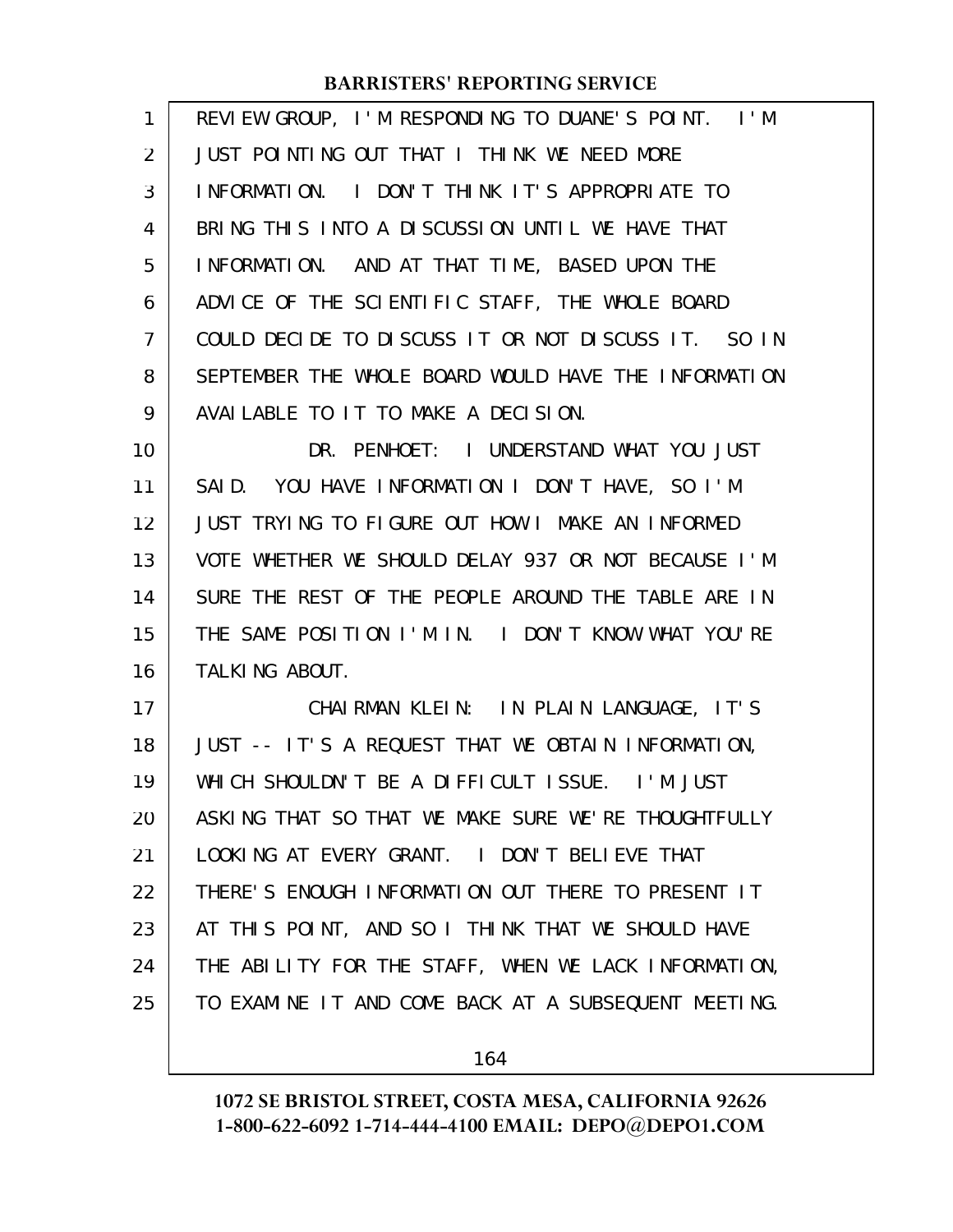| 1              | DR. PRICE: I JUST WONDER ISN'T THERE AN                           |
|----------------|-------------------------------------------------------------------|
| 2              | EQUITY ISSUE INVOLVED? THERE MAY BE OTHERS OF THESE               |
| 3              | GRANTS IN THIS CATEGORY WHERE MORE INFORMATION --                 |
| 4              | CHAIRMAN KLEIN: SO, DR. PRICE, IF YOU                             |
| 5              | THINK THAT THERE IS ANOTHER APPLICATION THAT NEEDS                |
| 6              | INFORMATION FOR US TO MAKE A DECISION, I WOULD                    |
| $\overline{7}$ | SUGGEST THAT YOU ASK FOR IT.                                      |
| 8              | DR. PRICE: I DON'T WANT US TO HAVE TO GO                          |
| 9              | BACK INTO EXECUTIVE SESSION WHILE WE EXAMINE EVERY                |
| 10             | ONE OF THESE.                                                     |
| 11             | MR. SHEEHY: LET ME JUST PUT A CONTEXT                             |
| 12             | WE'RE IN KIND IF A MIDDLE PERIOD, SO I THINK<br>T <sub>00</sub> . |
| 13             | THIS IS KIND OF AN INTERESTING PLACE TO BE IN. WE                 |
| 14             | HAVE LATER ON THE AGENDA A FORMAL PROCESS FOR AN                  |
| 15             | APPLICANT TO ASK FOR A RE-REVIEW.                                 |
| 16             | THE LAST MEETING WE HAD A LOT OF RATHER --                        |
| 17             | I DON'T KNOW IF IT WAS REALLY EQUITABLE. WHOEVER                  |
| 18             | HAPPENED TO HAVE GOTTEN THEIR TEN CENTS IN SEEMED TO              |
| 19             | HAVE GOTTEN ANOTHER BITE AT THE APPLE. SO WE'RE IN                |
| 20             | BETWEEN WHAT HAPPENED LAST MEETING AND WHAT'S GOING               |
| 21             | TO HAPPEN FOLLOWING. IN THAT CONTEXT, I HAVE DUANE                |
| 22             | AND THEN I HAVE SHERRY.                                           |
| 23             | CHAIRMAN KLEIN: I WOULD SAY IN THIS                               |
| 24             | CONTEXT, JEFF, THE APPLICANT DID NOT CONTACT ME. SO               |
| 25             | I HAVE NO INFORMATION FROM THE APPLICANT.                         |
|                | 165                                                               |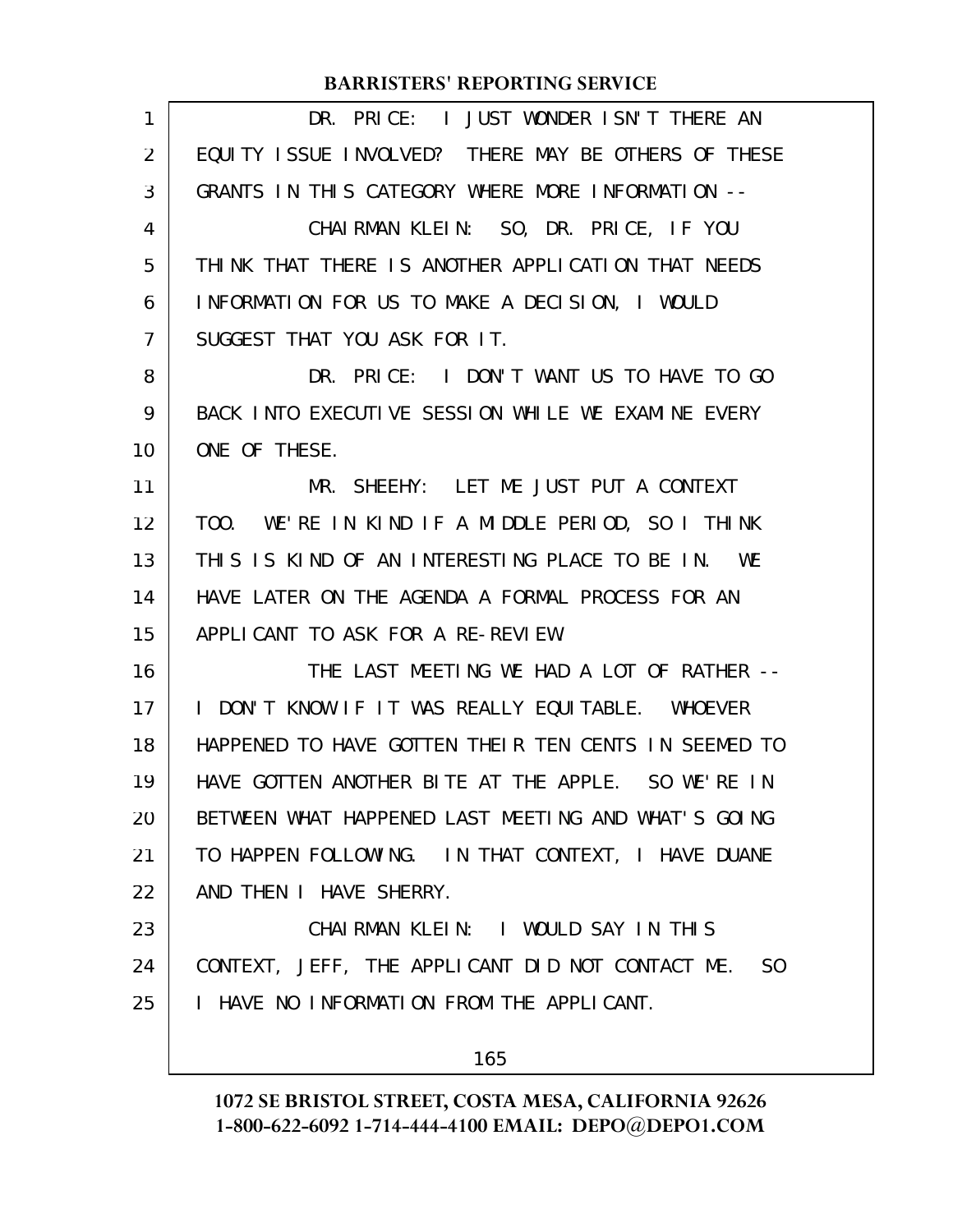| 1              | MR. ROTH: IF I COULD JUST CLARIFY AGAIN.             |
|----------------|------------------------------------------------------|
| $\overline{2}$ | THAT'S EXACTLY WHY I ASKED THE QUESTION, THAT I HOPE |
| 3              | WE'RE GOING TO ADDRESS THIS, BUT AT THE LAST         |
| 4              | MEETING, THERE WERE SOME GRANTS THAT WERE SCORED LOW |
| 5              | BECAUSE THE REVIEWERS DIDN'T BELIEVE THAT THERE WERE |
| 6              | ENOUGH OOCYTES AVAILABLE. I DON'T REMEMBER THE       |
| $\overline{7}$ | DETAIL; BUT IF THERE WERE ANY OF THOSE IN THE REVIEW |
| 8              | WHERE THERE WAS SOMETHING MATERIAL THAT WAS          |
| 9              | DI SBELI EVED, BECAUSE WE DON'T HAVE THE NEW PROCESS |
| 10             | IN PLACE, JUST TELL US WHICH GRANTS THOSE WERE AND   |
| 11             | LET'S HAVE A LOOK AT THEM LIKE THIS ONE.             |
| 12             | MS. LANSING: WELL, I'M VERY RESPECTFUL OF            |
| 13             | AN APPLICANT OR A MEMBER OF THE BOARD COMING IN AND  |
| 14             | ASKING FOR A REVIEW OF SOMETHING. AND I BELIEVE      |
| 15             | THAT LATER IN THE DAY, WE ALL HAVE IT IN OUR BOOKS,  |
| 16             | WE'RE GOING TO PRESENT, OR JEFF IS, A PROCESS. SO I  |
| 17             | RESPECTFULLY THINK THAT WE SHOULD PRESENT THE        |
| 18             | PROCESS, AND ANYBODY, INCLUDING THE BOARD MEMBER,    |
| 19             | THAT HAS A PROBLEM SHOULD DO THE PROCESS. AND I      |
| 20             | THINK, THEREFORE, CHAIRMAN KLEIN, IF THAT'S          |
| 21             | COMFORTABLE WITH YOU AT THAT TIME, WE COULD BRING    |
| 22             | THIS ONE UP.                                         |
| 23             | CHAIRMAN KLEIN: SURE. THE PROCESS IS FOR             |
| 24             | A PETITION FROM THE APPLICANT.                       |
| 25             | MS. LANSING: CAN'T IT ALSO BE A                      |
|                | 166                                                  |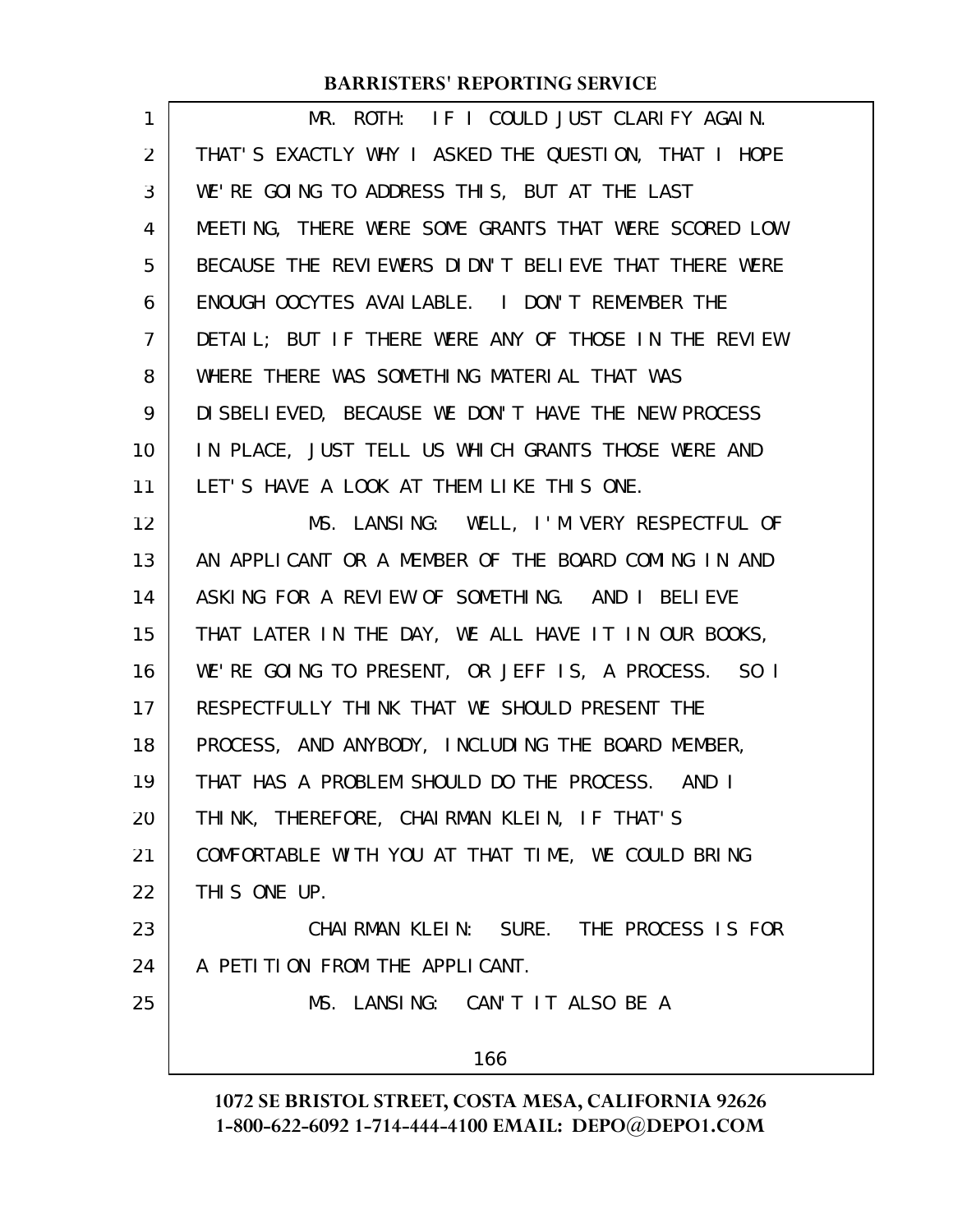| 1              | PROCESS -- SHOULDN'T WE WHEN WE GET TO IT A PROCESS |
|----------------|-----------------------------------------------------|
| 2              | THAT WE WOULD ALSO DO AS WELL BECAUSE WHAT I THINK  |
| 3              | EVERYBODY IS FEELING, AND I'M VERY RESPECTFUL OF    |
| 4              | WHAT YOU'RE SAYING, I DON'T KNOW WHAT THIS SPECIFIC |
| 5              | APPLICANT, WHY WE'RE DOING IT. THEREFORE, IT MAKES  |
| 6              | ME FEEL WHAT BOB SAID, WELL, MAYBE WE THEN SHOULD   |
| $\overline{7}$ | LOOK AT ALL OF THEM. WE DON'T WANT TO DO THAT. SO   |
| 8              | THE QUESTION IS --                                  |
| 9              | CHAIRMAN KLEIN: BRINGING IT UP IN THE               |
| 10             | CONTEXT OF THIS --                                  |
| 11             | MS. LANSING: OF THIS NEW PROCESS. I                 |
| 12             | THINK THAT WOULD BE -- MAKE EVERYBODY FEEL GOOD     |
| 13             | ABOUT IT. THEN IT WOULD GO THROUGH THE PROCESS AND  |
| 14             | COME BACK TO US.                                    |
| 15             | CHAIRMAN KLEIN: ABSOLUTELY FINE.                    |
| 16             | MR. SHEEHY: TED.                                    |
| 17             | DR. LOVE: I THINK I WAS GOING TO                    |
| 18             | EMPHASIZE THE POINT THAT ED WAS MAKING, WHICH I'M A |
| 19             | LITTLE BIT UNCOMFORTABLE IN PULLING THIS GRANT OUT  |
| 20             | UNLESS I KNOW MORE. THE LAST SENTENCE OF THE REVIEW |
| 21             | SAYS, "IN SUMMARY, REVIEWERS FELT THAT THIS WAS A   |
| 22             | WEAK PROPOSAL FROM A MODERATELY PROMISING           |
| 23             | CANDIDATE." WHEN IT ENDS THAT WAY, I HAVE A HARD    |
| 24             | TIME FEELING LIKE THIS IS ONE THAT WE SHOULD PULL   |
| 25             | OUT FOR SPECIAL ATTENTION UNLESS THERE'S A BASIS    |
|                |                                                     |

167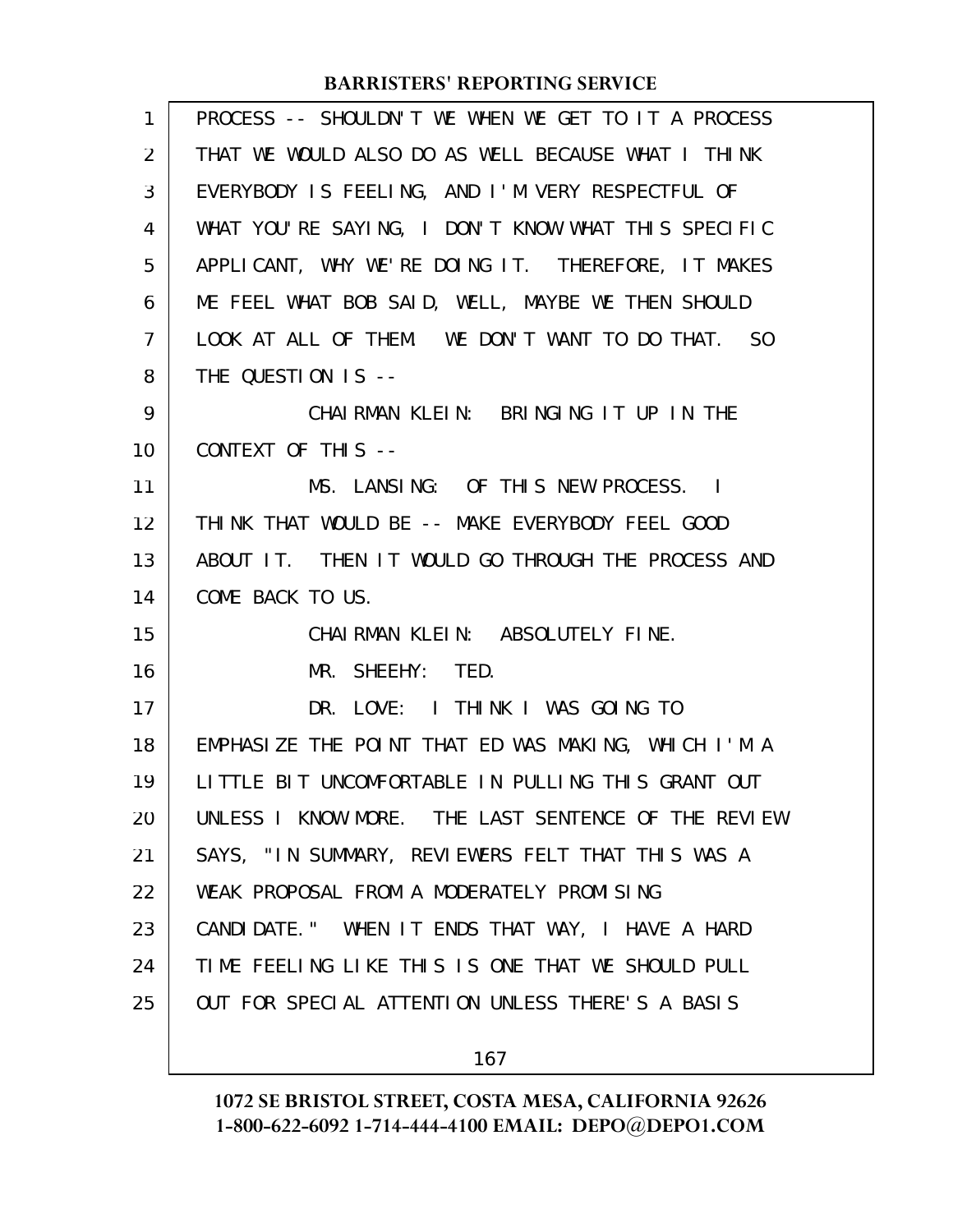|                | <b>BARRISTERS' REPORTING SERVICE</b>                 |
|----------------|------------------------------------------------------|
| $\mathbf{1}$   | THAT YOU CAN ARTICULATE.                             |
| 2              | CHAIRMAN KLEIN: IN TERMS OF THAT                     |
| 3              | TERMINOLOGY, TOO, ONE THING THAT WE'VE UNDERUTILIZED |
| 4              | IN THE SYSTEM IS MINORITY REPORTS. MY RECOLLECTION   |
| 5              | IS THERE WAS A GREAT DEAL OF DISCREPANCY AMONG THE   |
| 6              | REVIEWERS SO THAT WE HAD CADRES WHO WERE STRONGLY    |
| $\overline{7}$ | SUPPORTIVE AND CADRES THAT WERE NOT. AND IF WE HAVE  |
| 8              | A MORE -- AS WE GAIN REFINEMENT AND HAVE MINORITY    |
| 9              | REPORTS, WE WILL GET INSIGHT INTO THESE OPTIONS.     |
| 10             | NEVERTHELESS, I THINK WE'VE POSTPONED THIS AS SHERRY |
| 11             | I NDI CATED.                                         |
| 12             | MR. SHEEHY: SO DOES THAT MEAN YOU'RE                 |
| 13             | TAKING YOUR MOTION --                                |
| 14             | CHAIRMAN KLEIN: I'M WITHDRAWING THE                  |
| 15             | MOTION.                                              |
| 16             | MR. SHEEHY: THAT'S OKAY WITH THE SECOND?             |
| 17             | MS. SAMUELSON: SURE.                                 |
| 18             | MR. SHEEHY: SO DO WE HAVE ANY OTHER                  |
| 19             | MOTIONS RELATED TO APPLICATIONS IN TIER 3?           |
| 20             | DR. PENHOET: I JUST WANTED TO MAKE A                 |
| 21             | POINT FOR THE AUDIENCE, THAT ALL OF THE GRANTS,      |
| 22             | INCLUDING THOSE IN TIER 3, RECEIVED THE SAME LEVEL   |
| 23             | OF THOUGHTFUL, THOROUGH REVIEW IN THE PROCESS BEFORE |
| 24             | ANY RANKING OCCURRED. YOUR COMMENT MIGHT BE TAKEN    |
| 25             | BY SOME, JEFF, THAT THOSE IN TIER 3 DIDN'T GET A     |
|                |                                                      |
|                | 168                                                  |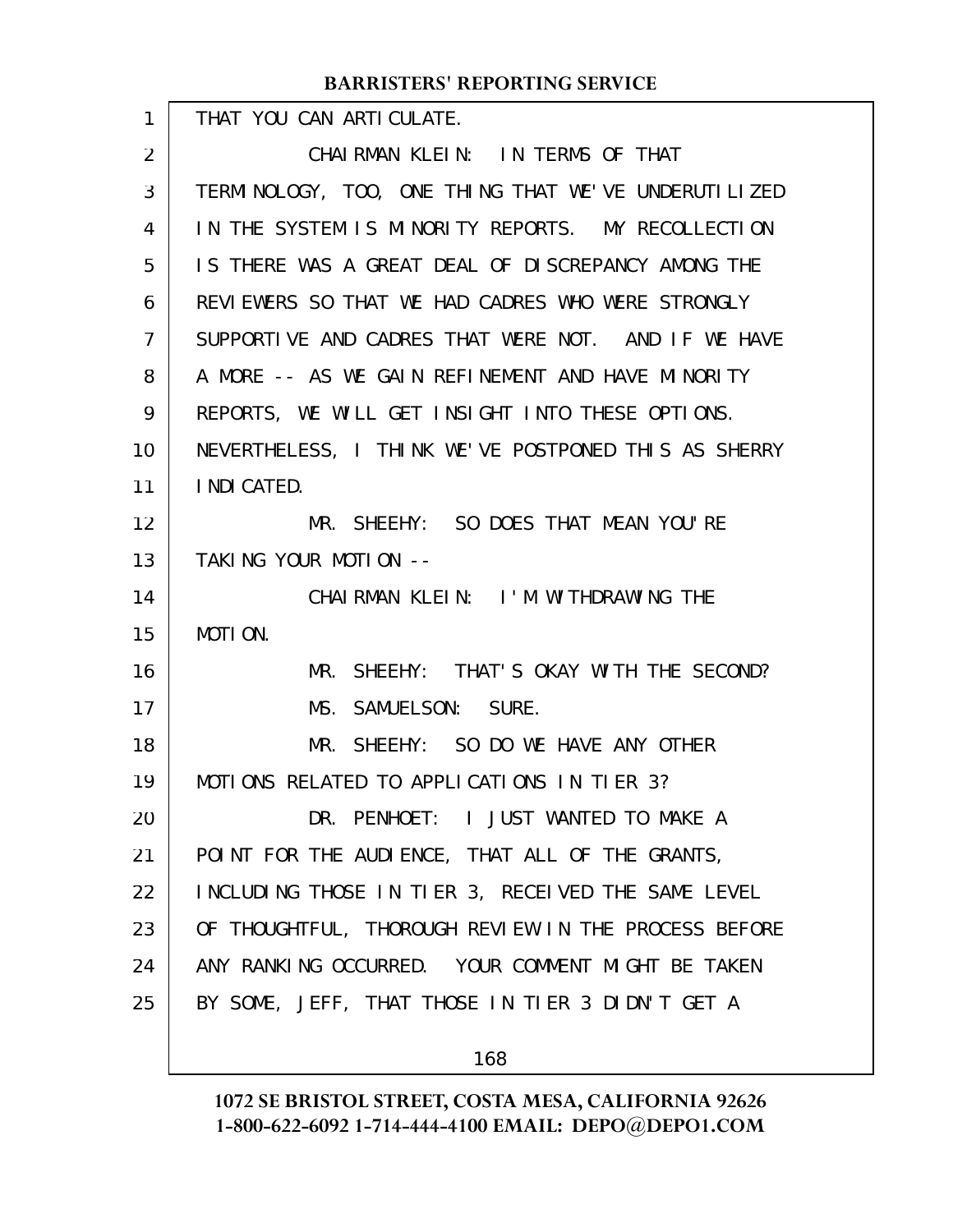HARD LOOK BECAUSE --

1

MR. SHEEHY: I THINK MAYBE I SHOULD HAVE BEEN CLEAR WHEN I WAS ANSWERING DUANE. THAT WAS SOLELY IN THE CONTEXT OF PROGRAMMATIC REVIEW. EVERY APPLICATION GOT FULL REVIEW; BUT IN PROGRAMMATIC REVIEW IS WHEN WE ASSIGN APPLICATIONS TO THEIR TIERS. AND THERE IS A TENDENCY TO REALLY FOCUS ON THOSE THAT SCORED VERY WELL OR NEARLY VERY WELL. AND ESPECIALLY WHEN WE HAVE A LIMITED AMOUNT OF MONEY TO WORK WITH, I THINK THAT'S WHERE MOST OF THE ATTENTION IS GOING TO BE FOCUSED IN PROGRAMMATIC REVIEW, AND WE WERE WELL OVER OUR STATED BUDGET OR STATED PAYLINE WHEN WE GOT THROUGH WITH TIER 1. SO THAT DID KIND OF IMPACT HOW MUCH WE FELT WE COULD INTRODUCE PROGRAMMATIC CONSIDERATIONS INTO THE REVIEW AT THAT POINT FOR SOME OF THOSE APPLICATIONS IN TIER 3. SO, AGAIN, IF THERE'S NO MOTION TO MOVE ANYTHING IN TIER 3, THEN PERHAPS WE COULD LOOK AT TIER 2, WHICH IS THE GRAY AREA IN YOUR BOOKS. PUBLIC COMMENT NOW IS FINE, IF YOU'D LIKE. MR. SIMPSON: JOHN SIMPSON FROM CONSUMER WATCHDOG. I JUST WANTED TO SECOND WHAT DR. LOVE SAID IN THIS PARTICULAR REGARD. I'VE BEEN READING THE PUBLIC REVIEW HERE. IT SEEMS TO ME THAT, BASED 2 3 4 5 6 7 8 9 10 11 12 13 14 15 16 17 18 19 20 21 22 23 24 25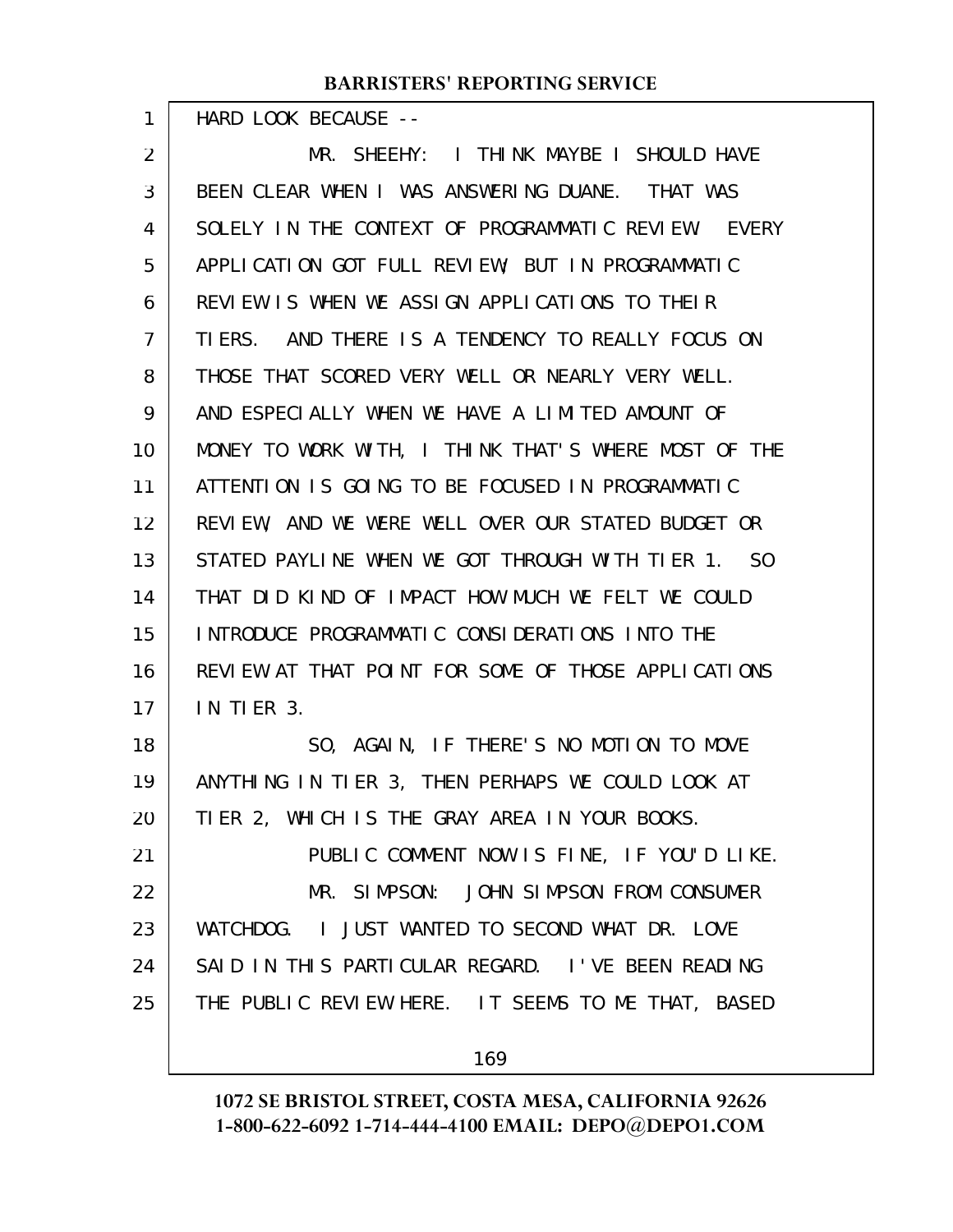| 1              | ON WHAT IS IN THE PUBLIC REVIEW OF THE THING YOU'RE  |
|----------------|------------------------------------------------------|
| $\overline{2}$ | TALKING ABOUT, THERE'S NO WAY THAT THIS SHOULD EVEN  |
| 3              | BE HELD OVER. PUBLICATION RECORD IS POOR, ETC.,      |
| 4              | ETC. AND I JUST -- I THINK YOU NEED TO MAINTAIN      |
| 5              | SOME HIGH STANDARDS.                                 |
| 6              | MR. SHEEHY: THANK YOU. SO, AGAIN,                    |
| $\overline{7}$ | LOOKING NOW AT TIER 2, WHICH IS THE GRAY AREAS IN    |
| 8              | YOUR BOOKS, AND MAYBE WE COULD PUT TIER 2. WE GOT    |
| 9              | TIER 2 UP YET?                                       |
| 10             | MS. LANSING: I THINK I CAN SPEAK EVEN                |
| 11             | THOUGH I MAY OR MAY NOT BE CONFLICTED ON TIER 2 AS A |
| 12             | GROUP; IS THAT CORRECT?                              |
| 13             | MR. HARRISON: IF YOU'RE MAKING A VERY                |
| 14             | GENERAL COMMENT.                                     |
| 15             | MS. LANSING: I'M MAKING A VERY GENERAL               |
| 16             | COMMENT. OKAY. SO SINCE WE ALL BELIEVE THAT          |
| 17             | THESE -- THAT THIS PARTICULAR SERIES OF GRANTS IS    |
| 18             | EXTREMELY IMPORTANT, AND SINCE WE ALSO HAVE SOME     |
| 19             | CARRY-FORWARD MONEY, I WOULD LIKE TO SUGGEST -- I    |
| 20             | WANT TO MAKE SURE I'M DOING THIS CORRECTLY -- THAT   |
| 21             | $WE$ $LOOK$ $--$                                     |
| 22             | MR. HARRISON: I THINK THAT YOU NEED TO               |
| 23             | REFRAIN FROM MAKING ANY COMMENTS OR SUGGESTIONS WITH |
| 24             | RESPECT TO HOW THE BOARD TREATS THE APPLICATIONS IN  |
| 25             | TIER 2. I'M SORRY.                                   |
|                |                                                      |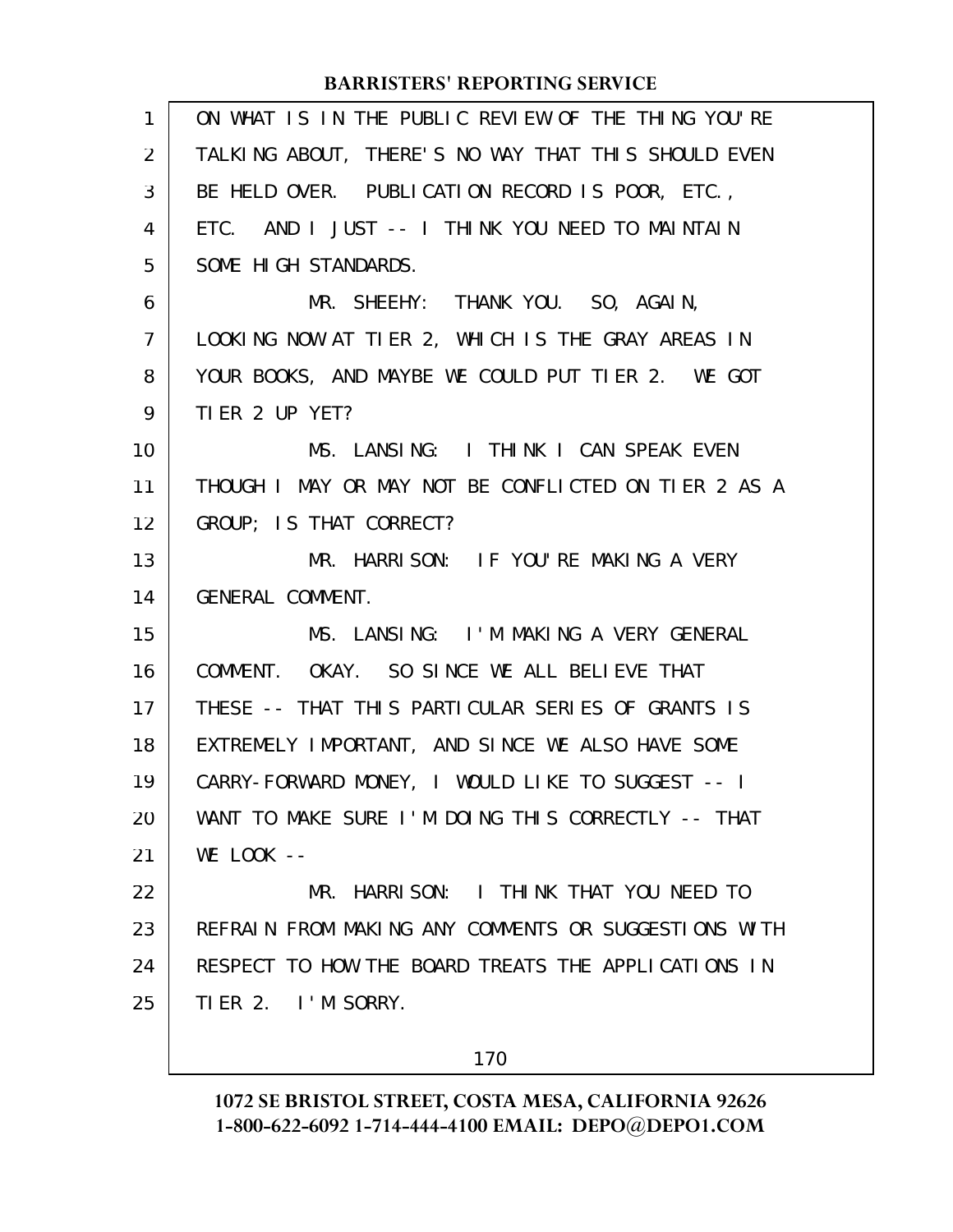|                 | <b>BARRISTERS' REPORTING SERVICE</b>                 |
|-----------------|------------------------------------------------------|
| $\mathbf{1}$    | MS. LANSING: SO WHO CAN TALK ON THIS? I              |
| $\overline{2}$  | DON'T KNOW. AM I CONFLICTED ON 71, 72, AND 76? I     |
| 3               | HAVE NO IDEA. I'M SORRY. I DIDN'T MEAN THAT. 05,     |
| 4               | 52, 02.                                              |
| 5               | MR. SHEEHY: WELL, I THINK DUANE IS NOT               |
| 6               | CONFLICTED. MAYBE HE MIGHT BE ABLE TO MAKE SOME OF   |
| $\overline{7}$  | THE POINTS YOU WANT TO MAKE.                         |
| 8               | MS. LANSING: SORRY.                                  |
| 9               | MR. HARRISON: IT MIGHT, JEFF, BEFORE WE              |
| 10 <sup>°</sup> | PROCEED, MAKE SENSE FOR ME TO JUST READ THE          |
| 11              | CONFLICTS ON THOSE APPLICATIONS SO THAT WE ALL KNOW  |
| 12 <sup>2</sup> | WHO CAN.                                             |
| 13              | MR. SHEEHY: ON THOSE THREE?                          |
| 14              | MR. HARRISON: YES. 905, 952, AND 902 THE             |
| 15              | CONFLICTS ARE AS FOLLOWS: BRENNER, MILLIKEN,         |
| 16              | SHEEHY, DAFOE, LANSING. THOSE ARE THE CONFLICTS.     |
| 17              | MR. SHEEHY: OKAY. NOW, I DON'T THINK                 |
| 18              | THAT WE'RE AT A POINT WE'RE ACTUALLY DISCUSSING      |
| 19              | THOSE APPLICATIONS RIGHT NOW, SO I THINK IT'S OKAY   |
| 20              | IF I GO AHEAD AND CONTINUE TO CHAIR AND LET DUANE    |
| 21              | MAKE HIS COMMENTS.                                   |
| 22              | MR. ROTH: THANK YOU. SO GIVEN THE                    |
| 23              | IMPORTANCE OF YOUNG NEW INVESTIGATORS TO THE STATE   |
| 24              | OF CALIFORNIA IN THIS PARTICULAR AREA, ESPECIALLY IN |
| 25              | TERMS OF RETENTION OF TALENT AND THE SIGNAL IT WILL  |
|                 |                                                      |

**1072 SE BRISTOL STREET, COSTA MESA, CALIFORNIA 92626 1-800-622-6092 1-714-444-4100 EMAIL: DEPO@DEPO1.COM**

171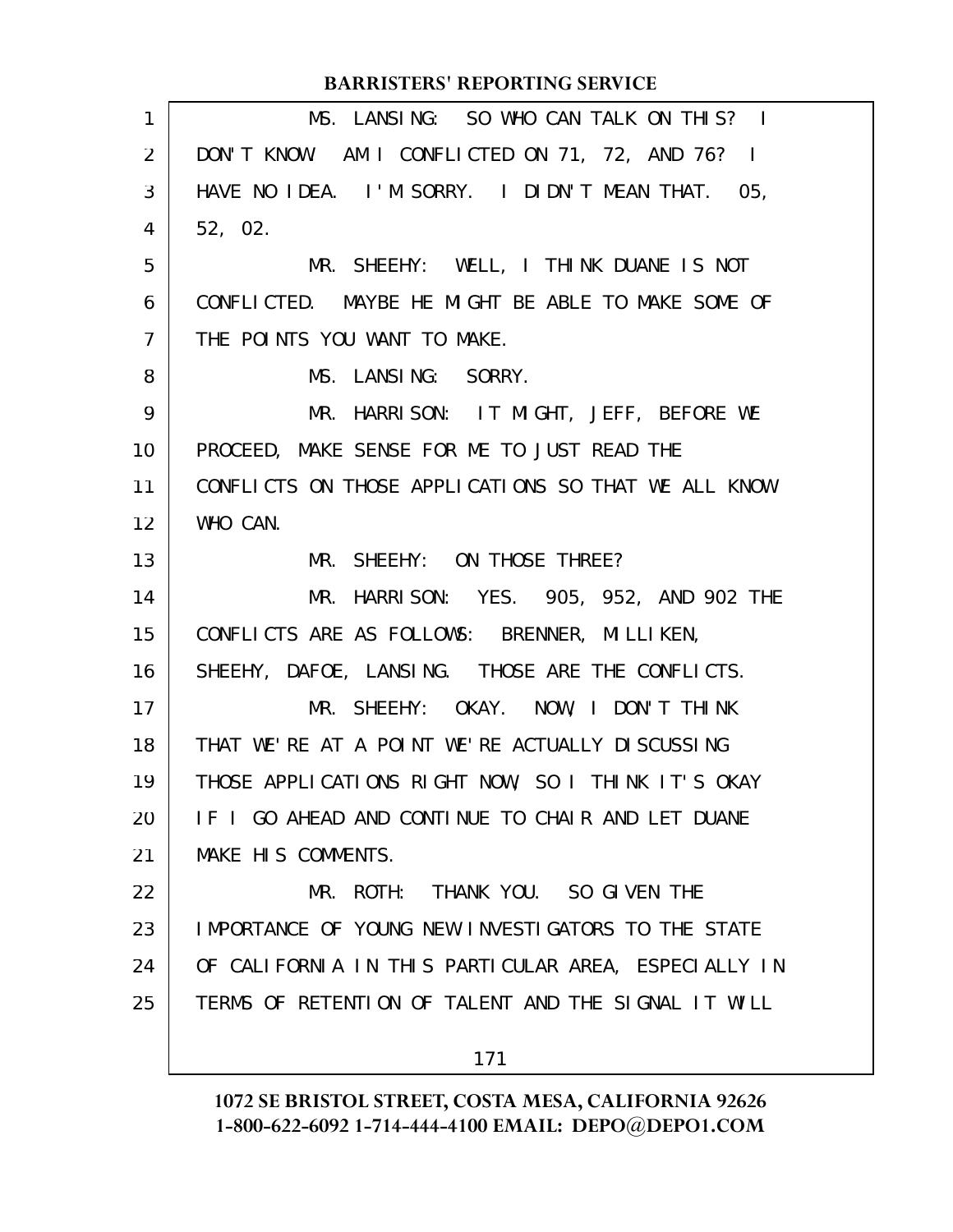| $\mathbf{1}$   | SEND TO RECRUITMENT OF NEW TALENT TO COME INTO THE   |
|----------------|------------------------------------------------------|
| $\overline{2}$ | STATE, I WOULD RECOMMEND THAT WE BE FAIRLY GENEROUS  |
| 3              | IN FOLLOWING THE RECOMMENDATIONS TO FUND AS MANY OF  |
| $\overline{4}$ | THESE PROGRAMS AS WE FEEL APPROPRIATE. AND THE FACT  |
| 5              | THAT WE DO HAVE EXTRA FUNDS THAT WE'VE CARRIED       |
| 6              | FORWARD, I CAN'T THINK OF A BETTER AREA AND A TIMELY |
| 7              | AREA TO GET WHAT WE REALLY WANTED OUT OF THE         |
| 8              | TALENTED PEOPLE LOCATING IN THE STATE OF CALIFORNIA  |
| 9              | AND STAYING HERE.                                    |

AND, FURTHERMORE, AND, ALAN, I WOULD LIKE TO PICK UP ON OUR CONVERSATION AT THE END OF THE EVENING. I WOULD BE EVEN MORE ENTHUSIASTIC IN FUNDING THESE IF I KNEW THAT WE DIDN'T HAVE TO FUND THEM TO THE MAX OR THAT THERE WAS SOME INTERACTION BEFORE THAT WAS DONE BECAUSE I DO HAVE A PROBLEM WITH A SCORE THAT IS 20 POINTS UNDER ASKING FOR \$3 MILLION VERSUS SOMETHING IN THE TOP TIER IS ONE AND A HALF TO TWO MILLION. 10 11 12 13 14 15 16 17 18

I DON'T THINK I WOULD BE AS ENTHUSIASTIC TO GIVE A FULL REWARD FOR SOMETHING THAT'S WELL DOWN THE LIST. ON THE OTHER HAND, I WOULD LIKE TO ENCOURAGE THEM TO GO FORWARD AND PERHAPS COME BACK FOR ANOTHER GRANT DOWN THE ROAD, BUT NOT TO DO THE FULL AMOUNT. AND THAT CAN BE DISCUSSED. WE CAN SAY THAT'S NOT A GOOD IDEA, VOTE ON THEM UP OR DOWN, BUT 19 20 21 22 23 24 25

172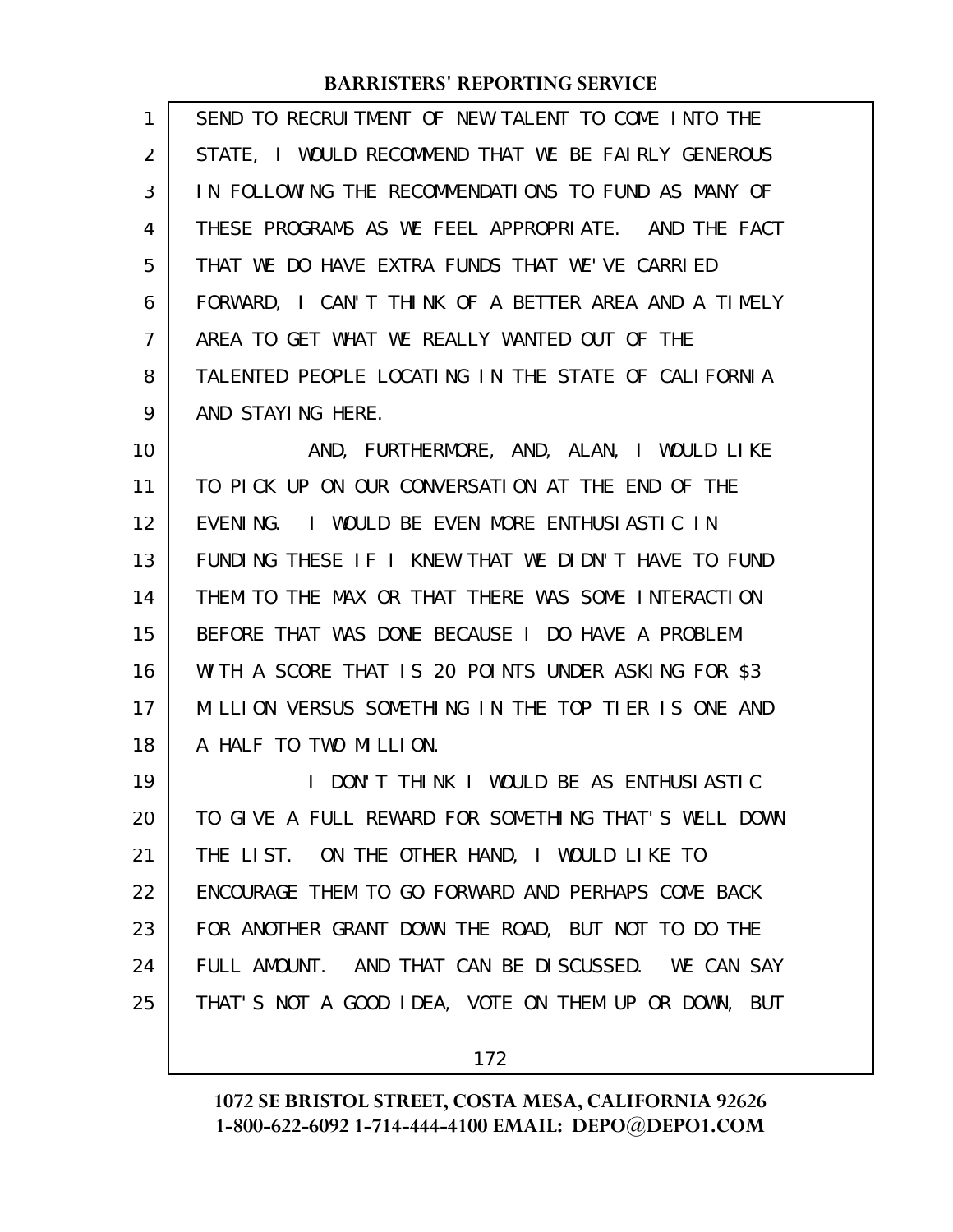| 1              | I'D BE MORE ENTHUSIASTIC TO GO DEEPER IF WE DID       |
|----------------|-------------------------------------------------------|
| $\overline{2}$ | THAT.                                                 |
| 3              | DR. PIZZO: I WANT TO JUST FOLLOW UP ON                |
| 4              | I THINK THAT IS A VERY IMPORTANT DISCUSSION.<br>THAT. |
| 5              | AND I APPRECIATE THE POINT YOU ARE MAKING ABOUT       |
| 6              | EMPHASIZING QUALITY. BUT AT THE SAME TIME, I THINK    |
| 7              | WE WANT TO PROVIDE AWARDS THAT WILL ALSO DO AS MUCH   |
| 8              | AS WE CAN TO ASSURE SUCCESS. SO PARTICULARLY FOR      |
| 9              | NEW INVESTIGATORS, THIS IS AN IMPORTANT OPPORTUNITY   |
| 10             | TO BRIDGE THAT PERIOD OF TIME. AND SO IF WE           |
| 11             | INADVERTENTLY TRUNCATE THE AWARDS, WE MIGHT ACTUALLY  |
| 12             | NEGATIVELY IMPACT THEIR PROGRESSION. SO I THINK WE    |
| 13             | JUST NEED TO BE MINDFUL OF THAT TRADE-OFF.            |
| 14             | FOR MYSELF, I WOULD RATHER PROVIDE FEWER              |
| 15             | GRANTS AT THE HIGHER AWARD LEVEL THAN REDUCE          |
| 16             | AWARDS -- REDUCE THE AMOUNTS OF AWARDS AND            |
| 17             | POTENTI ALLY HAVE A NEGATI VE IMPACT ON OUTCOME.      |
| 18             | DR. TROUNSON: THERE'S ONE MATTER THAT                 |
| 19             | MIGHT HELP THE DISCUSSIONS, CHAIR, THAT BUILT INTO    |
| 20             | OUR ASSESSMENT OF THE PROJECTS IS UNSATISFACTORY      |
| 21             | PERFORMANCE, FOR WHICH WE CAN TERMINATE THE PROJECT.  |
| 22             | NOW, UNSATI SFACTORY PERFORMANCE, WE'VE               |
| 23             | ONLY JUST GOT INTO RECEIVING THE ANNUAL REPORTS AND   |
| 24             | SETTING UP A PROCESS. BUT IT'S IN THE GAP, AND IF     |
| 25             | NEEDS TO BE, WE CAN HAVE TAMAR, YOU KNOW, DESCRIBE    |
|                |                                                       |

173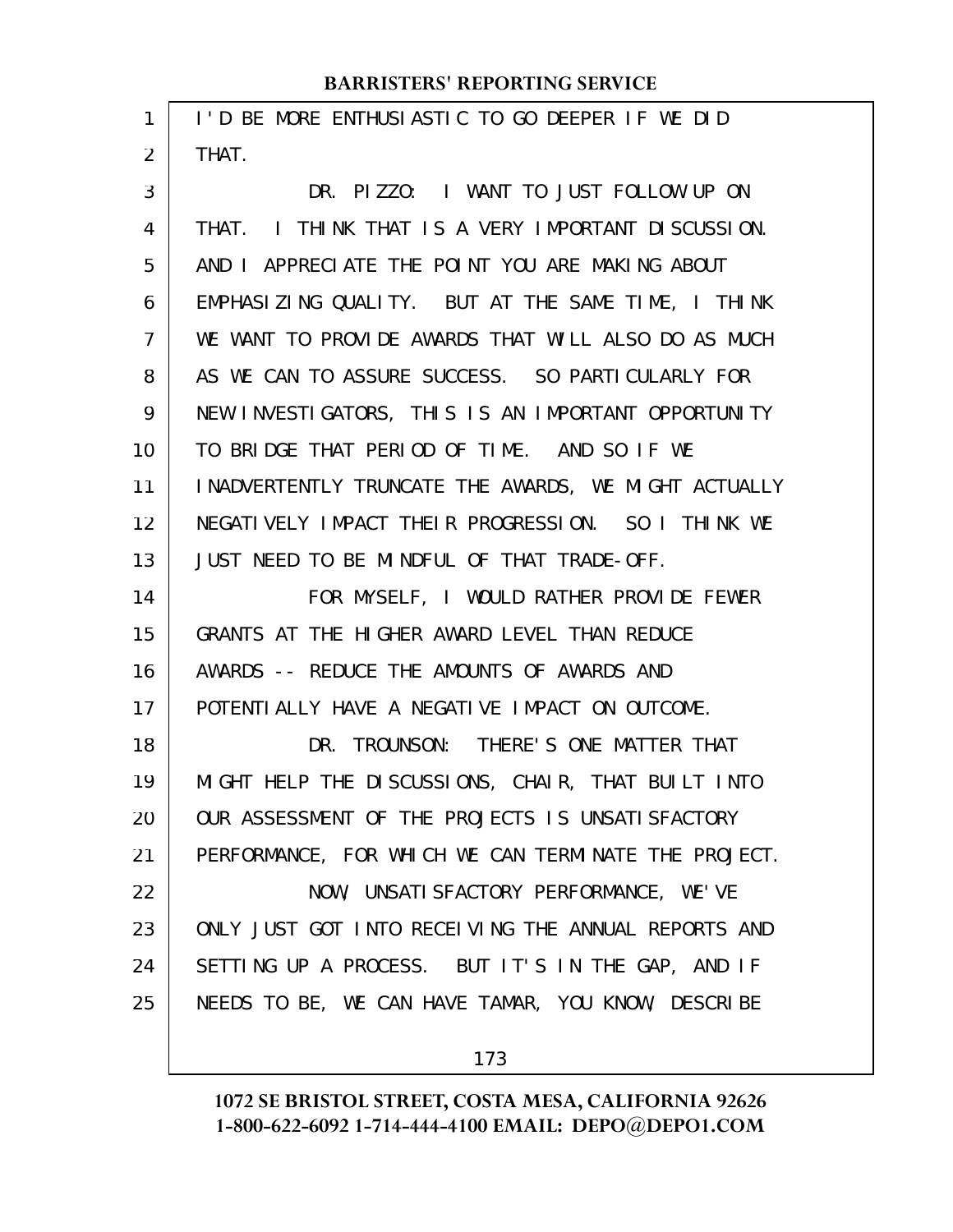| $\mathbf{1}$   | THAT SPECIFICALLY FOR YOU, BUT IT'S THERE. AND IT'S |
|----------------|-----------------------------------------------------|
| 2              | INTENDED TO IDENTIFY THAT WE'RE SERIOUS ABOUT OUR   |
| 3              | MONEY BEING SPENT IN THE WAYS THAT WE'VE            |
| 4              | ANTI CI PATED.                                      |
| 5              | SO I HAVE SOME SYMPATHY, DUANE, THAT IF             |
| 6              | THINGS ARE NOT GOING RIGHT, WE SHOULDN'T WASTE THE  |
| $\overline{7}$ | MONEY. THIS IS VERY IMPORTANT MONEY, AND WE SHOULD  |
| 8              | SAY, "OKAY. LET'S STOP THIS. AND YOU COME BACK AT   |
| 9              | ANOTHER TIME." AND I THINK THAT'S A REASONABLE      |
| 10             | PROCESS. IT'S ALREADY BUILT IN.                     |
| 11             | NOW, WHETHER THAT HELPS THE ARGUMENT OR             |
| 12             | NOT, CHAIR, I THINK IT DOES SAY THAT WE CAN, IF     |
| 13             | THINGS ARE NOT GOING WELL, THAT WE CAN DRAW BACK ON |
| 14             | THEM.                                               |
| 15             | MR. ROTH: COULD I FOLLOW UP ON THAT,                |
| 16             | ALAN? LET'S JUST HYPOTHETI CALLY SAY THAT WE WOULD  |
| 17             | APPROVE IT CONDITIONALLY, SO THE FIRST THREE YEARS  |
| 18             | ARE LOCKED IN, BUT THERE WOULD BE SOMEONE WHO WOULD |
| 19             | APPROVE THE LAST TWO. SO WE DO THE FULL FIVE YEARS; |
| 20             | BUT INSTEAD OF JUST SAYING YOU'RE IN --             |
| 21             | DR. TROUNSON: WE DO THAT ANNUALLY ANYWAY.           |
| 22             | THAT'S PART OF WHAT OUR GAP REQUIRES US TO DO. BUT  |
| 23             | IF YOU FEEL THAT IT'S, YOU KNOW, IN THIS GRAY       |
| 24             | $AREA - -$                                          |
| 25             | MR. ROTH: IT'S A FAIRNESS ISSUE TO ME               |
|                | 174                                                 |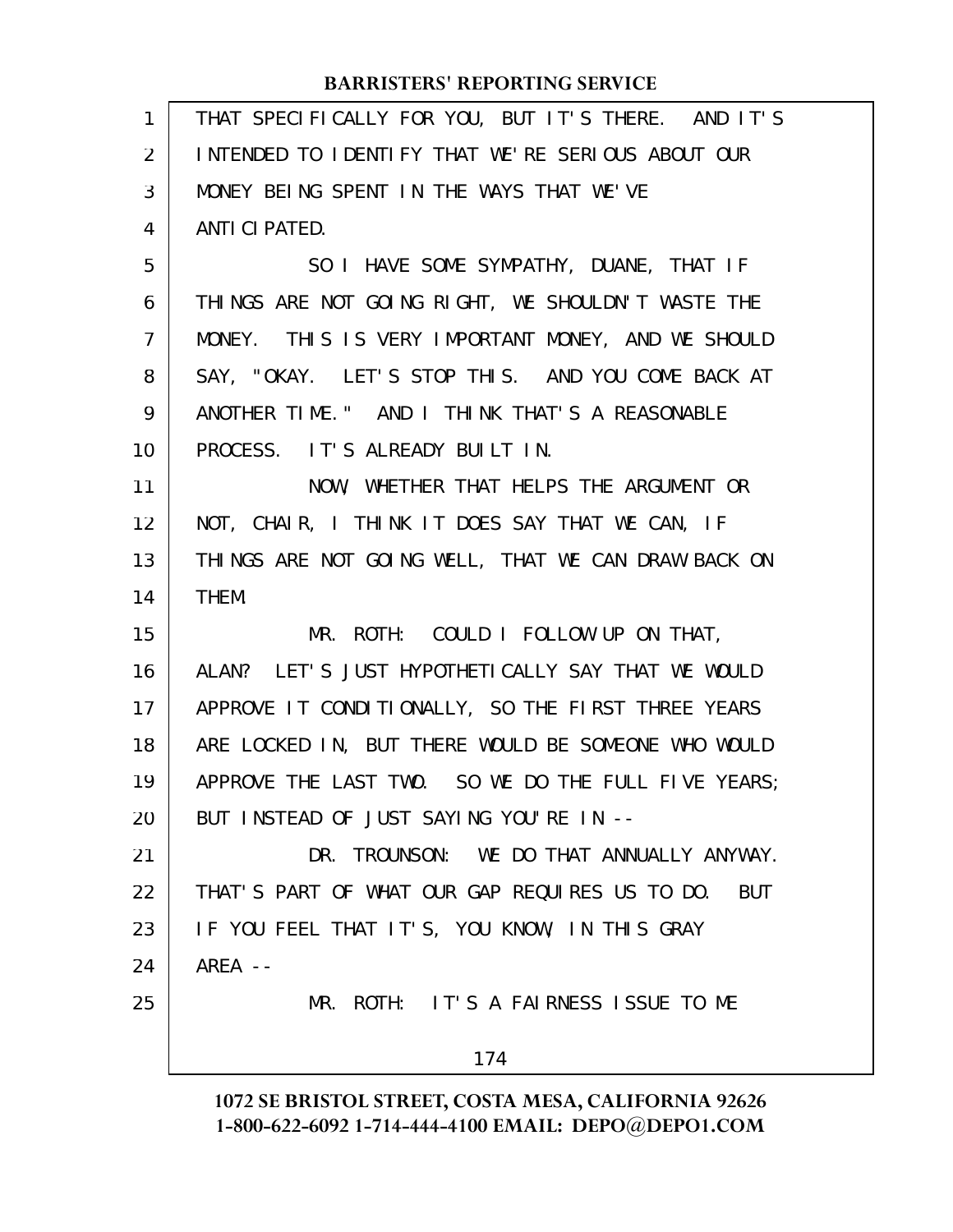| 1              | THAT GIVES A SIGNAL TO THE PEOPLE WHO SCORED         |
|----------------|------------------------------------------------------|
| 2              | EXTREMELY WELL THAT THEY'RE NOT TREATED -- THE OTHER |
| 3              | GROUP IS GOING TO BE TREATED A LITTLE BIT DIFFERENT. |
| 4              | IT'S JUST A SIGNAL THAT SAYS THAT'S A CONDITIONAL    |
| 5              | APPROVAL. AND IT MEANS THE SAME THING. THREE         |
| 6              | YEARS, IT'S GOING TO BE LOOKED AT VERY THOROUGHLY    |
| $\overline{7}$ | BEFORE YOU GET THE LAST TWO.                         |
| 8              | DR. PIZZO: I WAS GOING TO MAKE A SIMILAR             |
| 9              | ALTERNATE SUGGESTION, SO I AGREE WITH YOU. I THINK   |
| 10             | WHAT I WOULD LIKE NOT TO SEE WOULD BE A REDUCTION    |
| 11             | DURING THOSE EARLY YEARS, BUT IT IS PERFECTLY FINE   |
| 12             | TO HAVE FULL FUNDING WITH THE EXPECTATION THAT THERE |
| 13             | WILL BE A CRITICAL REVIEW. AND IF PROGRESS ISN'T     |
| 14             | BEING MADE, YOU KNOW, THEN SO BE IT. AT LEAST THAT   |
| 15             | OPTIMIZES THE CONDITIONS AND ALLOWS CIRM TO MANAGE   |
| 16             | THE GRANT AND THE FACULTY MEMBER AS WELL. GREAT.     |
| 17             | MR. SHEEHY: MAYBE A GOOD PROCESS GOING               |
| 18             | FORWARD, THEN, IS JUST TO TAKE MOTIONS ON INDIVIDUAL |
| 19             | GRANTS. AND THOSE GRANTS THAT, AS DUANE HAS SAID,    |
| 20             | THERE IS SOME CONCERN, BUT YOU STILL WANT TO DO      |
| 21             | SOMETHING WITH, MAKE THE MOTION THAT'S APPROPRIATE,  |
| 22             | WHICH WOULD PROBABLY BE SOMETHING ALONG THE LINES TO |
| 23             | FUND FOR THREE YEARS.                                |
| 24             | MR. ROTH: THREE PLUS TWO.                            |
| 25             | MR. SHEEHY: THAT SOUNDS -- IT'S UP TO THE            |
|                | 175                                                  |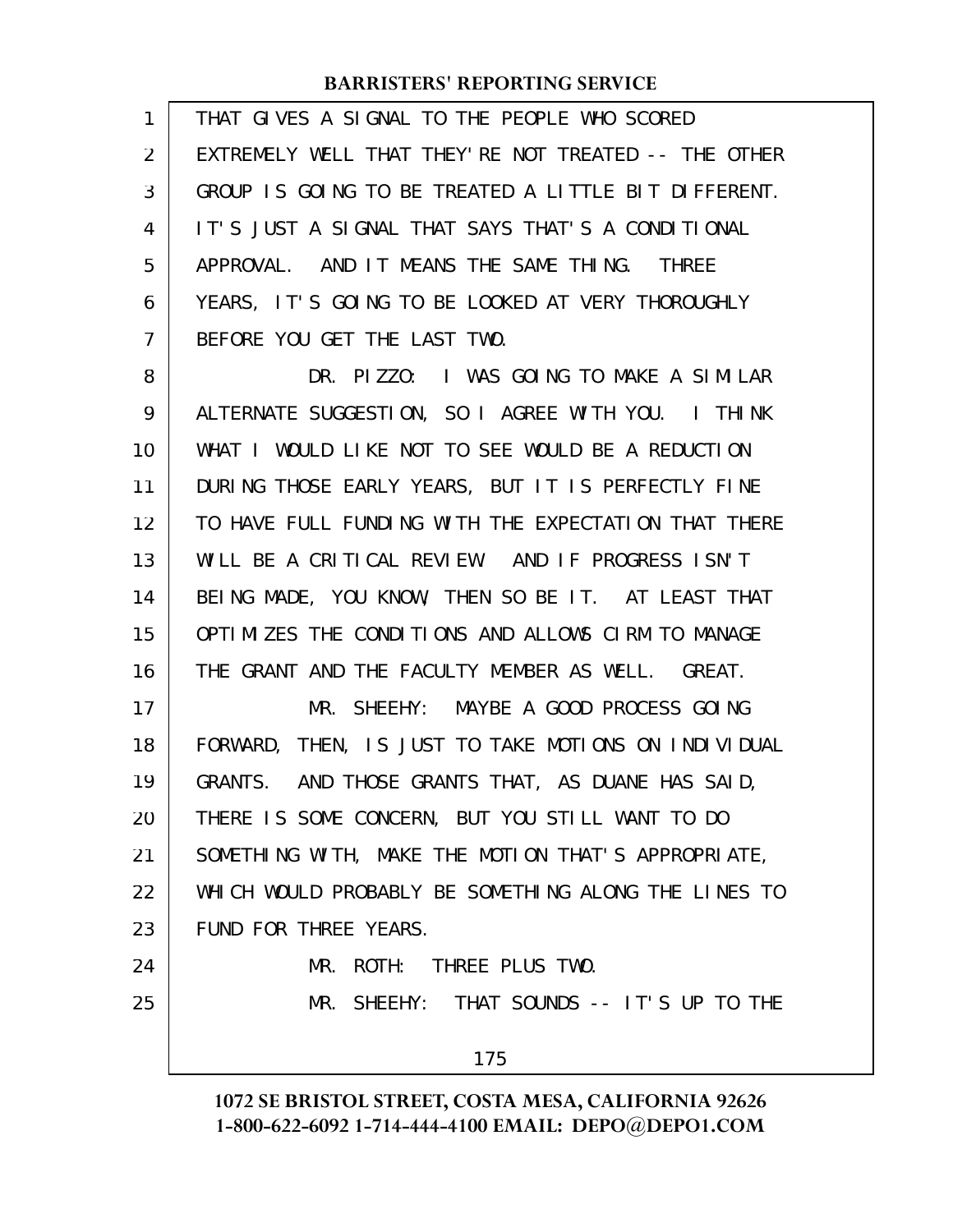| 1  | REST OF US WHETHER WE VOTE YES OR NO ON THAT, AND    |
|----|------------------------------------------------------|
| 2  | THEN WE DON'T HAVE TO REALLY SOLVE THE WHOLE POLICY  |
| 3  | ISSUE. WE'RE GOING TO TAKE IT ON A CASE-BY-CASE      |
| 4  | BASIS BECAUSE THAT'S HOW WE HAVE TO DO IT ANYWAY.    |
| 5  | CHAIRMAN KLEIN: COULD I ASK A QUESTION               |
| 6  | HERE? DUANE, DO YOU DIFFERENTIATE THE TOP THREE IN   |
| 7  | THE SECOND CATEGORY WHO WERE MOVED DOWN FOR PURPOSES |
| 8  | OF PROGRAMMATIC PRIORITY? THEY HAVE SCORES THAT ARE  |
| 9  | HIGHER THAN THE BOTTOM OF THE FIRST CATEGORY, SO     |
| 10 | MAYBE THEY MIGHT BE TREATED THE SAME WAY AS THE TOP  |
| 11 | CATEGORY.                                            |
| 12 | MR. ROTH: SO I THINK WE WOULD DO OUR                 |
| 13 | NORMAL PROCESS AND MOVE THINGS UP THAT WOULD BE      |
| 14 | FULLY FUNDED, IF IT'S APPROPRIATE. AND THEN THERE    |
| 15 | MAY BE A GROUP WHICH WE COME TO THAT WE SAY THREE    |
| 16 | PLUS TWO.                                            |
| 17 | MR. SHEEHY: SO I THINK, BECAUSE THESE MAY            |
| 18 | BE MORE COMPLICATED MOTIONS, A LITTLE MORE           |
| 19 | TIME-CONSUMING THAN USUAL, CAN WE GO AHEAD AND START |
| 20 | TAKING MOTIONS BECAUSE I THINK WE MAY WANT TO GO     |
| 21 | THROUGH THE BULK OF THESE TWELVE ONE BY ONE.         |
| 22 | MS. SAMUELSON: JEFF, I HAVE A SUGGESTION             |
| 23 | FOR A WAY TO DO IT. SINCE I'M NOT CONFLICTED AT      |
| 24 | ALL, AND ALL THE SECOND TIER WAS RECOMMENDED BY THE  |
| 25 | WORKING GROUP TO BE FUNDED IF FUNDS ARE AVAILABLE,   |
|    |                                                      |

176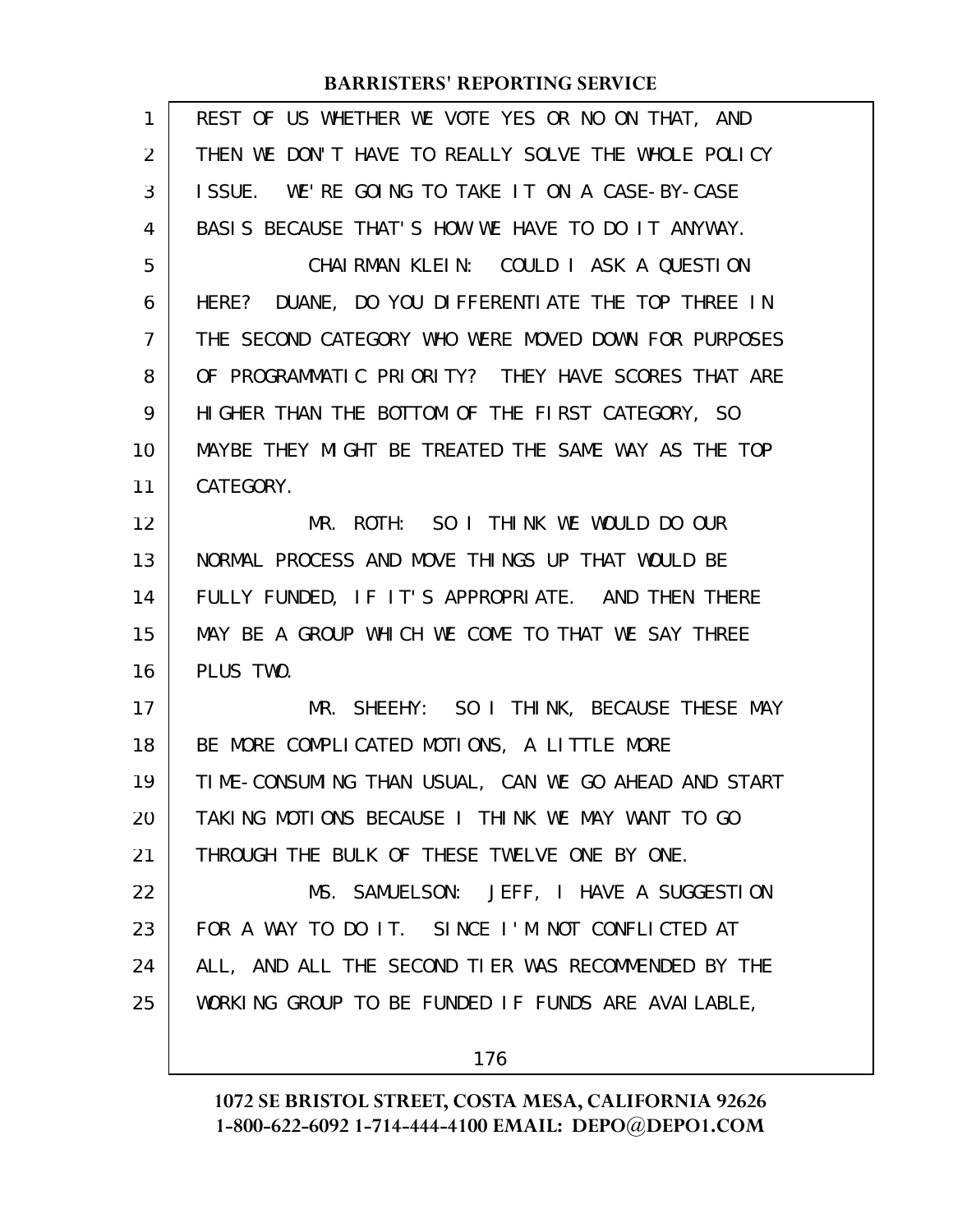| $\mathbf{1}$   | WE HAVE THAT RECOMMENDATION, I WOULD MOVE THAT WE      |
|----------------|--------------------------------------------------------|
| 2              | FUND ALL OF THOSE IN TIER 2 WITH THAT PROCEDURAL       |
| 3              | CHECK.                                                 |
| 4              | DR. PIZZO: IS THE PROCEDURAL CHECK THE                 |
| 5              | THREE PLUS TWO?                                        |
| 6              | MS. SAMUELSON: YES.                                    |
| $\overline{7}$ | MR. SHEEHY: FIRST OF ALL, I THINK WE NEED              |
| 8              | TO HEAR FROM COUNSEL JUST ON WHETHER IT'S REALLY       |
| 9              | FEASIBLE TO TRY TO DEAL WITH THAT MANY APPLICATIONS    |
| 10             | AT ONCE GIVEN CONFLICT ISSUES. AND THEN I WOULD        |
| 11             | LIKE TO LET CLAIRE HAVE HER COMMENT RIGHT AFTER        |
| 12             | THAT. WHILE YOU HAVE INSERTED YOUR MOTION, I HAVE A    |
| 13             | FEELING WE'RE GOING TO HEAR IT'S VERY DIFFICULT TO     |
| 14             | HANDLE IT IN THAT FASHION.                             |
| 15             | MS. SAMUELSON: IT WILL BE EASIER.                      |
| 16             | MR. HARRISON: IT DOES PRESENT SOME                     |
| 17             | CHALLENGES BECAUSE TYPICALLY WE'VE CONSIDERED          |
| 18             | APPLICATIONS IN TIER 2 ON AN INDIVIDUAL BASIS. BUT     |
| 19             | AS YOU KNOW, ULTIMATELY, ONCE ALL MOTIONS HAVE BEEN    |
| 20             | EXHAUSTED, WE THEN CONSIDER THE ULTIMATE ARRAY OF      |
| 21             | APPLICATIONS EN BLOC SO THAT THE PREFERENCE            |
| 22             | GENERALLY IS TO CONSIDER THE APPLICATIONS ON AN        |
| 23             | I NDI VI DUALI ZED BASI S SO THAT ANY DI SCUSSI ON CAN |
| 24             | OCCUR, AND WE CAN ENSURE THAT THOSE WHO HAVE AN        |
| 25             | INTEREST IN THE APPLICATION DON'T PARTICIPATE.         |
|                |                                                        |

177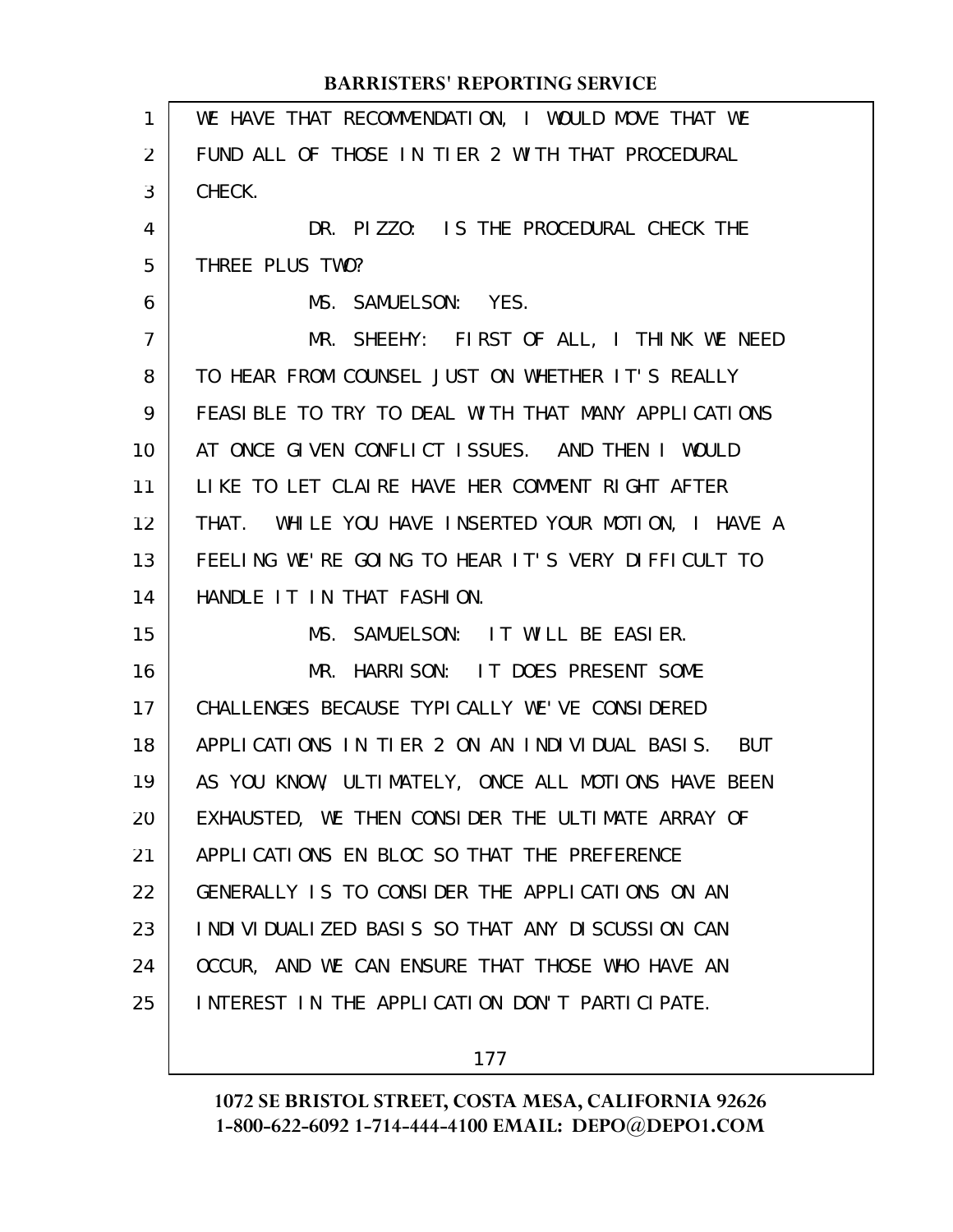| 1  | MR. SHEEHY: LET ME DO TWO THINGS. JOAN,              |
|----|------------------------------------------------------|
| 2  | SINCE YOU MADE A MOTION, CAN WE REALLY CLARIFY YOUR  |
| 3  | MOTION, SEEK A SECOND, AND THEN WE'LL GO DIRECTLY TO |
| 4  | CLAIRE FOR HER COMMENT IF WE HAVE OTHER COMMENTS     |
| 5  | BECAUSE I DON'T WANT TO KEEP CLAIRE WAITING.         |
| 6  | MS. SAMUELSON: IT'S MADE IN LIGHT OF ALL             |
| 7  | OF DUANE'S COMMENTS AND PHIL'S AND NOW I'M           |
| 8  | FORGETTING WHO ELSE, THAT THE FUNDS ARE AVAILABLE,   |
| 9  | THAT THIS IS AN IMPORTANT THING TO BE FUNDING        |
| 10 | BECAUSE OF THE NIH SITUATION AND BECAUSE WE WANT OUR |
| 11 | OWN RESEARCH PORTFOLIO TO GET GOING WITH GUSTO. AND  |
| 12 | THAT IN DEFERENCE TO THE RECOMMENDATIONS OF THE      |
| 13 | WORKING GROUP, WHICH RECOMMENDED THAT IF FUNDS WERE  |
| 14 | AVAI LABLE, THEY BE CONSIDERED FOR FUNDING, AND THE  |
| 15 | FACT THAT WE HAVE THE FUNDS, FOR ALL THOSE REASONS,  |
| 16 | IT FEELS APPROPRIATE TO GO AHEAD AND TAKE THE        |
| 17 | WORKING GROUP'S RECOMMENDATION AND DECIDE TO FUND    |
| 18 | ALL OF THOSE IN TIER 2.                              |
| 19 | MR. SHEEHY: IS THERE A SECOND FROM A                 |
| 20 | NONCONFLICTING --                                    |
| 21 | MS. SAMUELSON: SO IT'S NOT THAT THEY                 |
| 22 | HAVEN'T BEEN REVIEWED. WE'RE DOING THIS ON THE       |
| 23 | BASIS OF THE WORKING GROUP'S RECOMMENDATION.         |
| 24 | MR. ROTH: JOAN, COULD I OFFER A                      |
| 25 | MODIFICATION? AND INSTEAD OF TAKING THEM ALL AS A    |
|    | 178                                                  |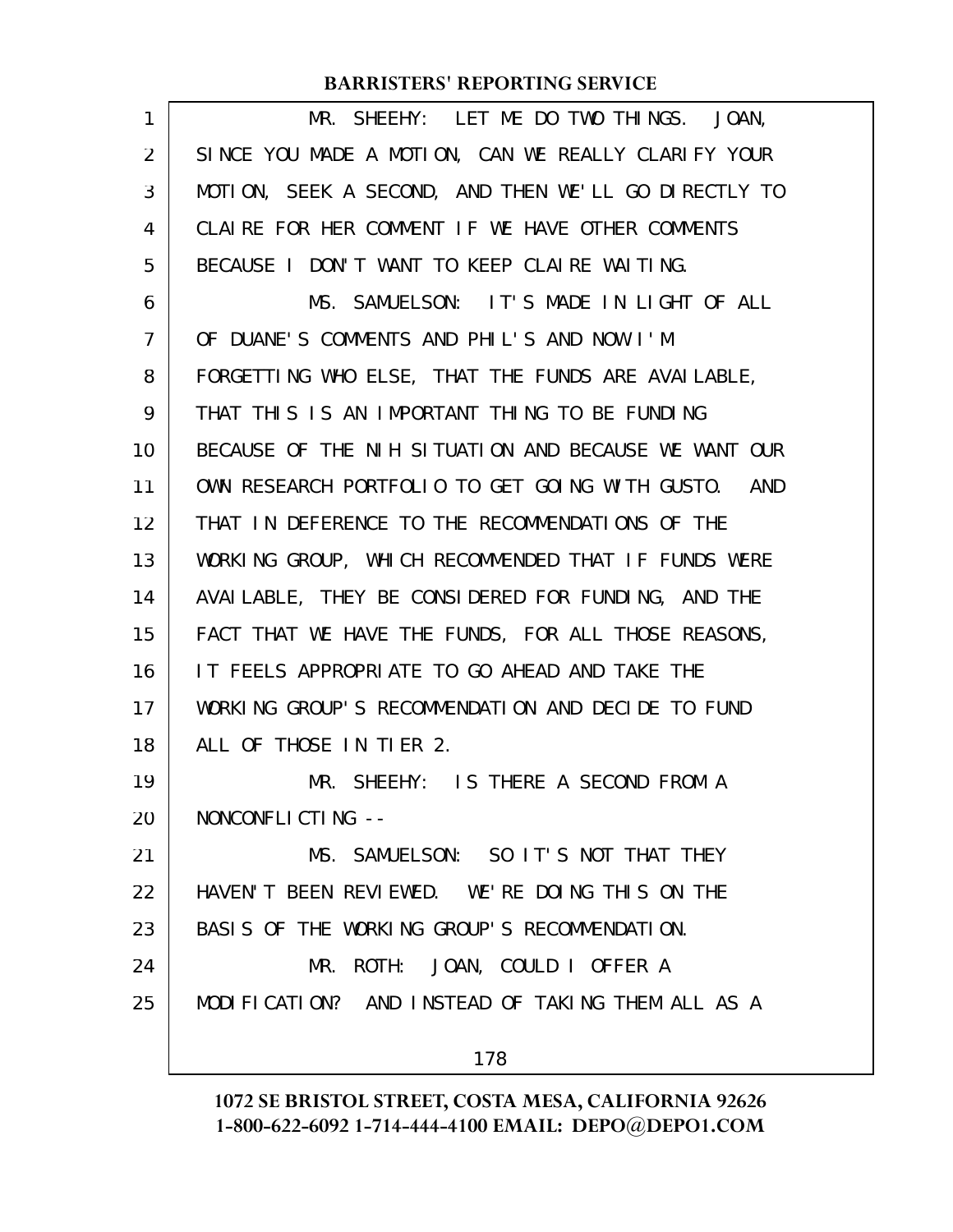| 1  | BLOCK, MAYBE TAKE THREE BLOCKS. THE FIRST THREE     |
|----|-----------------------------------------------------|
| 2  | GRANTS, 905, 952, 902, AND RECOMMEND THOSE BE MOVED |
| 3  | TO TIER 1. THEN DEAL WITH 36 THROUGH 18, AND THEN   |
| 4  | DECIDE IF THE ONES THAT ARE UNSCORED SHOULD BE DONE |
| 5  | SO THAT WE DON'T TRY TO MOVE THE ENTIRE THING UP?   |
| 6  | START WITH THE THREE AT THE STOP AND MOVE THOSE TO  |
| 7  | TIER 1 AND SEE THERE'S IF ANY DISCUSSION.           |
| 8  | MS. SAMUELSON: OKAY. IT'S THE WISH OF               |
| 9  | THE GROUP. I DON'T SEE DISTINCTIONS BETWEEN THEM    |
| 10 | THAT CONCERN ME.                                    |
| 11 | MR. SHEEHY: IT'S REALLY A MECHANICAL                |
| 12 | ISSUE. IF YOU WANT TO GO AHEAD AND MAKE THAT -- YOU |
| 13 | HAVE A SECOND IN THAT CASE FOR THE FIRST THREE. AND |
| 14 | THAT WOULD ALLOW US TO KIND OF MOVE FORWARD. I      |
| 15 | THINK IT WOULD BE A LITTLE EASIER. TAKING THEM ALL  |
| 16 | IN ONE CHUNK MAKES IT VERY DIFFICULT TO HAVE A      |
| 17 | CONVERSATION BECAUSE OF THE CONFLICTS.              |
| 18 | IF THAT'S ACCEPTABLE, DUANE HAS MADE THE            |
| 19 | SECOND. I WANT TO GO AHEAD AND GIVE CLAIRE HER      |
| 20 | <b>OPPORTUNITY.</b>                                 |
| 21 | MR. HARRISON: IF WE COULD JUST CHECK.               |
| 22 | THERE'S A MOTION ON THE TABLE. AGAIN, LET ME        |
| 23 | REITERATE THE CONFLICTS AS TO THIS MOTION, AND,     |
| 24 | AGAIN, THIS MOTION WOULD JUST GO TO APPLICATIONS    |
| 25 | 905, 952, AND 902, ARE BRENNER, MILLIKEN, SHEEHY,   |
|    | 179                                                 |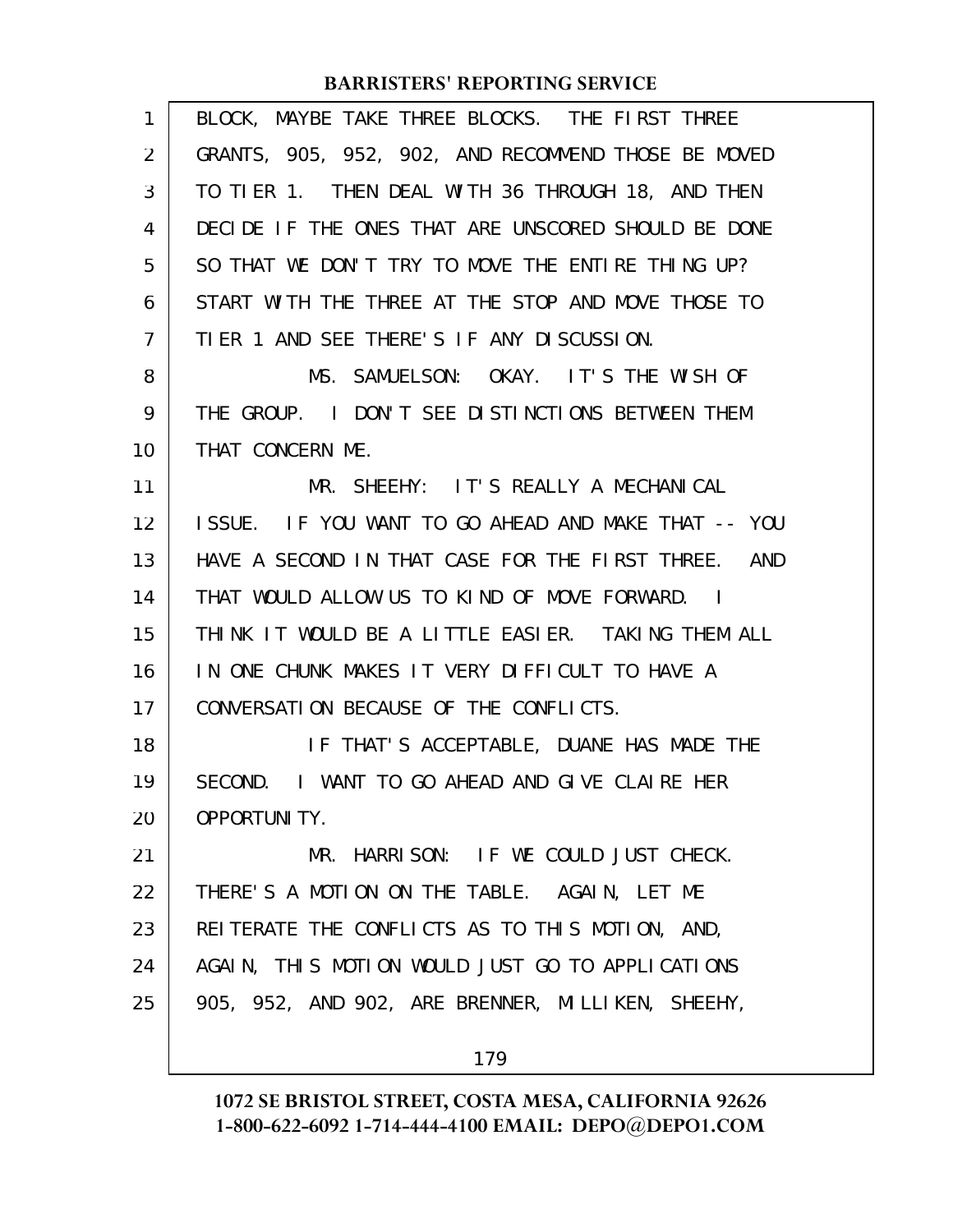| 1                 | DAFOE, AND LANSING.                                  |
|-------------------|------------------------------------------------------|
| $\overline{2}$    | MR. SHEEHY: SINCE WE'RE IN THE CONTEXT OF            |
| 3                 | A MOTION, I THINK YOU SHOULD REALLY TAKE OVER.       |
| 4                 | CHAIRMAN KLEIN: ALL RIGHT. SO AS TO THIS             |
| 5                 | MOTION, AS I UNDERSTAND PRECISELY, THIS MOTION IS TO |
| 6                 | MOVE THOSE THREE WITHOUT ANY CONDITION ON A          |
| 7                 | REEXAMINATION OF A MILESTONE TEST, ALTHOUGH THERE IS |
| 8                 | GENERAL OVERSIGHT IN THE ADMINISTRATION OF GRANTS    |
| 9                 | REGARDLESS. RIGHT?                                   |
| 10                | SO AS TO THIS MOTION, WITH KNOWLEDGE OF              |
| 11                | WHO IS IN CONFLICT, DEBATE AS TO THIS MOTION?        |
| $12 \overline{ }$ | DR. STEWARD: I REALLY THINK IT'S GOING TO            |
| 13                | BE EASIER AND QUICKER TO DO THESE ONE AT A TIME      |
| 14                | BECAUSE THESE THREE HAVE DIFFERENT ISSUES ASSOCIATED |
| 15                | WITH THEM, AND WE ACTUALLY COULD HAVE ALREADY DONE   |
| 16                | TWO OF THEM IN THE TIME THAT WE'VE DISCUSSED THIS    |
| 17                | <b>BATCHING.</b>                                     |
| 18                | CHAI RMAN KLEIN: OKAY. ANY ADDITIONAL                |
| 19                | OPINION?                                             |
| 20                | DR. POMEROY: BOB, THIS IS THE GENERAL                |
| 21                | POINT THAT I'VE BEEN TRYING TO MAKE. THINGS GOT      |
| 22                | MOVED FOR TWO BASIC REASONS THAT I COULD ASCERTAIN.  |
| 23                | ONE WAS A FEELING THAT THERE WAS LACK OF             |
| 24                | QUALIFICATION AS A NEW FACULTY INVESTIGATOR, AND THE |
| 25                | SECOND WAS MORE SCIENTIFIC CONCERNS.                 |
|                   |                                                      |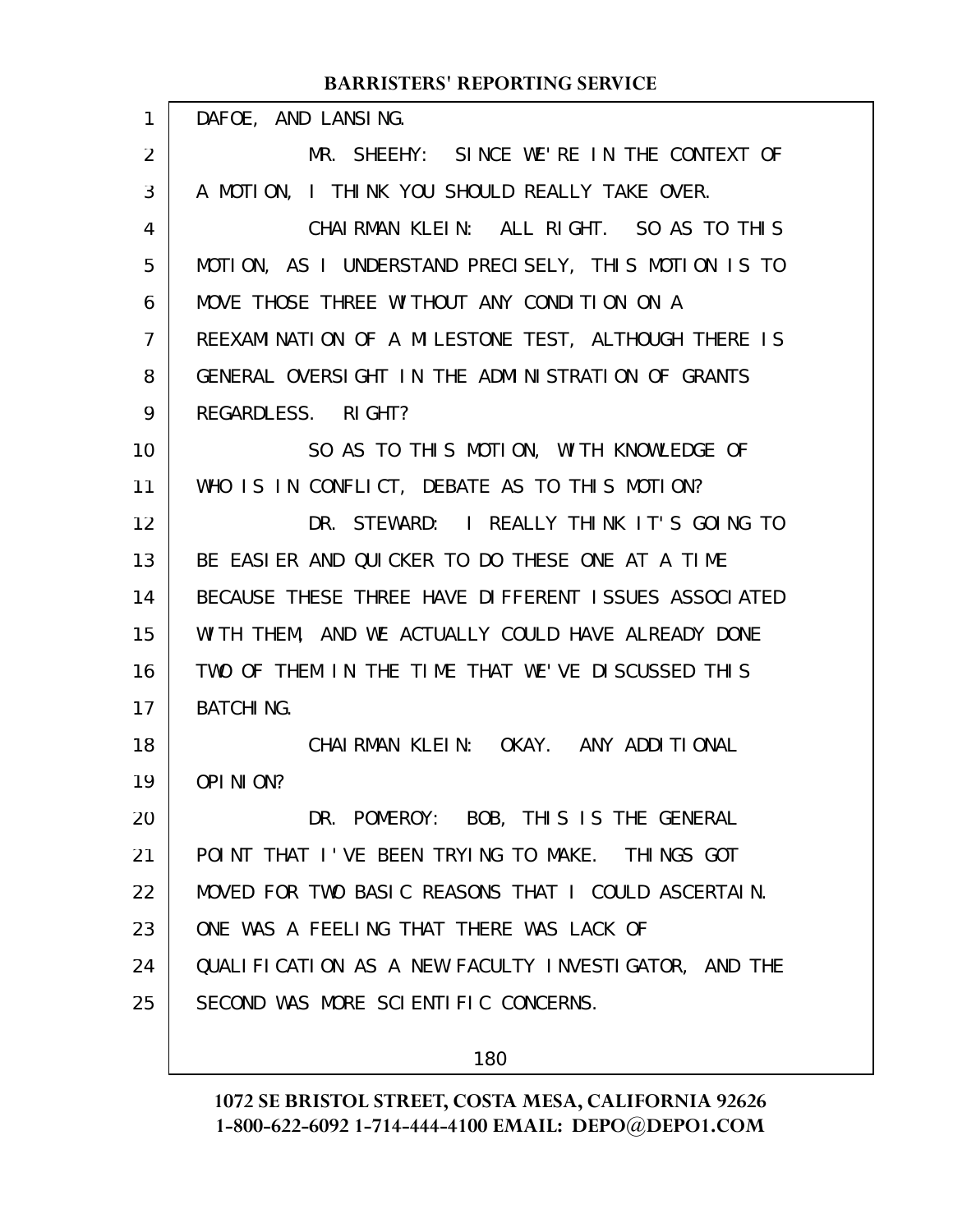| 1              | AND I THINK THAT THE DECISIONS FOR THE               |
|----------------|------------------------------------------------------|
| $\overline{2}$ | PEOPLE WHO DON'T FALL CLEARLY INTO THE CATEGORY AS A |
| 3              | NEW FACULTY ARE VERY DIFFERENT DECISIONS THAN THE    |
| 4              | ONES WHERE THERE WERE SCIENTIFIC QUESTIONS. SO       |
| 5              | SINCE THIS FIRST MOTION FOR WHICH I AM NOT           |
| 6              | CONFLICTED CONTAINS BOTH OF THOSE ISSUES, I WOULD    |
| $\overline{7}$ | NOT BE ABLE TO VOTE EN BLOC ABOUT THESE THREE.       |
| 8              | CHAIRMAN KLEIN: ALL RIGHT. ADDITIONAL                |
| 9              | POINTS OF VIEW?                                      |
| 10             | MR. HARRISON: DR. DAFOE, YOU HAVE AN                 |
| 11             | INTEREST IN THE MOTION.                              |
| 12             | DR. DAFOE: I KNOW I DO.                              |
| 13             | CHAIRMAN KLEIN: YOU CAN'T ADDRESS IT.                |
| 14             | DR. CSETE: IN ANSWER TO DR. POMEROY'S                |
| 15             | COMMENT, THERE IS A PROCEDURE IN OUR GAP WHERE WE GO |
| 16             | BACK AND CHECK FACULTY ELIGIBILITY FOR THE SPECIFIC  |
| 17             | RFA AFTER YOU'VE ALL VOTED ON IT. AND IF THERE IS    |
| 18             | AN ACTUAL ISSUE WITH ELIGIBILITY, WE HAVE THAT AS A  |
| 19             | <b>BACKUP CHECK.</b>                                 |
| 20             | DR. POMEROY: WELL, I APPRECIATE THAT, BUT            |
| 21             | THERE ARE INSTANCES IN WHICH THERE'S NOT A TECHNICAL |
| 22             | VIOLATION, BUT IT IS NOT FELT THAT THERE'S AN        |
| 23             | APPROPRIATE NEED FOR MENTORING, FOR EXAMPLE. SO      |
| 24             | TECHNICALLY THIS PERSON MIGHT QUALIFY, AND I DON'T   |
| 25             | KNOW IF THEY DO, BUT THERE WERE CONCERNS BY THE      |
|                |                                                      |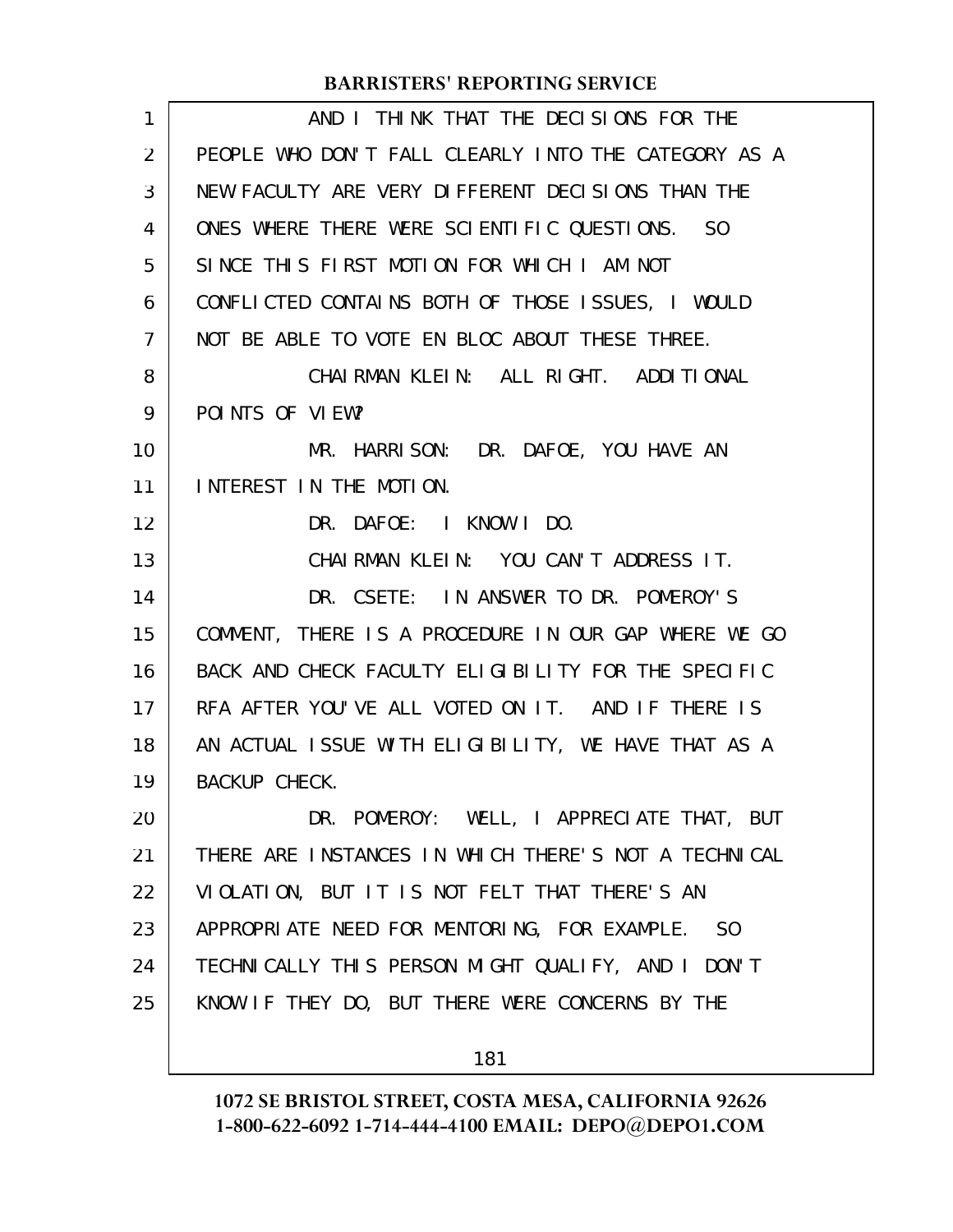| 1              | REVIEWERS THAT IT WASN'T APPROPRIATE TO HAVE THEM    |
|----------------|------------------------------------------------------|
| $\overline{2}$ | MENTORING RELATIONSHIPS.                             |
| 3              | DR. CSETE: WE CAN'T CHECK THE SPIRIT                 |
| 4              | EXCEPT AGAINST THE REVIEWS, BUT THERE ARE TECHNICAL  |
| 5              | CHECKS.                                              |
| 6              | DR. POMEROY: SO THAT WOULD BE OUR JOB TO             |
| 7              | LISTEN TO THE REVIEWERS ABOUT WHETHER THIS WAS AN    |
| 8              | APPROPRIATELY DESIGNED MENTORING PLAN.               |
| 9              | CHAIRMAN KLEIN: ALL RIGHT. ADDITIONAL                |
| 10             | POINTS OF VIEW?                                      |
| 11             | DR. STEWARD: JUST IN THE INTEREST OF                 |
| 12             | GETTING THINGS GOING, I WONDER IF THE BOARD WOULD    |
| 13             | ACCEPT A FRIENDLY AMENDMENT WHICH IS TO CONSIDER     |
| 14             | THINGS ONE AT A TIME STARTING WITH 905 ON WHICH I AM |
| 15             | NOT IN CONFLICT.                                     |
| 16             | CHAIRMAN KLEIN: THE REQUEST IS MADE, SO              |
| 17             | ASK THE MAKER OF THE MOTION, DO YOU WISH TO HAVE A   |
| 18             | VOTE ON YOUR MOTION AS STATED, OR DO YOU WISH TO     |
| 19             | ACCEPT AN AMENDMENT?                                 |
| 20             | MS. SAMUELSON: I PREFER TO DO IT THE WAY             |
| 21             | I SUGGESTED FOR SEVERAL REASONS. ONE IS I DON'T SEE  |
| 22             | HOW WE CAN COMPLETELY RECONSIDER ALL OF THE PROS AND |
| 23             | CONS AND DIFFERENT ISSUES INVOLVED THAT THE WORKING  |
| 24             | GROUP INCLUDED, WHICH INVOLVED THE THINGS THAT YOU   |
| 25             | TALKED ABOUT, CLAIRE, BUT ALSO OTHER ISSUES OF HOW   |
|                |                                                      |

182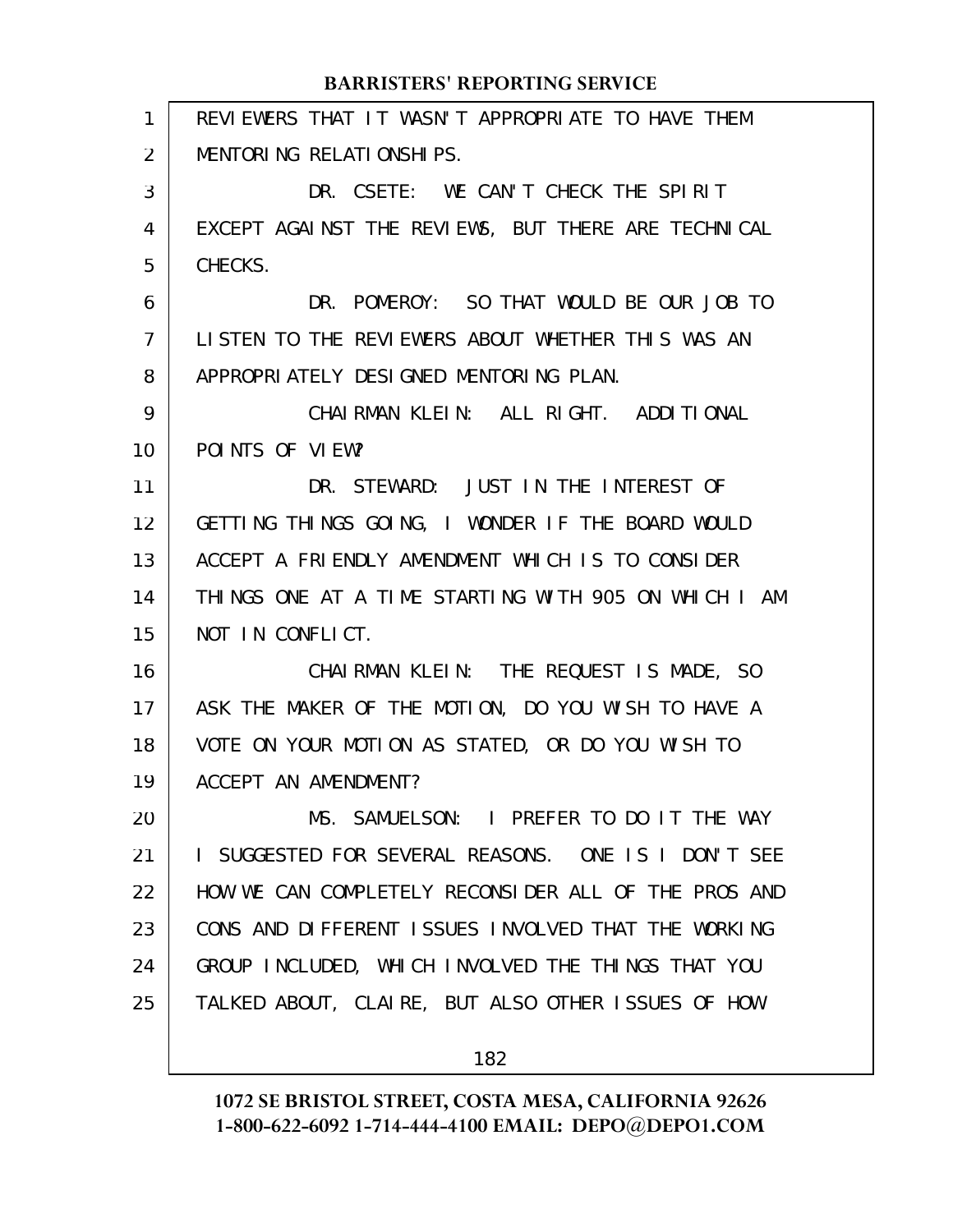| 1  | INNOVATIVE THE GRANT WAS, HOW COMPELLING, AND         |
|----|-------------------------------------------------------|
| 2  | IMPORTANT THAT ADVANCE WOULD BE RELATIVE TO OTHERS.   |
| 3  | THERE WERE A VARIETY OF THINGS, AND THEY WERE WELL    |
| 4  | CONSIDERED. SO I WOULD LEAN TOWARD JUST TAKING THAT   |
| 5  | ON ITS FACE. I ALSO THINK THIS IS GOING TO TAKE A     |
| 6  | VERY LONG TIME.                                       |
| 7  | CHAIRMAN KLEIN: ALL RIGHT.                            |
| 8  | MS. SAMUELSON: JUST PRACTICALLY SPEAKING,             |
| 9  | BUT I'M A PRAGMATIST. I DON'T THINK I GOT THE VOTE.   |
| 10 | SO I'M NOT INCLINED TO PUSH IT. SO I JUST WANT TO     |
| 11 | DO THIS IN A WAY THAT WILL WORK.                      |
| 12 | CHAIRMAN KLEIN: YES. SO IT HAS BEEN                   |
| 13 | SUGGESTED BY THE MAKER OF THE MOTION THAT SHE'D LIKE  |
| 14 | A VOTE ON THE MOTION. IS THERE COMMENTS ON THAT,      |
| 15 | DR. PRICE?                                            |
| 16 | DR. PRICE: JUST A POINT OF INFORMATION.               |
| 17 | IF THIS MOTION IS VOTED DOWN, WE CAN GO BACK AND      |
| 18 | TAKE THEM ONE AT A TIME.                              |
| 19 | CHAIRMAN KLEIN: THAT'S RIGHT. PUBLIC                  |
| 20 | COMMENT? OKAY. PUBLIC COMMENT? SEEING NO PUBLIC       |
| 21 | COMMENT, MR. HARRISON, I BELIEVE WE'RE GOING TO NEED  |
| 22 | A ROLL CALL VOTE, AND ALL OF THOSE WHO HAVE A         |
| 23 | CONFLICT WILL NEED TO INDICATE THEY' RE VOTING YEA OR |
| 24 | NAY EXCEPT FOR THOSE FOR WHICH THEY HAVE A CONFLICT.  |
| 25 | ANY ADDITIONAL INSTRUCTIONS?                          |
|    |                                                       |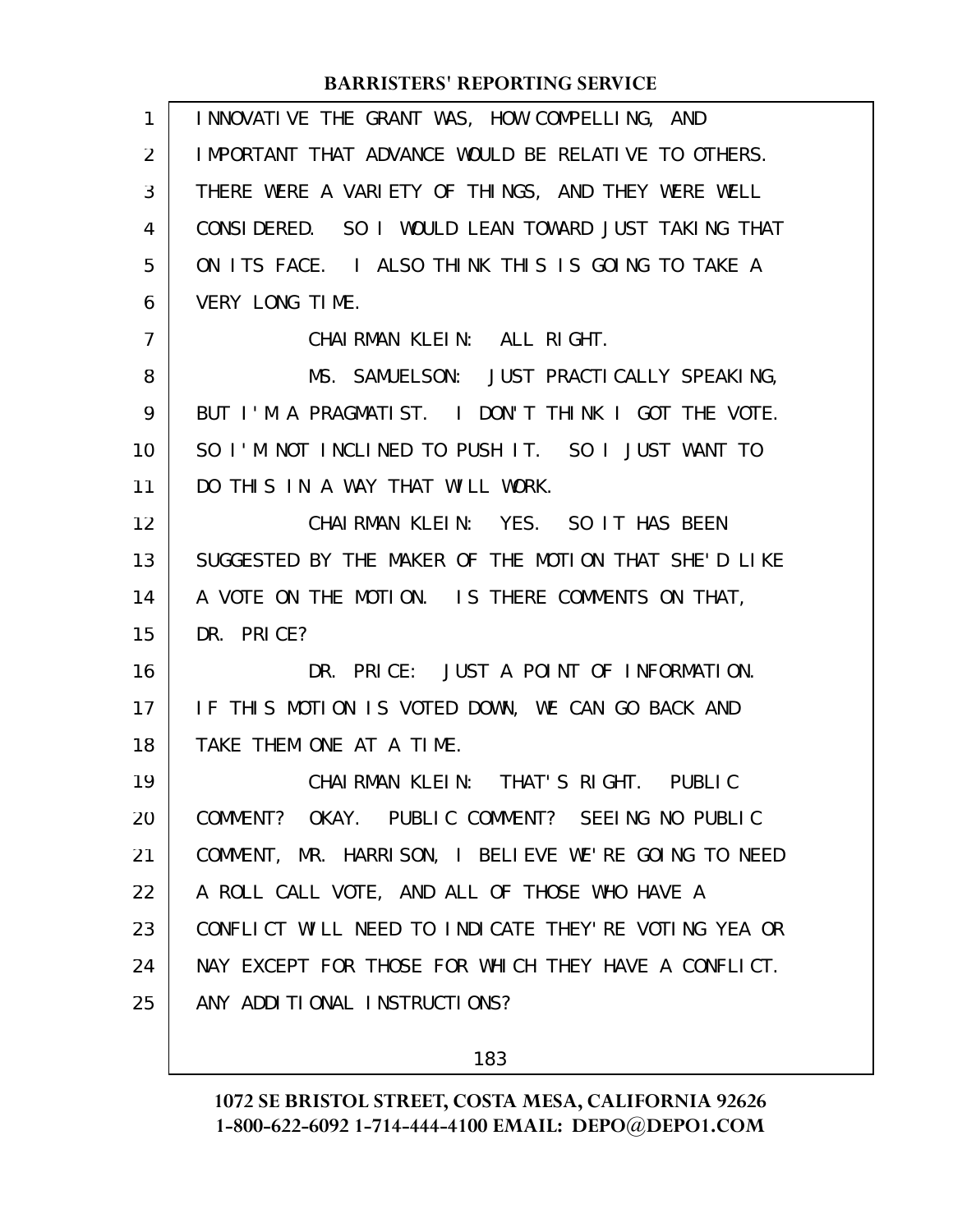| MR. HARRISON: THAT'S CORRECT. ONE -- I              |
|-----------------------------------------------------|
| HESITATE TO MAKE THIS MORE COMPLICATED, BUT GIVEN   |
| OUR QUORUM SITUATION, AS YOU KNOW, THE BOARD        |
| CONDITIONALLY APPROVED ALL THE APPLICATIONS IN TIER |
| 1 YESTERDAY. SO IN THE EVENT THAT WE LOSE A QUORUM, |
| ONE WAY TO ENSURE THAT, IF THERE'S A POSITIVE VOTE  |
| ON THIS MOTION, THAT IT WOULD BE SUSTAINED WOULD BE |
| TO FUND THESE APPLICATIONS RATHER THAN SIMPLY TO    |
| MOVE THEM TO TIER 1, WHICH WOULD THEN REQUIRE       |
| ANOTHER VOTE.                                       |
| CHAI RMAN KLEIN: SO YOU' RE BEGI NNING TO           |
| LIKE MY CONDITIONAL APPROVAL. SO WE ARE             |
| CONDITIONALLY FUNDING UNLESS WE LATER ACT TO AMEND  |
| THAT.                                               |
| AND I WOULD LIKE TO POINT OUT TO THE BOARD          |
| THAT I'VE JUST BEEN INFORMED THAT THERE'S AN        |
| INTERNATIONAL FLIGHT THAT HAS HAD TO BE RESCHEDULED |
| FOR ONE OF OUR BOARD MEMBERS. SO WE'RE GOING TO     |
| LOSE A QUORUM POTENTIALLY, UNLESS I CAN NEGOTIATE   |
| SOMETHING SEPARATELY WITH THE AIRLINES OR SOMEONE   |
| ELSE, IN ABOUT 25 MINUTES. SO PLEASE BEAR IN MIND   |
| WHAT WE HAVE HERE IS SOME VERY IMPORTANT DECISIONS  |
| TO MAKE. LET'S TRY AND DO IT EFFICIENTLY. ALL       |
| RIGHT. CALL THE ROLL, PLEASE.                       |
| MS. KING: DONALD DAFOE. SO SORRY.                   |
| 184                                                 |
|                                                     |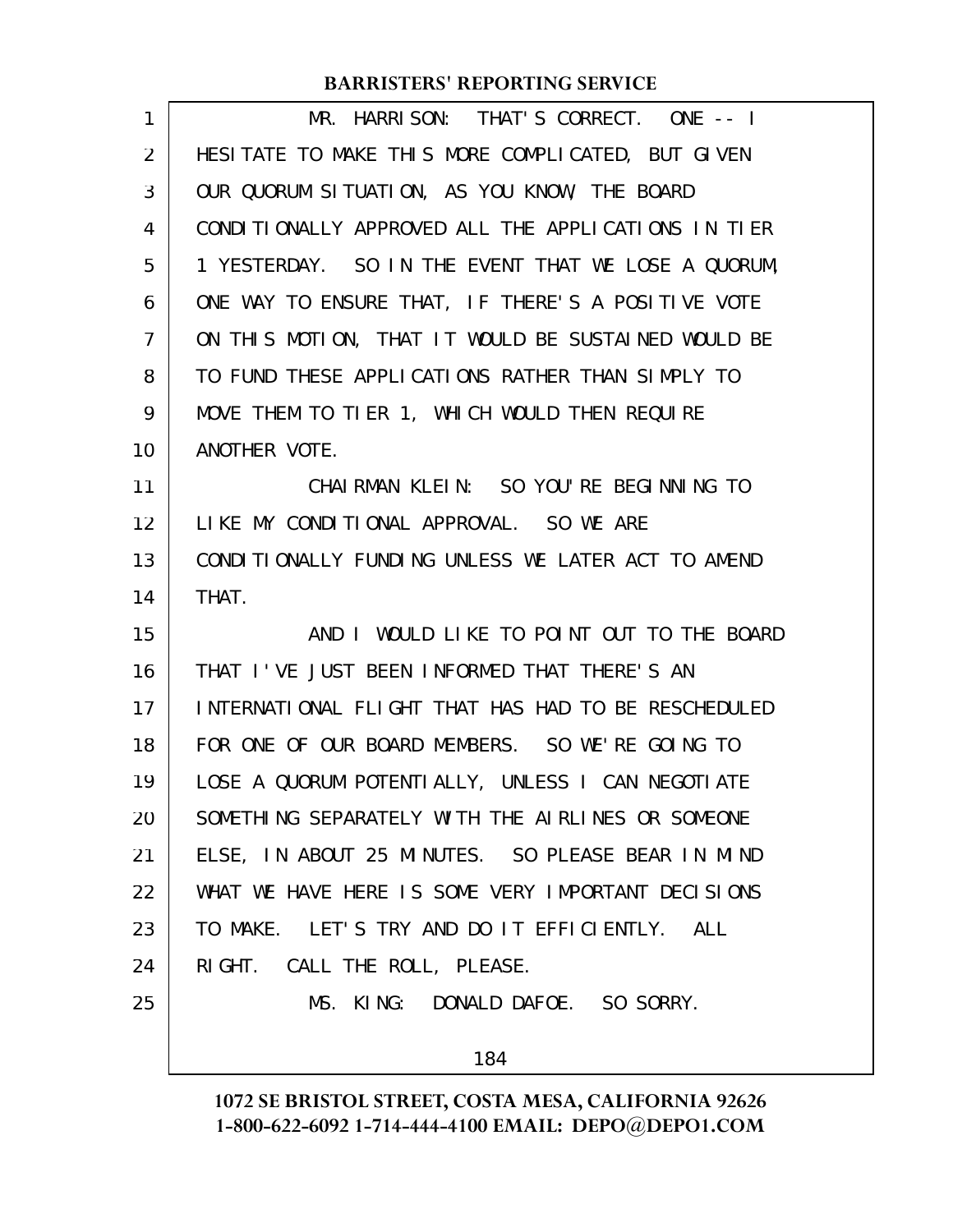|                 | <b>BARRISTERS' REPORTING SERVICE</b>                 |
|-----------------|------------------------------------------------------|
| 1               | ROBERT PRICE.                                        |
| 2               | MR. HARRISON: YOU CAN VOTE YES OR NO                 |
| 3               | EXCEPT AS TO THOSE IN WHICH YOU HAVE AN INTEREST.    |
| 4               | MS. LANSING: WE'RE VERY CONFUSED.                    |
| 5               | CHAIRMAN KLEIN: LET'S RESTATE THE MOTION.            |
| 6               | MS. LANSING: I LEFT THE ROOM BECAUSE I               |
| $\overline{7}$  | THOUGHT LISTENING TO THIS WAS GOING TO BE A PROBLEM. |
| 8               | WILL YOU JUST TELL US WHAT THE MOTION IS?            |
| 9               | CHAIRMAN KLEIN: THE MOTION IS TO --                  |
| 10              | JOAN'S MOTION, SECONDED BY DUANE, I BELIEVE, IS THAT |
| 11              | CORRECT, IS TO MOVE THE TOP THREE UP TO FUND,        |
| 12 <sup>2</sup> | CONDITIONALLY APPROVING THEM UNLESS WE LATER CHANGE  |
| 13              | IT, INTO THE FUNDING CATEGORY, JUST THE TOP THREE IN |
| 14              | THE MIDDLE CATEGORY.                                 |
| 15              | MS. LANSING: SO I HAVE A QUESTION.                   |
| 16              | CHAIRMAN KLEIN: AND YOU CAN -- YOU'RE                |
| 17              | MOVING THEM UP TO TIER 1. AND WHAT IS YOUR           |
| 18              | QUESTION?                                            |
| 19              | MS. LANSING: THE MOTION IS TO MOVE THE               |
| 20              | TOP THREE UP TO TIER 1. I HAVE A QUESTION. WHAT IF   |
| 21              | WE WANT TO EVALUATE EACH AND EVERY ONE OF THE TOP    |
| 22              | THREE? WHAT WOULD WE VOTE THEN?                      |
| 23              | MR. HARRISON: NO, EXCEPT AS TO THOSE IN              |
| 24              | WHICH YOU HAVE AN INTEREST.                          |
| 25              | CHAI RMAN KLEIN: MY UNDERSTANDING, JAMES,            |
|                 |                                                      |
|                 | 185                                                  |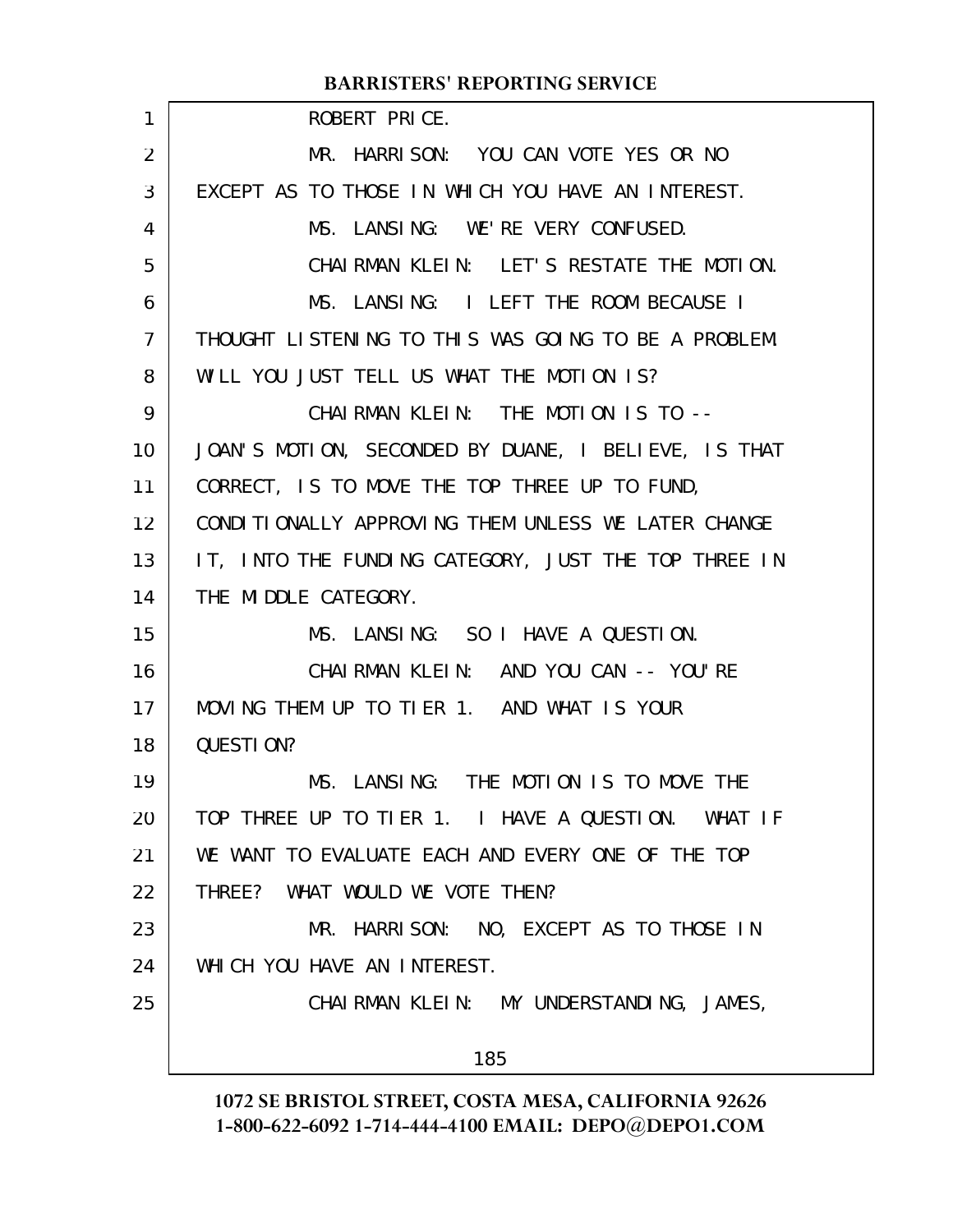| $\mathbf{1}$ | IS WE'RE AUGMENTING TIER 1. WE ARE NOT CHANGING ANY |
|--------------|-----------------------------------------------------|
| 2            | OF THE PRIOR APPROVALS ON TIER 1.                   |
| 3            | MR. HARRISON: THAT'S CORRECT.                       |
| 4            | DR. DAFOE: I HAVE A QUESTION. IT'S MORE             |
| 5            | OF A PROCEDURAL ONE. I'M VOTING ON THIS, YET I'M    |
| 6            | NOT ALLOWED TO COMMENT. I'M MUZZLED IN THE COMMENT  |
| 7            | PERIOD, YET I CAN VOTE ON IT. IT JUST SEEMS TO BE   |
| 8            | KIND OF CONTRADICTORY.                              |
| 9            | CHAIRMAN KLEIN: FOR PURPOSES OF A QUORUM,           |
| 10           | TO THE EXTENT THAT YOU'RE NOT IN CONFLICT WITH ALL  |
| 11           | THREE AND YOU WISH TO CAST A VOTE, YOU CAN VOTE YEA |
| 12           | OR NAY EXCEPT FOR THOSE WITH WHICH YOU ARE IN       |
| 13           | CONFLICT. SO THAT GIVES YOUR VOTE AN IMPACT. OKAY.  |
| 14           | MS. KING: DONALD DAFOE.                             |
| 15           | CHAIRMAN KLEIN: MR. HARRISON, ARE WE                |
| 16           | APPROPRIATELY INFORMED?                             |
| 17           | MR. HARRISON: YES.                                  |
| 18           | CHAIRMAN KLEIN: THANK YOU, SIR. MELISSA,            |
| 19           | CALL THE ROLL.                                      |
| 20           | MS. KING: DONALD DAFOE.                             |
| 21           | DR. DAFOE: APPROVE EXCEPT FOR THOSE WITH            |
| 22           | WHICH I HAVE A CONFLICT.                            |
| 23           | MS. KING: ROBERT PRICE.                             |
| 24           | DR. PRICE: NO.                                      |
| 25           | MS. KING: FLOYD BLOOM.                              |
|              | 186                                                 |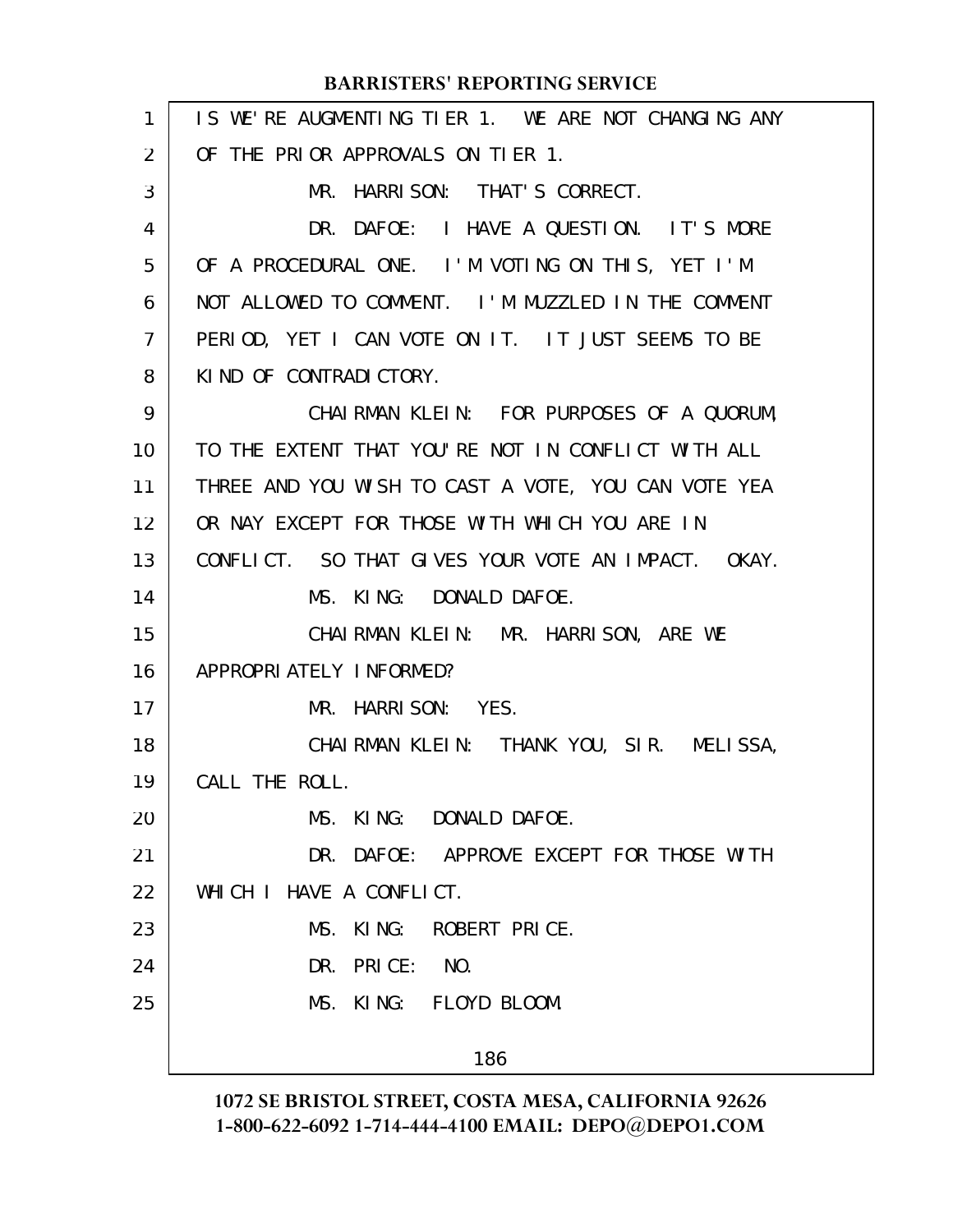|                 | <b>BARRISTERS' REPORTING SERVICE</b>             |
|-----------------|--------------------------------------------------|
| 1               | DR. BLOOM: APPROVE EXCEPT FOR THOSE WITH         |
| 2               | WHICH I HAVE A CONFLICT.                         |
| 3               | MS. KING: DAVID BRENNER.                         |
| 4               | DR. BRENNER: APPROVE EXCEPT FOR THOSE            |
| 5               | WITH WHICH I HAVE A CONFLICT.                    |
| 6               | MS. KING: MICHAEL FRIEDMAN.                      |
| $\overline{7}$  | DR. FRIEDMAN: NO, EXCEPT FOR THOSE WITH          |
| 8               | WHICH I HAVE A CONFLICT.                         |
| 9               | MS. KING: MICHAEL GOLDBERG.                      |
| 10              | MR. GOLDBERG: YES, EXCEPT FOR THOSE WITH         |
| 11              | WHICH I HAVE A CONFLICT.                         |
| 12 <sup>2</sup> | MS. KING: NANCY MILLIKEN.                        |
| 13              | DR. MILLIKEN: NO, EXCEPT FOR THOSE FOR           |
| 14              | WHICH I MIGHT HAVE A CONFLICT.                   |
| 15              | MS. KING: BOB KLEIN.                             |
| 16              | CHAIRMAN KLEIN: YES.                             |
| 17              | MS. KING: SHERRY LANSING.                        |
| 18              | MS. LANSING: CAN I ABSTAIN? I'M SO               |
| 19              | CONFUSED.                                        |
| 20              | MS. KING: TED LOVE.                              |
| 21              | LOVE: YES.<br>DR.                                |
| 22              | KING: ED PENHOET.<br>MS.                         |
| 23              | PENHOET:<br>YES.<br>DR.                          |
| 24              | LANSI NG:<br>OKAY. I KNOW MY VOTE.<br>NO.<br>MS. |
| 25              | HARRI SON: EXCEPT FOR THE<br>MR.                 |
|                 | 187                                              |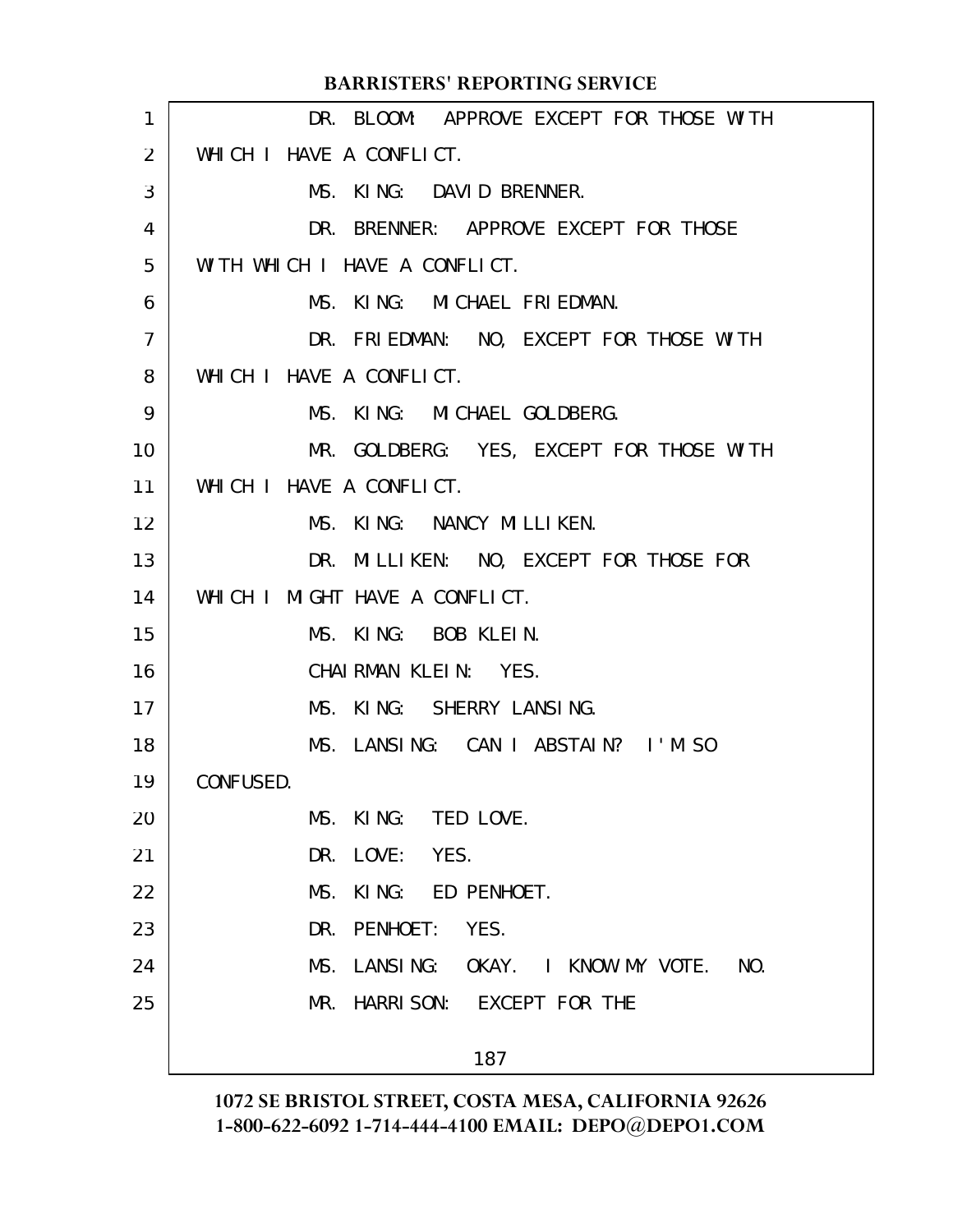| 1  | APPLICATION --                                   |
|----|--------------------------------------------------|
| 2  | MS. LANSING: EXCEPT FOR THOSE FOR WHICH I        |
| 3  | HAVE A CONFLICT. I WANT TO TALK ABOUT, SO I'M    |
| 4  | ADDING THAT.                                     |
| 5  | MS. KING: PHIL PIZZO.                            |
| 6  | DR. PIZZO: YES.                                  |
| 7  | MS. KING: CLAIRE POMEROY.                        |
| 8  | DR. POMEROY: NO.                                 |
| 9  | MS. KING: ROBERT QUINT.                          |
| 10 | DR. QUINT: YES.                                  |
| 11 | KING: DUANE ROTH.<br>MS.                         |
| 12 | ROTH: YES.<br>MR.                                |
| 13 | MS. KING: JOAN SAMUELSON.                        |
| 14 | MS. SAMUELSON: YES.                              |
| 15 | MS. KING: JEFF SHEEHY.                           |
| 16 | MR. SHEEHY: YES, EXCEPT FOR THOSE WITH           |
| 17 | WHICH I HAVE A CONFLICT.                         |
| 18 | MS. KING: OSWALD STEWARD.                        |
| 19 | DR. STEWARD: NO.                                 |
| 20 | CHAIRMAN KLEIN: WHILE THEY'RE TALLYING           |
| 21 | THEM, DOES ANYONE HAVE A MOTION THAT GOES BEYOND |
| 22 | THESE THREE?                                     |
| 23 | MR. HARRISON: MR. CHAIR, COULD I                 |
| 24 | INTERRUPT FOR ONE MOMENT. WE NEGLECTED TO CALL   |
| 25 | MEMBER LEVIN IN THE ROLL CALL. MEMBER LEVIN.     |
|    | 188                                              |
|    |                                                  |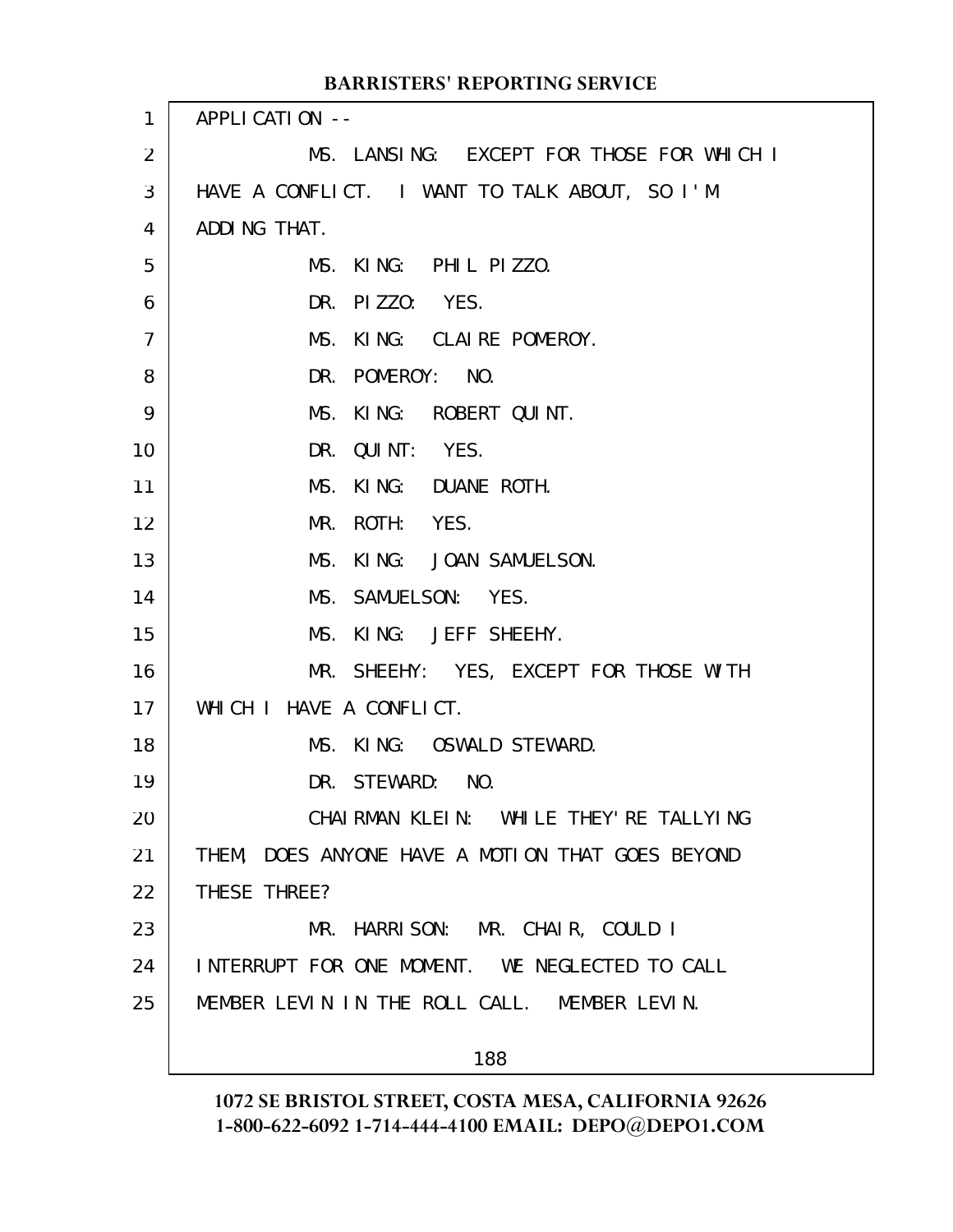|                | <b>BARRISTERS' REPORTING SERVICE</b>                 |
|----------------|------------------------------------------------------|
| 1              | DR. LEVIN: NO.                                       |
| 2              | CHAIRMAN KLEIN: IF WE CAN HAVE DISCUSSION            |
| 3              | WHILE THEY' RE TALLYING THE VOTE, IS THERE --        |
| 4              | MS. LANSING: I WOULD LIKE TO SAY                     |
| 5              | SOMETHING.                                           |
| 6              | CHAIRMAN KLEIN: SHERRY LANSING, YOU HAVE             |
| $\overline{7}$ | THE FLOOR.                                           |
| 8              | MS. LANSING: I ACTUALLY WANT TO SAY THAT             |
| 9              | WHATEVER THE VOTE IS I'M COMFORTABLE WITH IT, BUT    |
| 10             | WHAT I REALLY WANT TO SAY IS THAT IT'S FRUSTRATING   |
| 11             | TO ME THAT IN 25 MINUTES WE WON'T HAVE A QUORUM.     |
| 12             | AND I THINK THAT WE REALLY HAVE TO EITHER IN THE     |
| 13             | GOVERNANCE COMMITTEE HAVE TO ADDRESS THESE ISSUES    |
| 14             | BECAUSE WE SHOULDN'T BE VOTING BECAUSE THERE'S ONLY  |
| 15             | 25 MINUTES LEFT TO MAKE A DECISION. AND THAT'S       |
| 16             | WHAT'S FRUSTRATING TO ME. AND I'M NOT IN ANY WAY     |
| 17             | CRITICIZING ANY MEMBERS OF THE BOARD. WE'VE ALL      |
| 18             | WORKED VERY, VERY, VERY HARD, BUT I THINK WE HAVE A  |
| 19             | RESPONSIBILITY EITHER TO HAVE AN ALTERNATE OR MAYBE  |
| 20             | WE HAVE TO LOOK AT GOVERNANCE IN SOME WAY SO THAT WE |
| 21             | NEVER ARE VOTING BECAUSE WE ONLY HAVE 25 MINUTES     |
| 22             | LEFT.                                                |
| 23             | CHAIRMAN KLEIN: SHERRY, I WOULD AGREE                |
| 24             | WITH THAT. AND, IN FACT, DR. FRIEDMAN HAS MADE SOME  |
| 25             | IMPORTANT INNOVATIVE SUGGESTIONS OF HOW              |
|                |                                                      |

# **1072 SE BRISTOL STREET, COSTA MESA, CALIFORNIA 92626 1-800-622-6092 1-714-444-4100 EMAIL: DEPO@DEPO1.COM**

189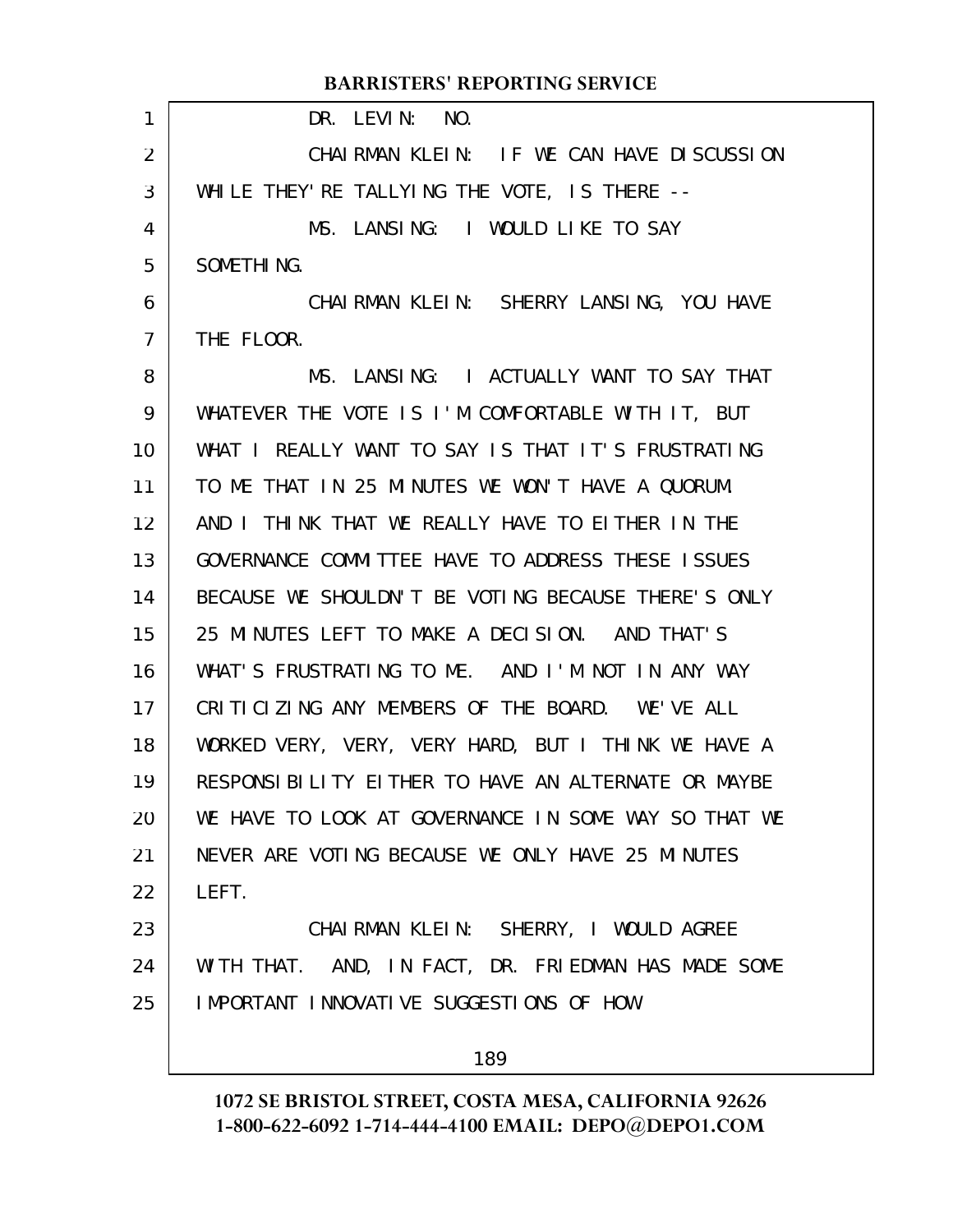TELEPHONICALLY WE CAN CREATE SOME BACKUPS THAT WOULD BE VERY HELPFUL. AS CHAIR OF GOVERNANCE, I WOULD HOPE THAT YOU WILL TAKE THIS ON YOUR NEXT GOVERNANCE MEETING. 1 2 3 4

MS. LANSING: SO, MELISSA, I'D LIKE YOU TO SCHEDULE A MEETING BECAUSE IN THE WORLD TODAY WITH VISUAL CONFERENCING, AND WE'VE TALKED ABOUT THIS AS WELL, WITH VISUAL CONFERENCING, WE COULD ACTUALLY LOOK AT EACH OTHER AND WE COULD BE ON THE PHONE, AND I THINK REALLY, REALLY DO A REAL SERVICE TO OUR COMMITTEE AND REALLY GET FULL ATTENDANCE THAT WAY BECAUSE IT IS HARD, YOU KNOW, TO TAKE TWO TO SOMETIMES THREE DAYS TO ATTEND A MEETING AS FREQUENTLY AS WE DO MEET. IF YOU WILL SCHEDULE THAT RATHER SOON. 5 6 7 8 9 10 11 12 13 14 15

CHAIRMAN KLEIN: THANK YOU VERY MUCH FOR THAT LEADERSHIP. AND REMEMBER OUR CHALLENGE IS GOING TO BE THAT THOSE WHO ARE ON A PHONE PROBABLY NEED TO BE AN EXCEPTION BECAUSE WE CAN'T HAVE AN EXECUTIVE SESSION WHERE WE SEND STAFF ALL AROUND THE STATE TO DEAL WITH THE PROPRIETARY SCIENTIFIC ISSUES, BUT IT WOULD BE A HUGE BENEFIT TO HAVE SOME BACKUP WHO CAN BE THERE TELEPHONICALLY SO THAT WE CAN HAVE A VERY STABLE QUORUM, PARTICULARLY IN TIMES OF THE YEAR WHERE WE HAVE MANY PEOPLE OUTSIDE THE 16 17 18 19 20 21 22 23 24 25

190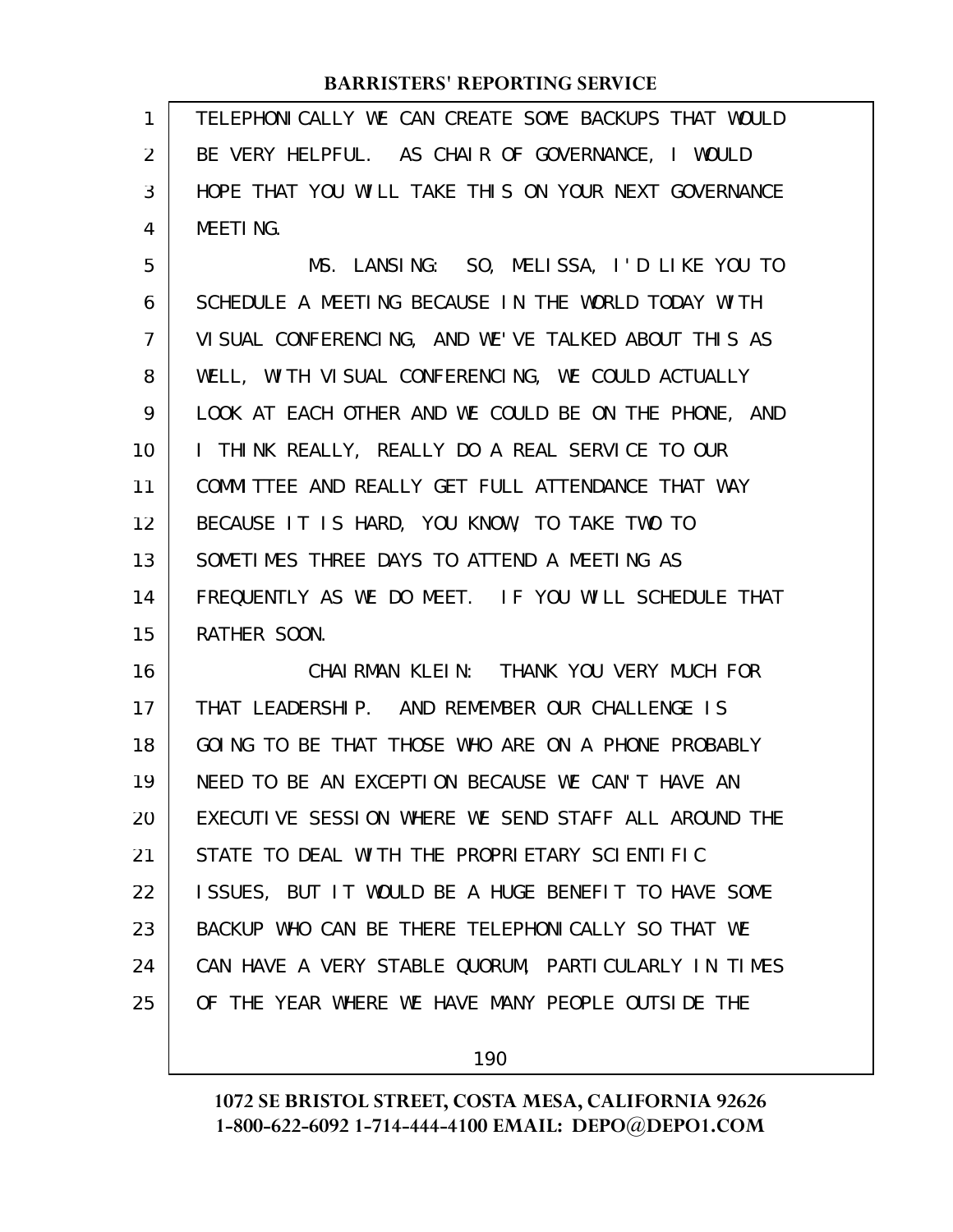STATE OR OUTSIDE THE COUNTRY. MR. HARRISON: SO THE MOTION TO CONDITIONALLY FUND APPLICATIONS 905, 952, AND 902 CARRIES WITH A VOTE OF 12 TO 7. CHAIRMAN KLEIN: THANK YOU VERY MUCH. IS THERE A MOTION THAT GOES BEYOND THOSE THREE? MR. ROTH: SO I WOULD MOVE THAT APPLICANTS 936 THROUGH 918 BE APPROVED ON A THREE/TWO CONDITIONAL APPROVAL. CHAIRMAN KLEIN: SO RECONSTITUTE THAT STATEMENT, MY UNDERSTANDING IS THEY'D BE APPROVED FOR THE FULL FIVE YEARS, BUT THERE WOULD BE A SPECIFIC MILESTONE ANALYSIS OF PROGRESS AT THREE YEARS. AND THIS IS IN ADDITION TO THE NORMAL OVERSIGHT OF THE STAFF TO LOOK AT THE ANNUAL REPORTS AND MAKE SURE THAT REASONABLE PROGRESS IS BEING MADE; IS THAT CORRECT? MR. ROTH: YES. CHAIRMAN KLEIN: ALL RIGHT. SO THE MOTION THAT IS BEING MADE HERE, LET ME ASK WHO THE CONFLICTS WOULD BE. MR. HARRISON: THE CONFLICTS WOULD BE BLOOM, PRICE, LANSING, AND POMEROY. LET ME JUST POINT OUT ONE OF THE CHALLENGES MOTIONS LIKE THIS PRESENT IS THAT THOSE MEMBERS WHO ARE CONFLICTED 1 2 3 4 5 6 7 8 9 10 11 12 13 14 15 16 17 18 19 20 21 22 23 24 25

191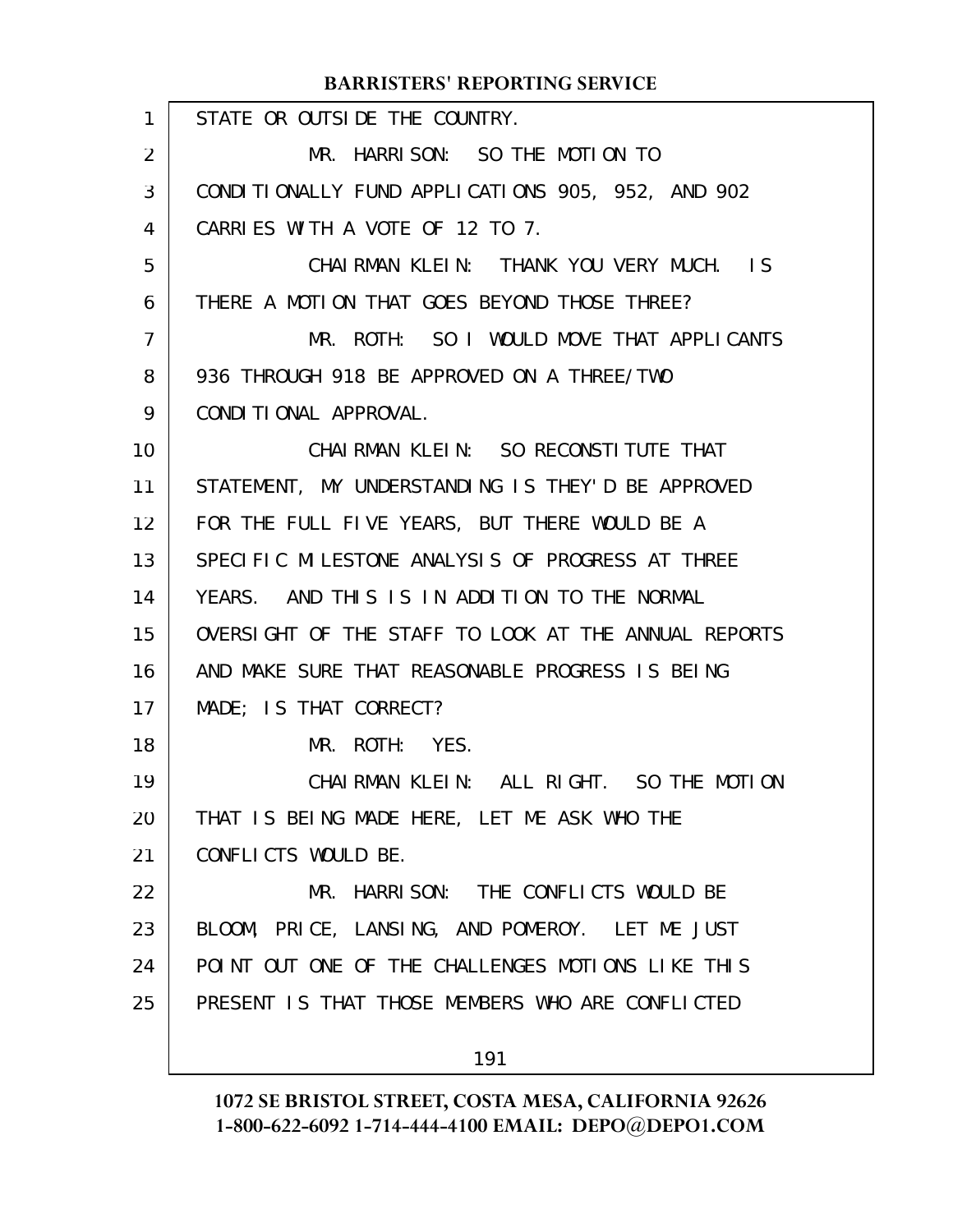| 1              | CAN'T SPEAK TO THE MOTION AT ALL EVEN IF THEY HAVE A |
|----------------|------------------------------------------------------|
| 2              | COMMENT AS TO AN APPLICATION IN WHICH THEY DON'T     |
| 3              | HAVE AN INTEREST. SO IT DOES PRESENT CHALLENGES.     |
| 4              | CHAIRMAN KLEIN: CAN I ASK THE MAKER OF               |
| 5              | THE MOTION, TO PROMOTE DISCUSSION, IS IT POSSIBLE TO |
| 6              | BREAK THIS GROUP INTO HALF?                          |
| $\overline{7}$ | MR. ROTH: I WOULD BE HAPPY TO ACCEPT                 |
| 8              | THAT.                                                |
| 9              | CHAI RMAN KLEIN: SO POTENTI ALLY --                  |
| 10             | MR. ROTH: THERE ARE FIVE GRANTS.                     |
| 11             | CHAIRMAN KLEIN: WANT TO TAKE THE FIRST               |
| 12             | THREE? WOULD THAT SUBSTANTIALLY REDUCE CONFLICTS,    |
| 13             | MR. HARRISON AND SCOTT TOCHER?                       |
| 14             | MR. TOCHER: IF YOU TOOK THE FIRST THREE,             |
| 15             | THAT WOULD REDUCE THE -- LANSING AND POMEROY COULD   |
| 16             | PARTICIPATE. OTHERWISE, IT WOULD STILL BE BLOOM AND  |
| 17             | PRICE.                                               |
| 18             | CHAIRMAN KLEIN: OKAY. COULD WE DO THAT?              |
| 19             | MR. ROTH: YES.                                       |
| 20             | CHAIRMAN KLEIN: CAN WE TAKE THE FIRST                |
| 21             | THREE? THIS WOULD SAY 936, 914, 943 ARE UNDER        |
| 22             | CONSIDERATION. THE MOTION IS MADE BY DUANE ROTH.     |
| 23             | IS THERE A SECOND?                                   |
| 24             | MS. SAMUELSON: I'LL SECOND.                          |
| 25             | CHAIRMAN KLEIN: JOAN IS THE SECOND.                  |
|                | 192                                                  |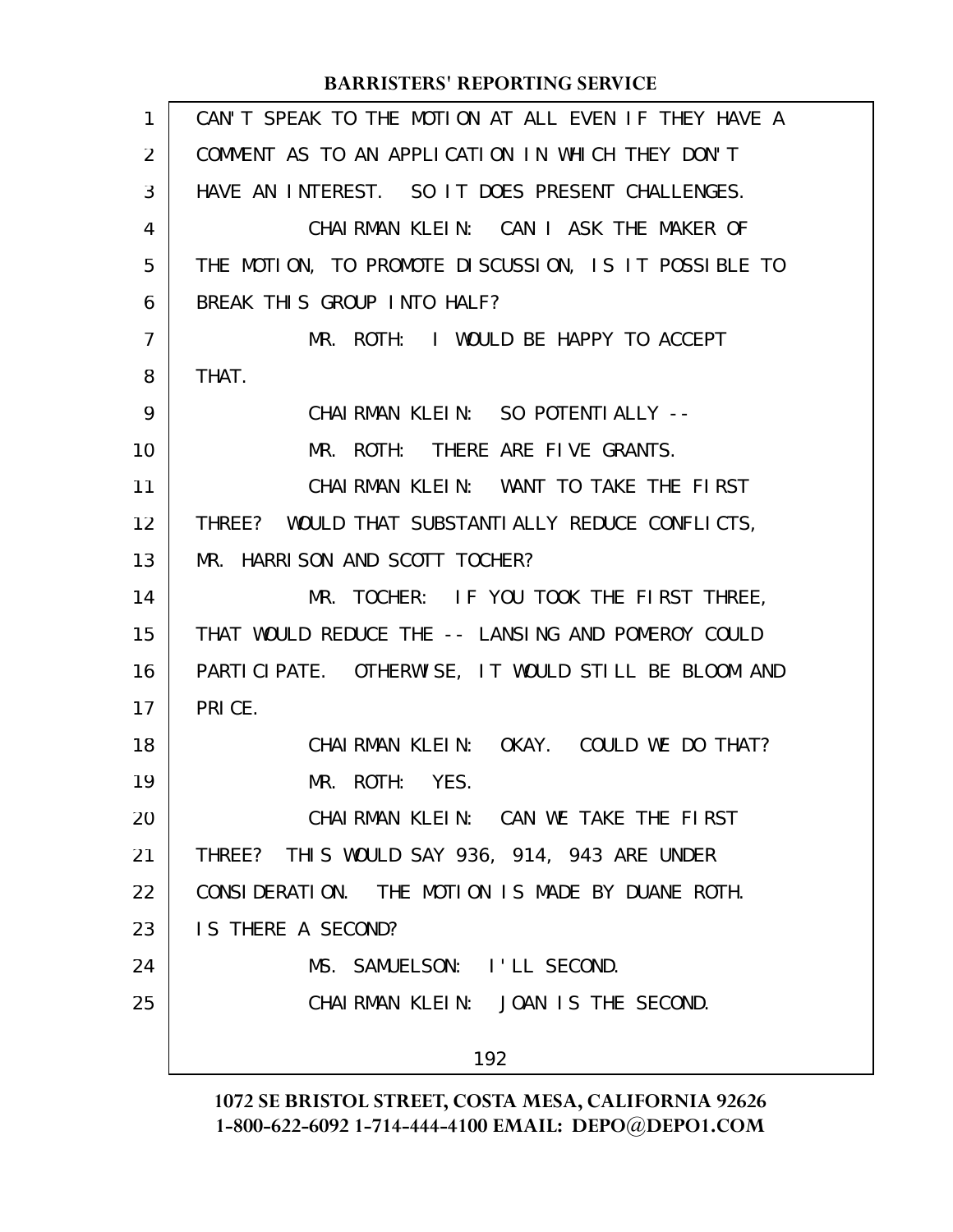| 1              | THOSE THREE ARE UNDER DISCUSSION. YES, DR. LEVIN.     |
|----------------|-------------------------------------------------------|
| 2              | DR. LEVIN: I'D JUST LIKE TO ASK -- I                  |
| 3              | THINK I'M ALLOWED TO ASK -- ON WHAT BASIS THESE       |
| 4              | GRANTS ARE BEING SINGLED OUT FROM THE OTHER ONES IF   |
| 5              | MERELY THE SCIENTIFIC SCORES, NOT ANY OF THE          |
| 6              | DI SCUSSIONS THAT HAVE BEEN HAD, SO IT'S A SCORE THAT |
| $\overline{7}$ | TO SOME EXTENT IS ARBITRARY IN THAT DIFFERENT         |
| 8              | WORKING GROUPS HAVE DIFFERENT -- SLIGHTLY DIFFERENT   |
| 9              | SCORING SYSTEMS, SO TO HAVE ONE OR TWO OR THREE       |
| 10             | $POINTS$ --                                           |
| 11             | CHAIRMAN KLEIN: SURE. IT IS ONE WORKING               |
| 12             | GROUP THAT SCORED ALL OF THESE, SO WE HAVE A          |
| 13             | CONSISTENCY OF THE SAME WORKING GROUP SCORING THEM    |
| 14             | ALL. BUT I THINK YOUR POINT IS THAT THERE'S VERY      |
| 15             | LITTLE GRADIENT DIFFERENCES IS THESE SCORES. AND      |
| 16             | THE ONLY REASON THAT THEY'RE BEING TAKEN IN A         |
| 17             | SMALLER GROUP IS SO THAT WE CAN HAVE VOTES WITH       |
| 18             | FEWER CONFLICTS. BUT THE INTENT OF THE PARTIES IS     |
| 19             | TO ADDRESS THE ONES THAT FOLLOW THIS AS WELL, AND     |
| 20             | THE QUESTION IS AT WHAT POINT IS THERE A CUTOFF ON    |
| 21             | SCIENTIFIC SCORES OR BASED UPON ANY OTHER DISCUSSION  |
| 22             | OF THE BOARD.                                         |
| 23             | DR. LEVIN: AND WE'RE DOING THEM IN GROUPS             |
| 24             | LIKE THIS RATHER THAN LOOKING AT THE MERITS AND       |
| 25             | SHORTCOMINGS OF INDIVIDUAL GRANTS, JUST BASED ON OUR  |
|                | 193                                                   |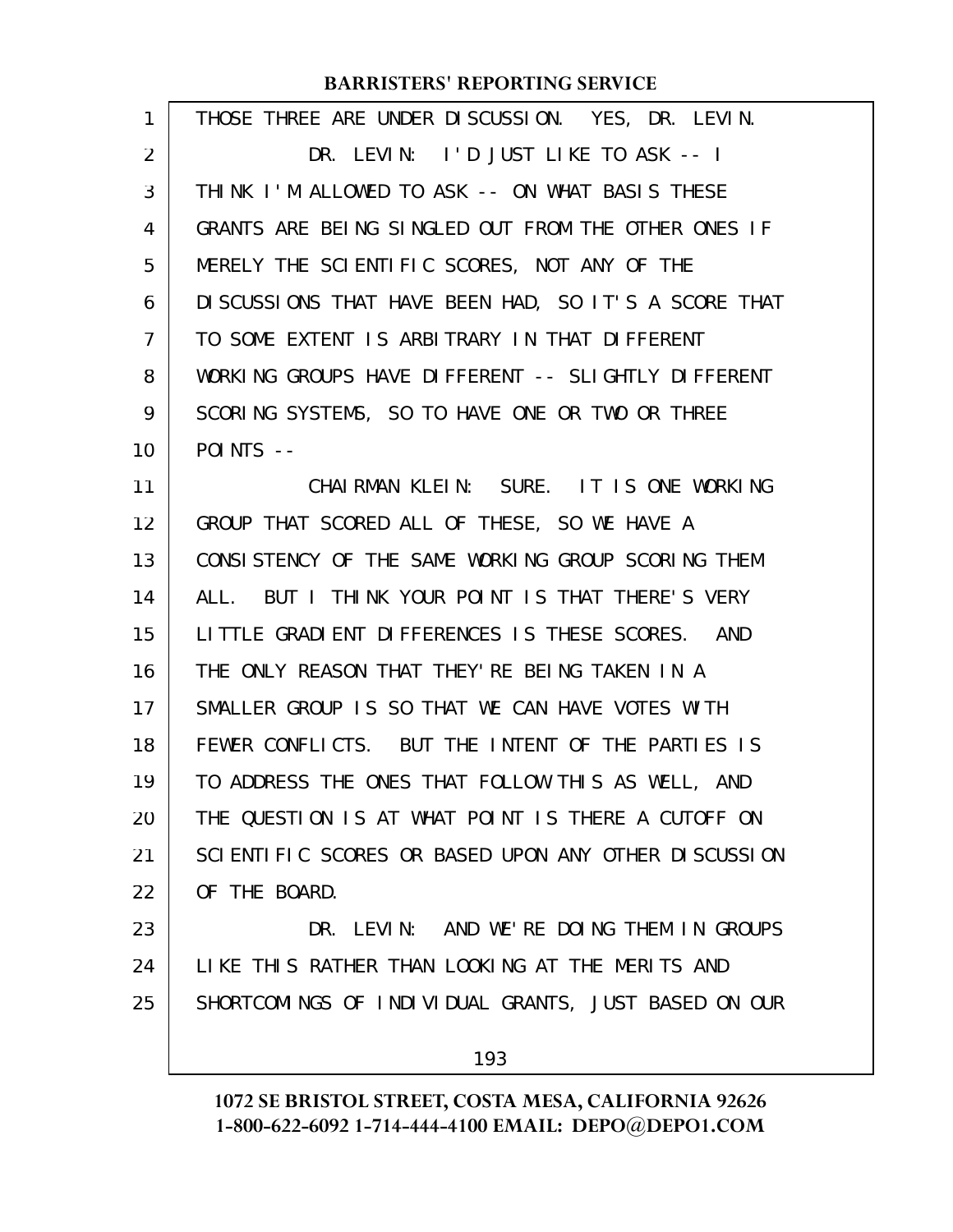TIME?

CHAIRMAN KLEIN: NO. WE CAN -- IF YOU FEEL THAT THERE IS A PARTICULAR GRANT IN HERE THAT SHOULD BE EXCLUDED FROM THIS MOTION BASED UPON MERITS, YOU SHOULD CALL OUT THAT GRANT, AND WE SHOULD DISCUSS THAT GRANT. THAT IS A POINT OF DISCUSSION, AND IT MAY INFLUENCE THE BOARD TO DEFEAT THE MOTION BECAUSE THEY DON'T WANT TO BLOCK APPROVE THE THREE. DR. LEVIN: I DON'T HAVE ENOUGH INFORMATION ON THE INDIVIDUAL GRANTS, BUT IT JUST SEEMS LIKE A BETTER WAY TO ADDRESS THAT A LOT OF WORK WENT INTO EVALUATING THE GRANTS AND ALL OF THE DIFFERENT STRENGTHS AND PROBLEMS. CHAIRMAN KLEIN: VERY SPECIFICALLY, THE BOARD BY PRACTICE, IF THERE IS A GRANT IN THE GROUP THAT SOMEONE HAS A SPECIFIC ISSUE WITH, THEY EFFECTIVELY TAKE THE POSITION OF CALLING THAT TO THE ATTENTION OF ALL THE MEMBERS AND ASKING THAT IT BE TAKEN OUT OF THE GROUP. MS. PACHTER: BECAUSE THIS MOTION REQUIRES STAFF TO DO CERTAIN THINGS DIFFERENTLY, I WOULD JUST ASK THAT THE MOTION BE RESTATED SO THAT STAFF WILL 1 2 3 4 5 6 7 8 9 10 11 12 13 14 15 16 17 18 19 20 21 22 23

UNDERSTAND EXACTLY WHAT'S GOING TO BE REQUIRED IN TERMS OF FUNDING, THE CONDITIONAL PART OF IT. 24 25

194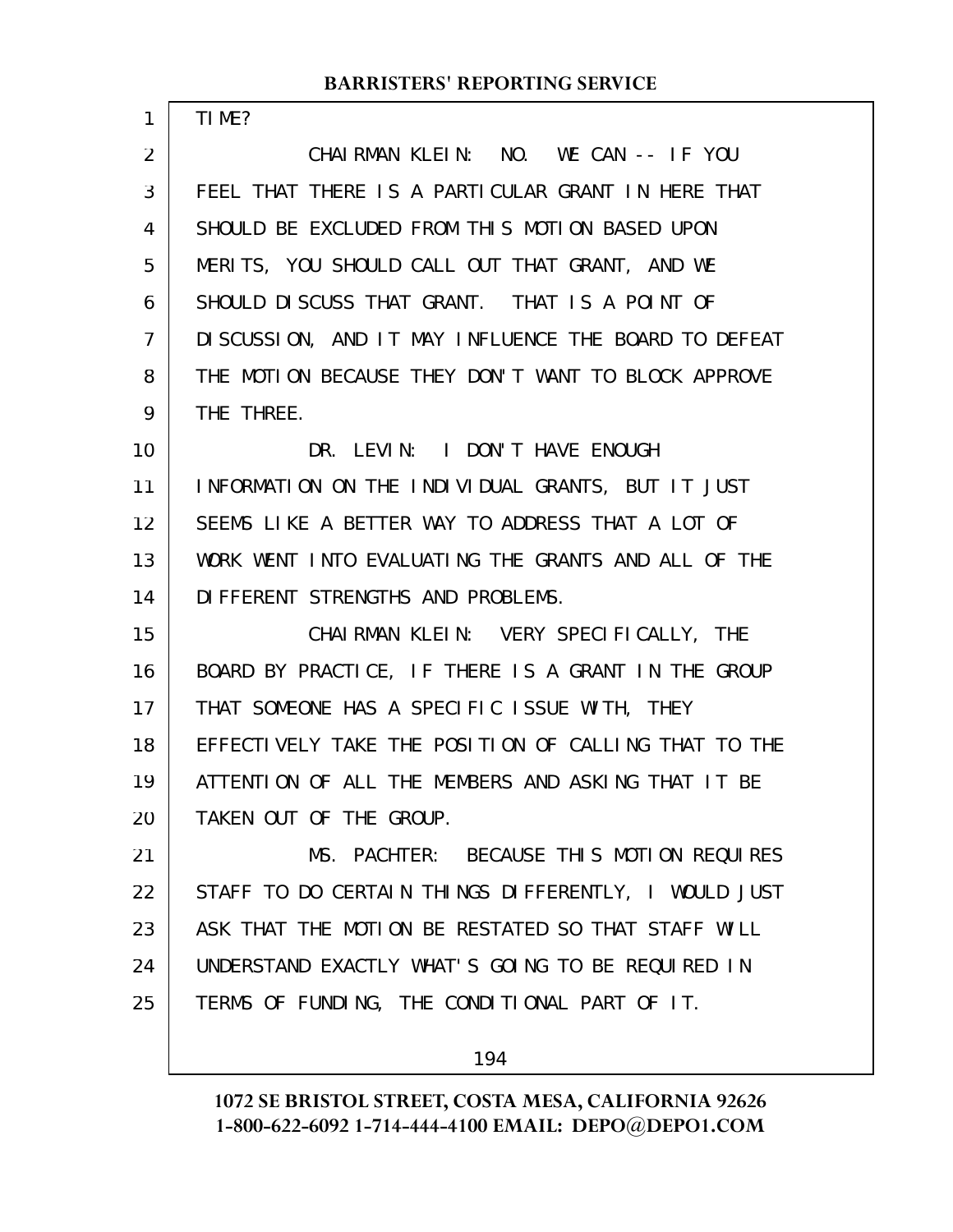| 1  | CHAIRMAN KLEIN: IN TERMS OF A SUMMARY,               |
|----|------------------------------------------------------|
| 2  | DUANE, WOULD YOU LIKE TO RESTATE YOUR MOTION?        |
| 3  | MR. ROTH: I DON'T HAVE THE EXACT WORDS,              |
| 4  | BUT THE INTENT IS THAT IT WOULD BE APPROVED ON A     |
| 5  | THREE-YEAR WITH A REVIEW BY STAFF BEFORE THE FINAL   |
| 6  | TWO YEARS ARE FUNDED. WHILE THIS EXISTS ALREADY,     |
| 7  | IT'S A MORE FORMAL REVIEW AT THE END OF THREE YEARS. |
| 8  | CHAIRMAN KLEIN: DUANE, I THINK YOU'RE                |
| 9  | APPROVING FOR FIVE YEARS WITH A STOP AT THREE YEARS  |
| 10 | IF, IN FACT, THE STAFF DOES NOT BELIEVE THAT         |
| 11 | ADEQUATE PROGRESS IS BEING MADE.                     |
| 12 | MS. PACHTER: STAFF COULD JUST STOP THE               |
| 13 | FUNDING AT THREE YEARS, OR COULD IT STOP IT EARLIER? |
| 14 | MR. ROTH: CAN STOP IT -- WELL, UNDER ANY             |
| 15 | PROCEDURE, IT CAN STOP, EXISTING PROCEDURES. BUT     |
| 16 | THIS ONE WE'RE ASKING FOR A SPECIFIC REVIEW AT THREE |
| 17 | YEARS AS TO THE PROGRESS AND PERHAPS A REPORT BACK   |
| 18 | TO THE LCOC ON THE PROGRESS ON THESE GRANTS.         |
| 19 | MS. PACHTER: THEN THE ICOC WILL DECIDE               |
| 20 | WHETHER TO CONTINUE FOR THE NEXT TWO YEARS?          |
| 21 | MR. ROTH: NO. I THINK THAT CAN BE THE                |
| 22 | JUDGMENT OF STAFF THAT THEY'RE MAKING PROGRESS. I'M  |
| 23 | SIMPLY TRYING TO MAKE SURE WE GIVE A MESSAGE TO      |
| 24 | THOSE APPLICANTS THAT THERE HAS TO BE REAL PROGRESS  |
| 25 | HERE. THIS ISN'T GOING TO BE SORT OF AN AUTOMATIC    |
|    | 195                                                  |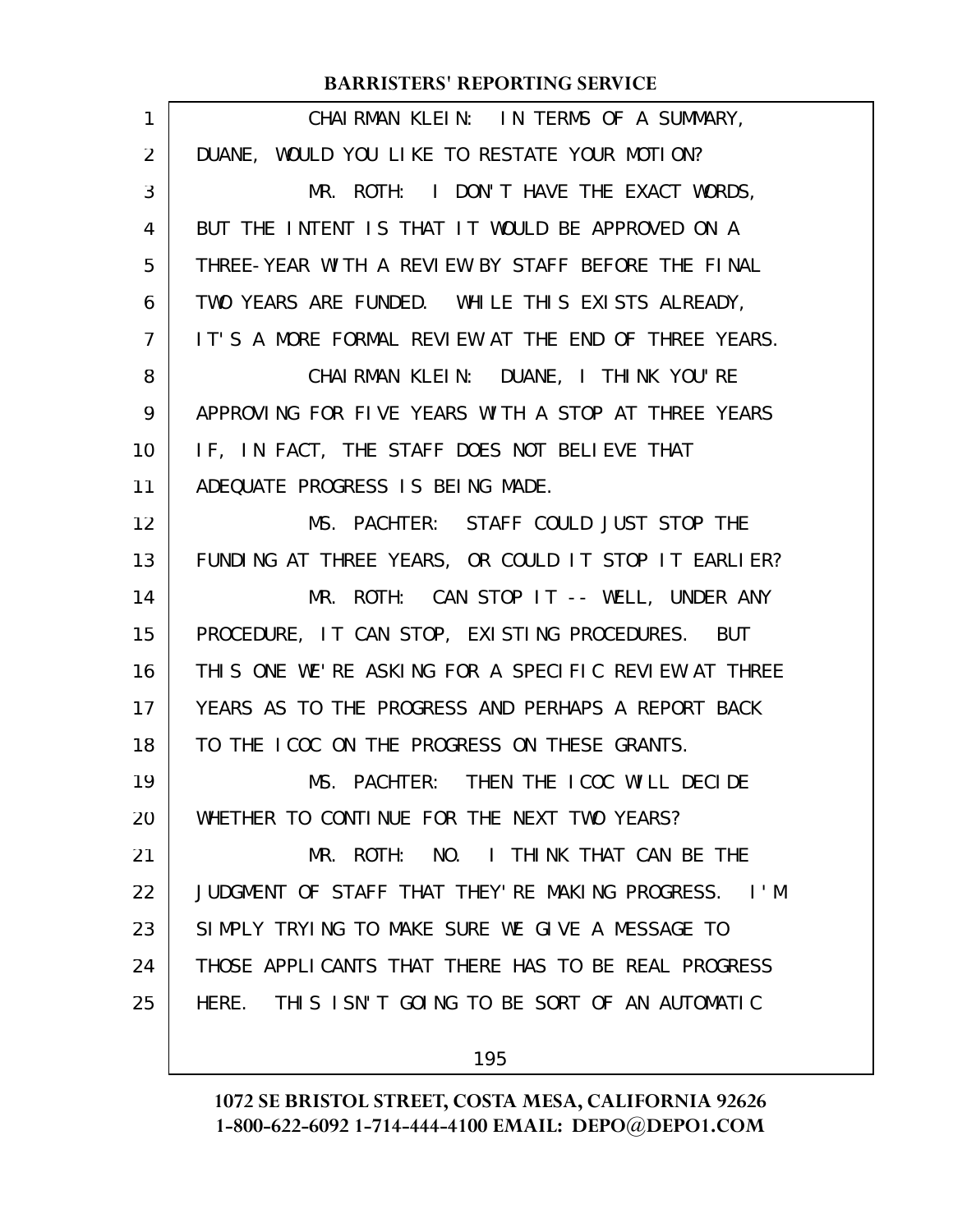| 1  | ANNUAL REVIEW, YOU SEND IN YOUR PAPER.               |
|----|------------------------------------------------------|
| 2  | CHAIRMAN KLEIN: SINCE THIS WAS ORIGINALLY            |
| 3  | RAISED WITH A COMMENT OF DR. PIZZO, DR. PIZZO, IS    |
| 4  | THAT CONSISTENT WITH YOUR --                         |
| 5  | DR. PIZZO: YES, IT'S CONSISTENT.                     |
| 6  | DR. PENHOET: I DON'T WANT TO BELABOR THE             |
| 7  | POINT. I'D BE MORE COMFORTABLE IF IT WAS A           |
| 8  | THREE-YEAR GRANT WITH A POSSIBILITY OF A TWO-YEAR    |
| 9  | EXTENSION SO THERE'S AN AFFIRMATIVE REQUIREMENT THAT |
| 10 | THEY QUALIFY FOR AN ADDITIONAL TWO YEARS RATHER THAN |
| 11 | STAFF HAVE TO TAKE AWAY SOMETHING FROM THEM THAT     |
| 12 | THEY THOUGHT THEY HAD IN A FIVE-YEAR GRANT. SO I'M   |
| 13 | NOT SURE --                                          |
| 14 | MR. ROTH: I WOULD ACCEPT THAT.                       |
| 15 | CHAIRMAN KLEIN: WHAT WOULD BE THE                    |
| 16 | CRITERIA FOR THE EXTENSION AND WHO WOULD MAKE THE    |
| 17 | DECI SION?                                           |
| 18 | DR. PENHOET: I'M PERFECTLY HAPPY TO HAVE             |
| 19 | STAFF MAKE THE DECISION, BUT THAT THE COMMUNICATION  |
| 20 | IS THAT THE LAST TWO YEARS ARE ESSENTIALLY AN ADD-ON |
| 21 | TO THE FIRST THREE YEARS, RATHER THAN SAYING, LOOK,  |
| 22 | YOU HAVE A FIVE-YEAR GRANT, BUT WE'RE GOING TO RENEW |
| 23 | YOUR THREE YEARS. WE'RE NOT HAPPY WITH WHAT YOU'RE   |
| 24 | DOING. WE'RE GOING TO TAKE AWAY THE LAST TWO YEARS.  |
| 25 | CHAIRMAN KLEIN: DR. TROUNSON, COULD YOU              |
|    |                                                      |
|    | 196                                                  |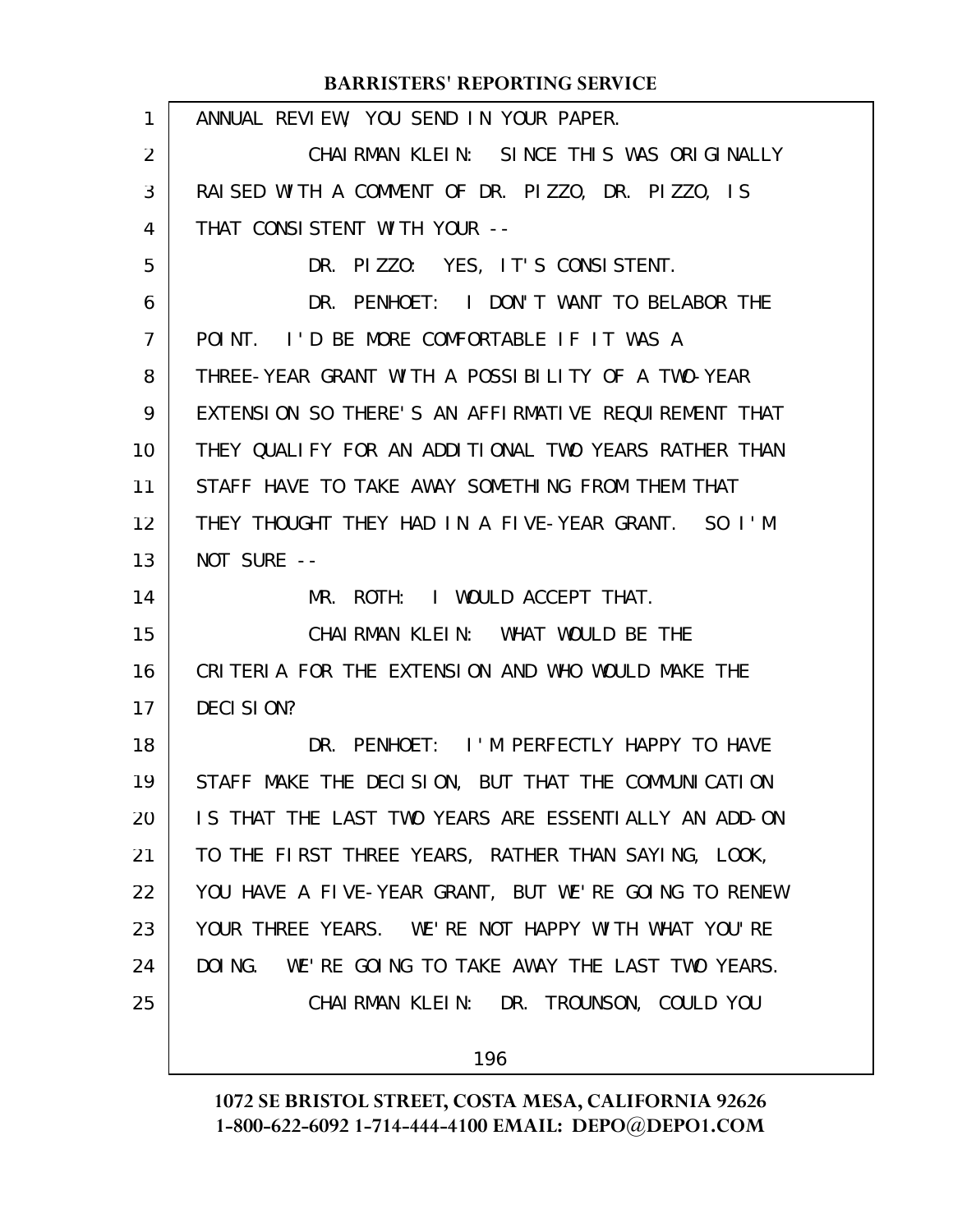| 1  | COMMENT ON YOUR PERSPECTIVE, PLEASE?                 |
|----|------------------------------------------------------|
| 2  | DR. TROUNSON: WELL, I UNDERSTAND THAT                |
| 3  | THEY' RE PUTTING A CONDITIONAL PROCESS IN HERE THAT  |
| 4  | WOULD BRING A MORE INTENSIVE LOOK AT THE AIMS AND    |
| 5  | THE PROGRESS THAT'S BEING MADE. WE WILL BE DOING     |
| 6  | THIS WITH ALL GRANTS, BUT IN THIS CASE IT WOULD BE   |
| 7  | INTENTIONALLY MILESTONE DRIVEN, WELL, WE DON'T HAVE  |
| 8  | MILESTONE, BUT WE HAVE AIMS, BUT IF WE'RE NOT MOVING |
| 9  | FORWARD IN ACHIEVING THE AIMS, THEN WE WOULD SAY,    |
| 10 | LOOK, YOU KNOW, I DON'T THINK THIS IS PROGRESSING AT |
| 11 | THE RATE THAT'S APPROPRIATE. AND WE'RE GOING TO      |
| 12 | MAKE A RECOMMENDATION TO NOT CONTINUE THE FUNDING    |
| 13 | FOR THE OTHER TWO YEARS.                             |
|    |                                                      |
| 14 | WE CAN DO THIS, AS EVERYONE HAS NOTED, YOU           |
| 15 | KNOW, IF PROGRESS WAS INSUFFICIENT ANYWAY, BUT I     |
| 16 | THINK THIS IS PUTTING IN AN ADDED LEVEL OF MARK, IF  |
| 17 | YOU LIKE. IF YOU DO THIS, WE WOULD NOT -- WE WOULD   |
| 18 | BASE IT ON PROBABLY A REPORT, BUT ALSO PERHAPS AN    |
| 19 | INTERVIEW, A VISIT JUST TO SEE -- WE VISIT           |
| 20 | FREQUENTLY ANYWAY, AND WE CAN INCLUDE THAT IN OUR    |
| 21 | TERMS OF LOOKING AT THESE PARTICULAR PROJECTS.       |
| 22 | DR. PENHOET: IT BOILS DOWN TO DO YOU HAVE            |
| 23 | A THREE-YEAR GRANT WITH A POSSIBILITY OF A TWO-YEAR  |
| 24 | EXTENSION, OR DO YOU HAVE FIVE-YEAR GRANT OF WHICH   |
| 25 | THE LAST TWO YEARS MIGHT BE TAKEN AWAY? I'M ASKING   |

197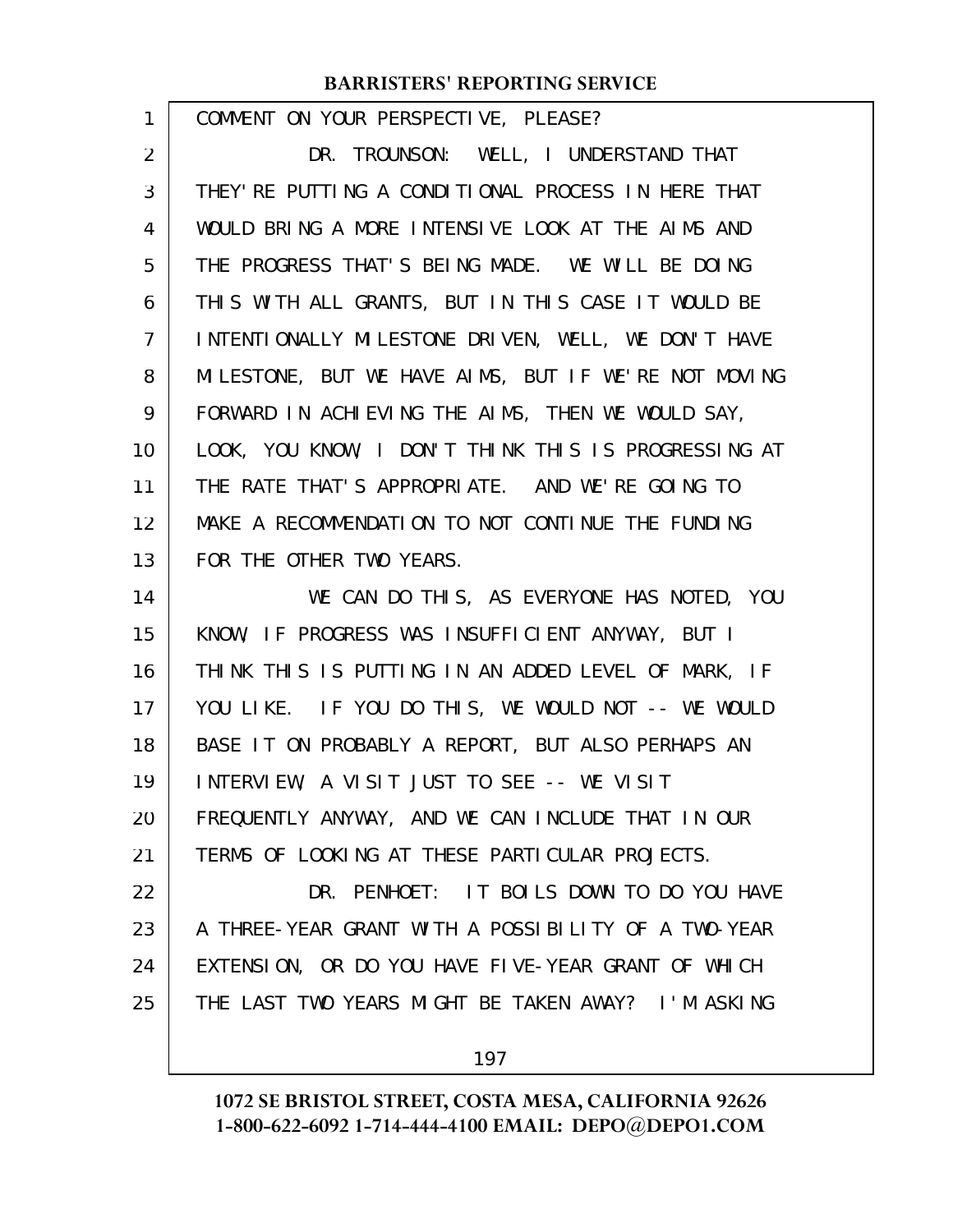| 1  | HOW YOU COMMUNICATE THIS.                            |
|----|------------------------------------------------------|
| 2  | MR. ROTH: THREE AND TWO.                             |
| 3  | DR. TROUNSON: I UNDERSTOOD IT WAS A                  |
| 4  | FIVE-YEAR GRANT, BUT IT WAS CONDITIONAL ON           |
| 5  | APPROPRIATE PROGRESS AT THE THREE YEARS.             |
| 6  | MR. ROTH: I WOULD THINK ED'S APPROACH IS             |
| 7  | EVEN BETTER. A THREE-YEAR GRANT WITH A TWO-YEAR      |
| 8  | EXTENSION FOLLOWING A REVIEW.                        |
| 9  | CHAIRMAN KLEIN: SO TO BE CLEAR, WE'RE                |
| 10 | APPROVING UP TO FIVE YEARS, BUT IT'S THREE YEARS AND |
| 11 | THEN WITH THE APPROVAL OF STAFF IT EXTENDS THE OTHER |
| 12 | TWO YEARS. IS THAT THE POSITION, DR. PENHOET? IS     |
| 13 | THAT ACCEPTABLE ADMINISTRATIVELY, DR. TROUNSON?      |
| 14 | DR. TROUNSON: YES, IT IS. IT'S SOMETHING             |
| 15 | THAT WE'LL HAVE TO WORK OUR WAY THROUGH, MAKE SURE   |
| 16 | THAT WE'VE GOT THINGS SUITABLY SET OUT FOR DOING     |
| 17 | THIS, BUT IT'S NOTHING THAT PREVENTS US FROM GETTING |
| 18 | THAT DONE.                                           |
| 19 | CHAIRMAN KLEIN: OKAY. THANK YOU VERY                 |
| 20 | MUCH.                                                |
| 21 | DR. LOVE: I JUST HAVE A QUESTION ABOUT               |
| 22 | WHETHER OR NOT THERE IS ANY UNINTENDED CONSEQUENCE   |
| 23 | THAT WE'RE COMMUNICATING TO THE OTHER GROUP, THAT    |
| 24 | SOMEHOW THEIR ANNUAL REVIEW IS NOT AS IMPORTANT AS   |
| 25 | IT IS FOR THIS GROUP. MAYBE THAT'S WHAT WE WANT TO   |
|    | 198                                                  |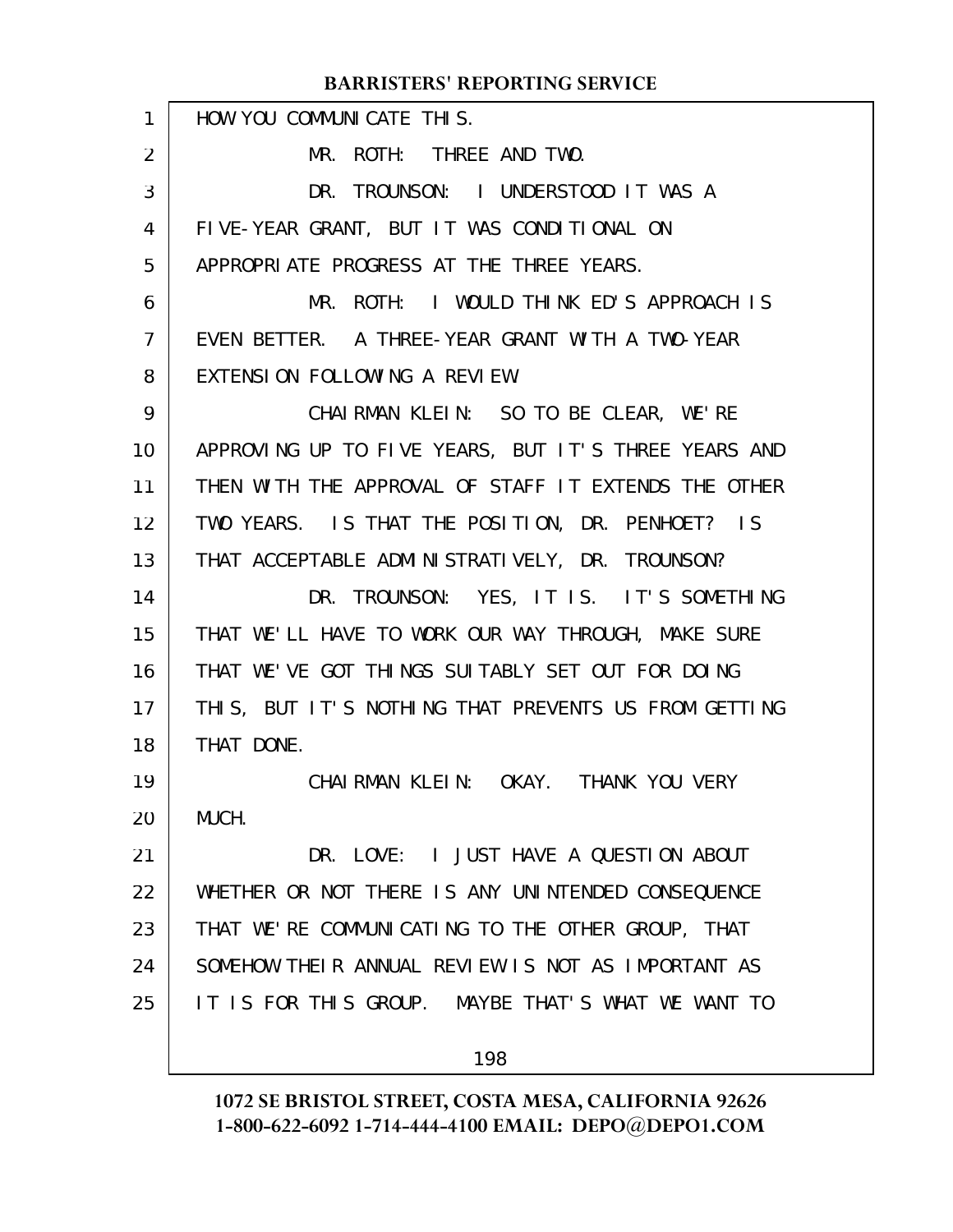| 1              | DO, BUT I'M JUST TRYING TO MAKE SURE THAT WE DON'T   |
|----------------|------------------------------------------------------|
| 2              | DO SOMETHING AROUND A VERY SMALL NUMBER OF GRANTS    |
| 3              | THAT COULD HAVE UNINTENDED INTERPRETATIONS FOR KIND  |
| 4              | OF THE WHOLE SET OF GRANTS THAT WE MAKE ON A BROADER |
| 5              | LEVEL.                                               |
| 6              | DR. TROUNSON: DR. LOVE, IF IT'S AN                   |
| $\overline{7}$ | ALTERNATIVE BETWEEN GETTING NO FUNDING OR GETTING    |
| 8              | FUNDING THAT WAS CONDITIONAL, I THINK ACTUALLY THE   |
| 9              | APPLICANTS WOULD -- IT DEPENDS HOW IT'S PUT TO THEM. |
| 10             | I SUGGEST THAT IT WOULD BE A CHOICE BETWEEN EITHER   |
| 11             | NO FUNDING OR A CONDITIONAL FUNDING EXTENDING, YOU   |
| 12             | KNOW, CIRM'S ABILITY TO GET ACROSS THE WHOLE SPACE.  |
| 13             | DR. POMEROY: BUT THE MESSAGE --                      |
| 14             | CHAIRMAN KLEIN: YES. WE HAVE DR. PIZZO               |
| 15             | AND THEN DR. POMEROY.                                |
| 16             | DR. PIZZO: SO I THINK PERHAPS THIS HAS               |
| 17             | BEEN ADDRESSED, ALAN, BY YOU, BUT IT SOUNDS LIKE     |
| 18             | YOU'RE GOING TO BE COMING UP WITH POLICIES FOR       |
| 19             | REGULAR REVIEWS OF GRANTS, OBVIOUSLY TAKING INTO     |
| 20             | ACCOUNT STAFF TIME AND RELATED ACTIVITIES.           |
| 21             | PRESUMABLY THAT'S GOING TO REQUIRE SOME KIND OF      |
| 22             | ANNUAL REPORT AND THAT GOES ON. SO THAT BECOMES THE  |
| 23             | LANGUAGE FOR ALL GRANTS.                             |
| 24             | AND I THINK, TO THE POINT OF THE                     |
| 25             | DISCUSSION TODAY, I THINK WHAT WE WANT TO DO IS      |
|                | 199                                                  |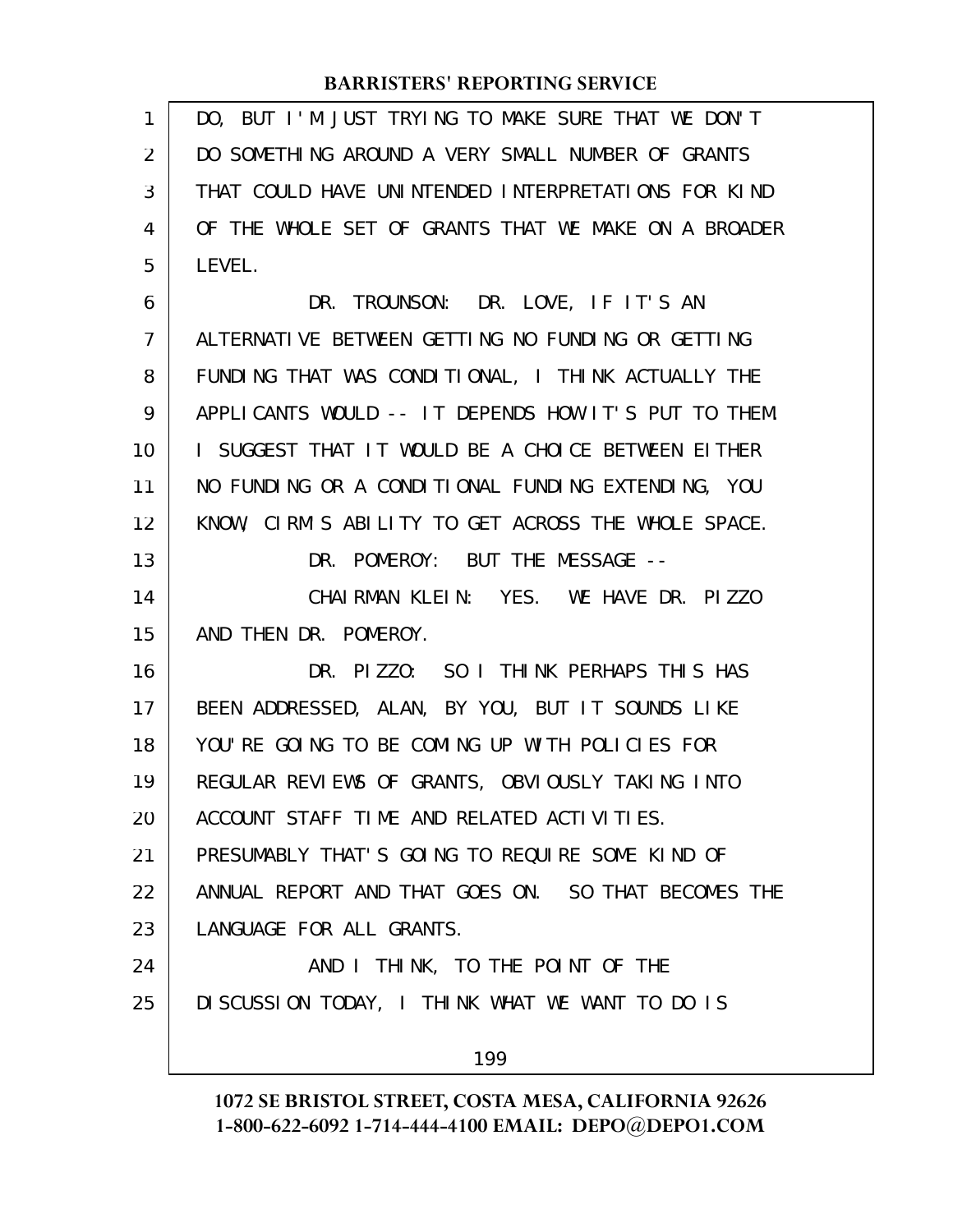| 1              | SIGNAL -- I THINK THIS IS WHAT DUANE WAS INITIALLY   |
|----------------|------------------------------------------------------|
| 2              | MOTIVATED BY -- THAT THERE WERE A VARIETY OF GRANTS  |
| 3              | THAT WERE UNEQUIVOCALLY JUSTIFIABLE FOR WHAT THE RFA |
| 4              | WAS ABOUT, FIVE YEARS. AND THEY'RE GOING TO BE       |
| 5              | ANNUALLY REVIEWED, BUT THEY'RE IN A HIGHER TIER.     |
| 6              | AND THEN THERE WERE A GROUP OF GRANTS THAT, QUOTE,   |
| $\overline{7}$ | DIDN'T HAVE THAT SAME LEVEL OF SCIENTIFIC RIGOR AND  |
| 8              | QUALITY, BUT THE ICOC AND CIRM IS APPROVING THEM FOR |
| 9              | THREE YEARS, AND THERE'S A POTENTIAL FOR FULL        |
| 10             | FUNDI NG.                                            |
| 11             | I THINK IF WE STATE IT THAT WAY AND GIVE             |
| 12             | THAT MESSAGE, WE'RE BEING TRUE TO TWO THINGS. ONE    |
| 13             | IS WE'RE BEING CLEAR IN OUR LANGUAGE WITH RECIPIENTS |
| 14             | OF THE GRANT; AND, SECONDLY, WE'RE NOT COMPROMISING  |
| 15             | ON QUALITY.                                          |
| 16             | ONE OF THE THINGS THAT I'M WORRIED ABOUT             |
| 17             | THAT OUR PRACTICE HAS BEEN OVER AND OVER AGAIN THAT  |
| 18             | WE OFTENTIMES COME TO THE SECOND TIER, AND WE DO     |
| 19             | APPROVE THEM. AND, YOU KNOW, I THINK IT'S A GREAT    |
| 20             | THING BECAUSE WE'RE TRYING TO INFUSE FUNDING. I'M    |
| 21             | MUCH MORE, AS I THINK OTHERS ARE, LENIENT ABOUT THAT |
| 22             | FOR NEW INVESTIGATORS, BUT I THINK WE WANT TO KEEP   |
| 23             | THAT MESSAGE VERY CLEAR, THAT QUALITY IS IMPORTANT   |
| 24             | AND THAT WE'RE SETTING A PRECEDENT THAT WILL ALLOW   |
| 25             | US TO DEVIATE FROM THAT IN THE FUTURE.               |

200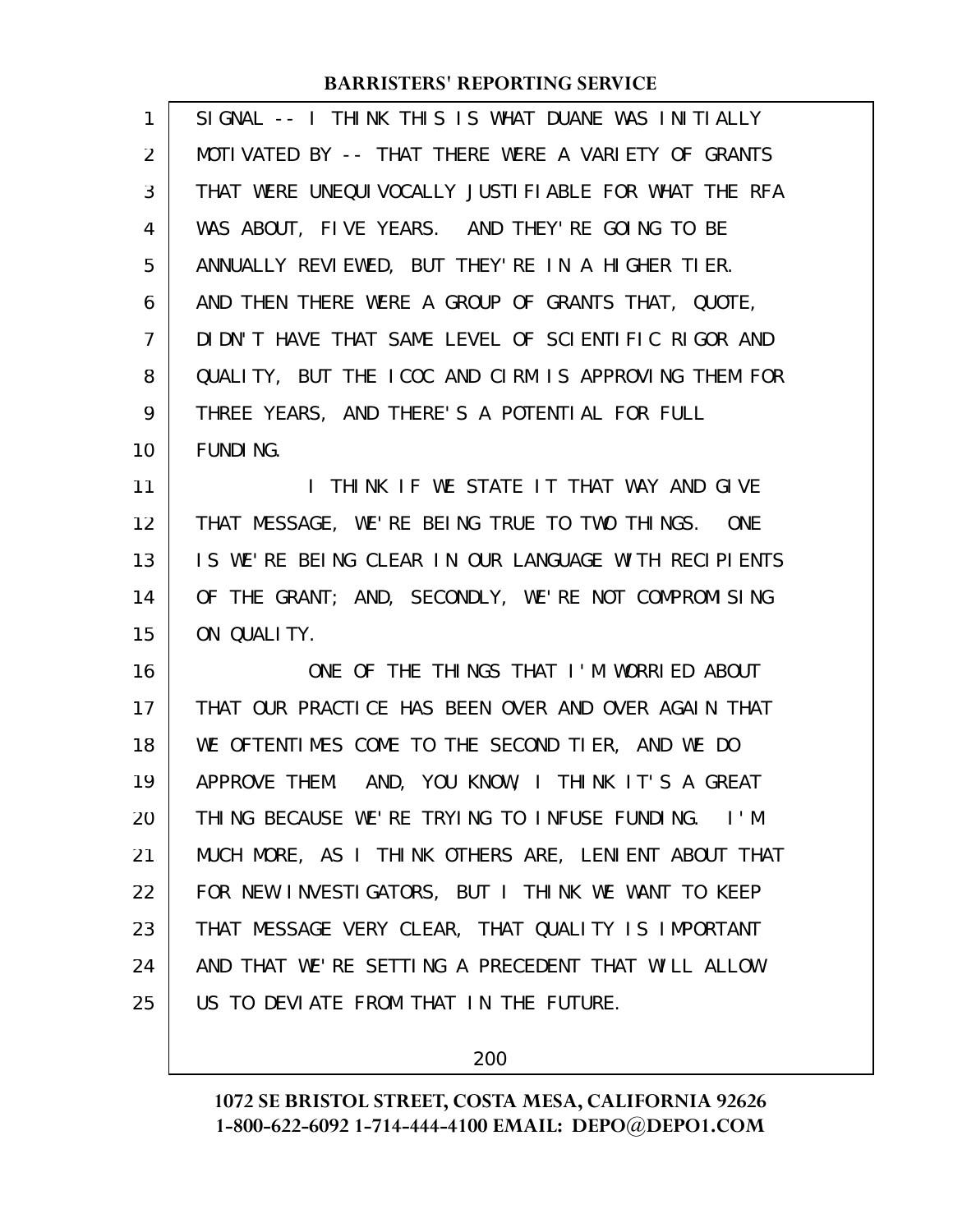| 1  | DR. TROUNSON: MR. CHAIR, I TOTALLY                   |
|----|------------------------------------------------------|
| 2  | ENDORSE WHAT YOU'RE SAYING, DR. PIZZO. IT'S VERY     |
| 3  | IMPORTANT THAT THE MESSAGE GOES BACK TO THE ENTIRE   |
| 4  | COMMUNITY, THAT WE'RE AFTER THE TOP GRADE SCIENCE    |
| 5  | AND THE COMMITMENT. AT TIMES PERHAPS THE GRANTS      |
| 6  | COULD HAVE BEEN BETTER WRITTEN WHEN THEY' RE FALLING |
| 7  | DOWN IN THESE LEVELS. IT MIGHT INDICATE THAT IF YOU  |
| 8  | GAVE A BIGGER COMMITMENT OR YOU ACTUALLY HAD MORE    |
| 9  | DATA, THAT YOU WOULD BE MORE SUCCESSFUL. I THINK     |
| 10 | WE'VE GOT TO MAINTAIN AS MUCH OF THE STANDARD AS IS  |
| 11 | POSSIBLE WHILE BEING SENSITIVE TO WHAT WE CAN        |
| 12 | ACHIEVE. SO I TOTALLY AGREE WITH WHAT YOU'RE         |
| 13 | SAYI NG.                                             |
| 14 | DR. FRIEDMAN: MR. CHAIRMAN, IF I COULD               |
| 15 | ASK A QUESTION, PLEASE.                              |
| 16 | CHAIRMAN KLEIN: DR. POMEROY AND THEN DR.             |
| 17 | FRI EDMAN.                                           |
| 18 | DR. POMEROY: THANK YOU. I WANT TO JUST               |
| 19 | REITERATE AND REMIND EVERYBODY THAT IT'S REALLY      |
| 20 | IMPORTANT THAT WE SEND A MESSAGE THAT THIS FUNDING   |
| 21 | IS CONDITIONAL EVERY YEAR ON EVERY GRANT.            |
| 22 | AND THAT I HAVE TO ENDORSE WHAT TED SAID.            |
| 23 | IT WOULD BE UNFORTUNATE TO MAKE, IN MY OPINION,      |
| 24 | DI FFERENTI ATI ON BETWEEN LEVELS OF CONDITIONALITY  |
| 25 | BECAUSE IT MAY SEND A MESSAGE TO EVERYBODY THAT WE   |
|    | 201                                                  |
|    |                                                      |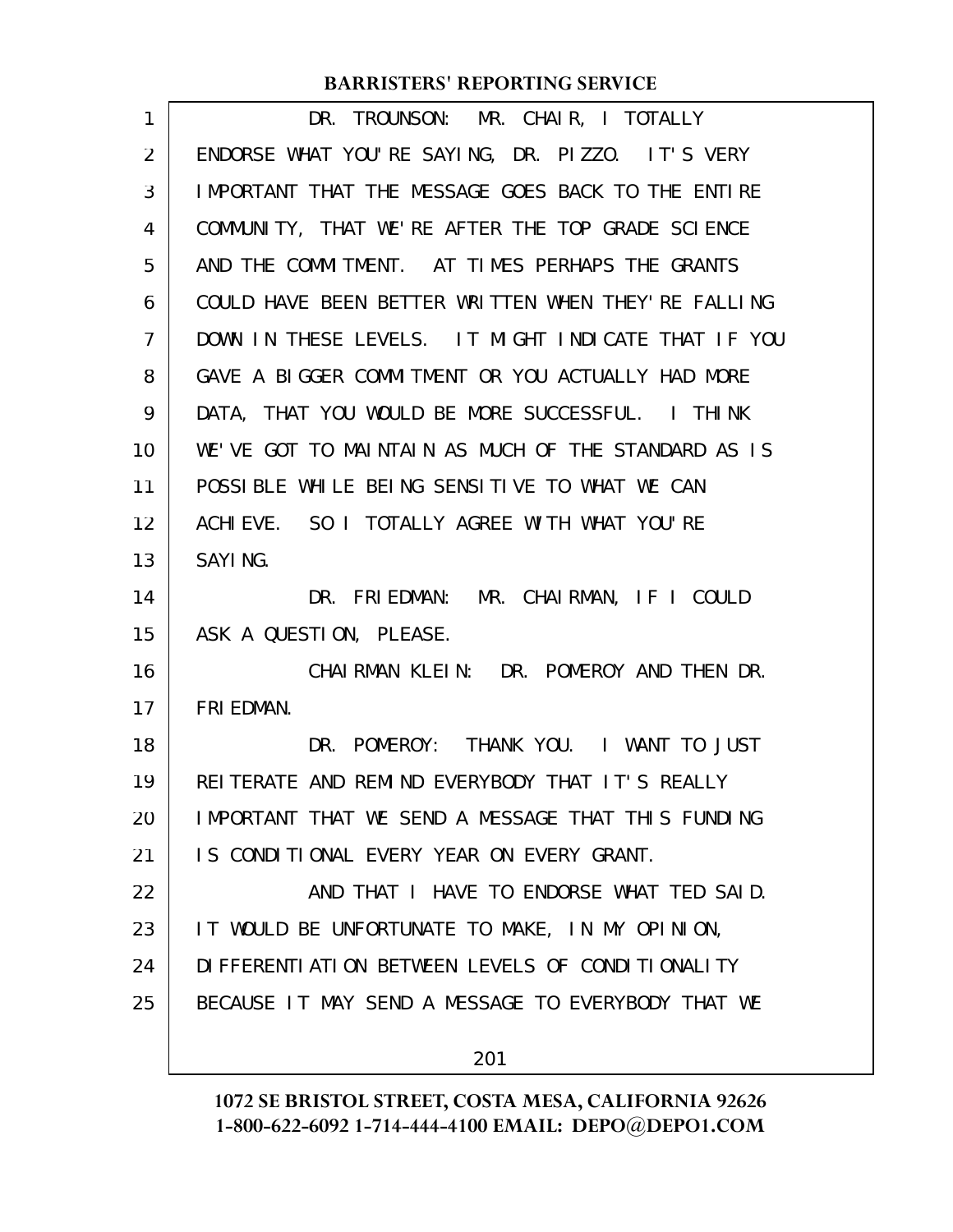| 1              | DON'T TAKE THE ONE-YEAR REVIEWS SERIOUSLY. SO SINCE  |
|----------------|------------------------------------------------------|
| 2              | QUALITY IS THE GOAL HERE, I PERSONALLY THINK THAT    |
| 3              | EVERY ANNUAL REVIEW IS IMPORTANT, EVERY ANNUAL       |
| 4              | REVIEW SHOULD HAVE APPROPRIATE PROGRESS; AND WHILE   |
| 5              | THESE IN THE SECOND TIER MAY BE HIGHER RISK FOR NOT  |
| 6              | MAKING ADEQUATE PROGRESS, WE HAVE A PROCESS IN PLACE |
| $\overline{7}$ | TO DETERMINE -- FOR STAFF TO DETERMINE IF ADEQUATE   |
| 8              | PROGRESS HAS BEEN MADE.                              |
| 9              | SO I WOULD PERSONALLY PREFER, IT'S NOT A             |
| 10             | SWORD I'LL DIE ON, BUT I WOULD PERSONALLY PREFER     |
| 11             | THAT WE USE THE EXISTING PROCESS.                    |
| 12             | AND THEN MY FINAL COMMENT IS THIS MIDDLE             |
| 13             | CATEGORY WAS VERY SPECIFICALLY RECOMMENDED FOR       |
| 14             | FUNDING IF FUNDS ARE AVAILABLE. AND BY DEFINITION,   |
| 15             | NEW FACULTY GRANTS ARE HIGHER RISK THAN ESTABLISHED  |
| 16             | INVESTIGATORS. AND THAT'S EXACTLY WHAT THIS RFA WAS  |
| 17             | FOR AND ACTUALLY THE FIELD THAT WE'RE IN. SO I AM    |
| 18             | GOING TO, IF I HAD MY IDEAL SITUATION, VOTE          |
| 19             | AFFIRMATIVELY ON THESE WITH USING THE EXISTING       |
| 20             | PROCESS FOR AN ANNUAL EVALUATION.                    |
| 21             | CHAIRMAN KLEIN: OKAY. THE EXISTING                   |
| 22             | MOTION IS FOR FIVE YEARS APPROVAL WITH THE STAFF     |
| 23             | HAVING THE, AS I UNDERSTAND, THE AMENDED MOTION AT   |
| 24             | THIS POINT FROM JOAN SAMUELSON AND DUANE ROTH --     |
| 25             | EXCUSE ME -- DUANE ROTH AND JOAN SAMUELSON IS THAT   |
|                |                                                      |

202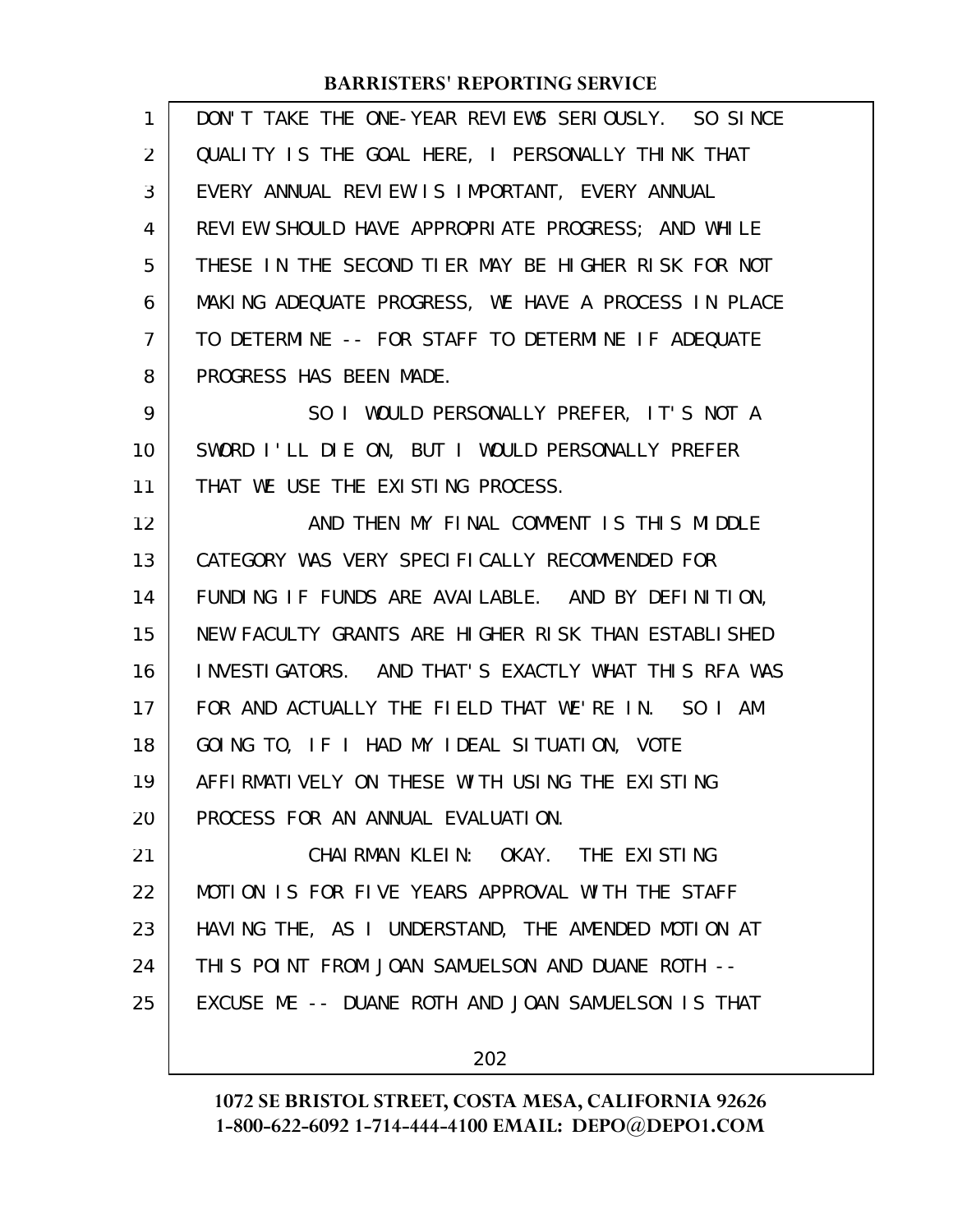|                | <b>BARRISTERS' REPORTING SERVICE</b>                  |
|----------------|-------------------------------------------------------|
| $\mathbf{1}$   | IT IS A FIVE-YEAR APPROVAL. AT THREE YEARS THE        |
| 2              | STAFF WILL MAKE A DECISION ON WHETHER TO CONTINUE IT  |
| 3              | FOR THE LAST TWO YEARS.                               |
| 4              | MR. ROTH: OKAY.                                       |
| 5              | CHAIRMAN KLEIN: BECAUSE WE HAVE TO                    |
| 6              | AUTHORIZE IT FOR FIVE, BUT IT'S A THREE-YEAR GRANT,   |
| $\overline{7}$ | THAT IF THE STAFF APPROVES IT, THEY CAN EXTEND IT     |
| 8              | FOR TWO; IS THAT CORRECT?                             |
| 9              | MR. ROTH: WHAT PHIL SAID AND OTHERS, IT'S             |
| 10             | THE MESSAGE --                                        |
| 11             | CHAIRMAN KLEIN: OKAY.                                 |
| 12             | MR. ROTH: -- I'M MORE CONCERNED ABOUT,                |
| 13             | NOT THE PROCESS.                                      |
| 14             | CHAIRMAN KLEIN: SO DR. POMEROY HAS MADE               |
| 15             | SOME VERY GOOD COMMENTS. YOU NEED TO KEEP THOSE IN    |
| 16             | MIND, BUT WE NEED TO CALL THE QUESTION HERE IF WE     |
| 17             | CAN. DR. FRIEDMAN.                                    |
| 18             | DR. FRIEDMAN: THIS WILL TAKE JUST ONE                 |
| 19             | CAN STAFF PLEASE TELL ME IF WE APPROVE FOR<br>SECOND. |
| 20             | FUNDING THESE THREE ADDITIONAL GRANTS, WHAT IS THE    |
| 21             | TOTAL?                                                |
| 22             | TROUNSON: TOTAL MONEY.<br>AMY.<br>DR.                 |
| 23             | DR. FRIEDMAN: WHAT YOU TOLD US LAST NIGHT             |
| 24             | WAS THAT WE HAD SET ASIDE SOME \$40 MILLION; AND IF   |
| 25             | WE FUNDED ALL THE ONES THAT WERE APPROVED FOR         |
|                | 203                                                   |
|                |                                                       |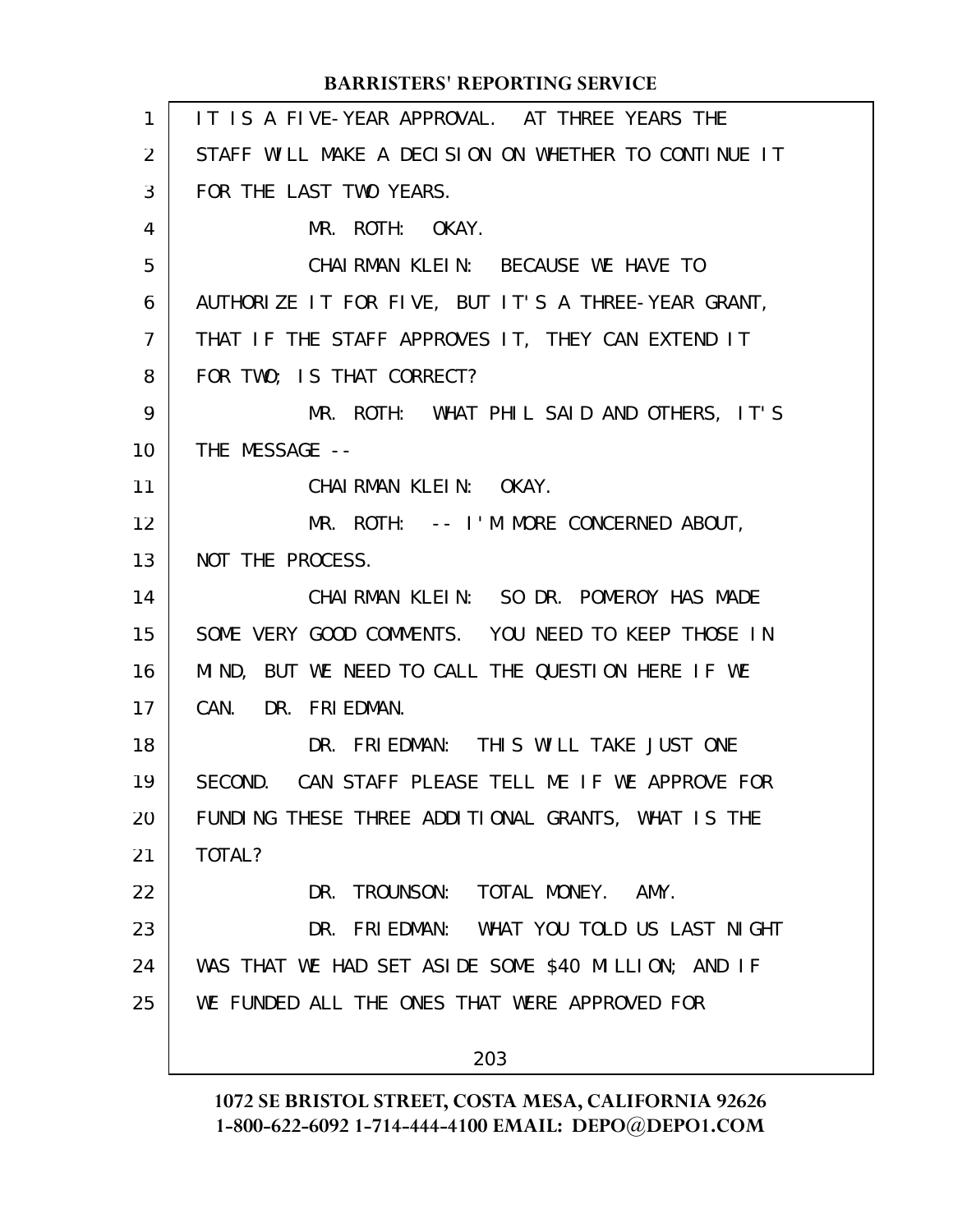| 1              | FUNDING, IT WOULD BE ABOUT \$51 MILLION, AS I RECALL. |
|----------------|-------------------------------------------------------|
| $\overline{2}$ | DR. TROUNSON: THAT'S CORRECT.                         |
| 3              | DR. FRIEDMAN: WHAT IS THE ADDITIONAL                  |
| 4              | INCREMENT, PLEASE?                                    |
| 5              | DR. TROUNSON: YOU'VE AGREED TO THREE                  |
| 6              | ADDI TI ONAL.                                         |
| 7              | DR. FRIEDMAN: THREE ADDITIONAL, YES.                  |
| 8              | CHAIRMAN KLEIN: 67.3 MILLION.                         |
| 9              | DR. FRIEDMAN: 67.3 MILLION. I'M SORRY.                |
| 10             | I'M LOOKING AT THE SCREEN. I JUST DON'T SEE IT.       |
| 11             | THANK YOU. NOW I DO. THANK YOU. 67.3.                 |
| 12             | MY POINT, MR. CHAIRMAN, IS THE FOLLOWING:             |
| 13             | I STRONGLY, STRONGLY URGE THAT WE CONSIDER THE        |
| 14             | FUTURE GRANTS INDIVIDUALLY. THE REASON I SAY THIS     |
| 15             | IS I HAD THE OPPORTUNITY TO REVIEW ONE OF THE GRANTS  |
| 16             | IN THE FIRST THREE, AND I THINK THERE ARE VERY        |
| 17             | SUBSTANTIAL PROBLEMS WITH IT. I CAN'T SPEAK TO THE    |
| 18             | OTHER TWO, AND I'M NOT MAKING CRITICISMS OF THOSE.    |
| 19             | BUT I THINK IT'S A CRUDE MECHANISM FOR APPROVING      |
| 20             | THEM AS BATCHES, NO. 1.                               |
| 21             | NO. 2, I REALLY WANT TO WARN MYSELF AND MY            |
| 22             | COLLEAGUES. THERE IS GOING TO COME A TIME A YEAR OR   |
| 23             | TWO FROM NOW WHEN WE'RE GOING TO WANT MORE MONEY FOR  |
| 24             | BETTER IDEAS. AND I PROMISE YOU WHAT LOOKS LIKE       |
| 25             | EXCESS CAPACITY TODAY, AND WE'RE GOING 27 MILLION     |
|                | 204                                                   |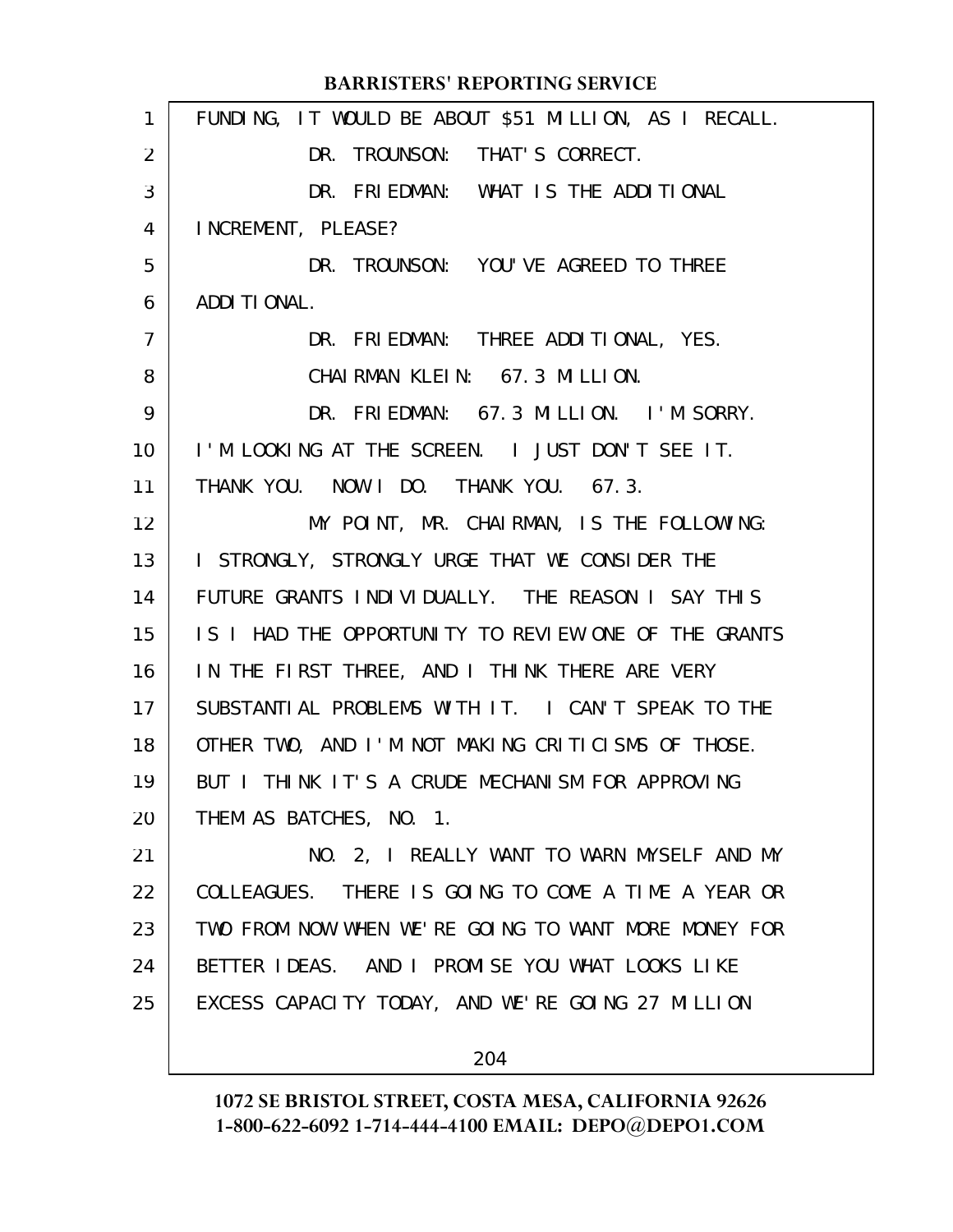| 1  | OVER WHAT WE ANTICIPATED, LET'S NOT FOLLOW THE SAME  |
|----|------------------------------------------------------|
| 2  | PATHWAY AT THE NIH WHERE YOU FUND EVERYTHING UP      |
| 3  | FRONT, AND THEN SUDDENLY WHEN ALL THE GOOD IDEAS     |
| 4  | BEGIN TO COME FORTH, YOU HAVE INSUFFICIENT RESOURCES |
| 5  | TO SUPPORT IT.                                       |
| 6  | I'M VERY SUPPORTIVE OF YOUNG                         |
| 7  | INVESTIGATORS. I THINK IT'S A LEGITIMATE CONCERN     |
| 8  | ABOUT THE PHYSICIAN/SCIENTIST. I AGREE WITH THE      |
| 9  | POINTS THAT HAVE BEEN MADE. I'M JUST TRYING TO       |
| 10 | STRIKE A BALANCE. WE DO NOT HAVE LIMITLESS FUNDS,    |
| 11 | AND THERE'S GOING TO COME A TIME WHEN WE'RE GOING TO |
| 12 | BE SHORT OF MONEY.                                   |
| 13 | CHAIRMAN KLEIN: I THINK THAT THERE'S                 |
| 14 | PROBABLY BROAD AGREEMENT ON THE BOARD, DR. FRIEDMAN. |
| 15 | THERE'S AN ATTEMPT TO DISTINGUISH THE GRANTS HERE    |
| 16 | BECAUSE THEY ARE YOUNG INVESTIGATORS, BECAUSE IT'S   |
| 17 | THE BUILDING BLOCKS OF THE SYSTEM, AND BECAUSE OF    |
| 18 | THE LEAD-TIME IN THE SYSTEM. BUT WE TAKE YOUR POINT  |
| 19 | VERY ACUTELY WITH GREAT ACUTE FOCUS. SHERRY.         |
| 20 | MS. LANSING: AM I ALLOWED TO SPEAK ON                |
| 21 | THIS? I JUST WANT TO KIND OF SECOND WHAT DR.         |
| 22 | FRIEDMAN SAID. I THINK THAT WE HAVE A                |
| 23 | RESPONSIBILITY WHETHER WE CAN MOVE MONEY FORWARD OR  |
| 24 | NOT MOVE MONEY FORWARD TO USE THE FUNDS WISELY AND   |
| 25 | NOT JUST TO SPEND IT. SO I WANT TO SECOND YOUR       |
|    |                                                      |

205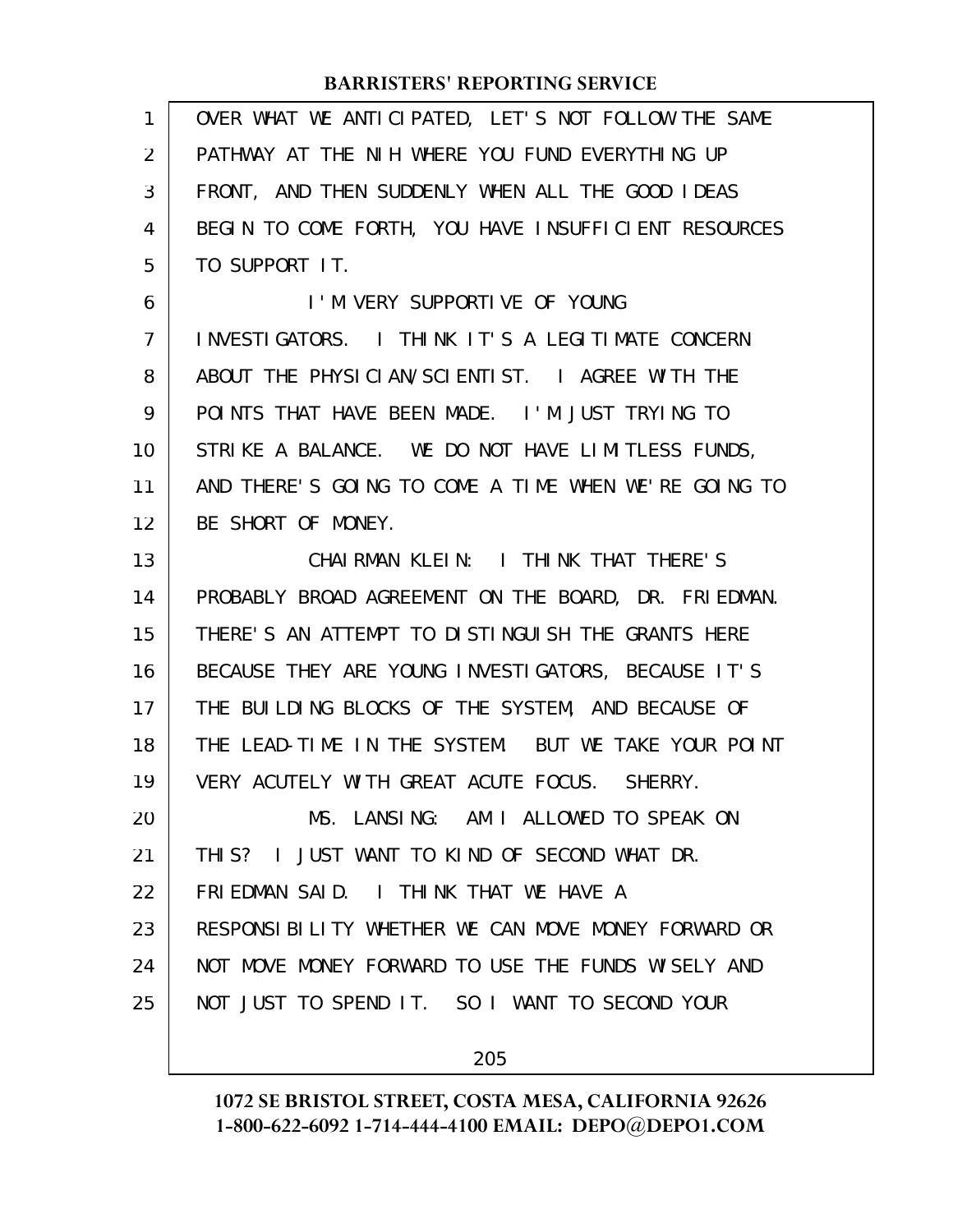| 1              | COMMENT.                                            |
|----------------|-----------------------------------------------------|
| $\overline{2}$ | CHAIRMAN KLEIN: OKAY. THANK YOU VERY                |
| 3              | WE HAVE A MOTION ON THE FLOOR HERE. PUBLIC<br>MUCH. |
| 4              | COMMENT ON THIS MOTION? SEEING NO PUBLIC COMMENT,   |
| 5              | CAN WE CALL THE ROLL ON THIS MOTION.                |
| 6              | MS.<br>KING: DONALD DAFOE.                          |
| $\overline{7}$ | NO.<br>DAFOE:<br>DR.                                |
| 8              | MS.<br>KING: ROBERT PRICE.                          |
| 9              | DR.<br>PRICE: ABSTAIN.                              |
| 10             | MS.<br>KING: DAVID BRENNER.                         |
| 11             | BRENNER:<br>NO.<br>DR.                              |
| 12             | KING: JACOB LEVIN.<br>MS.                           |
| 13             | LEVI <sub>N</sub> :<br>NO.<br>DR.                   |
| 14             | MS.<br>KING: MICHAEL FRIEDMAN.                      |
| 15             | NO.<br><b>FRI EDMAN:</b><br>DR.                     |
| 16             | KING: MICHAEL GOLDBERG.<br>MS.                      |
| 17             | NO.<br>GOLDBERG:<br>MR.                             |
| 18             | KING: NANCY MILLIKEN.<br>MS.                        |
| 19             | <b>MILLIKEN:</b><br>NO.<br>DR.                      |
| 20             | MS. KING: BOB KLEIN.                                |
| 21             | CHAIRMAN KLEIN: YES.                                |
| 22             | MS. KING: SHERRY LANSING.                           |
| 23             | MS. LANSING: NO.                                    |
| 24             | MS.<br>KI NG:<br>TED LOVE.                          |
| 25             | DR. LOVE:<br>NO.                                    |
|                | 206                                                 |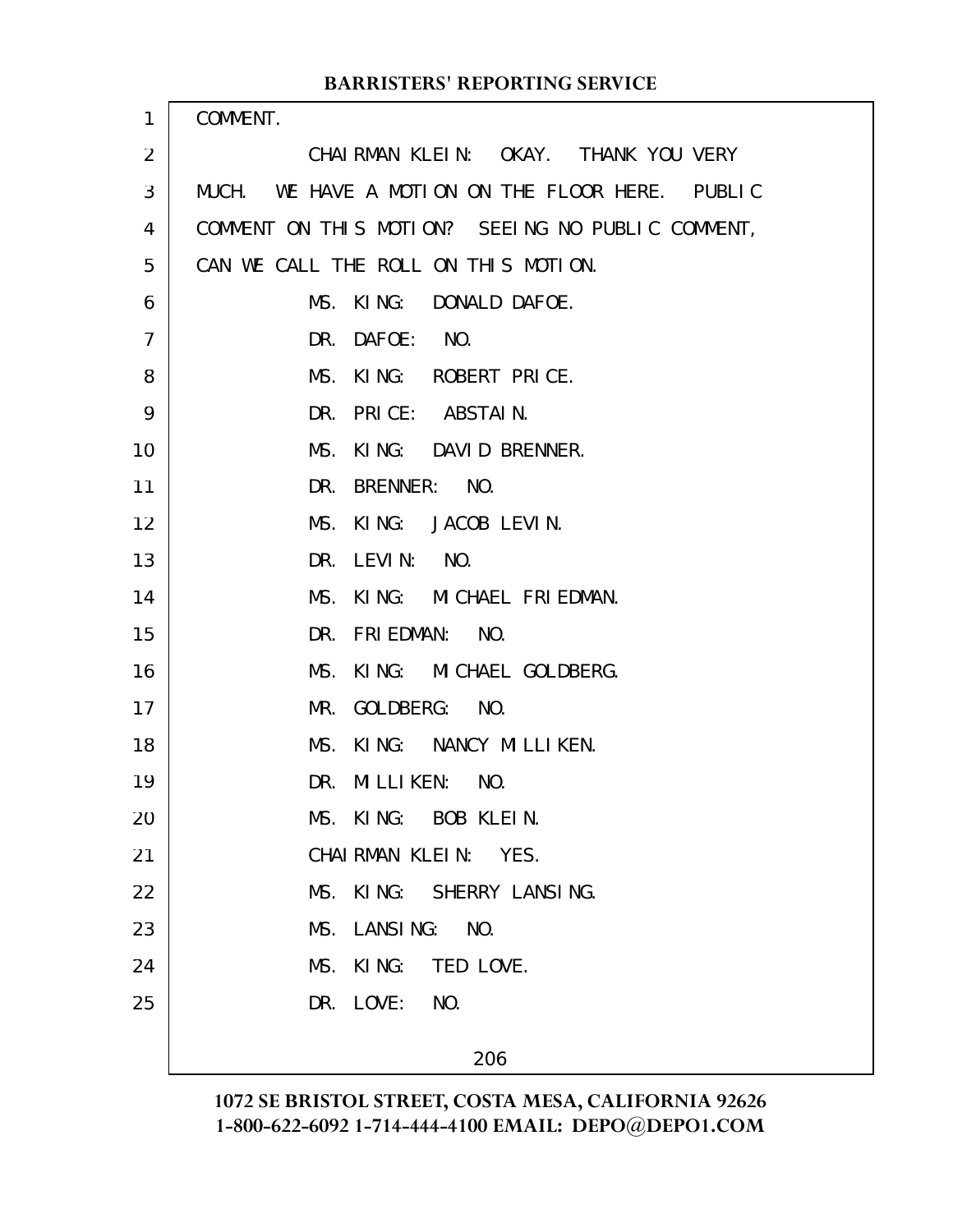| 1              | MS. KING: ED PENHOET.                                |
|----------------|------------------------------------------------------|
| 2              | DR. PENHOET: NO.                                     |
| 3              | MS. KING: PHIL PIZZO.                                |
| 4              | DR. PIZZO: NO.                                       |
| 5              | MS. KING: CLAIRE POMEROY.                            |
| 6              | DR. POMEROY: YES.                                    |
| $\overline{7}$ | MS. KING: ROBERT QUINT.                              |
| 8              | DR. QUINT: NO.                                       |
| 9              | MS. KING: DUANE ROTH.                                |
| 10             | MR. ROTH: YES.                                       |
| 11             | MS. KING: JOAN SAMUELSON.                            |
| 12             | MS. SAMUELSON: YES.                                  |
| 13             | MS. KING: JEFF SHEEHY.                               |
| 14             | MR. SHEEHY: YES.                                     |
| 15             | MS. KING: OSWALD STEWARD.                            |
| 16             | DR. STEWARD: NO.                                     |
| 17             | CHAIRMAN KLEIN: WHILE THIS IS BEING                  |
| 18             | TABULATED, MAY I SUGGEST, IN THIS CATEGORY IN        |
| 19             | PARTICULAR, I'M A VERY STRONG PROPONENT OF WHAT HAS  |
| 20             | BEEN VOICED BY MANY MEMBERS OF THIS BOARD, WHICH IS  |
| 21             | WE NEED INDIVIDUAL ANALYSIS. WHAT I'D LIKE TO DO IS  |
| 22             | TAKE A POLL OF THE BOARD WITH A SUGGESTION, BECAUSE  |
| 23             | I DON'T THINK THIS MOTION PASSES, THAT WE TAKE THESE |
| 24             | THAT WERE PART OF THIS MOTION, THE SUGGESTION WAS WE |
| 25             | LOOK AT THEM INDIVIDUALLY, AND THE REST OF THEM, AND |
|                |                                                      |

207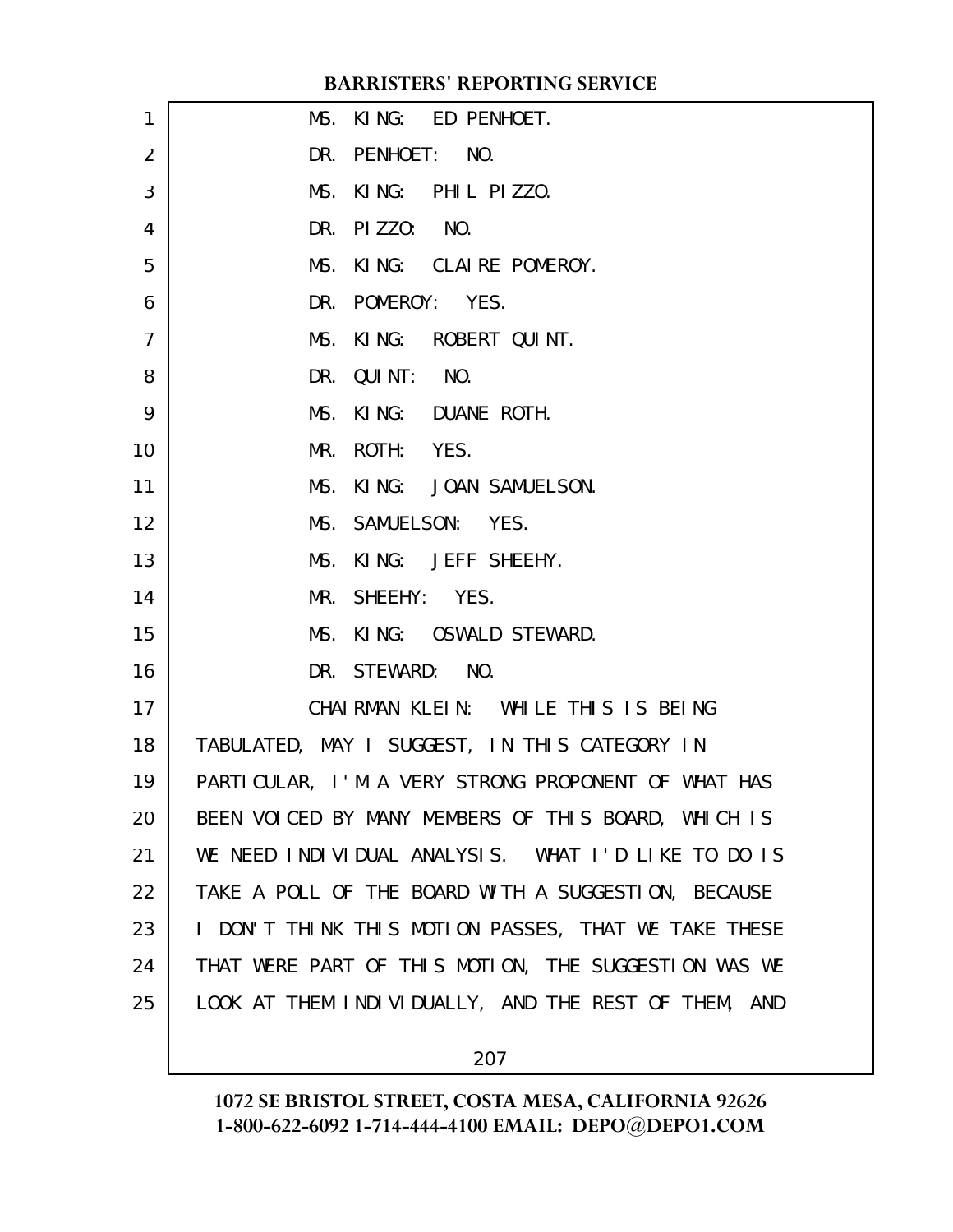| 1              | IF WE'RE GOING TO LOSE OUR QUORUM, WE DON'T DRIVE     |
|----------------|-------------------------------------------------------|
| $\overline{2}$ | OURSELVES BY THE QUORUM. WE PUT OVER THESE AND THE    |
| 3              | BALANCE OF THEM UNTIL SEPTEMBER TO GO OVER THESE      |
| 4              | INDIVIDUALLY SO THAT WE CAN GIVE THEM ADEQUATE        |
| 5              | CONSIDERATION ON THEIR MERITS INDIVIDUALLY.           |
| 6              | MS. LANSING: BOB, I THINK WE'RE GOING --              |
| 7              | I JUST THINK -- I THINK WE'RE GOING TO HAVE A         |
| 8              | PROCESS THAT WE'RE GOING TO HEAR ABOUT TO REEVALUATE  |
| 9              | GRANTS THAT PEOPLE CAN BRING FORWARD, AND THAT MAYBE  |
| 10             | WE'RE GOING TO ADOPT IT SO THE BOARD CAN BRING IT     |
| 11             | I THINK WE HAVE TO FOLLOW THAT PROCEDURE.<br>FORWARD. |
| 12             | I THINK THAT'S GOING TO BE PART OF OUR AGENDA.<br>MY  |
| 13             | SUGGESTION IS, YOU KNOW, PEOPLE BRING FORWARD         |
| 14             | INDIVIDUAL THINGS IN THE PROCESS THAT WE'RE GOING TO  |
| 15             | GET TO IN A COUPLE OF HOURS OR MAYBE THE NEXT ITEM.   |
| 16             | CHAIRMAN KLEIN: THE ISSUE HERE IS WE HAVE             |
| 17             | A GROUP OF GRANTS THAT ARE IN THIS CATEGORY.          |
| 18             | BECAUSE WE'VE HAD FIVE DIFFERENT PEOPLE THAT HAVE     |
| 19             | HAD REALLY SUBSTANTIAL PROBLEMS, INDIVIDUAL PROBLEMS  |
| 20             | THEY' VE HAD TO MEET, WE HAVE A BOARD MEMBER WHO JUST |
| 21             | HAD TO LEAVE FOR AN INTERNATIONAL FLIGHT THAT IS, OF  |
| 22             | COURSE, INFLEXIBLE, BUT WE HAVE AN OBLIGATION TO TRY  |
| 23             | AND INDIVIDUALLY LOOK AT THESE GRANTS AND CONSIDER    |
| 24             | THEM. SO THIS IS NOT A QUESTION OF AN APPEAL, WHICH   |
| 25             | IS WHAT WE'RE GOING TO ADDRESS LATER. THIS IS A       |
|                |                                                       |

208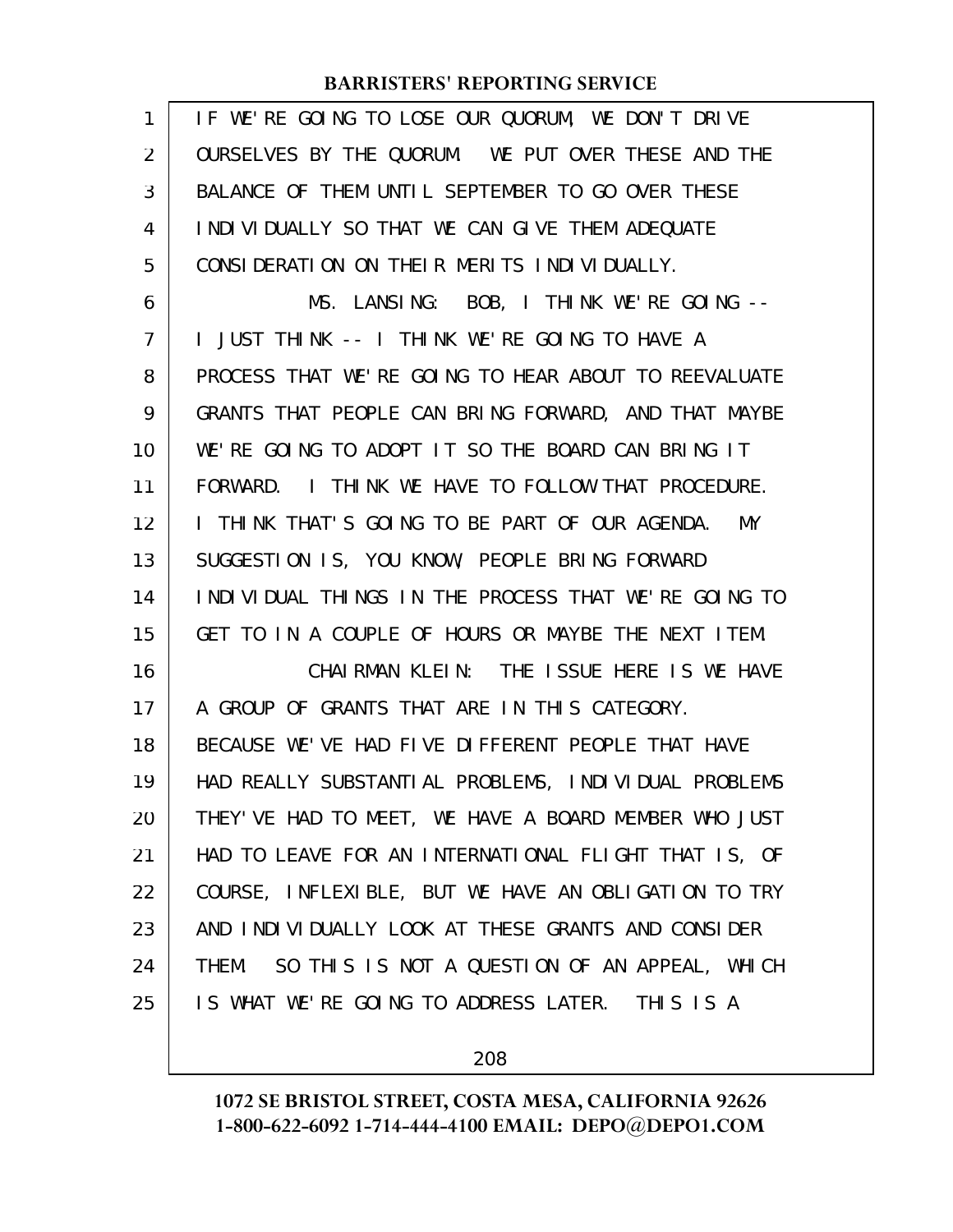| $\mathbf{1}$ | DIFFERENT QUESTION. THIS IS A QUESTION OF GIVING    |
|--------------|-----------------------------------------------------|
| 2            | THESE GRANTS THAT ARE IN THE CATEGORY OF FUND IF    |
| 3            | AVAI LABLE A REASONABLE REVIEW.                     |
| 4            | MS. LANSING: WHY WOULDN'T WE DO IT WITH             |
| 5            | THE TOP THREE AS WELL? I THINK -- I DON'T           |
| 6            | UNDERSTAND OUR PROCESS. AND THAT'S -- I'M NOT EVEN  |
| 7            | REFERRING TO THE INDIVIDUAL GRANTS. I'M REFERRING   |
| 8            | TO A PROCESS. AND --                                |
| 9            | CHAIRMAN KLEIN: I THINK THAT YOU'RE GOING           |
| 10           | TO HELP OUR PROCESS GREATLY BECAUSE, AS CHAIR OF    |
| 11           | GOVERNANCE, YOU'RE GOING TO COME UP WITH A PROGRAM  |
| 12           | WHERE WE'RE NOT ARTIFICIALLY PUT UNDER THESE        |
| 13           | PRESSURES.                                          |
| 14           | BUT GIVEN THE SITUATION WE'RE IN IN                 |
| 15           | REAL-TIME, MY QUESTION TO THIS BOARD IS DO YOU      |
| 16           | WANT -- WE'RE EFFECTIVELY IN A POSITION, I BELIEVE, |
| 17           | THAT WITH THE REST OF THE PENDING GRANTS, IF WE'RE  |
| 18           | GOING TO GIVE THEM PROPER ATTENTION, DR. PRICE HAS  |
| 19           | SUGGESTED AND DR. FRIEDMAN IN INDIVIDUAL            |
| 20           | PRESENTATIONS THAT THEY DESERVE INDIVIDUAL          |
| 21           | EXAMINATION. MY QUESTION IS DOES THE BOARD WANT TO  |
| 22           | INDIVIDUALLY EXAMINE THESE IN SEPTEMBER ON THE ONES |
| 23           | WE HAVE NOT ACTED ON.                               |
| 24           | MS. LANSING: AND MY QUESTION IS WHY                 |
| 25           | WOULDN'T THE PROCESS THAT WE'RE GOING TO PUT IN     |
|              | 209                                                 |
|              |                                                     |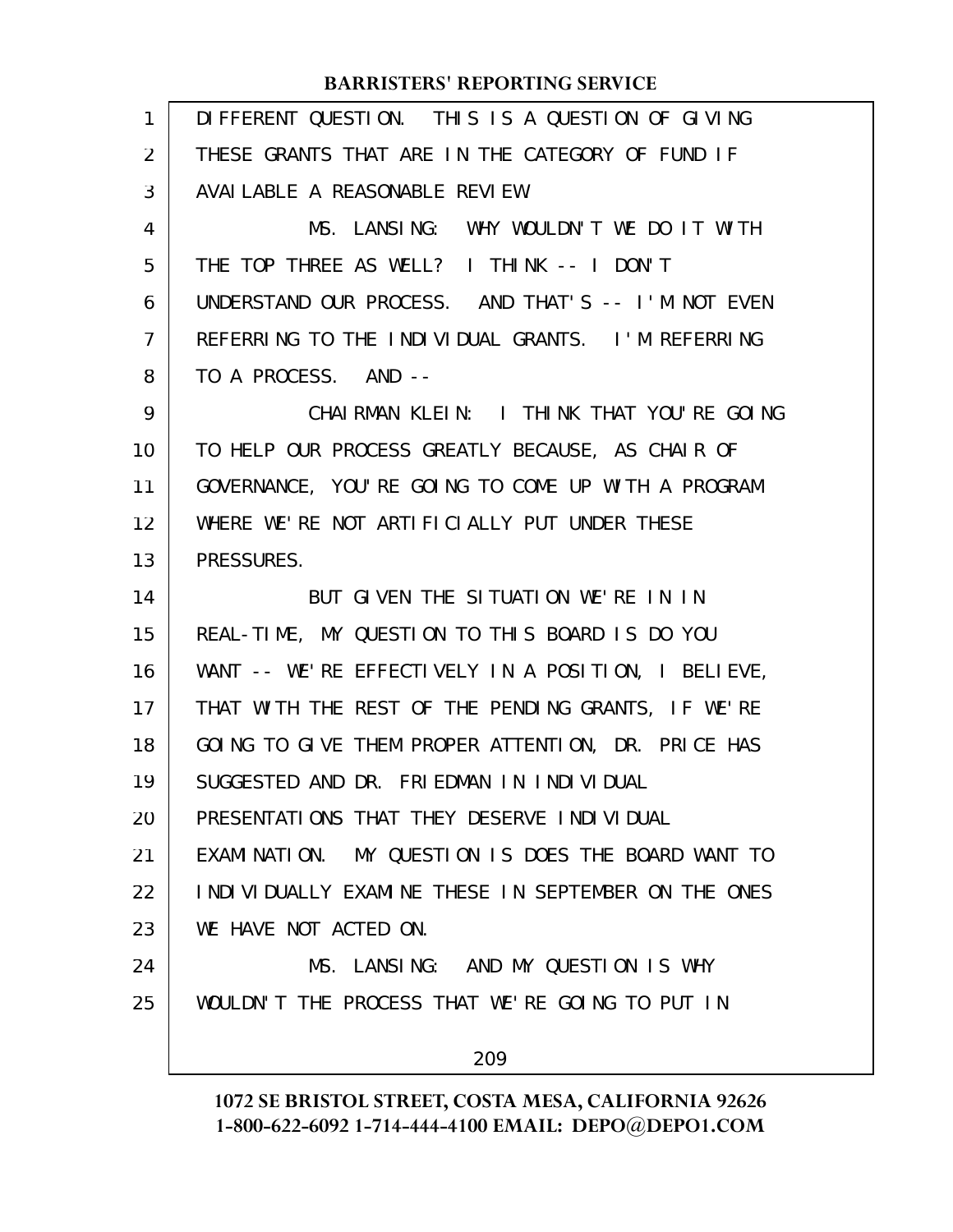| $\mathbf{1}$ | PLACE WORK AS WELL FOR THAT, AND WHY DON'T WE ADJUST |
|--------------|------------------------------------------------------|
| 2            | THE PROCESS SO IT DOES BECAUSE I CAN GO BACK TO      |
| 3            | OTHER ONES WHEN WE HAD TO VOTE BECAUSE WE HAD A      |
| 4            | QUORUM.                                              |
| 5            | DR. STEWARD: DOING WHAT YOU'RE SUGGESTING            |
| 6            | REQUIRES AN AFFIRMATIVE ACTION BY THIS BOARD?        |
| 7            | CHAIRMAN KLEIN: WELL, AT THIS POINT IT               |
| 8            | DOESN'T REQUIRE AN AFFIRMATIVE ACTION BECAUSE --     |
| 9            | DR. STEWARD: BECAUSE WE CAN'T. SO IT'S A             |
| 10           | MOOT DISCUSSION IS WHAT I'M SAYING. LET'S MOVE ON.   |
| 11           | CHAI RMAN KLEIN: BECAUSE DURING THE                  |
| 12           | DI SCUSSION, THE VOTE LEFT. BUT AS A PROCESS, AS A   |
| 13           | PROCESS QUESTION, I'D LIKE TO ADDRESS THIS IN THAT   |
| 14           | CONTEXT, THAT I WOULD HOPE WE'VE LEARNED FROM THIS   |
| 15           | PARTICULAR EXPERIENCE. AND I'D LIKE DIRECTION FROM   |
| 16           | THE BOARD THAT IF WE FACE THIS EXPERIENCE, I THINK   |
| 17           | IT'S BEST TO JUST PUT THEM OVER TO THE NEXT MEETING, |
| 18           | SO WE CAN GET REALLY THOUGHTFUL CONSIDERATION.       |
| 19           | DR. LOVE: BOB, I THINK I UNDERSTAND WHAT             |
| 20           | YOU'RE TRYING TO DO. THE THING THAT I GET            |
| 21           | UNCOMFORTABLE WITH IS THE SUGGESTION THAT THESE HAVE |
| 22           | NOT GOTTEN AN ADEQUATE PROCESS ALREADY. IN FACT, I   |
| 23           | THINK WHAT WE'VE DEMONSTRATED OVER AND OVER AGAIN IS |
| 24           | WE DO HAVE A VERY GOOD PROCESS. THESE GRANTS HAVE    |
| 25           | BEEN THOROUGHLY VETTED AND REVIEWED. THEY WERE       |
|              |                                                      |

210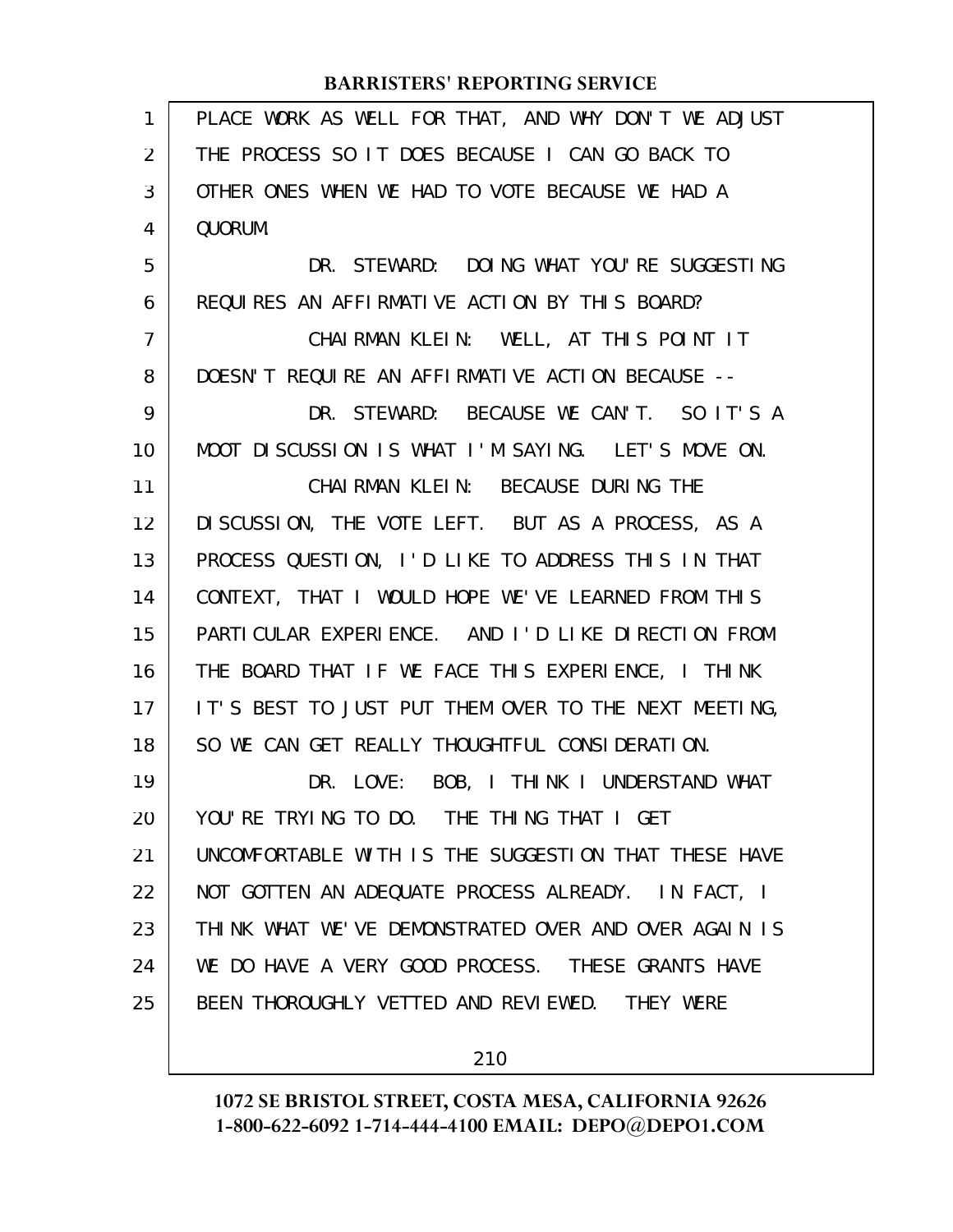| $\mathbf{1}$   | RANKED AS THEY WERE RANKED FOR REASONS THAT I THINK  |
|----------------|------------------------------------------------------|
| $\overline{2}$ | WE'VE HAD A CHANCE TO COMPREHEND. AND THE REALITY    |
| 3              | IS THEY DID NOT DO AS WELL.                          |
| 4              | SO I'M JUST -- I'M A LITTLE BIT                      |
| 5              | UNCOMFORTABLE WITH THE SUGGESTION THAT WE HAVEN'T    |
| 6              | GIVEN ADEQUATE PROCESS AND WE NOW SOMEHOW NEED TO.   |
| $\overline{7}$ | CHAIRMAN KLEIN: WE HAVEN'T HAD THE                   |
| 8              | OPPORTUNITY TO DISCUSS THE ONES BELOW, WHICH THERE   |
| 9              | HAVE BEEN MOTIONS. THAT'S THE ONLY THING I'M         |
| 10             | FOCUSING MY DISCUSSION ON.                           |
| 11             | DR. PIZZO: I DO VALUE THE MOTION THAT WAS            |
| 12             | MADE, BUT I'M ALSO HAVING SORT OF ADDITIONAL         |
| 13             | CONCERNS ALONG THE SAME LINES THAT TED AND MIKE      |
| 14             | COMMENTED ON, WHICH IS THE THREE THAT WE NOW HAVE,   |
| 15             | AND THIS IS THE REASON WHY I VOTED NO, ARE JUST      |
| 16             | THREE THAT WERE ARBITRARY. AND THEY WERE DRIVEN BY   |
| 17             | THE FACT THAT WE HAD SOME CONFLICTS BECAUSE WE COULD |
| 18             | HAVE EITHER DRAWN THE NUMBER DOWN OR DONE EACH ONE   |
| 19             | INDIVIDUALLY. AND I FEAR THAT -- LET ME JUST MAKE    |
| 20             | MY POINT -- THAT IF WE FOLLOW YOUR GUIDANCE, BOB,    |
| 21             | AND REVIEW EACH OF THESE INDIVIDUALLY AT THE NEXT    |
| 22             | MEETING IN SEPTEMBER, THAT THERE'S NO BASIS TO       |
| 23             | NECESSARILY STOP WITH THE ONES IN GRAY BECAUSE WE    |
| 24             | CAN THEN EASILY SAY LET'S EXTEND THAT TO INDIVIDUAL  |
| 25             | REVIEWS OF ALL THE OTHERS THAT ARE IN TIER 3.        |

211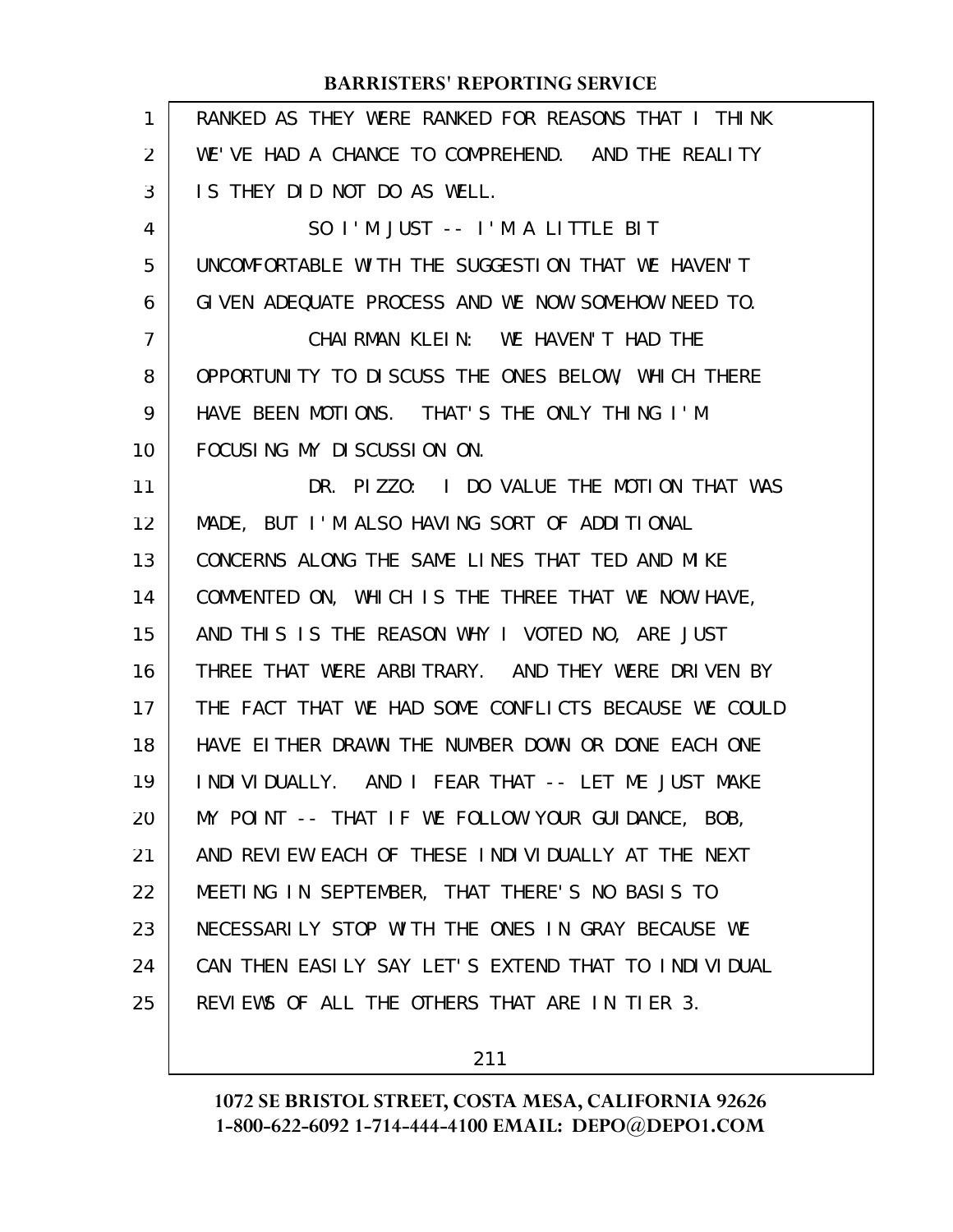| 1  | AND I THINK IF WE START GOING DOWN THAT              |
|----|------------------------------------------------------|
| 2  | PATHWAY, WE'RE REALLY OPENING A CAN OF WORMS THAT'S  |
| 3  | GOING TO BE VERY HARD FOR US TO BE ABLE TO           |
| 4  | <b>RECONCILE.</b>                                    |
| 5  | SO IT IS A MATTER OF SORT OF FINDING SOME            |
| 6  | BALANCE AROUND THIS. I WAS PARTICULARLY WORRIED IN   |
| 7  | THIS GROUP -- I WOULD HAVE EXPRESSED IT IN THE NEXT  |
| 8  | ROUND WHEN WE GOT TO THE UNSCORED ONES -- BECAUSE    |
| 9  | THERE I THINK IS REALLY UNCHARTERED TERRITORY. SO I  |
| 10 | THINK THAT WE'RE SORT OF RE-RAISING THE ISSUE OF     |
| 11 | WHETHER THE PATH THAT WE WERE ON JUST A FEW MINUTES  |
| 12 | AGO IS A PRUDENT ONE FOR US TO CONTINUE FOLLOWING.   |
| 13 | CHAIRMAN KLEIN: ALL RIGHT. LET'S DO THIS             |
| 14 | SEQUENTI ALLY. JEFF SHEEHY.                          |
| 15 | MR. SHEEHY: I'D LIKE TO MAKE A NUMBER OF             |
| 16 | POINTS, AND I DO -- FUNDAMENTALLY I THINK I'M COMING |
| 17 | FROM TED'S POINT. FIRST OF ALL, IF YOU LOOK AT       |
| 18 | WHERE WE ARE AND YOU GO TO WHERE WE WERE IN          |
| 19 | PROGRAMMATIC REVIEW, THE THREE ONES WE MOVED UP WERE |
| 20 | MOVED OUT, WERE MOVED DOWN INTO A LOWER TIER IN      |
| 21 | PROGRAMMATIC REVIEW. THAT WAS AS MUCH AS ANYTHING A  |
| 22 | FINANCIAL CONSIDERATION. WHEN YOU'RE HAVING, YOU     |
| 23 | KNOW, TRIAGE, YOU ARE GOING TO TAKE -- SO THOSE      |
| 24 | PROBABLY WERE THE LEGITIMATE NEXT THREE THAT SHOULD  |
| 25 | GO UP. THEY STARTED OFF IN THE TOP TIER AND WERE     |
|    |                                                      |

212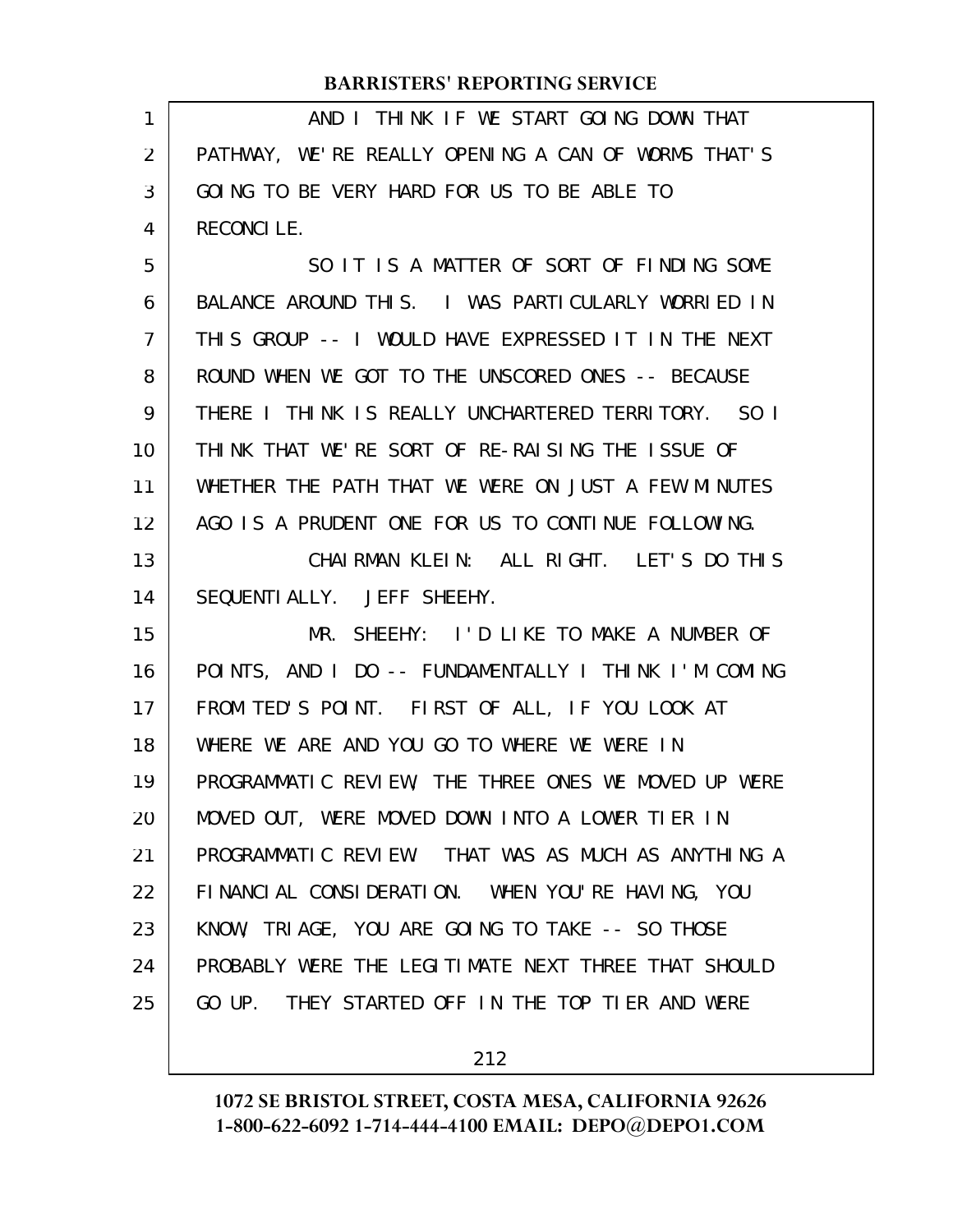| 1              | MOVED DOWN. SO JUST IN TERMS OF CONTEXT.            |
|----------------|-----------------------------------------------------|
| 2              | SO IF YOU LOOK AT WHAT WE'VE ACCOMPLISHED           |
| 3              | SO FAR, WE HAVE TAKEN EVERYTHING THAT THE WORKING   |
| 4              | GROUP PUT IN TIER 1, BOTH ORIGINALLY AND FOLLOWING  |
| 5              | PROGRAMMATIC REVIEW.                                |
| 6              | THE SECOND THING I WOULD NOTE IS THAT WE            |
| $\overline{7}$ | ARE FUNDING 23 OUT OF 54, AND WE ALREADY HAVE HAD A |
| 8              | ROUND OF YOUNG INVESTIGATORS OR NEW INVESTIGATORS.  |
| 9              | SO I DON'T KNOW. IT SEEMS TO ME WE MAY HAVE REALLY  |
| 10             | COVERED THE AREA, AND I DON'T KNOW -- WE WILL HAVE  |
| 11             | TO DISPOSE OF THESE GRANTS NO MATTER WHAT. WE ARE   |
| 12             | MISSING A FUNDAMENTAL MOTION, WHICH IS TO ASSIGN    |
| 13             | EVERYTHING THAT IS NOT FUNDED TO A NONFUNDABLE      |
| 14             | CATEGORY. SO THEY WILL COME UP AGAIN.               |
| 15             | I WOULD CAUTION AGAINST ANY ADDITIONAL              |
| 16             | SCRUTINY. AS HAS BEEN SAID, THEY HAVE BEEN WELL     |
| 17             | REVIEWED LABORIOUSLY. THEY HAVE RECEIVED            |
| 18             | PROGRAMMATIC REVIEW. EVERYTHING THAT WAS            |
| 19             | RECOMMENDED EITHER BY REVIEW, BY SCORE, OR          |
| 20             | PROGRAMMATICALLY WE HAVE NOW FUNDED. SO WE REALLY   |
| 21             | ARE TRULY IN A CATEGORY THAT IS GRAY NOW. AND SO I  |
| 22             | WOULD NOT ENCOURAGE STAFF TO COLLECT ANY ADDITIONAL |
| 23             | INFORMATION. I THINK WE ARE -- YOU KNOW, WE CAN     |
| 24             | DECIDE WHAT WE DO NEXT MEETING, BUT I THINK WE'VE   |
| 25             | DONE A GOOD JOB SO FAR. I'M READY TO MOVE ON        |
|                |                                                     |

213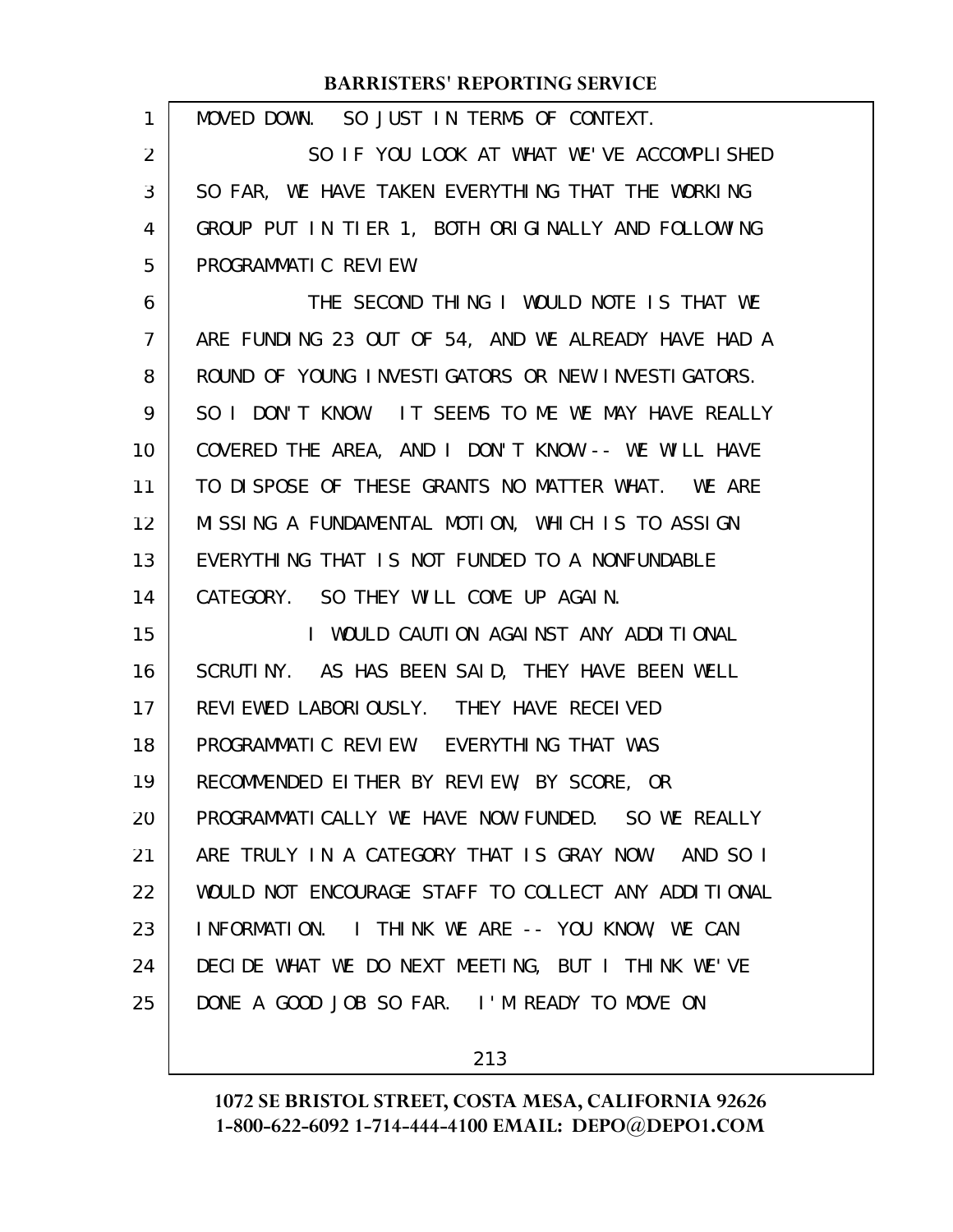PERSONALLY.

1

CHAIRMAN KLEIN: I WOULD JUST PUT IT IN CONTEXT. A, IT IS IMPORTANT TO NOTE THAT WE HAVE COMMUNICATIONS THAT HAVE BEEN RECEIVED, WHICH AS A MATTER OF BAGLEY-KEENE ACT ARE PUBLIC RECORD, ON SOME OF THESE APPLICATIONS IN THIS CATEGORY. WHEN THOSE COME UP IN THE NEXT SESSION, PEOPLE WILL HAVE A RIGHT TO INDIVIDUALLY ADDRESS THEM. 2 3 4 5 6 7 8

SO I'M TRYING TO WORK WITHIN SEVERAL LAYERS OF COMPLEXITY HERE. NOW, IF THE BOARD AT THE NEXT SESSION WISHES TO MOVE ALL OF THESE REMAINING GRANTS INTO A NONFUNDED CATEGORY, THAT CAN BE A MOTION. BUT REALIZE THAT YOU DO HAVE SOME INDIVIDUAL RECORDS THAT HAVE BEEN ON FILE PUBLICLY ADDRESSING SOME OF THESE GRANTS. WE ARE GOING TO, AS SHERRY SAID, DISCUSS AN EXTRAORDINARY PETITION, WHICH WE CAN DISCUSS IN THIS MEETING AND HOPEFULLY PROGRESS THAT BECAUSE WE NEED SOME PROCESS. WE ARE DEVELOPING AN APPROACH HERE TO DEAL WITH PETITIONS AND REVIEWS THAT WILL BE VERY HELPFUL TO US. JAMES HARRISON, DID YOU HAVE A COMMENT? MR. HARRISON: I JUST WANTED TO STATE FOR THE RECORD, BEFORE WE GET TOO FAR ALONG, THAT THE LAST MOTION FAILED BY A VOTE OF 12 NOES, FIVE YESES, AND ONE ABSTENTION. 9 10 11 12 13 14 15 16 17 18 19 20 21 22 23 24 25

214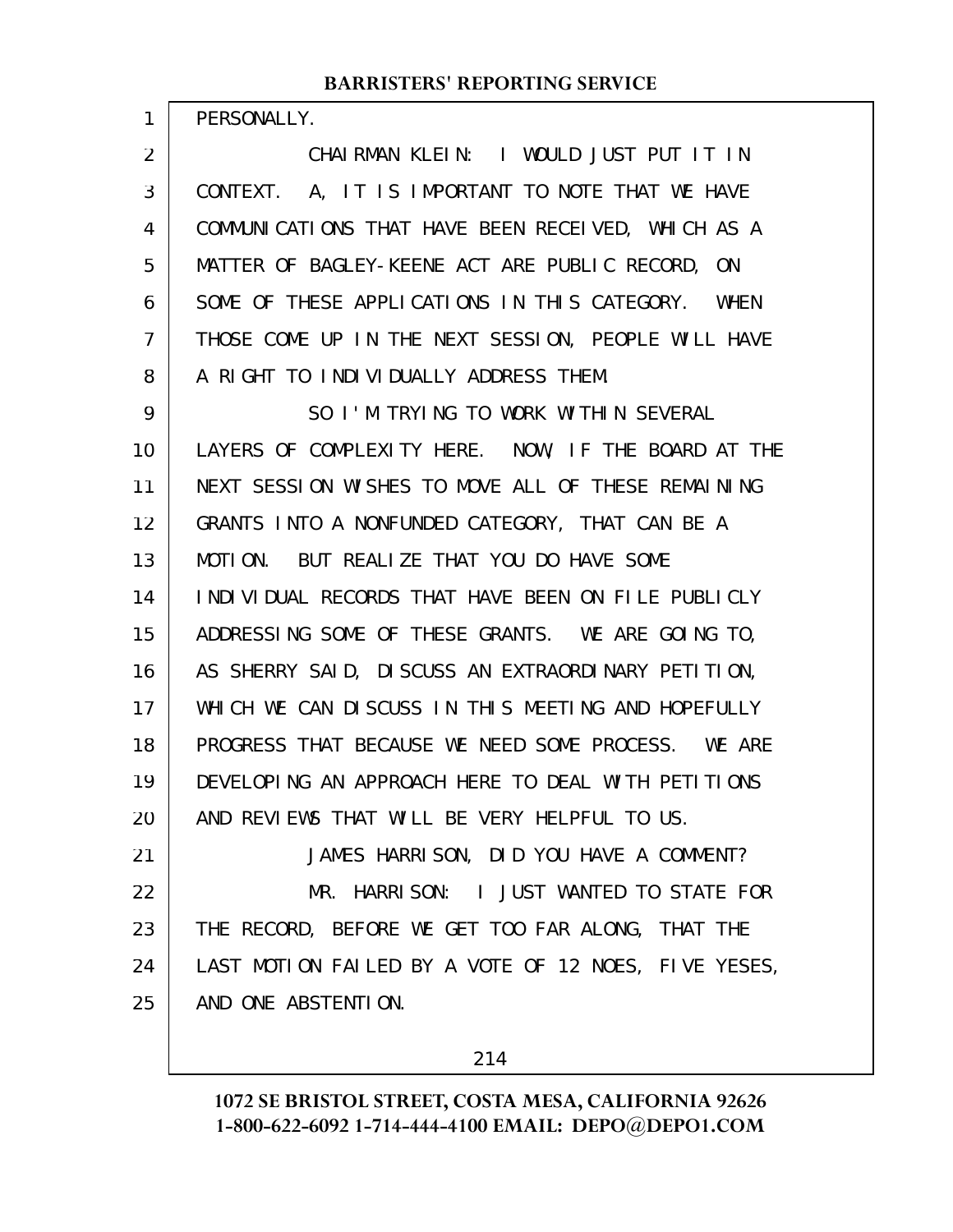|                | <b>BARRISTERS' REPORTING SERVICE</b>                  |
|----------------|-------------------------------------------------------|
| 1              | CHAIRMAN KLEIN: THANK YOU VERY MUCH. ALL              |
| 2              | RIGHT. SO DR. PENHOET.                                |
| 3              | DR. PENHOET: TWO ISSUES. THE LAST VOTE                |
| 4              | WAS ON A COMPOUND PROPOSAL, ONE PIECE OF WHICH WAS    |
| 5              | THREE PLUS TWO, THE OTHER THREE PIECE WAS THESE       |
| 6              | THREE GRANTS TO MOVE UP. I VOTED NO BECAUSE I         |
| $\overline{7}$ | DIDN'T WANT TO MOVE THE THREE UP EN BLOC. I WOULD     |
| 8              | HAVE VOTED YES IF THEY HAD BEEN SEPARATED ON A -- IF  |
| 9              | WE AGREED TO FUND ANY OF THESE, THAT THEY WOULD HAVE  |
| 10             | BEEN FUNDED UNDER THE THREE PLUS TWO PROPOSAL THAT    |
| 11             | DUANE MADE.                                           |
| 12             | I DO AGREE WITH MICHAEL FRIEDMAN. I THINK             |
| 13             | WE HAVE A LONG-STANDING TRADITION OF LOOKING AT EACH  |
| 14             | OF THESE GRANTS IN THIS CATEGORY ONE BY ONE,          |
| 15             | ASSESSING THEIR VALUE, AND MAKING A DECISION TO       |
| 16             | EITHER MOVE THEM UP OR MOVE THEM DOWN ESSENTIALLY.    |
| 17             | WE DON'T -- UNFORTUNATELY WE SEEM NOT TO HAVE A       |
| 18             | PROSCRIBED LIMIT OF WHAT AVAILABLE FUNDING MEANS:     |
| 19             | AND, THEREFORE, WE'RE WORKING WITH A TO SOME DEGREE   |
| 20             | ARTIFICIAL CONSTRUCT. WE DON'T KNOW -- IT SAYS FUND   |
| 21             | THESE IF FUNDS ARE AVAILABLE. WE'RE HEARING, WELL,    |
| 22             | EITHER THEY' RE AVAILABLE OR WE' VE ALREADY SPENT TOO |
| 23             | MUCH MONEY. I'M NOT SURE WHICH, BUT WE HAVEN'T        |
| 24             | DEFINED WHAT'S AVAILABLE FOR THIS CATEGORY.           |
| 25             | SO, YOU KNOW, I THINK IN FAIRNESS TO THE              |
|                | 215                                                   |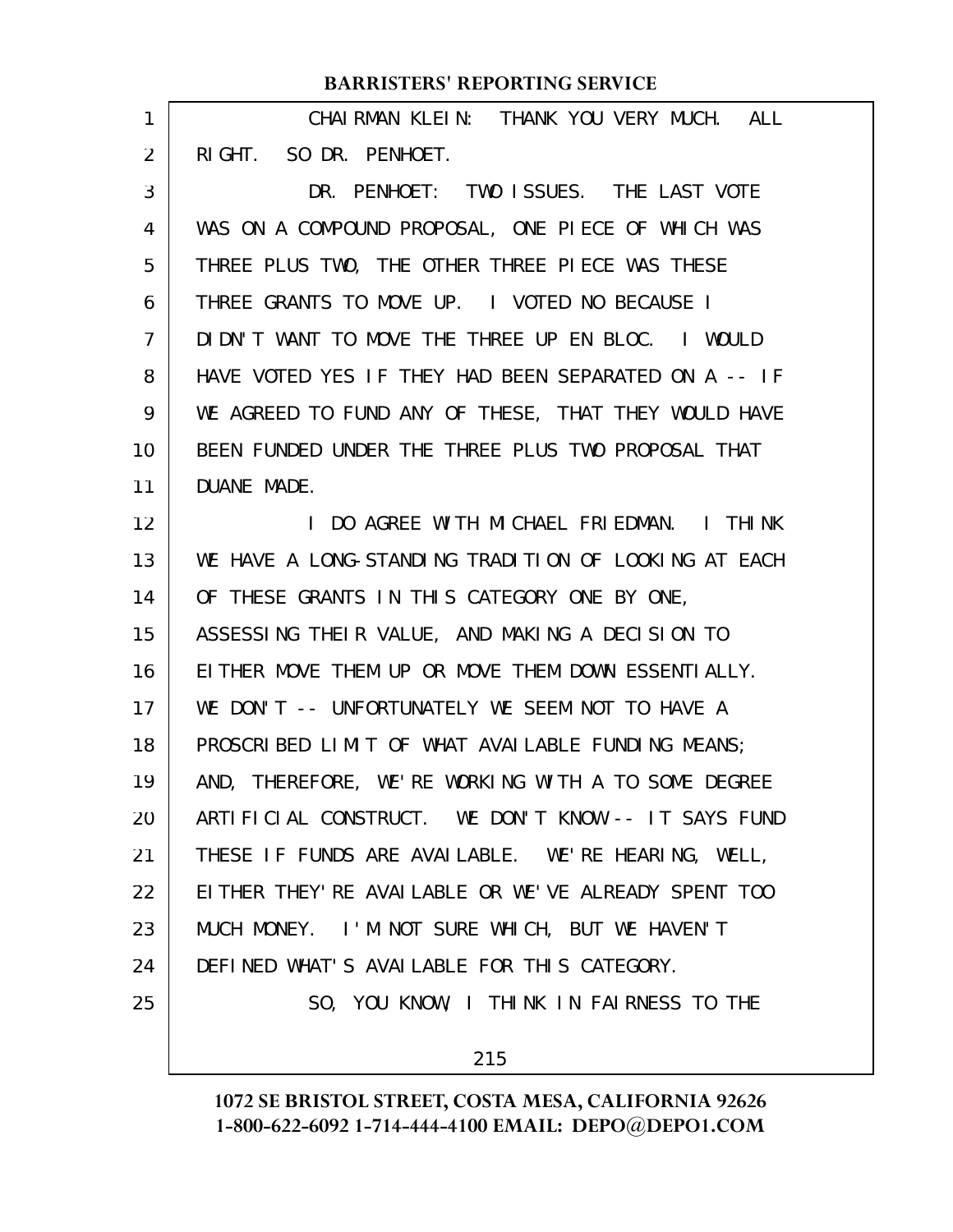INDIVIDUALS WHO WROTE THESE GRANTS WHO DID WELL ENOUGH TO GET THEMSELVES IN THIS CATEGORY, THAT WE OWE IT TO THEM TO REVIEW THEM ONE BY ONE AT THE APPROPRIATE TIME. 1 2 3 4

BUT I THINK, SHERRY, IT'S A DIFFERENT ISSUE THAN THE APPEAL PROCESS. THIS IS OUR STANDARD OPERATING PROCEDURE FOR DEALING WITH GRANTS. WE'VE DONE IT OVER AND OVER AND OVER AGAIN. TO BE FRANK, IN THE INTEREST OF TIME, TODAY I THINK WE DID LUMP SOME OF THESE TOGETHER, BUT I DON'T DISAGREE WITH YOU, JEFF, THAT PRIOR TO THIS MEETING, A LOT OF THOUGHTFUL WORK HAS GONE INTO CREATING THESE RANKINGS, ETC., BUT I THINK WE OWE IT TO THE APPLICANTS TO REVIEW THESE ONE AT A TIME. THERE AREN'T THAT MANY, AND WE HAVE A LONG-STANDING TRADITION OF DOING THAT. I DON'T SEE ANY REASON TO CHANGE THAT. CHAIRMAN KLEIN: THAT WAS MY POINT EARLIER. EVERY ONE OF US WILL MAKE A DECISION, AND WE'RE GOING TO HAVE AN OPPORTUNITY WHEN WE RECONVENE IN SEPTEMBER TO REACH INDIVIDUAL DECISIONS IN THAT VOTE. SO, DUANE, WOULD YOU LIKE TO MAKE COMMENT? MR. ROTH: I WAS TRYING TO BE EFFICIENT HERE AND MADE THE RECOMMENDATION ON THE BASIS OF 5 6 7 8 9 10 11 12 13 14 15 16 17 18 19 20 21 22 23 24 25

216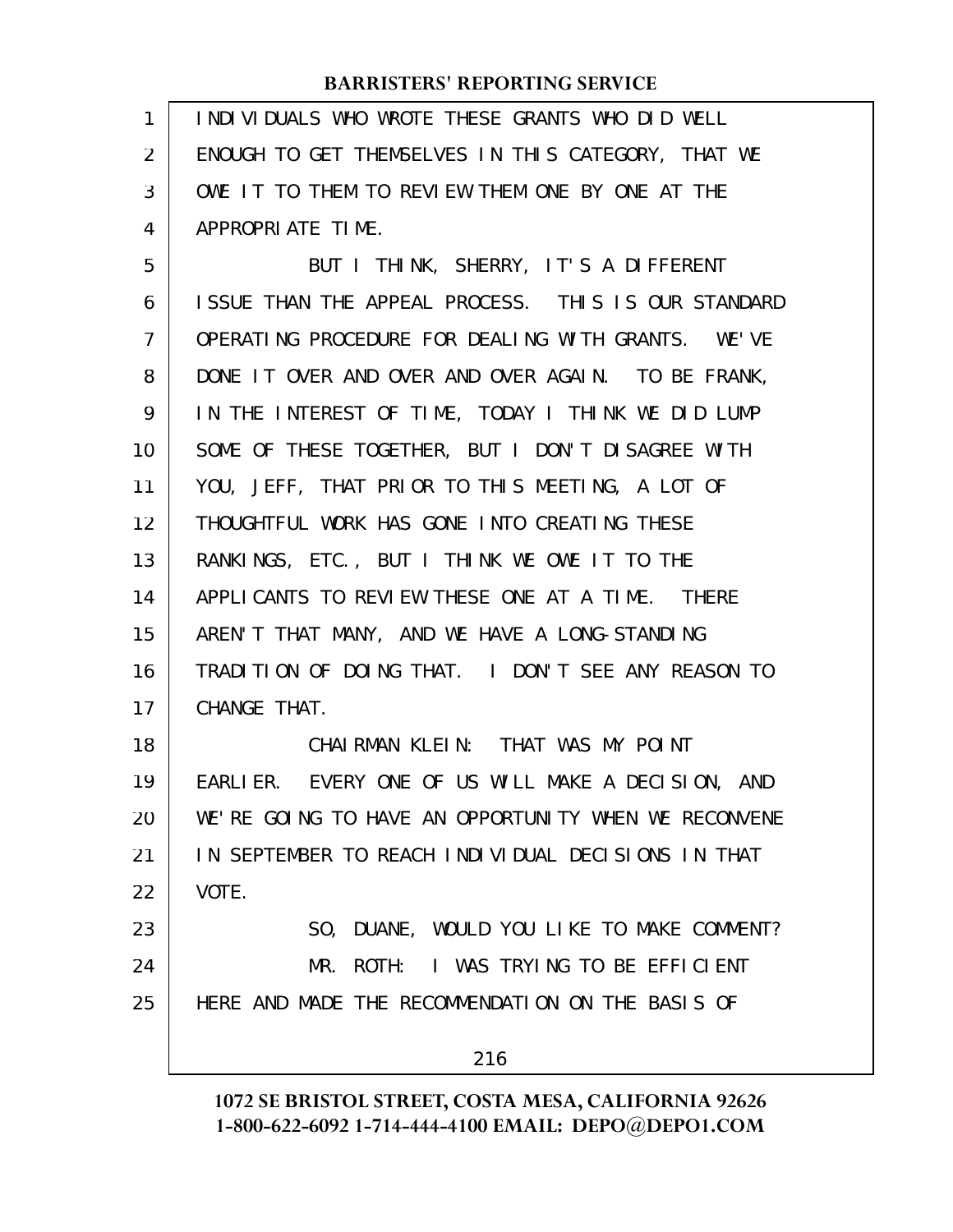| $\mathbf{1}$ | I AM PERFECTLY WILLING TO GO THROUGH EACH<br>THAT.     |
|--------------|--------------------------------------------------------|
| 2            | INDIVIDUAL GRANT. THERE IS NO INTENTION --             |
| 3            | CHAIRMAN KLEIN: I THINK EVERYONE                       |
| 4            | UNDERSTOOD IT WAS IN THAT CONTEXT YOU MADE THE         |
| 5            | MOTION.                                                |
| 6            | MR. ROTH: BOB, IF YOU COULD SHED A LITTLE              |
| 7            | LIGHT. WE HAVE OVERFUNDED AND UNDERFUNDED IN THE       |
| 8            | PAST BASED ON WHAT OUR BUDGET WAS. WHAT DO WE HAVE     |
| 9            | AVAILABLE IN TERMS OF FUNDING?                         |
| 10           | CHAIRMAN KLEIN: WHAT I'D LIKE TO DO, IF                |
| 11           | POSSIBLE, IS ANSWER THAT HOPEFULLY WITH SOME           |
| 12           | THOUGHTFUL INTERACTION WITH THE PRESIDENT BY           |
| 13           | BRINGING BACK AT THE NEXT MEETING A QUICK LOOK         |
| 14           | DI AGRAMMATI CALLY AT OUR OVERALL STRATEGIC PLAN AS IT |
| 15           | SITS TODAY -- IT'S UNDER REVISION -- AND SHOW YOU      |
| 16           | WHERE WE ARE IN TERMS OF OUR FUNDING RELATED TO THE    |
| 17           | STRATEGIC PLAN SO THAT EVERYONE IN REAL-TIME CAN BE    |
| 18           | MAKING ADJUSTMENTS AND UNDERSTANDING WHAT THE          |
| 19           | INTERPLAY IS BETWEEN DIFFERENT CATEGORIES OF           |
| 20           | FUNDING. RATHER THAN JUST SUMMARIZING, WE'LL GIVE      |
| 21           | YOU THE SUMMARY DATA IN THE NEXT SESSION.              |
| 22           | I WOULD ALSO SUGGEST IF IT IS -- I'D LIKE              |
| 23           | TO KNOW FROM THE BOARD'S PERSPECTIVE, BUT I ACTUALLY   |
| 24           | THINK THAT WE CAN SAVE SOME MONEY IN THE FUTURE BY     |
| 25           | HAVING SOME DISCUSSIONS WITH THE INSTITUTIONS ON A     |
|              |                                                        |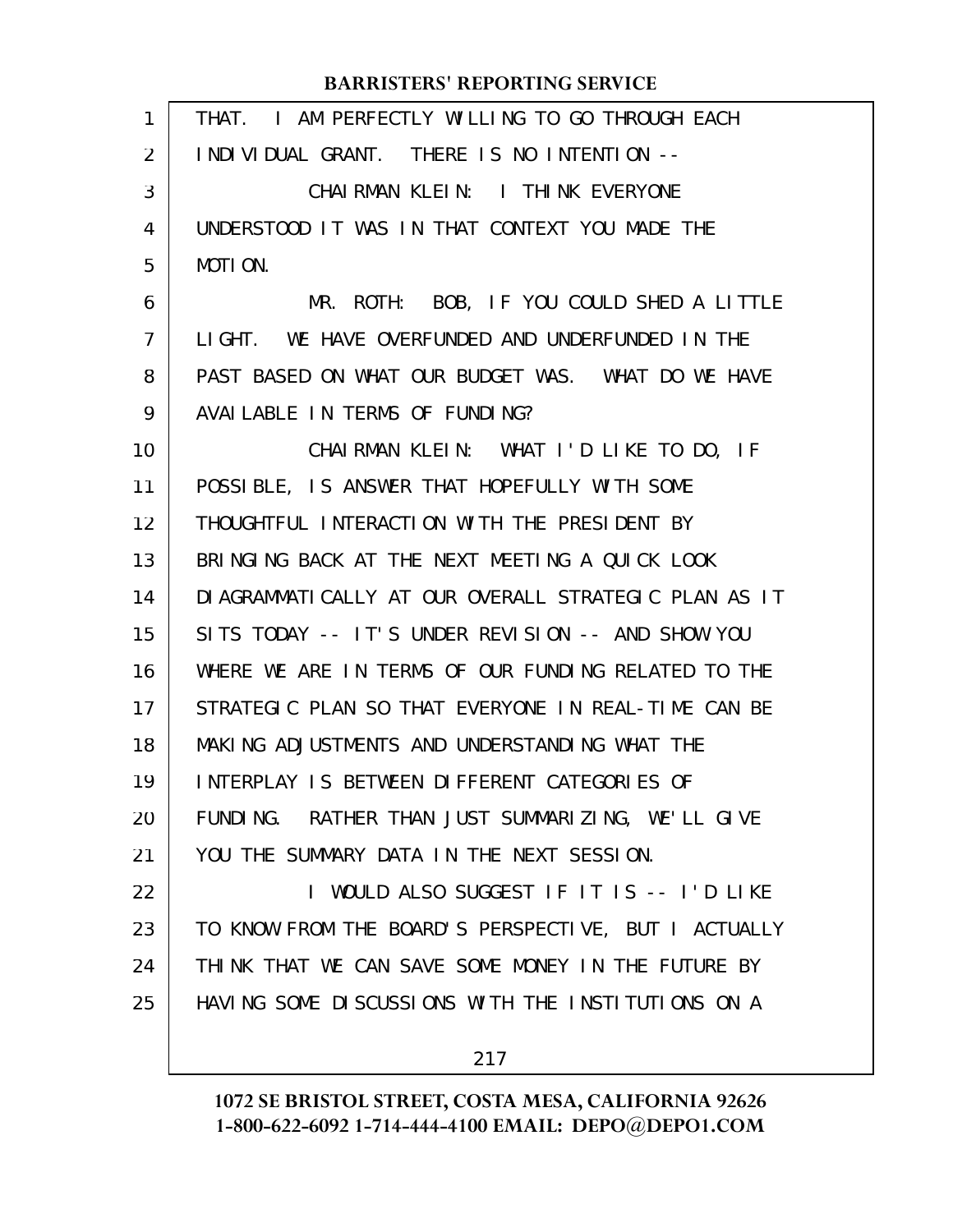| $\mathbf{1}$   | DYNAMIC FUNDING MODEL THAT CHANGES THE PARADIGM OF   |
|----------------|------------------------------------------------------|
| $\overline{2}$ | HOW THEY HANDLE FUNDING WHERE THE INSTITUTIONS ON A  |
| 3              | NET BASIS ARE BETTER OFF AND WE SAVE MONEY ON OUR    |
| 4              | FUNDING. IT'S A PERATO-OPTIMAL APPROACH TO FUNDING.  |
| 5              | I, FRANKLY, THINK HISTORICAL FUNDING PATTERNS AND    |
| 6              | HOW MONEY IS DELIVERED TO INSTITUTIONS IS MEDIEVAL,  |
| $\overline{7}$ | BUT I WOULD HOPE THAT --                             |
| 8              | DR. TROUNSON: CHAIR, SORRY. BEFORE WE DO             |
| 9              | THAT, WE PROBABLY NEED TO LOOK AT ALL THE            |
| 10             | CIRCUMSTANCES AROUND THAT, PARTICULARLY IF WE'RE     |
| 11             | GOING YEAR BY YEAR AND ENSURING THAT THEY ARE DOING  |
| 12             | WHAT WE WANT.                                        |
| 13             | CHAIRMAN KLEIN: OH, NO. I'M NOT TALKING              |
| 14             | ABOUT CHANGING OUR RFA POLICY. I'M TALKING ABOUT     |
| 15             | THE MANNER OF DELIVERING FUNDS. SO I'M NOT CHANGING  |
| 16             | ANYTHING IN THE STRATEGIC PLAN OR ANYTHING IN        |
| 17             | PROCESS, MERELY LOOKING AT THE STRUCTURING OF HOW    |
| 18             | FUNDING OCCURS BECAUSE I THINK THERE'S WAYS TO SAVE  |
| 19             | MONEY AND PROVIDE MORE FUNDING FOR MORE PROGRAMS.    |
| 20             | OKAY. I'D LIKE TO -- FOR DISCUSSION, WE              |
| 21             | HAVE A VERY IMPORTANT ITEM, AS SHERRY LANSING HAS    |
| 22             | MENTIONED, THAT WE NEED TO GET TO TO MOVE THE        |
| 23             | EXTRAORDINARY PETITION ISSUES. AND SINCE THAT'S      |
| 24             | BEEN RAISED HERE IN CONTEXT, I'M WONDERING IF WE CAN |
| 25             | MOVE TO THAT I TEM ON THE AGENDA.                    |
|                |                                                      |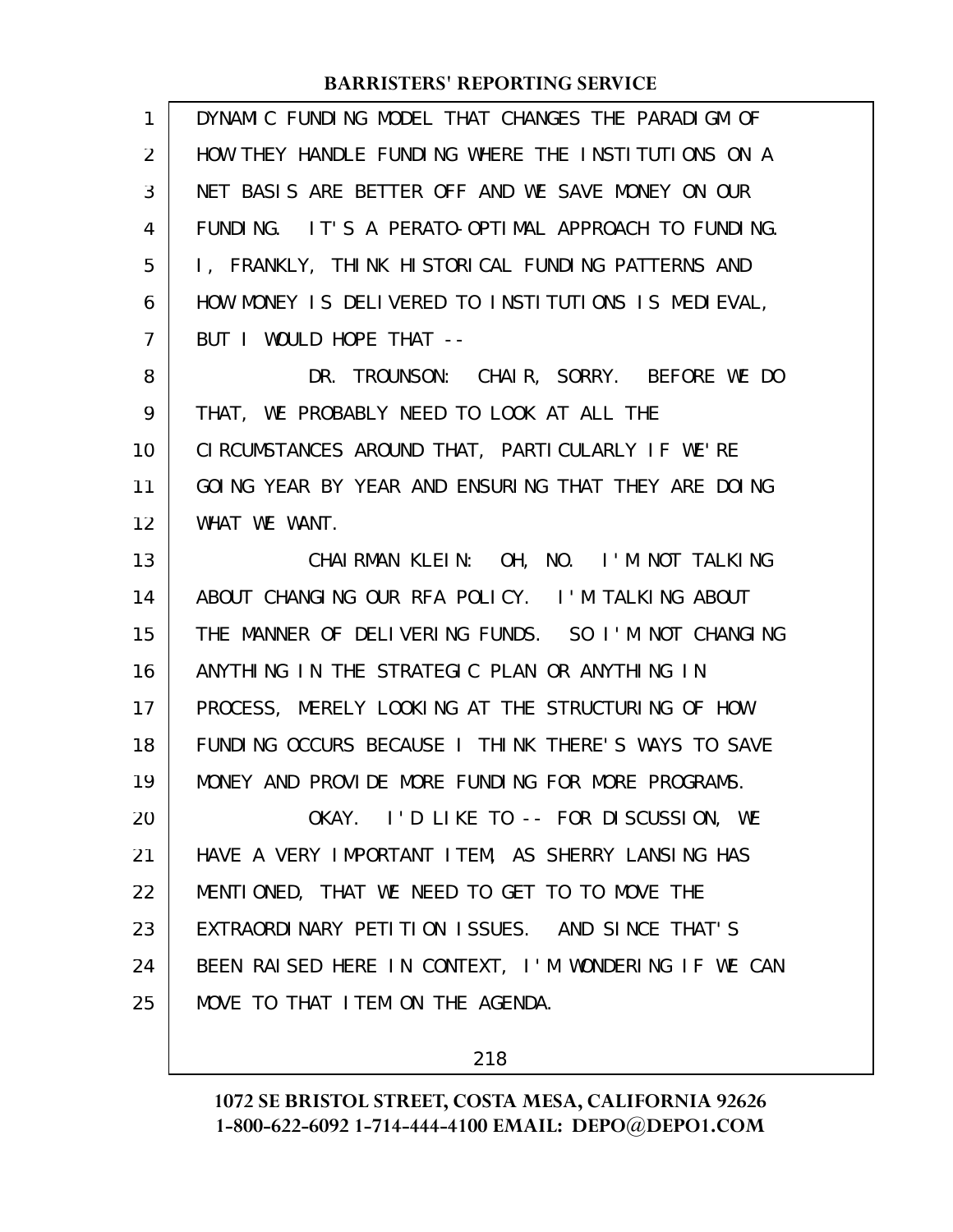| 1  | MS. SAMUELSON: POINT OF ORDER OR PROCESS             |
|----|------------------------------------------------------|
| 2  | OR SOMETHING, BOB. I'M WONDERING HOW WE CAN PROCEED  |
| 3  | WI THOUT A QUORUM.                                   |
| 4  | CHAIRMAN KLEIN: BECAUSE WE CAN PROCEED               |
| 5  | WITH DISCUSSIONS OF ITEMS SO THAT, YOU KNOW, WE HAVE |
| 6  | THIS IMPORTANT ITEM THAT WE HAVE RAISED HERE, THAT   |
| 7  | SHERRY HAS BEEN REFERENCING. AND I THINK IT'S VERY   |
| 8  | IMPORTANT WE ALSO HAVE THE LOAN POLICY TO DISCUSS SO |
| 9  | THAT THE BOARD IS FULLY ADVISED ON THE LOAN POLICY.  |
| 10 | WE CAN'T TAKE AN ACTION ON THE LOAN POLICY, BUT WE   |
| 11 | CAN HAVE A BRIEFING ON THE LOAN POLICY SO WE CAN     |
| 12 | TAKE A FINAL ACTION IN SEPTEMBER.                    |
| 13 | BUT I TEM 17 IS THE CONSIDERATION OF POLICY          |
| 14 | REGARDING EXTRAORDINARY PETITIONS FOR ICOC           |
| 15 | APPLICATIONS FOR FUNDING. AND I'D LIKE TO KNOW IS    |
| 16 | IT ACCEPTABLE TO THE BOARD, SINCE IT SEEMS TO BE     |
| 17 | PERTINENT TO THE DISCUSSIONS WE'VE BEEN HAVING, IF   |
| 18 | WE PROCEED TO THAT ITEM FOR DISCUSSION.              |
| 19 | SEEING NO DISAGREEMENT, IF WE COULD GO TO            |
| 20 | ITEM 17. FIVE-MINUTE BREAK IS REQUESTED. SO WE       |
| 21 | WILL TAKE A FIVE-MINUTE BREAK FOR THE BENEFIT OF     |
| 22 | STAFF. MR. PENHOET HAS REQUESTED WE MAKE THAT A      |
| 23 | TEN-MINUTE BREAK, SO WE WILL RECONVENE IN TEN        |
| 24 | <b>MI NUTES.</b>                                     |
| 25 | (A RECESS WAS THEN TAKEN.)                           |
|    | 219                                                  |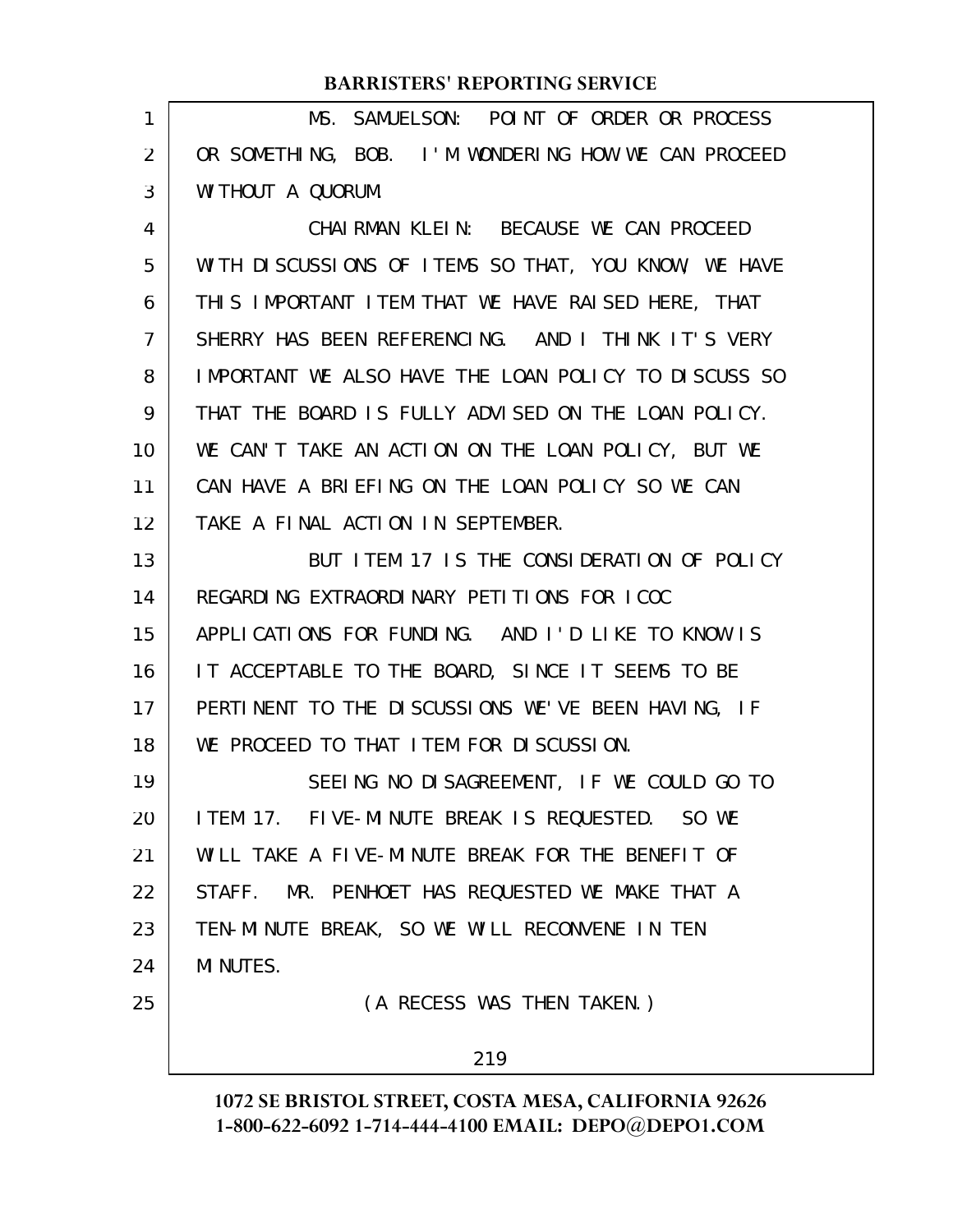| 1  | CHAIRMAN KLEIN: ALL RIGHT. IF WE CAN                   |
|----|--------------------------------------------------------|
| 2  | RECONVENE PLEASE. ALL RIGHT. THANK YOU VERY MUCH.      |
| 3  | SO IF WE COULD RETRIEVE OUR OTHER MEMBERS. IF STAFF    |
| 4  | COULD HELP, IT WOULD BE BENEFICIAL. JENNA, LYNN,       |
| 5  | COULD YOU PLEASE RETRIEVE MEMBERS THAT ARE OUT IN      |
| 6  | THE LOBBY? THANK YOU VERY MUCH.                        |
| 7  | SO FOR THE BENEFIT OF THE PUBLIC AND STAFF             |
| 8  | AND THE REST OF THE BOARD, WHILE WE'RE REASSEMBLING,   |
| 9  | THE REASON I MOVED TO ITEM 17 IS DR. PENHOET HAS       |
| 10 | JUST DONE A VERY GOOD OF JOB DIFFERENTIATING BETWEEN   |
| 11 | PETITIONS FOR -- EXTRAORDINARY PETITIONS FOR           |
| 12 | APPLICANTS AS A PROCESS AS CONTRASTED WITH OUR         |
| 13 | PROCESS IN REVIEWING RECOMMENDATIONS THAT COME         |
| 14 | BEFORE THIS BOARD FROM THE PEER REVIEW COMMITTEE.      |
| 15 | SO WITH THAT FRESH IN OUR MINDS, IT                    |
| 16 | APPEARS APPROPRIATE NOT TO LOSE THAT BRAIN POWER AND   |
| 17 | CONTRIBUTION. THANK YOU, DR. PENHOET. AND WE WOULD     |
| 18 | HOPEFULLY MOVE FORWARD TO ITEM 17.                     |
| 19 | I'D ALSO SAY THAT CHALLENGE IS THE MOTHER              |
| 20 | OF INVENTION, SO SHERRY LANSING, WHO I KNOW IS VERY    |
| 21 | INNOVATIVE, IN WORKING WITH DR. FRIEDMAN AND OTHERS,   |
| 22 | WILL COME BACK TO US WITH A PROCESS THAT WILL          |
| 23 | INSULATE US FROM THESE UNEXPECTED DEMANDS THAT ARE     |
| 24 | MADE ON EXTRAORDINARILY IMPORTANT INDIVIDUALS WHO      |
| 25 | SERVE THEIR INSTITUTIONS THAT ARE ON THIS PANEL.<br>WE |
|    |                                                        |

220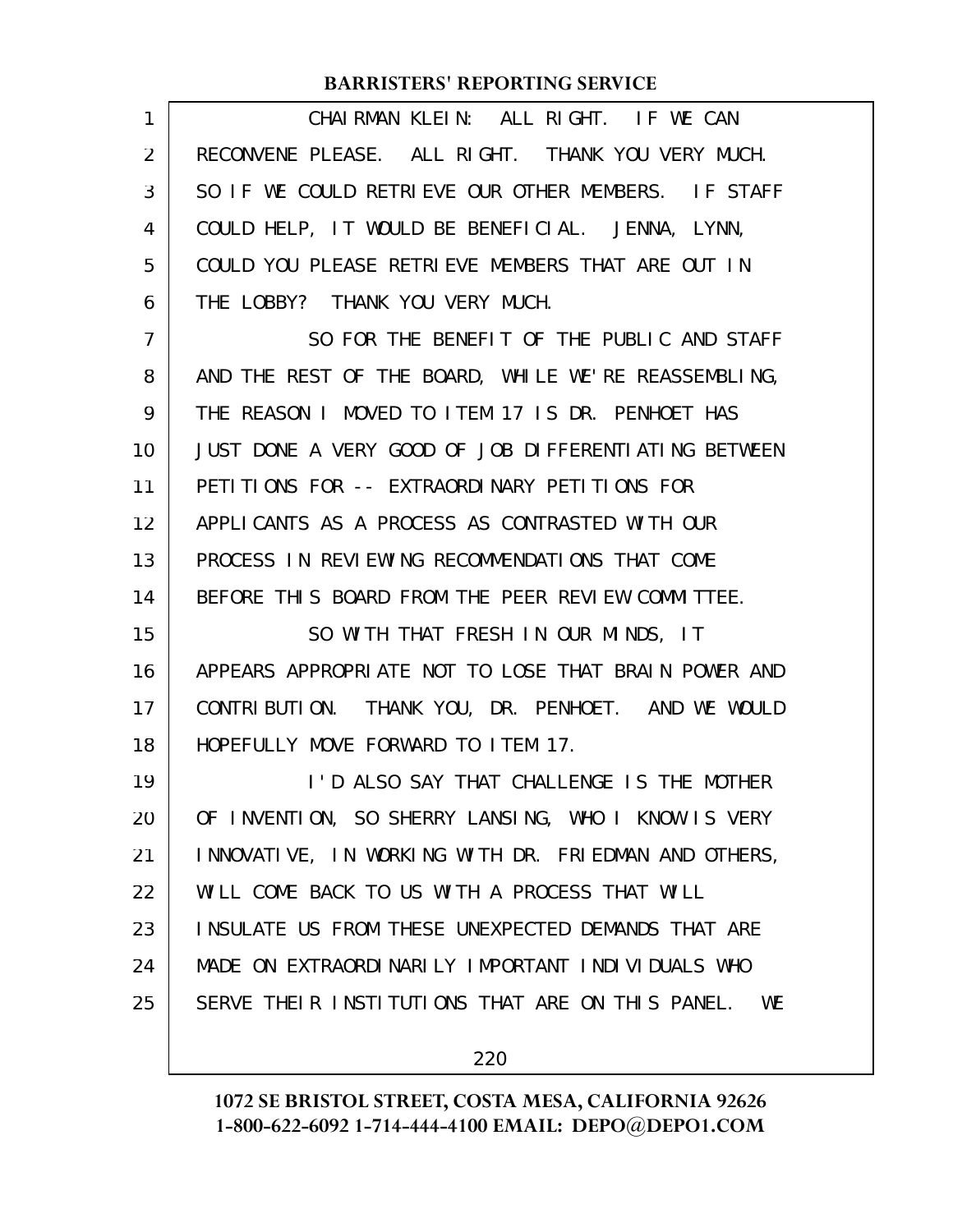| 1  | HAVEN'T BEEN FACED IN THE PAST WITH THE KIND OF      |
|----|------------------------------------------------------|
| 2  | EXTRAORDINARY SITUATIONS AFFECTING THE QUORUMS. AND  |
| 3  | WITH THE INNOVATION OF SHERRY LANSING, THE           |
| 4  | GOVERNANCE COMMITTEE, I KNOW WE WON'T BE FACED WITH  |
| 5  | THIS SAME CHALLENGE IN THE FUTURE. SO THIS IS GOING  |
| 6  | TO BE THE BEGINNING OF THE NEW ERA.                  |
| 7  | AS ITEM 17, I'D LIKE BOARD COUNSEL, JAMES            |
| 8  | HARRISON, THE PRESIDENT, DR. ALAN TROUNSON, ASKED TO |
| 9  | TAKE THE LEAD TO LEAD IN DEVELOPING THIS PROCESS TO  |
| 10 | LEAD US THROUGH THIS ITEM. AND THEN I'D LIKE TO ASK  |
| 11 | FOR DR. TROUNSON'S COMMENTS AND THEN GO INTO BOARD   |
| 12 | DI SCUSSION OF THIS ITEM.                            |
| 13 | AND THIS IS -- DR. TROUNSON INITIATED THIS           |
| 14 | AT THE SPECIFIC REQUEST OF SEVERAL BOARD MEMBERS WHO |
| 15 | IN THE LAST MEETING ASKED THAT WE CREATE A PROCESS   |
| 16 | SO WE COULD CREATE SOME PREDICTABILITY FOR THE BOARD |
| 17 | AND ENOUGH THOUGHTFUL EVALUATION TO HAVE A           |
| 18 | MEANINGFUL RESPONSE WHEN THERE WAS AN EXTRAORDINARY  |
| 19 | PETITION. EXTRAORDINARY MEANING NOT IN THE ORDINARY  |
| 20 | COURSE, ONLY IF THERE IS A VERY HIGH PREPONDERANCE   |
| 21 | OF PROOF CARRIED BY THE APPLICANT. MR. HARRISON.     |
| 22 | MR. HARRISON: AS THE CHAIR SAID, THIS IS             |
| 23 | I TEM 17, AND THE DRAFT POLICY SHOULD BE IN YOUR     |
| 24 | BINDER UNDER TAB 17. AS YOU WILL RECALL AT THE LAST  |
| 25 | MEETING, THE BOARD RECEIVED WRITTEN COMMUNICATION    |
|    |                                                      |

221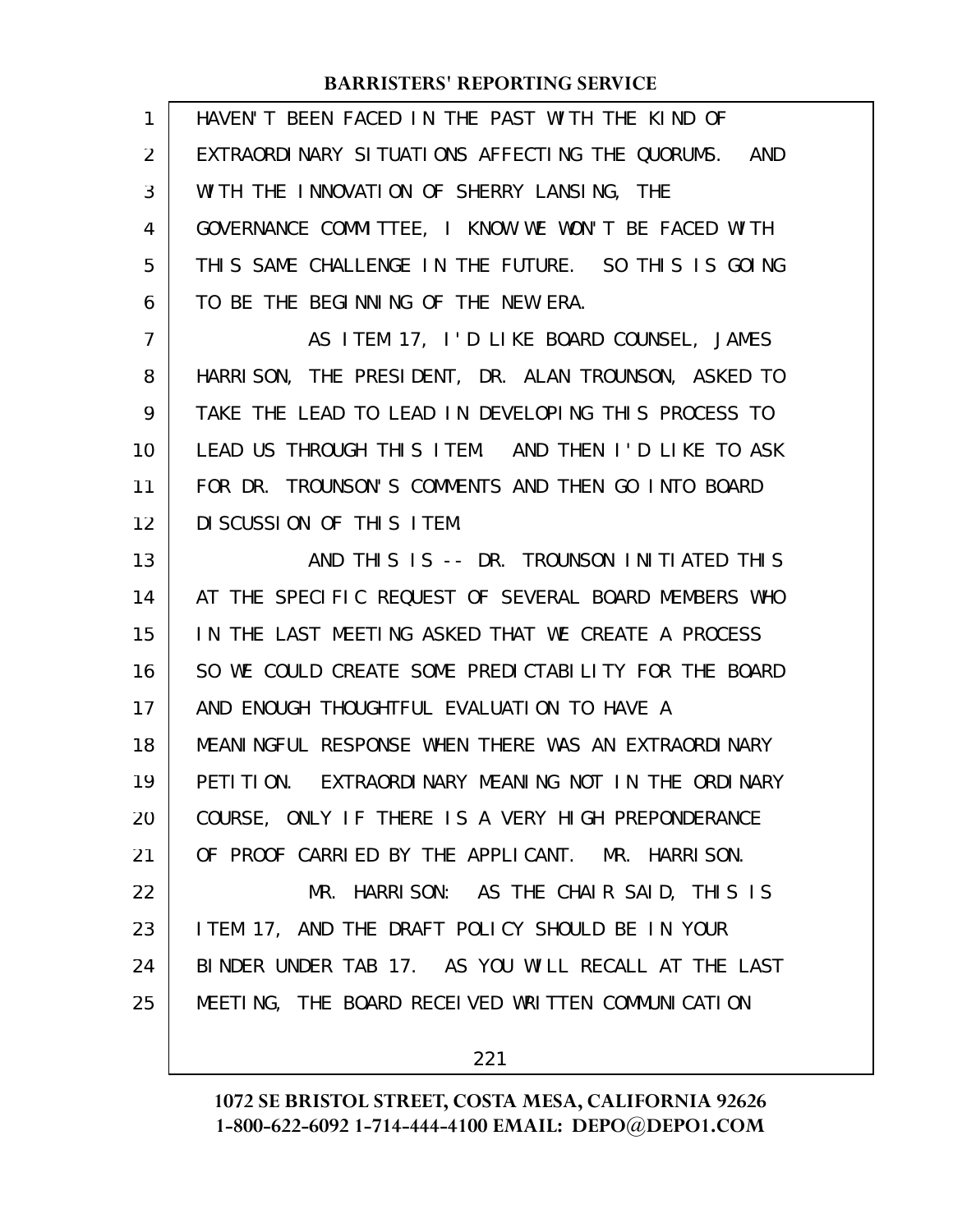| 1  | FROM ONE APPLICANT IN ADDITION TO PUBLIC COMMENT BY  |
|----|------------------------------------------------------|
| 2  | ANOTHER APPLICANT RELATING TO THE APPLICATIONS THAT  |
| 3  | WERE THEN UNDER CONSIDERATION. AND WE DID HAVE SOME  |
| 4  | DI SCUSSION OF THE AD HOC NATURE OF THOSE            |
| 5  | COMMUNICATIONS AT THE TIME OF THE LAST MEETING AND   |
| 6  | THE NEED TO TRY TO ESTABLISH SOME GUIDELINES AROUND  |
| 7  | COMMUNICATIONS WITH THE BOARD REGARDING APPLICATIONS |
| 8  | CONSISTENT WITH THE BAGLEY-KEENE OPEN MEETING ACT.   |
| 9  | SO WITH DR. TROUNSON AND THE CIRM                    |
| 10 | EXECUTIVE COMMITTEE, WE HAVE TRIED TO DEVELOP A      |
| 11 | POLICY THAT STRIKES A BALANCE BETWEEN THE RIGHT OF   |
| 12 | APPLICANTS TO COMMUNICATE WITH THE BOARD AND THE     |
| 13 | NECESSITY FOR THOROUGH, FAIR, AND THOUGHTFUL         |
| 14 | CONSIDERATION OF APPLICATIONS.                       |
| 15 | AS YOU ALL KNOW, APPLICANTS DO HAVE THE              |
| 16 | RIGHT TO COMMUNICATE WITH YOU AS MEMBERS OF THE      |
| 17 | BOARD IN WRITING OR BY MAKING PUBLIC COMMENT HERE AT |
| 18 | THE MEETING UNDER THE BAGLEY-KEENE OPEN MEETING ACT. |
| 19 | BUT WE WANT TO ENSURE THAT WE HAVE A PROCESS THAT    |
| 20 | PROVIDES FOR ORDERLY CONSIDERATION OF THESE          |
| 21 | COMMUNICATIONS AND THAT ENSURES FAIRNESS TO ALL      |
| 22 | APPLI CANTS.                                         |
| 23 | SO WITH THAT, LET ME WALK YOU THROUGH THE            |
| 24 | GUIDELINES THEMSELVES THAT WE'VE PROPOSED. FIRST,    |
| 25 | WE WOULD ASK APPLICANTS OR ENCOURAGE APPLICANTS TO   |
|    | 222                                                  |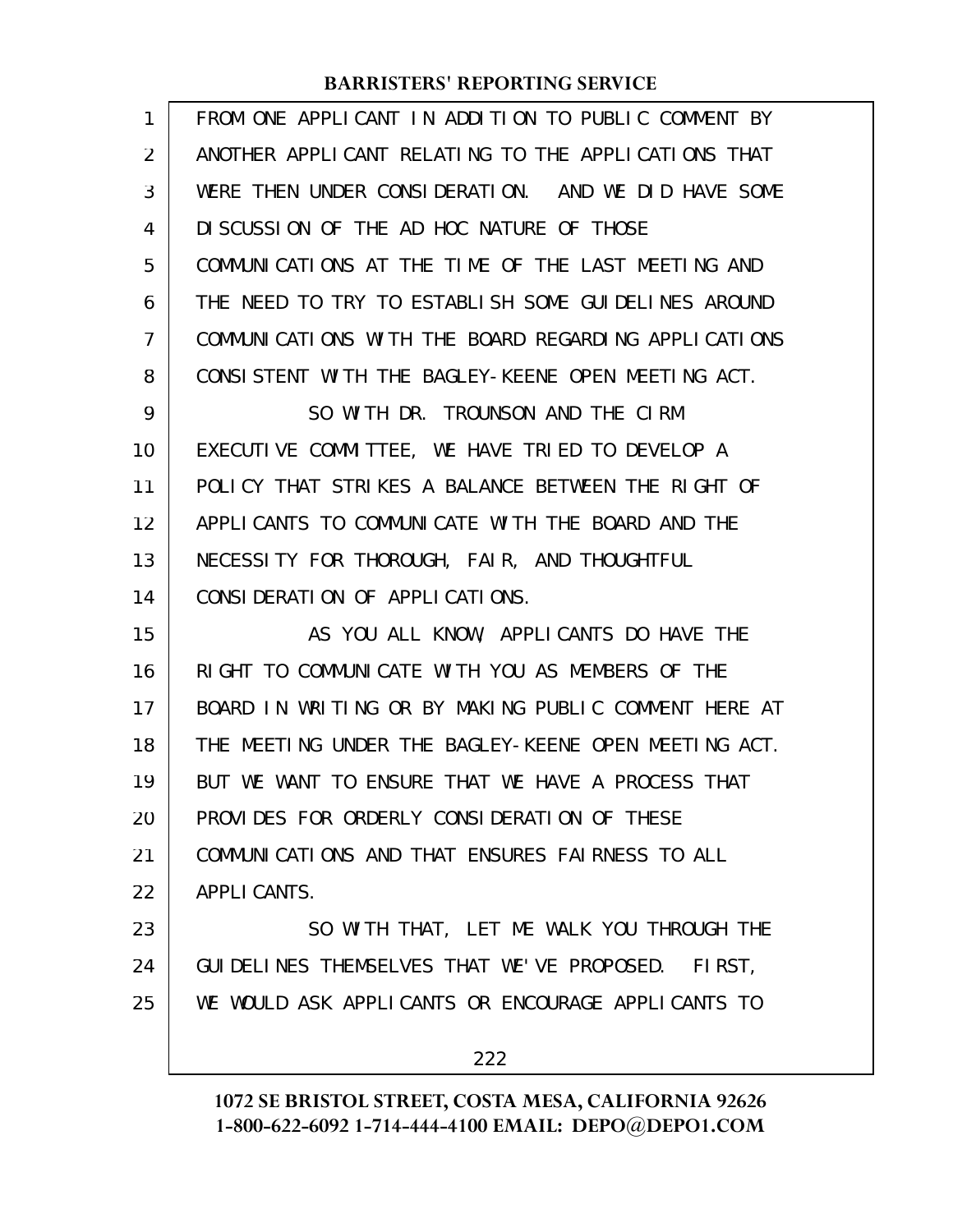| 1  | SUBMIT A PETITION TO THE ICOC ONLY UNDER             |
|----|------------------------------------------------------|
| 2  | EXTRAORDINARY CIRCUMSTANCES, AS THE CHAIR SAID, FOR  |
| 3  | EXAMPLE, WHERE A DEMONSTRABLE ERROR OF FACT AFFECTED |
| 4  | THE OUTCOME OF THE REVIEW.                           |
| 5  | NEXT WE WOULD REQUIRE THAT PETITIONS BE              |
| 6  | SUBMITTED IN WRITING TO THE BOARD AT LEAST FIVE DAYS |
| 7  | BEFORE THE BOARD MEETING AT WHICH THE APPLICATION    |
| 8  | WILL BE CONSIDERED. THE PURPOSE OF THIS IS TO        |
| 9  | PROVIDE TIME FOR STAFF TO DISTRIBUTE THE PETITION TO |
| 10 | THE MEMBERS OF THE BOARD AND ALSO FOR THE SCIENTIFIC |
| 11 | STAFF TO CONSIDER AND ANALYZE THE SUBSTANCE OF THE   |
| 12 | COMMUNICATION. FOR THAT REASON AND, AGAIN TO ENSURE  |
| 13 | AN ORDERLY AND FAIR PROCESS, WE WOULD NOT CONSIDER   |
| 14 | PETI TIONS SUBMITTED AFTER THAT DATE.                |
| 15 | THE PETITIONS WOULD BE REQUIRED TO                   |
|    |                                                      |
| 16 | SUCCINCTLY SET FORTH THE BASIS FOR THE REQUEST FOR   |
| 17 | SPECIAL CONSIDERATION BECAUSE, OF COURSE, THE BOARD  |
| 18 | DOES CONSIDER ALL APPLICATIONS AND MAKES A FINAL     |
| 19 | DECISION ON THEM. AND WE WOULD REQUIRE THAT THE      |
| 20 | APPLICANTS DO THAT IN FIVE PAGES OR LESS.            |
| 21 | THE STAFF WOULD THEN DISTRIBUTE THE                  |
| 22 | PETITIONS TO EACH OF YOU AND POST THEM ON CIRM'S     |
| 23 | WEBSITE WITH THE UNDERSTANDING THAT IT MAY BE        |
| 24 | NECESSARY UNDER CERTAIN CIRCUMSTANCES TO REDACT      |
| 25 | INFORMATION THAT IS EITHER PROPRIETARY IN NATURE OR  |

223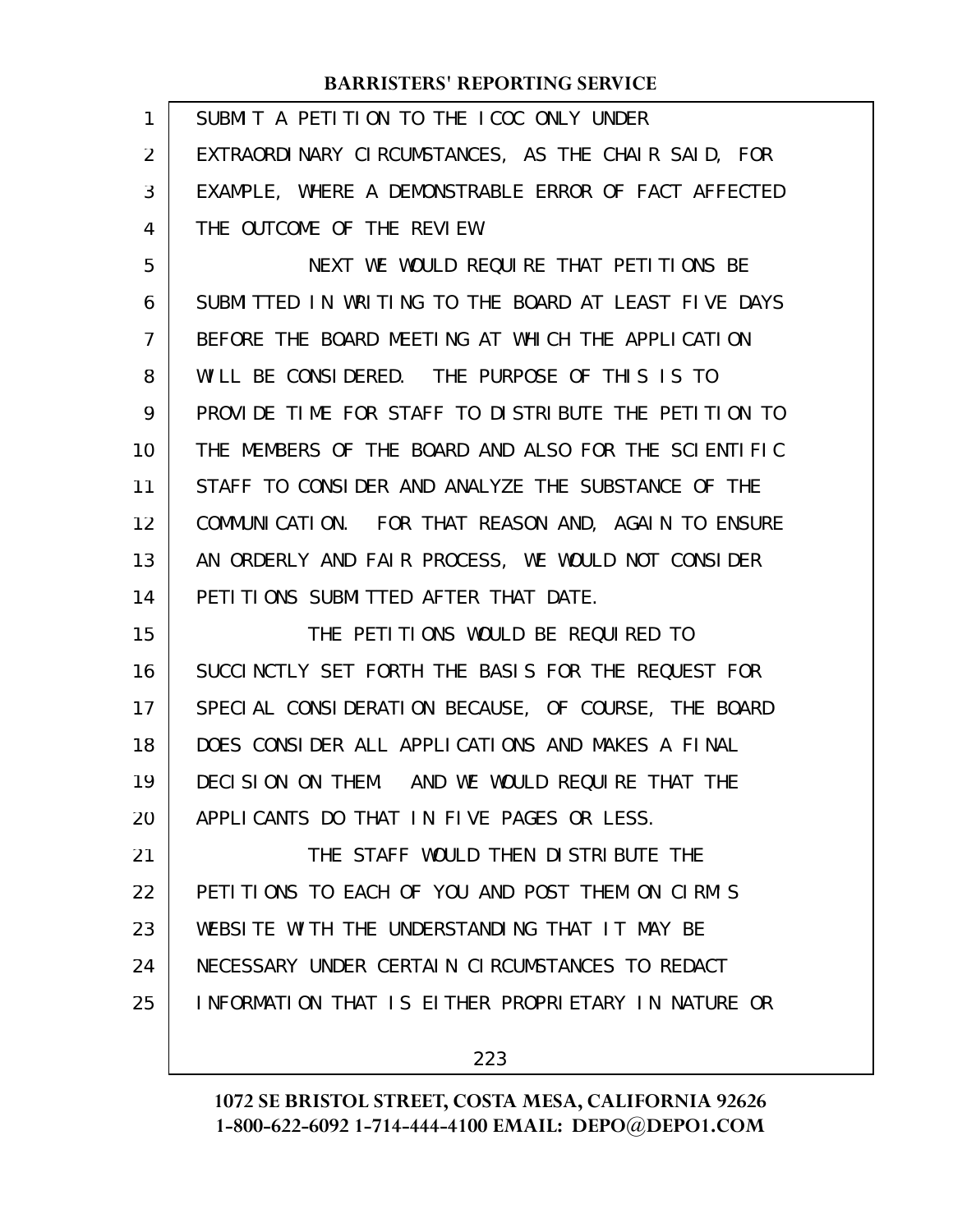| 1  | TO PROTECT REVIEWERS UNDER CERTAIN CIRCUMSTANCES.    |
|----|------------------------------------------------------|
| 2  | STAFF WOULD THEN REVIEW THE PETITIONS AND            |
| 3  | WOULD, IF THE BOARD REQUESTS, MAKE A RECOMMENDATION  |
| 4  | REGARDING THE PETITION DURING THE BOARD'S            |
| 5  | CONSIDERATION OF THE APPLICATION. IN OTHER WORDS,    |
| 6  | THE BOARD WOULD NOT ROUTINELY HAVE A DISCUSSION OF   |
| 7  | THESE PETITIONS. IF, HOWEVER, A MEMBER OF THE ICOC   |
| 8  | BELIEVES THAT THE LETTER OR PETITION RAISES A POINT  |
| 9  | THAT MERITS CONSIDERATION AND DISCUSSION, THE MEMBER |
| 10 | COULD THEN REQUEST BOARD CONSIDERATION OF THE        |
| 11 | PETITION, AND STAFF WOULD THEN MAKE A RECOMMENDATION |
| 12 | REGARDING ITS VIEW OF THE MERITS OF THE PETITION.    |
| 13 | THE BOARD, OF COURSE, WOULD RETAIN FULL              |
| 14 | DISCRETION TO CONSIDER OR NOT CONSIDER APPLICATIONS  |
| 15 | BEFORE MAKING ITS FINAL FUNDING DECISIONS.           |
| 16 | THAT'S A SUMMARY OF THE GUIDELINES THAT WE           |
| 17 | WOULD PROPOSE TO THE BOARD.                          |
| 18 | CHAIRMAN KLEIN: AND TO BE CLEAR HERE,                |
| 19 | UNDER BAGLEY-KEENE SOMEONE HAS THE ABILITY TO APPEAR |
| 20 | BEFORE THIS BOARD AND MAKE A THREE-MINUTE            |
| 21 | PRESENTATION. THAT'S A MATTER OF LAW. HOWEVER,       |
| 22 | IT'S IMPORTANT FOR THE BOARD TO HAVE A PROCESS       |
| 23 | WHEREBY WE CAN MEANINGFULLY DECIDE WHETHER THERE'S   |
| 24 | SUBSTANCE TO IT. SO BY CREATING A PROCESS,           |
| 25 | HOPEFULLY WE'LL COMMUNICATE THIS IS NOT A FORUM JUST |
|    |                                                      |

224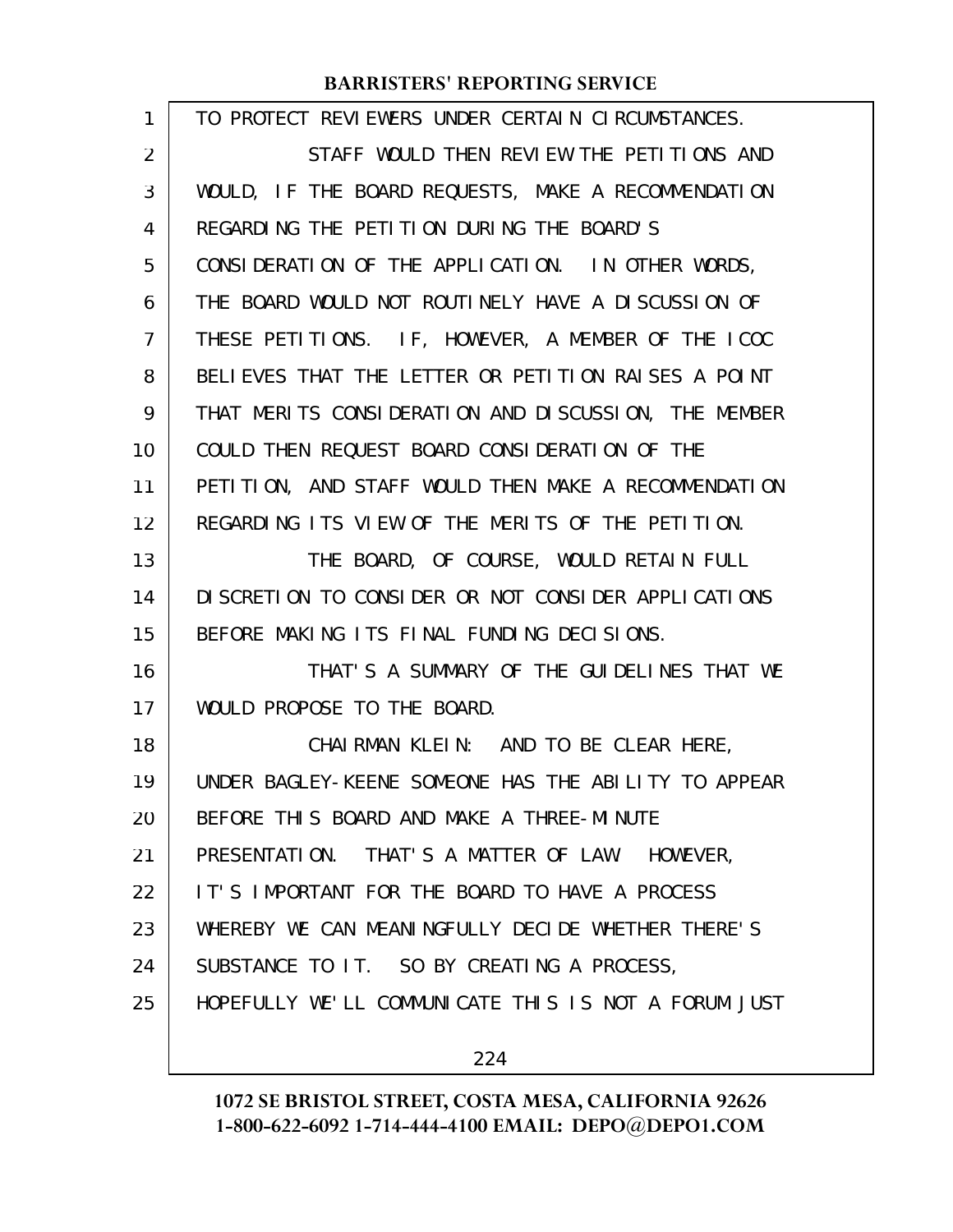| 1  | TO BRING CASUAL ARGUMENTS TO US TO TRY AND             |
|----|--------------------------------------------------------|
| 2  | CONTRADICT A VERY SERIOUS PEER REVIEW.                 |
| 3  | IF WE'RE GOING TO LOOK TO SUBSTANCE OF                 |
| 4  | THESE ARGUMENTS, WE'RE CREATING A PROCESS WHERE        |
| 5  | SOMEONE COULD SUBMIT SOMETHING, AND BY THE WAY,        |
| 6  | THREE PAGES IS AN ALTERNATIVE THAT I THINK IS BEING    |
| 7  | DI SCUSSED ALONG WITH FIVE BECAUSE WE HAVE             |
| 8  | ADMINISTRATIVE CONSTRAINTS ON HOW MUCH TIME WE HAVE    |
| 9  | AND STAFF WE HAVE TO REVIEW THESE. BUT IT'S            |
| 10 | IMPORTANT TO NOTE THAT THERE WOULD BE UNDER THIS       |
| 11 | PROCESS A VERY HIGH BURDEN OF PROOF ON THE             |
| 12 | APPLICANTS. AND IT'S GOING TO BE UP TO THE BOARD'S     |
| 13 | BEHAVIOR TO DEMONSTRATE THAT WE'RE SERIOUS ABOUT THE   |
| 14 | REAL DRIVING SUBSTANCE AND BURDEN OF PROOF BEING       |
| 15 | MET, OR WE'RE GOING TO OVERWHELM THE STAFF AND THE     |
| 16 | BOARD WITH PETITIONS.                                  |
| 17 | DR. PIZZO: WELL, ON THIS NOTE, WHICH IS                |
| 18 | THE OBVIOUS POINT TO DISCUSS, I THINK, FIRST, I        |
| 19 | UNDERSTAND THE REASON FOR PROCESS AND AGREE THAT       |
| 20 | THERE NEEDS TO BE AN ORGANIZED APPROACH TO THIS.<br>MY |
| 21 | IMMEDIATE CONCERN IS THE DEFINITION OF FACT AND        |
| 22 | FACTUAL DI SAGREEMENT BECAUSE I COULD ENVISION         |
| 23 | SOMEONE LOOKING AT A DISAGREEMENT OVER WHAT MAY BE     |
| 24 | TO THEM AN IMPORTANT FACT, BUT IN REALITY A TRIVIAL    |
| 25 | ONE SO THAT THE NUMBERS OF FACT-BASED REVIEWS          |
|    |                                                        |

225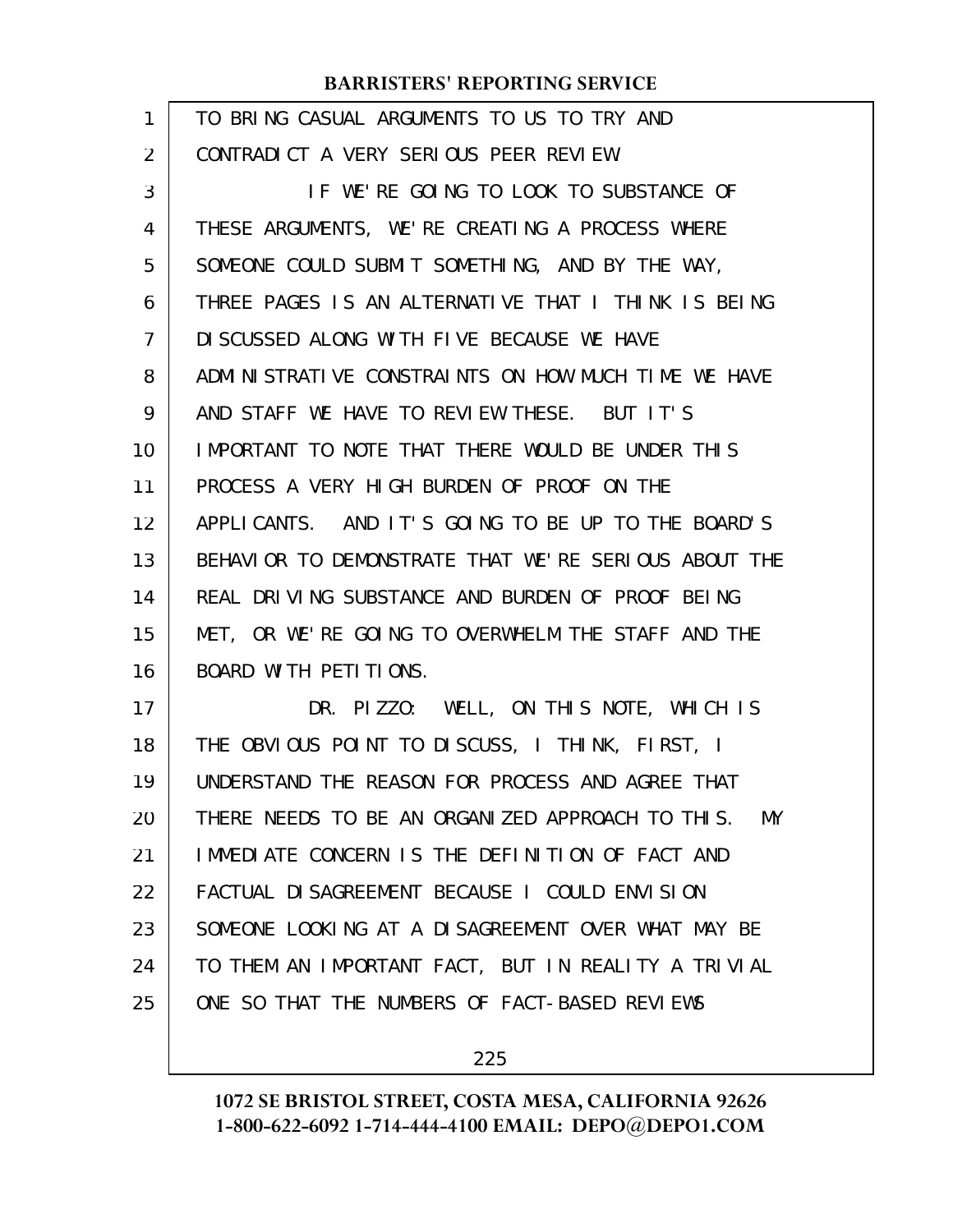| 1              | WITHOUT SOME DEFINITION OF WHAT THAT REALLY MEANS    |
|----------------|------------------------------------------------------|
| 2              | COULD OPEN UP ANYONE WHO'S NOT APPROVED TO APPLY.    |
| 3              | SO THAT'S NO. 1.                                     |
| 4              | NO. 2 IS I WONDER WHETHER IT IS                      |
| 5              | APPROPRIATE, AND THIS IS A QUESTION TO YOU, JAMES,   |
| 6              | TO HAVE THESE EXPRESSED CONCERNS COME TO THE LCOC    |
| $\overline{7}$ | DIRECTLY OR WHETHER THEY SHOULD ACTUALLY GO TO CIRM  |
| 8              | AND CIRM STAFF FOR REVIEW SINCE WE'RE ASKING THEM TO |
| 9              | DO A FACT-BASED ASSESSMENT. AND THEN IF THERE'S A    |
| 10             | FACT-BASED ISSUE THAT REQUIRES THE ICOC TO BE        |
| 11             | INVOLVED, THAT THAT WOULD TAKE PLACE. I'M GRAPPLING  |
| 12             | WITH THE BALANCE OF THE RIGHT OF SOMEONE WHO FEELS   |
| 13             | THAT THEIR -- HIS OR HER APPLICATION WAS NOT         |
| 14             | ADEQUATELY REVIEWED TO GO TO, AND GIVEN THE          |
| 15             | BAGLEY-KEENE ACT, TO GO TO THE ICOC.                 |
| 16             | CHAIRMAN KLEIN: DR. PIZZO, MAYBE DR.                 |
| 17             | TROUNSON COULD ADDRESS THIS BECAUSE THIS POLICY      |
| 18             | ASSUMES THAT AS THE APPLICATIONS COME IN, THEY, IN   |
| 19             | FACT, THEN GO TO STAFF AND STAFF ACTS AS A SCREEN.   |
| 20             | DR. PIZZO: I UNDERSTOOD THAT, BUT I'M                |
| 21             | TRYING TO THINK OF HOW WE SIGNAL THIS TO THOSE WHO   |
| 22             | ARE OFFERING THEIR CONCERN. SO RATHER THAN THE       |
| 23             | LETTER BEING ADDRESSED TO THE ICOC, IS IT            |
| 24             | APPROPRIATE FOR THE LETTER TO BE ADDRESSED TO CIRM   |
| 25             | AND FOR CIRM TO INFORM THE ICOC THAT THESE LETTERS   |
|                |                                                      |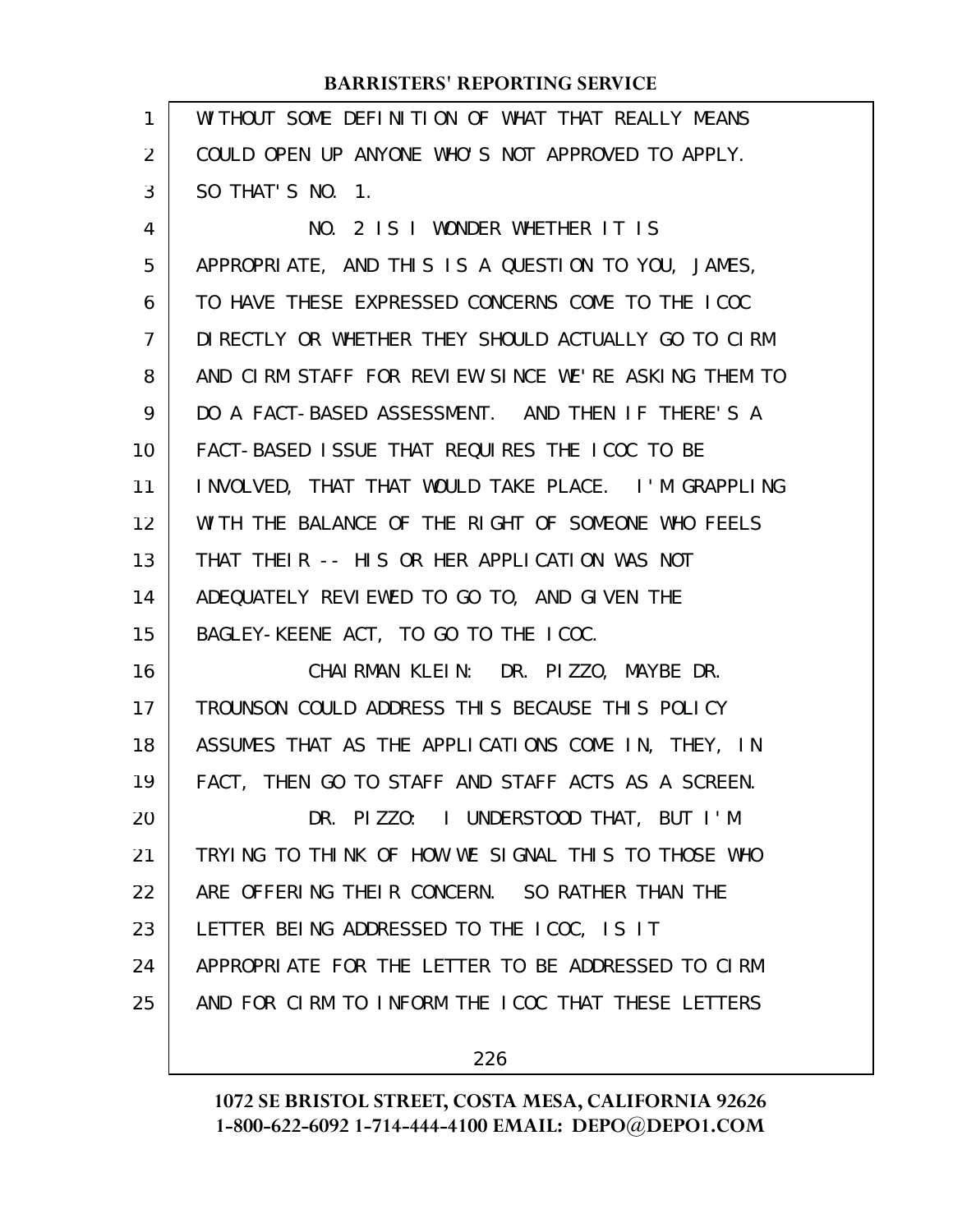| 1              | HAVE COME IN? THIS IS THE FACT-BASED REVIEW. AND     |
|----------------|------------------------------------------------------|
| $\overline{2}$ | THEN FOR THE ICOC TO MAKE A JUDGMENT ABOUT WHETHER   |
| 3              | OR NOT IT NEEDS TO DISCUSS THEM. I'M TRYING -- I'M   |
| 4              | THINKING OF THE SIGNALING THAT GOES ON AND THE WAY   |
| 5              | WE CREATE THE RIGHT BALANCE.                         |
| 6              | CHAIRMAN KLEIN: IN THE ADDRESSING THIS               |
| $\overline{7}$ | PETITION, WHAT THEY TRIED TO CAPTURE IS BY           |
| 8              | ADDRESSING IT NOT TO INDIVIDUAL MEMBERS, BUT TO THE  |
| 9              | CHAIRMAN AND THE PRESIDENT, IT'S INTENDED TO FUNNEL, |
| 10             | WHETHER THEY WANT TO WRITE TO THE STAFF OR THE       |
| 11             | BOARD, THERE'S ONE FUNNEL, AND ALL OF THOSE GO, ONCE |
| 12             | RECEIVED, IMMEDIATELY THEN TO THE PRESIDENT TO DEAL  |
| 13             | WI TH.                                               |
| 14             | DR. PIZZO: WHY NOT HAVE IT GO TO THE                 |
| 15             | PRESIDENT TO START WITH?                             |
| 16             | CHAIRMAN KLEIN: IT DOES.                             |
| 17             | DR. TROUNSON: I THINK MOST OF THEM DO.               |
| 18             | WHAT WE'RE A LITTLE -- WHAT WE, I THINK, ALL A       |
| 19             | LITTLE CONCERNED WITH IS YOU'RE GOING TO BE DELUGED, |
| 20             | THE ICOC MEMBERS; AND WHILE THERE'S A RIGHT FOR THE  |
| 21             | PUBLIC TO COMMUNICATE WITH THE ICOC MEMBERS, WE      |
| 22             | WANTED THE ICOC MEMBERS TO LET US HAVE FIVE DAYS TO  |
| 23             | HAVE A LOOK AT WHAT THE ISSUES WERE.                 |
| 24             | GENERALLY THE ISSUES OF DISAGREEMENT HAVE            |
| 25             | BEEN DISCUSSED. AND SO, YOU KNOW, WE HAVE THAT IN    |
|                | 227                                                  |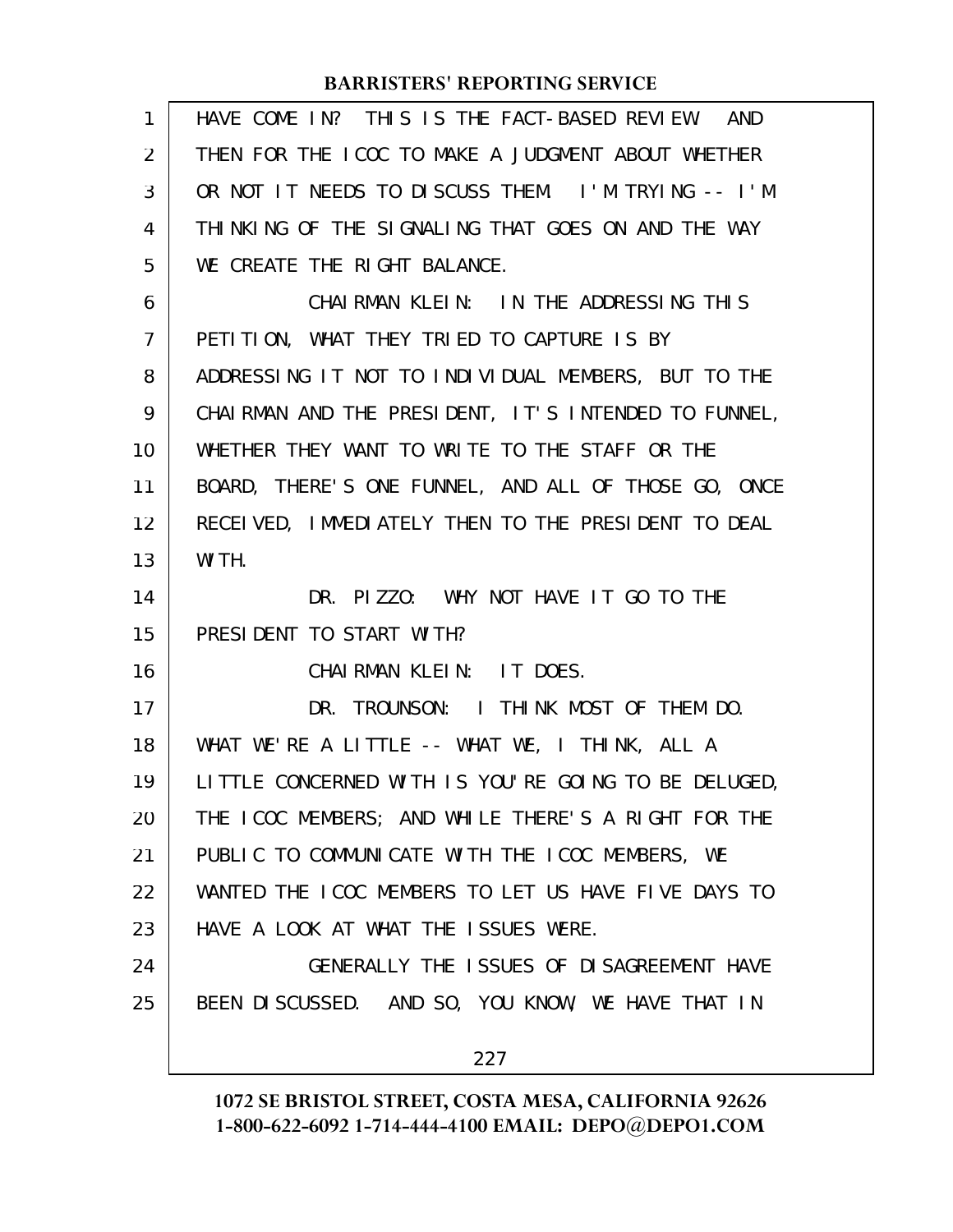| 1              | OUR NOTES, PLUS MEMORY. AND IF IT'S BEEN DISCUSSED,  |
|----------------|------------------------------------------------------|
| 2              | IT'S JUST A MATTER OF DISAGREEMENT AMONGST           |
| 3              | SCIENTISTS. THAT'S THE PROCESS THAT'S USED IN        |
| 4              | SCIENCE ALL THE TIME, AND WE SHOULDN'T EXPECT THEM   |
| 5              | TO BE DIFFERENT.                                     |
| 6              | WHERE THERE ARE OTHER MATTERS, WE LOOK               |
| $\overline{7}$ | INTO IT IN A WAY WHICH SOMETIMES CAN REASSURE THE    |
| 8              | APPLICANT CONCERNED THAT THERE'S BEEN NO BIAS        |
| 9              | BECAUSE THERE WASN'T ANY ALTERATION TO THE MARKING   |
| 10             | ANYWAY IN OR OUT OF THAT PARTICULAR PERSON. WHAT WE  |
| 11             | DON'T WANT TO DO IS HAVE A RAFT OF COMPLAINTS THAT   |
| 12             | MIGHT TOPPLE CONTINUOUSLY INTO THE PRESS, WHICH      |
| 13             | WOULD BE VERY DAMAGING, I THINK, FOR THE REVIEWERS,  |
| 14             | MIGHT BE DAMAGING FOR PARTICULAR REVIEWERS, MIGHT BE |
| 15             | DAMAGING FOR THE APPLICANT WHO'S WRITING BECAUSE IT  |
| 16             | COULD BECOME AN ARGUMENT AS WELL, PLUS THE           |
| 17             | INSTITUTE, PLUS US.                                  |
| 18             | SO WHAT I'M TRYING TO DO IS GET A TIME FOR           |
| 19             | US -- ENOUGH TIME FOR US TO HAVE A CONSIDERED VIEW   |
| 20             | OF IT, AND THEN COME BACK TO YOU AND SAY THERE'S     |
| 21             | EITHER NO MERIT OR IF YOU WISH MORE DETAILS, WE CAN  |
| 22             | GO INTO WHAT THE REASON IS THAT THERE'S NO MERIT IN  |
| 23             | THE COMPLAINTS.                                      |
| 24             | WE GENERALLY GET A LOT OF THEM. AND GIL              |
| 25             | SAMBRANO AND OTHER STAFF DEAL WITH THIS              |
|                | 228                                                  |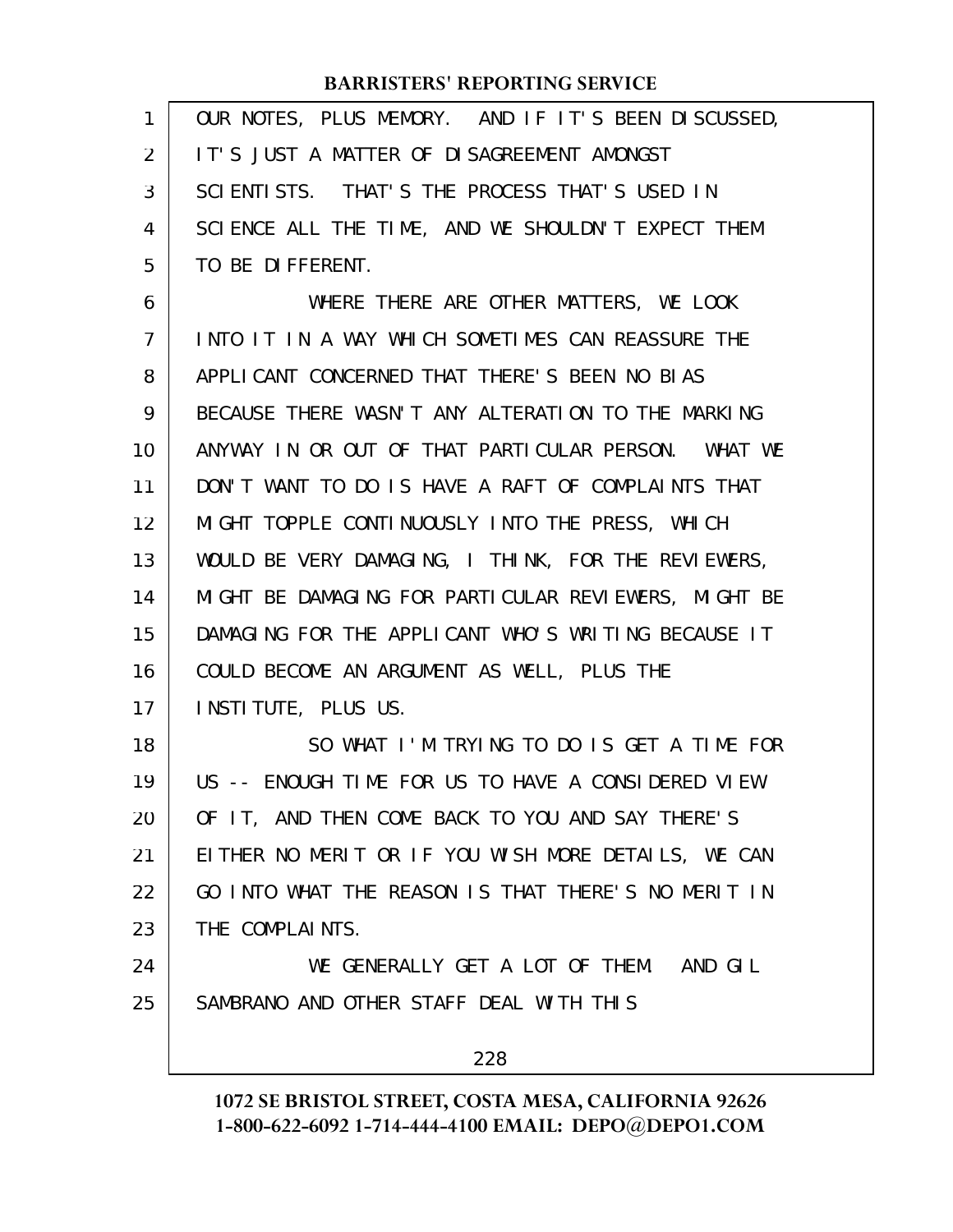| 1              | CONTINUOUSLY. THERE IS A -- SCIENTISTS, LIKE OTHER   |
|----------------|------------------------------------------------------|
| $\overline{2}$ | PEOPLE, KIND OF BELIEVE THEY LIVE IN CALIFORNIA      |
| 3              | SHOULD GET A GRANT. CIRM WAS SET UP TO GIVE THEM     |
| 4              | GRANTS. BUT IT'S CERTAINLY SET UP TO PUSH THE FIELD  |
| 5              | IN THIS AREA, BUT NOT NECESSARILY TO GIVE THEM       |
| 6              | SPECIFICALLY GRANTS NO MATTER WHAT THEIR REPUTATIONS |
| 7              | ARE.                                                 |
| 8              | SO IT'S MORE ON THE BASIS OF WHATEVER                |
| 9              | THEY'VE SUBMITTED IN RESPONSE TO AN RFA. IF WE       |
| 10             | THINK IT'S BEEN FAIRLY DEALT WITH GIVEN EVEN THEIR   |
| 11             | ISSUES, PLUS MAKING SURE THAT THERE HAS BEEN NO REAL |
| 12             | CASE OF BIAS, THEN I THINK WE COULD MAKE THAT        |
| 13             | CONCLUSION. AND IF YOU WANT TO INTERROGATE, THAT'S   |
| 14             | FINE WITH US. WE'VE HAD A CHANCE TO DO THAT.         |
| 15             | I THINK THERE ARE VERY OCCASIONALLY SOME             |
| 16             | OBVIOUS THINGS THAT WERE NOT OBVIOUS, BUT BROUGHT TO |
| 17             | OUR ATTENTION THAT WE MIGHT WANT TO DEAL WITH EITHER |
| 18             | IN-HOUSE AND TRY AND GET A RESOLUTION THAT WE THEN   |
| 19             | ADVISE YOU ABOUT; OR IF IT'S A LETTER THAT'S COME TO |
| 20             | AN ICOC MEMBER, TO REASSURE THEM THAT IF THERE IS    |
| 21             | SOME FACT HERE THAT NEEDS TO BE FURTHER EXPLORED OR  |
| 22             | TEASED OUT OR AGREED TO AS A RE-REVIEW, THAT WE DO   |
| 23             | THAT.                                                |
| 24             | DR. PIZZO: MAY I FOLLOW? I THINK ALL OF              |
| 25             | THOSE THINGS MAKE SENSE, BUT I STILL WANT TO PRESS   |
|                | 229                                                  |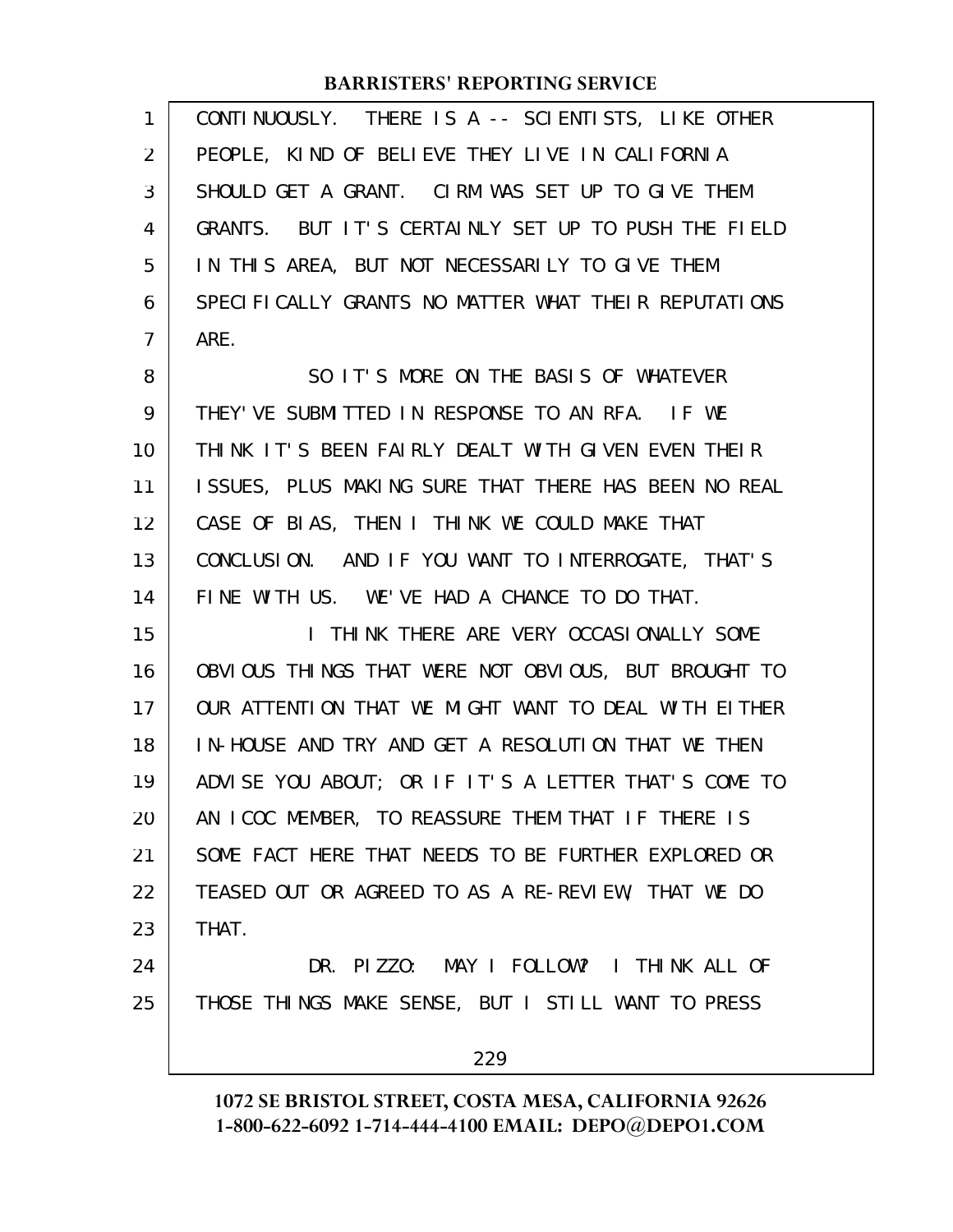| 1  | MY POINT JUST A BIT, WHICH IS IT STILL SEEMS TO ME,  |
|----|------------------------------------------------------|
| 2  | UNLESS IT'S IN VIOLATION OF --                       |
| 3  | CHAI RMAN KLEIN: THAT'S THE PROBLEM.                 |
| 4  | DR. PIZZO: LET ME MAKE THE POINT, AND                |
| 5  | THEN YOU CAN TELL ME WHERE THE VIOLATION IS. THAT    |
| 6  | IT WOULD BE -- WHAT I WOULD PREFER IS FOR THESE TO   |
| 7  | COME TO CIRM AND FOR CIRM TO DO THE EVALUATION AND   |
| 8  | TO NOTIFY THE ICOC WHEN THERE IS AN EXCEPTIONAL CASE |
| 9  | THAT NEEDS TO BE REVIEWED.                           |
| 10 | CHAIRMAN KLEIN: THE KEY HERE IS THAT THEY            |
| 11 | HAVE A LEGAL RIGHT TO WRITE TO THE CHAIRMAN, AND WE  |
| 12 | WANT TO PUT THEM ON NOTICE THAT WHETHER THEY WRITE   |
| 13 | TO THE CHAIRMAN OR THE PRESIDENT, THEY'RE ALL GOING  |
| 14 | TO GO TO THE PRESIDENT AND THE STAFF.                |
| 15 | DR. PIZZO: MAYBE THAT'S THE NUANCE THAT              |
| 16 | WILL WORK.                                           |
| 17 | CHAIRMAN KLEIN: SO THE KEY HERE IS THEY              |
| 18 | NEED TO UNDERSTAND THAT BY WRITING TO THE CHAIRMAN,  |
| 19 | WHICH IS THEIR LEGAL RIGHT, IT DOESN'T DO AN END     |
| 20 | AROUND ON THE PRESIDENT.                             |
| 21 | DR. STEWARD: SO I THINK MAYBE THE                    |
| 22 | CLARIFICATION IS THAT THIS DOESN'T CHANGE THE RIGHT  |
| 23 | OF ANYONE TO WRITE TO THIS BOARD AT ANY TIME. IT,    |
| 24 | RATHER, SORT OF SETS THE STAGE OF WHAT WE WOULD BE   |
| 25 | WILLING TO CONSIDER IN A FORMAL WAY AT THE MEETING.  |
|    | 230                                                  |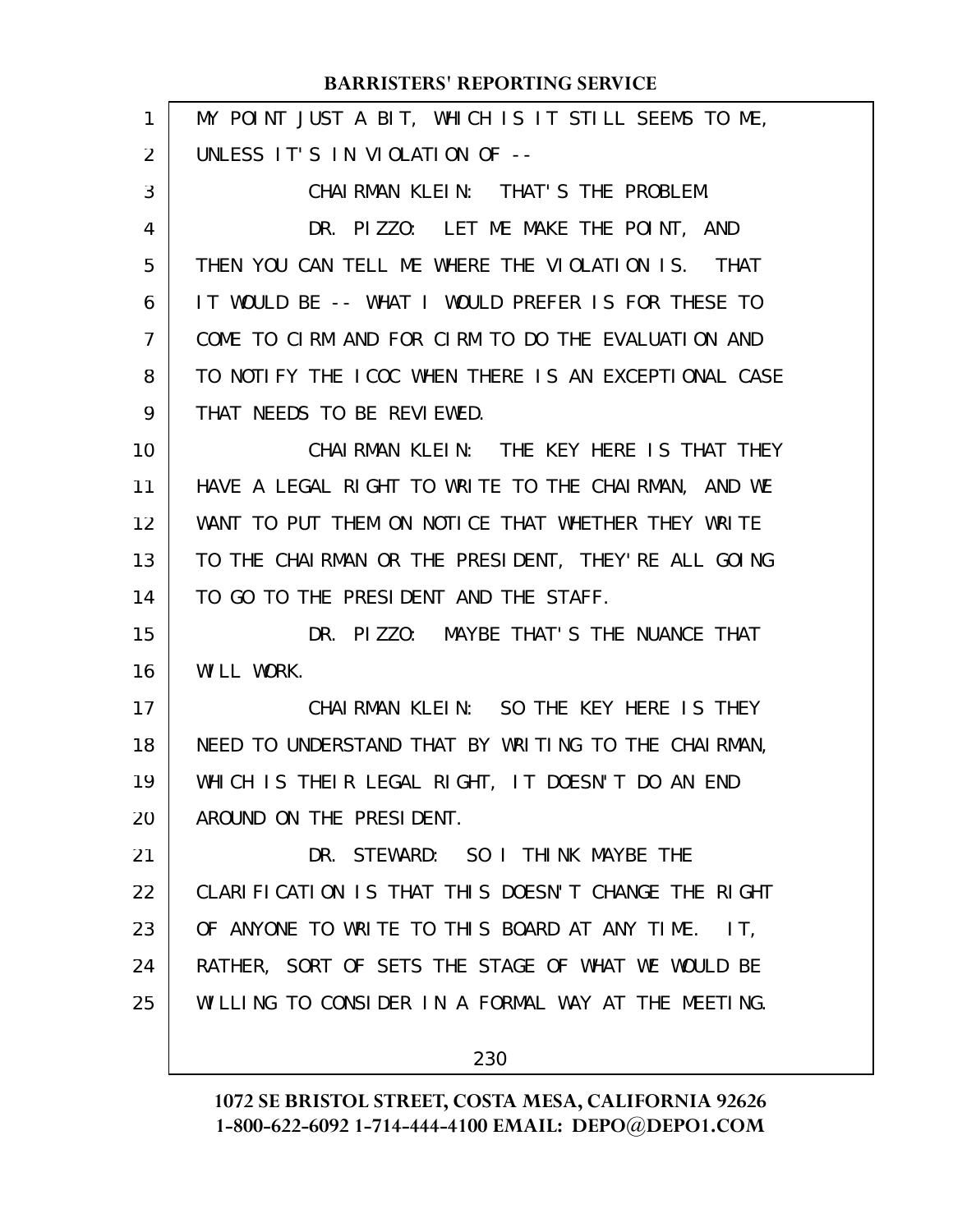| 1  | IS THAT REALLY THE WAY TO SAY THIS?                   |
|----|-------------------------------------------------------|
| 2  | CHAIRMAN KLEIN: THEY STILL WILL HAVE THE              |
| 3  | ABILITY TO MAKE A THREE-MINUTE PRESENTATION.          |
| 4  | DR. STEWARD: OR TO WRITE.                             |
| 5  | CHAIRMAN KLEIN: BUT THE POINT IS FOR                  |
| 6  | SUBSTANTIVE CONSIDERATION BY THIS BOARD, THE BOARD'S  |
| 7  | SAYING WE NEED TO HAVE A PROCESS HERE. TAMAR, WOULD   |
| 8  | YOU LIKE TO COMMENT ON THIS, PLEASE?                  |
| 9  | MS. PACHTER: I JUST WANT TO TRY TO                    |
| 10 | CLARIFY FOR THE BOARD SOME OF THE DIFFERENT ISSUES    |
| 11 | THAT WE DEAL WITH IN TERMS OF THE APPLICATION. WHAT   |
| 12 | WE'RE DEALING WITH NOW IS HOW APPLICANTS COMMUNICATE  |
| 13 | WITH THE BOARD PRIOR TO APPROVAL OR DISAPPROVAL, BUT  |
| 14 | PRIOR TO YOUR FUNDING DETERMINATIONS. THERE'S A       |
| 15 | SEPARATE PROCESS THAT EXITS IN THE GAP FOR APPEALS    |
| 16 | WHICH MAY OCCUR AFTER THE FACT OF GRANTS WORKING      |
| 17 | GROUP DETERMINATIONS. THOSE ARE STRICTLY LIMITED TO   |
| 18 | CONFLICTS OF INTEREST.                                |
| 19 | SO WHAT WE'RE TALKING ABOUT HERE IN THIS              |
| 20 | PARTICULAR AGENDA ITEM IS LIMITED TO TRYING TO        |
| 21 | CREATE AN ORDERLY PROCESS FOR TAKING PUBLIC COMMENT   |
| 22 | FROM APPLICANTS WHO COME TO MAKE A PLEA TO THE ICOC,  |
| 23 | WHICH THEY' RE ENTITLED TO DO BECAUSE YOU'RE A PUBLIC |
| 24 | BODY, TO APPROVE THEIR GRANT IN ADDITION TO WHAT      |
| 25 | WENT INTO THEIR APPLICATION, IN ADDITION TO WHAT      |
|    |                                                       |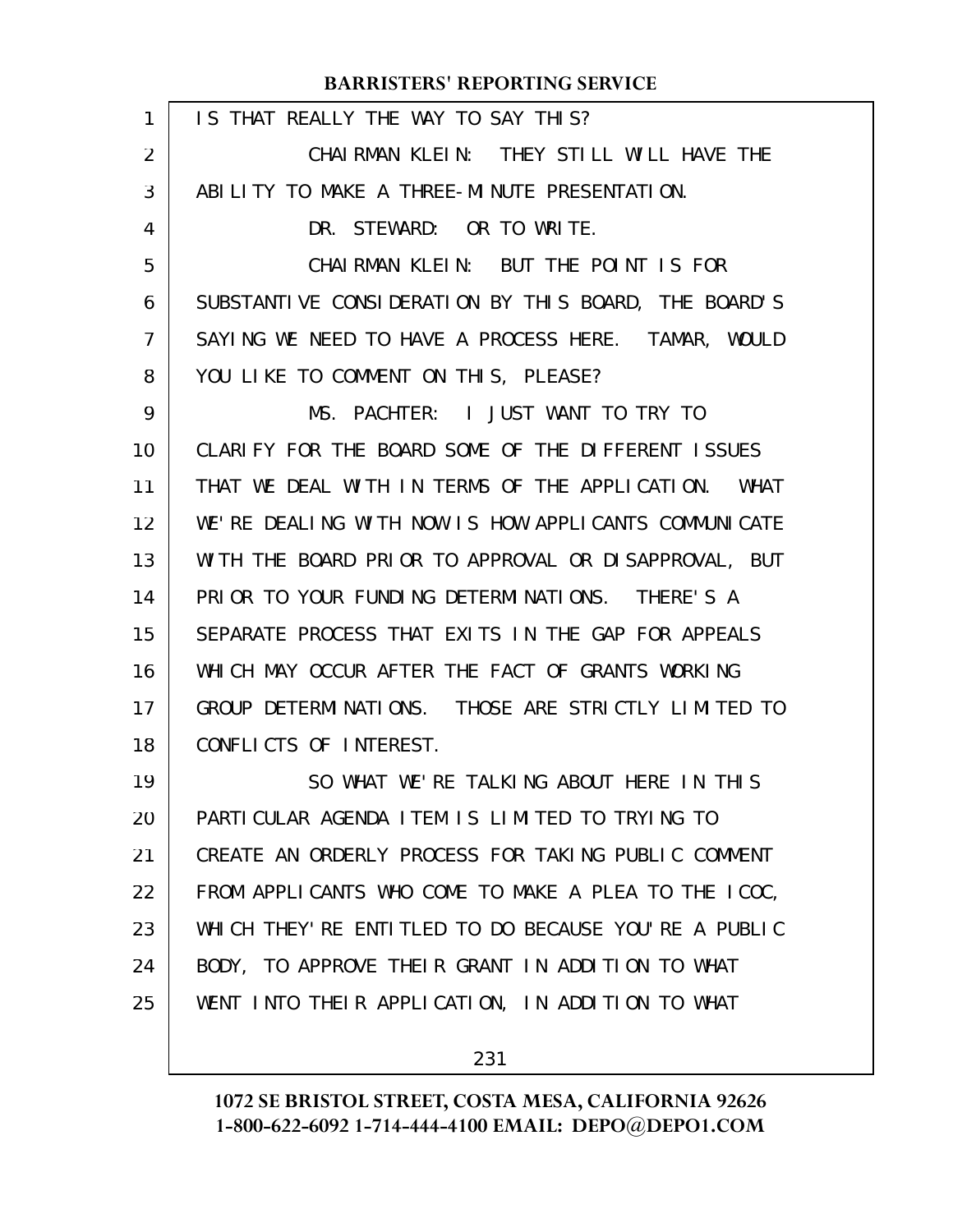| 1  | YOU'VE READ IN THE SUMMARIES OF THE REVIEW OF THE    |
|----|------------------------------------------------------|
| 2  | GRANTS WORKING GROUP.                                |
| 3  | SO THAT'S WHAT THIS IS ABOUT. IT'S NOT AN            |
| 4  | ATTEMPT TO LIMIT THAT. IT IS AN ATTEMPT TO PUT IT    |
| 5  | IN SOME ORDERLY PROCESS SO THAT YOU GET SOME READ ON |
| 6  | IT FROM STAFF IN ADVANCE OF THE MEETING. THEN YOU    |
| 7  | MAKE YOUR OWN DETERMINATION.                         |
| 8  | DR. STEWARD: COULD I JUST FOLLOW UP? I               |
| 9  | WANT ACTUALLY TO BUILD A LITTLE BIT ON DR. PIZZO'S   |
| 10 | COMMENT OF THE CONCERN ABOUT FACT. AS A BOARD,       |
| 11 | WE'RE RATHER POORLY SITUATED TO MAKE JUDGMENTS ABOUT |
| 12 | SCIENTIFIC FACT. THAT'S WHAT THE GRANTS REVIEW       |
| 13 | COMMITTEE IS REALLY ALL ABOUT. AND SO IT CONCERNS    |
| 14 | ME A BIT THAT WE WOULD BE GETTING THESE APPEALS WITH |
| 15 | SOMETHING ON THE ORDER OF FIVE DAYS FOR STAFF TO DO  |
| 16 | ANYTHING WITH THEM IN A MEANINGFUL WAY. AND          |
| 17 | MEANINGFUL MEANS, I THINK, THAT YOU WOULD REALLY     |
| 18 | ALMOST HAVE TO GO BACK TO THE ORIGINAL REVIEWERS AND |
| 19 | DI SCUSS THESE ISSUES WITH THEM BECAUSE THEY' RE     |
| 20 | ISSUES OF SCIENTIFIC FACT MAINLY.                    |
| 21 | SO AS AN ALTERNATIVE POSSIBILITY, THE WAY            |
| 22 | THAT WE MIGHT BE ABLE TO GET AROUND THIS IS TO HAVE  |
| 23 | THIS AVAILABLE AS A REQUEST FOR DEFERRAL OF          |
| 24 | CONSIDERATION. BY THAT I MEAN EVERYTHING ELSE IS IN  |
| 25 | PLACE EXACTLY AS IT IS, BUT WHAT THE APPLICANT WOULD |
|    |                                                      |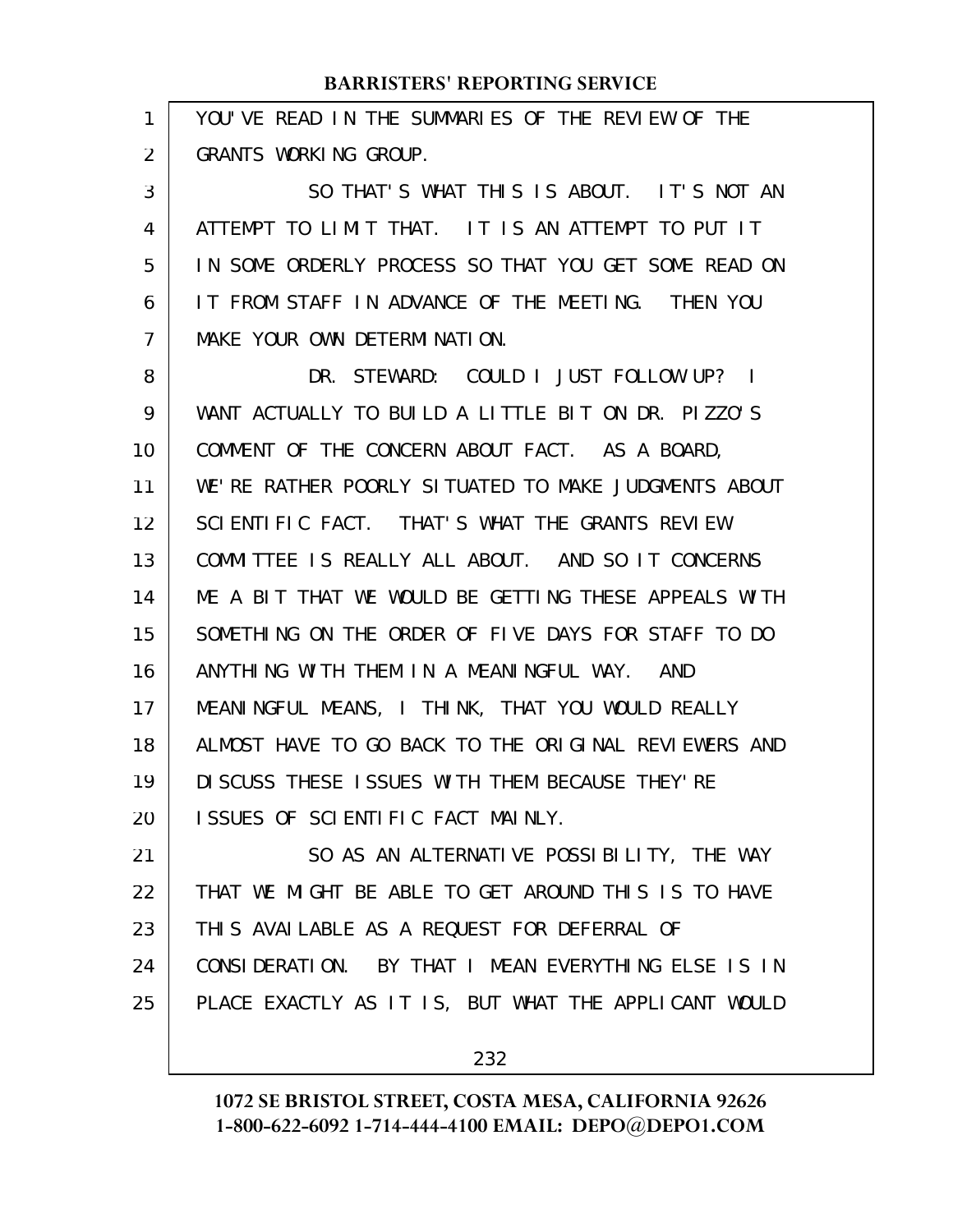| 1  | DO IS REQUEST THAT THEIR APPLICATION NOT BE          |
|----|------------------------------------------------------|
| 2  | CONSIDERED ALONG WITH THE REST OF THE APPLICATIONS   |
| 3  | AND BE CARRIED OVER TO THE SUBSEQUENT ICOC MEETING   |
| 4  | DURING WHICH TIME CIRM STAFF WOULD HAVE THE          |
| 5  | OPPORTUNITY TO GO BACK TO THE GRANTS REVIEW GROUP    |
| 6  | AND REVIEW THESE ISSUES OF FACT.                     |
| 7  | CHAIRMAN KLEIN: STEWARD, WHAT ABOUT THE              |
| 8  | SCIENTIFIC STAFF? IN TERMS OF ECONOMY OF TIME,       |
| 9  | THEY' VE DONE VERY THOROUGH REVIEWS OF THESE AT THE  |
| 10 | TIME AND THEY'VE DONE WRITE-UPS OF THE REVIEWS, SO   |
| 11 | THEY HAVE A LOT OF THIS. MANY OF THESE THEY CAN      |
| 12 | HANDLE IMMEDIATELY.                                  |
| 13 | WHAT WE MIGHT WANT TO DO, BASED ON YOUR              |
| 14 | SUGGESTION, AND I'D LIKE TO ASK DR. TROUNSON, IS TO  |
| 15 | GIVE THE STAFF THE OPTION, IF THEY THINK THEY NEED   |
| 16 | ADDITIONAL TIME, OF DEFERRING A PARTICULAR ITEM THAT |
| 17 | REQUIRES MORE REVIEW.                                |
| 18 | DR. STEWARD: I WOULD DEFER TO STAFF'S                |
| 19 | JUDGMENT ON THE TIMING ISSUE. I JUST HAVE A HARD     |
| 20 | TIME BELIEVING THAT YOU COULD REALLY ESTABLISH ANY   |
| 21 | CONTROVERSY OF FACT IN FIVE DAYS, ESPECIALLY --      |
| 22 | CHAIRMAN KLEIN: IF SOMEONE PRESENTS AN               |
| 23 | ARTICLE AND THE PEER REVIEW WAS THAT THIS HAS NEVER  |
| 24 | BEEN SHOWN TO BE EFFECTIVE, AND THE ARTICLE          |
| 25 | SPECIFICALLY IS PUBLISHED IN A HIGHLY RECOGNIZED     |
|    |                                                      |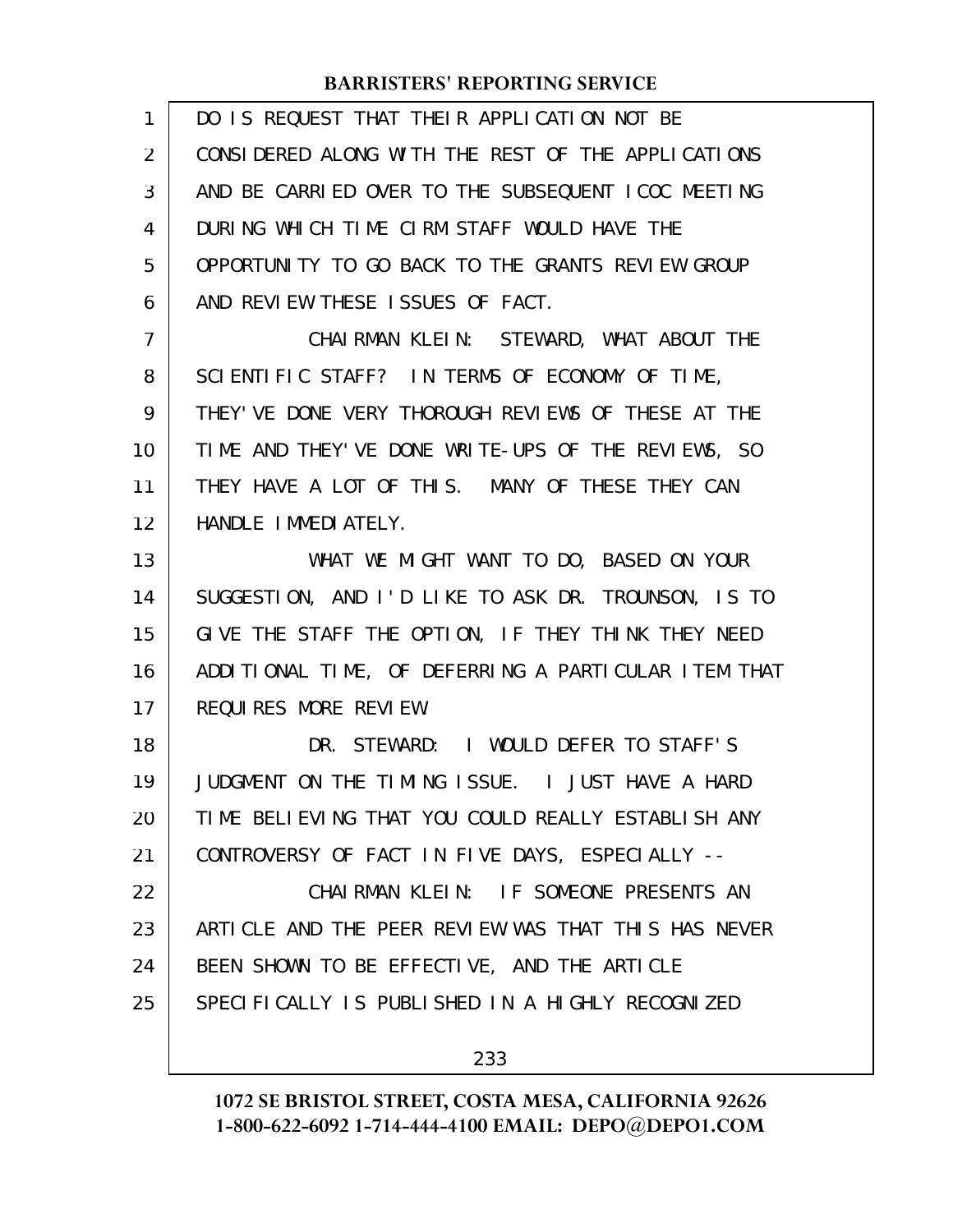| 1  | JOURNAL, THAT MIGHT BE MATERIAL.                     |
|----|------------------------------------------------------|
| 2  | DR. STEWARD: I'M JUST ASKING -- ACTUALLY             |
| 3  | I'M ASKING CIRM WHAT THEIR OPINION IS ON THIS.       |
| 4  | DR. TROUNSON: I THINK, DR. STEWARD, MOST             |
| 5  | OF THE ISSUES THAT ARE BROUGHT UP HAVE ACTUALLY BEEN |
| 6  | CANVASSED IN THE REVIEW AMONGST THE SCIENTISTS.      |
| 7  | WHILE THE APPLICANT MAY HAVE A VIEW, THE REVIEW AS A |
| 8  | WHOLE, THE WHOLE GROUP PLUS THE PATIENT ADVOCATES,   |
| 9  | HAD THE CHANCE OF BEING INVOLVED IN THE DISCUSSION   |
| 10 | ABOUT WHATEVER THOSE ISSUES ARE. AND THEN A MARK IS  |
| 11 | GENERATED BY 15 OF THEM.                             |
| 12 | I THINK IF IT'S BEEN DISCUSSED, AND                  |
| 13 | GENERALLY THOSE ISSUES ARE, YOU KNOW, I THINK WE     |
| 14 | SHOULD ACCEPT THE REFEREE'S POINT OF VIEW, AND       |
| 15 | THAT'S WHAT WE'D SAY. IT'S BEEN DISCUSSED. IT'S A    |
| 16 | DIFFERENCE OF OPINION. AND THERE ARE PLENTY OF       |
| 17 | THOSE IN SCIENCE. THERE MIGHT BE SOMETHING YOU       |
| 18 | COULDN'T HAVE THOUGHT OF. SO UNDER CIRCUMSTANCES     |
| 19 | WHERE A DEFERMENT FOR ADVICE FROM A SPECIALIST OF    |
| 20 | SOME KIND OR THE SPECIALISTS THAT MIGHT HAVE BEEN    |
| 21 | INVOLVED, FOR EXAMPLE, THAT IS NOT BASICALLY IN OUR  |
| 22 | KNOWLEDGE FRAMEWORK COULD BE HELPFUL, AND THAT WE    |
| 23 | WOULD APPRECIATE. AND WE WOULD HAVE PROBABLY PUT     |
| 24 | THAT TO THE ICOC, THAT WE NEEDED MORE TIME TO LOOK   |
| 25 | AT THIS.                                             |

234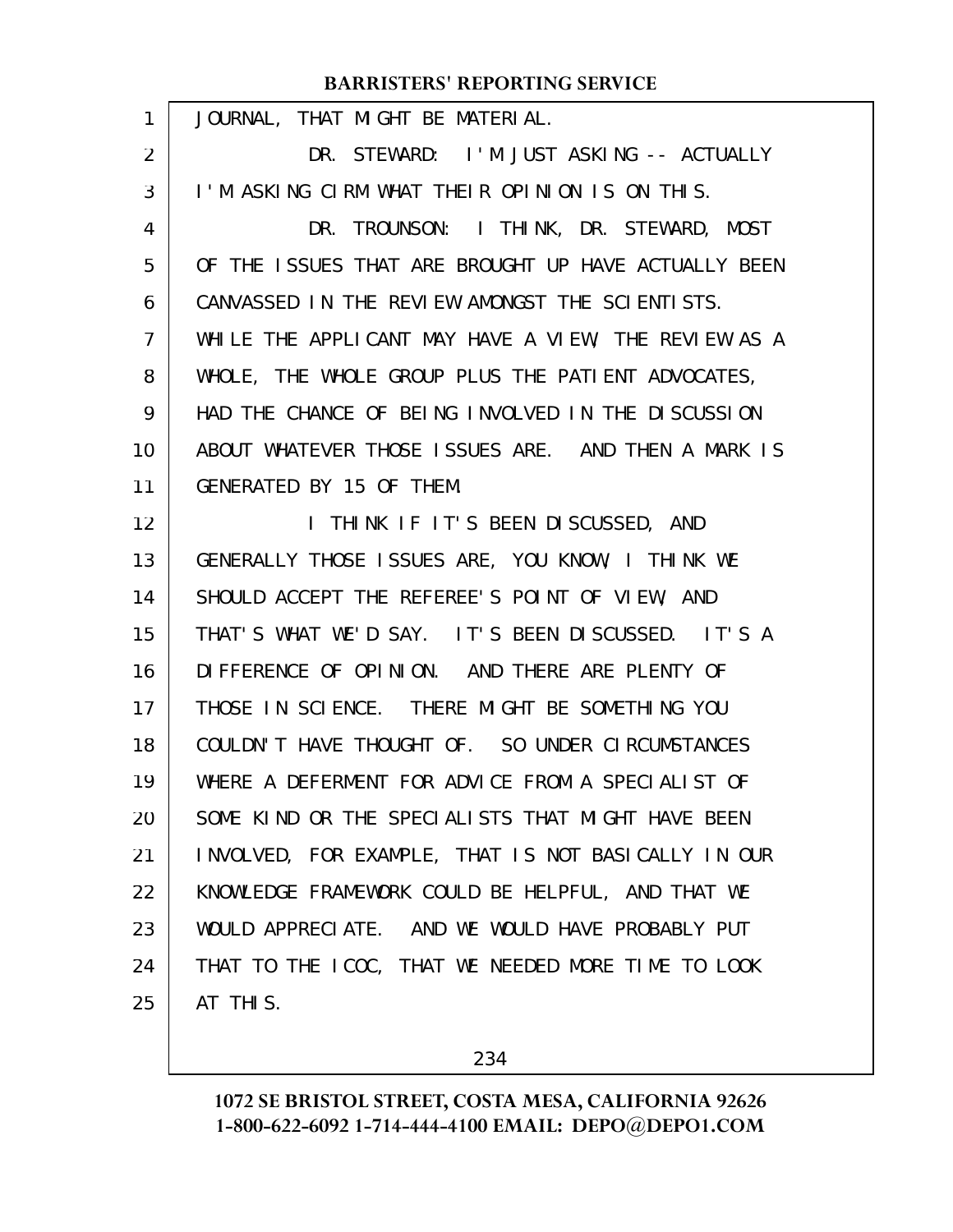| $\mathbf{1}$   | SO WHILE I THINK WE CAN REALLY DEAL WITH             |
|----------------|------------------------------------------------------|
| $\overline{2}$ | THE MAJORITY OF THEM, THERE MAY BE ON OCCASION       |
| 3              | SOMETHING THAT WE HAVEN'T THOUGHT OF, OR IT'S IN A   |
| 4              | SPECIALTY AREA THAT WE WOULD NEED TO TAKE SOME       |
| 5              | FURTHER ADVICE TO REASSURE THE ICOC THAT IT'S BEEN A |
| 6              | FAIR PROCESS THAT'S BEEN UNDERGONE.                  |
| 7              | CHAIRMAN KLEIN: SO JOAN, AND THEN I'M                |
| 8              | GOING TO GO TO DUANE AND JEFF.                       |
| 9              | MS. SAMUELSON: MY GUT INSTINCT IS IF WE              |
| 10             | ESTABLISH ANY SORT OF PROCEDURE, WE'RE GOING TO      |
| 11             | DROWN IN THE FLOOD OF LETTERS THAT WILL USE THIS     |
| 12             | PROCEDURE TO GET ONE MORE SHOT BY SIMPLY WRITING A   |
| 13             | LETTER.                                              |
| 14             | HAVING SAID THAT, LET ME MAKE THIS POINT,            |
| 15             | AND IT MAY SUGGEST AN ALTERNATIVE. THE GRANTS        |
| 16             | WORKING GROUP, WHICH IS REALLY CALLED THE RESEARCH   |
| 17             | FUNDING WORKING GROUP, ACTUALLY HAS SIX FUNCTIONS IN |
| 18             | PROP 71. ONE OF THEM IS PEER REVIEW, BUT THE OTHERS  |
| 19             | ARE THE WHOLE SOUP-TO-NUTS PROCESS OF DEVELOPING     |
| 20             | CRITERIA AND THEN APPLYING THEM TO A PEER REVIEW     |
| 21             | PROCESS, AND THEN GRANTS MANAGEMENT, AND SO ON. SO   |
| 22             | THEY' RE A SEAMLESS PART OF THIS PROCESS, AND WE USE |
| 23             | THE WISDOM THAT THEY'RE DEVELOPING IN THE SCIENTISTS |
| 24             | AND WITH THE PATIENT ADVOCATES IN THE PEER REVIEW    |
| 25             | PROCESS AND RECOMMENDING AWARDS OF GRANTS TO THEN    |
|                |                                                      |

235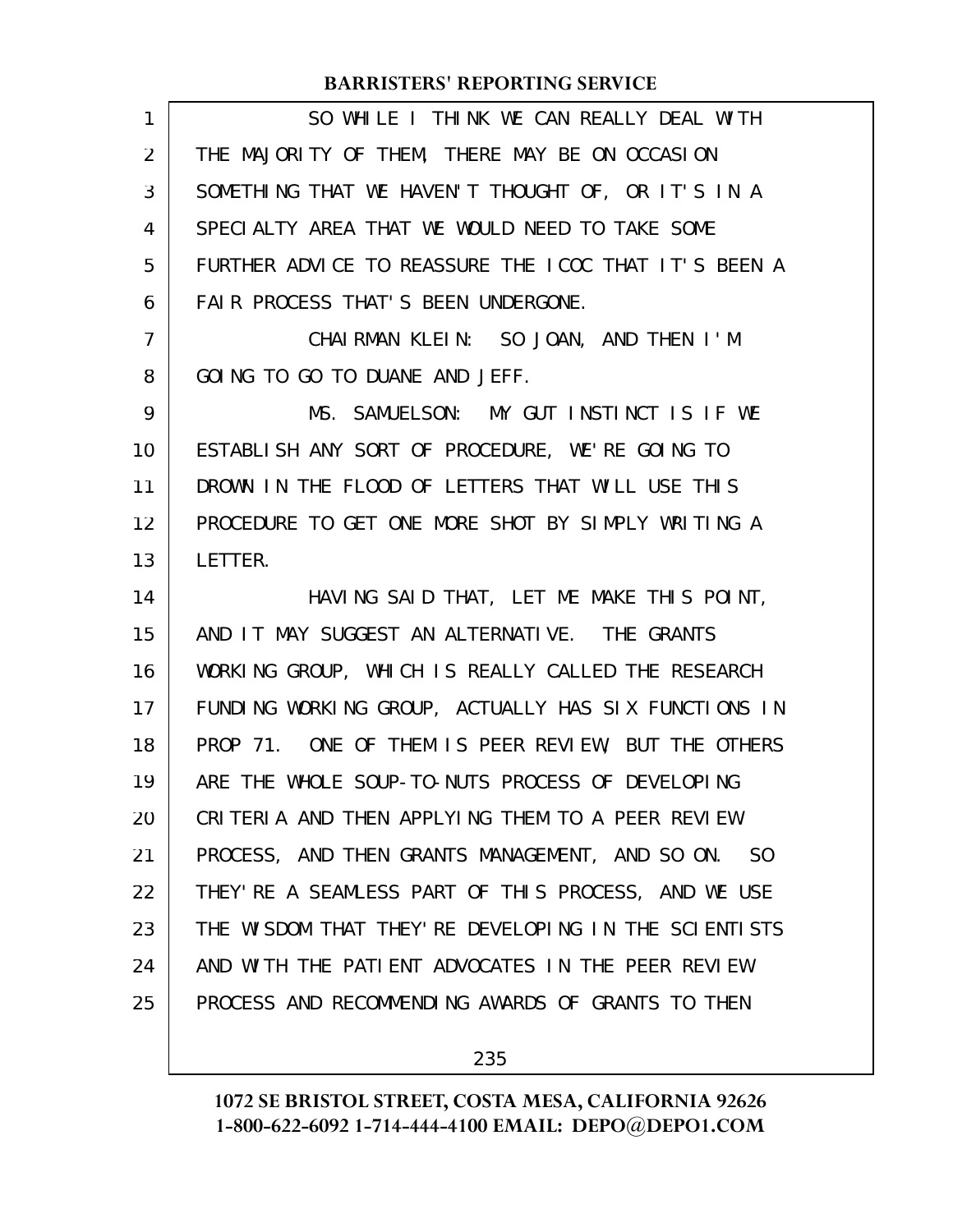INFORM THE REST OF THAT SYSTEM. AND THEY'RE THE ONES WHO ARE GOING TO KNOW THE BEST, I THINK, WHETHER A LETTER THAT COMES IN IS REALLY AN EXTRAORDINARY SITUATION, OR IS THE COMPLAINT A STRUCTURAL COMPLAINT ABOUT A PROCESS THAT REALLY COULD BE BETTER, BUT DOESN'T NECESSARILY MEAN THAT THERE SHOULD BE A RE-REVIEW OF THAT PARTICULAR SITUATION. SO IF PEOPLE ARE SENDING IN LETTERS AND IT'S GOING TO GO INTO THAT SYSTEM, NOW, HOW THEY HAVE THE TIME TO DO THAT I'D PUT ASIDE FOR THE MOMENT. I THINK WE HAVE TO CONSIDER THIS BECAUSE THIS IS WHAT THE LAW SAYS. IF PEOPLE KNOW THAT THEIR LETTER IS MAYBE IN VERY EXTREME SITUATIONS GOING TO TRIGGER SOME KIND OF RELIEF, BUT MORE LIKELY IT'S JUST GOING TO INFORM THE PROCESS, AND MAYBE RESULT IN STRUCTURAL IMPROVEMENTS IN THE FUTURE, BUT NOT NECESSARILY CHANGE THE OUTCOME, I THINK IT WILL DRAMATICALLY REDUCE THE NUMBER OF LETTERS THAT COME IN, FIRST OF ALL. SO IT WON'T BE JUST LET'S TAKE A SHOT. WE WERE TURNED DOWN. AND EVERY GRANT APPLICANT IS GOING TO THINK THAT THEIR GRANT DESERVED FUNDING, RIGHT? THEY'RE GOING TO HAVE SOME REASONS, SOME FACTUAL REASON. SO MY HOPE IS THAT IF THERE IS SUCH A 1 2 3 4 5 6 7 8 9 10 11 12 13 14 15 16 17 18 19 20 21 22 23 24 25

236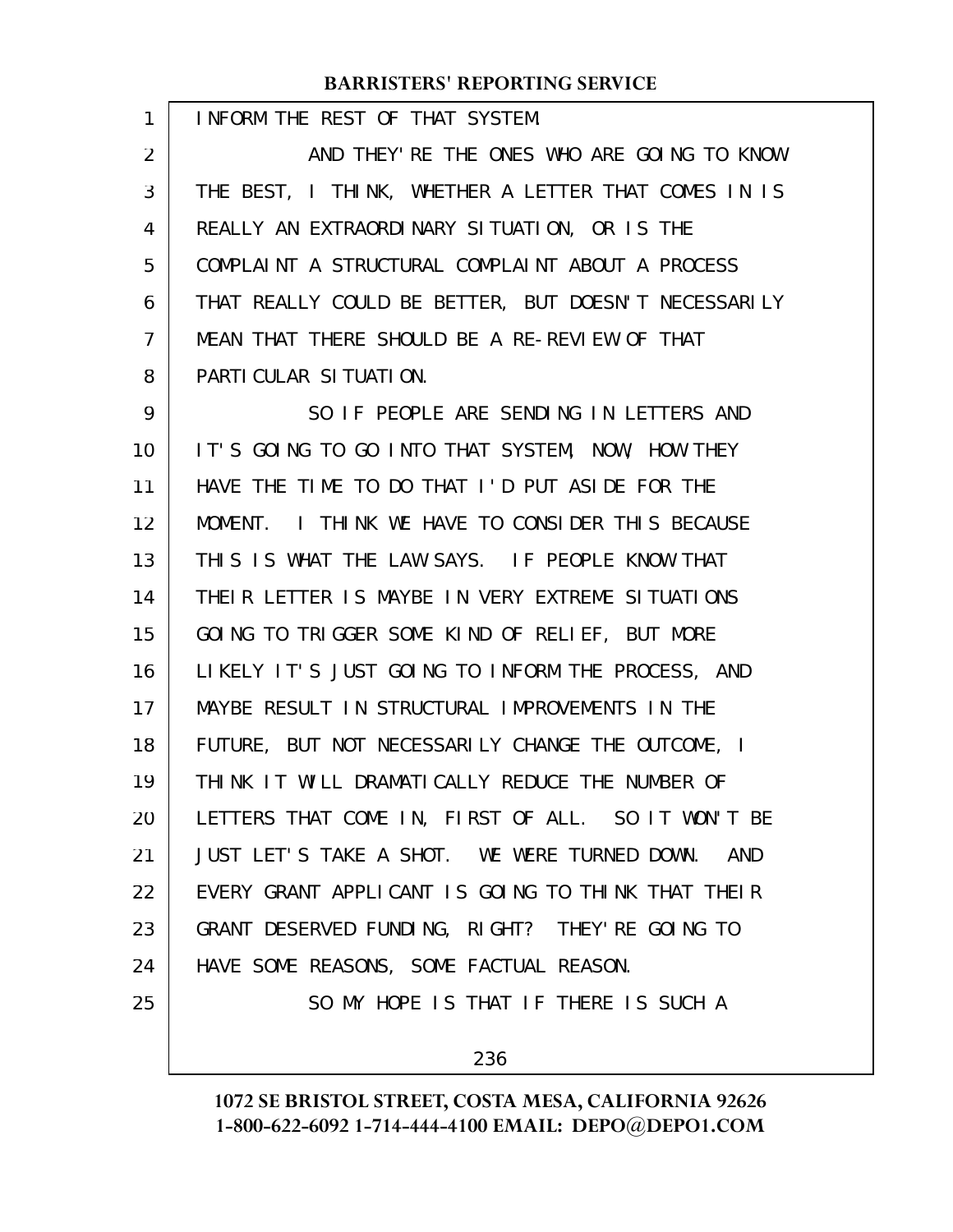| 1              | PROCESS, IT ENABLES THAT INFORMATION TO COME IN AND              |
|----------------|------------------------------------------------------------------|
| 2              | INFORM OUR PROCESS, BUT NOT AS LIKELY CREATE THE                 |
| 3              | FLOOD.                                                           |
| 4              | CHAIRMAN KLEIN: OKAY. AND, JOAN, REALIZE                         |
| 5              | I THINK MR. HARRISON CREATED THIS PROCESS WITH THE               |
| 6              | STATUTORY ISSUE IN MIND, THAT THIS BOARD, AS                     |
| $\overline{7}$ | INFORMED BY THE SCIENTIFIC STAFF, HAS TO BE THE                  |
| 8              | BOARD OF FINAL DECISION AS VERSUS THE PEER REVIEW                |
| 9              | COMMITTEE. SO THIS IS A PROCESS THAT REINFORCES OUR              |
| 10             | STATUTORY POINT, THAT WITH THE ADVICE OF THE                     |
| 11             | SCIENTIFIC STAFF, WE HAVE -- THIS IS THE BOARD OF                |
| 12             | FINAL DECISION TO PROTECT THE CONFIDENTIALITY AND                |
| 13             | ADVISORY ROLE OF THE PEER REVIEW SYSTEM.                         |
| 14             | MS. SAMUELSON: UNDERSTOOD. AND                                   |
| 15             | PRESUMABLY THESE PROVISIONS HAVE SOME MEANING IN                 |
| 16             | THAT CONTEXT.                                                    |
| 17             | CHAIRMAN KLEIN: OKAY. WE HAD DUANE.                              |
| 18             |                                                                  |
|                | MR. ROTH: I THINK THIS IS A VERY                                 |
| 19             | IMPORTANT POLICY. AND I'M REALLY PLEASED WITH THE                |
| 20             | WAY IT'S BEEN LAID OUT. WE DON'T HAVE AN OPEN                    |
| 21             | SYSTEM SO THAT PEOPLE CAN REAPPLY FOR A GRANT.<br>S <sub>0</sub> |
| 22             | IF YOU MISS AND YOU MAKE A MISTAKE, THAT'S IT. YOU               |
| 23             | ARE GOING TO BE PROBABLY A COUPLE OF YEARS UNTIL YOU             |
| 24             | CAN GET BACK INTO IT. SO I THINK HAVING A WAY TO                 |
| 25             | ADDRESS A MATERIAL DEFECT IN THE REVIEW IS PROBABLY              |

237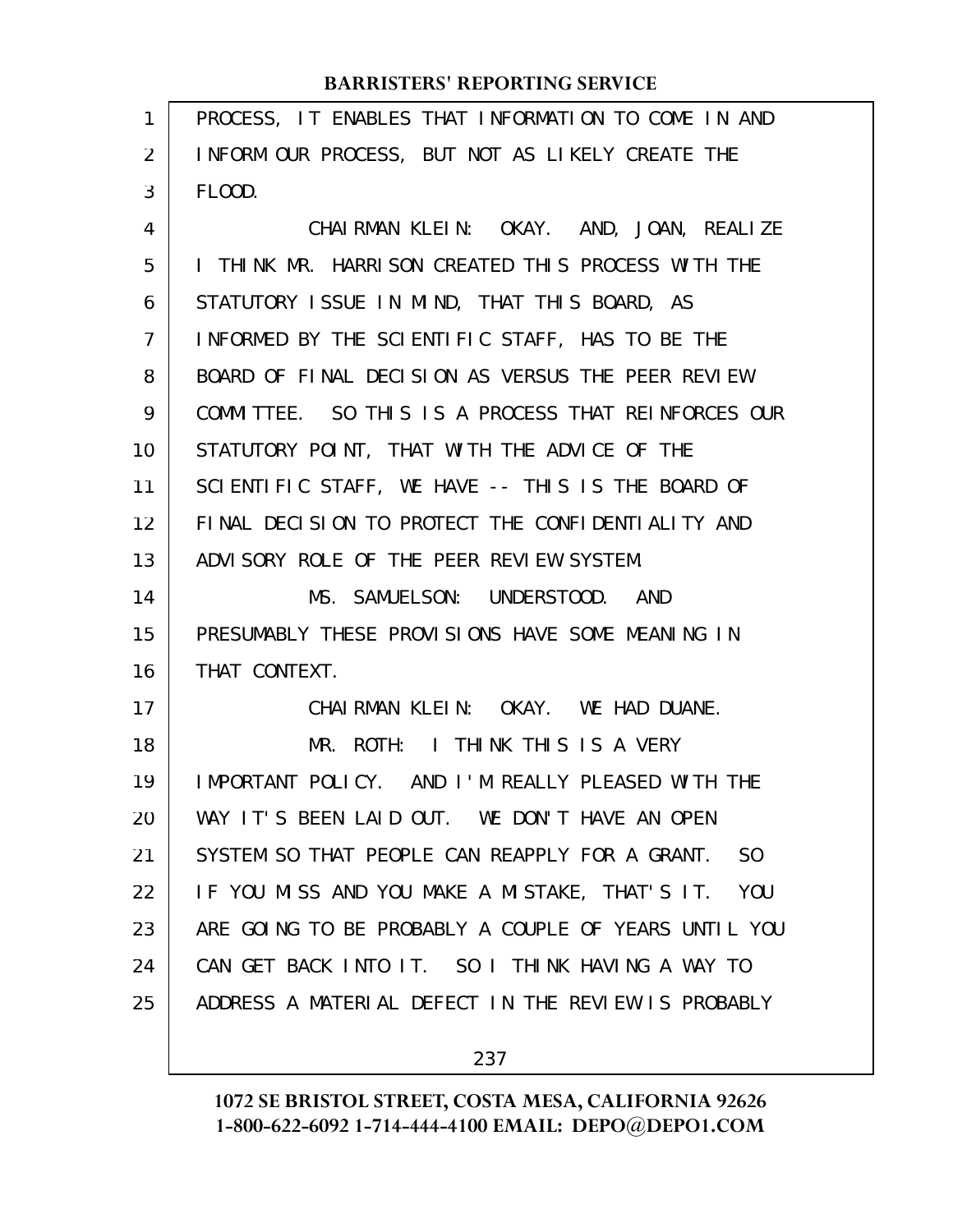|  | <b>VERY IMPORTANT</b> |
|--|-----------------------|
|--|-----------------------|

1

A COUPLE OF SUGGESTIONS, AND YOU ALLUDED TO THIS. IT WOULD BE -- I THINK FIVE PAGES IS AN AWFUL LOT FOR MATERIALITY, AND IT COULD BE LIMITED TO, I THINK, ONE TO TWO PAGES. 2 3 4 5

SECOND, I THINK IT WOULD BE VERY USEFUL FOR US, WHEN WE'RE REVIEWING THESE GRANTS, LIKE THAT GRAY AREA TODAY, TO HAVE A COPY OF WHAT WAS SENT BY THE APPLICANT, BUT, BUT COMPLETELY BLIND. SO WE KEEP THE BLIND INTEGRITY. I DON'T WANT TO KNOW WHO THE APPLICANT IS OR WHAT INSTITUTION, BUT I'D LIKE TO SEE WHAT THEY WROTE SO I CAN COMPARE THAT DIRECTLY. SO THAT WOULD BE A FURTHER REQUEST THAT, IN ADDITION TO STAFF GIVING US THEIR OPINION ABOUT THAT, LET US LOOK, AND THAT TELLS THE APPLICANTS WE ALL HAD A CHANCE TO READ WHAT YOU SAID VERBATIM. DR. TROUNSON: YOU COULD -- DUANE, WE'RE PROPOSING THAT YOU COULD ASK FOR THAT, AND WE WOULD CERTAINLY GIVE IT TO YOU. WE WOULD SORT OF SAY THAT IN OUR VIEW THAT THESE HAVE NO MERIT; BUT IF YOU 6 7 8 9 10 11 12 13 14 15 16 17 18 19 20

WISH TO LOOK AT THAT, THAT WOULD CERTAINLY BE 21

AVAILABLE. THAT IS WHAT WE PROPOSED, JAMES. 22

MR. ROTH: SO THAT WOULD BE MY REQUEST, THAT IT BE INCLUDED RIGHT IN THE BOOK. WE CAN READ IT IF WE WANT TO OR NOT, BUT NOT, YOU KNOW, IT'S THE 23 24 25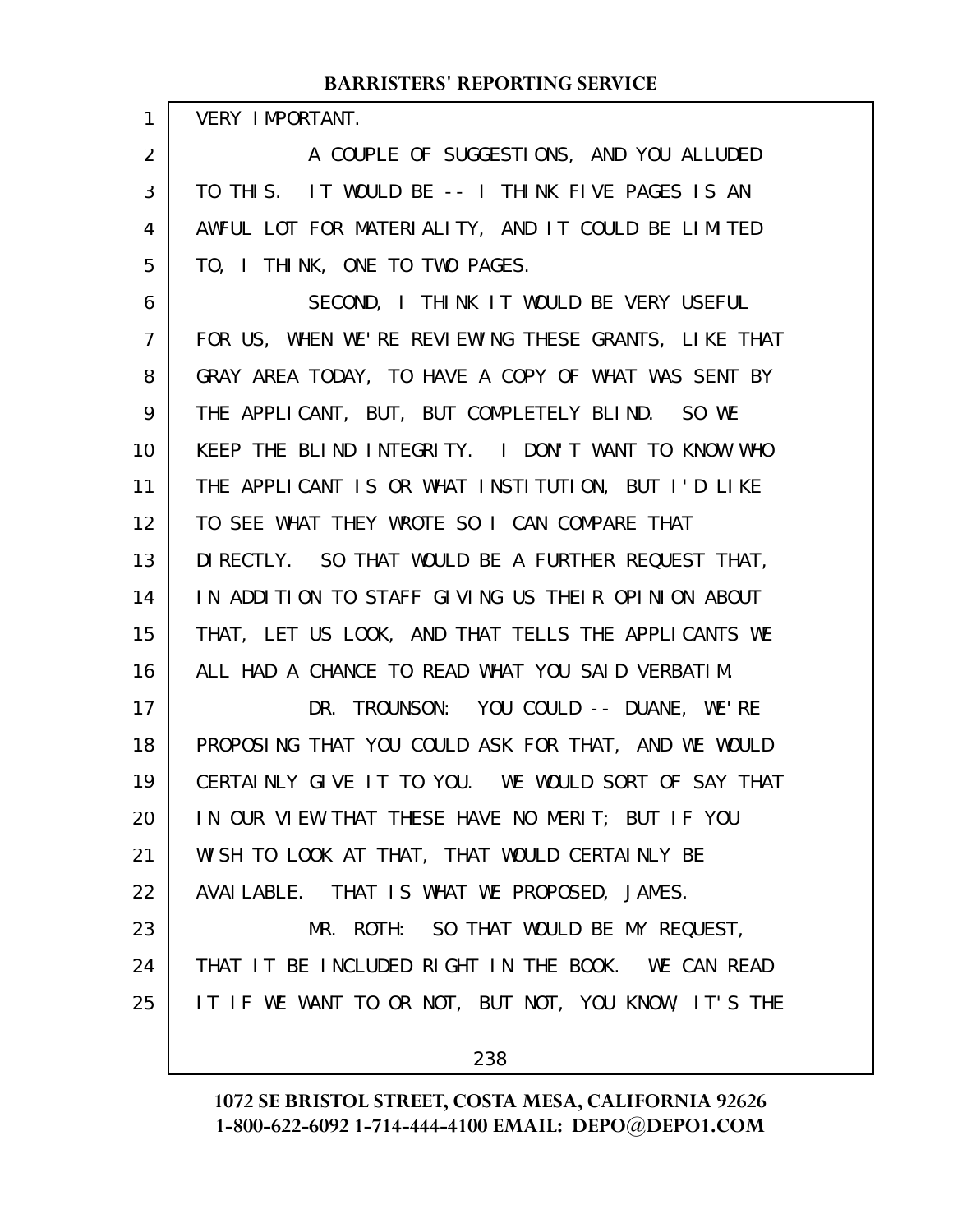| $\mathbf{1}$   | SALK INSTITUTE. AND THAT'S KIND OF WHERE THIS ALL    |
|----------------|------------------------------------------------------|
| $\overline{2}$ | GOT STARTED, BUT JUST WHAT DID THE APPLICANT SAY IN  |
| 3              | DEFENSE OF IT, AND WE CAN READ THEM BOTH SIDE BY     |
| 4              | SIDE, AND HEAR FROM STAFF.                           |
| 5              | CHAIRMAN KLEIN: JEFF AND THEN DR. CSETE.             |
| 6              | MR. SHEEHY: I THINK THERE'S A COUPLE OF              |
| 7              | POINTS. FIRST, I REALLY WANT TO SUPPORT THE RIGOR    |
| 8              | OF THE PEER REVIEW SYSTEM AND ACKNOWLEDGE THAT, LIKE |
| 9              | ANY SYSTEM, IT'S GOING TO BE IMPERFECT. AND SO I     |
| 10             | WANT US TO BE VERY CAREFUL ABOUT SUGGESTING THAT     |
| 11             | WE'RE GOING TO RE-REVIEW THE GRANTS AT THE BOARD,    |
| 12             | WE'RE GOING TO DEFER THE GRANTS FOR RE-REVIEW. I     |
| 13             | THINK THAT WILL DESTROY OUR PEER REVIEW SYSTEM.      |
|                |                                                      |
| 14             | AND ACTUALLY I WOULD -- I DO THINK, AND              |
| 15             | JAMES AND TAMAR MAY HAVE AN OPINION ON THIS, BUT I   |
| 16             | THINK DUANE IS CORRECT, THAT WE SHOULD GET THE       |
| 17             | ACTUAL APPLICANT LETTER IF THEY WANT TO SEND IT TO   |
| 18             | US. THAT'S THEIR RIGHT. WE SHOULD HAVE THE OPINION   |
| 19             | FROM STAFF ABOUT THE MERITS, BUT THAT SHOULD COME TO |
| 20             | US.                                                  |
| 21             | HOWEVER, I DISAGREE ABOUT THE BLINDING               |
| 22             | BECAUSE I THINK THAT ONCE SOMEONE COMES TO THE ICOC, |
| 23             | YOUR SCORE, YOUR NAME, YOUR INSTITUTION, PERSONALLY  |
| 24             | I WOULD RELEASE WHATEVER STAFF FEELS APPROPRIATE     |
| 25             | ABOUT THE FULL CRITIQUE SO THAT PEOPLE DON'T ABUSE   |

239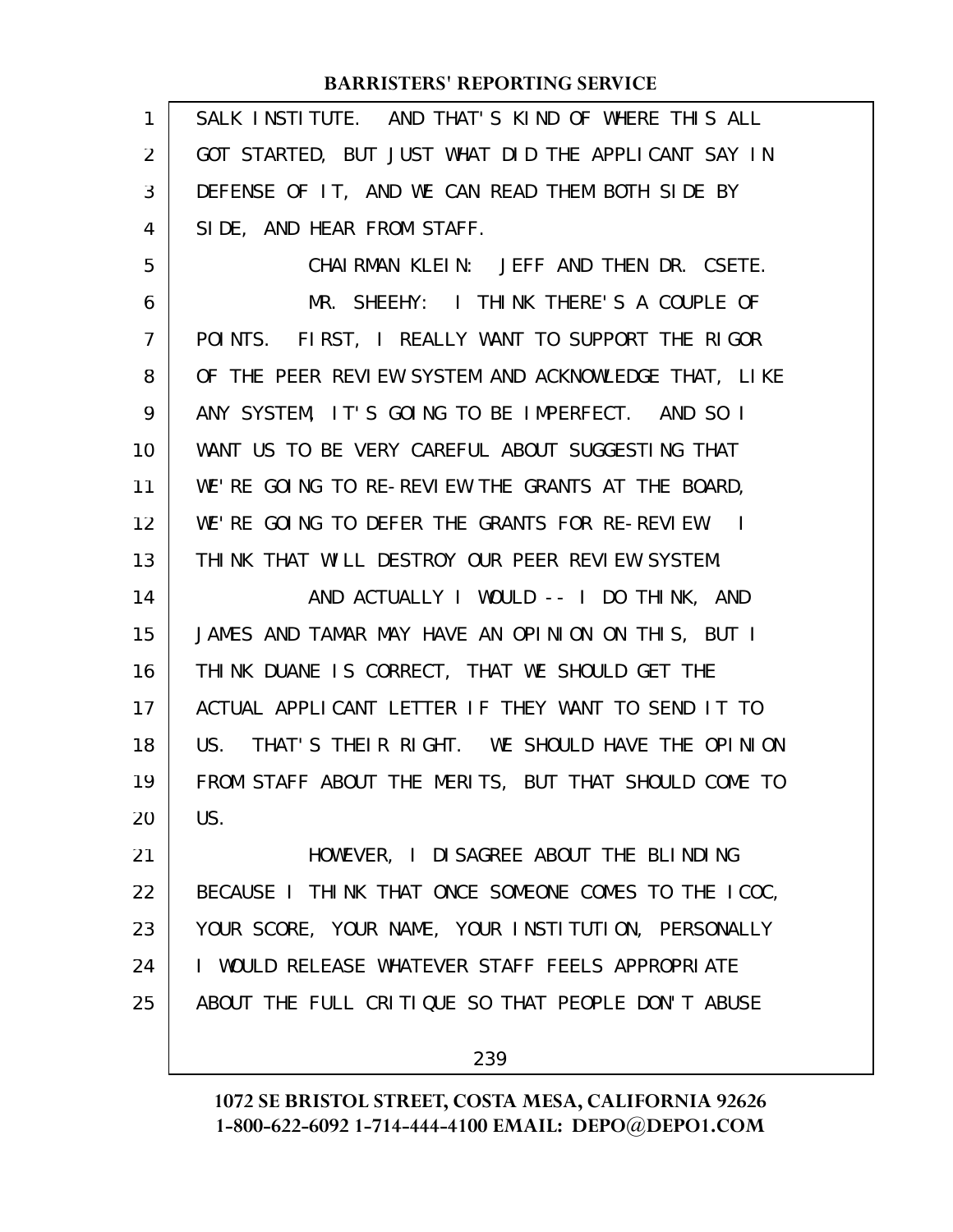| 1  | THE SYSTEM BECAUSE IT CAN JUST BE GAMED. WHY         |
|----|------------------------------------------------------|
| 2  | WOULDN'T YOU SEND IN AN APPEAL? THE ODDS -- YOU      |
| 3  | KNOW, WHY WOULDN'T YOU? AND SO I WOULD SAY, YOU      |
| 4  | KNOW, SOMEBODY WROTE SOMETHING FAIRLY SCATHING ABOUT |
| 5  | YOU IN A CRITIQUE THAT HASN'T REALLY SEEN THE LIGHT  |
| 6  | OF DAY. YOU GOT A TWENTY. YOU MAY NOT WANT YOUR      |
| 7  | COLLEAGUES TO KNOW YOU GOT A 20. THAT'S THE COST OF  |
| 8  | DOING AN APPEAL.                                     |
| 9  | SO THERE SHOULD BE -- AND AGAIN, I'VE SEEN           |
| 10 | THE SCIENTISTS IN THE PEER REVIEW. THEY ARE          |
| 11 | INCREDIBLY DILIGENT, AND WE SHOULD PUT OURSELVES IN  |
| 12 | THE POSITION OF RE-REVIEW. WE ARE THE FINAL          |
| 13 | DECISION MAKERS, AND WE SHOULD HAVE ALL THE          |
| 14 | INFORMATION THAT AN APPLICANT FEELS LIKE THEY HAVE   |
| 15 | THE RIGHT TO PUT IN FRONT OF US. BUT THEY SHOULD     |
| 16 | KNOW THAT IF THEY'RE GOING TO CONTEST WHAT IS A      |
| 17 | WELL-REGARDED SYSTEM WITHIN THE WHOLE FIELD OF       |
| 18 | SCIENTIFIC ENDEAVOR FOR EVALUATING SCIENCE, THAT     |
| 19 | IT'S NOT A FREEBIE. YOU DON'T JUST THROW A LETTER    |
| 20 | IN AND CROSS YOUR FINGERS.                           |
| 21 | SO I DO THINK THAT THE REVELATION OF THE             |
| 22 | SCORE, THE NAME, WHATEVER CRITICAL INFORMATION FROM  |
| 23 | THE FULL CRITIQUE THAT IS NECESSARY FOR US TO        |
| 24 | EVALUATE THAT STAFF FEELS APPROPRIATE SHOULD BE      |
| 25 | INCLUDED SHOULD GO IN THERE.                         |
|    |                                                      |

240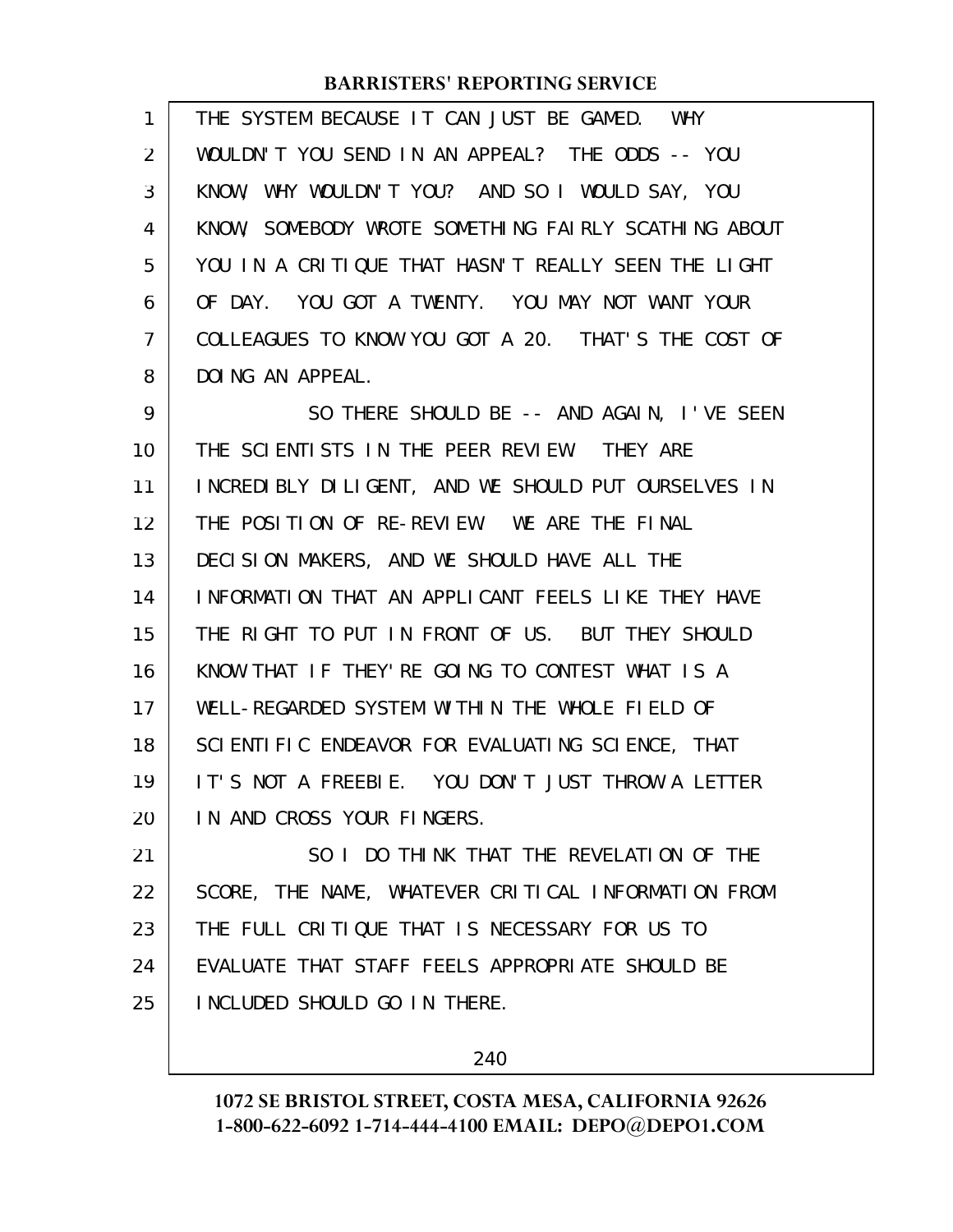| 1  | BUT THE OTHER POINT I WANT TO MAKE IS THE                  |
|----|------------------------------------------------------------|
| 2  | REAL STANDARD SETTING AND BULWARK FOR THIS WHOLE           |
| 3  | PROCESS WILL BE EACH INDIVIDUAL MEMBER OF THIS             |
| 4  | BOARD. IF WE FRIVOLOUSLY PULL APPLICATIONS UP              |
| 5  | BECAUSE WE'LL SIT THERE -- THIS WILL BE IN OUR             |
| 6  | BINDER. IT CAN SIT IN OUR BINDER AND HAVE NO IMPACT        |
| 7  | AT ALL AND SHOULD HAVE NO IMPACT UNLESS AN                 |
| 8  | I NDI VI DUAL MEMBER FEELS SO MOVED BY WHAT THEY HAVE      |
| 9  | READ TO INTRODUCE THIS INFORMATION INTO THE PUBLIC         |
| 10 | RECORD AND TO HAVE THIS DISCUSSION. BUT I WOULD            |
| 11 | CAUTION US TO BE VERY, VERY CAREFUL ABOUT HOW WE DO        |
| 12 | THAT BECAUSE THAT WILL ULTIMATELY UNDERMINE THE            |
| 13 | INTEGRITY OF OUR PEER REVIEW PROCESS, AND WE SHOULD        |
| 14 | SET OURSELVES PERSONALLY A VERY HIGH STANDARD BEFORE       |
| 15 | WE START PICKING THESE UP.                                 |
| 16 | CHAIRMAN KLEIN: JEFF, RECOGNIZING THAT --                  |
| 17 | AND I'M GOING TO CALL ON DR. CSETE. BUT RECOGNIZING        |
| 18 | THAT WE HAVE TO PROTECT PROPRIETARY INFORMATION,           |
| 19 | JEFF, RECOGNIZING WE HAVE TO PROTECT PROPRIETARY           |
| 20 | INFORMATION, TO THE EXTENT THERE'S A MATERIAL              |
| 21 | MISTAKE AS TO PROPRIETARY INFORMATION, POTENTIALLY         |
| 22 | THAT PROPRIETARY INFORMATION HAS ALWAYS BEEN TREATED       |
| 23 | IN EXECUTIVE SESSION SO IT CAN BE PROTECTED.<br><b>THE</b> |
| 24 | PENALTY, IF YOU'RE TRYING TO CORRECT A MATERIAL            |
| 25 | ERROR OF FACT, SHOULD NOT BE THAT YOUR PROPRIETARY         |
|    |                                                            |

241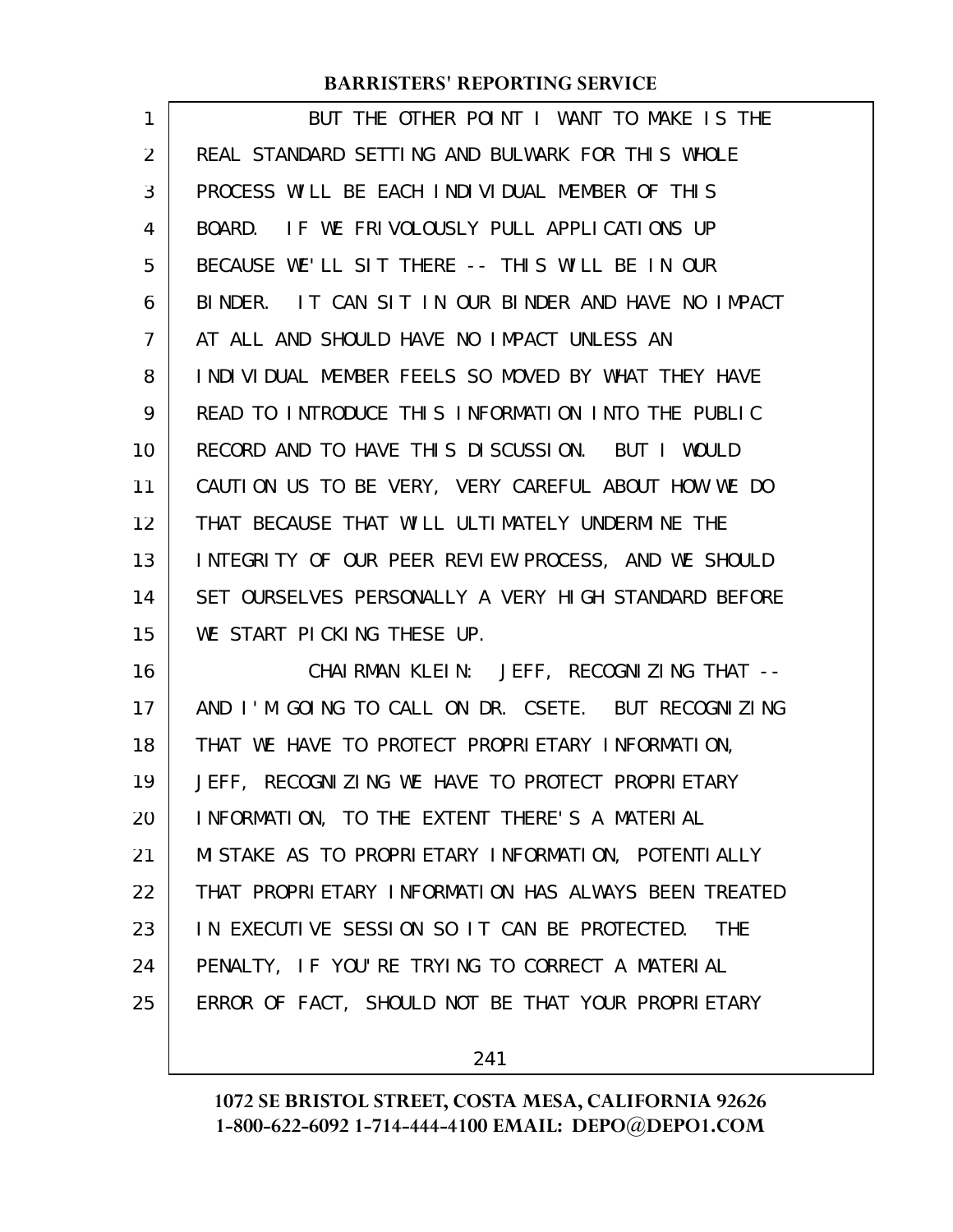INFORMATION BECOMES PUBLIC.

1

THE OTHER ISSUE IS TO THE EXTENT THAT THEY ARE CRITICIZING PEER REVIEWERS, WHICH IS SOMETIMES COMMON, WE'RE GOING TO LOSE OUR PEER REVIEWERS TO HAVE ALL OF THAT BE PUBLIC. SO THE ISSUE HERE IS IF THEY'RE GOING TO CRITICIZE A PEER REVIEWER OVER PROPRIETARY INFORMATION, I THINK THAT THAT'S A DIFFERENT TYPE OF AN ISSUE. AND WE NEED TO BE CAREFUL IN OUR CONSIDERATION OF HOW THAT WILL BE TREATED BECAUSE WE DON'T WANT TO LOSE ALL OF OUR PEER REVIEWERS, AND WE DON'T WANT TO VIOLATE PROPRIETARY INFORMATION. PLEASE JUST CONSIDER THOSE IN YOUR THOUGHTS. MR. SHEEHY: I AGREE. I THINK REDACTING 2 3 4 5 6 7 8 9 10 11 12 13 14

APPROPRIATE INFORMATION RELATED TO PEOPLE INVOLVED IN THE PROCESS. WHERE PROPRIETARY INFORMATION IS INVOLVED, I'M A LITTLE BIT -- I DON'T WANT PEOPLE -- YOU KNOW, I THINK PEOPLE NEED TO THINK CAREFULLY BEFORE THEY APPEAL. SO THAT MAY BE A RISK THAT THE APPLICANT MAY HAVE TO TAKE. WE HAVE TO TRUST OUR PEER REVIEW SYSTEM. WE ARE NEVER GOING TO HAVE A PERFECT PEER REVIEW SYSTEM. NOBODY DOES. AND, YOU KNOW, SOMEONE WANTS TO HAVE THIS VERY INTENSE PROPRIETARY INFORMATION DISCUSSION, NOBODY REALLY KNOWS IT EVER TOOK PLACE AND THEY'RE ABLE TO DO 15 16 17 18 19 20 21 22 23 24 25

242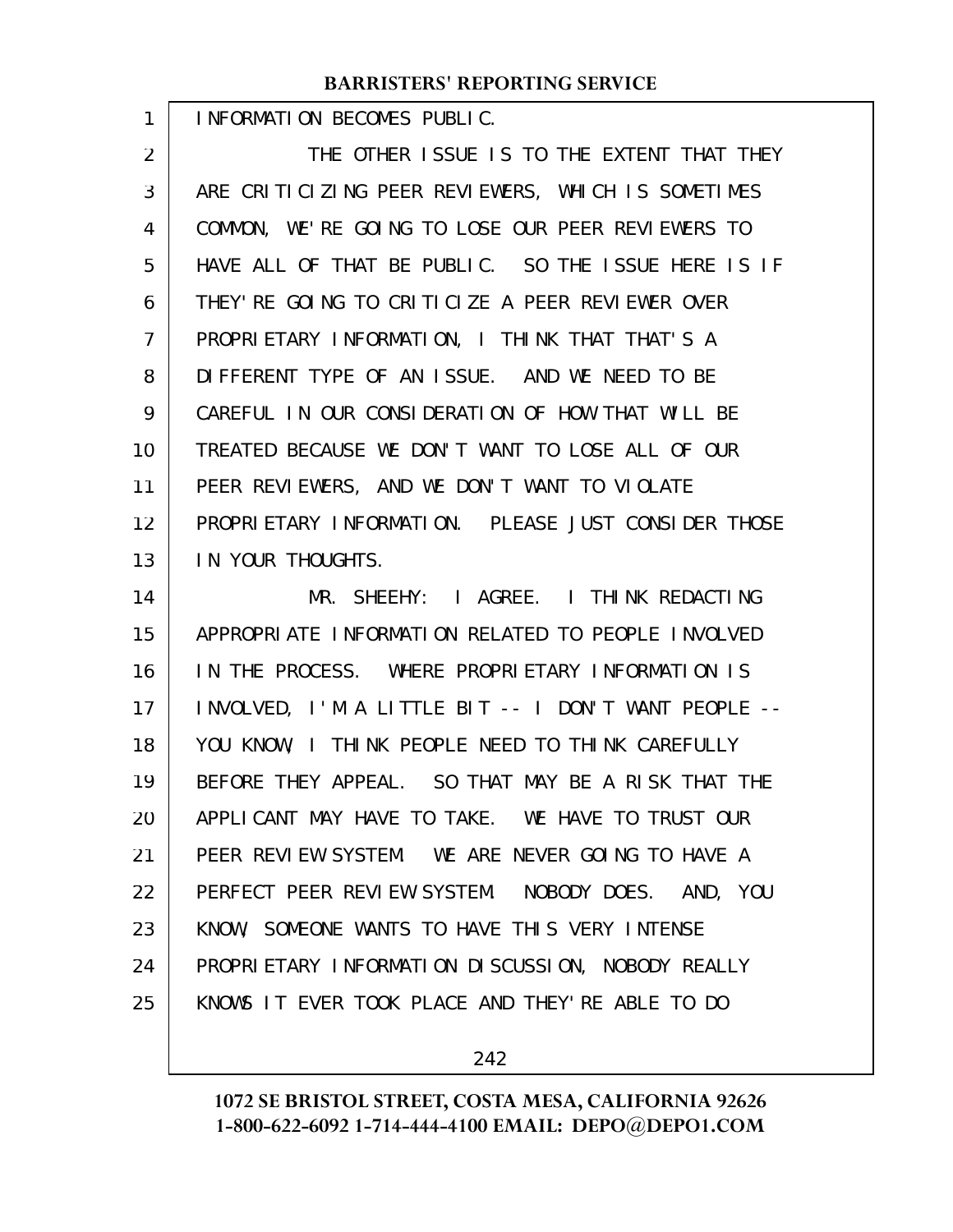| 1  | THAT, I DON'T THINK -- I STILL THINK WE'RE           |
|----|------------------------------------------------------|
| 2  | UNDERMINING OUR PEER REVIEW SESSION, BUT I DO        |
| 3  | BELIEVE IN REDACTING THAT INFORMATION THAT MIGHT GO  |
| 4  | TO THIRD PARTIES, INCLUDING REVIEWERS, NOT           |
| 5  | APPROPRIATE. BUT I THINK THE APPLICANT SHOULD STAND  |
| 6  | UP AND SAY I DON'T AGREE WITH THIS REVIEW. THEY      |
| 7  | WANT TO DO IT, THEY SHOULD TAKE SOME HEAT.           |
| 8  | CHAIRMAN KLEIN: I RECOGNIZE DR. CSETE, IF            |
| 9  | I COULD PLEASE, AND THEN WE'LL RETURN TO THE BOARD.  |
| 10 | DR. CSETE: THANK YOU. I JUST WANT TO                 |
| 11 | SPEAK FOR PEOPLE WHO DON'T HAVE A VOICE IN THIS      |
| 12 | ROOM, AND THAT IS OUR REVIEW PANEL. AND I CAN SPEAK  |
| 13 | TO THAT BECAUSE I WAS A REVIEW PANEL AS LONG AS      |
| 14 | YOU'VE HAD -- I WAS ON THE REVIEW PANEL AS LONG AS   |
| 15 | YOU' VE HAD REVIEW PANELS.                           |
| 16 | WHEN YOU SIGN ON TO BE A GRANTS WORKING              |
| 17 | GROUP MEMBER, AND WE GO THROUGH AN ENORMOUS          |
| 18 | INFORMATION PROCESS WITH THEM SO THEY KNOW WHAT      |
| 19 | THEY' RE SIGNING ON FOR, IT'S A HUGE AMOUNT OF WORK. |
| 20 | AND ONE OF THE POSITIVE THINGS THAT'S WRITTEN INTO   |
| 21 | THE PROCESS IS THE PROGRAMMATIC REVIEW WITH PATIENT  |
| 22 | ADVOCATES AFTERWARDS. IT'S A REMINDER JUST AS THIS   |
| 23 | MORNING WAS A REMINDER OF WHY THEY'RE DOING THIS     |
| 24 | WORK. AND WE DON'T HAVE, AS PART OF OUR PROCESS, A   |
| 25 | SYSTEM WHERE THERE'S FACTUAL RE-REVIEW. WE HAVE      |
|    |                                                      |

243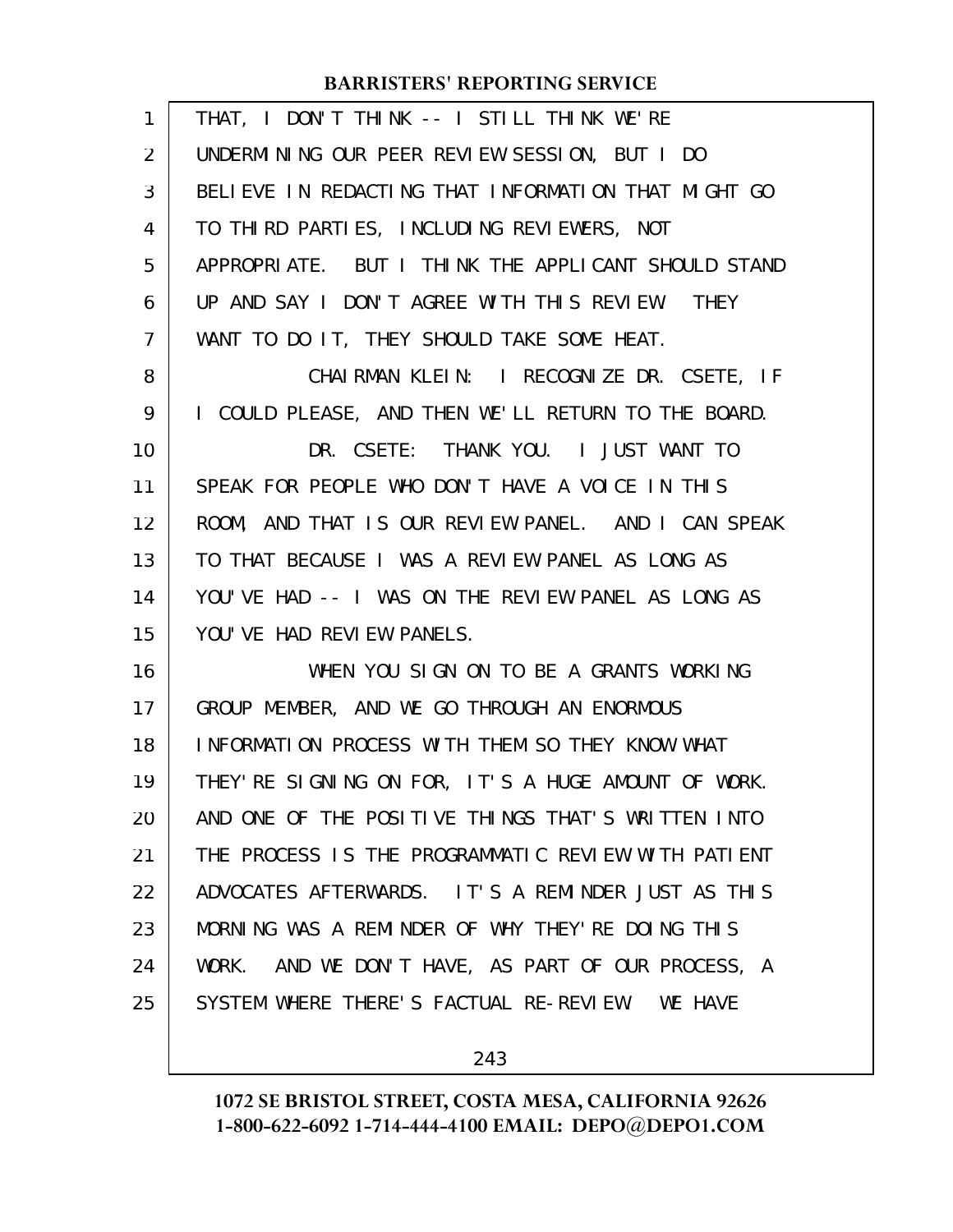PROGRAMMATIC REVIEW. AND IF THERE BECOMES A SYSTEMATIC FACTUAL RE-REVIEW, WE WILL COMPLETELY DEGRADE THIS SYSTEM. AND THE DIFFICULTY WE HAVE GETTING HIGH QUALITY REVIEWERS WILL BECOME AN IMPOSSIBILITY. SO I THINK THE OPERANT WORD IN THIS IS EXTRAORDINARY. AND ON AVERAGE I THINK WE GET ABSOLUTELY SPECTACULAR BALANCED REVIEWS. EVERY PROCESS ISN'T PERFECT, AS MENTIONED; BUT IF YOU START DEALING ONE ON ONE WITH LEGITIMATE SCIENTIFIC INTERESTS, YOU WILL COMPLETELY UNDERMINE THE GRANTS WORKING GROUP PROCESS. AND THAT IS AN ENGINE THAT FUELS THIS IN A VERY IMPORTANT WAY. CHAIRMAN KLEIN: OKAY. I'D LIKE TO -- DR. PRICE AND THEN STU HAD A POINT AND THEN DR. PENHOET HAD A POINT. SO DR. PRICE. DR. PRICE: WELL, I'D LIKE TO JUST RESPOND AND ASK A QUESTION. HOW WOULD YOU OPERATIONALLY DEFINE EXTRAORDINARY? I THINK YOUR POINT IS WELL TAKEN. BUT SHORT OF SAYING WE HAVE NO APPEAL PROCESS, HOW WOULD WE DIFFERENTIATE AN APPEAL OF FACT FROM AN EXTRAORDINARY APPEAL OF FACT? CHAIRMAN KLEIN: WELL, THERE'S TWO THINGS, DR. PRICE. ONE IS YOU CAN HAVE A MISTAKE OF FACT IS IN ISSUE, BUT MAKING IT CLEAR YOU HAVE AN EXTREMELY 1 2 3 4 5 6 7 8 9 10 11 12 13 14 15 16 17 18 19 20 21 22 23 24 25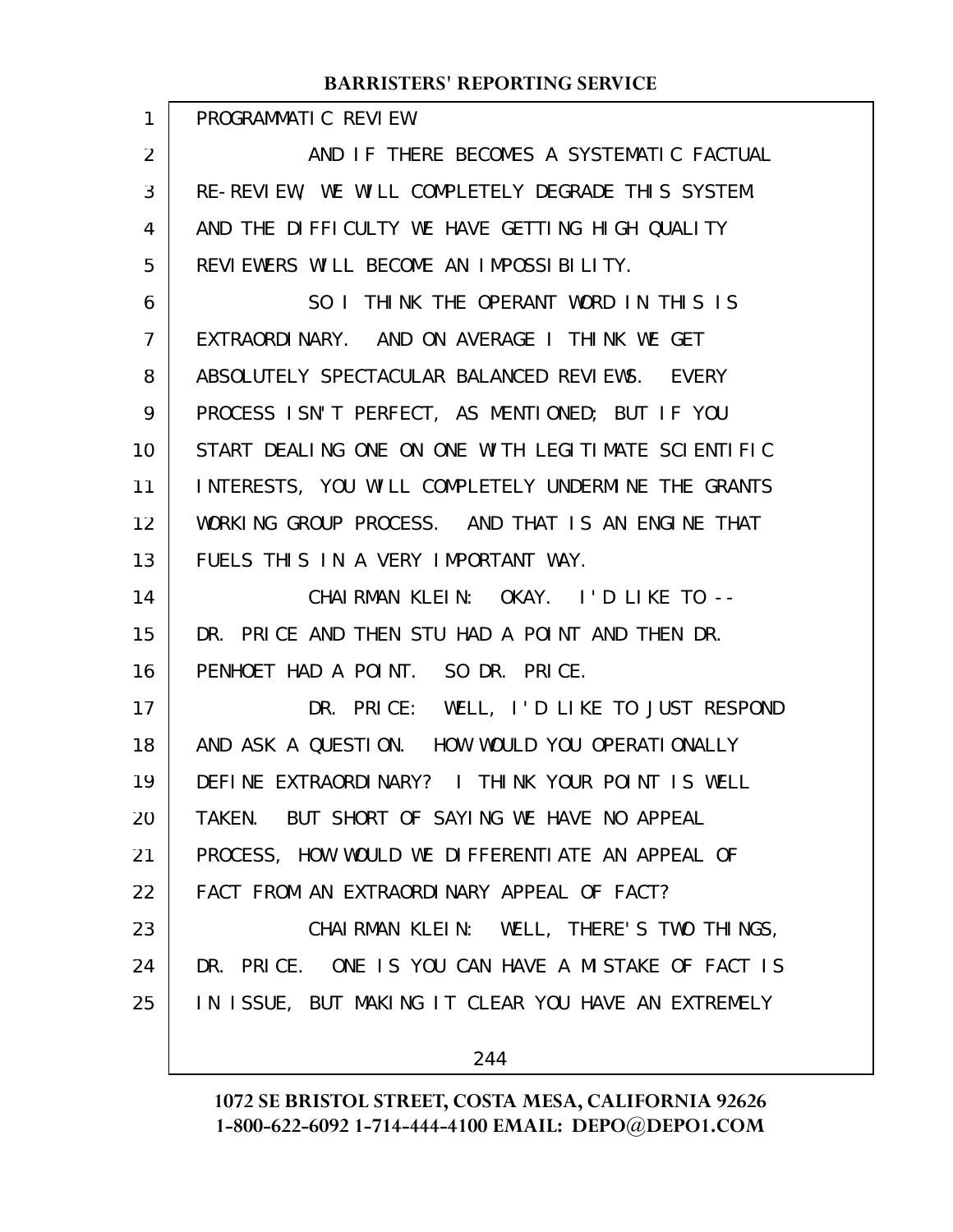| 1  | HIGH BURDEN OF PROOF ON THE APPLICANT BECAUSE IF     |
|----|------------------------------------------------------|
| 2  | THEY UNDERSTAND COMING INTO THE SYSTEM THAT THE      |
| 3  | COMPLETE BURDEN OF PROOF IS ON THEM AND IT'S A VERY  |
| 4  | HIGH BURDEN OF PROOF, THEY' RE GOING TO UNDERSTAND   |
| 5  | THAT THEY' RE GOING TO HAVE TO HAVE AN               |
| 6  | EXTRAORDINARILY PERSUASIVE PIECE OF EVIDENCE TO MAKE |
| 7  | AN IMPACT HERE.                                      |
| 8  | DR. CSETE, ANY ADDITIONAL?                           |
| 9  | DR. CSETE: YOU ARE LEAVING IT TO OUR                 |
| 10 | JUDGMENT. AND REMEMBER THAT WE'RE IN THE ROOM FOR    |
| 11 | THE REVIEW PROCESS, ALAN AND I, PAT, THE WHOLE       |
| 12 | SCIENCE STAFF IS IN THE ROOM. SO THERE ARE           |
| 13 | OPPORTUNITIES FOR US WHEN WE HEAR THINGS THAT ARE    |
| 14 | JUST NOT QUITE RIGHT OR AMBIGUOUS OR SEEM TO BE HUGE |
| 15 | DIFFERENCES OF OPINION IN THE ROOM FOR US TO         |
| 16 | INTERVENE IN THAT CONVERSATION. SO I THINK THE       |
| 17 | NUMBER OF TIMES WHERE WE HAVE, BASED ON THE KINDS OF |
| 18 | LETTERS THAT WE RECEIVE, AN EXTRAORDINARY DIFFERENCE |
| 19 | IN WHAT WAS IN THE REVIEW AND WHAT ACTUALLY SHOULD   |
| 20 | HAVE BEEN THE OUTCOME OF THE REVIEW PROCESS IS VERY, |
| 21 | VERY SMALL.                                          |
| 22 | DR. PRICE: I UNDERSTAND. I THOUGHT YOU               |
| 23 | WERE ARGUING AGAINST ADOPTING THIS, SAYING IT WOULD  |
| 24 | UNDERMINE THE WHOLE SYSTEM.                          |
| 25 | DR. CSETE: I AGREE THAT THE PROCESS HAS              |
|    | 245                                                  |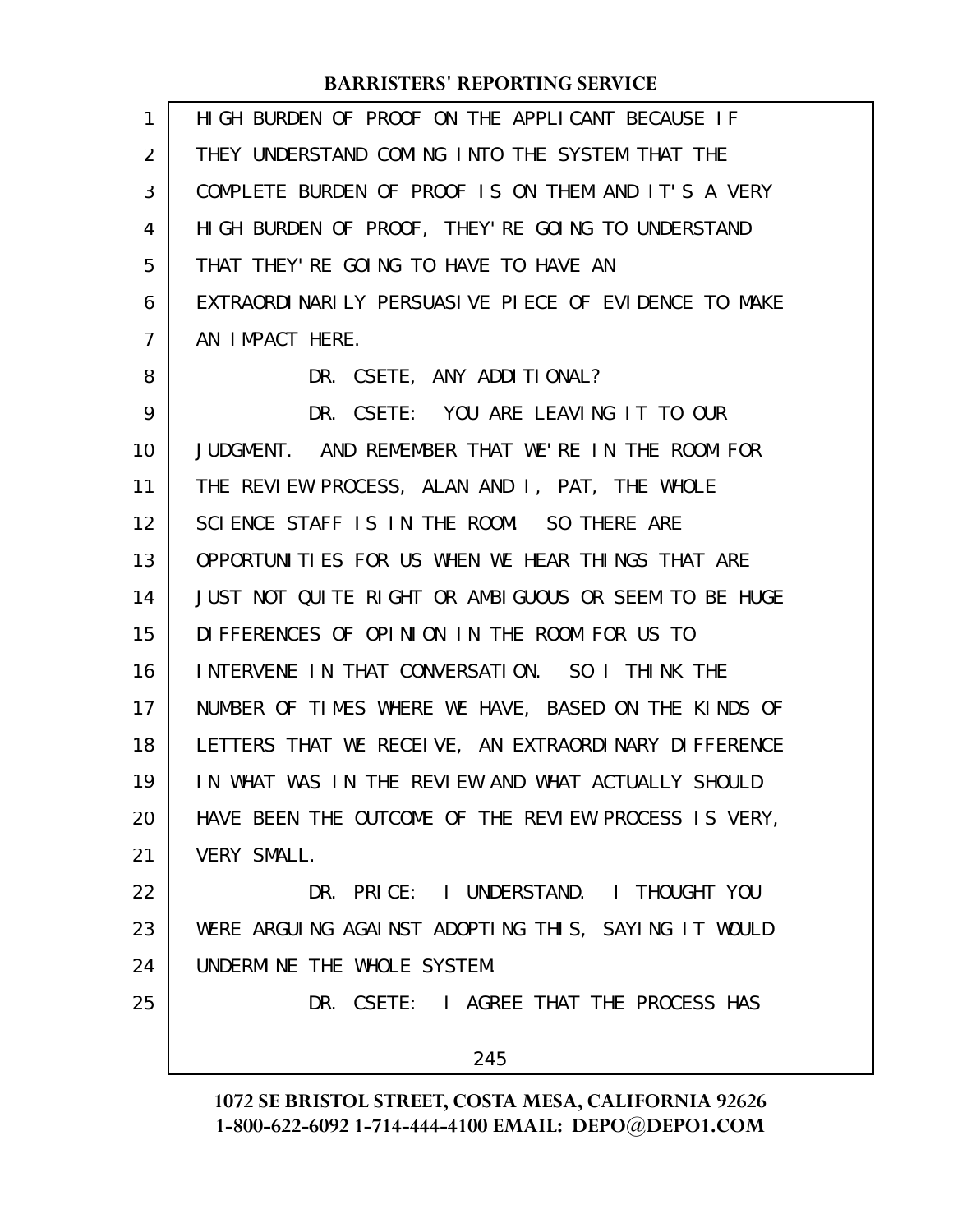| 1              | TO BE MORE ORDERLY, BUT I THINK THAT THE RESPONSE    |
|----------------|------------------------------------------------------|
| 2              | HAS TO BE THAT ONLY EXTRAORDINARY THINGS WILL MERIT  |
| 3              | A RELOOK AT THE APPLICATION. AND EVERY APPLICANT IS  |
| 4              | SO IMPASSIONED ABOUT WHAT THEY THINK IS AN IMPORTANT |
| 5              | FACT OR AN IMPORTANT MISSTATEMENT IN THE REVIEW,     |
| 6              | THAT YOU WILL BE QUITE INFLUENCED TO TAKE ALL OF     |
| $\overline{7}$ | THEM VERY SERIOUSLY. AND I WOULD REALLY ENCOURAGE    |
| 8              | YOU TO THINK CAREFULLY ABOUT TAKING THEM ALL VERY    |
| 9              | SERIOUSLY.                                           |
| 10             | CHAIRMAN KLEIN: THANK YOU.                           |
| 11             | DR. PRICE: I WAS JUST RESPONDING. I HAVE             |
| 12             | ONE COMMENT WHICH RELATES TO WHAT JEFF WAS TALKING   |
| 13             | ABOUT IN A TERMS OF WHETHER THESE -- WHETHER THE     |
| 14             | INDIVIDUAL PI MAKING THE APPEAL DOES THIS PUBLICLY   |
| 15             | AND, THEREFORE, OPENS UP THE ENTIRE PROCESS TO US,   |
| 16             | TO THE PUBLIC. THESE PEOPLE ARE ALLOWED -- BY LAW    |
| 17             | ARE PERMITTED TO COME AND SPEAK TO US IN PUBLIC. SO  |
| 18             | SHOULD WE PROVIDE A SECOND AVENUE TO DO SO WHERE     |
| 19             | THEY DON'T HAVE TO SPEAK TO US IN PUBLIC, THEY CAN   |
| 20             | DO IT SORT OF ON THE SIDE? I THINK NOT. IF THE       |
| 21             | APPEAL PROCESS IS A PUBLIC PROCESS, THEN I THINK THE |
| 22             | APPEAL THEY MAKE TO US IS A PUBLIC PROCESS.<br>AND   |
| 23             | THAT IS -- AND THEY HAVE TO DEAL WITH WHETHER OR NOT |
| 24             | THEY WANT THE DOWNSIDE CONSEQUENCES OF MAKING ALL    |
| 25             | THIS INFORMATION PUBLIC. IT'S A NICE DISINCENTIVE,   |

246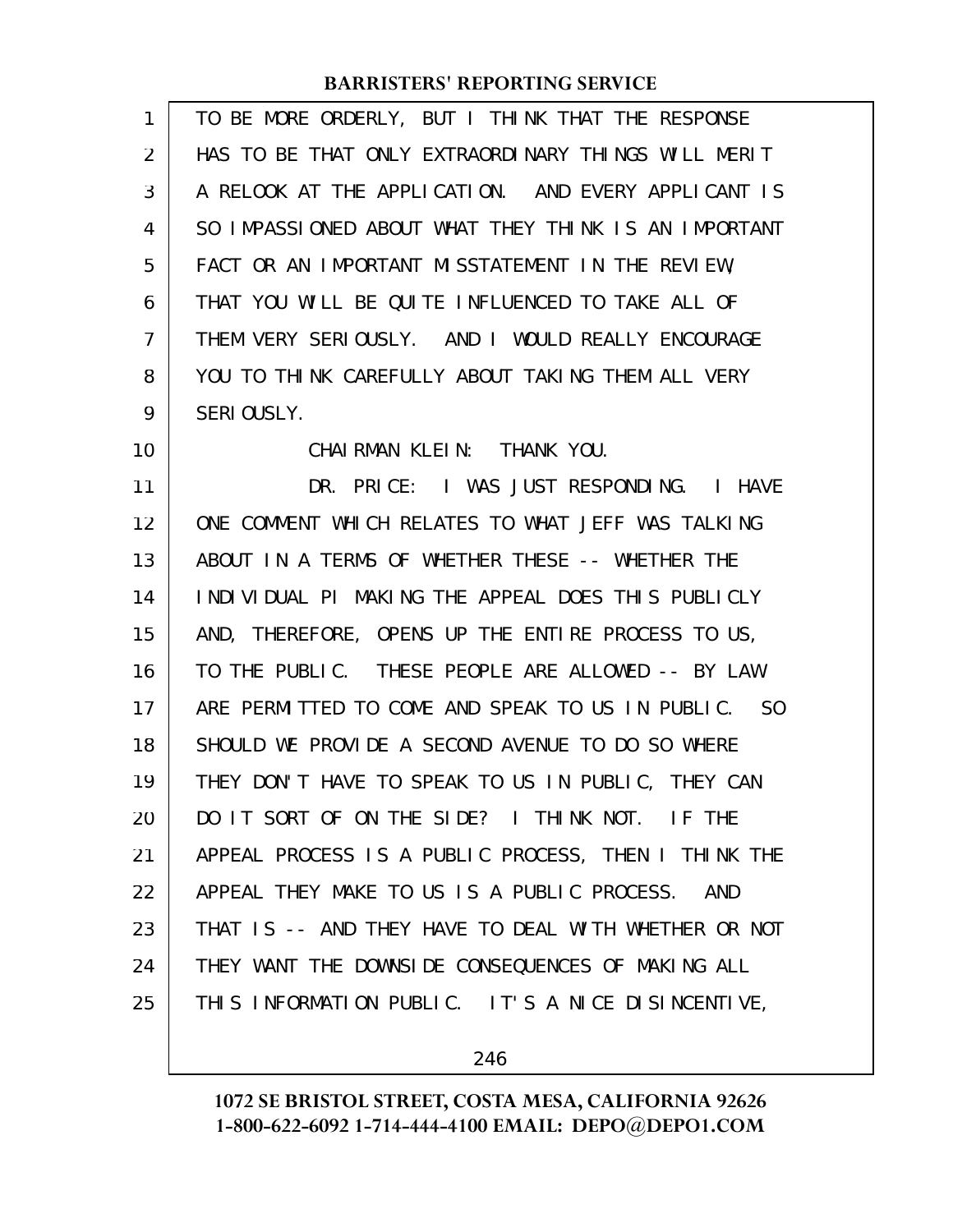| 1              | BY THE WAY, WHEN YOU SAY SO MUCH FRIVOLOUS OR        |
|----------------|------------------------------------------------------|
| $\overline{2}$ | NONEXTRAORDINARY APPEALS BEING MADE.                 |
| 3              | CHAIRMAN KLEIN: OKAY.                                |
| 4              | DR. STEWARD: JUST TO BUILD ON THAT, AS I             |
| 5              | UNDERSTAND IT, NO MATTER WHAT WE SAY HERE, THE       |
| 6              | PUBLIC IS STILL PERMITTED TO WRITE US LETTERS OF ANY |
| $\overline{7}$ | SORT, RIGHT? WE HAVE TO KEEP THAT IN MIND. SO IN A   |
| 8              | SENSE WE'RE ALMOST TALKING ABOUT APPLES AND ORANGES  |
| 9              | HERE. WE CAN MAKE A POLICY FOR CIRM'S REVIEW. WE     |
| 10             | CAN MAKE A POLICY THAT IS ADVISORY TO US ABOUT WHAT  |
| 11             | WE WILL CONSIDER; BUT AT THE END OF THE DAY, ANYBODY |
| 12             | CAN SEND IN ANYTHING THEY WANT, LETTER OR STAND UP   |
| 13             | HERE AND TALK. SO THAT'S ONE THING.                  |
| 14             | I JUST WANT TO BUILD ON JEFF'S POINT                 |
| 15             | THOUGH. I THINK THAT WHATEVER POLICY WE MAKE REALLY  |
| 16             | SHOULD SET A VERY HIGH BAR AND MAKE IT A DIFFICULT   |
| 17             | THING OR AT LEAST A CHALLENGING THING FOR AN         |
| 18             | INVESTIGATOR TO DO. AND SO I THINK THAT THERE        |
| 19             | SHOULD BE A SITUATION WHERE IF A PERSON WRITES TO    |
| 20             | THE ICOC, THAT LETTER IS A PUBLIC DOCUMENT. THE      |
| 21             | INSTITUTION HAS TO BE NAMED, THE PERSON HAS TO BE    |
| 22             | NAMED. IT IS OUT OF THE BOUNDS OF CONFIDENTIALITY    |
| 23             | ONCE THEY DO THAT. IT ALMOST HAS TO BE BECAUSE, IN   |
| 24             | FACT, IT'S AN OPEN LETTER TO THE BOARD.              |
| 25             | CHAIRMAN KLEIN: WELL, THE NAME AND THE               |
|                | 247                                                  |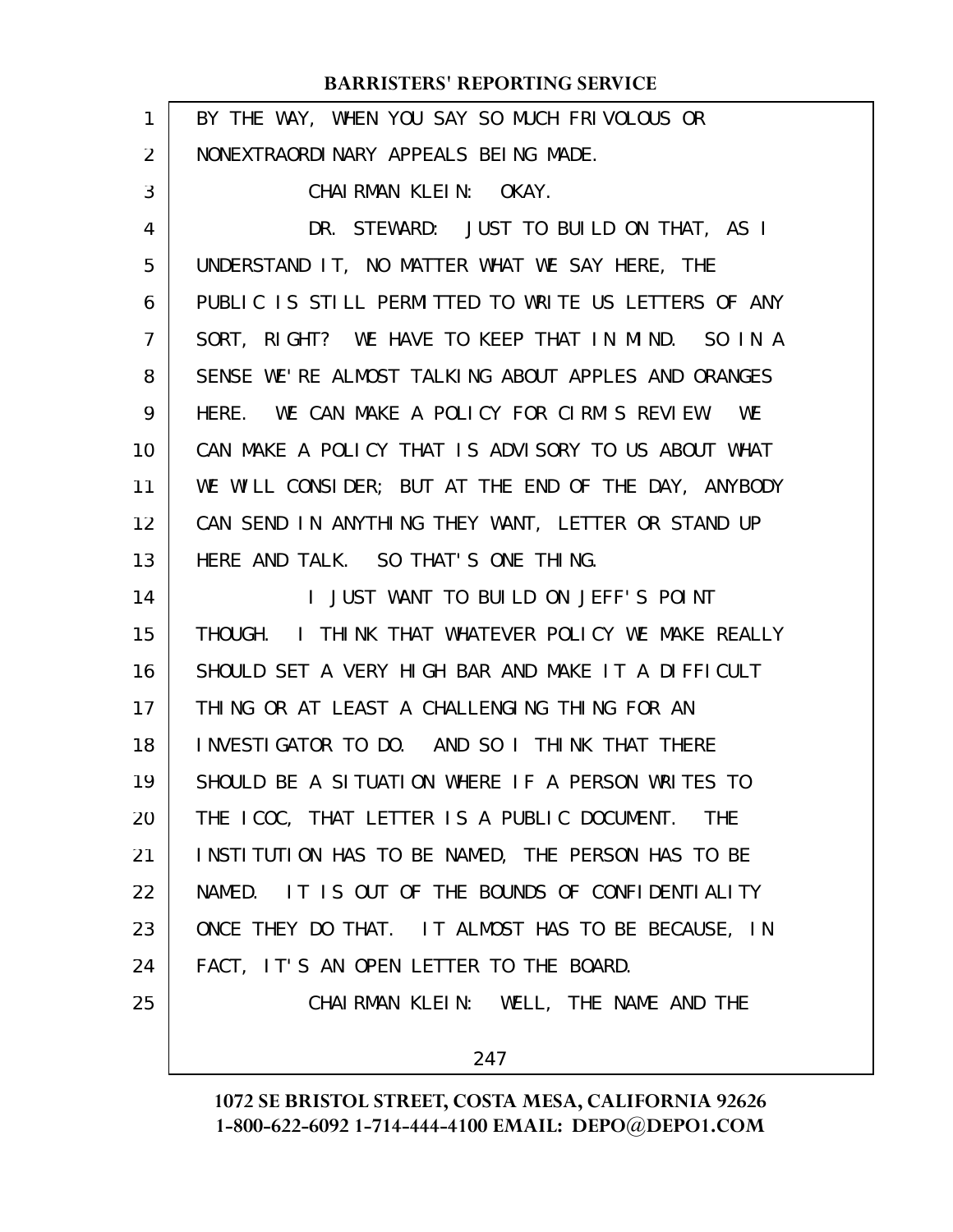| $\mathbf{1}$   | INSTITUTION IS ONE THING. THE INITIATIVE PROTECTS    |
|----------------|------------------------------------------------------|
| $\overline{2}$ | PROPRIETARY INFORMATION. IT IS INTENDED TO PROTECT   |
| 3              | IT. IT IS INTENDED TO PRESERVE THAT AS A RIGHT. SO   |
| 4              | IN TERMS OF JEFF'S COMMENTS ABOUT REDACTING          |
| 5              | PROPRIETARY INFORMATION, AND CRITICISM OF REVIEWERS  |
| 6              | RELATED TO THAT PROPRIETARY INFORMATION BECAUSE      |
| 7              | OTHERWISE WE'RE GOING TO LOSE OUR REVIEWERS.         |
| 8              | DR. STEWARD: AGAIN, YOU CAN'T STOP PEOPLE            |
| 9              | FROM WRITING ANYTHING THEY WANT IN AN OPEN LETTER TO |
| 10             | THE BOARD.                                           |
| 11             | CHAIRMAN KLEIN: THEY CAN DO THAT. IT IS              |
| 12             | IMPORTANT TO THE PRESERVATION OF THE ABILITY TO GET  |
| 13             | REVIEWERS THAT WE TRY AND SET A STANDARD.            |
| 14             | WE HAVE DR. PENHOET AND THEN SHERRY                  |
| 15             | LANSING.                                             |
| 16             | DR. PENHOET: TWO POINTS. IN MY VIEW, THE             |
| 17             | OPERATIVE TERM SHOULD BE -- SHOULD BE FACT AND NOT   |
| 18             | EXTRAORDINARY. I THINK BY INVITING PEOPLE TO FILL    |
| 19             | UP FIVE PAGES, IT'S HARD TO IMAGINE THERE ARE FIVE   |
| 20             | PAGES WORTH OF FACT. SO I THINK WE SHOULD DO         |
| 21             | EVERYTHING WE CAN TO DISCOURAGE ANY DISCOURSE ABOUT  |
| 22             | THE DEBATE ON THE SCIENTIFIC MERITS OF A PROPOSAL.   |
| 23             | THAT'S WHAT OUR SCIENTIFIC REVIEW GROUP IS THERE TO  |
| 24             | DO, ETC. AND I THINK THAT, YOU KNOW, THESE TWO       |
| 25             | RELATED ISSUES, THE LENGTH AND STICK TO THE FACTS,   |
|                |                                                      |

248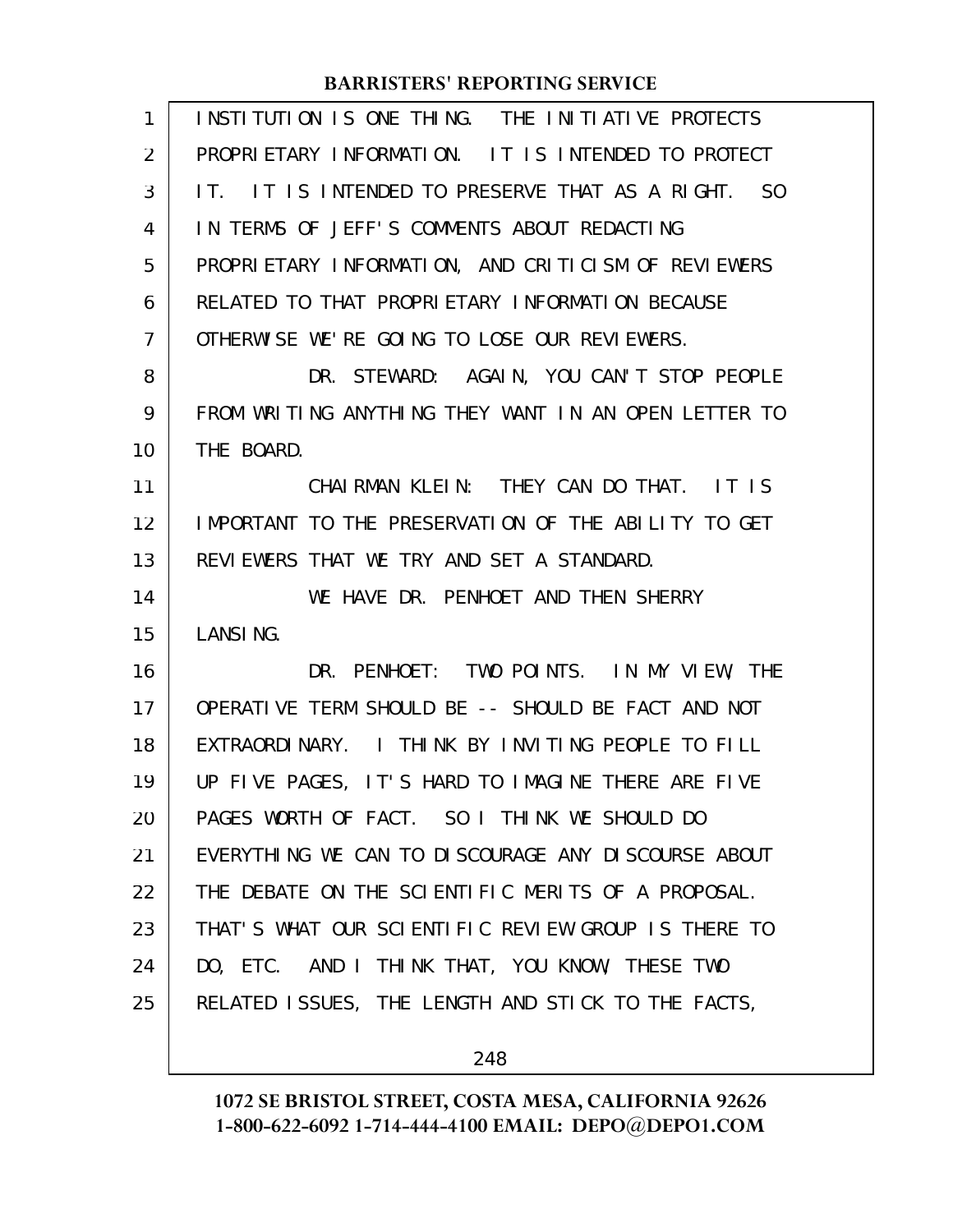| 1  | IF YOU ALLOW FIVE PAGES AND YOU SORT OF ALLOW A      |
|----|------------------------------------------------------|
| 2  | DISCOURSE ON THE REVIEW ITSELF, THEN I THINK WE      |
| 3  | REALLY DO OPEN OURSELVES UP TO EXACTLY JEFF'S POINT. |
| 4  | SO I PERSONALLY THINK WE SHOULD ONLY                 |
| 5  | ACCEPT OR WE SHOULD ONLY PROCESS LETTERS WHICH ARE   |
| 6  | TRULY BASED ON FACT, DEMONSTRABLE FACT, AND NOT      |
| 7  | ENCOURAGE THE DEBATE. BUT I THINK, AS OS POINTED     |
| 8  | OUT, THE LETTERS ARE COMING IN NOW, SO I THINK WE DO |
| 9  | NEED SOME ORDERLY PROCESS.                           |
| 10 | I DO HAVE ONE SUGGESTION ABOUT THE WORDING           |
| 11 | HERE, WHICH IS PERSONALLY I WOULD DROP UNDER NO. 3   |
| 12 | EVERYTHING THAT FOLLOWS THE ICOC. YOU KNOW, I THINK  |
| 13 | STAFF SHOULD GIVE US A PERSPECTIVE ON THIS. WHETHER  |
| 14 | IT'S MERITORIOUS OR NOT IN THE END PROBABLY HAS TO   |
| 15 | BE DECIDED BY US, SO I THINK THEY CAN SAY WE DON'T   |
| 16 | THINK IT'S VERY GOOD OR HAVE A FACT BASIS OF WHAT IT |
| 17 | IS. AGAIN, I THINK IF WE STICK TO THE FACTS, IT      |
| 18 | MAKES IT A LOT EASIER FOR YOU TO SAY THIS IS         |
| 19 | FACTUALLY CORRECT OR IT'S FACTUALLY INCORRECT.       |
| 20 | DR. TROUNSON: SOME OF THOSE CAN'T BE                 |
| 21 | PROVEN. WHAT SOMEBODY BELIEVES IS A WHOLE LOT OF     |
| 22 | OTHER PEOPLE DON'T, SO THAT'S WHY THE REVIEW GOES    |
| 23 | ON. SOME THINGS TENDERED AS FACT ARE, IN FACT,       |
| 24 | DI SAGREEMENTS OF FACT. THAT, YOU KNOW, THAT FACTS   |
| 25 | ARE NOT ESTABLISHED, YOU KNOW, UNDER THE PREMISE OF  |
|    |                                                      |

249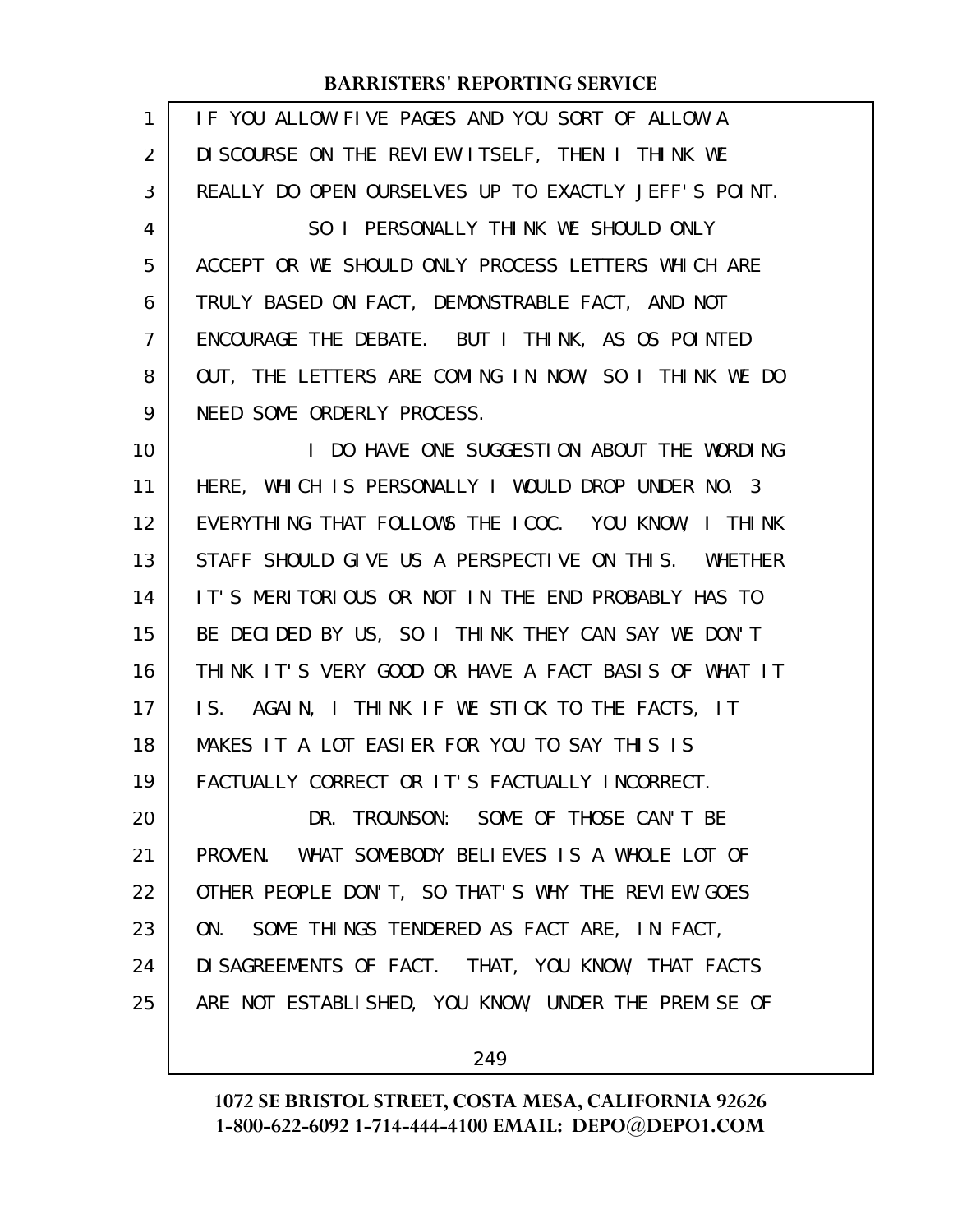| $\mathbf{1}$ | ABSOLUTE PROOF.                                      |
|--------------|------------------------------------------------------|
| 2            | DR. PENHOET: IF THAT WERE THE CASE, I'D              |
| 3            | LOVE TO HEAR FROM YOU GUYS ABOUT WHAT YOUR HOMEWORK  |
| 4            | WAS TO DETERMINE THE BALANCE OF THE FACTS.           |
| 5            | CHAIRMAN KLEIN: DR. PENHOET, BEFORE WE DO            |
| 6            | THAT, SO THAT WE CONTINUE, SHERRY LANSING HAS A      |
| 7            | POINT. BUT JAMES HARRISON HAS, I THINK, A LEGAL      |
| 8            | POINT HE WANTS TO MAKE IN EXPLANATION OF AND IN      |
| 9            | RESPONSE TO SOME OF THE POINTS ALREADY MADE BY THE   |
| 10           | BOARD.                                               |
| 11           | MR. HARRISON: I'D JUST LIKE TO CLARIFY               |
| 12           | THREE POINTS. FIRST, THE POLICY AS WRITTEN REQUIRES  |
| 13           | THAT LETTERS LIKE THIS THAT ARE SUBMITTED TO THE     |
| 14           | PRESIDENT BE DISTRIBUTED TO THE BOARD.               |
| 15           | SECONDLY, THE POINT ABOUT REDACTION WAS              |
| 16           | INTENDED TO GO ONLY TO PROPRIETARY INFORMATION OR,   |
| 17           | FOR EXAMPLE, ATTACKS ON REVIEWERS WHERE WE MAKE A    |
| 18           | DETERMINATION THAT THE PUBLIC INTEREST AND           |
| 19           | DISCLOSURE OF THAT INFORMATION IS OUTWEIGHED BY OUR  |
| 20           | INTEREST IN REDACTING IT TO PROTECT THE REVIEWERS    |
| 21           | PERSONALLY.                                          |
| 22           | AND FINALLY, THE POLICY WAS NOT INTENDED             |
| 23           | TO SUGGEST THAT EVERYONE WHO SUBMITS A LETTER TO THE |
| 24           | BOARD WILL HAVE THAT LETTER DISCUSSED AT A MEETING   |
| 25           | LIKE THIS, BUT RATHER TO GIVE YOU DISCRETION TO SEE  |
|              | 250                                                  |

**1072 SE BRISTOL STREET, COSTA MESA, CALIFORNIA 92626**

**1-800-622-6092 1-714-444-4100 EMAIL: DEPO@DEPO1.COM**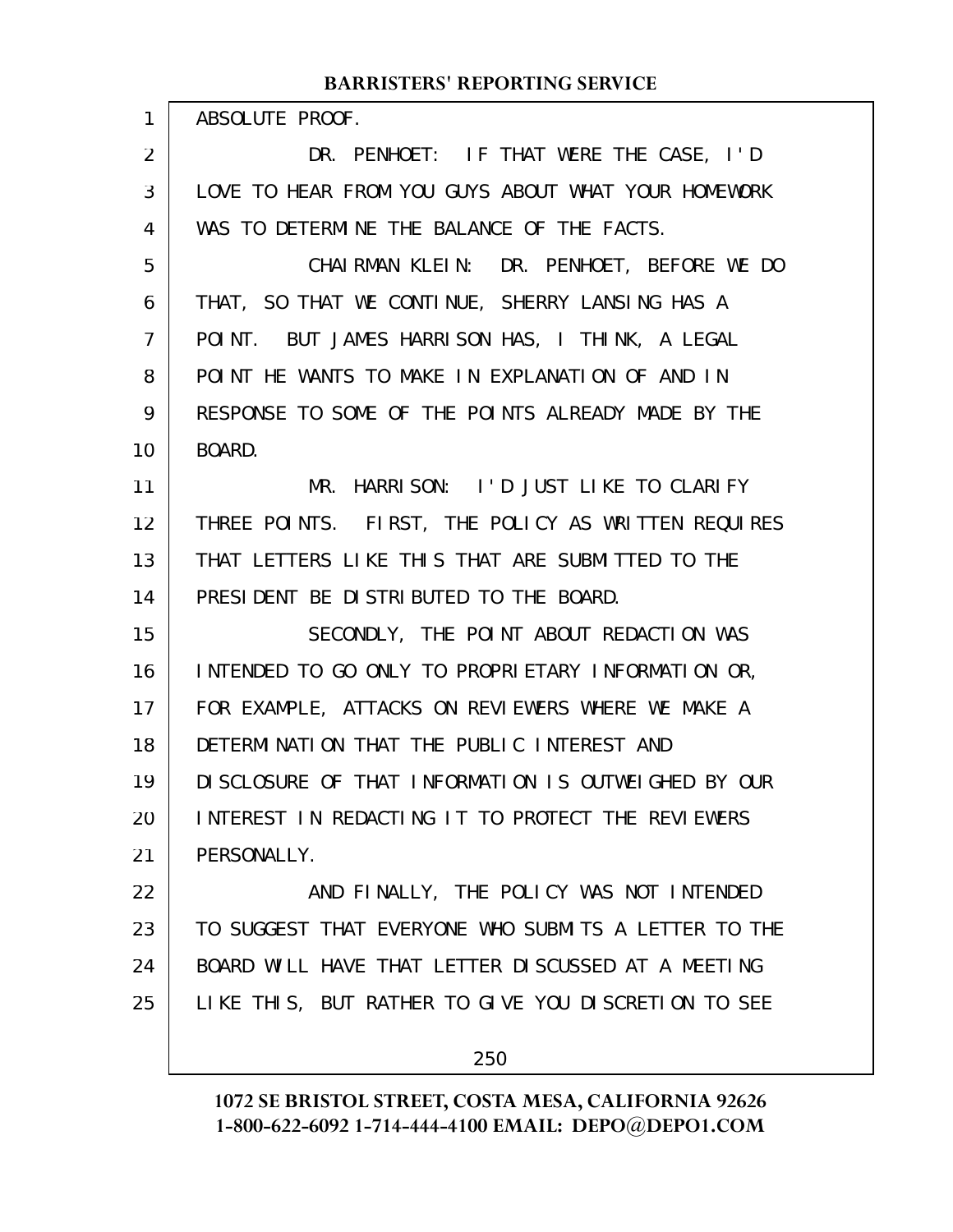| $\mathbf{1}$   | THE LETTERS. AND IF YOU THINK A LETTER RAISES AN     |
|----------------|------------------------------------------------------|
| 2              | INTEREST THAT YOU'D LIKE TO DISCUSS, TO RAISE A      |
| 3              | QUESTION ABOUT IT. IT'S NOT MEANT TO SUGGEST THAT    |
| 4              | WE HAVE A ROUTINE REVIEW IN CONSIDERATION OF EACH    |
| 5              | LETTER THAT'S SUBMITTED.                             |
| 6              | CHAIRMAN KLEIN: SHERRY HAS THE FLOOR.                |
| $\overline{7}$ | MS. LANSING: I JUST WANT TO SAY THAT I               |
| 8              | REALLY BELIEVE STRONGLY -- I'M ALL FOR THIS. I       |
| 9              | REALLY BELIEVE STRONGLY THAT WE NEED A POLICY.       |
| 10             | WHETHER YOU WANT TO USE THE WORD "FACTS, " WHETHER   |
| 11             | YOU WANT TO USE EXTRAORDINARY, HOW ABOUT JUST        |
| 12             | EXCEPTIONS, DO YOU KNOW. WE HAVE A POLICY FOR        |
| 13             | POSSIBLE EXCEPTIONS.                                 |
| 14             | I GET THESE LETTERS, EVERYONE GETS THESE             |
| 15             | LETTERS. I THINK REPRESENTING THE PUBLIC WE HAVE A   |
| 16             | RESPONSIBILITY TO RESPOND. HOW THE SCIENTISTS        |
| 17             | CHOOSE TO RESPOND, YOU'RE GOING TO ADVISE US. AND    |
| 18             | IT'S A FINE LINE BECAUSE WE DO NOT WANT TO INTERFERE |
| 19             | WITH THE PROCESS THAT IS WORKING.                    |
| 20             | SO MY FEELING IS THAT WE JUST -- THIS IS             |
| 21             | JUST A PROCESS FOR US TO RESPOND TO PEOPLE THAT ARE  |
| 22             | LOOKING FOR EXCEPTIONS.                              |
| 23             | CHAIRMAN KLEIN: SO I THINK DR. PIZZO AND             |
| 24             | THEN GO BACK TO -- IF I COULD, STU, GO TO DR.        |
| 25             | POMEROY WHO HASN'T HAD A CHANCE TO SPEAK TO THIS     |
|                | 251                                                  |
|                |                                                      |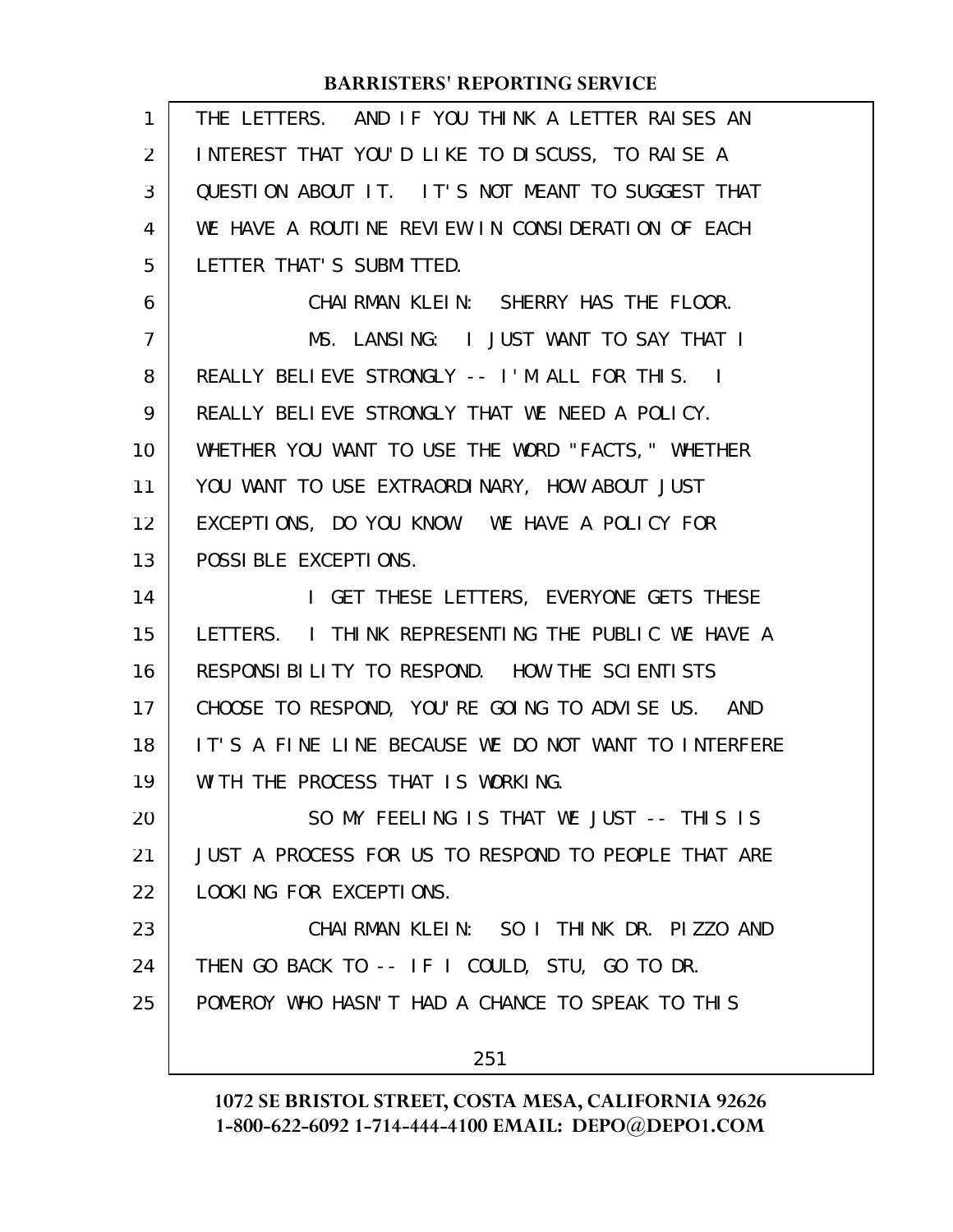AFTER DR. PIZZO.

1

24

DR. PIZZO: SO I'M BACK TO WHERE I WAS AT THE VERY BEGINNING, WHICH IS HOW WE'RE DEFINING FACT AND THE ISSUE AROUND EXCEPTION. I THINK THAT PART OF WHAT WE'RE DEALING WITH IS TWOFOLD. ONE IS THE EXPECTATIONS OF INVESTIGATORS MAKING PROPOSALS WHO GET A NONFUNDED REVIEW WHO HAVE SOME BASIS FOR WANTING TO CONTEST THAT, FACT-BASED OR OTHERWISE. AND I THINK PART OF WHAT WE NEED OR WHAT WE'RE STRUGGLING WITH IS IS THERE A PROCESS FOR THAT TO HAPPEN? SO INDEPENDENT OF EXCEPTION, I THINK WE MAY WANT TO COMMUNICATE THAT IF YOU HAVE SOME BASIS FOR DISAGREEMENT, IT'S APPROPRIATE TO DIRECT YOUR COMMENTS TO CIRM FOR A FACT-BASED CONTENTION, IF YOU WILL, ABOUT THE PROCESS. COUPLED WITH THAT COULD BE, THEN, IF YOU FEEL THAT, ON THE BASIS OF THAT APPEAL, THAT YOU WANT TO TAKE YOUR CASE TO THE ICOC, SO IT'S LIKE GOING FROM STUDY SECTION TO COUNCIL, YOU KNOW, THAT CAN HAPPEN, BUT IT WILL GO THROUGH A PROCESS THAT IS, IN ESSENCE, CAPTURED IN THIS. SO I'M PUTTING FORWARD A KIND OF TIERED APPROACH. ONE OF THEM IS 2 3 4 5 6 7 8 9 10 11 12 13 14 15 16 17 18 19 20 21 22 23

FACT-BASED OR CONTENT DISAGREEMENT, YOU HAVE A RIGHT 25

THE GENERAL INFORMATION IS THAT IF YOU HAVE A

252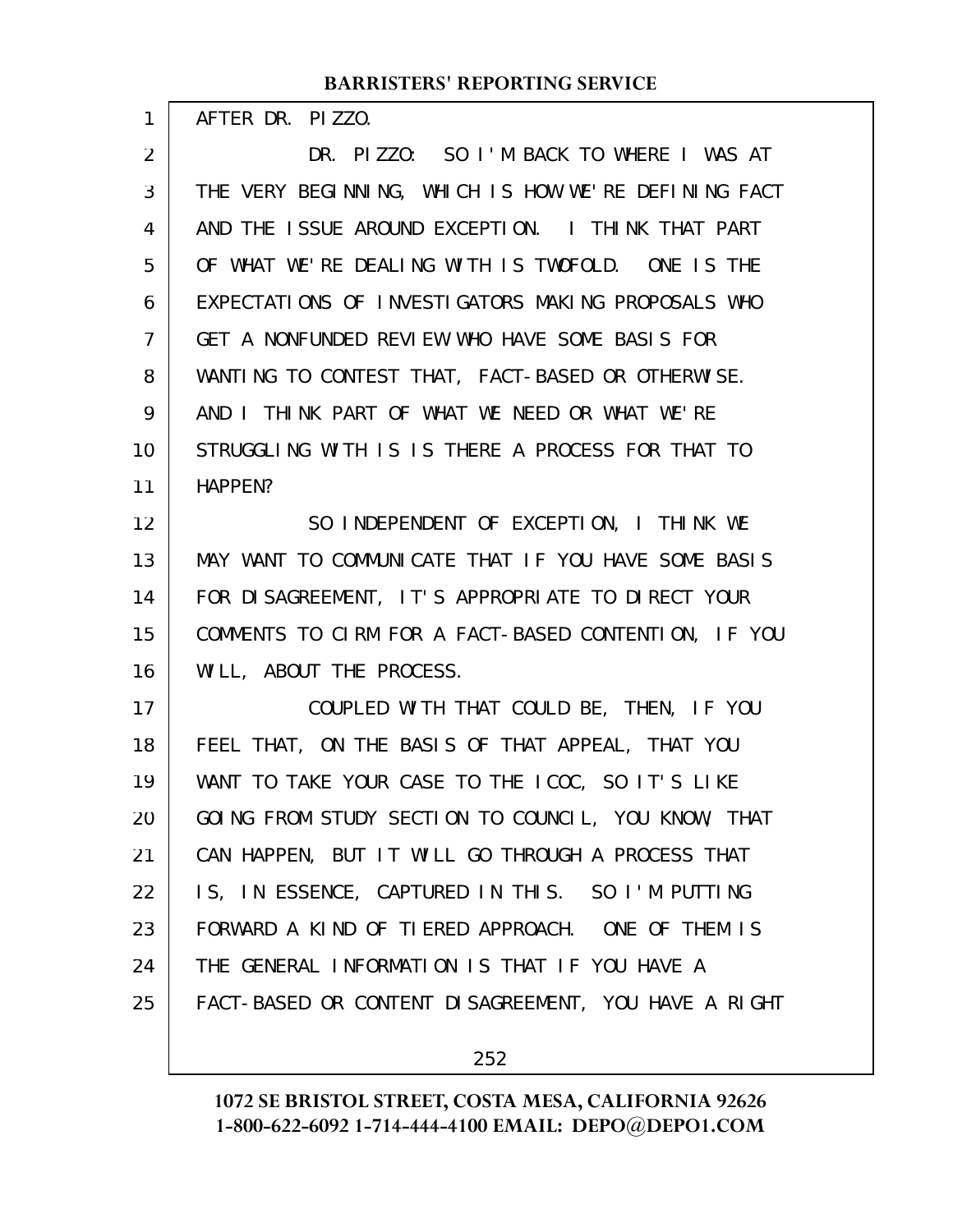TO BRING THAT TO CIRM.

1

IF YOU WANT TO FLAG THAT, BECAUSE OF THE LACK OF RESPONSIVENESS THAT YOU FEEL STILL OBTAINS FROM CIRM, YOU CAN MAKE YOUR APPEAL TO THE ICOC. AND THAT WILL TAKE PLACE WITH, AGAIN, THE ICOC BEING INFORMED OF THE FACT-BASED REVIEW. SO THAT WOULD CREATE A GREATER ONUS. SO IT SORT OF TAKES ME BACK TO WHERE I WAS AT THE BEGINNING, BUT MAYBE ARTICULATES THIS A LITTLE BIT MORE CRISPLY IN TERMS OF HOW IT MIGHT BE CAPTURED. 2 3 4 5 6 7 8 9 10

CHAIRMAN KLEIN: I THINK THAT THAT IS THE INTENTION OF THIS PROCESS. AND SO NARRATIVELY, IT COULD BE DESCRIBED BY THE PRESIDENT IN DESCRIBING THE PROCESS, WHICH IS EVERYONE IS INTENDED TO DEAL WITH SCIENTIFIC STAFF FIRST; AND, IN FACT, IF THE SCIENTIFIC STAFF GIVES THEM A STRONG INDICATION THAT THEY DON'T BELIEVE THERE IS A DIFFERENCE OF MATERIAL FACT, THEN HOPEFULLY THEY WILL UNDERSTAND THAT THIS EXTRAORDINARY PETITION IS NOT LIKELY TO HAVE A YIELD. BECAUSE I THINK THE MOOD OF THIS BOARD, AS EXPRESSED HERE, IS THAT IT WILL TAKE A MAJOR PERSUASIVE SHOWING OF VERY HIGH BURDEN OF PROOF ON THE APPLICANT'S PART BEFORE A BOARD MEMBER IS GOING TO ASK FOR THIS TO BE BROUGHT INTO THE DEBATE. DR. TROUNSON: I THINK, CHAIR, IT IS AS IT 11 12 13 14 15 16 17 18 19 20 21 22 23 24 25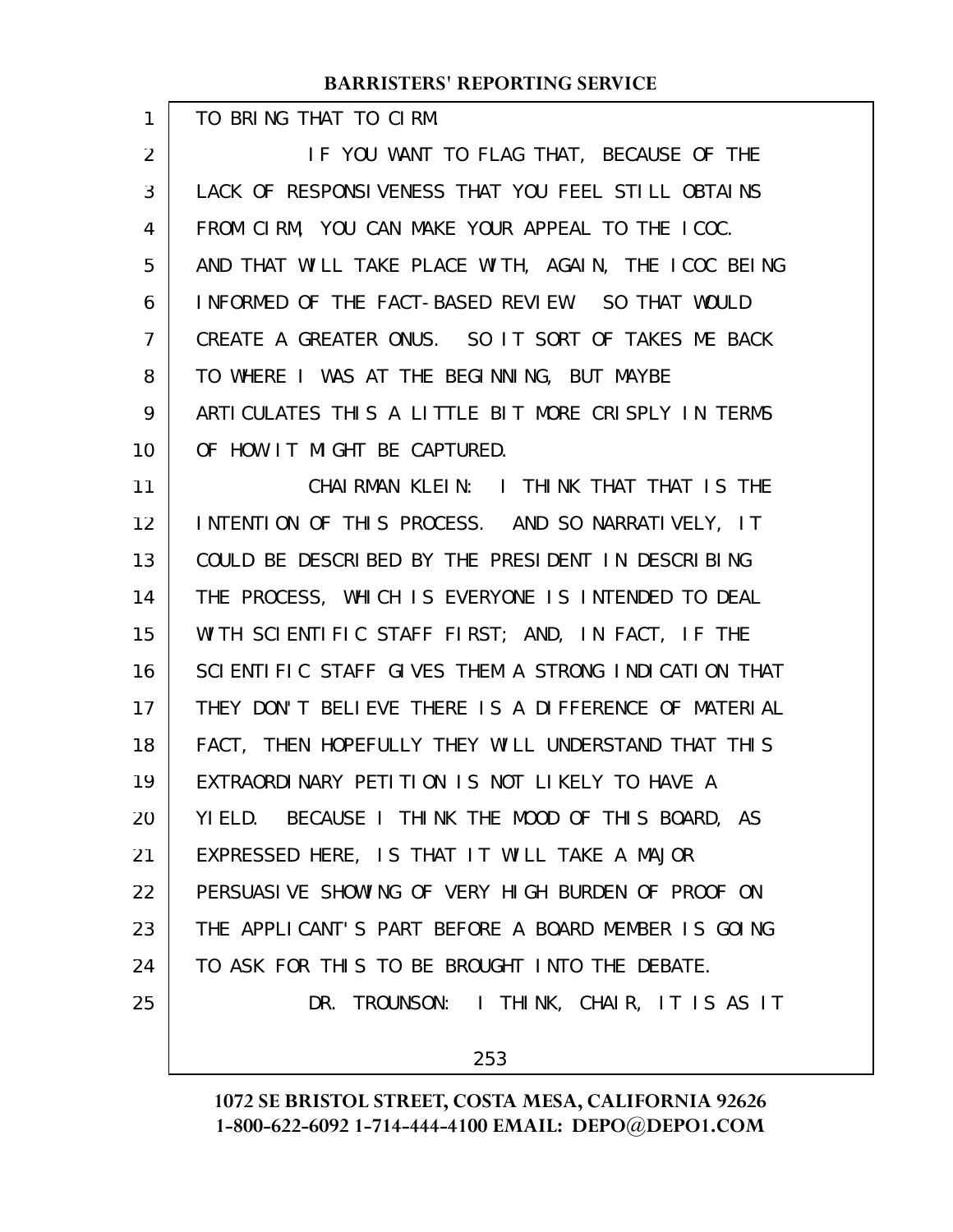| 1              | IS, PHILIP, THAT THEY DO CONTACT US IN LARGE         |
|----------------|------------------------------------------------------|
| $\overline{2}$ | NUMBERS. AND SO MAYBE WE OUGHT TO SORT OF RECOGNIZE  |
| 3              | THAT IT STILL EXISTS THE TWO TIERS. IT'S MORE OUR    |
| 4              | CONCERN THAT YOU ARE GOING TO BE INUNDATED AND BE    |
| 5              | FORCED TO TRY AND MAKE DECISIONS ON A DAY'S NOTICE   |
| 6              | YOURSELVES WITHOUT US BEING ABLE TO INFORM YOU.      |
| 7              | DR. PIZZO: SO I'M SUGGESTING THAT WE, IN             |
| 8              | ESSENCE, CODIFY THE PROCESS TO HAVE AN ORGANIZED     |
| 9              | APPROACH SO THAT IF YOU HAVE A DISAGREEMENT ABOUT    |
| 10             | YOUR GRANT, YOU HAVE A RIGHT TO MAKE AN APPEAL, IF   |
| 11             | YOU WILL, TO CIRM. AND IF YOU FEEL THAT THE ANSWER   |
| 12             | IS STILL UNSATISFACTORY, AND YOU WANT TO, FOR        |
| 13             | EXCEPTIONAL REASONS, BRING THAT TO THE ATTENTION OF  |
| 14             | THE ICOC, YOU HAVE A RIGHT TO DO THAT, BUT, YOU      |
| 15             | KNOW, YOU NEED TO KNOW THAT IT'S GOING TO COME WITH  |
| 16             | A FACT-BASED ASSESSMENT. SO THAT IN A SENSE WE'RE    |
| 17             | REALLY TRYING TO SET EXPECTATIONS THAT WE'RE BROAD,  |
| 18             | WE'RE TRANSPARENT, WE'RE BEING FAIR, BUT WE'RE ALSO  |
| 19             | IN A SENSE HELPING TO DEFINE OR MOVE PEOPLE TOWARD A |
| 20             | DEFINITION OF WHAT REALLY IS THE WEIGHT OF           |
| 21             | EXCEPTION.                                           |
| 22             | CHAIRMAN KLEIN: SO, DR. PIZZO, NOT TO                |
| 23             | OVERBURDEN STAFF WITH THE -- I'M THINKING THAT YOUR  |
| 24             | USE OF THE WORD "APPEAL TO CIRM STAFF" IS YOU CAN    |
| 25             | HAVE A DISCUSSION WITH THE STAFF ABOUT YOUR ISSUE AS |
|                |                                                      |

254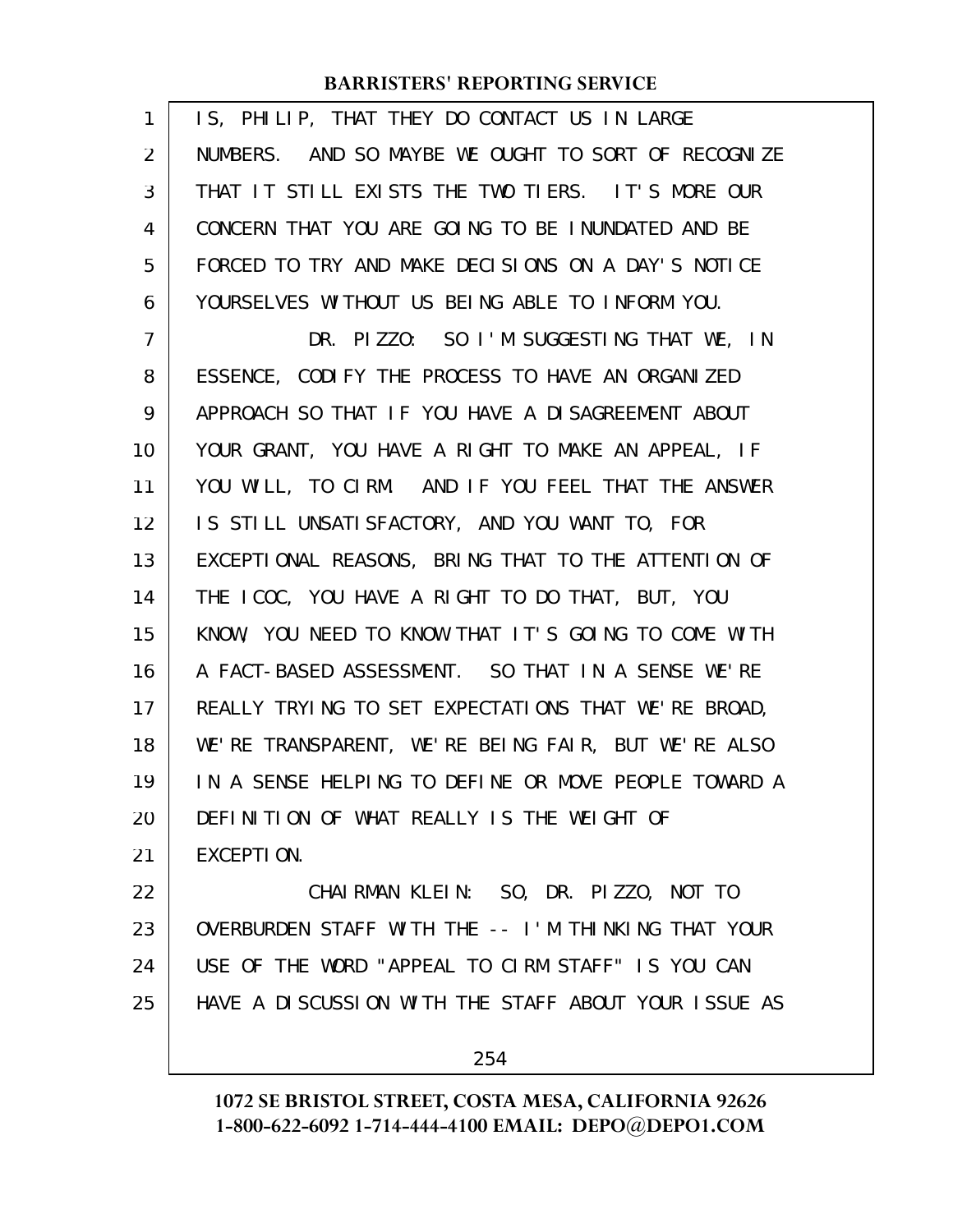| 1              | A SCREENING MECHANISM THAT WILL GIVE YOU SOME           |
|----------------|---------------------------------------------------------|
| $\overline{2}$ | I MMEDI ATE FEEDBACK SO THAT THEY DON'T I MMEDI ATELY   |
| 3              | LAUNCH INTO A WRITTEN APPEAL OF SOME KIND.              |
| 4              | DR. PIZZO: EXACTLY. I'M NOT SUGGESTING                  |
| 5              | THAT THESE GO BACK FOR RE-REVIEW TO THE REVIEW          |
| 6              | I THINK THAT WOULD BE A MISTAKE. I THINK<br>GROUPS.     |
| $\overline{7}$ | WHAT WE'RE DOING IS SETTING THRESHOLD EXPECTATIONS.     |
| 8              | CHAIRMAN KLEIN: CAN I DO THIS? WE CAN'T                 |
| 9              | TAKE A FORMAL ACTION TODAY. WE'VE HAD A LOT OF GOOD     |
| 10             | WE HAVE TO GO THROUGH A LOAN POLICY AND SOME<br>I NPUT. |
| 11             | OTHER ITEMS. I'D LIKE TO ASK FOR SOME PUBLIC INPUT      |
| 12             | VERY QUICKLY WITH THE THOUGHT THAT PERHAPS WITH THE     |
| 13             | BENEFIT OF THIS IN THE SEPTEMBER MEETING, WE CAN        |
| 14             | HAVE A FORMAL PRESENTATION INTEGRATING THIS             |
| 15             | INFORMATION, PERHAPS LIMITING DOWN THE PAGES MORE,      |
| 16             | HAVING THE DEFERRAL OPTION FOR THE STAFF THAT STU       |
| 17             | MENTIONED BECAUSE WE NEED TO MOVE FORWARD IN OUR        |
| 18             | AGENDA.                                                 |
| 19             | DR. STEWARD: JUST BEFORE WE DO, CAN I                   |
| 20             | JUST MAKE ONE POINT BECAUSE I THINK THIS IS REALLY      |
| 21             | CRITICAL? I'M CONFUSED NOW. I REALLY AM BECAUSE I       |
| 22             | THINK THAT WHAT WE'RE TALKING ABOUT HERE, WHAT DR.      |
| 23             | PIZZO IS TALKING ABOUT, REALLY IS A FUNDAMENTAL         |
| 24             | AMENDMENT TO THE GAP. I DON'T THINK WE WANT TO DO       |
| 25             | THAT. THE GAP STATES RIGHT NOW FORMAL APPEAL OF         |
|                |                                                         |

255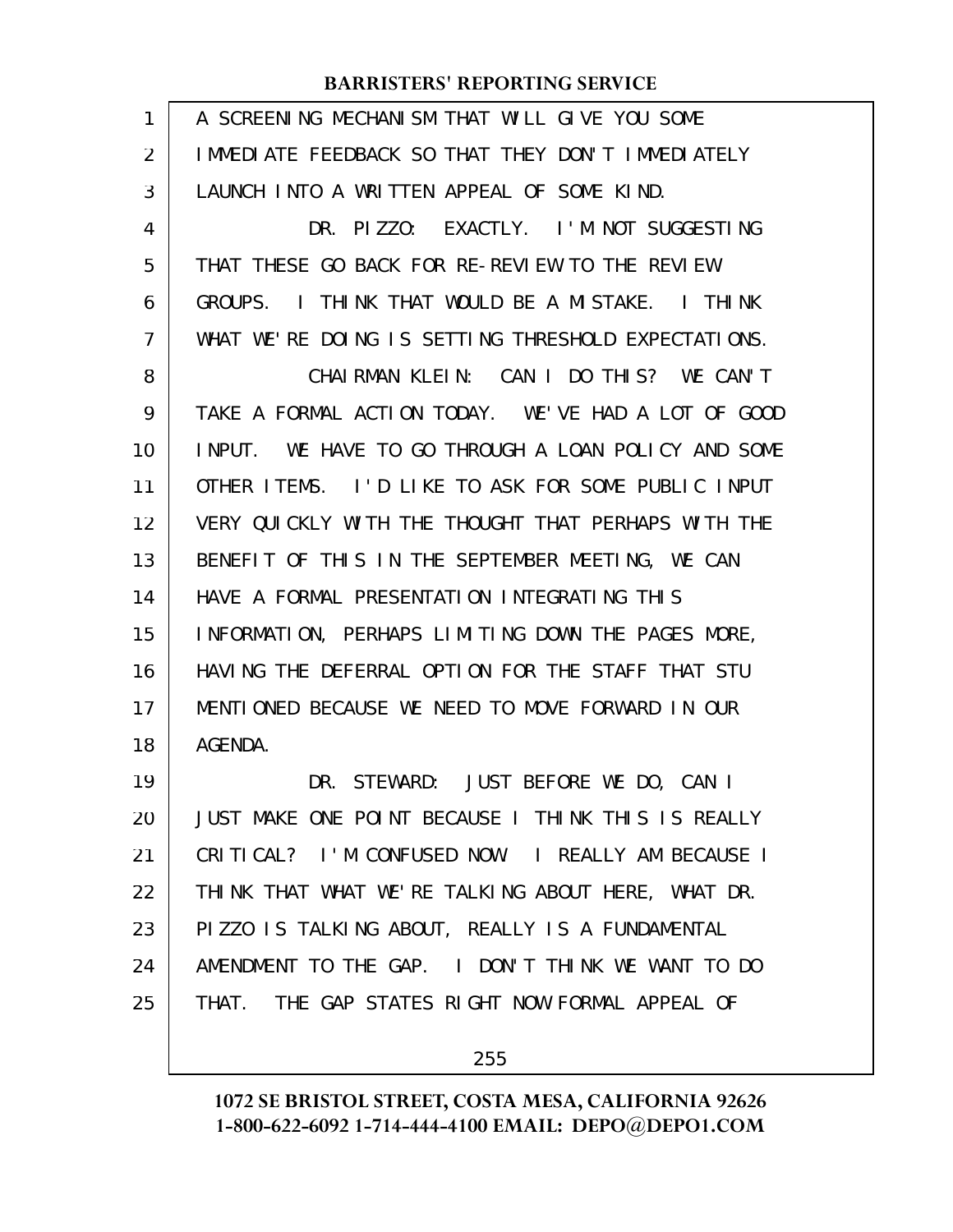| 1              | SCIENTIFIC REVIEW IS LIMITED TO INSTANCES WHERE A    |
|----------------|------------------------------------------------------|
| $\overline{2}$ | DEMONSTRABLE FINANCIAL OR SCIENTIFIC CONFLICT OF     |
| 3              | INTEREST HAD A NEGATIVE IMPACT ON THE REVIEW PROCESS |
| 4              | AND RESULTED IN A FLAWED REVIEW. I THINK THAT'S THE  |
| 5              | ONLY REASON THAT THERE SHOULD BE AN APPEAL TO CIRM.  |
| 6              | WE'RE TALKING HERE ABOUT SOMETHING ELSE.             |
| 7              | WE'RE TALKING ABOUT THESE LETTERS THAT ARE COMING    |
| 8              | INTO US AS THE ICOC. AND I THINK THAT WHAT YOU'RE    |
| 9              | TALKING ABOUT REALLY THEN WOULD CAUSE US TO MODIFY   |
| 10             | THAT FUNDAMENTAL GAP PROCESS.                        |
| 11             | SO I WOULD JUST LIKE TO RAISE THE POINT              |
| 12             | THAT WE FOCUS ON THESE LETTERS THAT COME TO THE ICOC |
| 13             | ONLY AND TALK ABOUT THE ISSUES UNDER -- THE          |
| 14             | CIRCUMSTANCES UNDER WHICH WE WOULD CONSIDER IT.      |
| 15             | THAT'S REALLY WHAT WE'RE TALKING ABOUT. AND LIMIT    |
| 16             | IT TO THAT.                                          |
| 17             | DR. PIZZO: I TAKE YOUR POINT, BUT I DON'T            |
| 18             | AGREE BECAUSE I DO THINK THAT THE DETERMINATION OF   |
| 19             | WHETHER THERE'S A FUNDAMENTAL PROBLEM WITH THE       |
| 20             | SCIENTIFIC REVIEW IS IN A SENSE IN THE EYES OF THE   |
| 21             | BEHOLDER. WE'VE ALL BEEN ON BOTH ENDS OF THAT        |
| 22             | EQUATION, RIGHT? AND SO I THINK THAT I'M NOT         |
| 23             | SUGGESTING ANYTHING THAT WOULD CHANGE THE GAP. I     |
| 24             | THINK THAT WHAT I'M SUGGESTING IS THAT WE'RE SIMPLY, |
| 25             | AS WE ANNOUNCE THIS, WE'RE CODIFYING THIS, THAT WE   |
|                |                                                      |

256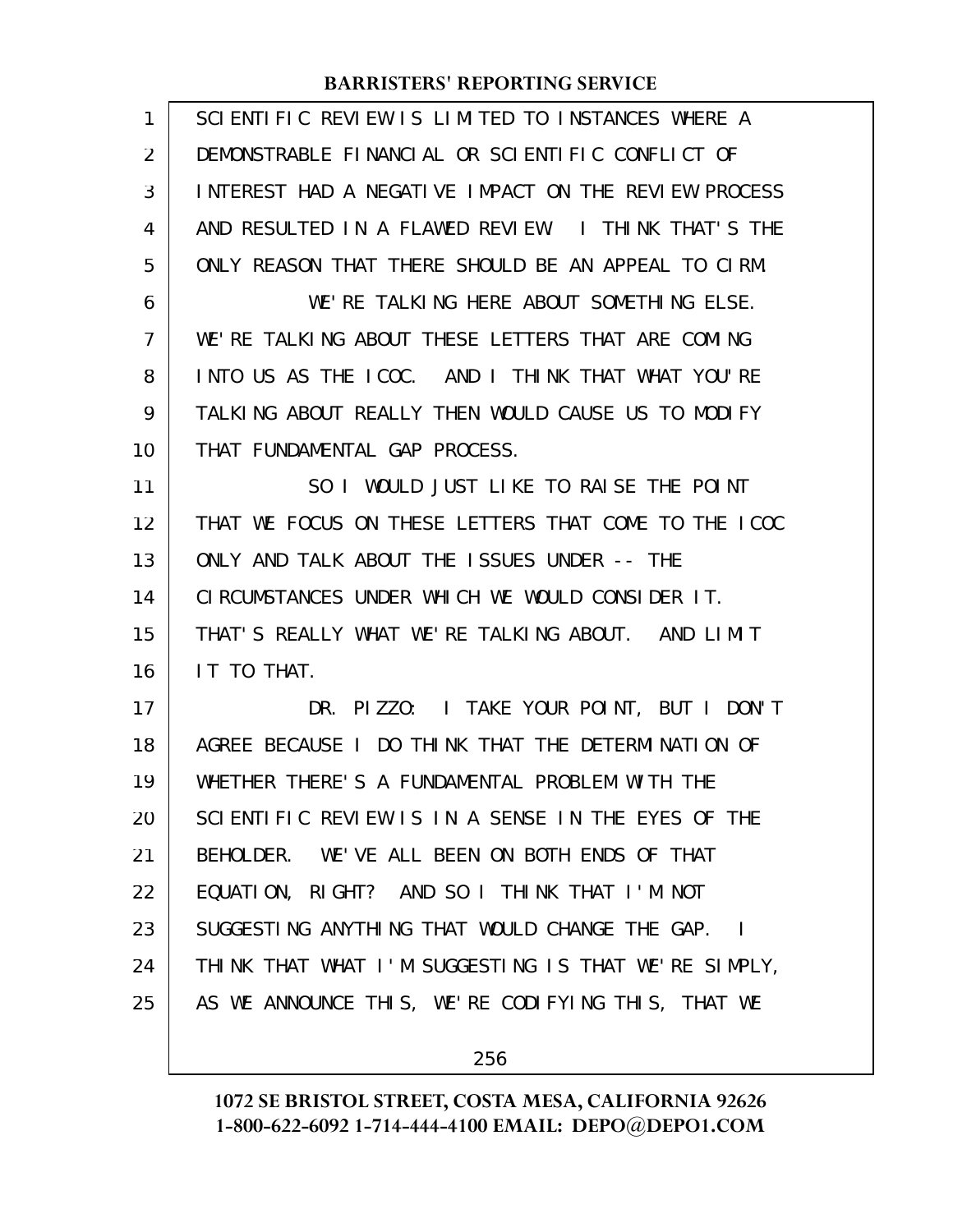| $\mathbf{1}$   | COULD REFER TO THE GAP AND SAY IF YOU HAVE A         |
|----------------|------------------------------------------------------|
| $\overline{2}$ | CONCERN, THIS IS THE PROCESS YOU FOLLOW.             |
| 3              | BUT WHAT I'M ALSO TRYING TO DO IS, AS                |
| 4              | OTHERS HAVE DURING THE DISCUSSION, IS RAISE THE BAR  |
| 5              | OF EXPECTATION AROUND WHAT SHOULD COME TO THE ICOC   |
| 6              | BECAUSE THESE CAN ALSO BE, AS THEY HAVE BEEN, QUITE  |
| $\overline{7}$ | HONESTLY, POLITICIZED VIEWS, SUBJECT TO INDIVIDUALS. |
| 8              | AND WE'LL WIND UP GETTING CAUGHT IN A QUAGMIRE OF    |
| 9              | INTERNAL DEBATE.                                     |
| 10             | CHAIRMAN KLEIN: IF I COULD TAKE PUBLIC               |
| 11             | COMMENT BECAUSE I'VE ALREADY CALLED FOR THAT, JOAN,  |
| 12             | IF WE CAN DO THAT. DR. POMEROY.                      |
| 13             | DR. POMEROY: YOU SAID I WAS NEXT.                    |
| 14             | CHAIRMAN KLEIN: THAT IS EXACTLY RIGHT.               |
| 15             | MY APOLOGIES TO THE PUBLIC BECAUSE I HAD             |
| 16             | SPECIFICALLY RECOGNIZED DR. POMEROY, WHO HAS NOT HAD |
| 17             | A CHANCE TO SPEAK.                                   |
| 18             | DR. POMEROY: I JUST WANT TO URGE MY                  |
| 19             | COLLEAGUES ON THIS BOARD TO KEEP IN MIND WHAT OUR    |
| 20             | ROLE IS VERSUS WHAT THE CIRM STAFF'S ROLE IS. AND I  |
| 21             | THINK THAT SOME OF THE SEMANTICS THAT WE'VE USED ARE |
| 22             | UNFORTUNATE BECAUSE THIS SHOULD NOT BE ABOUT AN      |
| 23             | APPEAL TO US ON THE SCIENTIFIC GROUNDS. WE ARE NOT   |
| 24             | THE SCIENTIFIC REVIEWERS. WE HAVE A REVIEW PANEL     |
| 25             | THAT DOES THAT. WE AS A BOARD, OUR ROLE IS -- ALL    |
|                |                                                      |

257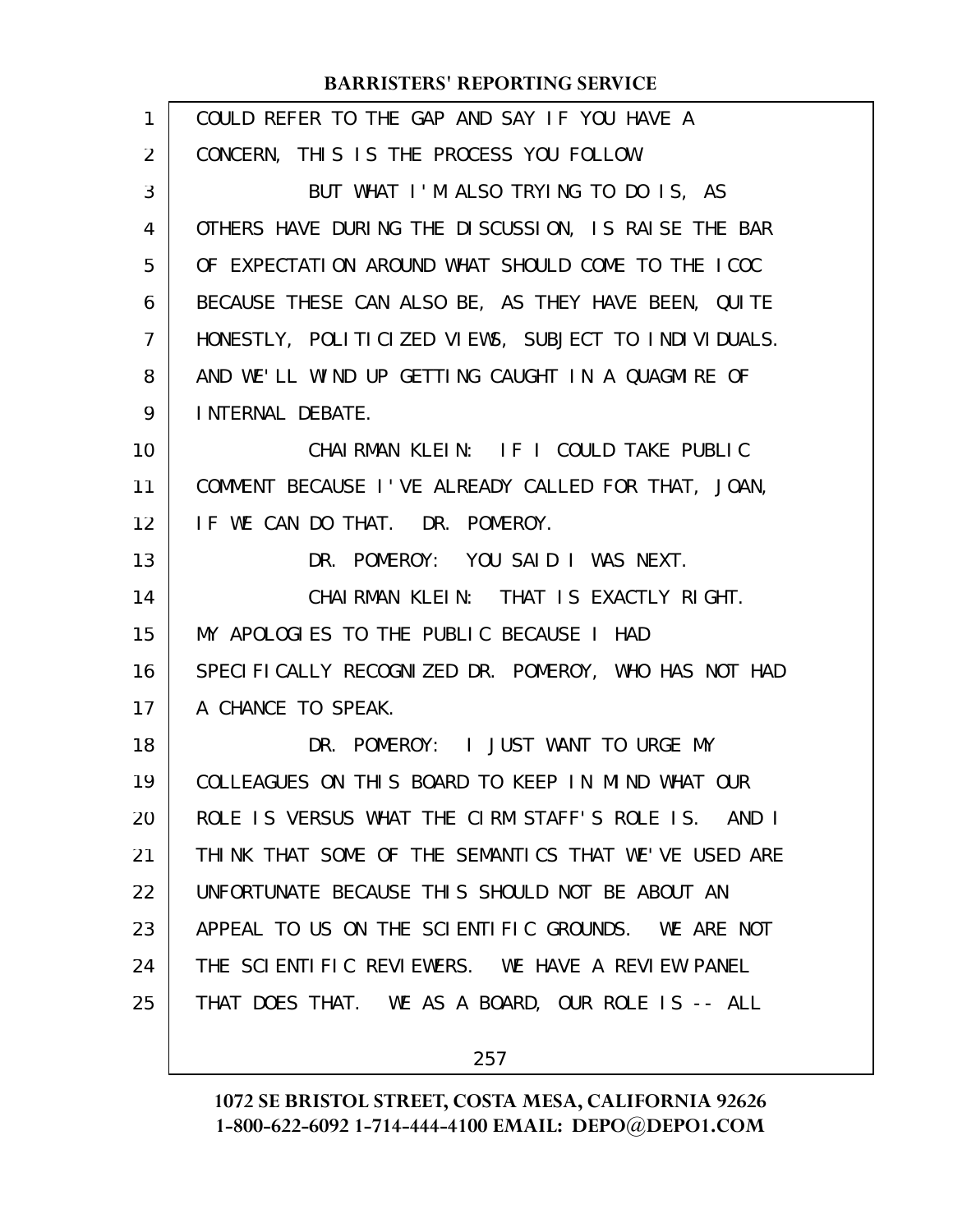| 1              | OF US ARE SCIENTIFIC REVIEWERS IN OTHER LIVES.<br>WE   |
|----------------|--------------------------------------------------------|
| 2              | HAVE TO LET THAT GO. AND OUR ROLE ON THIS BOARD IS     |
| 3              | TO THINK ABOUT THE PROGRAMMATIC AND THE PUBLIC AND     |
| 4              | ALL THOSE PERSPECTIVES. AND I THINK IT IS VERY         |
| 5              | IMPORTANT THAT WHEN WE SEE THIS AGAIN IN SEPTEMBER,    |
| 6              | IT IS MADE QUITE CLEAR WHAT THE APPROPRIATE THINGS     |
| $\overline{7}$ | TO BRING TO THE ICOC WOULD BE.                         |
| 8              | THINK THOSE ARE NOT APPEALS BECAUSE<br>$\mathbf{L}$    |
| 9              | THERE'S NOTHING TO APPEAL. THERE'S NOT BEEN A          |
| 10             | DECISION YET. AND THEY'RE NOT SCIENTIFIC               |
| 11             | THEY' RE ADDITIONAL INFORMATION THAT IS<br>EXCEPTIONS. |
| 12             | PERTINENT TO OUR ROLE AS BOARD MEMBERS. AND THAT       |
| 13             | PROBABLY IS MOSTLY ABOUT THE MIDDLE TIER OF            |
| 14             | APPLICATIONS BECAUSE THOSE ARE THE ONES THE REVIEW     |
| 15             | PANEL HAS ASKED US TO HAVE A SAY ABOUT AND TO          |
| 16             | CONSIDER.                                              |
| 17             | SO AS WRITTEN THIS IS BASICALLY AN APPEAL              |
| 18             | PROCESS THAT COULD INCLUDE SCIENTIFIC MERIT AND ALL    |
| 19             | SORTS OF THINGS, SO IT NEEDS TO BE MUCH MORE           |
| 20             | SPECIFIC BEFORE I CAN SUPPORT IT.                      |
| 21             | CHAIRMAN KLEIN: OKAY. SO I'D LIKE TO                   |
| 22             | EMPHASIZE THAT ON A STATUTORY BASIS THE REASON FOR     |
| 23             | EXECUTIVE SESSION FOR PROPRIETARY REVIEWS HERE AT      |
| 24             | THIS BOARD AND FOR DISCUSSIONS THAT CAN COVER          |
| 25             | SCIENCE HERE IS ON A STATUTORY BASIS, WE HAVE TO BE    |
|                | 258                                                    |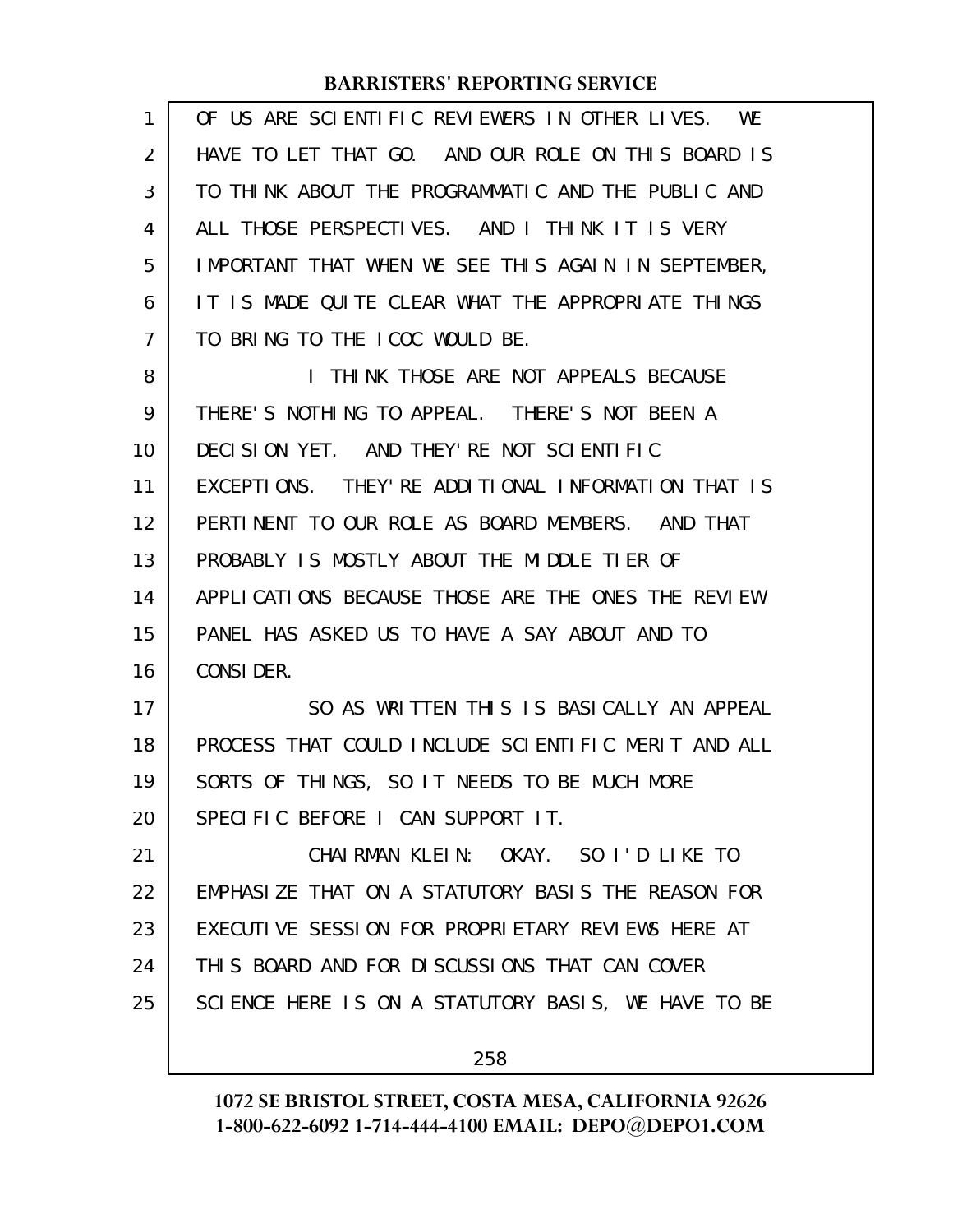| $\mathbf{1}$   | THE FINAL DECISION MAKER ON SCIENCE AS WELL AS       |
|----------------|------------------------------------------------------|
| $\overline{2}$ | PROGRAMMATIC BASIS. WE RESPECT THE INPUT OF THE      |
| 3              | PEER REVIEW PROCESS, AND WE HAVE A GREAT COMMITMENT  |
| 4              | TO THE INTEGRITY OF THAT PROCESS. BUT, IN FACT, ON   |
| 5              | THIS BOARD WE HAVE A GREAT DEAL OF SCIENTIFIC AND    |
| 6              | CLINICAL KNOWLEDGE, AND THROUGH THE PATIENT          |
| 7              | ADVOCATES EXPOSURE TO SCIENTIFIC KNOWLEDGE OR        |
| 8              | THROUGH THE INDUSTRY REPRESENTATIVES EXPOSURE TO     |
| 9              | SCIENTIFIC KNOWLEDGE THAT IS PERTINENT. SO IT'S A    |
| 10             | <b>BALANCE.</b>                                      |
| 11             | BUT I HEAR YOU. AND I WOULD LIKE TO SAY              |
| 12             | THAT STATUTORILY WE HAVE TO BE THE FINAL DECISION    |
| 13             | MAKER ON A SCIENTIFIC BASIS. WITH DUE RESPECT, WE    |
| 14             | TAKE GREAT WEIGHT AND LISTEN CAREFULLY TO THE PEER   |
| 15             | REVIEW SYSTEM AND THE ADVICE WE GET THROUGH IT AS    |
| 16             | WELL AS GREAT WEIGHT FROM THE SCIENTIFIC STAFF WE    |
| 17             | HAVE AS AN AGENCY AND THEIR POSITION.                |
| 18             | DR. POMEROY: MY FINAL QUESTION IS                    |
| 19             | ACTUALLY A QUESTION FOR JAMES, WHICH IS, IS IT       |
| 20             | LEGALLY ALLOWABLE FOR US TO SAY THAT IF YOU SUBMIT A |
| 21             | WRITTEN ADDITIONAL INFORMATION, THAT YOU WAIVE YOUR  |
| 22             | RIGHT TO PUBLIC HEARING BECAUSE PART OF THIS IS TO   |
| 23             | MOVE OUR PROCESS ALONG. WHAT PREVENTS EVERYONE FROM  |
| 24             | BOTH SENDING US THE LETTER AND COMING TO READ THE    |
| 25             | LETTER TO US?                                        |

259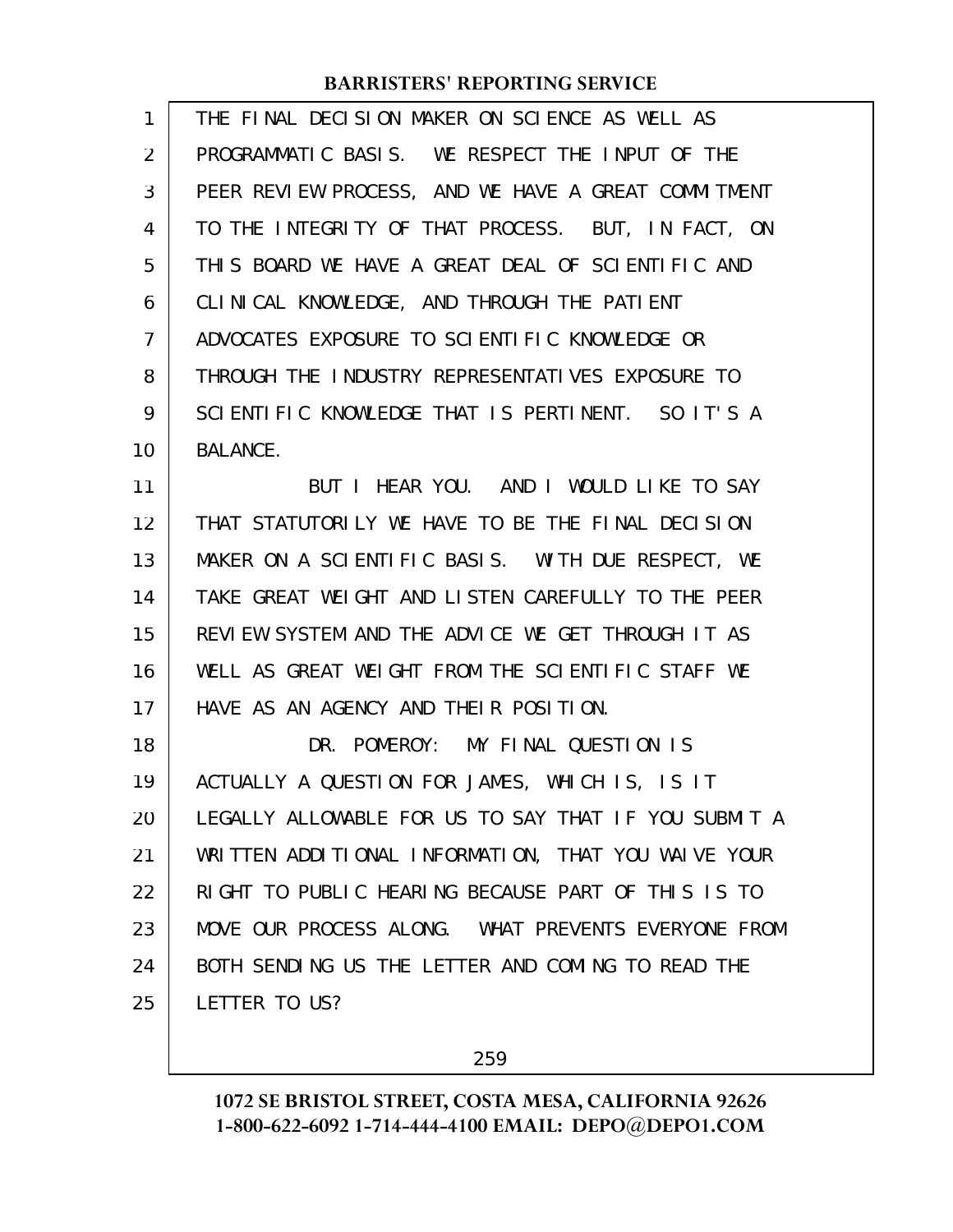| $\mathbf{1}$   | MR. HARRISON: TO ANSWER YOUR FIRST                   |
|----------------|------------------------------------------------------|
| 2              | QUESTION, NO. WE CAN'T ASK SOMEONE TO WAIVE THEIR    |
| 3              | RIGHT TO SPEAK PUBLICLY AT A MEETING. HOWEVER, THE   |
| 4              | INTENT OF THE POLICY IS TO ADVISE APPLICANTS THAT IF |
| 5              | THEY DON'T SUBMIT SOMETHING IN WRITING FIVE DAYS IN  |
| 6              | ADVANCE OF THE MEETING, WE'RE NOT GOING TO CONSIDER  |
| $\overline{7}$ | THEIR COMMENTS OR TAKE ANY ACTION ON THEM AT THE     |
| 8              | MEETING.                                             |
| 9              | DR. POMEROY: SO WE'RE GOING TO LET THEM              |
| 10             | SPEAK AND THEN IGNORE THEM. IS THAT WHAT THIS        |
| 11             | PROPOSED POLICY SAYS?                                |
| 12             | MR. HARRISON: CORRECT.                               |
| 13             | MS. SAMUELSON: FOLLOW-UP QUESTION FOR                |
| 14             | JAMES.                                               |
| 15             | CHAIRMAN KLEIN: LET'S DO THIS. WE'VE HAD             |
| 16             | A VERY GOOD AND VERY THOUGHTFUL INPUT FROM A NUMBER  |
| 17             | OF PEOPLE, BUT THE PUBLIC NEEDS TO HAVE INPUT HERE.  |
| 18             | MR. SIMPSON: JOHN SIMPSON FROM CONSUMER              |
| 19             | WATCHDOG. IT SEEMS TO ME YOU'RE CONFUSING A COUPLE   |
| 20             | OF ISSUES HERE. I UNDERSTOOD THIS. YOU HAVE, IN      |
| 21             | FACT, AT SEVERAL MEETINGS RECEIVED LETTERS AND       |
| 22             | RECEIVED PUBLIC COMMENT THAT I THINK ACTUALLY SWAYED |
| 23             | YOU. AT THE TIME THAT THOSE THINGS HAPPENED, PEOPLE  |
| 24             | SAID, WAIT A MINUTE. WE NEED A LEVEL PLAYING FIELD.  |
| 25             | I SEE THIS ESSENTIALLY AS A WAY NOT TO INSTITUTE AN  |
|                |                                                      |

260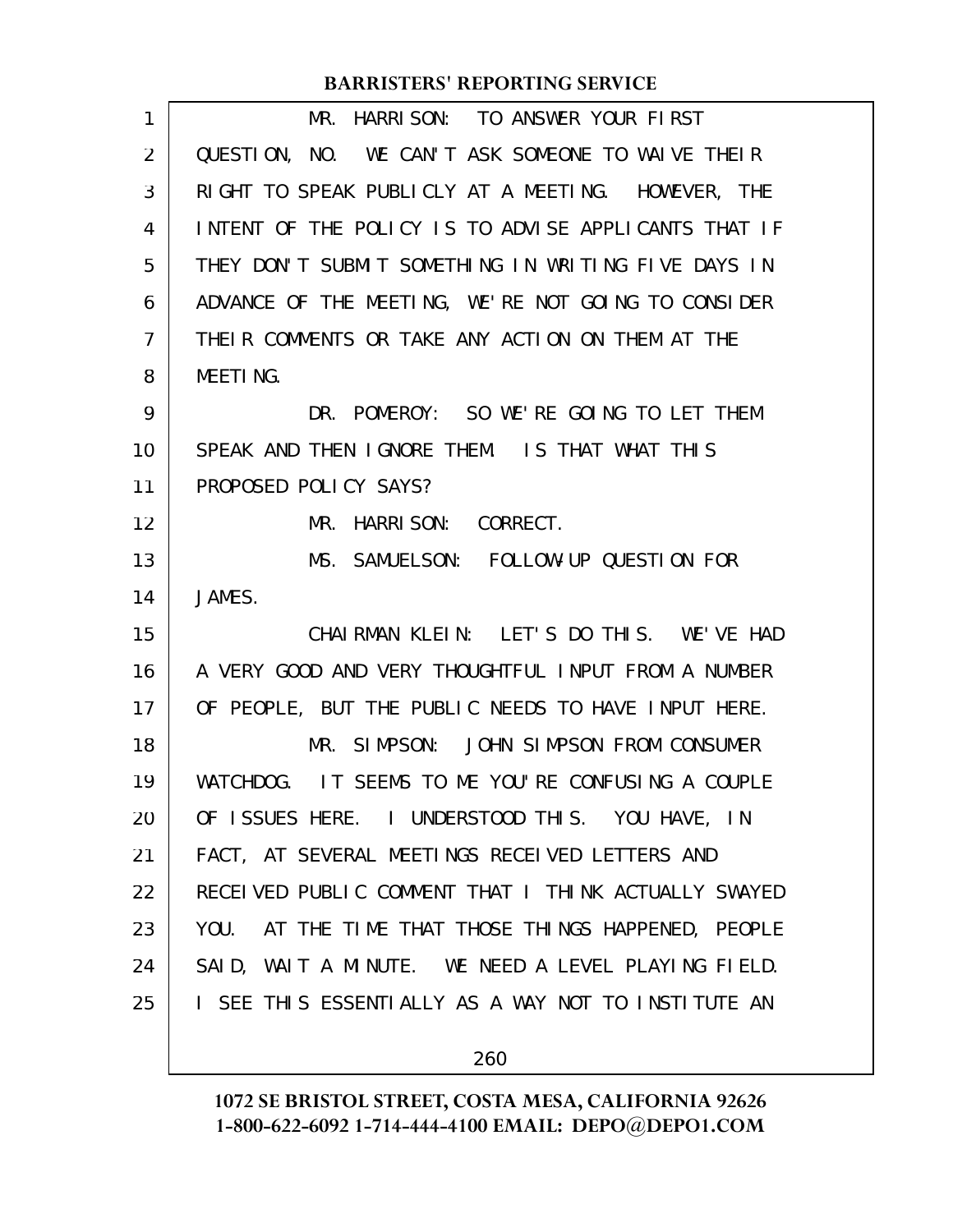| 1              | APPEAL PROCESS, BUT IT IS A WAY TO BRING ORDER TO    |
|----------------|------------------------------------------------------|
| $\overline{2}$ | THE CHAOS OF PEOPLE WHO DECIDE TO, IN FACT, LOBBY    |
| 3              | THE BOARD, WHICH AS PUBLIC OFFICIALS PEOPLE ARE      |
| 4              | ENTITLED TO DO.                                      |
| 5              | SO WHAT YOU'RE TRYING TO DO IS COME UP               |
| 6              | WITH AN ORDERLY PROCESS TO DEAL WITH LOBBYING. AND   |
| 7              | SO I THINK THIS GOES THAT WAY. AND I THINK IF YOU    |
| 8              | LOBBY A BOARD, YOU HAVE TO UNDERSTAND THAT WHEN YOU  |
| 9              | DO IT, ANYTHING YOU PUT IN WRITING IS PART OF THE    |
| 10             | PUBLIC RECORD, AND IT THEN THEREFORE -- IT'S A       |
| 11             | PUBLIC DOCUMENT. I CAN ASK FOR IT. I SOMETIMES       |
| 12             | FILE REQUESTS FOR ALL THOSE KINDS OF THINGS.         |
| 13             | SOMETIMES PEOPLE GET EMBARRASSED WHEN I ASK FOR      |
| 14             | THEM. SO YOU FACILITATE THE PROCEDURE BY SIMPLY      |
| 15             | POSTING THEM BEFORE THE MEETING, AND, YOU KNOW,      |
| 16             | PROBABLY PEOPLE'S SCORES BECOME PUBLIC THEN TOO.     |
| 17             | AND I SUSPECT THAT IT WON'T BE AS HORRIBLE AS SOME   |
| 18             | OF YOU THINK. IT'S NOT AN APPEAL PROCESS. IT IS      |
| 19             | A -- HOW WE'RE GOING TO HANDLE LOBBYING. AND THAT'S  |
| 20             | PERFECTLY APPROPRIATE. THANK YOU.                    |
| 21             | CHAIRMAN KLEIN: THANK YOU VERY MUCH.                 |
| 22             | SHERRY, IF I COULD JUST TAKE ONE MORE PUBLIC COMMENT |
| 23             | AND THEN --                                          |
| 24             | MS. LANSING: JOHN, I JUST WANT TO SAY                |
| 25             | ONCE AGAIN THANK YOU. I THINK, AT LEAST FOR THOSE    |
|                | 261                                                  |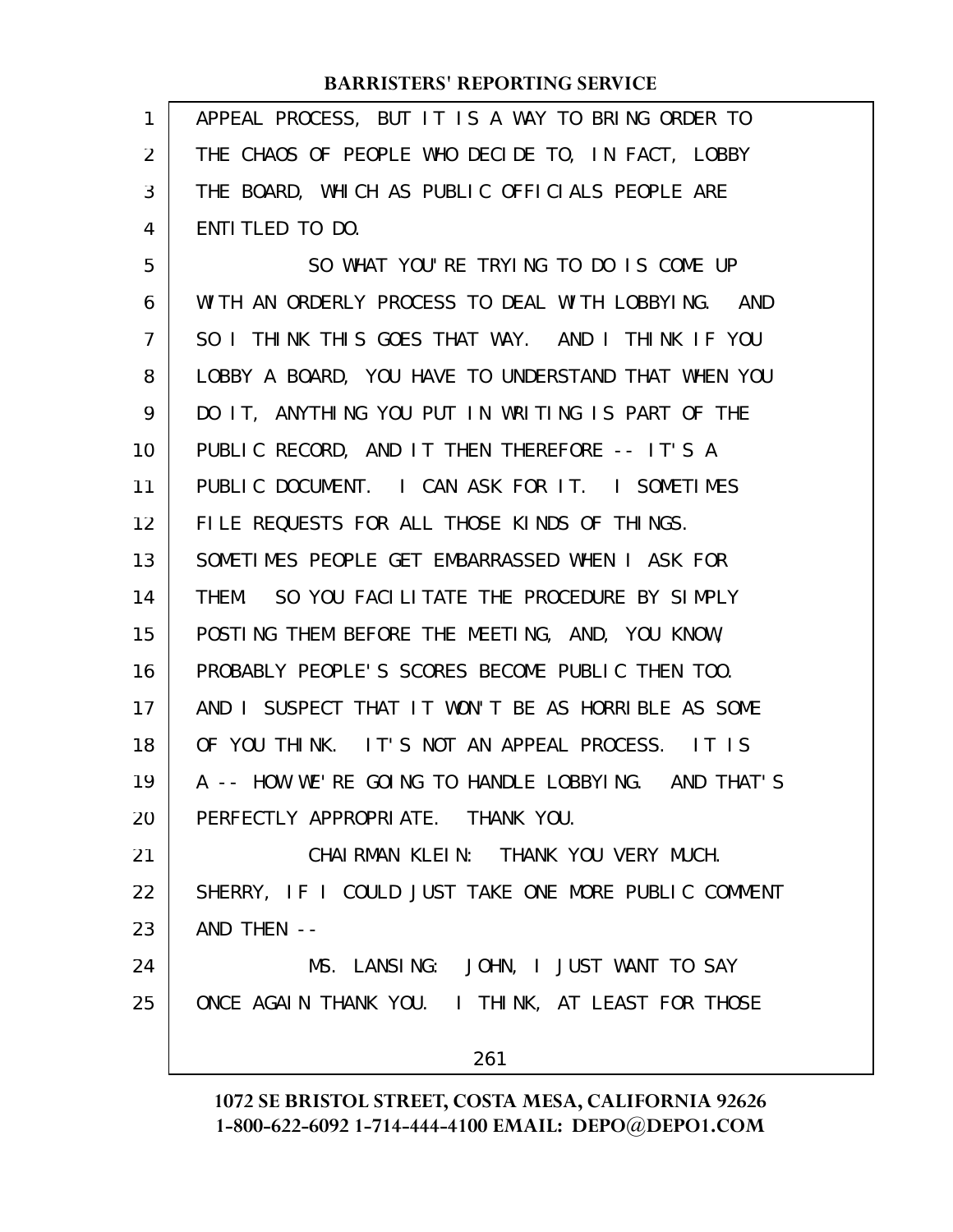| OF US THAT ARE SUPPORTING THIS, YOU WERE FAR MORE    |
|------------------------------------------------------|
| ARTICULATE THAN I PERSONALLY WAS, AND IT'S ALWAYS    |
| GREAT TO REALIZE WHAT A PARTNERSHIP IT IS WITH ALL   |
| OF THE MEMBERS OF THE PUBLIC. AND ONCE AGAIN, THANK  |
| YOU BECAUSE YOU WERE INCREDIBLY CLEAR. AT LEAST      |
| FROM MY POINT OF VIEW, YOU SAID WHAT I WAS           |
| STRUGGLING TO SAY, SO I THANK YOU.                   |
| MR. SIMPSON: I WAS ONLY ABLE TO SAY THAT             |
| BECAUSE I LISTENED TO THE WHOLE DEBATE AND           |
| SUMMARIZED IT AND ENCAPSULATED WHAT I THOUGHT        |
| EVERYONE ONE WAS SAYING.                             |
| CHAI RMAN KLEIN: THANK YOU VERY MUCH,                |
| JOHN.                                                |
| MR. REED: I WONDER IF IT MIGHT NOT BE                |
| USEFUL TO HAVE A PERSON, HAVE AN OMBUDSMAN TO WHERE  |
| IF YOU GOT LETTERS, YOU COULD SEND THANK YOU FOR     |
| YOUR COMMENTS. I APPRECIATE YOUR CONCERNS. THEY'RE   |
| BEING FORWARDED TO OUR OMBUDSMAN, WHO WILL BE        |
| ADVISING YOU OF WHATEVER. THAT PERSON COULD HAVE     |
| WHATEVER POWERS YOU DECIDE HIM OR HER COULD BE, BUT  |
| IT WOULD BE A POLICY, IT WOULD BE A PUBLIC FORUM, IT |
| WOULD BE A WAY TO TAKE PRESSURE OFF YOU. I JUST      |
| THINK JUST HAVING AN OMBUDSMAN, HAVING A SPECIFIC    |
| I NDI VI DUAL MI GHT BE HELPFUL.                     |
| CHAIRMAN KLEIN: WELL, WE HAVE A PRESIDENT            |
| 262                                                  |
|                                                      |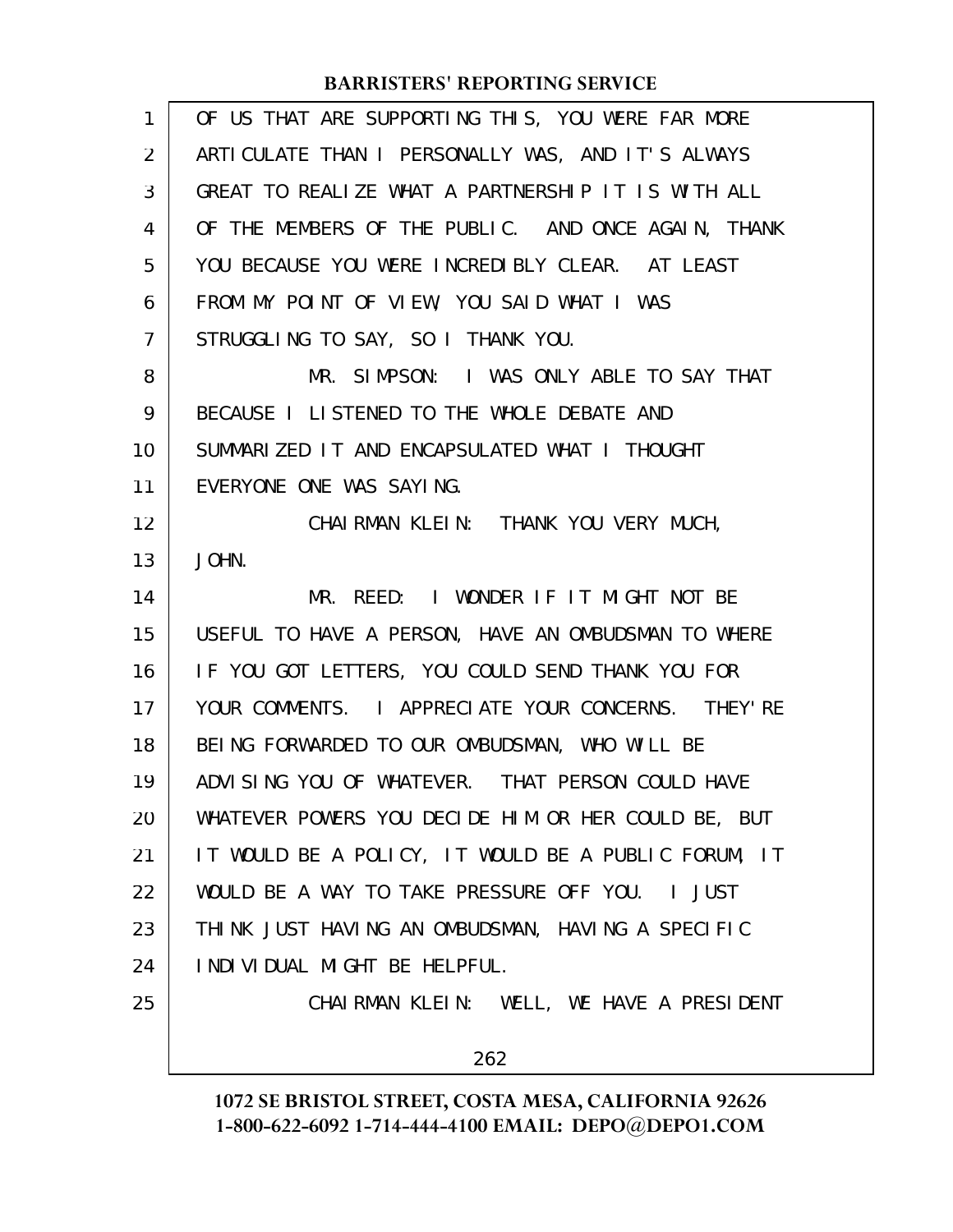| $\mathbf{1}$ | WHO HAS THE EXECUTIVE CAPACITY AND THE STAFF TO      |
|--------------|------------------------------------------------------|
| 2            | SCIENTI FICALLY REVIEW THE SUBSTANCE AND MAKE        |
| 3            | DETERMINATIONS ON THE VALUE OF THE CONTRIBUTION. SO  |
| 4            | THAT'S WHAT WE'RE TRYING TO DO HERE.                 |
| 5            | MR. ADAMS: BILL ADAMS, INTERNATIONAL STEM            |
| 6            | CELL. THERE WAS COMMENTS MADE ABOUT, LET'S CALL IT,  |
| 7            | TICKING OFF REVIEWERS, BUT I WOULD ALSO SAY YOU NEED |
| 8            | TO THINK ABOUT APPLICANTS. I HAVE PERSONALLY HAD     |
| 9            | EXPERIENCE WITH NIH WHERE WE'VE HAD REVIEWERS THAT   |
| 10           | WERE EITHER OFF BASE OR HAD CONFLICTS THAT WE        |
| 11           | FINALLY UNEARTHED AND DID GET OUR GRANT.             |
| 12           | THE -- WHAT -- I'VE WRITTEN THREE LETTERS,           |
| 13           | TWO TO DR. SAMBRANO AND ONE TO OUR PRESIDENT, AND    |
| 14           | NEVER HAD A RESPONSE. SO I'M A LITTLE CONFUSED AS    |
| 15           | TO WHAT THE POLICY IS. I DON'T KNOW WHETHER MY       |
| 16           | LETTERS GOT, YOU KNOW, SENT ALONG WITH THE REST OF   |
| 17           | YOU OR NOT.                                          |
| 18           | BUT WHAT THE FOR-PROFIT COMPANIES, AND I             |
| 19           | SAY I CAN SPEAK FOR AT LEAST THREE OF THEM, WOULD    |
| 20           | STRONGLY RECOMMEND IS A VERY BRIEF, CONCISE POLICY.  |
| 21           | AND I DON'T AGREE WITH JOHN ON THE LOBBYING SIDE,    |
| 22           | AND I PROBABLY WON'T GET APPLAUSE FOR THIS, THAT WE  |
| 23           | COULD COME IN AND SAY, PLEASE LOOK AT THIS, WHICH I  |
| 24           | THINK IS WHAT I DID IN MY LETTERS, AND HAVE AN       |
| 25           | OPPORTUNITY TO PRESENT IT. I'M NOT A BIG FAN OF      |
|              |                                                      |

263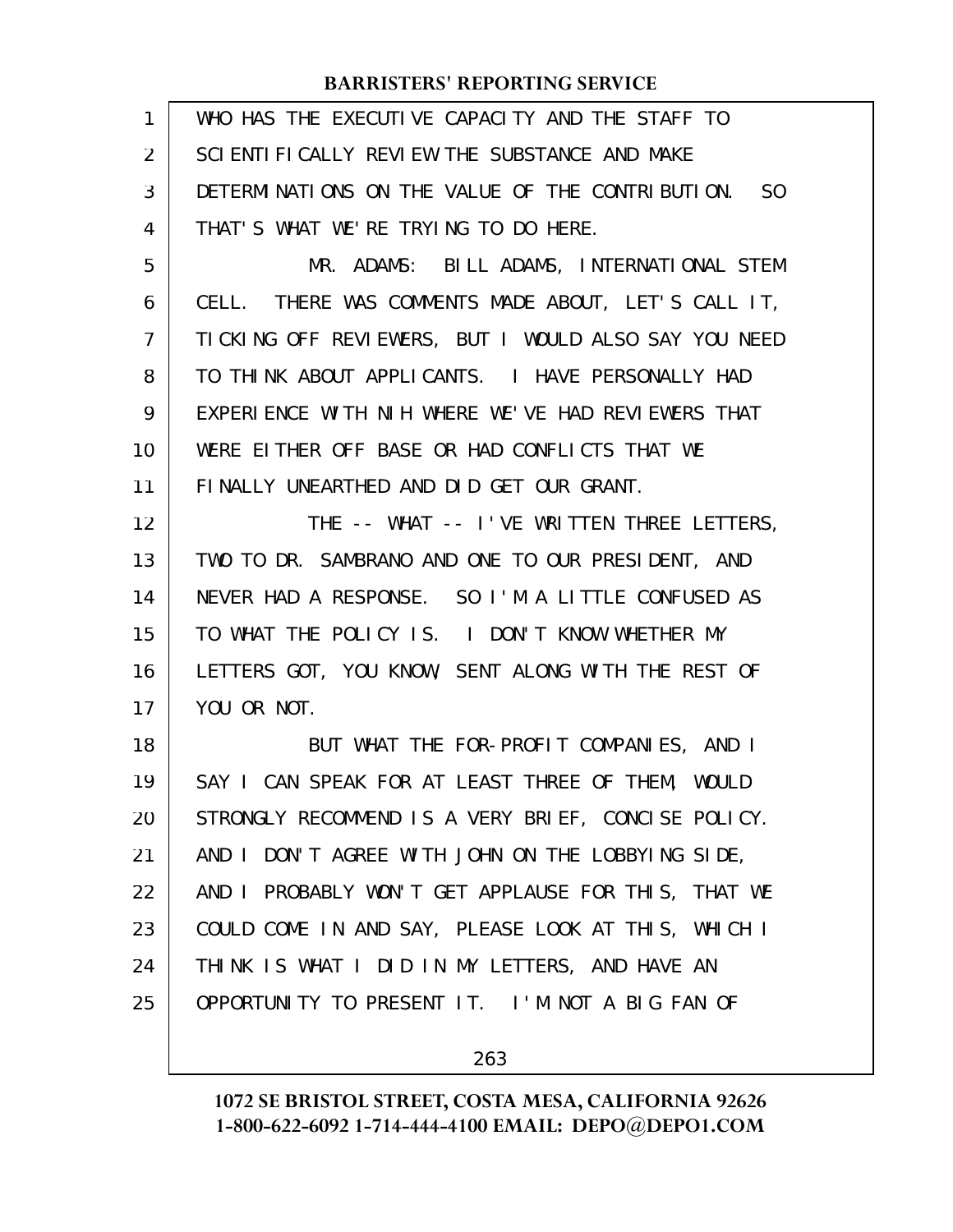| $\mathbf{1}$   | WRITING A LETTER OR A PETITION TO THE ICOC. I        |
|----------------|------------------------------------------------------|
| $\overline{2}$ | WOULD, QUITE FRANKLY, RATHER SEE THINGS RESOLVED     |
| 3              | HERE AT THIS LEVEL FROM OUR PERSPECTIVE. THANK YOU.  |
| 4              | CHAIRMAN KLEIN: THANK YOU.                           |
| 5              | DR. TROUNSON: MR. CHAIR, JUST TO CORRECT             |
| 6              | THE RECORD. THERE HAS BEEN LENGTHY PHONE             |
| 7              | CONVERSATIONS WITH THE GROUP, SO WE HAVE RESPONDED.  |
| 8              | CHAIRMAN KLEIN: WHAT DR. TROUNSON JUST               |
| 9              | SAID IS THEY HAD PHONE RESPONSES TO THESE LETTERS,   |
| 10             | AT LEAST TO THE BEST OF HIS KNOWLEDGE, BUT THANK     |
| 11             | YOU.                                                 |
| 12             | MR. KESSLER: MY NAME IS STEVEN KESSLER.              |
| 13             | I'M WITH ANOTHER FOR-PROFIT ORGANIZATION, ADVANCE    |
| 14             | CELL TECHNOLOGY. WE PUT IN A NUMBER OF GRANT         |
| 15             | PROPOSALS WHEN WE WERE FINALLY ALLOWED TO SUBMIT     |
| 16             | PROPOSALS. AND, OF COURSE, THEY WERE NOT             |
| 17             | RECOMMENDED FOR FUNDING.                             |
| 18             | I'D LIKE TO POINT OUT TO THE BOARD THAT              |
| 19             | IT'S MY UNDERSTANDING THAT FOR THE NEW CELL LINES    |
| 20             | AWARDS, THAT THERE WERE 58 PROPOSALS OVERALL, THAT   |
| 21             | 12 CAME FROM FOR-PROFIT ORGANIZATIONS, NONE OF THOSE |
| 22             | WERE RECOMMENDED FOR FUNDING, COMPARED TO PRESUMABLY |
| 23             | 18 OF 38 FROM NOT-FOR-PROFIT ORGANIZATIONS. TO ME,   |
| 24             | THAT'S CLEAR EVIDENCE OF BIAS. I'VE HAD -- WE        |
| 25             | FORMALLY APPEALED THIS ON JUNE 26TH. THE APPEAL, I   |
|                |                                                      |

264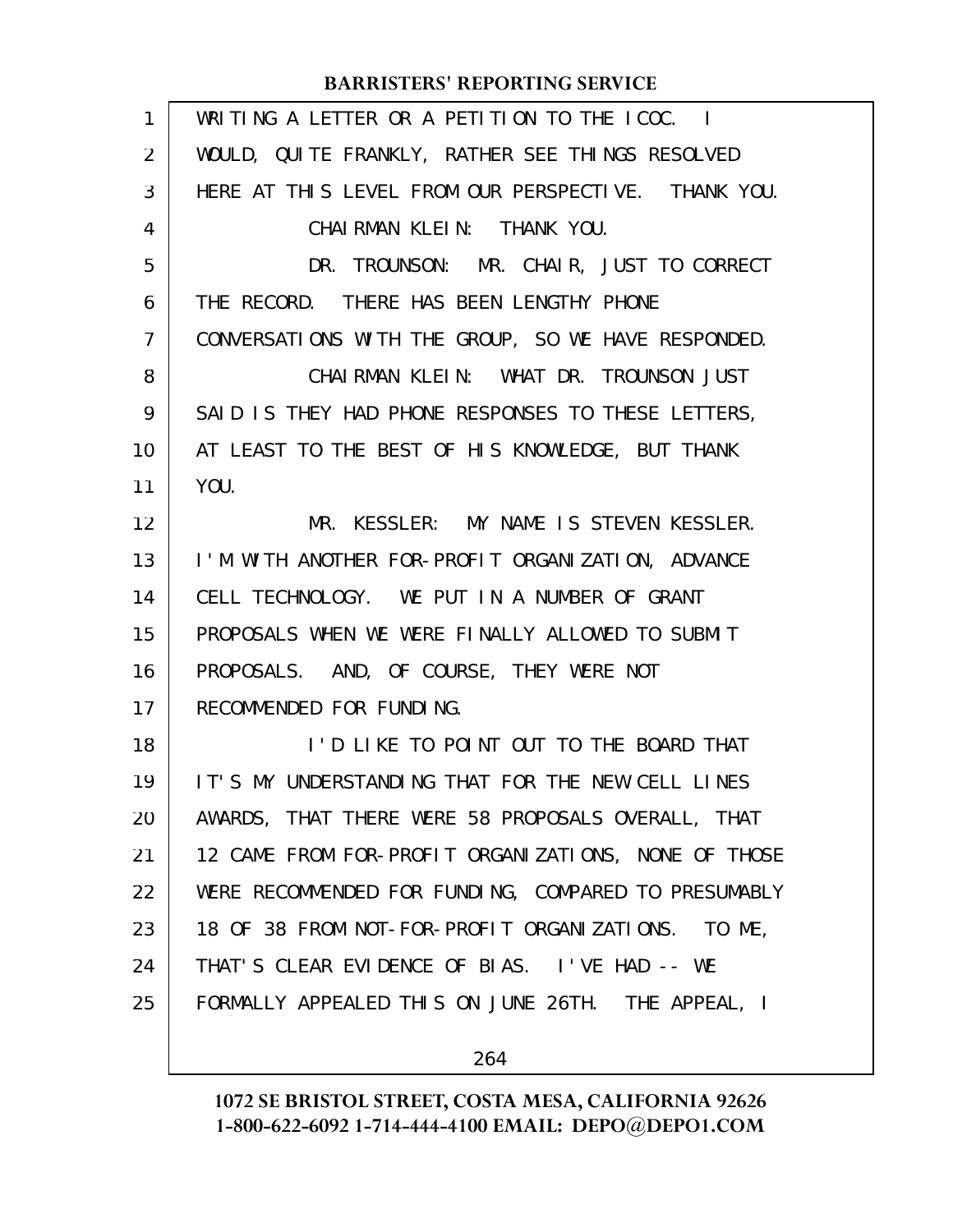| 1              | WAS THE PI ON ONE OF THEM, WAS TWO AND A HALF PAGES  |
|----------------|------------------------------------------------------|
| 2              | DESCRIBING FOR CIRM WHAT A CONFLICT OF INTEREST IS   |
| 3              | FROM A BUSINESS PERSPECTIVE, AND ANOTHER SEVEN AND A |
| 4              | HALF PAGES SPECIFICALLY REBUTTING POINT BY POINT ALL |
| 5              | THE REVIEWERS' CRITICISMS.                           |
| 6              | I DON'T SEE HOW WE CAN DO THIS. WE CAN               |
| $\overline{7}$ | CERTAINLY CONDENSE THE LETTER, BUT WHAT WE DID WAS   |
| 8              | CITE THE REVIEWERS' COMMENTS AND WHAT OUR PROPOSAL   |
| 9              | ACTUALLY STATED THAT FACTUALLY CONTRADICTED THAT.    |
| 10             | YOU KNOW, IT WOULD BE MORE DIFFICULT, I THINK, FOR   |
| 11             | THE BOARD TO UNDERSTAND WHAT ACTUALLY TOOK PLACE IF  |
| 12             | WE DIDN'T DO IT IN THAT TYPE OF A SEQUENCE.          |
| 13             | BUT JUST TO COME BACK TO THE CONFLICT OF             |
| 14             | INTEREST ISSUES, I'VE HAD DISCUSSIONS WITH CIRM      |
| 15             | STAFF JUST THIS WEEK FOLLOWING UP CITING CIRM'S OWN  |
| 16             | CONFLICT OF INTEREST POLICY TO THEM ON SPECIFIC      |
| 17             | ISSUES. ONE ISSUE WAS, YOU KNOW, IF A GRANT          |
| 18             | REVIEWER HAS A FINANCIAL RELATIONSHIP WITH COMPANY   |
| 19             | X, YOU KNOW, THAT IS, HE'S RECEIVING FUNDING FROM    |
| 20             | THAT ORGANIZATION OR HE'S EXPECTING ROYALTY INCOME   |
| 21             | FROM SOME COMPANY BY VIRTUE OF HAVING LICENSED       |
| 22             | TECHNOLOGY TO THAT COMPANY. AND THAT REVIEWER IS     |
| 23             | SITTING IN ON REVIEWS FROM OTHER FOR-PROFIT          |
| 24             | ORGANIZATIONS, COMPANIES A, B, OR C, AND DOESN'T     |
| 25             | RECOMMEND THOSE FOR FUNDING. TO US, FROM A BUSINESS  |
|                |                                                      |

265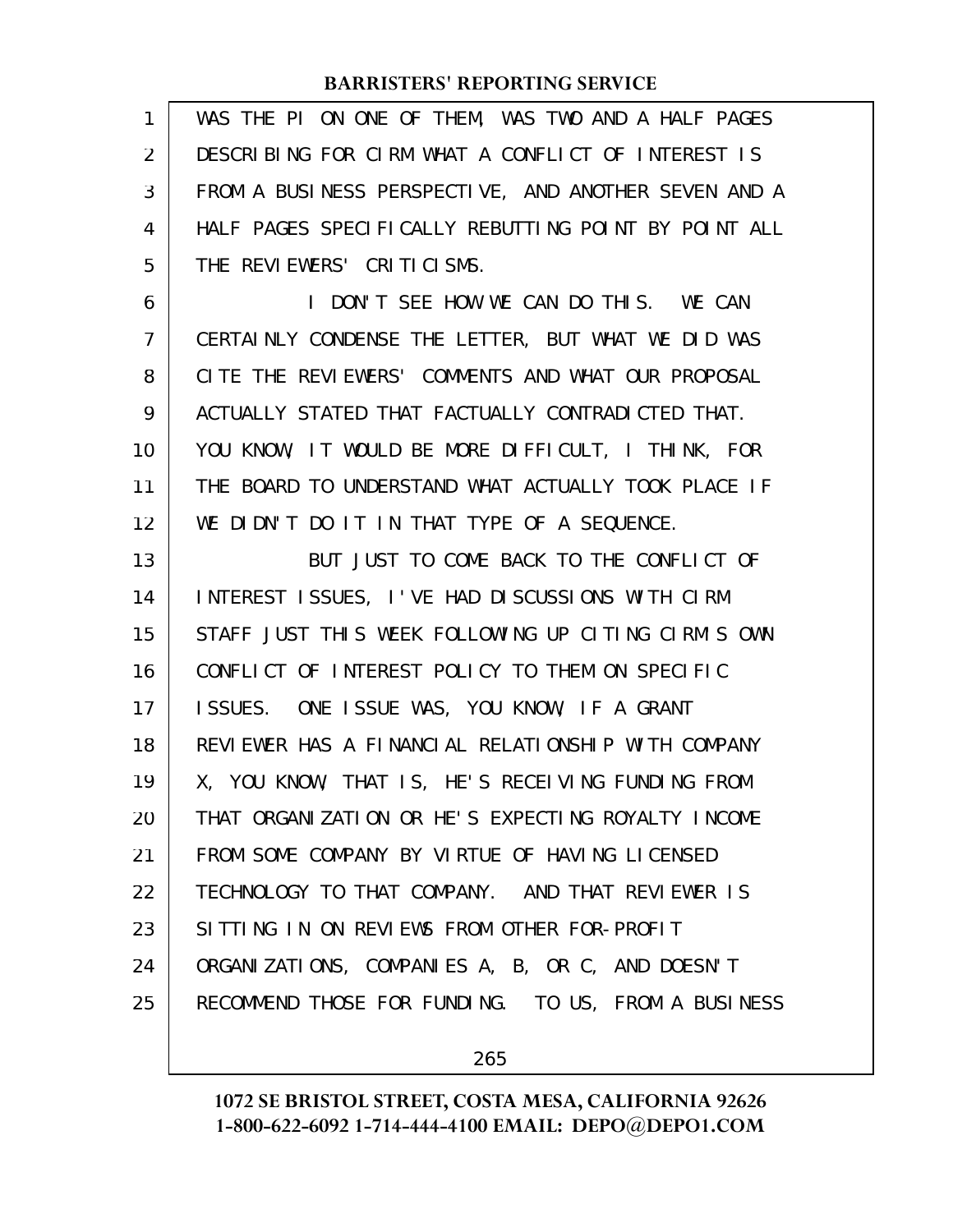| 1  | PERSPECTIVE, THAT'S A CONFLICT OF INTEREST.            |
|----|--------------------------------------------------------|
| 2  | THIS IS A BIT DIFFERENT FROM THE SITUATION             |
| 3  | IN ACADEMIA WHERE PEOPLE QUIBBLE ABOUT                 |
| 4  | TECHNICALITIES ON PAPERS. YOU KNOW, FOR-PROFIT         |
| 5  | ORGANIZATIONS, THEY INVEST MILLIONS OF DOLLARS         |
| 6  | BUILDING UP THEIR PATENT ESTATE BECAUSE THEY WON'T     |
| 7  | PROCEED DOWN THE DEVELOPMENT PATH, WHICH INCURS, YOU   |
| 8  | KNOW, TENS OF MILLIONS OF DOLLARS IN EXPENSES,         |
| 9  | UNLESS THEY HAVE A CLEAR PATENT PATH.                  |
| 10 | SO IT IS REALLY A SERIOUS ISSUE IF, YOU                |
| 11 | KNOW, SOMEBODY, SOME REVIEWER WITH CONFLICTS, AND WE   |
| 12 | CITED NUMEROUS INSTANCES, IN OUR VIEW THERE'S NO       |
| 13 | REASON TO RECITE THOSE RIGHT NOW, WHERE, YOU KNOW, A   |
| 14 | REVIEWER WOULD HAVE EVERY INCENTIVE TO HELP IMPEDE     |
| 15 | THE COMPETITION FOR THE COMPANY THAT HE HAS A          |
| 16 | RELATIONSHIP WITH.                                     |
| 17 | CHAIRMAN KLEIN: WELL, I VERY MUCH                      |
| 18 | APPRECIATE THOSE COMMENTS. WE DO HAVE AN EXISTING      |
| 19 | SEPARATE POLICY FOR CONFLICTS. WE TREAT THEM VERY      |
| 20 | SERIOUSLY. WE HAVE A SEPARATE POLICY IN PLACE FOR      |
| 21 | RE-REVIEW IN THE EVENT OF CONFLICTS. AND THE STAFF     |
| 22 | DOES A THOUGHTFUL ANALYSIS. THEY HAVE GONE THROUGH     |
| 23 | AND FOUND A CONFLICT IN A PARTICULAR -- POTENTIAL --   |
| 24 | EVEN IF THEY FIND A POTENTIAL FOR A CONFLICT, THEY     |
| 25 | LOOK AT POTENTI ALLY RE-REVI EWING IT. THEY' RE TRYING |
|    |                                                        |

266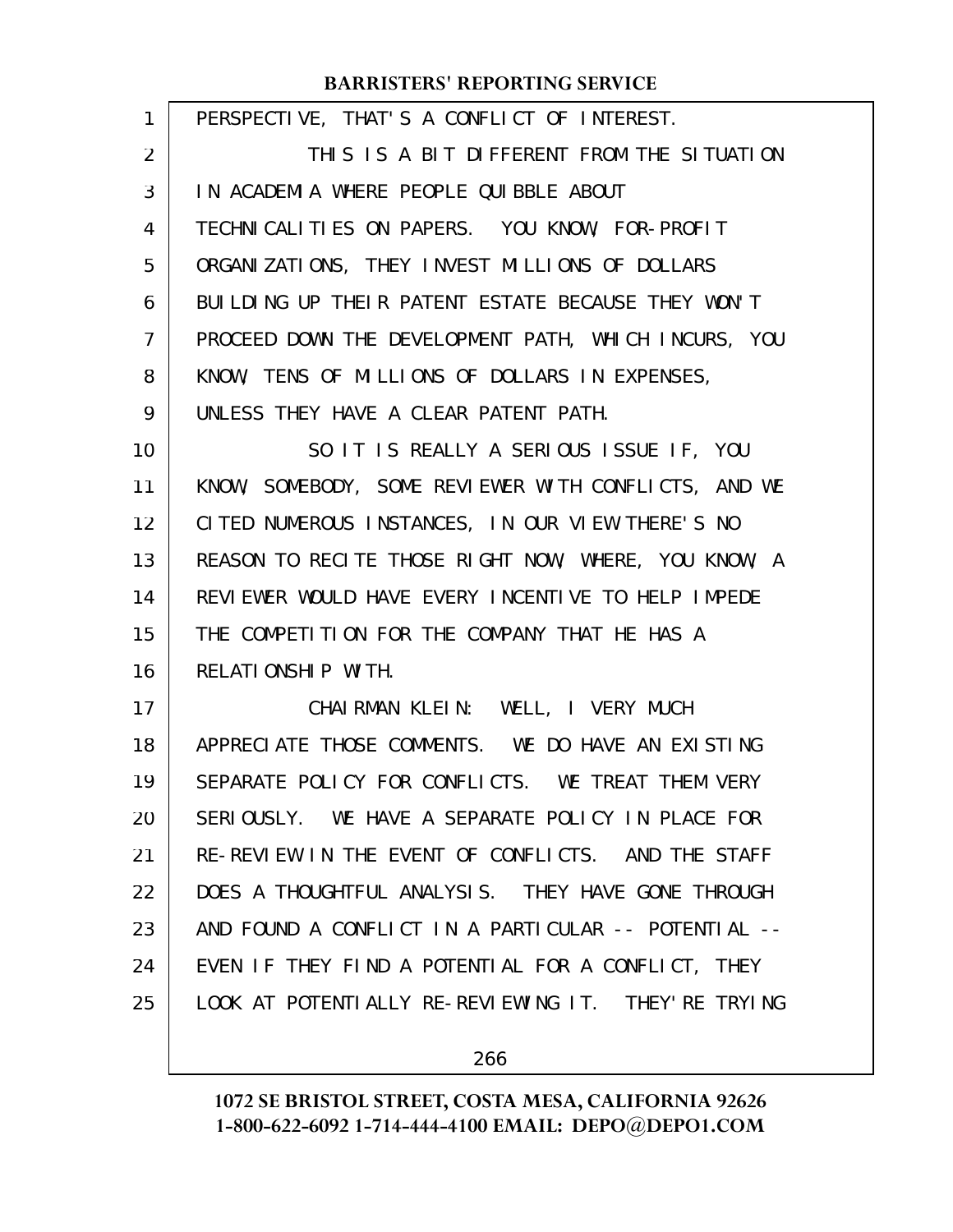| 1              | TO ERR ON THE SIDE OF EQUITY AND JUSTICE HERE.       |
|----------------|------------------------------------------------------|
| $\overline{2}$ | MR. KESSLER: I REALIZE THAT. AND I WAS               |
| 3              | TOLD THAT THE WAY CIRM INTERPRETS ITS OWN CONFLICT   |
| 4              | OF INTEREST POLICY, THE EXAMPLE I GAVE YOU WAS NOT A |
| 5              | CONFLICT OF INTEREST. SO --                          |
| 6              | CHAIRMAN KLEIN: OKAY. SO WE'LL HAVE THE              |
| $\mathcal{I}$  | OPPORTUNITY BETWEEN NOW AND THE NEXT SESSION TO LOOK |
| 8              | AT THAT AS WELL, BUT WE APPRECIATE YOUR COMMENTS.    |
| 9              | THANK YOU VERY MUCH.                                 |
| 10             | I'D LIKE TO, WITH THE BENEFIT OF VERY                |
| 11             | THOUGHTFUL DI SCUSSION HERE, TO MOVE TO THE NEXT     |
| 12             | ITEM, IF WE COULD. AND WE'RE GOING TO GO TO LUNCH    |
| 13             | IN JUST A MINUTE, BUT THERE'S AN ITEM THAT I'D LIKE  |
| 14             | TO TOUCH ON VERY QUICKLY, ITEM 15. AND I'M HANDLING  |
| 15             | THESE IN THE HIERARCHY OF PRIORITIES RELATED TO      |
| 16             | TIMING OF DIFFERENT EXTERNAL EVENTS. IN THIS CASE,   |
| 17             | THERE'S GOING TO BE SOME GROUNDBREAKINGS POTENTIALLY |
| 18             | OCCURRING BEFORE THE NEXT BOARD MEETING, AND THEY'D  |
| 19             | LIKE SOME SENSE OF THIS BOARD AS TO THE NAMES        |
| 20             | THEY' RE USING.                                      |
| 21             | ON ITEM 15 I BELIEVE THAT DON GIBBONS IS             |
| 22             | GOING TO MAKE A PRESENTATION ON THE NAMES OF THE     |
| 23             | FACILITIES BEING SUGGESTED.                          |
| 24             | MR. GIBBONS: THANK YOU, MR. CHAIRMAN,                |
| 25             | MEMBERS OF THE BOARD. WE'VE BEEN IN CONTACT WITH     |
|                | 267                                                  |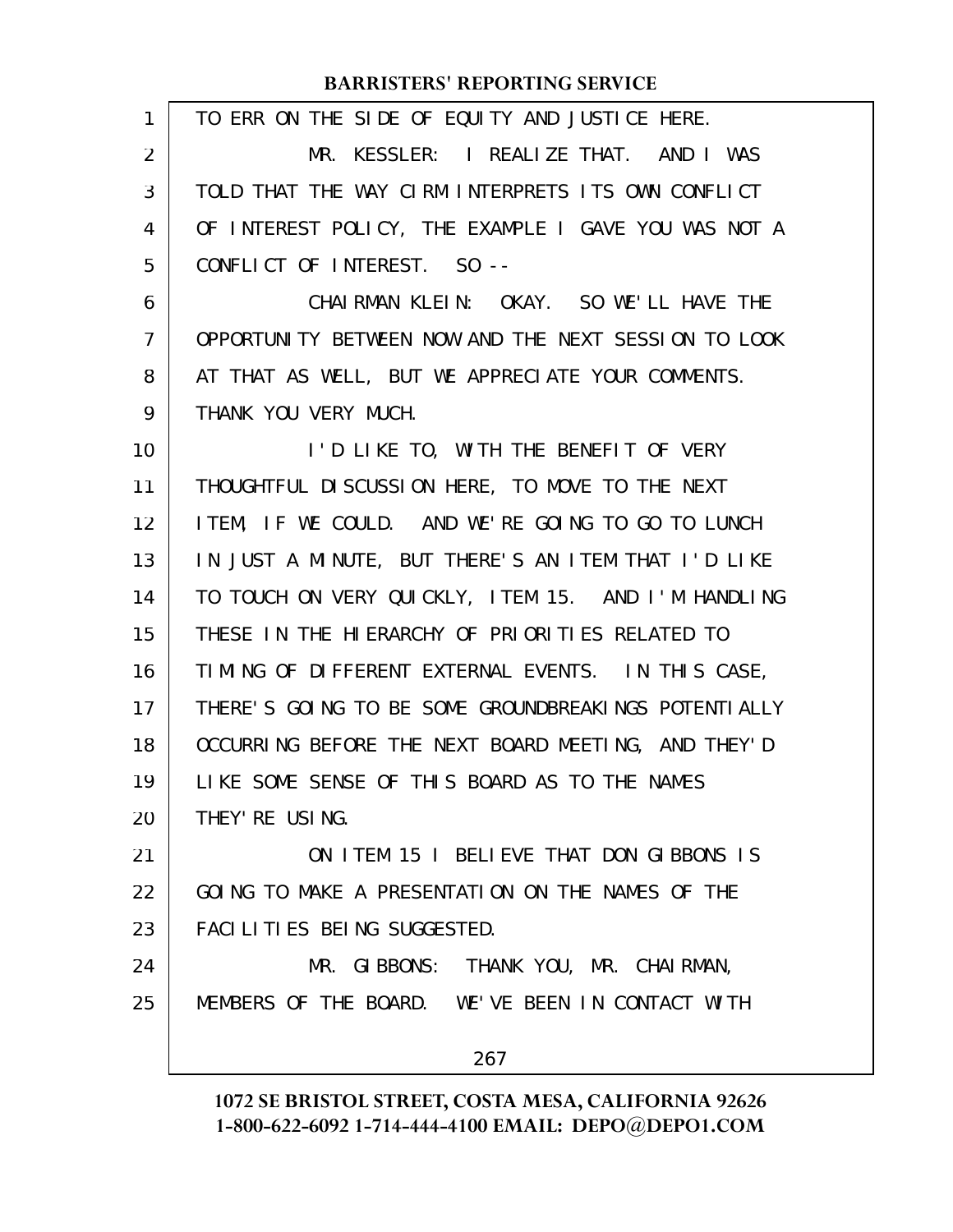| 1              | THE VARIOUS INSTITUTIONS WHO RECEIVED MAJOR         |
|----------------|-----------------------------------------------------|
| $\overline{2}$ | FACILITIES GRANTS BECAUSE THOSE GRANTS COME WITH A  |
| 3              | STIPULATION THAT THE ICOC NEEDS TO APPROVE THOSE    |
| 4              | NAMES, AND THE NAMES NEED TO IN SOME FASHION        |
| 5              | ACKNOWLEDGE CIRM AND ITS CONTRIBUTION.              |
| 6              | THERE ARE TWO INSTITUTIONS GOING TO                 |
| $\overline{7}$ | GROUNDBREAKING NEXT MONTH PRIOR TO YOUR NEXT        |
| 8              | MEETING. SO WE WOULD LIKE SOME SENSE OF THE BOARD   |
| 9              | WHETHER OR NOT THEY CAN START TO TALK ABOUT THAT    |
| 10             | NAME AT THAT EVENT. OBVIOUSLY IT CAN'T BE LOCKED IN |
| 11             | STONE UNTIL YOU'VE OFFICIALLY VOTED ON IT WITH A    |
| 12             | QUORUM IN SEPTEMBER.                                |
| 13             | THERE ARE TWO DIFFERENT STYLES OF NAMES             |
| 14             | THAT HAVE BEEN PROPOSED. I WANT TO READ THEM TO     |
| 15             | YOU. THEY' RE IN YOUR BINDERS. FROM THE UNIVERSITY  |
| 16             | OF CALIFORNIA AT DAVIS, THEY ARE PROPOSING THE UC   |
| 17             | DAVIS INSTITUTE FOR REGENERATIVE CURES WITH A       |
| 18             | SMALLER TYPED TAG LINE THAT SAYS A FACILITY         |
| 19             | SUPPORTED BY THE CALIFORNIA INSTITUTE FOR           |
| 20             | REGENERATIVE MEDICINE. IT'S A CONFIGURATION THAT    |
| 21             | ALLOWS OUR ENTIRE NAME TO BE SPELLED OUT FOR THE    |
| 22             | VAST QUANTITY OF THE COMMUNITY WHO DOESN'T          |
| 23             | UNDERSTAND WHAT OUR ACRONYM IS.                     |
| 24             | THE UNIVERSITY OF SOUTHERN CALL FORNIA HAS          |
| 25             | CHOSEN A DIFFERENT CONFIGURATION, WHICH IS THE ELI  |
|                | 268                                                 |
|                |                                                     |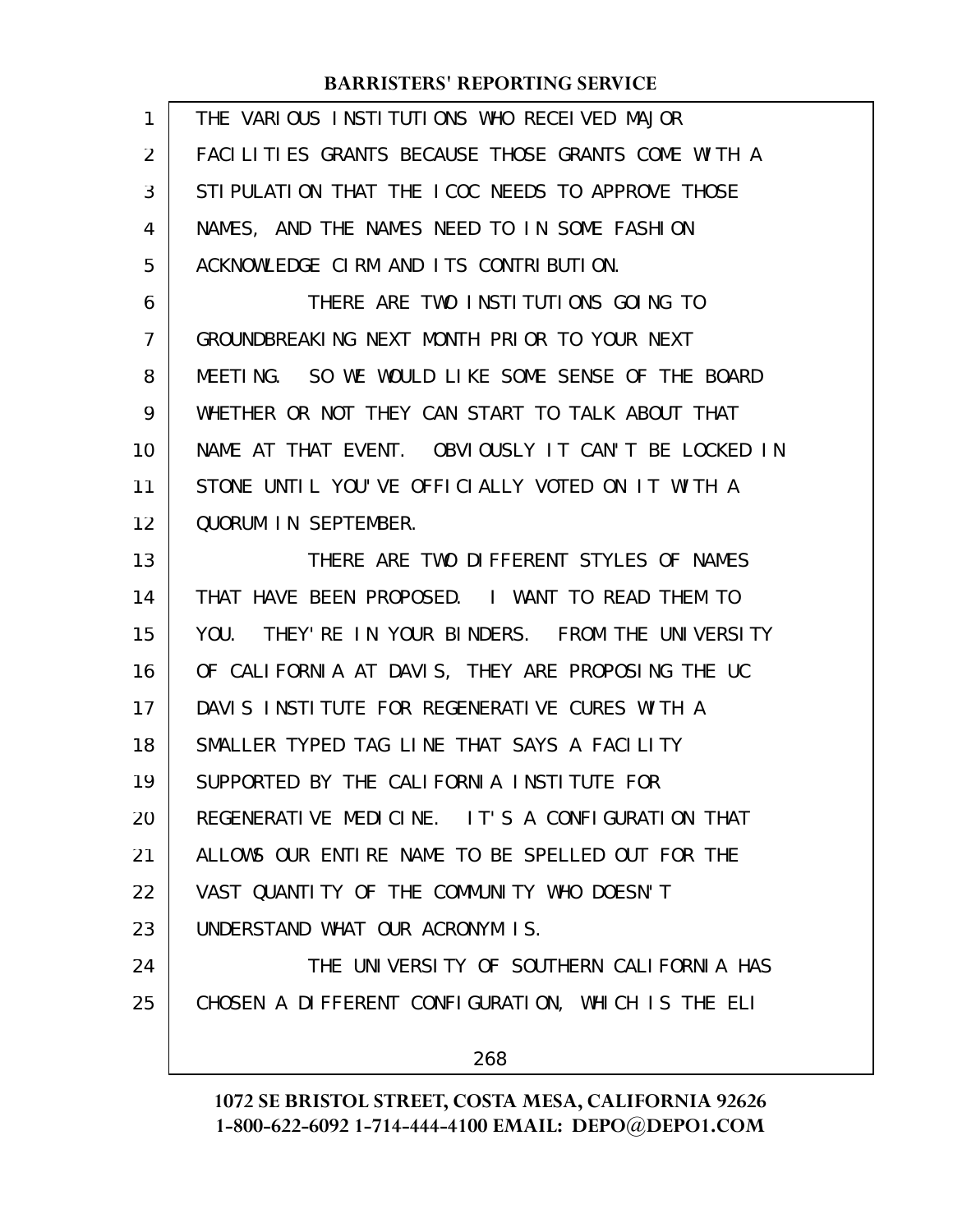| 1              | AND EDYTHE BROAD CIRM CENTER FOR REGENERATIVE        |
|----------------|------------------------------------------------------|
| $\overline{2}$ | MEDICINE AND STEM CELL RESEARCH AT USC. WE BROUGHT   |
| 3              | BOTH THESE CONFIGURATIONS TO OUR EXECUTIVE COMMITTEE |
| 4              | INTERNALLY. WE WOULD LIKE TO PROPOSE THAT BOTH ARE   |
| 5              | ACCEPTABLE, THAT WE WOULD LET THEM BOTH GO FORWARD   |
| 6              | AS NAMES FOR THE BUILDING, EXTERIOR OF THE BUILDING. |
| $\overline{7}$ | WE WOULD LIKE TO GO FURTHER AND ADVISE AND           |
| 8              | REQUEST THAT USC FIND SOME SPOT WITHIN THE BUILDING  |
| 9              | ON A DONOR NAMING WALL OR SOMEWHERE WHERE THE CIRM   |
| 10             | ACRONYM IS SPELLED OUT SO THAT GOING FORWARD IN THE  |
| 11             | YEARS IN THE FUTURE, THAT THERE BE SOMEPLACE WHERE   |
| 12             | THE ACRONYM WOULD HAVE ITS FULL WEIGHT.              |
| 13             | CHAIRMAN KLEIN: SO IN USE OF THE TERM                |
| 14             | "SPELLED OUT, " I THINK YOU ARE REFERRING TO A FULL  |
| 15             | STATEMENT OF THE NAME.                               |
| 16             | DR. GIBBONS: THE CALIFORNIA INSTITUTE FOR            |
| 17             | REGENERATIVE MEDICINE, CORRECT.                      |
| 18             | CHAIRMAN KLEIN: SO IN A COMMUNICATIONS               |
| 19             | ROLE, YOUR ADVICE, AS I UNDERSTAND IT, IS ON GOING   |
| 20             | FORWARD, IF INSTITUTIONS WILL FIND SOMEPLACE,        |
| 21             | HOPEFULLY CLOSE TO THE NAME, AS DAVIS DID, TO HAVE A |
| 22             | SUBSCRIPT SO PEOPLE CAN UNDERSTAND THAT THE          |
| 23             | CALIFORNIA INSTITUTE FOR REGENERATIVE MEDICINE IS    |
| 24             | THE INSTITUTION BECAUSE CIRM DOESN'T EXACTLY ROLL    |
| 25             | OFF THE TONGUE. IT IS NOT IN COMMON USAGE.           |
|                |                                                      |

269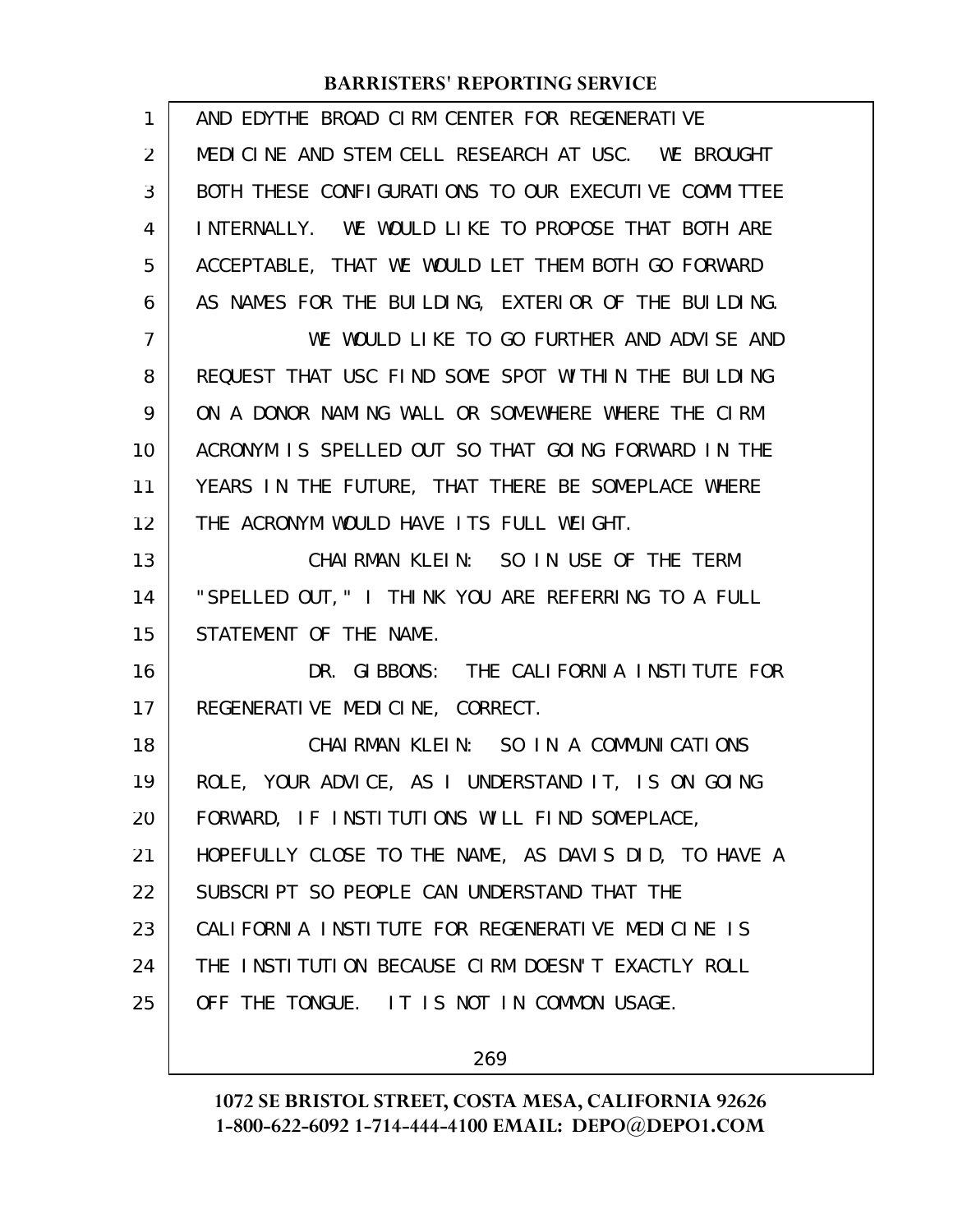|                | <b>BARRISTERS' REPORTING SERVICE</b>                  |
|----------------|-------------------------------------------------------|
| 1              | MR. GIBBONS: FOR THOSE OF US INSIDE THE               |
| 2              | GAME, I WOULD LIKE TO THINK CIRM IS A VERY GOOD       |
| 3              | BRAND, BUT FOR THOSE OUTSIDE OF THE GAME A LITTLE     |
| 4              | BIT, IT'S NOT SUCH A GOOD BRAND.                      |
| 5              | CHAIRMAN KLEIN: DO WE HAVE A COMMENT?                 |
| 6              | DR. PIZZO: IT'S A COMMENT/QUESTION, I                 |
| $\overline{7}$ | GUESS, DON. NEEDLESS TO SAY, WE DON'T WANT TO DO      |
| 8              | MICROMANAGING OF INDIVIDUAL INSTITUTIONS' WORDS THAT  |
| 9              | THEY USE TO NAME THEIR BUILDINGS. BUT IT WOULD BE     |
| 10             | HELPFUL TO HAVE SOME PRINCIPLES. I THINK PRINCIPLE    |
| 11             | A IS THAT BY ALREADY STATUTE, WE KNOW THAT THE NAME   |
| 12             | CALI FORNIA INSTITUTE FOR REGENERATIVE MEDICINE NEEDS |
| 13             | TO BE ON THE BUILDING.                                |
| 14             | IN OUR INSTITUTION THERE ARE GUIDELINES               |
| 15             | DEFINING NAMING OF BUILDINGS. SO WE WILL HAVE A       |
| 16             | NAMED DONOR. THAT USUALLY NEEDS TO BE CLOSE TO 50     |
| 17             | PERCENT OF THE OVERALL COST OF THE BUILDING. AND      |
| 18             | THAT, IN A SENSE, TAKES -- ACTUALLY IT WILL TURN OUT  |
| 19             | TO BE ALMOST TWICE THE AMOUNT THAT IS COMING FROM     |
| 20             | CIRM. SO IT WILL TAKE MORE DOMINANCE, IF YOU WILL,    |
| 21             | IN THE ACTUAL NAME. AND I THINK WE CAN --             |
| 22             | MR. GIBBONS: THAT'S IN THE GAP ALREADY,               |
| 23             | THAT THAT EXTRA DOMINANCE IS ABSOLUTELY ACKNOWLEDGED  |
| 24             | IN THE GAP.                                           |
| 25             | DR. PIZZO: SO WHAT I'M GETTING AT IS THAT             |
|                | 270                                                   |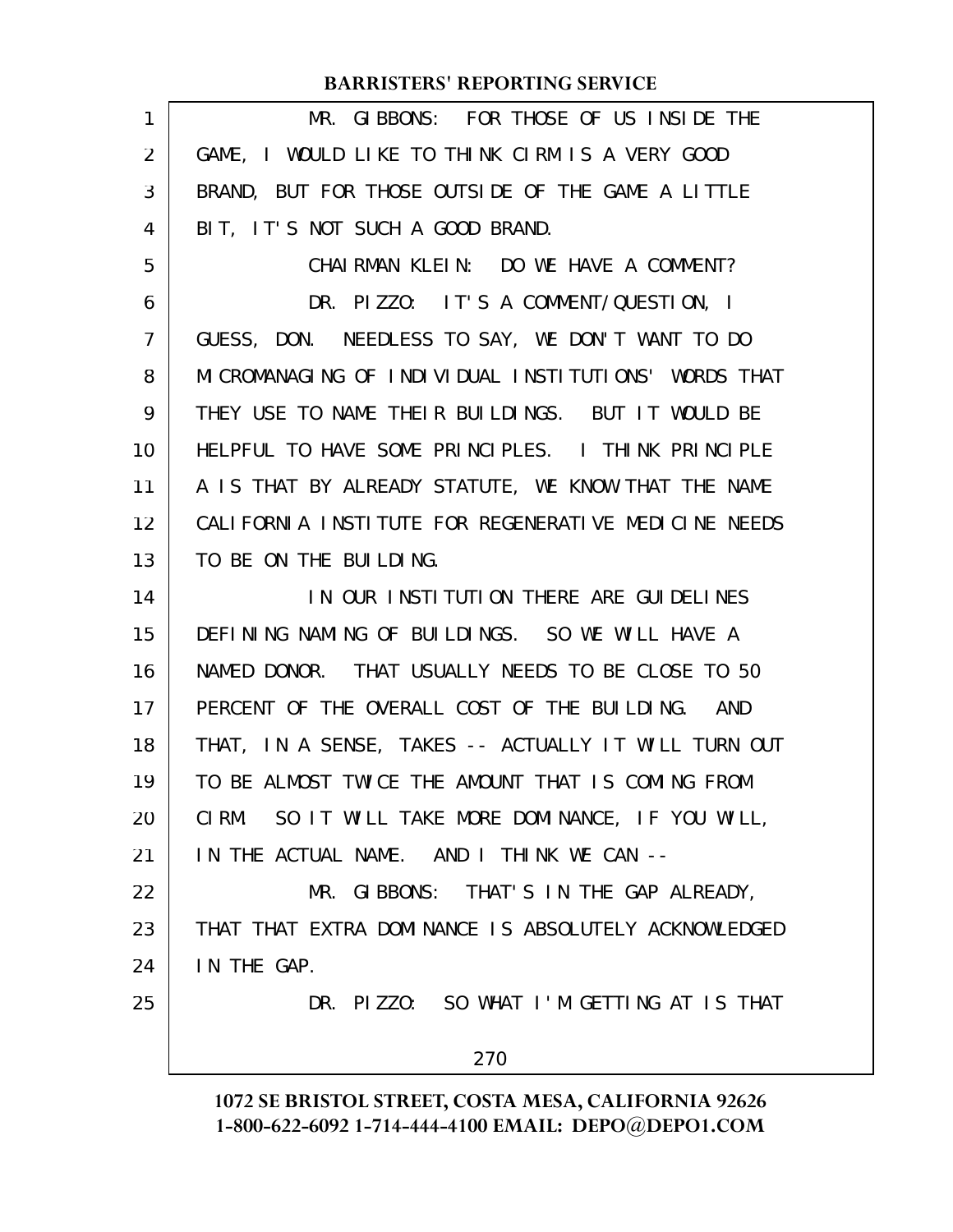| 1  | I DON'T KNOW IN THE CASE OF DAVIS WHETHER THERE'S    |
|----|------------------------------------------------------|
| 2  | ANOTHER NAMING DONOR. CLAIRE COULD SPEAK TO THAT.    |
| 3  | NOR DO I KNOW WHERE THE BROAD NAME FITS IN TERMS OF  |
| 4  | THE AMOUNT OF FUNDS THAT ARE GIVEN IN COMPARISON TO  |
| 5  | THE AMOUNT RECEIVED FROM CIRM. I CAN ENVISION THAT   |
| 6  | IF THEY'RE ABOUT THE SAME, THAT CREATES AN           |
| 7  | INTERESTING QUESTION IN TERMS OF WHAT, IF YOU WILL,  |
| 8  | THE DOMINANCE IS. SO I'M SUGGESTING THAT YOU COME    |
| 9  | BACK TO US, NOT WITH JUST AN APPROVAL, BUT MAYBE     |
| 10 | SOME GENERAL GUIDELINES THAT WE SHOULD THINK ABOUT.  |
| 11 | CHAIRMAN KLEIN: IN THIS PARTICULAR CASE,             |
| 12 | SINCE BOTH OF THESE ARE FAR DOWNSTREAM, WOULD IT BE  |
| 13 | ACCEPTABLE TO YOU FOR US TO HAVE JUST A SENSE OF THE |
| 14 | COMMITTEE SO THEY CAN PROCEED?                       |
| 15 | DR. PIZZO: SURE. ABSOLUTELY. I HAVE NO               |
| 16 | INTENTION OF WANTING TO MICROMANAGE THOSE NAMES.     |
| 17 | JUST WANTED TO -- WE'RE THINKING ABOUT THIS VERY     |
| 18 | ACTIVELY RIGHT NOW OURSELVES, AND IT WOULD BE        |
| 19 | INTERESTING TO KNOW WHAT THE BOUNDARY CONDITIONS     |
| 20 | ARE.                                                 |
| 21 | MR. ROTH: I LIKE THE TAG LINE APPROACH               |
| 22 | THAT IS BEING USED, BUT YOU MIGHT CONSIDER SOMETHING |
| 23 | CALIFORNIA INSTITUTE FOR REGENERATIVE MEDICINE       |
| 24 | CENTER OF EXCELLENCE, SO IT CAN BE THE ELI BROAD OR  |
| 25 | THE UC DAVIS, AND THEN UNDER IT.                     |
|    |                                                      |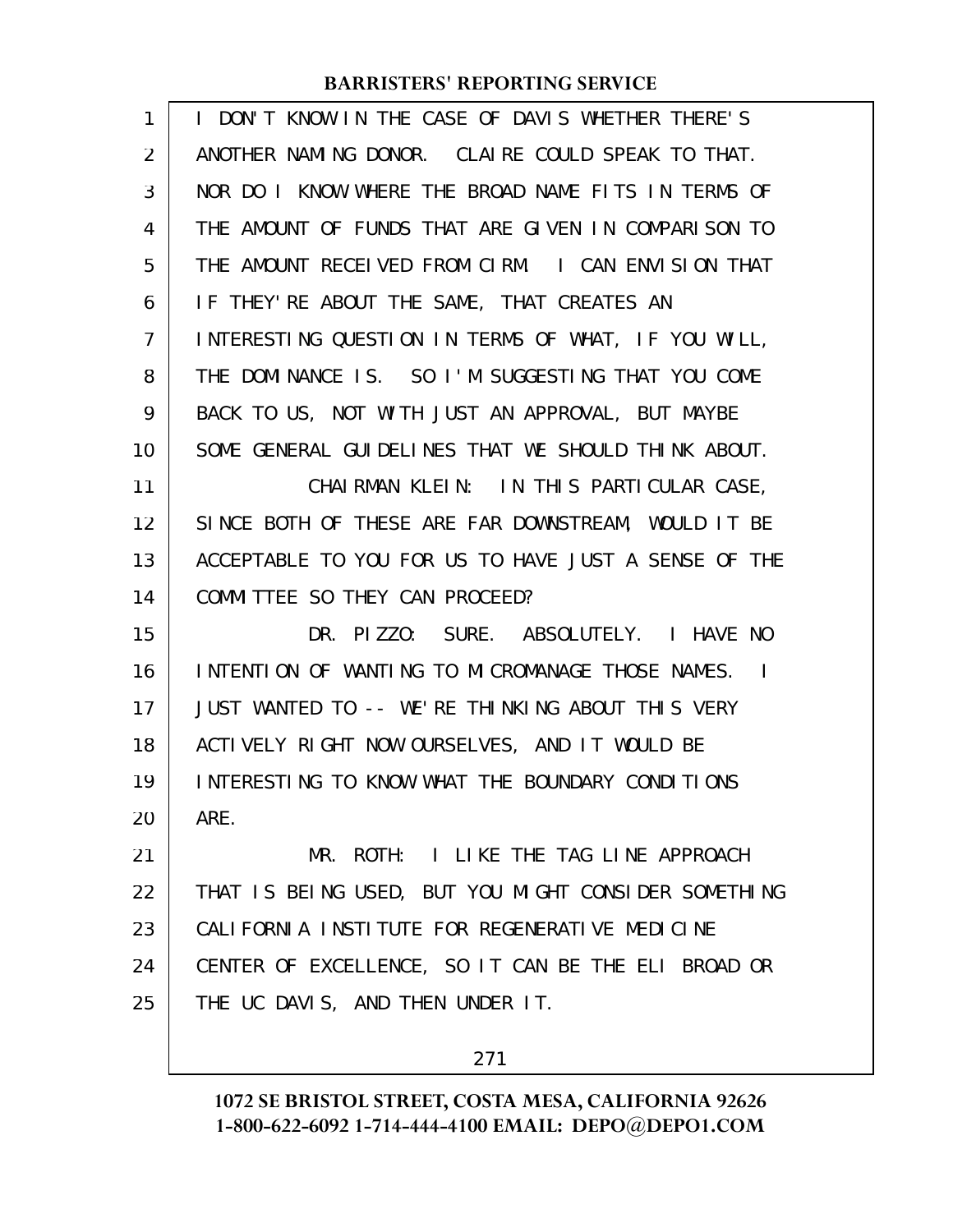#### CHAIRMAN KLEIN: OR INSTITUTE AS APPROPRI ATE. MR. ROTH: AS APPROPRIATE BASED ON WHAT THEY ARE. AND THEN THEY CAN USE IT AS A TAG LINE, BUT DON'T HAVE TO USE ALL. MS. SAMUELSON: COUPLE QUICK COMMENTS. I'VE BEEN WAITING TO SAY THIS A LONG TIME. I HATE THE BRAND CIRM. IN THE CAMPAIGN WE CALLED OURSELVES CALIFORNIANS FOR CURES. AND NOW IT'S A WORD THAT MEANS ABSOLUTELY NOTHING TO THE PUBLIC WHO ARE OUR PARTNERS. IT SOUNDS LIKE SPERM. AND IT'S IN AN ERA IN WHICH THE DIVISION OF FORESTRY HAS BECOME CAL FIRE. MY LAW SCHOOL HAS GONE TO CAL-LAW. AND THAT'S THE TREND, AND THAT'S THE PUBLIC THAT WE'RE CONNECTED TO. CIRM JUST DOESN'T MEAN ANYTHING. THE OTHER POINT IS I HAD AN IDEA THIS MORNING, AND I DON'T KNOW IF THERE'S ANY OPPORTUNITY FOR THIS. BUT IT WOULD BE LOVELY TO START NAMING BUILDINGS THAT ARE GOING TRY TO GET CURES FOR PEOPLE AFTER THE PEOPLE WHO ARE SUFFERING, LIKE THAT MAN WHO JUST DIED OF ALS. CHAIRMAN KLEIN: THANK YOU VERY MUCH. SO COULD I HAVE A SHOW OF HANDS AS A SENSE OF THE COMMITTEE TO SUPPORT THE TWO NAMES THAT HAVE BEEN SUBMITTED? ALL IN FAVOR. THIS IS NOT A VOTE. THIS **BARRISTERS' REPORTING SERVICE** 1 2 3 4 5 6 7 8 9 10 11 12 13 14 15 16 17 18 19 20 21 22 23 24

25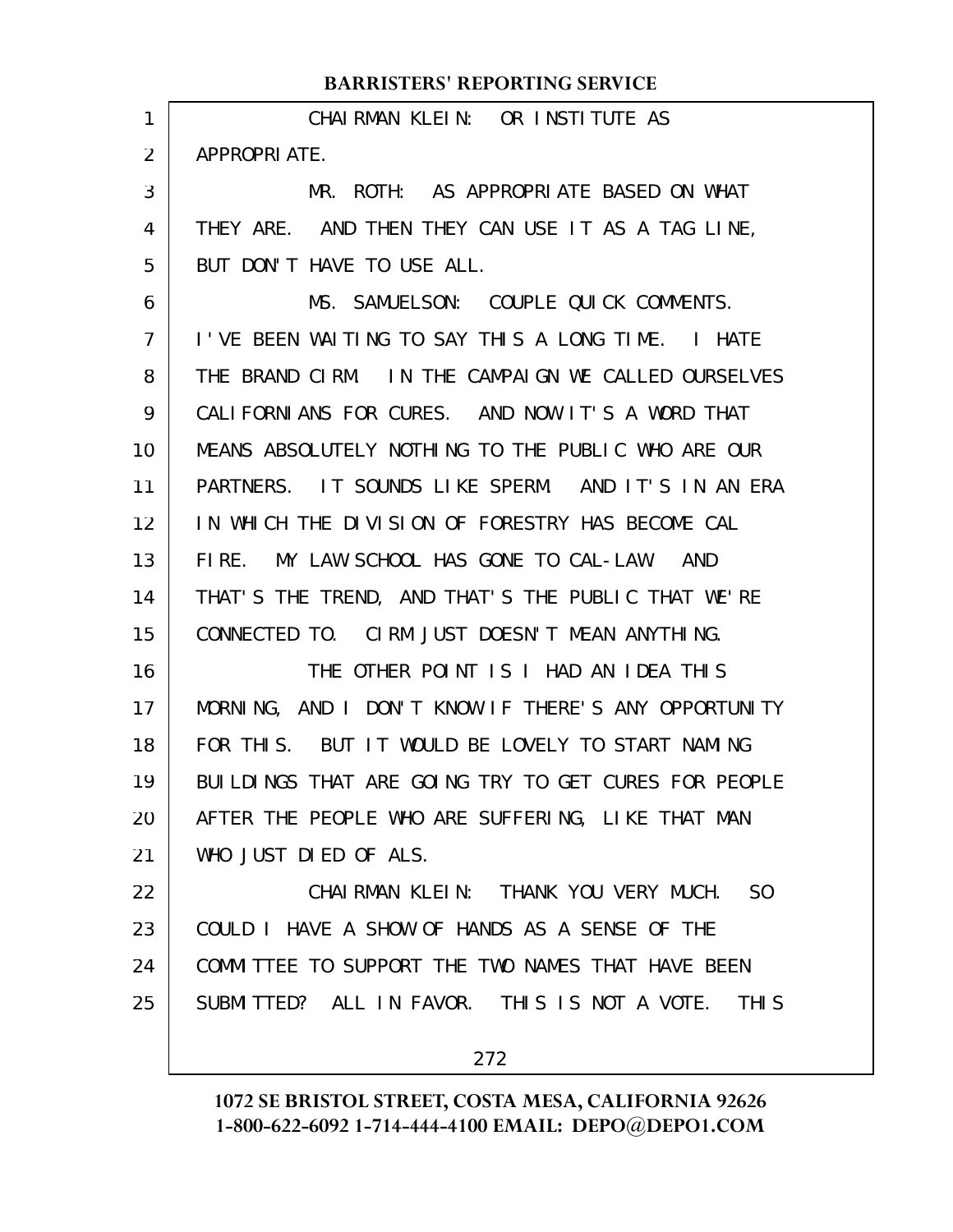| $\mathbf{1}$   | IS A SHOW OF SENSE OF SUPPORT. RAISE YOUR RIGHT        |
|----------------|--------------------------------------------------------|
| 2              | HAND IF YOU SUPPORT THE NAMES THAT HAVE BEEN           |
| 3              | SUGGESTED. IT APPEARS TO ME THAT A SENSE OF THE        |
| 4              | COMMITTEE IS STRONG SUPPORT FOR THESE TWO NAMES, SO    |
| 5              | THEY CAN GO AHEAD IN CONFIDENCE WITH THIS.             |
| 6              | I'D LIKE TO SEE -- IS THAT SUFFICIENT,                 |
| $\overline{7}$ | DON?                                                   |
| 8              | DR. GIBBONS: YES, IT IS.                               |
| 9              | CHAI RMAN KLEIN: THANK YOU VERY MUCH.                  |
| 10             | AND, MELISSA, SHOULD WE ADJOURN FOR LUNCH? AND THIS    |
| 11             | LUNCH, HOPEFULLY WE CAN KEEP SHORT. WE NEED TO COME    |
| 12             | BACK. THE TRANSLATIONAL RFA, WE HAVE A POINT TO        |
| 13             | DI SCUSS JUST AS A REPORTING I SSUE AND DI SCUSSION ON |
| 14             | THE CRITERIA THEY' RE GOING FORWARD WITH, RECONCILED   |
| 15             | TO THE CRITERIA THAT HAVE BEEN PUT FORTH IN THE TASK   |
| 16             | FORCE GUI DELINE APPLICATIONS THAT'S BEEN APPROVED.    |
| 17             | AND WE HAVE THE LOAN POLICY. THE LOAN POLICY WILL      |
| 18             | BE OUR HEADLINER RETURNING FROM LUNCH. IT'S A VERY     |
| 19             | IMPORTANT PART OF OUR PROGRAM. AND DOES THE            |
| 20             | COMMITTEE THINK WE COULD DO THIS IN 35 OR 40           |
| 21             | MINUTES? 35 OR 40 MINUTES IS OUR GOAL. AND WE LOOK     |
| 22             | FORWARD TO SEEING YOU SHORTLY. WE'RE ADJOURNED FOR     |
| 23             | LUNCH.                                                 |
| 24             | (A RECESS WAS TAKEN.)                                  |
| 25             | CHAIRMAN KLEIN: IF WE CAN RECONVENE,                   |
|                | 273                                                    |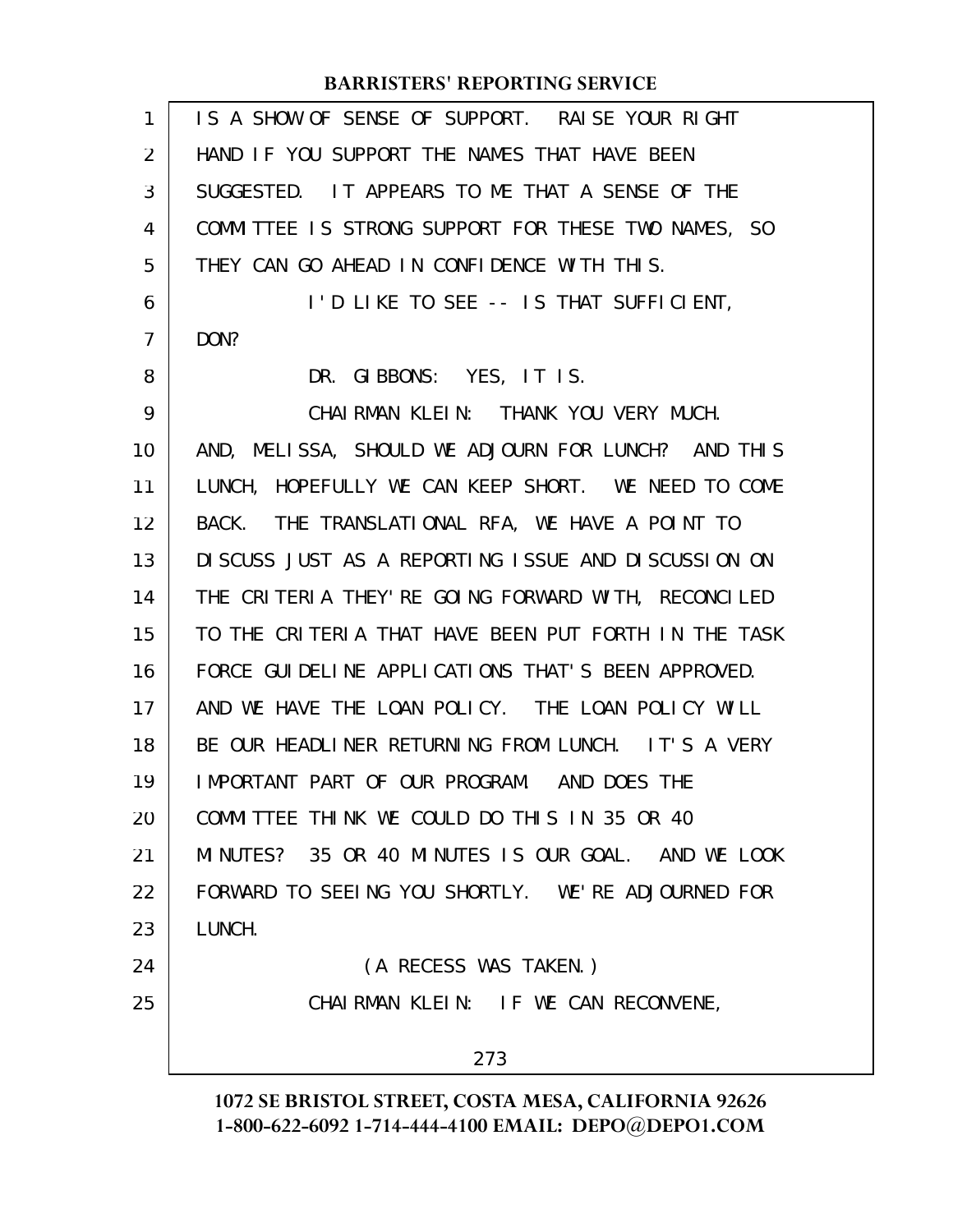| $\mathbf{1}$   | PLEASE. WE'RE GOING TO TRY AND MOVE EXPEDITIOUSLY.   |
|----------------|------------------------------------------------------|
| 2              | WE HAVE TWO ITEMS OF SIGNIFICANT IMPORTANCE HERE     |
| 3              | THAT WE'RE GOING TO COVER, LOAN POLICIES AND THEN    |
| 4              | THE REPORT ON THE CRITERIA FOR THE UPCOMING          |
| 5              | TRANSLATIONAL RFA. WE'RE ALSO GOING TO THEN FOLLOW   |
| 6              | THAT BY A QUICK ITEM ON ASSEMBLYMAN MULLIN'S BILL ON |
| $\overline{7}$ | CONTROLLING TERRORISM RELATED TO ANIMAL RESEARCH.    |
| 8              | AND THEN WE WILL HAVE A COUPLE OF REPORTS AT THE END |
| 9              | OF THE DAY, BUT THE HIERARCHY OF PRESENTATION IS, IN |
| 10             | FACT, SIGNIFICANT SO THAT WE MAKE SURE WE RETAIN AS  |
| 11             | MANY BOARD MEMBERS AS POSSIBLE FOR THESE NEXT TWO    |
| 12             | I TEMS.                                              |
| 13             | FIRST ITEM, DUANE ROTH WILL LEAD TO THE              |
| 14             | LOAN POLICY. AND DUANE HAS DONE A FABULOUS JOB ON    |
| 15             | LEADING THAT LOAN TASK FORCE.                        |
| 16             | MR. ROTH: THANK YOU. SO LET ME JUST                  |
| 17             | QUICKLY MENTION THE NAMES OF THE TASK FORCE, ED      |
| 18             | PENHOET, TED LOVE, JEFF SHEEHY, OSWALD STEWARD,      |
| 19             | FLOYD BLOOM, BOB KLEIN, MARCY FEIT, MICHAEL          |
| 20             | GOLDBERG.                                            |
| 21             | THE LOAN TASK FORCE SET OUT TO DEVELOP A             |
| 22             | POLICY THAT WOULD GOVERN OUR LOANS ONCE THEY ARE PUT |
| 23             | INTO EFFECT AND CAN, IN FACT, BE APPLIED FOR. LYNN   |
| 24             | HARWELL STAFFED OUR COMMITTEE AND DID A FANTASTIC    |
| 25             | JOB OF HELPING US ORGANIZE AND PULL TOGETHER ALL THE |
|                | 274                                                  |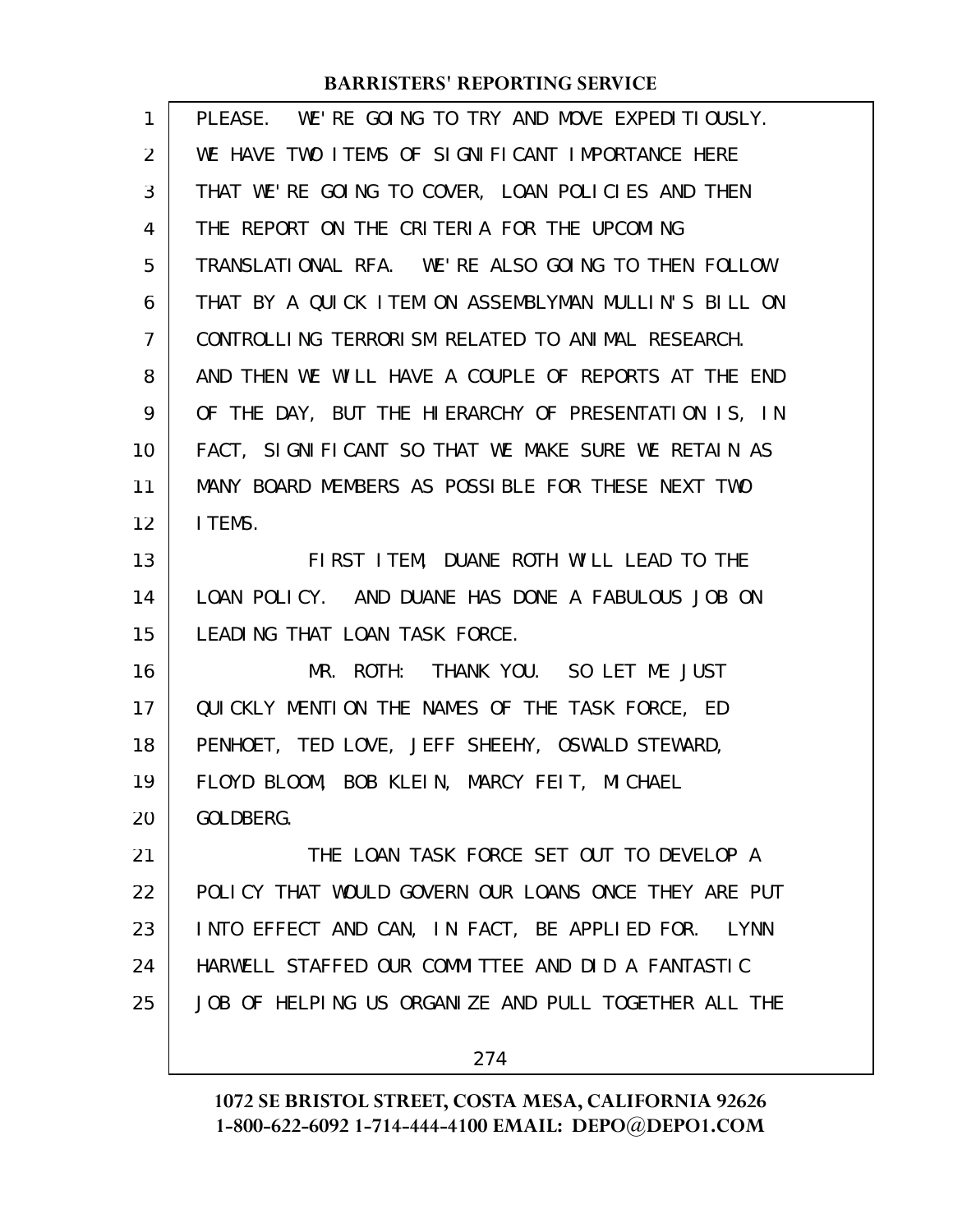| COMMENTS FROM THE VARIOUS STAKEHOLDERS THAT WE MET      |
|---------------------------------------------------------|
| WITH.                                                   |
| THERE WERE THREE MAJOR MEETINGS THAT WE                 |
| HELD. THE FIRST WITH THE FINANCIAL COMMUNITY TO         |
| TALK ABOUT HOW THE LOAN PROGRAM SHOULD BE               |
| STRUCTURED. THE SECOND WAS AN INDUSTRY MEETING TO       |
| MEET WITH INDUSTRY AND TALK ABOUT ANY ISSUES OR         |
| SUGGESTIONS THAT THEY MAY HAVE IN THE LOAN POLICY.      |
| AND THEN BOB AND I SPENT A DAY WITH KEY LEGISLATORS     |
| IN SACRAMENTO TRYING TO MAKE SURE THEY UNDERSTOOD       |
| THE RATIONALE BEHIND THIS PARTICULAR LOAN POLICY.       |
| SO IF YOU LOOK AT THE POLICY, AND IT'S IN               |
| YOUR BOOKS. I THINK IT'S TAB 15 OR 16. I DON'T          |
| REMEMBER. 14.                                           |
| THE ONE THING I WANT TO MENTION IN THE                  |
| BACKGROUND ON THE FIRST PAGE THAT'S VERY IMPORTANT      |
| IS THESE LOANS ARE GOING TO BE TARGETED WHERE THERE     |
| ARE FUNDING GAPS, WHICH MEANS THAT FOR THESE            |
| TRANSLATIONAL PRODUCTS TO MOVE FORWARD, WE WANT TO      |
| <b>I DENTIFY WHERE THERE'S VIRTUALLY NO ALTERNATIVE</b> |
| CAPITAL AVAILABLE TO INVEST OR LIMITED CAPITAL          |
| AVAILABLE. AND THAT WILL BE THE JOB OF THE CIRM         |
| STAFF AND OTHERS TO IDENTIFY THOSE GAPS AND TO BRING    |
| THOSE TO OUR ATTENTION.                                 |
| THE SECOND PART OF THE BACKGROUND IS AN                 |
| 275                                                     |
|                                                         |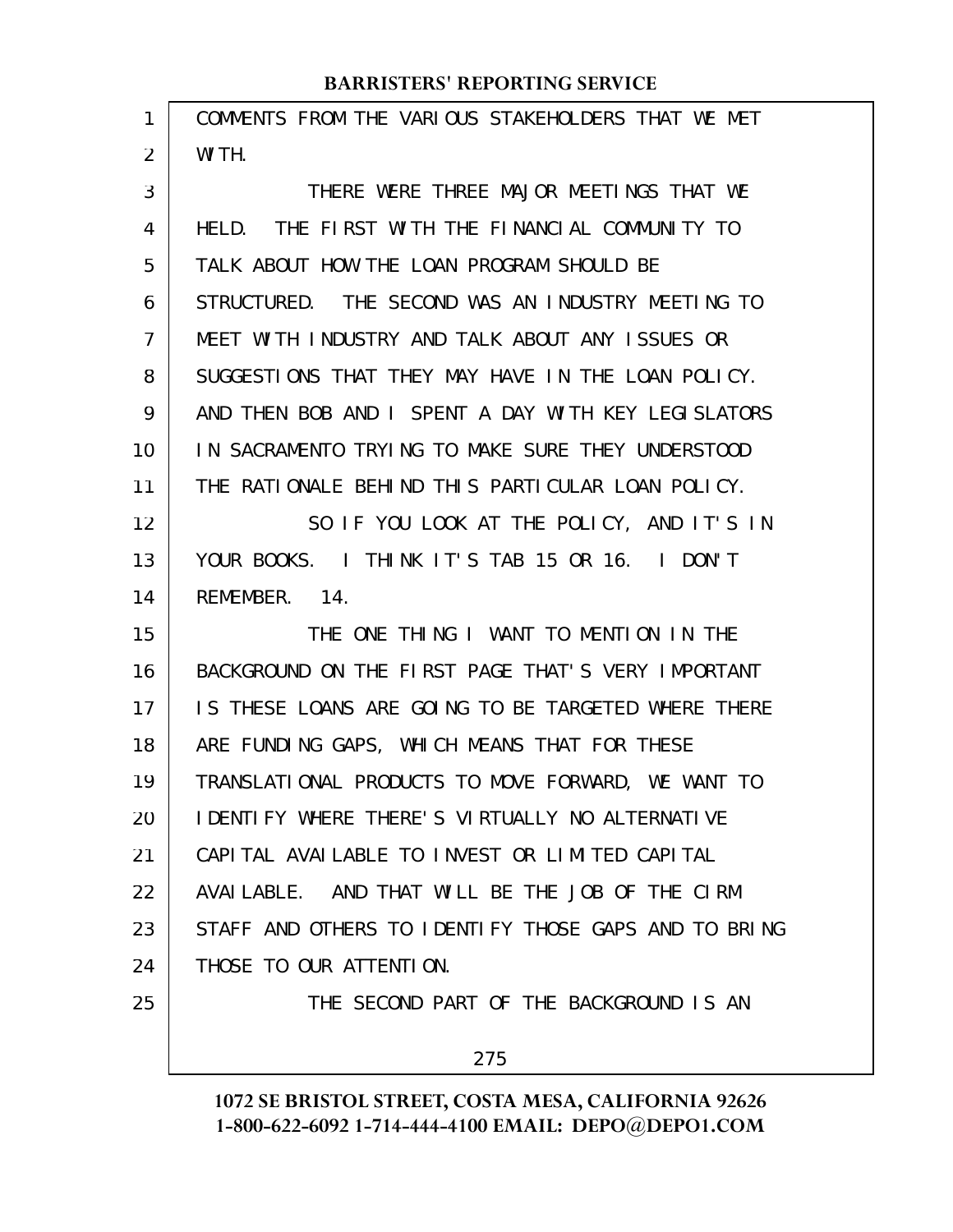| ADDITIONAL COMMENT SECTION ABOUT HOW WE WENT ABOUT   |
|------------------------------------------------------|
| I DENTIFYING WHAT A PORTFOLIO MIGHT LOOK LIKE. AND I |
| ONLY BRING THAT TO YOUR ATTENTION BECAUSE THE        |
| DECISIONS REGARDING HOW LARGE A PORTFOLIO THE LOAN   |
| PROGRAM WILL ENCOMPASS WILL BE UP TO THE FINANCE     |
| COMMITTEE AND TO MICHAEL GOLDBERG TO HELP DEFINE     |
| THAT. AND THEN WHEN WE GET TO THE SPECIFIC RFA'S,    |
| THE RANGE OF HOW MUCH AN INDIVIDUAL LOAN MIGHT BE    |
| WOULD BE DEALT WITH.                                 |
| SO WE DIDN'T, OTHER THAN FOR MODELING                |
| PURPOSES, WHICH WE HIRED PRICEWATERHOUSECOOPERS TO   |
| DO, WE DID NOT TRY TO DEAL WITH THE SCOPE OR THE     |
| SIZE OF THE INDIVIDUAL RFA'S.                        |
| SO WITH THAT AS BACKGROUND, WHAT I WOULD             |
| LIKE TO DO IS JUST BRIEFLY RUN THROUGH THE TERM      |
| SHEET THAT IS ENCLOSED. SO IN TERMS OF               |
| DI SBURSEMENT, IT WILL BE MILESTONE DRIVEN. IN OTHER |
| WORDS, THERE CAN BE A CERTAIN TOTAL LOAN, BUT IT     |
| WILL BE MILESTONE DRIVEN. NOT UNLIKE THE             |
| CONVERSATION WE HAD EARLIER TODAY ABOUT PROGRESS,    |
| THESE WILL BE MORE DEFINED IN GENERAL.               |
| THE TERM OF THE LOAN WAS AN ISSUE THAT WE            |
| ADDRESSED BY HAVING TWO OPTIONS, A SIX- OR TEN-YEAR  |
| TERM. AND WITH THE SIX-YEAR TERM, THERE WOULD BE NO  |
| EARLY PAYBACK. BUT WITH A TEN-YEAR TERM, IF THE      |
| 276                                                  |
|                                                      |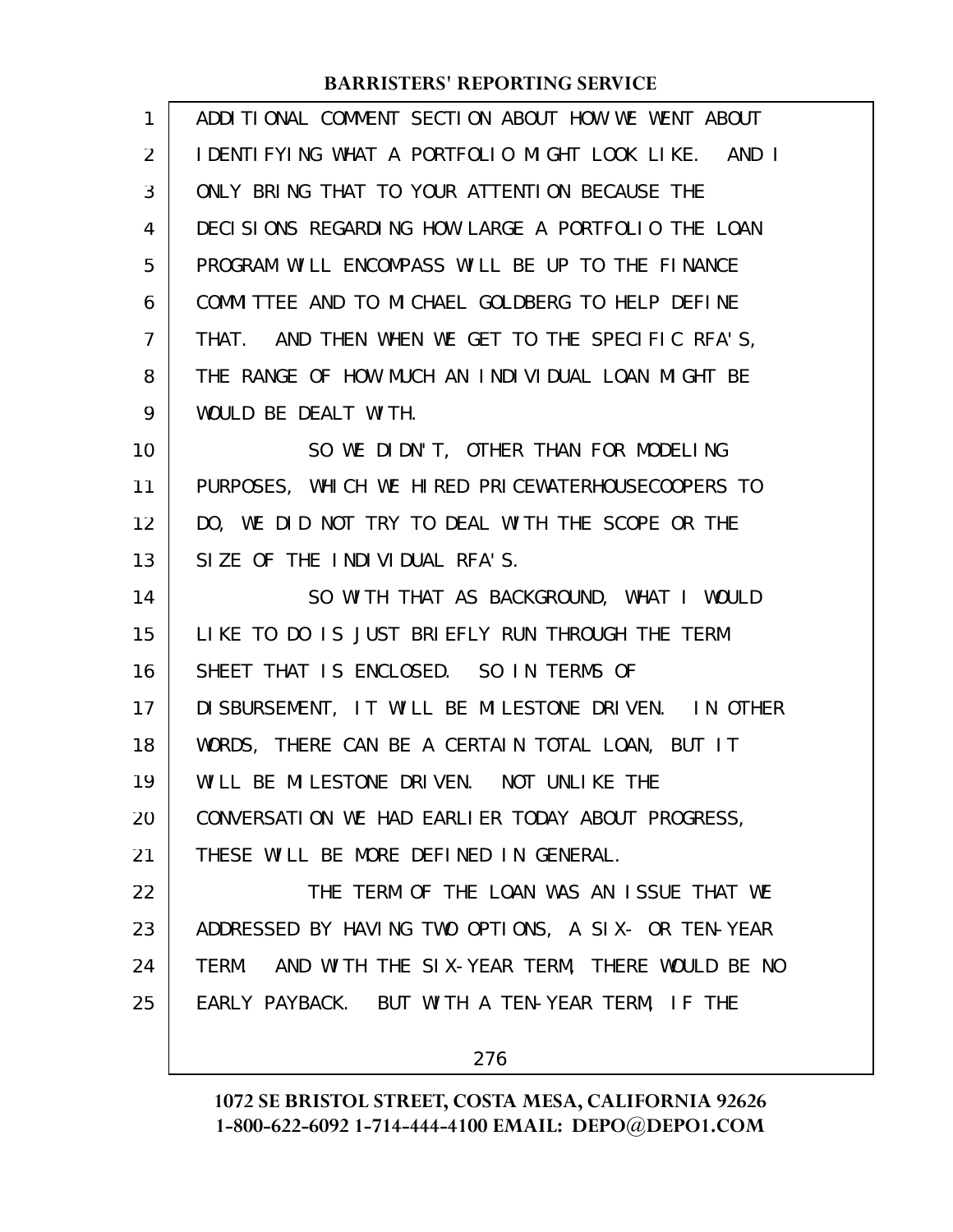| $\mathbf{1}$   | APPLICANT SELECTED A TEN-YEAR TERM, THERE ARE        |
|----------------|------------------------------------------------------|
| $\overline{2}$ | CERTAIN TRIGGERS THAT WOULD COME INTO PLAY WHERE     |
| 3              | THEY WOULD BE REQUIRED TO REPAY, AND WE CAN GO       |
| 4              | THROUGH THOSE IN JUST A MOMENT.                      |
| 5              | CHAIRMAN KLEIN: DUANE, WHEN YOU SAY IN               |
| 6              | THE SIX-YEAR TERM, I THINK YOU SAID THERE'S LIMITED  |
| $\overline{7}$ | EARLY TRIGGERS.                                      |
| 8              | MR. ROTH: I SHOULD HAVE SAID LIMITED                 |
| 9              | BECAUSE THERE IS ONE. WE'LL GET TO THOSE. THEY'RE    |
| 10             | ACTUALLY IN ACCELERATED TRIGGERS DOWN BELOW, THE SIX |
| 11             | AND THE TEN.                                         |
| 12             | BUT ANOTHER VERY IMPORTANT ADDITION WE               |
| 13             | MADE AFTER THESE STAKEHOLDER INPUTS WAS THAT WE HAVE |
| 14             | BOTH A RECOURSE LOAN AND NONRECOURSE LOAN. AND THE   |
| 15             | RECOURSE LOAN WOULD SAY THAT THE ENTITY THAT MAKES   |
| 16             | OR BORROWS THE MONEY IS OBLIGATED TO PAY IT BACK     |
| 17             | REGARDLESS OF WHAT HAPPENS TO THE PRODUCT. SO IT'S   |
| 18             | MORE OF A COMPANY OR INSTITUTIONAL LOAN, NOT A       |
| 19             | PRODUCT LOAN. THE NONRECOURSE MEANS THAT THE LOAN    |
| 20             | IS ON THE PRODUCT, AND IF THE PRODUCT FAILS, GOES    |
| 21             | AWAY, THEN THE LOAN IS TERMINATED. IT'S NOT DUE.     |
| 22             | NOW, TO COMPENSATE FOR THOSE TWO                     |
| 23             | DIFFERENCES, WE HAVE A DIFFERENT WARRANT COVERAGE    |
| 24             | POLICY. SO ON THE RECOURSE LOAN, THE WARRANT         |
| 25             | COVERAGE ON THE AMOUNT OF THE LOAN IS 10 PERCENT.    |
|                |                                                      |

277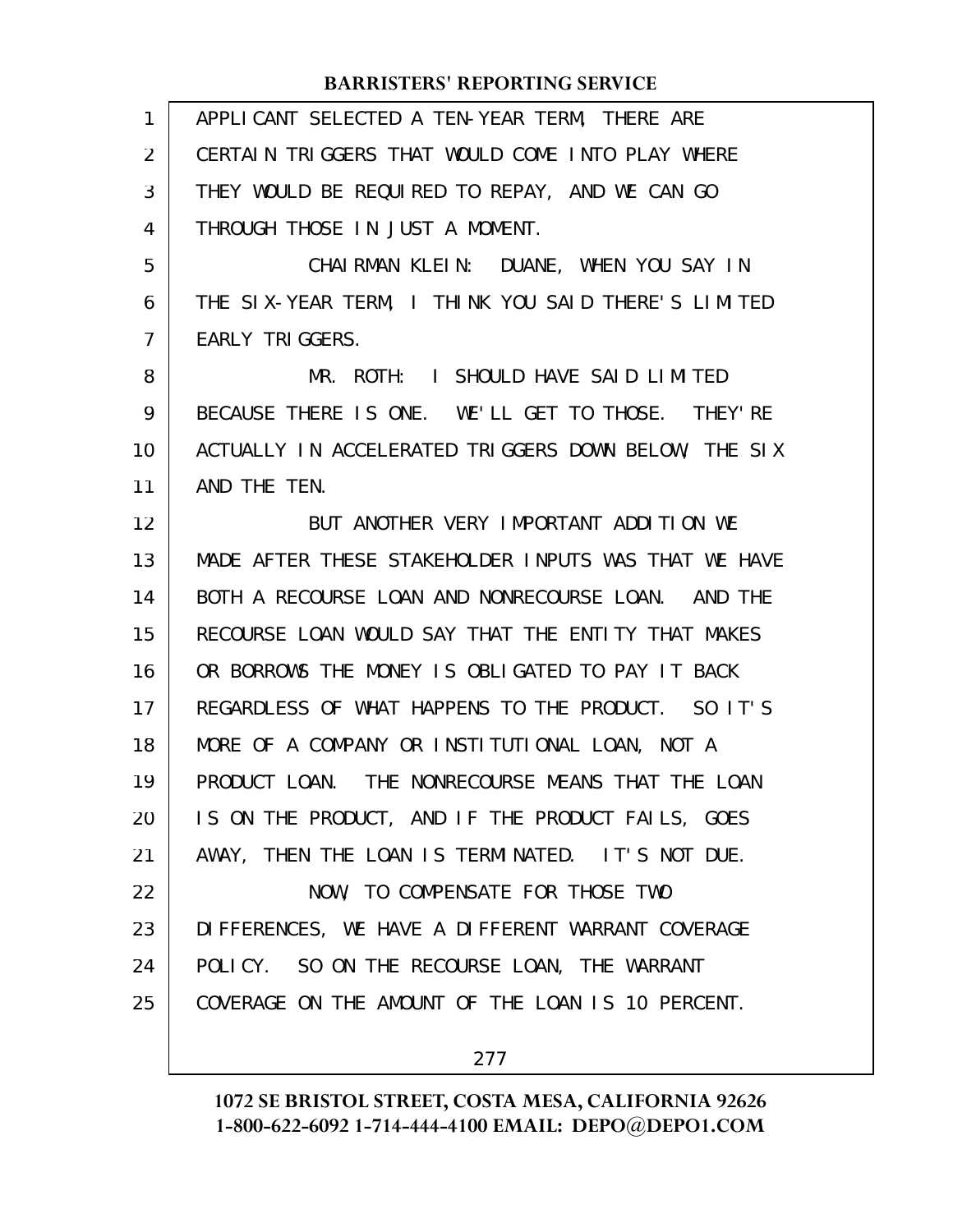| 1              | SO 10 PERCENT OF A MILLION DOLLARS, IF THAT'S THE    |
|----------------|------------------------------------------------------|
| 2              | CASE, WOULD BE THE WARRANT COVERAGE. AND IF IT'S A   |
| 3              | NONRECOURSE LOAN, THEN THERE WOULD BE A MILLION      |
| 4              | DOLLARS WORTH OF WARRANT COVERAGE. SO THAT'S HOW     |
| 5              | THE FINANCIAL INTERACTIONS BETWEEN THESE TWO         |
| 6              | RECOURSE AND NONRECOURSE AND HOW WE DEALT WITH RISK. |
| $\overline{7}$ | THE NEXT PART IS THE PART THAT WE STARTED            |
| 8              | TO TALK ABOUT. THE SIX-YEAR LOAN HAS TWO CONDITIONS  |
| 9              | FOR EARLY REPAYMENT. ONE IS CHANGE OF CONTROL,       |
| 10             | WHICH WOULD INCLUDE A MERGER WITH A PUBLIC OR        |
| 11             | PRIVATE COMPANY. IF THE COMBINED ENTERPRISE EXCEEDS  |
| 12             | 100 MILLION, THAT WOULD TRIGGER A REPAYMENT OF THE   |
| 13             | LOAN IN THE SIX-YEAR CASE AND A SECOND ONE IF        |
| 14             | THERE'S INITIAL PUBLIC OFFERING; IN OTHER WORDS, THE |
| 15             | COMPANY GOES PUBLIC, AND THERE'S IN EXCESS OF \$20   |
| 16             | MILLION RAISED, THEN THE LOAN WOULD BECOME DUE.      |
| 17             | IN THE TEN-YEAR THERE ARE BOTH OF THOSE,             |
| 18             | AND THEN THERE ARE THREE OTHERS THAT ARE INCLUDED.   |
| 19             | A 20-FOLD FINANCING; IN OTHER WORDS, IF YOU BORROWED |
| 20             | A MILLION AND YOUR FOLLOW-ON FUNDING EXCEEDS 20      |
| 21             | MILLION, THEN THE LOAN BECOMES DUE.                  |
| 22             | NO. 4, IS IF THERE IS PROGRESS IN THE                |
| 23             | CLINIC AND A COMPANY MOVES TO FILE WITH THE FOOD AND |
| 24             | DRUG ADMINISTRATION EITHER AN INVESTIGATIONAL DEVICE |
| 25             | APPLICATION, WITHIN 90 DAYS OF FILING THAT WITH THE  |
|                |                                                      |

278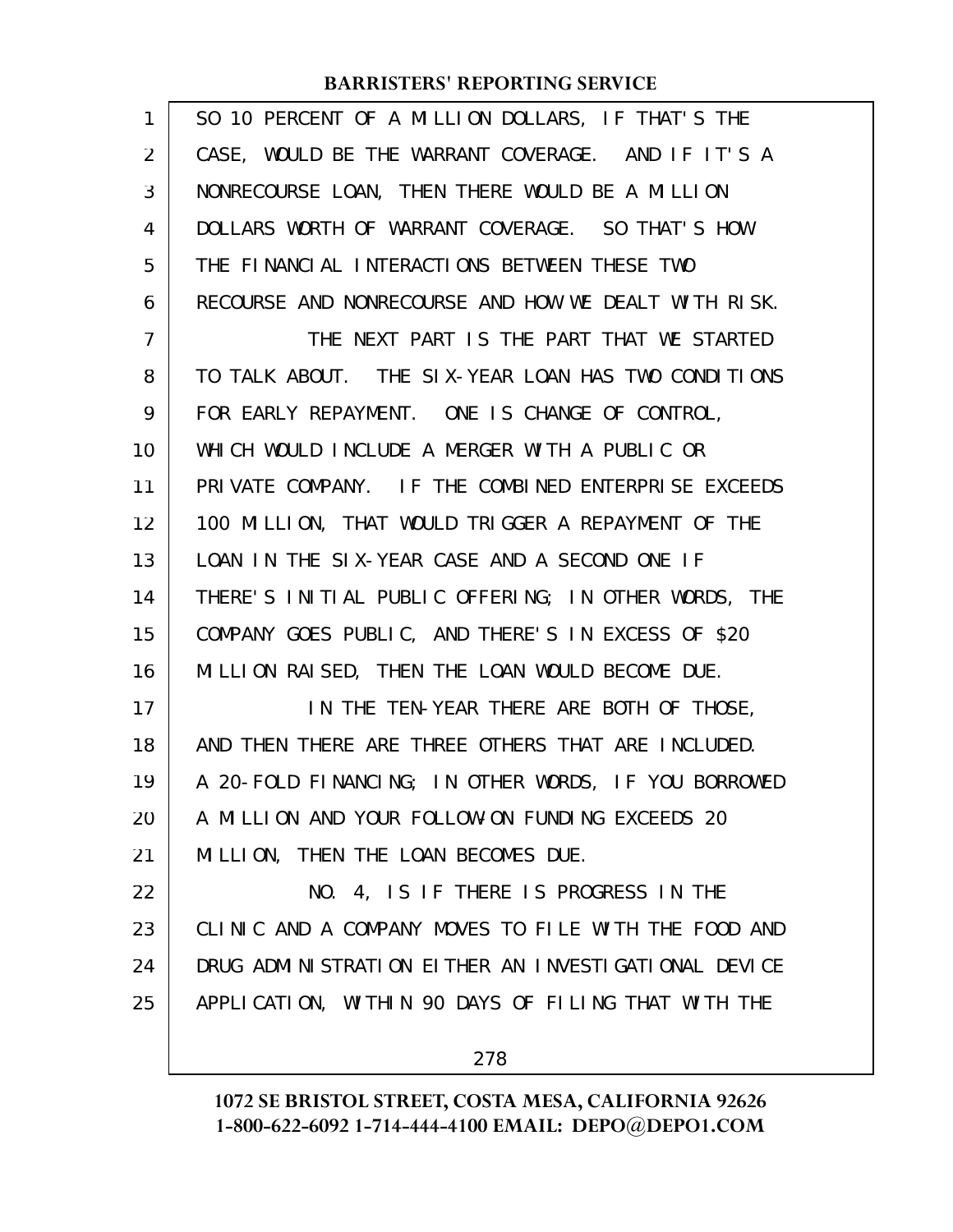| $\mathbf{1}$ | FDA, THE LOAN WOULD BECOME DUE. IF IT'S A             |
|--------------|-------------------------------------------------------|
| 2            | THERAPEUTIC, WE ASK THAT THAT LOAN BE REPAID WITHIN   |
| 3            | SIX MONTHS OF STARTING A PIVOTAL PHASE 3 OR EVEN IF   |
| 4            | IT'S A PHASE 2. YOU HEARD THIS MORNING ABOUT A        |
| 5            | PIVOTAL STUDY THAT MIGHT BE, IN FACT, VERY EARLY AND  |
| 6            | INVOLVE VERY FEW PATIENTS, BUT WITHIN SIX MONTHS OF   |
| 7            | THAT, THEN THE LOAN WOULD BECOME DUE ON THE TEN-YEAR  |
| 8            | PROGRAM.                                              |
| 9            | THERE ARE SOME OTHER THINGS THAT ARE JUST             |
| 10           | FOR CLARITY. PREPAYMENT IS ALLOWED. THE LOAN IS       |
| 11           | SUBORDINATED TO OTHER LOANS THAT THE COMPANY MAY      |
| 12           | TAKE. SO WE WILL ALWAYS BE BEHIND ADDITIONAL LOANS    |
| 13           | THAT ARE THERE. WE'D BE ON PAR WITH THE EQUITY.       |
| 14           | THE MATCHING FUNDS REQUIREMENT IS AN INDIRECT         |
| 15           | REQUIREMENT, AND SOMETHING THAT WILL NEED ADDITIONAL  |
| 16           | DI SCUSSION BECAUSE MATCHING FUNDS CAN MEAN MANY      |
| 17           | THINGS. MATCHING FUNDS COULD BE WHAT ARE THE          |
| 18           | FOLLOW-ON FINANCINGS THAT OUR LOAN ENABLED TO         |
| 19           | HAPPEN. AND SO WE MAY LOAN SOMEBODY A MILLION         |
| 20           | DOLLARS, THEY MAKE PROGRESS ON THAT MILLION, THEY     |
| 21           | RAISE A \$10-MILLION ROUND TO FURTHER FUND IT, THOSE, |
| 22           | IN MY OPINION, WOULD BE MATCHING FUNDS AND CREATE     |
| 23           | LEVERAGE.                                             |
| 24           | CHAI RMAN KLEIN: SO, DUANE, UNDER MATCHING            |
| 25           | FUNDS, WHEN THE FINANCE COMMITTEE ADDRESSES THE SIZE  |
|              | 279                                                   |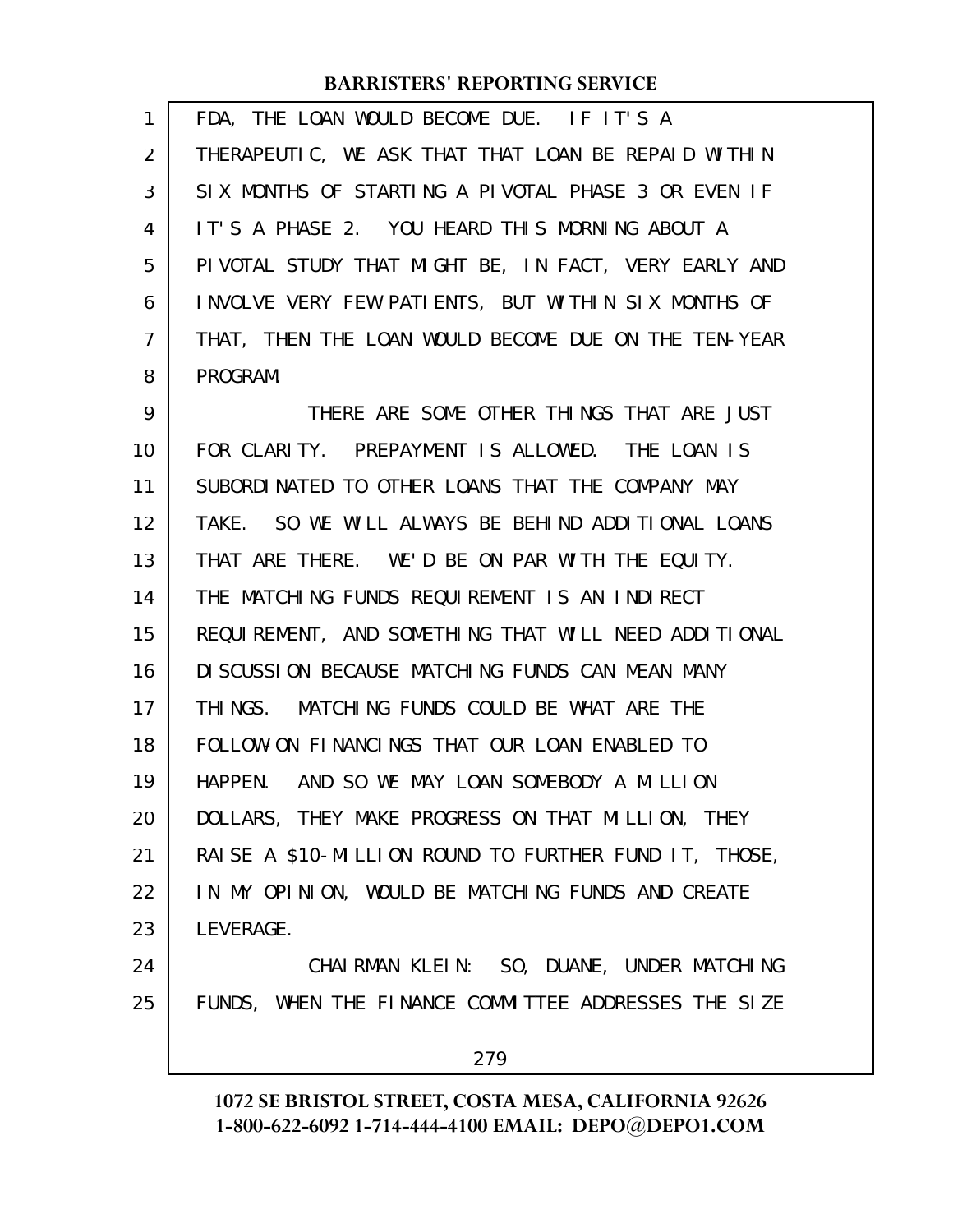| 1  | OF LOANS IN TERMS OF PORTFOLIO RISK, IT'S POSSIBLE   |
|----|------------------------------------------------------|
| 2  | THAT THE FINANCE COMMITTEE MIGHT SAY FOR LOANS OVER  |
| 3  | A CERTAIN DOLLAR AMOUNT, A SIGNIFICANT MATCH IS      |
| 4  | NECESSARY BECAUSE OF THE RISK BECAUSE OF PORTFOLIO   |
| 5  | CONCENTRATION. DO YOU EXPECT THOSE KINDS OF          |
| 6  | TRADE-OFFS TO OCCUR?                                 |
| 7  | MR. ROTH: I THINK THOSE KIND OF                      |
| 8  | TRADE-OFFS, I THINK WE WANT TO BE, ESPECIALLY IF     |
| 9  | IT'S MILESTONE DRIVEN, BOB, WE MAY WANT TO BE IN A   |
| 10 | POSITION WHERE WE DON'T REQUIRE THE TRADITIONAL      |
| 11 | MATCHING FUNDS, WHICH MEANS WE'LL PUT UP A MILLION   |
| 12 | IF YOU PUT UP A MILLION. BUT IT MAY BE THE PROGRAM   |
| 13 | COSTS THREE MILLION. WE'LL PUT UP OUR MILLION. YOU   |
| 14 | OBVIOUSLY HAVE TO RAISE TWO MILLION TO MAKE THIS     |
| 15 | THING WORK. SO IT REALLY DEPENDS ON HOW WE CHOOSE    |
| 16 | TO ADMINISTER THAT, BUT I THINK WE NEED TO HAVE A    |
| 17 | FLEXIBLE DEFINITION THERE ABOUT MATCHING FUNDS.      |
| 18 | CHAIRMAN KLEIN: FOR EXAMPLE, IF ANOTHER              |
| 19 | APPROACH TO THAT IS IF THERE'S NO MONEY FOR A PHASE  |
| 20 | 2A TRIAL AND IT'S \$15 MILLION, WE MAY SAY, LOOK, TO |
| 21 | PUT UP SEVEN AND A HALF MILLION AS A CONCENTRATION   |
| 22 | ISSUE, WE'RE GOING TO REQUIRE YOU TO HAVE ANOTHER    |
| 23 | SEVEN AND A HALF MILLION BECAUSE THIS IS A LARGE     |
| 24 | CONCENTRATION OF RISK IN A SINGLE COMMITMENT.        |
| 25 | MR. ROTH: THAT WOULD BE MY BELIEF, THAT              |
|    |                                                      |

280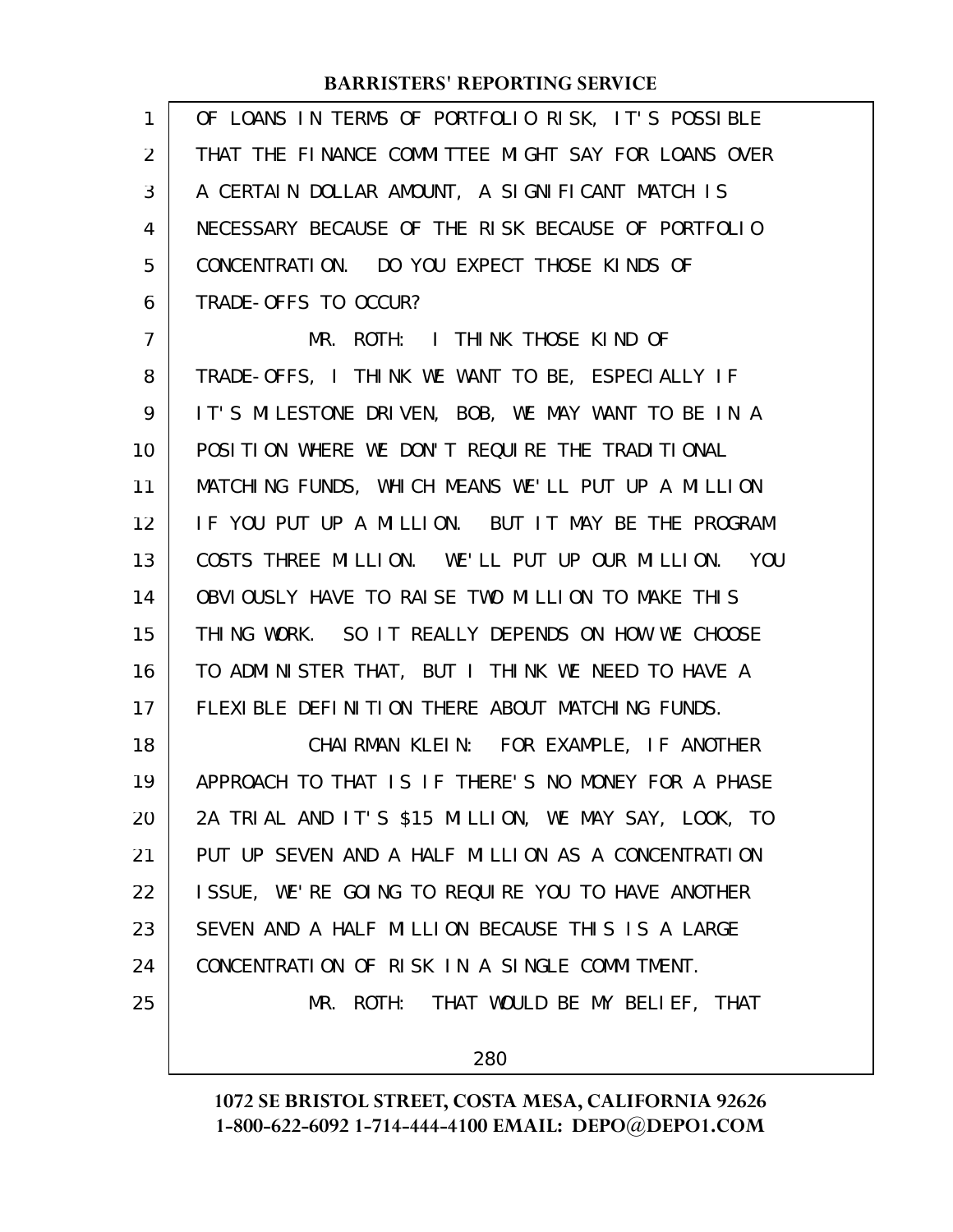| $\mathbf{1}$   | THAT'S HOW IT WOULD BE STRUCTURED. IT COULD BE THE   |
|----------------|------------------------------------------------------|
| 2              | FACT THAT THERE'S A MULTIMILESTONE, AND THE THIRD    |
| 3              | MILESTONE REQUIRES WHAT YOU'RE TALKING ABOUT. SO WE  |
| 4              | NEED TO SEE -- WE WANT THE COMPANY TO USE THAT AS    |
| 5              | LEVERAGE TO BRING IN THE REST OF THE MONEY AND MAKE  |
| 6              | SURE THE MONEY IS SITTING. SO THERE IS A MATCHING    |
| $\overline{7}$ | FUND REQUIREMENT, BUT I JUST WANT TO SPECIFY THAT    |
| 8              | THAT'S A PRETTY LOOSE DEFINITION RIGHT NOW, AND      |
| 9              | WE'LL HAVE TO DEAL WITH THAT DOWN THE ROAD.          |
| 10             | DEFAULT, IN THE EVENT THAT WE DO HAVE                |
| 11             | DEFAULTS AND THERE'S INTELLECTUAL PROPERTY, THERE'S  |
| 12             | A REQUIREMENT ON THE COMPANY OR THE INSTITUTION THAT |
| 13             | RECEIVES THE LOAN TO TRY TO DISPOSE OF THE           |
| 14             | INTELLECTUAL PROPERTY WORKING WITH US. BUT WE        |
| 15             | REVIEWED THIS INTERNALLY. NANCY HELPED US DETERMINE  |
| 16             | THAT WE REALLY SHOULDN'T OWN IP AT CIRM. SO WE'VE    |
| 17             | DEALT WITH THAT IN THE WAY WE WORDED THE DEFAULT     |
| 18             | PROVI SI ON HERE.                                    |
| 19             | THE LAST THING, BEFORE WE OPEN IT UP, ARE            |
| 20             | THE COVENANTS. AND I WANT TO JUST STRESS THAT WE     |
| 21             | WENT THROUGH THESE COVENANTS IN EACH OF THOSE        |
| 22             | STAKEHOLDER MEETINGS PRETTY CAREFULLY. START WITH    |
| 23             | THE PREMISE THAT THE MONEY WE'RE LOANING CANNOT BE   |
| 24             | GOTTEN ANY OTHER PLACE. IN OTHER WORDS -- NO. 2,     |
|                |                                                      |
| 25             | THERE'S NO COLLATERAL. WE'RE NOT COLLATERALIZING.    |

281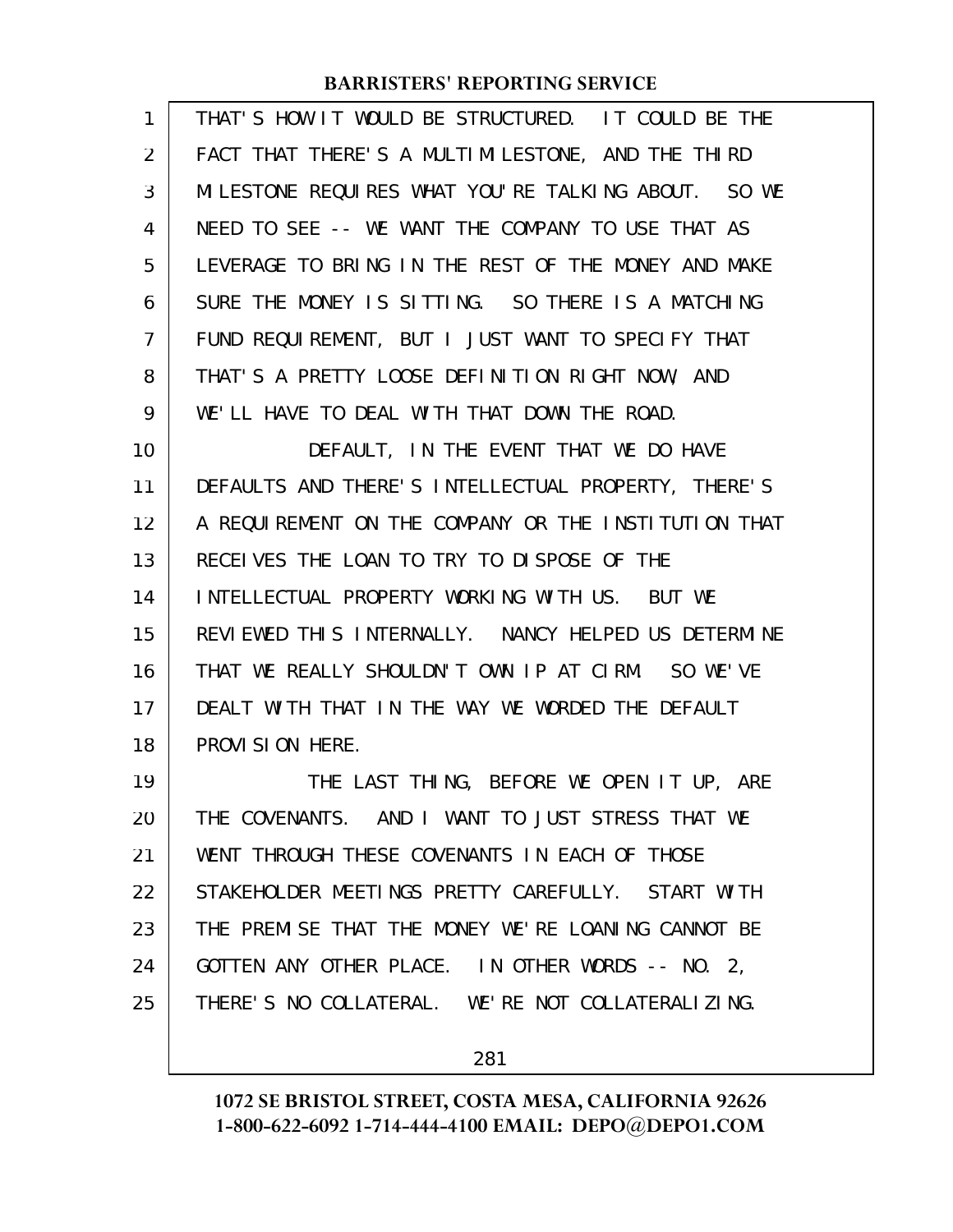| 1  | NO. 3, WE OFFER THEM THE OPPORTUNITY OF A                   |
|----|-------------------------------------------------------------|
| 2  | NONRECOURSE LOAN. IN OTHER WORDS, THE PRODUCT               |
| 3  | FAILS, YOU DON'T HAVE TO REPAY US IF YOU CHOOSE THAT        |
| 4  | OPTION. SO KEEP IN MIND THESE ARE VERY, VERY OPEN           |
| 5  | TERMS THAT NO BANK OR NO VENTURE CAPITALIST WOULD           |
| 6  | OFFER TO THAT. BUT THAT'S PART OF FULFILLING OUR            |
| 7  | MISSION, TO FUND THOSE THINGS THAT ARE VERY                 |
| 8  | DIFFICULT AND MAKE IT EASY.                                 |
| 9  | SO IN EXCHANGE, WE ASK FOR THE FOLLOWING                    |
| 10 | COVENANTS: THAT AT THE TIME OF COMMERCIALIZATION,           |
| 11 | THE COMPANY WILL ABIDE BY WHATEVER THE GOING LAWS           |
| 12 | ARE AROUND CALIFORNIA RX, MEDICARE, MEDICAID, ANY OF        |
| 13 | THE OTHER GOVERNING POLICIES THAT ARE IN PLACE. AND         |
| 14 | NO. 2, THAT THEY'LL PROVIDE AT THE TIME OF LAUNCH AN        |
| 15 | INDUSTRY STANDARD ACCESS PROGRAM FOR ALL THOSE              |
| 16 | PATI ENTS THAT NEED THIS THERAPY, BUT HAVE ABSOLUTELY       |
| 17 | NO OTHER WAY TO PAY FOR IT OR TO GET IT.                    |
| 18 | SO IF I DESCRIBE TODAY'S INDUSTRY                           |
| 19 | STANDARD, IT IS THAT MOST COMPANIES MAKE THIS               |
| 20 | AVAILABLE AS A LAST RESORT. AND, IN FACT, IF YOU GO         |
| 21 | TO THE CALIFORNIA RX WEBSITE, YOU WILL FIND THAT            |
| 22 | THERE'S WAYS FOR PATIENTS TO UNDERSTAND THAT.<br><b>YOU</b> |
| 23 | SEE IT ADVERTISED ON TELEVISION AND SO ON.<br><b>THAT</b>   |
| 24 | HAPPENS TO BE WHAT'S TODAY. I DON'T KNOW WHAT IT            |
| 25 | WILL BE OR WE DON'T KNOW WHAT IT WILL BE TEN YEARS          |
|    |                                                             |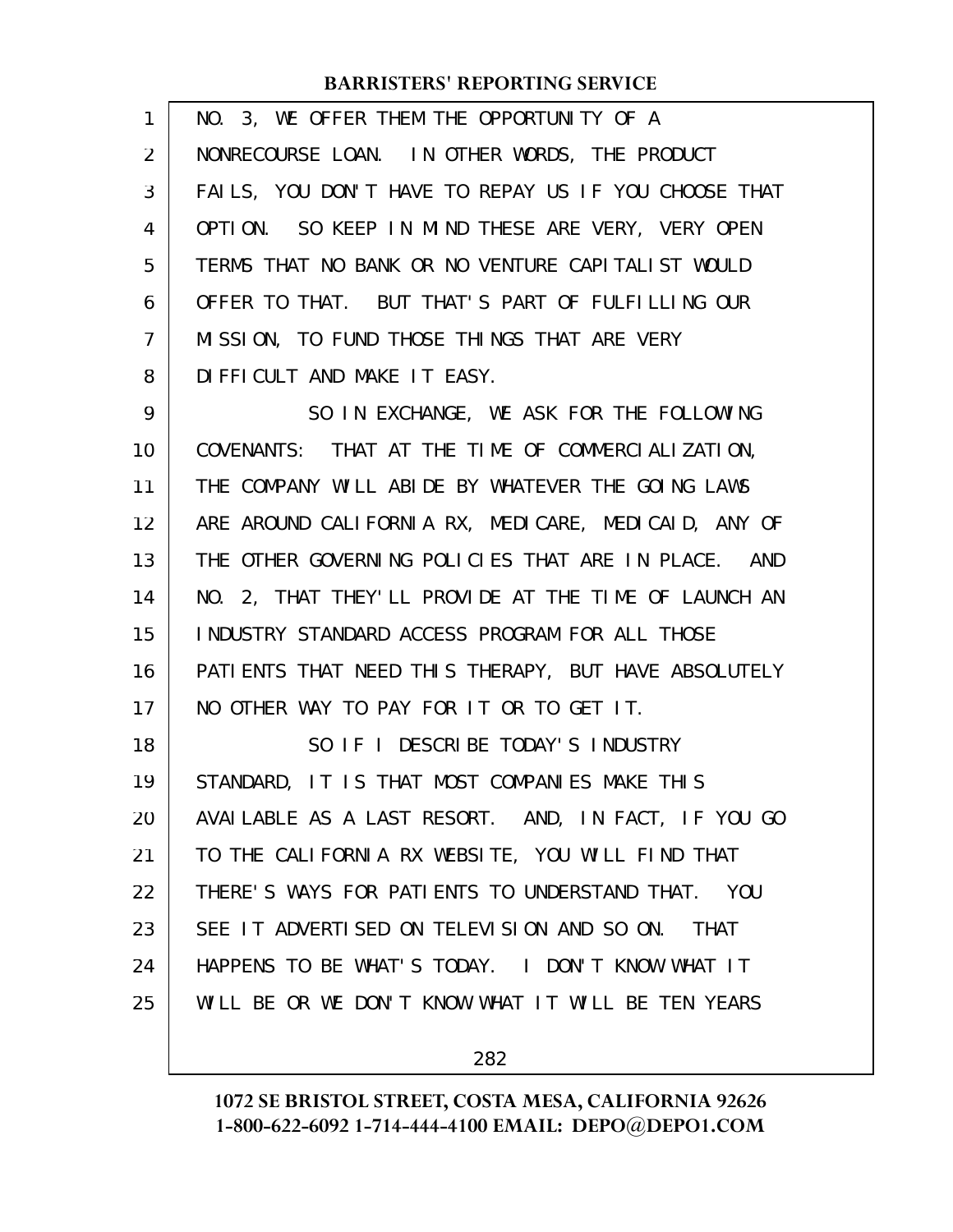| 1              | FROM NOW, BUT WE'RE ASKING THE COMPANIES AT THAT     |
|----------------|------------------------------------------------------|
| 2              | POINT IN TIME, WHATEVER IS THE STANDARD POLICY FOR A |
| 3              | COMPANY OF YOUR SIZE, SO WE DON'T ASK NECESSARILY    |
| 4              | FOR A PFIZER PATIENT ACCESS PROGRAM, BUT ONE FOR     |
| 5              | YOUR SIZE AND FOR THE SCOPE OF YOUR PRODUCT. IF      |
| 6              | IT'S YOUR FIRST PRODUCT AND YOU DON'T HAVE ENOUGH    |
| $\overline{7}$ | RESOURCES TO PROVIDE FREE, MAYBE IT'S PROVIDED AT    |
| 8              | SOME ADDITIONAL DISCOUNT. BUT THOSE ARE THE THINGS   |
| 9              | THAT WILL HAVE TO BE DEALT WITH AT THAT TIME.        |
| 10             | AND THERE'S ONE OTHER VERY IMPORTANT POINT           |
| 11             | I WANT TO MAKE HERE, THAT THIS HAS TO BE AT THE TIME |
| 12             | OF COMMERCIALIZATION, MEANING THE COMPANY IS NOW FDA |
| 13             | APPROVED AND READY TO LAUNCH THE PRODUCT. TO ASK     |
| 14             | THE COMPANIES TO DO THIS IN ADVANCE OF THAT COULD,   |
| 15             | A, IN SOME WAY JEOPARDIZE THEIR APPROVAL; B, COULD   |
| 16             | INTERFERE WITH THEIR ABILITY TO COMPETE IN THE       |
| 17             | MARKETPLACE BY MAKING THAT WIDELY AVAILABLE TO       |
| 18             | THEIR, QUOTE, COMPETITORS OR OTHER ISSUES THAT I     |
| 19             | THINK WOULD COME IN IN TERMS OF CONFIDENTIALITY,     |
| 20             | WHAT THE COMPANY IS TRYING TO DO. SO I THINK THAT    |
| 21             | HAS TO BE HANDLED VERY CAREFULLY AND SHOULD COME     |
| 22             | PRIOR TO SALES, BUT NOT IN SOME FORM PRIOR TO THE    |
| 23             | APPROVALS THAT THEY WOULD GO THROUGH.                |
| 24             | DR. PENHOET: JUST TO EXPAND ON THAT A                |
| 25             | LITTLE BIT. FOLLOWING UP ON THE PRESENTATION WE HAD  |
|                | 283                                                  |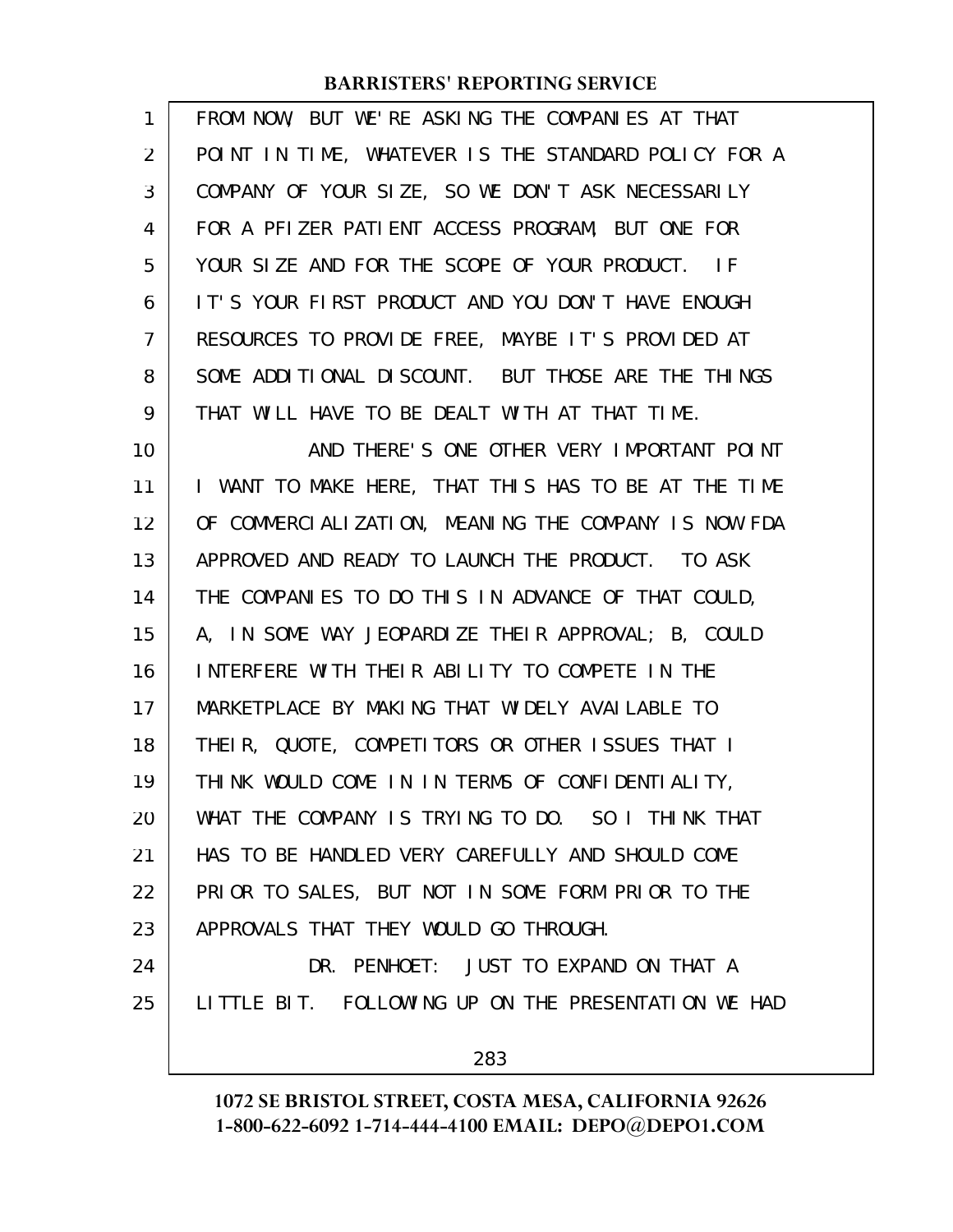| 1              | THIS MORNING, WE HAVE CLARIFIED IN THE IP POLICIES   |
|----------------|------------------------------------------------------|
| 2              | GENERALLY ON THIS ISSUE THAT THE COMPANIES ARE ONLY  |
| 3              | RESPONSIBLE FOR THE THERAPEUTIC ENTITY THAT THEY     |
| 4              | PRODUCE. SO IF YOU GO BACK TO THIS MORNING'S         |
| 5              | PRESENTATION, YOU SAW A SUBSTANTIAL NEUROSURGERY     |
| 6              | PROCEDURE TAKING PLACE ON THESE PATIENTS. WE WOULD   |
| $\overline{7}$ | NOT EXPECT THE COMPANY TO PAY FOR THE NEUROSURGERY   |
| 8              | AND PAY FOR WHAT THEY PRODUCE.                       |
| 9              | SO WE DON'T KNOW WHAT THAT WILL BE IN ALL            |
| 10             | CASES, BUT THE SURGERY WOULD BE A SEPARATE ITEM THAT |
| 11             | HAS TO BE DEALT WITH. BUT THAT WOULD BE AN           |
| 12             | OUT-OF-POCKET EXPENSE FOR THE COMPANY, SO WE DIDN'T  |
| 13             | ANTI CI PATE THE COMPANIES TAKING RESPONSIBILITY FOR |
| 14             | THE WHOLE THERAPY, BUT TAKING RESPONSIBILITY FOR THE |
| 15             | PIECE OF THE THERAPY THAT THEY PRODUCED.             |
| 16             | SECOND ISSUE IS THERE'S BEEN SOME                    |
| 17             | CONTROVERSY AROUND THIS FINAL ISSUE THAT DUANE       |
| 18             | MENTIONED, WHICH IS WHEN SHOULD THE PROGRAM BE       |
| 19             | PROSCRIBED FOR THE ACCESS PROGRAM. SHOULD IT BE NOW  |
| 20             | OR SHOULD IT BE AT THE TIME OF COMMERCIALIZATION?    |
| 21             | STEM CELLS, INC. HAS A POINT OF VIEW, WHICH IS IT    |
| 22             | SHOULD BE NOW. BUT AT LEAST TEN COMPANIES HAVE       |
| 23             | RESPONDED THAT THE RIGHT ANSWER IS AT THE TIME OF    |
| 24             | COMMERCIALIZATION. SO THERE'S A PREPONDERANCE OF     |
| 25             | COMPANY FEEDBACK SAYING IT SHOULD BE AT THE TIME OF  |
|                |                                                      |

284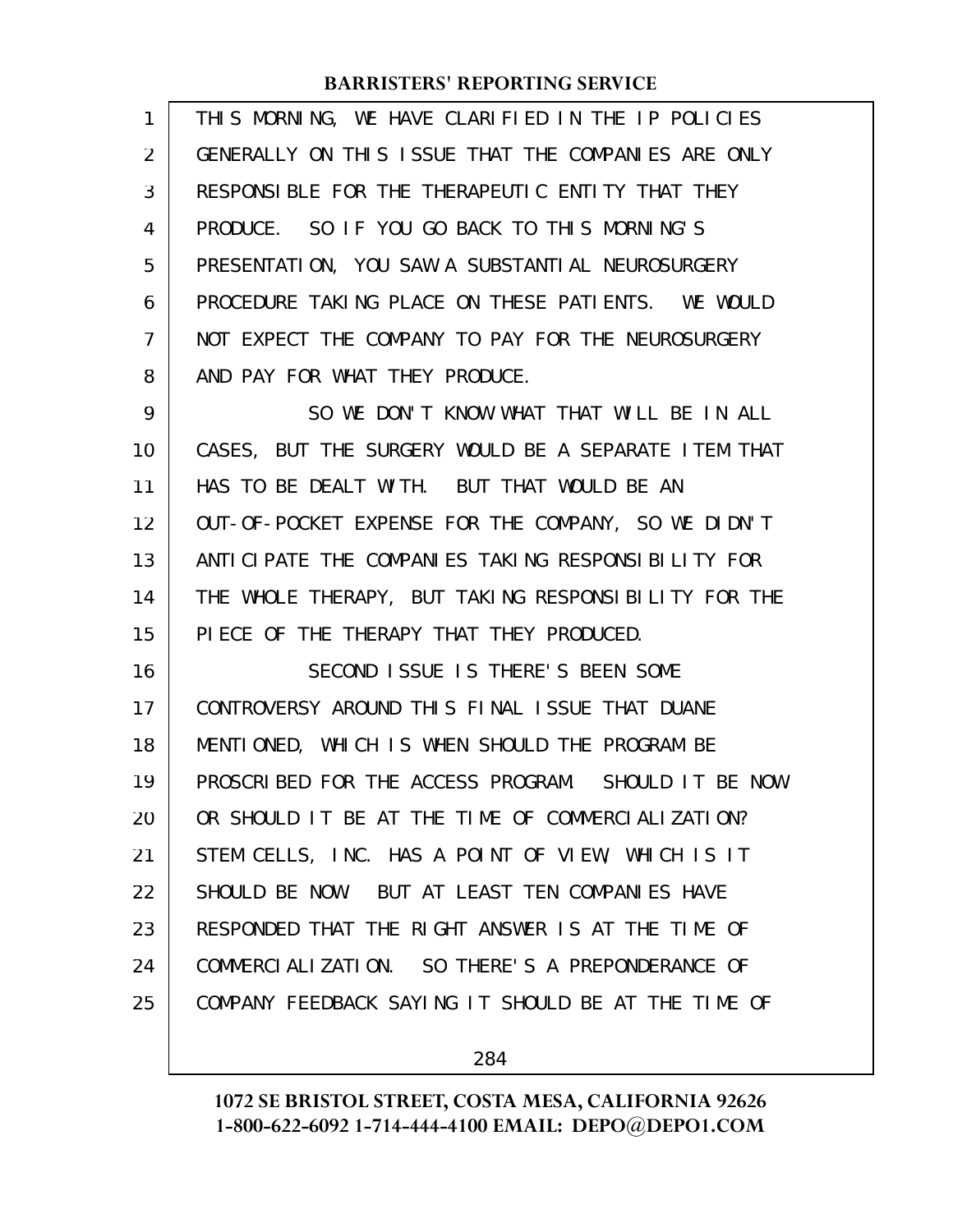| $\mathbf{1}$   | COMMERCIALIZATION, BUT THERE ARE COMPANIES WHO      |
|----------------|-----------------------------------------------------|
| 2              | BELIEVE WE SHOULD DEFINE IT TODAY. I JUST WANTED TO |
| 3              | MAKE SURE PEOPLE KNEW.                              |
| 4              | CHAIRMAN KLEIN: ED, I THINK WOULD SAY,              |
| 5              | DUANE, THAT MY DISCUSSIONS ARE IF WE DO OUR WORDING |
| 6              | NOT LATER THAN THE COMMERCIALIZATION AFTER FDA      |
| $\overline{7}$ | APPROVAL, THEN IT HANDLES BOTH. COMPANY GROUPS CAN  |
| 8              | BE SATISFIED AND YET WE CAN ACHIEVE OUR ULTIMATE    |
| 9              | MISSION.                                            |
| 10             | DR. PENHOET: THAT'S CORRECT.                        |
| 11             | MR. ROTH: SO, AGAIN, I THINK THIS IS VERY           |
| 12             | IMPORTANT. IF THIS IS -- WE HAD SO MUCH INPUT       |
| 13             | BEGINNING WITH THE INTELLECTUAL PROPERTY POLICY,    |
| 14             | WHICH WE ADAPTED THIS FROM, THAT THIS IS THE ONE    |
| 15             | THAT INDUSTRY WOULD, I THINK, PULL IN AND SAY WE'RE |
| 16             | NOT SURE WHAT THAT MEANS. THE ONE WE HAVE NOW, THIS |
| 17             | DEFINITION, I THINK, IS UNDERSTANDABLE. INDUSTRY    |
| 18             | STANDARD AT THE TIME YOU LAUNCH THE PRODUCT. AND    |
| 19             | THAT'S WHY IT'S WORDED THAT WAY.                    |
| 20             | WE DID NOT CONTEMPLATE A PUBLIC HEARING.            |
| 21             | I THINK THAT WOULD BE HAVE TO BE CAREFULLY          |
| 22             | ORCHESTRATED BECAUSE THERE WOULD BE PROPRIETARY     |
| 23             | QUESTIONS COMING OUT THAT I THINK MAY DISADVANTAGE  |
| 24             | THE COMPANIES FROM DOING THAT. I THINK SENDING IT   |
| 25             | TO US AND HAVING US AN OPPORTUNITY TO REVIEW THAT   |
|                |                                                     |

285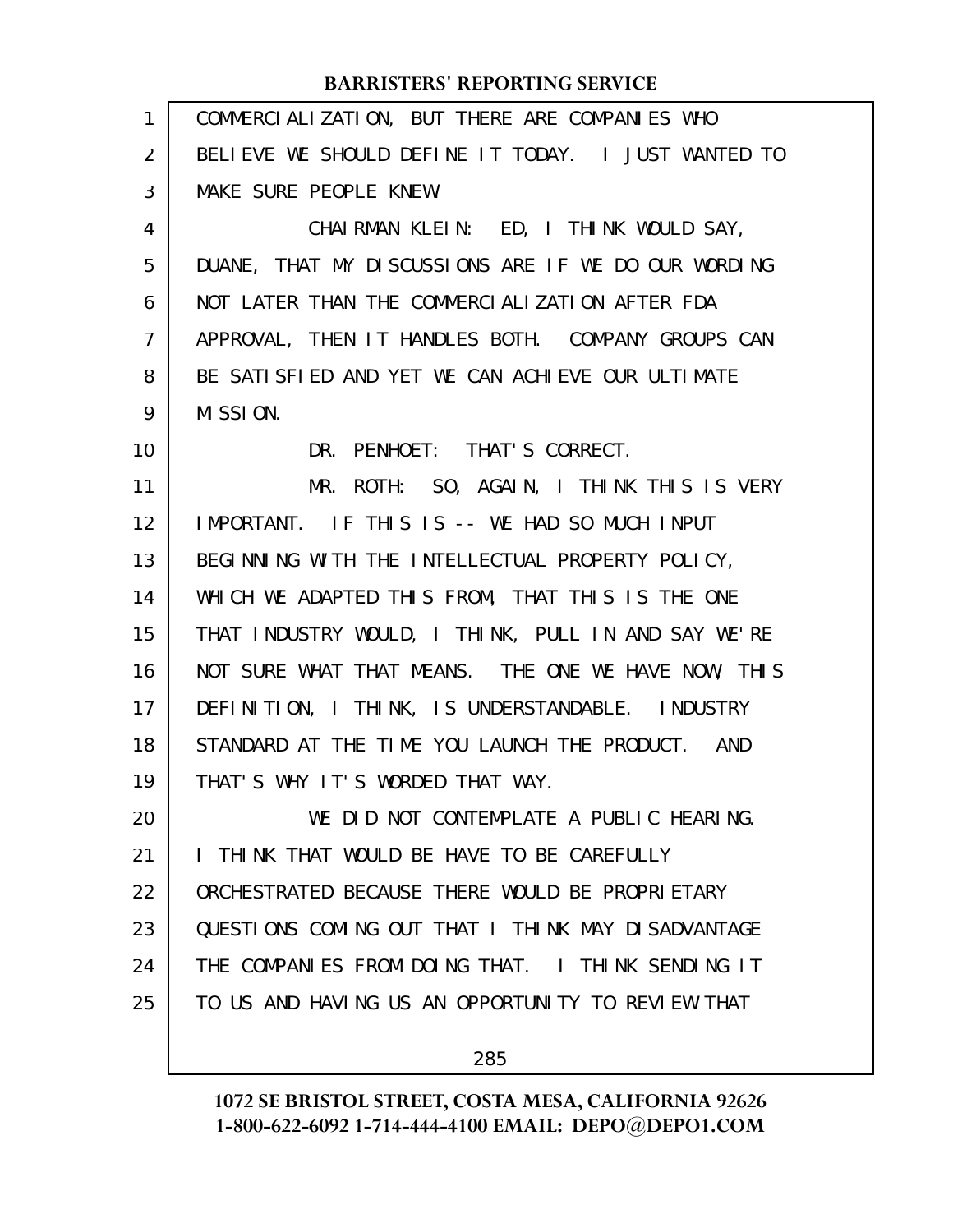| THAT IT IS, IN FACT, MEETING INDUSTRY STANDARD IS    |
|------------------------------------------------------|
| PROBABLY APPROPRIATE, BUT WE CAN DISCUSS THAT LATER. |
| THE FINAL THREE, JUST QUICKLY.                       |
| PUBLICATION-RELATED BIOMEDICAL MATERIAL SHARING,     |
| THAT'S A REQUIREMENT IN THE IP POLICY. IT SAYS IF    |
| YOU PUBLISH, YOU HAVE TO DECIDE FIRST YOU WANT TO    |
| PUBLISH THE INFORMATION. SECOND, IF IT'S NOT         |
| COMMERCIALLY AVAILABLE, SOME OF THE REAGENTS OR      |
| THINGS YOU'RE USING IN YOUR STUDIES, THEN YOU WOULD  |
| AGREE TO MAKE THOSE AVAILABLE TO OTHER ORGANIZATIONS |
| AS A RESEARCH TOOL.                                  |
| AND THEN THE NEXT ONE IS PRESS RELEASE.              |
| WE WOULD LIKE YOU TO NOTIFY US IF YOU ARE GOING TO   |
| MAKE A PRESS RELEASE REFERRING TO CIRM-FUNDED        |
| RESEARCH. AND FUNDING FOR CALIFORNIA OPERATIONS,     |
| THE FAMOUS CALIFORNIA SUPPLIER DEFINITION WOULD      |
| APPLY.                                               |
| SO WITH THAT, THOSE ARE MY COMMENTS.                 |
| MICHAEL OR SOME OF THE OTHERS THAT WERE ON THE TASK  |
| FORCE MAY HAVE ADDITIONAL COMMENTS. ED, BOB.         |
| CHAIRMAN KLEIN: AND ON THE PRESS RELEASE             |
| REQUIREMENTS, YOU NOTICE NOTIFICATION TO CIRM.       |
| THINK THAT CONJUNCTIVELY WE HAD REFERENCED THERE     |
| WOULD BE CREDIT TO CIRM, BUT SUBJECT TO CIRM         |
| APPROVAL. SO OUR COMMUNICATIONS DEPARTMENT WOULDN'T  |
| 286                                                  |
|                                                      |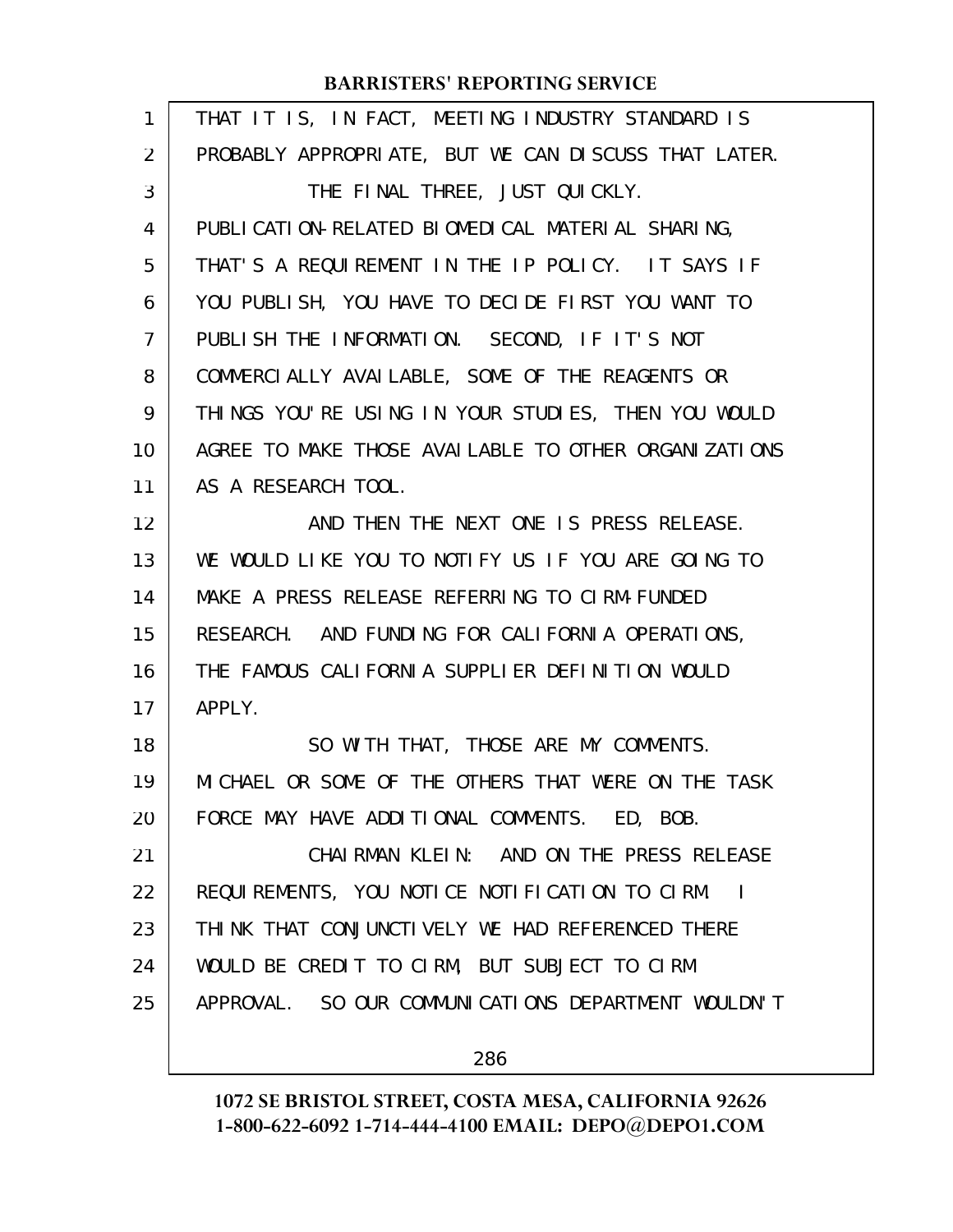| 1              | GET SOME ATTRIBUTION FOR A PRODUCT THAT THEY DIDN'T  |
|----------------|------------------------------------------------------|
| 2              | THINK HAD BEEN PROPERLY SIGNED OFF ON BY FDA OR      |
| 3              | THERE WERE PROBLEMS, REAL PROBLEMS WITH. AT LEAST    |
| 4              | WE HAVE SOME NOTIFICATION AND ABILITY TO HAVE INPUT  |
| 5              | ON WHAT WE'RE GETTING CREDITED WITH.                 |
| 6              | MR. ROTH: SCOTT TOCHER ALSO HAS SPENT A              |
| $\overline{7}$ | LOT OF TIME WORKING ON THIS AND THE IP POLICY. SO    |
| 8              | IF YOU HAVE QUESTIONS ABOUT THE ACTUAL WORDING OF    |
| 9              | THOSE COVENANTS.                                     |
| 10             | CHAIRMAN KLEIN: THANK YOU VERY MUCH.                 |
| 11             | IT'S AN EXCELLENT REPORT. BOARD COMMENTS HERE?       |
| 12             | DR. POMEROY: SO, DUANE, I'M TRYING TO                |
| 13             | UNDERSTAND WHEN A COMPANY WOULD GET A LOAN VERSUS    |
| 14             | WHEN A COMPANY WOULD GET A GRANT FROM CIRM. SO CAN   |
| 15             | YOU BRIEFLY ADDRESS THAT, SORT OF THE MISSION OF THE |
| 16             | LOAN PROGRAM. AND THEN ALSO WHAT ARE THE             |
| 17             | DIFFERENCES IN BOTH THE IP AND THE ACCESS BRIEFLY    |
| 18             | BECAUSE I KNOW IT'S A COMPLEX QUESTION IF YOU HAVE A |
| 19             | LOAN VERSUS A GRANT FROM THE CIRM.                   |
| 20             | MR. ROTH: ON THE FIRST ONE, WHETHER IT'S             |
| 21             | A GRANT OR A LOAN, WE AGAIN DECIDED THAT SHOULD BE   |
| 22             | RFA DRIVEN. BUT IN GENERAL, THE THINKING IS THAT     |
| 23             | MOST OF THE TRANSLATIONAL PROGRAMS THAT WE PUT OUT   |
| 24             | WOULD BE THE LOAN PROGRAM PRIMARILY. THERE CAN BE    |
| 25             | TIMES WHEN IT BECOMES BOTH LOANS AND GRANTS.<br>AND  |
|                |                                                      |

287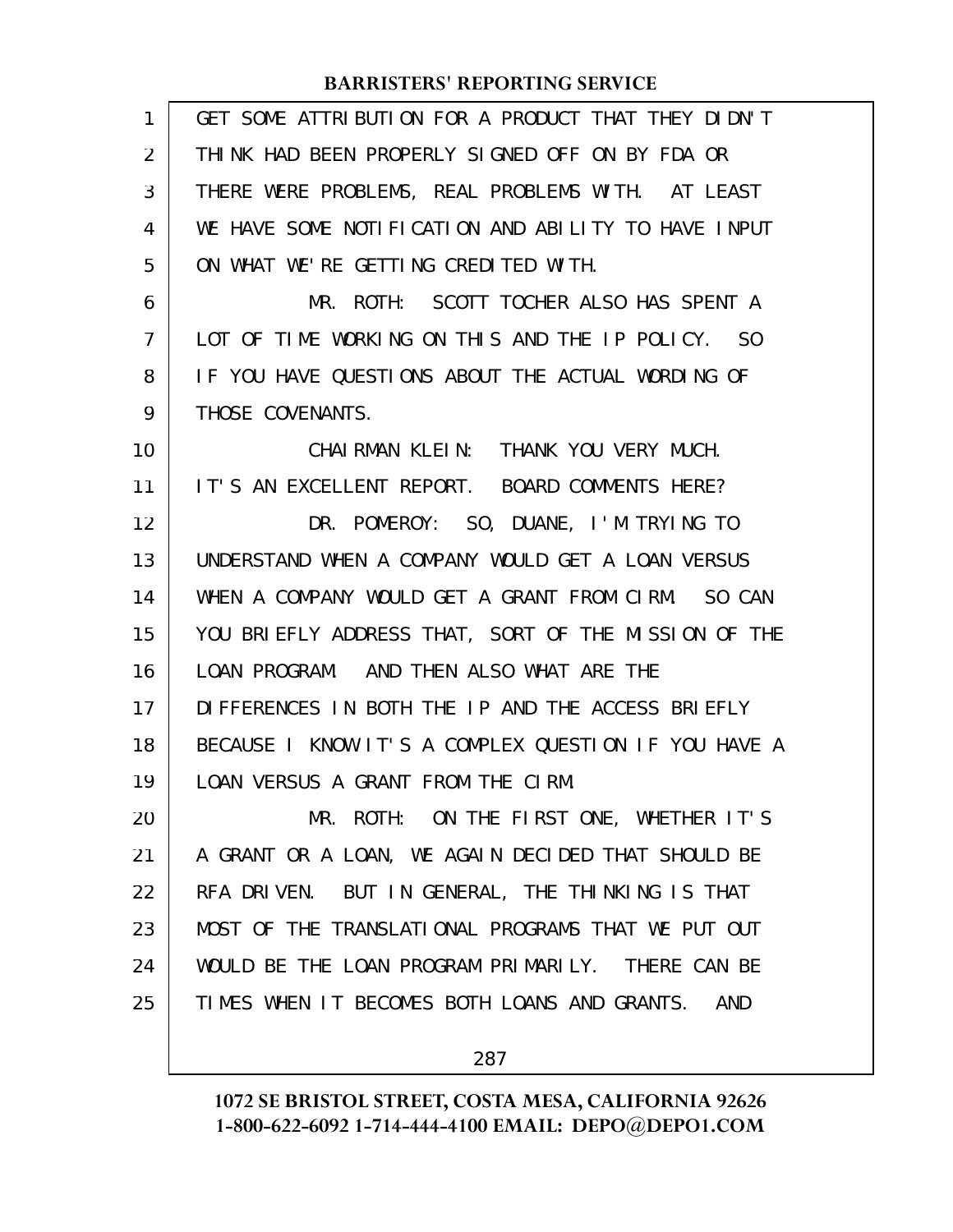| 1              | ADDITIONALLY, WE FELT THAT INSTITUTIONS SHOULD BE    |
|----------------|------------------------------------------------------|
| $\overline{2}$ | ABLE TO FORM CORPORATIONS AND APPLY FOR THE LOANS IF |
| 3              | THEY WANT TO DO MORE TRANSLATIONAL WORK WITHIN THE   |
| 4              | INSTITUTION, WHICH IS BECOMING MORE AND MORE         |
| 5              | NECESSARY BECAUSE FUNDING FOR VERY EARLY STAGES IS   |
| 6              | BECOMING MORE DIFFICULT.                             |
| $\overline{7}$ | IT WOULD REALLY BE UP TO STAFF TO                    |
| 8              | RECOMMEND, WORKING WITH MICHAEL ON THE ALLOCATION,   |
| 9              | ABOUT WHETHER A GIVEN RFA WOULD BE LOANS ONLY, LOAN  |
| 10             | OR GRANT, OR A COMBINATION OF THE TWO.               |
| 11             | IN TERMS OF THE ACCESS PROGRAM, THEY'RE              |
| 12             | I DENTICAL, AND THAT'S BY DEFINITION. SO WE JUST     |
| 13             | PICKED IT, SAID WE'D DONE THE WORK THERE. AND,       |
| 14             | AGAIN, FROM THE COMPANY SIDE, GIVEN ALL THE          |
| 15             | ADVANTAGES WE GIVE THEM IN THIS FINANCING PACKAGE, I |
| 16             | THINK THE FACT THAT THEY WOULD ACCEPT AN ACCESS      |
| 17             | PROGRAM IS REASONABLE.                               |
| 18             | CHAIRMAN KLEIN: AND, CLAIRE, THERE MAY BE            |
| 19             | IN THE FINANCE COMMITTEE'S HEARINGS AND THE BOARD    |
| 20             | HEARINGS RELATED TO THIS, THERE MIGHT BE, FOR        |
| 21             | EXAMPLE, A SIZE THRESHOLD, THAT AT \$25 MILLION, FOR |
| 22             | EXAMPLE, A LOAN MAY BE SOMETHING THAT GIVES US THE   |
| 23             | CAPACITY TO SERVICE MORE PROGRAMMATIC OBJECTIVES.    |
| 24             | PRICEWATERHOUSECOOPERS DID A STUDY THAT SHOWED EVEN  |
| 25             | WITH A 40-PERCENT OR A 50-PERCENT DEFAULT RATE IN    |
|                |                                                      |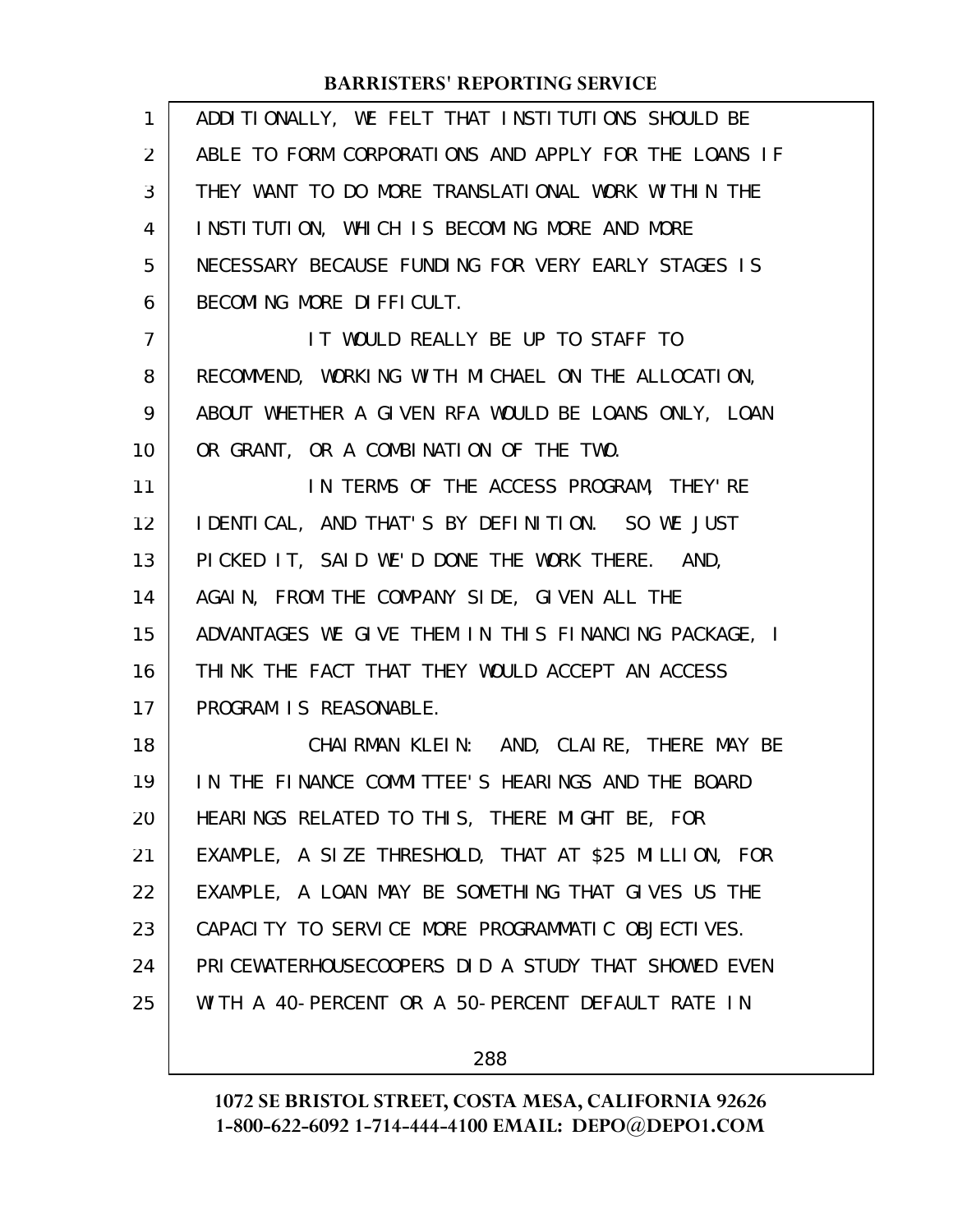| 1              | CERTAIN CATEGORIES OF THESE LOANS, THAT WITH THE     |
|----------------|------------------------------------------------------|
| $\overline{2}$ | WARRANTS ATTACHED, WE COULD HAVE BETTER THAN CAPITAL |
| 3              | PRESERVATION AS AN OUTCOME ON A SIX- OR SEVEN-YEAR   |
| 4              | TURN POTENTI ALLY OR A TEN-YEAR TURN DEPENDING UPON  |
| 5              | THE PORTFOLIO LENGTH.                                |
| 6              | SO THAT THE LOAN PROGRAM HAS THE                     |
| 7              | POTENTIAL, NOT ONLY TO GIVE US THE ABILITY TO REACH  |
| 8              | TO HIGHER LEVELS OF SUPPORT, AND GIVEN THE DEARTH OF |
| 9              | CAPITAL IN THE CLINICAL TRIAL PHASE OF DEVELOPMENT,  |
| 10             | IT APPEARS WE MAY HAVE TO CONTEMPLATE DEALING WITH   |
| 11             | SOME LARGER SIZE LOANS OR FINANCIAL SUPPORT OF SOME  |
| 12             | KIND TO REALLY MOVE THINGS DOWNSTREAM TO THE CLINIC  |
| 13             | AND COMMERCIALIZATION. BUT, AGAIN, THIS IS GOING TO  |
| 14             | BE A SEPARATE POLICY DISCUSSION THAT WILL COME       |
| 15             | BEFORE THE BOARD.                                    |
| 16             | MR. ROTH: I DIDN'T MENTION INTEREST RATES            |
| 17             | AT ALL, SO IT WOULD BE SET ON A PER RFA BASIS. THAT  |
| 18             | WAY WE CAN STAY RELEVANT. ANYTHING -- THE POLICY     |
| 19             | THAT'S IN FRONT OF US IS REALLY DESIGNED TO STAND    |
| 20             | ALONE AND STAND LONG TERM, AND THEN THE FLEXIBILITY  |
| 21             | COMES IN FROM LOOKING AT THE TOTAL PORTFOLIO,        |
| 22             | LOOKING AT THE INDIVIDUAL RFA'S, AND, AS BOB JUST    |
| 23             | TALKED ABOUT, THE SIZE. AND THAT ALL NEEDS SEPARATE  |
| 24             | DI SCUSSION PROBABLY ON A CASE-BY-CASE BASIS OF RFA. |
| 25             | CHAIRMAN KLEIN: OKAY.                                |
|                |                                                      |

289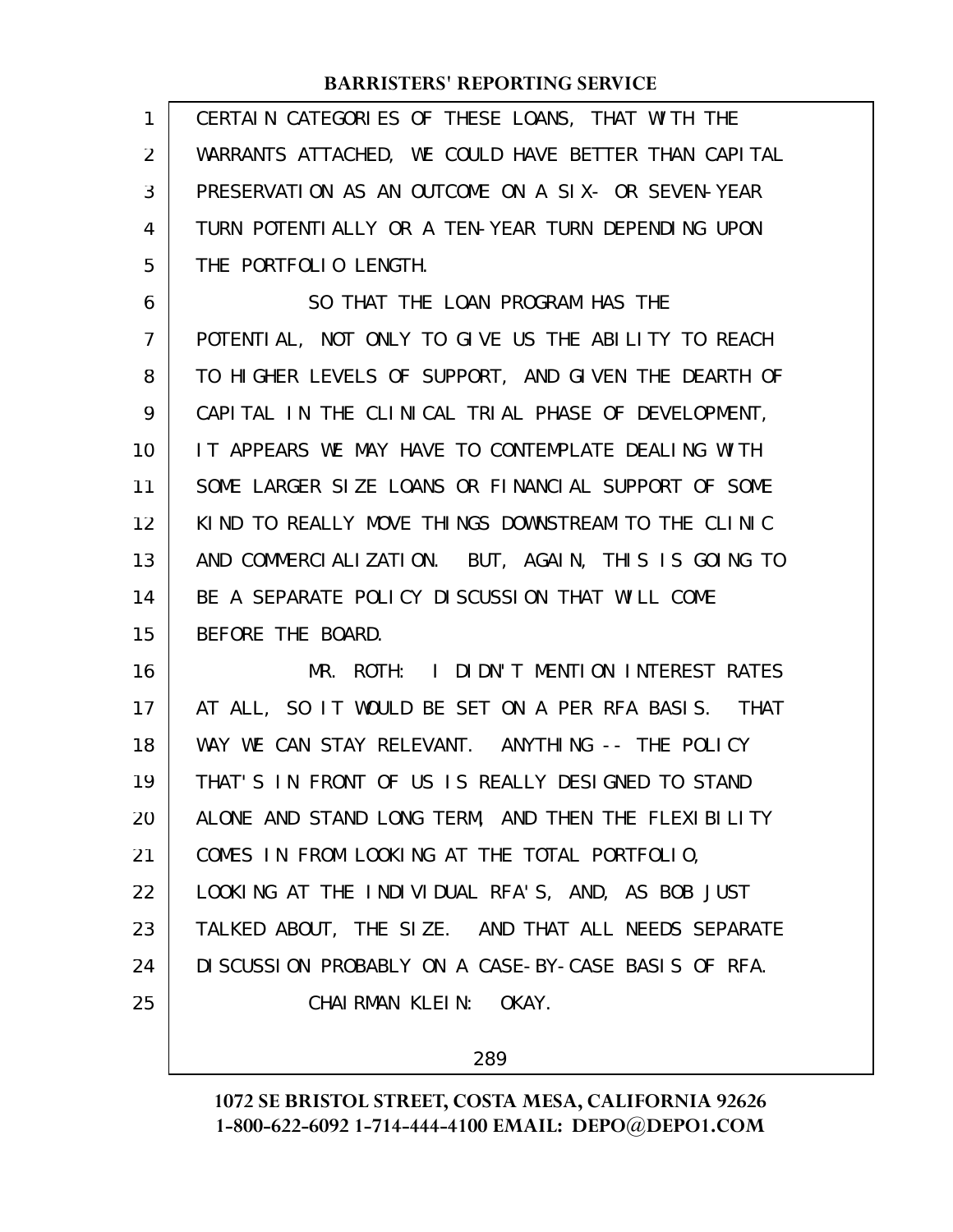| 1              | DR. TROUNSON: JUST FOR YOU. I'M STILL                |
|----------------|------------------------------------------------------|
| $\overline{2}$ | NOT QUITE CLEAR WHAT'S THE INDUCEMENT TO TAKE A LOAN |
| 3              | RATHER THAN A GRANT IF THE IP IS THE SAME.           |
| 4              | MR. ROTH: THE IP POLICY IS THE SAME ONLY             |
| 5              | IN TERMS OF THE REQUIREMENTS, THE COVENANTS. IT'S    |
| 6              | NOT THE SAME. THERE'S AN INTEREST, THERE'S ROYALTY,  |
| 7              | AND OTHER THINGS INVOLVED IN IP.                     |
| 8              | DR. TROUNSON: SO NOW I BETTER UNDERSTAND             |
| 9              | IT.                                                  |
| 10             | DR. POMEROY: SO THE ACCESS PROGRAM IS THE            |
| 11             | SAME.                                                |
| 12             | MR. ROTH: THE ACCESS IS THE SAME.                    |
| 13             | DR. POMEROY: BUT IF YOU GET BLOCKBUSTER,             |
| 14             | THE RETURN TO THE STATE IS DIFFERENT DEPENDING UPON  |
| 15             | WHETHER IT'S A LOAN OR A GRANT.                      |
| 16             | MR. ROTH: THAT'S CORRECT. THE IP POLICY              |
| 17             | COMES WITH ITS OWN SET OF REQUIREMENTS FOR ROYALTY   |
| 18             | RATES AND PAYBACK TO THE STATE, ETC.                 |
| 19             | CHAIRMAN KLEIN: SO AS AN ILLUSTRATION,               |
| 20             | BESIDES THE ROYALTIES DIFFERENCE, IN TERMS OF OUR    |
| 21             | MISSION, WHICH IS IN THE GREATEST BENEFIT TO THE     |
| 22             | STATE, WHICH IS TO DRIVE THERAPIES, WE HAVE MORE     |
| 23             | RECOVERY OF MONEY TO FUND MORE THERAPIES. SO THE     |
| 24             | STATE IS BEING SERVED IN THAT MANNER AS VERSUS       |
| 25             | ROYALTIES, WHICH ARE LIKE 5 PERCENT OF THE TOTAL     |
|                |                                                      |

290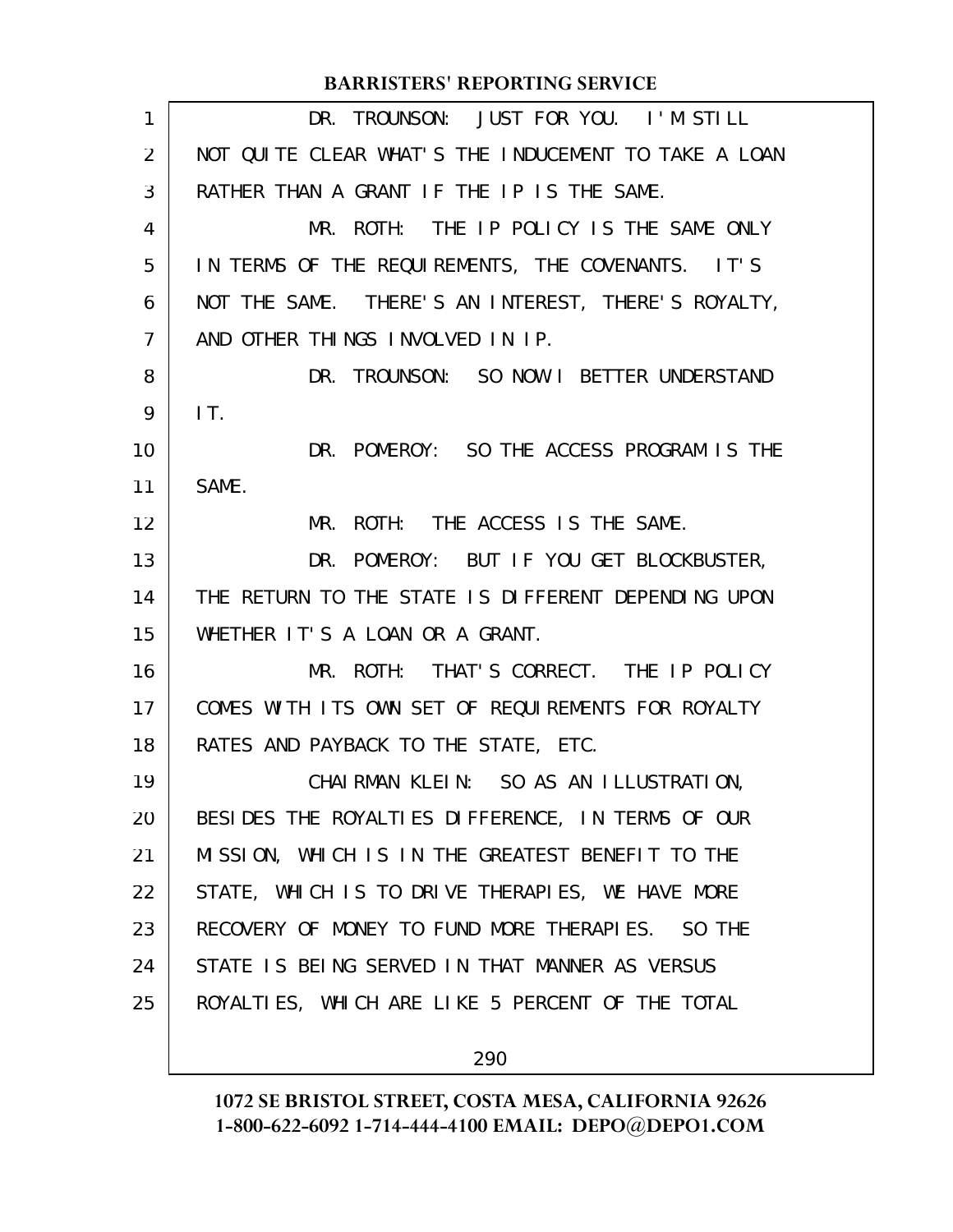| 1  | RETURN TO THE STATE. AND IN TERMS OF THE LOAN SIZE,  |
|----|------------------------------------------------------|
| 2  | IT VERY -- AS A POLICY MATTER, WE MAY DECIDE NOT TO  |
| 3  | FUND A \$30-MILLION GRANT. THAT AT THOSE SCALES,     |
| 4  | THAT WE REALLY HAVE TO DEAL WITH IT ON A LOAN BASIS, |
| 5  | SO WE CAN HAVE A CAPITAL RECOVERY PROGRAM AND BE     |
| 6  | ABLE TO DO LARGE LOANS, BUT BE ABLE TO HAVE THE      |
| 7  | PROGRAM BREADTH THAT WE NEED AS WELL.                |
| 8  | OKAY. ADDITIONAL MEMBER COMMENT?                     |
| 9  | MR. SHEEHY: SO MY INTEREST IS REALLY IN              |
| 10 | THE COVENANTS. THE FINANCIAL STUFF IS GOING TO GO    |
| 11 | BY ME A LOT. I'M GLAD WE CALLED THEM COVENANTS       |
| 12 | BECAUSE I REALLY THINK THE ORIGIN OF THESE           |
| 13 | PROVISIONS, I SPECIFICALLY SPEAK TO THE FIRST TWO,   |
| 14 | REALLY CAME OUT OF A COMMITMENT THAT ED LED IN THE   |
| 15 | IP TASK FORCE TO THE PEOPLE OF CALIFORNIA FOR GIVING |
| 16 | US THIS MONEY. WE'RE JUST GOING TO SET A CERTAIN     |
| 17 | BASELINE STANDARD IN TERMS OF PRICING FOR CALIFORNIA |
| 18 | PUBLIC ENTITIES AND ALSO ACCESS FOR CALIFORNIANS WHO |
| 19 | DON'T HAVE INSURANCE OR THE WORKING POOR, SO TO      |
| 20 | SPEAK.                                               |
| 21 | MY CONCERN IS THE STICKINESS OF THESE                |
| 22 | COVENANTS GIVEN WE HAVE REALLY TWO DIFFERENT         |
| 23 | POSTURES PUBLICLY ON THESE VERY ITEMS. SO IF YOU     |
| 24 | LOOK AT THE LOAN TASK FORCE, WE'VE GONE THROUGH, AND |
| 25 | THE IP TASK FORCE, WE'VE GONE THROUGH VERY ELABORATE |
|    |                                                      |

291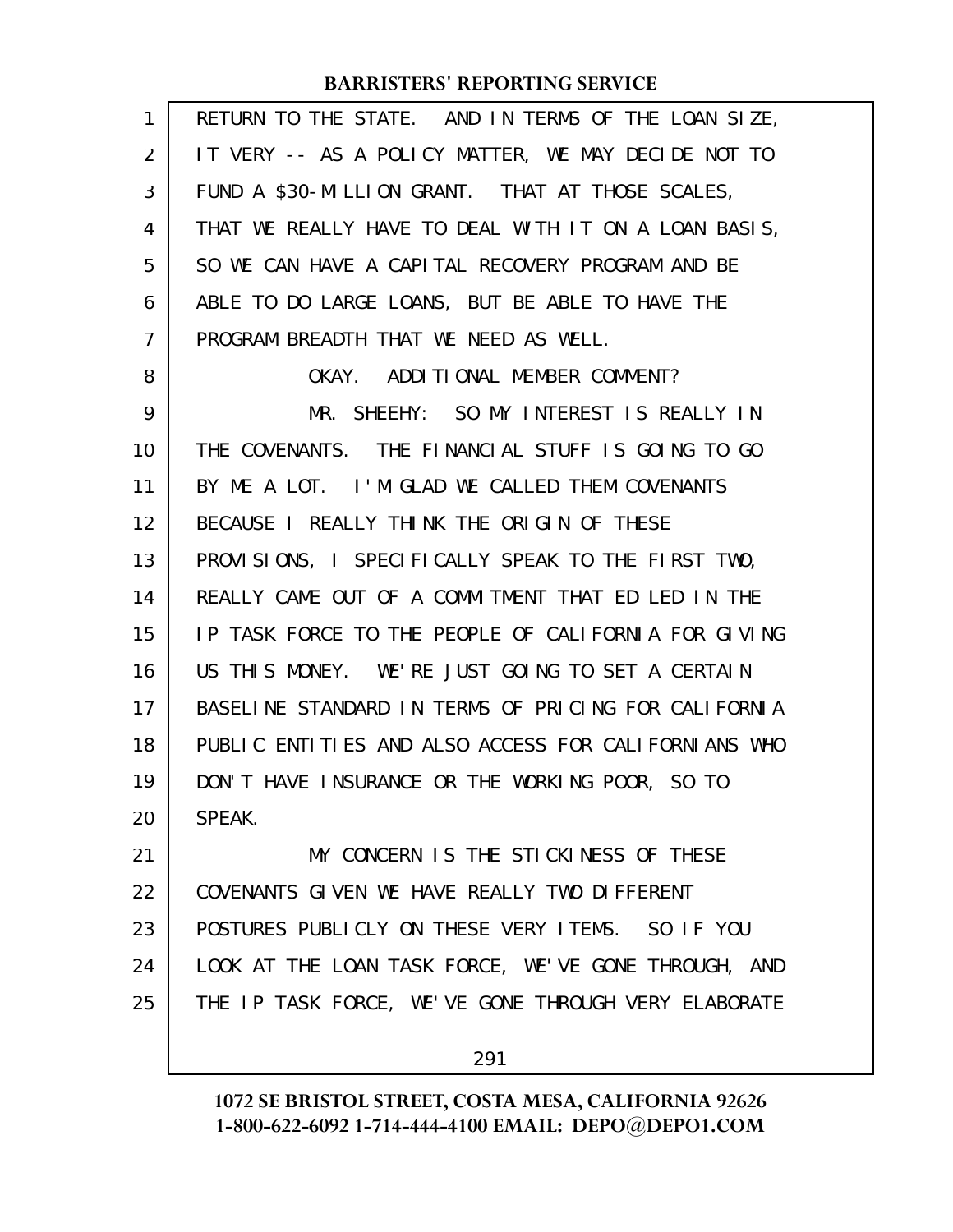| 1              | PUBLIC PROCESSES, TAKEN TESTIMONY, HEARD OBJECTIONS  |
|----------------|------------------------------------------------------|
| 2              | TO THIS, BUT REALLY KIND OF SET A LINE IN THE SAND   |
| 3              | AND SAID WE'RE GOING TO DO THIS. THIS IS IMPORTANT.  |
| 4              | THIS IS A PROMISE WE'RE MAKING TO THE PEOPLE WHO ARE |
| 5              | GIVING US THE MONEY TO DO THIS RESEARCH.             |
| 6              | 1565, AS OFFERED BY SENATOR KUEHL, WHICH             |
| $\overline{7}$ | WE CONTINUE TO OPPOSE, AT THIS POINT HAS WHAT -- AND |
| 8              | I THINK THERE HAVE BEEN SOME PROBLEMS UP TO THIS     |
| 9              | POINT, BUT IF YOU LOOK SIMPLY AT THE IP PROVISIONS,  |
| 10             | THEY ARE SOLELY THESE TWO ITEMS, AND THEY'RE REALLY  |
| 11             | MUCH WEAKER THAN WHAT WE HAVE HERE. AND I WONDER     |
| 12             | ABOUT THE DURABILITY OF THE COMMITMENT TO THESE      |
| 13             | PROVISIONS, WHICH MATTER MORE TO ME. I WON'T SPEAK   |
| 14             | FOR THE OTHER MEMBERS OF THE BOARD, BUT IT MATTERS   |
| 15             | VERY MUCH TO ME PERSONALLY AS SOMEONE WHO WAS        |
| 16             | UNINSURED, WHO ACCESSED MY THERAPIES FIRST THROUGH A |
| 17             | STATE-FUNDED PROGRAM, WHO WENT TO A PUBLIC CLINIC.   |
| 18             | IF I LIVED IN A DIFFERENT STATE, I MIGHT NOT EVEN BE |
| 19             | HERE.                                                |
| 20             | WHEN WE COME TO 1565, AND I DON'T KNOW               |
| 21             | WHAT WE WILL DO, BUT IF WE CONTINUE TO REITERATE OUR |
| 22             | OPPOSITION TO MOSTLY THESE SAME PROVISIONS, I WONDER |
| 23             | HOW I CAN COUNT ON US FULFILLING OUR COVENANTS WITH  |
| 24             | THE PEOPLE OF CALIFORNIA IF WE HAVE A MAJORITY OF    |
| 25             | THE BOARD THAT DOESN'T WANT TO SUPPORT THESE BEING   |
|                |                                                      |

292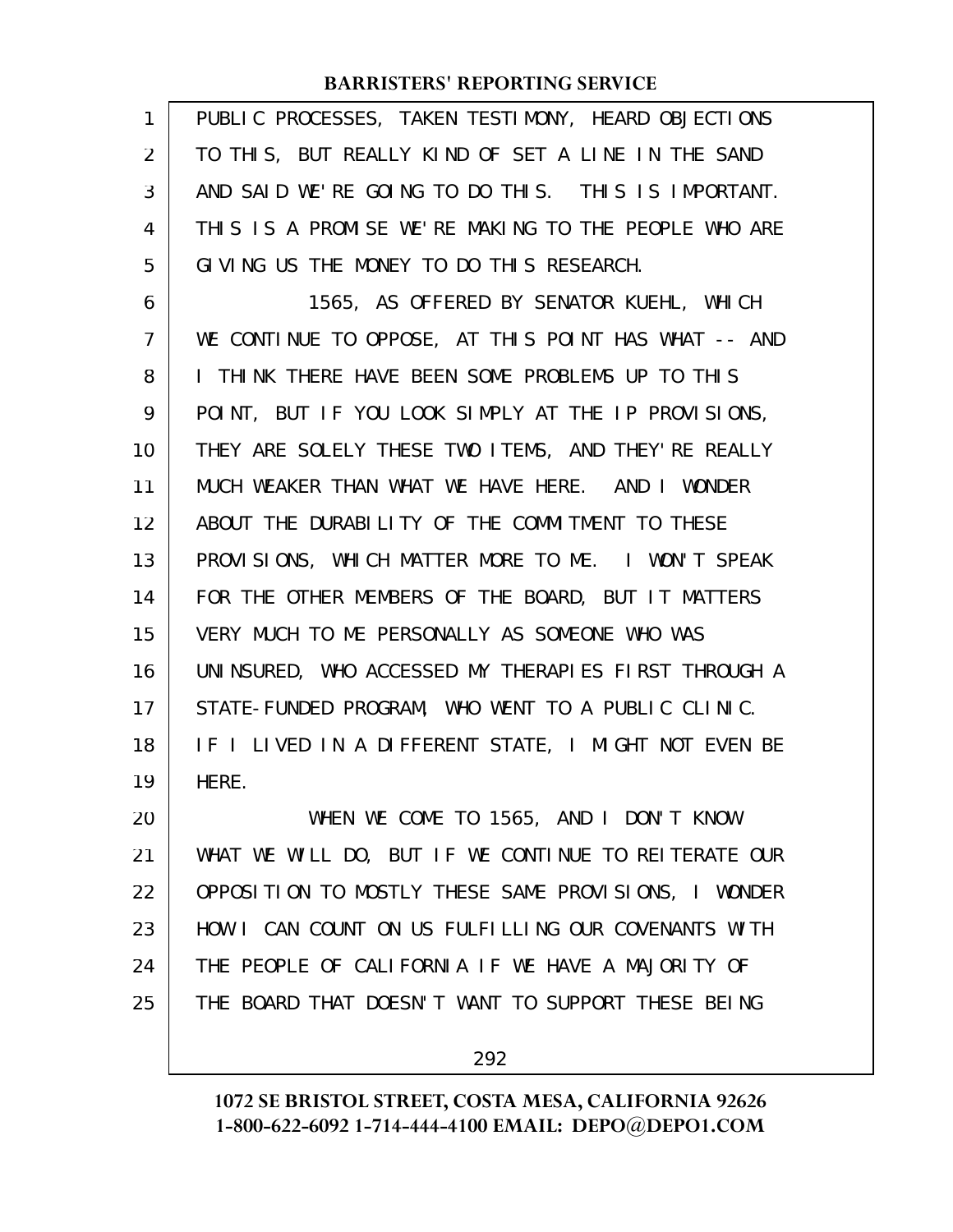| $\mathbf{1}$   | STATUTORY. YOU KNOW, IT MEANS THAT THEY'RE NOT       |
|----------------|------------------------------------------------------|
| 2              | REALLY SET VERY STRONG, AND I'M NOT COMFORTABLE,     |
| 3              | ESPECIALLY IN THE NUMBERS OF -- THE MILLIONS OF      |
| 4              | DOLLARS WE'RE TALKING ABOUT GIVING MONEY AWAY AND    |
| 5              | THE TERMS, WHICH I THINK DUANE HAS RIGHTLY SAID      |
| 6              | THEY' RE VERY GENEROUS, BUT THIS IS OUR ROLE. SO I'M |
| $\overline{7}$ | COMFORTABLE WITH US DOING ALL OF THIS, BUT THESE     |
| 8              | COVENANTS HAVE TO REALLY BE COVENANTS.               |
| 9              | AND FOR ME, AT LEAST PERSONALLY, TO FEEL             |
| 10             | COMFORTABLE GOING FORWARD, I HAVE TO FEEL LIKE WE    |
| 11             | ARE GOING TO MAKE THIS PART OF EVERY LOAN THAT WE    |
| 12             | DO. AND SO, YOU KNOW, THERE'S A CIRCLE THAT'S NOT    |
| 13             | SQUARED HERE, AND I DON'T REALLY KNOW HOW TO RESOLVE |
| 14             | IT. MAYBE IT WILL HAPPEN WHEN WE GET INTO A          |
| 15             | DISCUSSION OF 1565, BUT IT'S HARD FOR ME TO BE       |
| 16             | OPPOSED TO 1565 AND TO BE FOR THIS.                  |
| 17             | CHAIRMAN KLEIN: JEFF, LET ME ASK YOU THIS            |
| 18             | QUESTION. FIRST OF ALL, AS TO TAKING AWAY THE        |
| 19             | PRIORITY FOR EMBRYONIC STEM CELL RESEARCH IN THE     |
| 20             | VOTING STRUCTURE OF 1565, THAT'S A SEPARATE ISSUE.   |
| 21             | AND BUT AS TO THE APPLICATION HERE, HOW WOULD YOU    |
| 22             | DEAL WITH THE SITUATION, WHICH BY REGULATION WE CAN  |
| 23             | DEAL WITH, BUT NOT IF IT'S STATUTORY AND UNDER 1565  |
| 24             | SAYS THERE'S A SINGLE PRICE THAT YOU CAN ASSIGN. AS  |
| 25             | LONG AS THERE IS A COMMERCIAL PRICE, YOU CAN ONLY    |
|                |                                                      |

293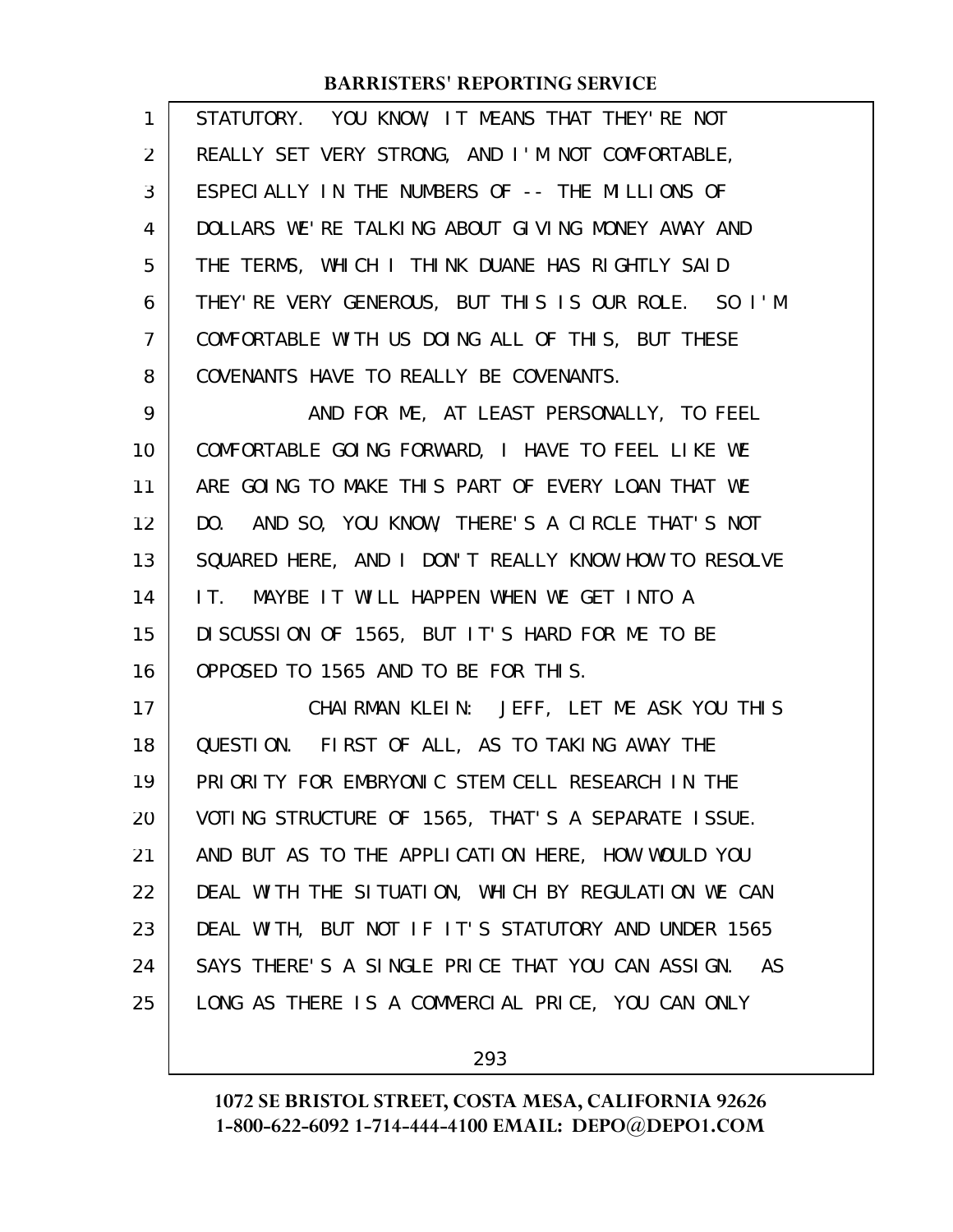| $\mathbf{1}$   | HAVE A SINGLE PRICE FOR STATE ENTITIES WHEN YOU KNOW |
|----------------|------------------------------------------------------|
| 2              | THAT WITH ALZHEIMER'S, YOU HAVE A MAJORITY OF THE    |
| 3              | PERSONS HAVE LATE ONSET, AND THEY'LL BE COVERED BY   |
| 4              | MEDICARE OR SOME RELATED PROGRAM.                    |
| 5              | WHEREAS, YOU HAVE A SUBSET, WHICH IS AN              |
| 6              | EARLY ONSET GROUP, AND FOR THAT EARLY ONSET GROUP,   |
| $\overline{7}$ | WE MIGHT LOOK AT IT AND SAY TO REALLY REACH OUR      |
| 8              | PUBLIC PURPOSE, WE MAY WANT TO SAY WE'RE GOING TO    |
| 9              | SET A HIGHER PRICE FOR THOSE COVERED BY MEDICARE     |
| 10             | THAT ARE WORKING -- THOSE COVERED BY MEDICARE, AND   |
| 11             | WE WANT TO SET A LOWER PRICE. ESSENTIALLY WE WANT    |
| 12             | THE COMPANY TO TAKE THAT HIGHER PRICE AND            |
| 13             | CONTRACTUALLY AGREE THAT THEY'LL TAKE THAT SUBSIDY   |
| 14             | AND SUBSIDIZE DOWN THAT EARLY ONSET GROUP WHO MAY    |
| 15             | GET ALZHEIMER'S IN THEIR 40S OR 50S AND NEED         |
| 16             | IMMEDIATE ATTENTION TO STOP THAT FROM BECOMING       |
| 17             | PROGRESSIVELY WORSE. AND YET THERE'S TWO YEARS       |
| 18             | BEFORE THEY CAN QUALIFY FOR MEDICARE EVEN UNDER AN   |
| 19             | EXCEPTION.                                           |
| 20             | SO THE POINT IS HERE, IN ORDER TO SERVE              |
| 21             | THE PUBLIC PURPOSE, THE 1565 DOESN'T ALLOW US THE    |
| 22             | ABILITY TO DIFFERENTIATE THOSE PRICES EVEN THOUGH    |
| 23             | THEY' RE FACTUALLY DI FFERENT CONSTRAINTS WE HAVE.   |
| 24             | AND WE REALLY WANT TO MAKE SURE THAT WE GET TO THAT  |
| 25             | GROUP THAT HAS THE GREATEST PUBLIC DISTRESS AND      |
|                |                                                      |

294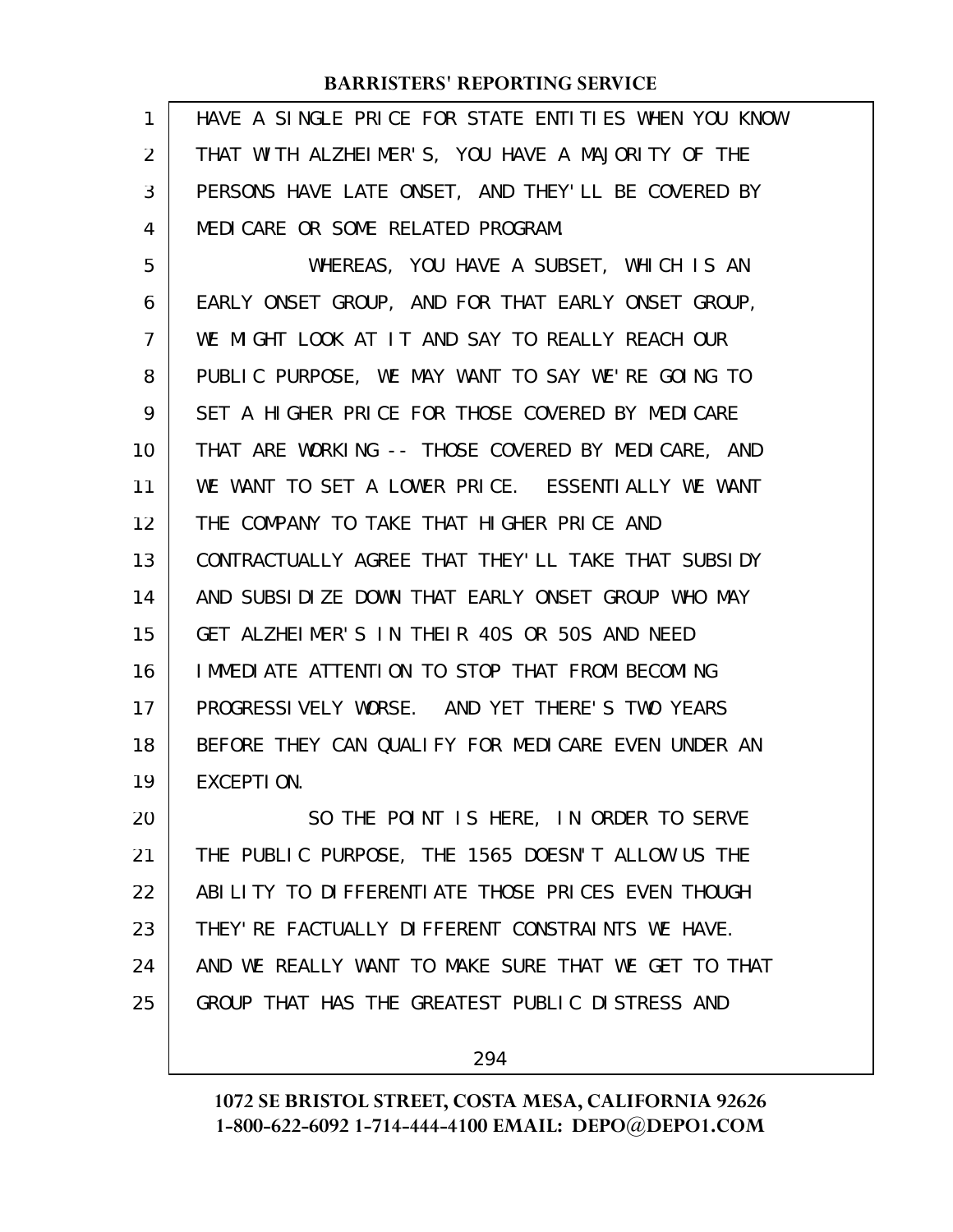#### NEEDS THE GREATEST ASSISTANCE. HOW UNDER 1565 WOULD YOU REACH THAT SUBSET? MR. SHEEHY: I THINK MY POINT WOULD BE, AND WE TALKED ABOUT THIS IN THE IP TASK FORCE, I DON'T THINK WE'RE GOING TO BE SETTING PRICES. THAT WAS NOT MY UNDERSTANDING, THAT THAT WAS GOING TO BE CIRM'S ROLE. CHAIRMAN KLEIN: THAT'S PART OF 1565. MR. SHEEHY: 1565 STIPULATES FOR THESE CALIFORNIA PUBLIC PURCHASERS, AND THIS IS ALL WITHIN THE CONTEXT OF CALRX, WHICH I DON'T THINK IS A COMMUNIST PROGRAM. I MEAN THE GOVERNOR PUT THIS TOGETHER. SO CALRX IS A BENCHMARK. AND I JUST -- I'M NOT ACCEPTING THIS EXCEPTIONAL -- SEE, THIS IS EXACTLY WHY I START GETTING CONCERNED ABOUT GOING FORWARD WITH THIS PROGRAM IF THE COVENANTS ARE GOING TO BE -- ARE ON SHAKY GROUND BECAUSE OF HYPOTHETICALS IN AREAS IN WHICH WE DECIDED WE WEREN'T GOING TO DELVE IN. WE WEREN'T GOING TO PRICE PRODUCTS. GOVERNMENTS GET SPECIAL PRICING ANYWAY, YOU KNOW. AND I DON'T THINK IT'S OUTRAGEOUS TO SUGGEST THAT THERE BE A SPECIAL PRICE FOR CALIFORNIA PUBLIC ENTITIES PURCHASING THESE THERAPIES BECAUSE WE'VE GIVEN THE MONEY FOR THOSE. SO I DON'T SEE 1565 -- I MEAN I JUST -- I **BARRISTERS' REPORTING SERVICE** 1 2 3 4 5 6 7 8 9 10 11 12 13 14 15 16 17 18 19 20 21 22 23 24 25

295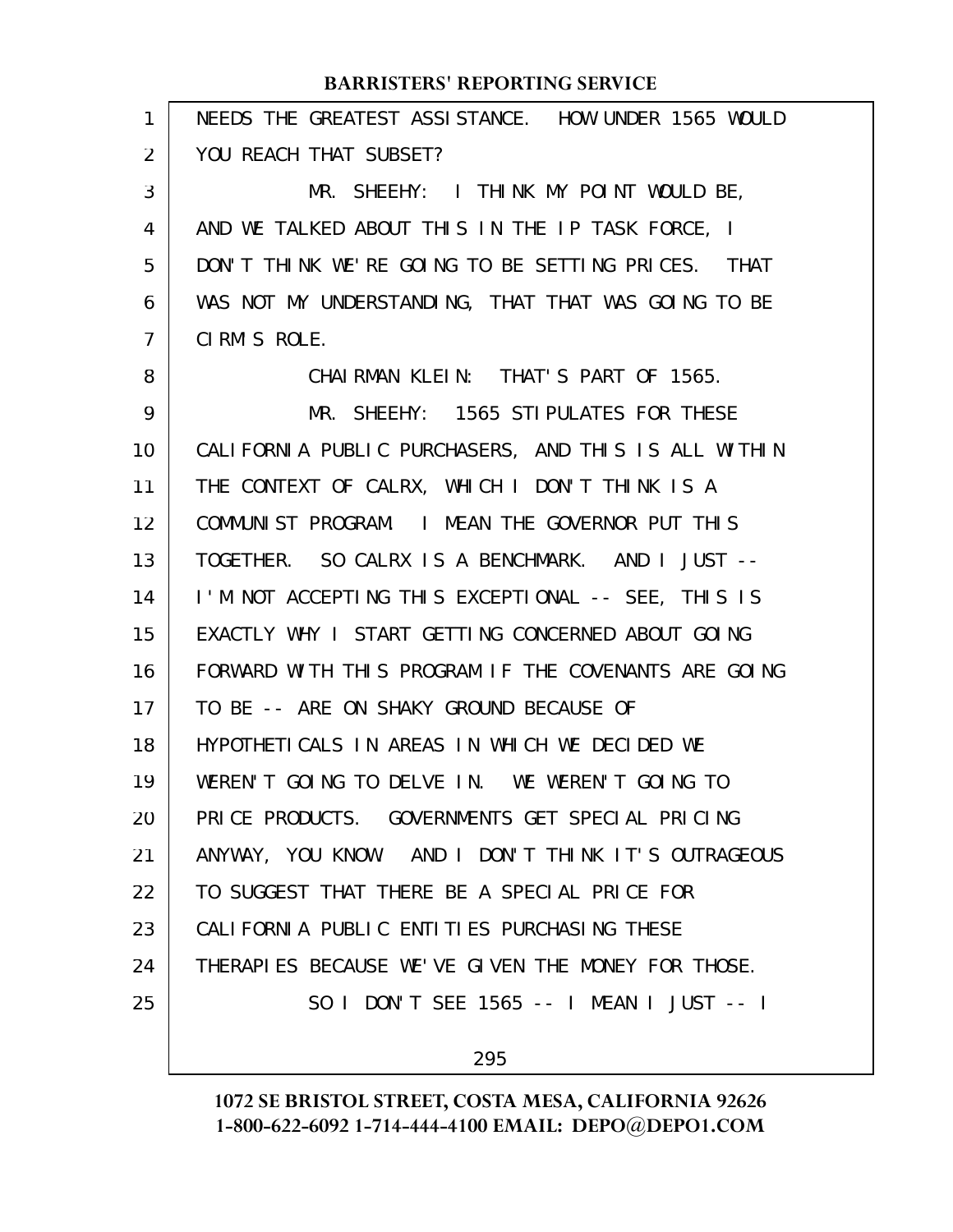| 1  | GOT TO SAY I NEITHER UNDERSTAND NOR ACCEPT YOUR      |
|----|------------------------------------------------------|
| 2  | ARGUMENT. AND I THINK --                             |
| 3  | CHAIRMAN KLEIN: JEFF, I'M TRYING TO SAY              |
| 4  | THE PURPOSE WOULD BE TO GIVE A LOWER PRICE TO STATE  |
| 5  | AND LOCAL GOVERNMENT FOR THE EARLY ONSET GROUP. SO   |
| 6  | WE'RE TRYING TO SET TWO DIFFERENT PRICES, BUT A      |
| 7  | LOWER PRICE FOR STATE AND LOCAL GOVERNMENT FOR THAT  |
| 8  | GROUP THAT HAS GOT GREATER ECONOMIC DISTRESS AND NO  |
| 9  | MEDI CARE SUPPORT.                                   |
| 10 | MR. SHEEHY: HOW WOULD 1565 KEEP US FROM              |
| 11 | DOING THAT? THAT I DON'T UNDERSTAND.                 |
| 12 | MR. GOLDBERG: MIGHT I SUGGEST, WITH                  |
| 13 | PERMISSION OF MY FELLOW BOARD MEMBERS, THAT WE DEFER |
| 14 | THE DISCUSSION OF 1565 TO --                         |
| 15 | MR. SHEEHY: WE'RE NOT GOING TO TAKE                  |
| 16 | ACTION ON THIS. I WAS JUST EXPRESSING MY BASIC --    |
| 17 | I'VE BEEN VERY SUPPORTIVE OF THIS PROCESS, AND I     |
| 18 | THINK DUANE HAS DONE A PHENOMENAL JOB. AND I HAVE    |
| 19 | BEEN PUSHING THIS FORWARD, BUT I REALLY DO HAVE --   |
| 20 | YOU KNOW, THIS IS WHERE -- THIS IS MY MAIN CONCERN.  |
| 21 | THE FINANCIAL ARRANGEMENTS ON THIS ARE BRILLIANT,    |
| 22 | AND I APPLAUD STAFF, I APPLAUD PRICEWATERHOUSE, BUT  |
| 23 | I WANT TO BE CLEAR THAT IF I START TO FLOAT AWAY, I  |
| 24 | DON'T WANT MY COLLEAGUES TO THINK THAT I'M DOING THE |
| 25 | BIG DOUBLE CROSS. JUST THIS INCONSISTENCY IS         |
|    |                                                      |

296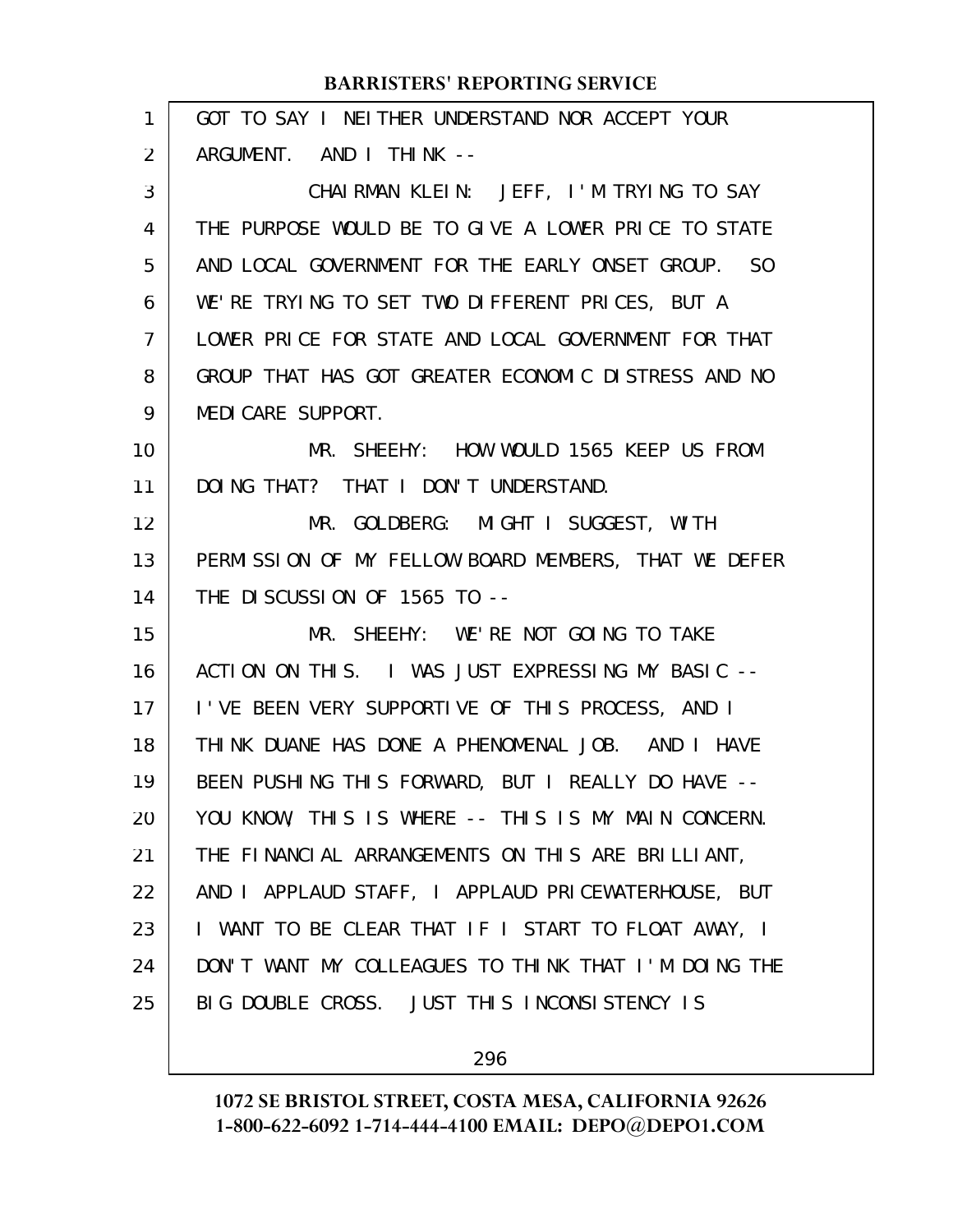| 1  | BOTHERING ME, AND I REALLY THINK THAT THESE ARE                     |
|----|---------------------------------------------------------------------|
| 2  | REASONABLE THINGS TO ASK FROM INDUSTRY IF THEY'RE                   |
| 3  | GOING TO GET OUR MONEY. I JUST DO. I WANT TO FEEL                   |
| 4  | LIKE THAT WE'RE DIGGING IN ON THIS AS KIND OF IT'S                  |
| 5  | BEEN UP TO THIS POINT. IT'S JUST THIS REALLY KIND                   |
| 6  | OF WIGGLY ROOM WE'RE SEEKING IN THE CONTEXT OF 1565                 |
| 7  | THAT'S ALARMING ME.                                                 |
| 8  | CHAIRMAN KLEIN: DR. PENHOET.                                        |
| 9  | DR. PENHOET: IF I COULD MAKE A POINT. I                             |
| 10 | BELIEVE THAT THESE COVENANTS ARE REAL. MAYBE AS                     |
| 11 | SOMEONE ONCE SAID ABOUT THE POPE, MOVES FROM ONE                    |
| 12 | STATE OF CERTALNTY TO ANOTHER STATE OF CERTALNTY.<br>$\blacksquare$ |
| 13 | BELIEVE WE WOULD ONLY MOVE AWAY FROM THIS STATE OF                  |
| 14 | CERTAINTY IF WE HAD A COMPELLING SET OF REASONS TO                  |
| 15 | DO SOMETHING DIFFERENT.                                             |
| 16 | SO I'VE INTERPRETED THESE COVENANTS IN THE                          |
| 17 | LOAN PROGRAM AND THE IP POLICY AS OUR POLICIES AS                   |
| 18 | THEY EXIST TODAY. WE HAVE NO EVIDENCE IN FRONT OF                   |
| 19 | US, IN MY VIEW, TO SAY THAT WE SHOULD CHANGE THEM                   |
| 20 | I THINK THE QUESTION THAT BOB BRINGS UP IS<br>TODAY.                |
| 21 | COULD THERE BE CIRCUMSTANCES IN THE FUTURE WHERE WE                 |
| 22 | WOULD WISH TO CHANGE SOME OF THESE THINGS BASED ON                  |
| 23 | NEW KNOWLEDGE, BASED ON FACTS WE DON'T HAVE TODAY,                  |
| 24 | SO I THINK I CERTAINLY DON'T TAKE WHAT'S IN<br>ETC.                 |
| 25 | FRONT OF US HERE IN THE LOAN POLICY AS WE'RE SOFT ON                |
|    |                                                                     |

297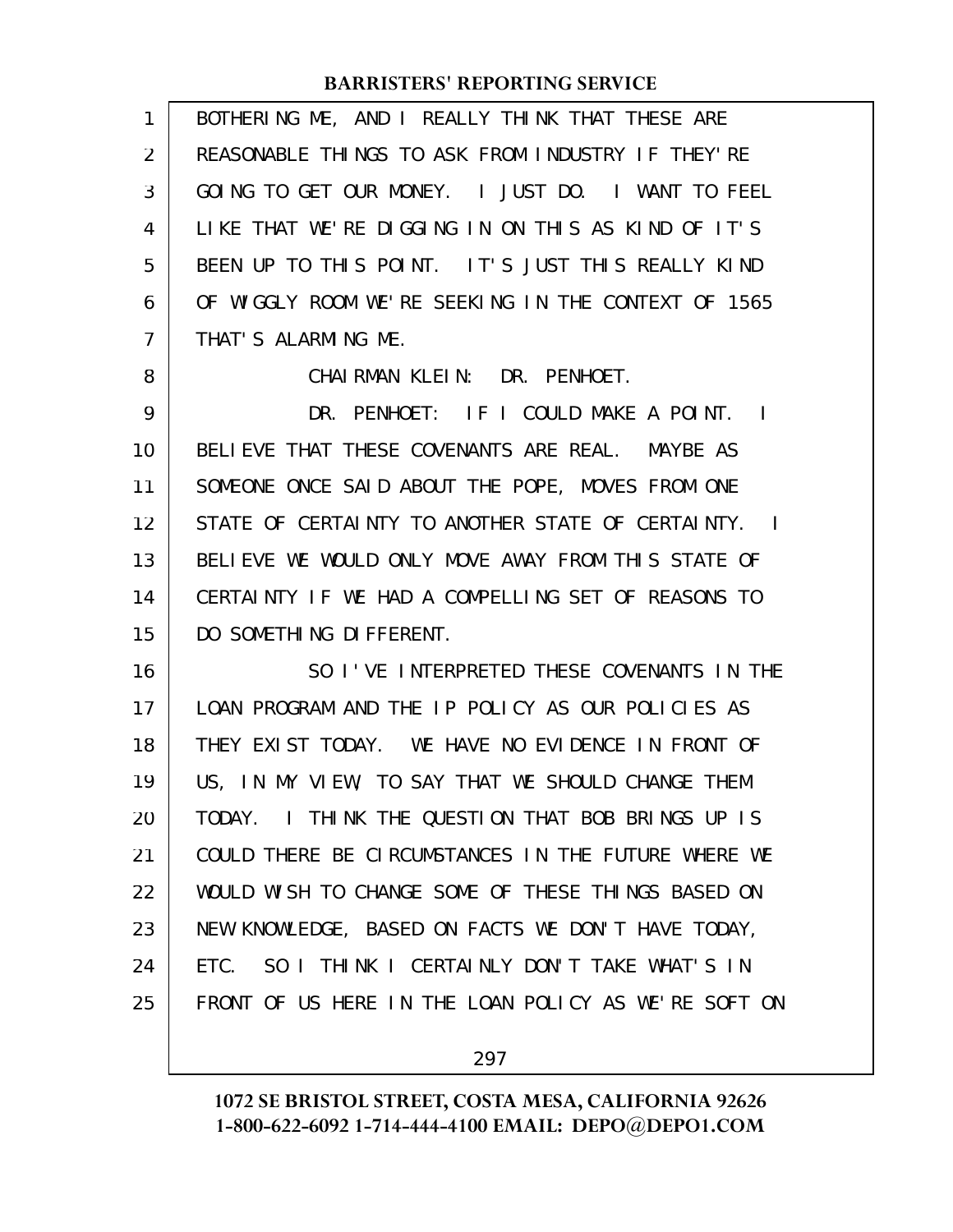| 1  | THESE THINGS. IT SAYS IN PLAIN ENGLISH WHAT WE      |
|----|-----------------------------------------------------|
| 2  | INTEND TO DO HERE. I THINK THIS IS OUR POLICY IF WE |
| 3  | ADOPT THIS. AND IF WE CHOOSE TO MAKE CHANGES IN THE |
| 4  | FUTURE FOR SOME GOOD REASON, I THINK WE COULD HAVE  |
| 5  | THE FLEXIBILITY TO DO THAT UNDER REGULATIONS. I     |
| 6  | DON'T WANT TO GET INTO 1565, BUT I NEVER VIEWED     |
| 7  | THESE AS TENTATIVE MYSELF. I DON'T KNOW HOW THE     |
| 8  | REST OF YOU FEEL ABOUT THIS. I THINK THIS IS THE    |
| 9  | CERTAINTY THAT WE HAVE IN FRONT OF US TODAY.        |
| 10 | CHAIRMAN KLEIN: AND I WOULD REITERATE DR.           |
| 11 | PENHOET'S POSITION. I THINK THIS IS ABSOLUTELY OUR  |
| 12 | POLICY. AND THE MODIFICATION THAT I'M SUGGESTING WE |
| 13 | WANT FLEXIBILITY FOR IS TO ACHIEVE OUR POLICY       |
| 14 | OBJECTIVELY. BUT THERE'S FACT PATTERNS THAT WOULD   |
| 15 | MEAN THAT YOU WANT TO HAVE TWO PRICES FOR THE STATE |
| 16 | TO GET TO THE PEOPLE IN GREATEST NEED, NOT A SINGLE |
| 17 | PRICE AS DICTATED BY 1565.                          |
| 18 | SO IT'S ONLY TO ACHIEVE OUR REAL POLICY TO          |
| 19 | GET TO THE PEOPLE WITH GREATEST NEED THAT WE NEED   |
| 20 | THE FLEXIBILITY.                                    |
| 21 | MR. ROTH: MAYBE I CAN JUST CLARIFY AGAIN            |
| 22 | THE GOAL. AND THIS REALLY CAME OUT OF ED'S TASK     |
| 23 | FORCE ON IP AND CARRIED OVER. THE GOAL THAT WE      |
| 24 | FINALLY SETTLED ON IS THAT NO CALIFORNIAN SHOULD GO |
| 25 | WITHOUT ACCESS TO THESE THERAPIES, AND TO THE BEST  |
|    | 298                                                 |
|    |                                                     |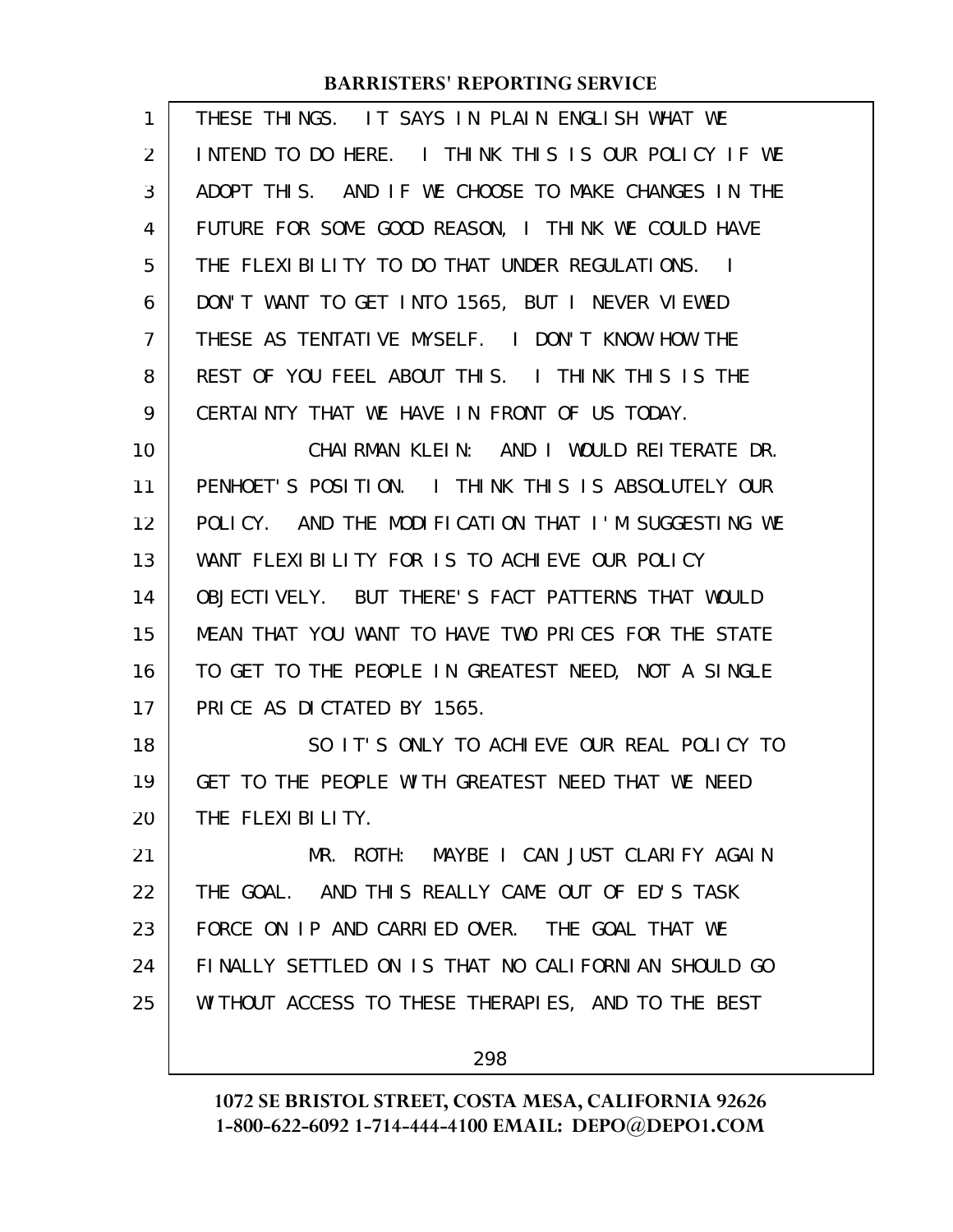| $\mathbf{1}$ | OF OUR ABILITY COLLECTIVELY, INSURANCE COMPANIES,    |
|--------------|------------------------------------------------------|
| 2            | STATE OF CALIFORNIA, PATIENT ADVOCACY GROUPS, AND,   |
| 3            | FINALLY, THE COMPANIES THAT PRODUCE THEM, LET'S BE   |
| 4            | SURE EVERYBODY GETS THE PRODUCT. AND THAT'S WHAT --  |
| 5            | THAT'S WHAT'S EMBEDDED HERE. I, FOR ONE, WILL STAY   |
| 6            | WITH THAT BECAUSE I THINK THAT IS THE ABSOLUTE       |
| 7            | FUNDAMENTAL KEY TO WHAT WE'RE TRYING TO ACCOMPLISH.  |
| 8            | CHAIRMAN KLEIN: OKAY. SO I THINK WE'RE               |
| 9            | IN HEATED AGREEMENT ON OUR GOALS AND OUR POLICIES.   |
| 10           | LET'S ASK FOR PUBLIC COMMENT, PLEASE.                |
| 11           | MR. SIMPSON: JOHN SIMPSON, CONSUMER                  |
| 12           | WATCHDOG. I JUST WANTED TO REITERATE WHAT JEFF       |
| 13           | SAID. I THINK THAT THE IP ACCESS POLICIES AND THE    |
| 14           | COVENANTS HERE ARE MINIMAL POLICIES THAT ABSOLUTELY  |
| 15           | MUST BE REQUIRED OF ANY COMPANY THAT WANTS TO TAKE   |
| 16           | THE STATE OF CALIFORNIA'S MONEY. THERE HAVE BEEN     |
| 17           | RUMBLINGS THAT SOME COMPANIES DON'T LIKE IT. AND I   |
| 18           | SEE PUSHBACK COMING FROM THE COMPANIES, AND I'M      |
| 19           | CONCERNED THAT I'VE SEEN, READING BETWEEN THE LINES  |
| 20           | OF SOME OF THE LETTERS THAT HAVE BEEN WRITTEN TO     |
| 21           | SENATOR KUEHL, SORT OF A NOTION WE NEED FLEXIBILITY, |
| 22           | WE NEED TO LISTEN TO THESE COMPANIES, OR THEY'RE NOT |
| 23           | GOING TO BE WILLING TO TAKE LOANS FROM US. AND MY    |
| 24           | ANSWER TO THOSE COMPANIES IS THEN FINE. DON'T TAKE   |
| 25           | IT.                                                  |

299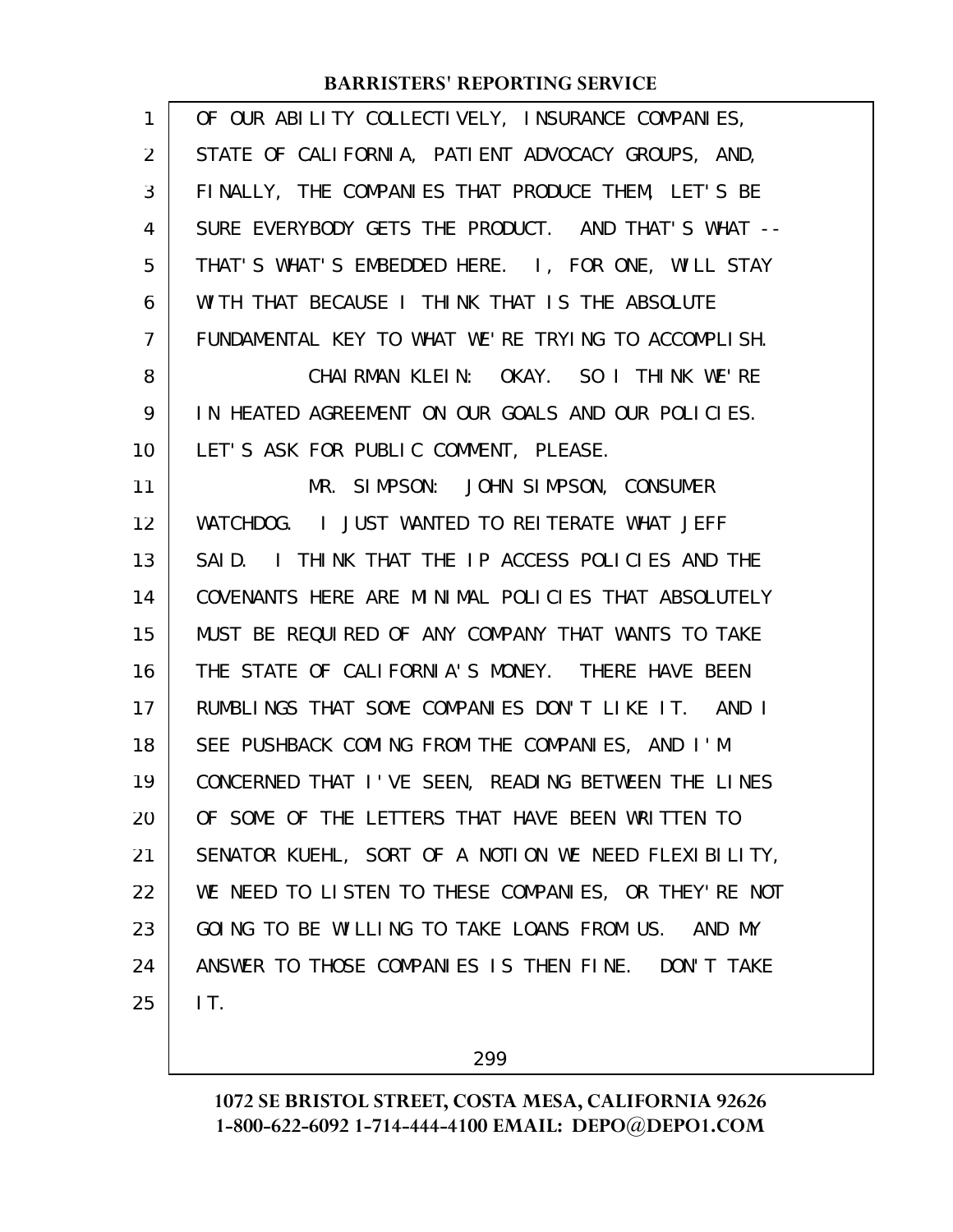| 1  | AND I THINK THAT THIS IS THE BOTTOM LINE.            |
|----|------------------------------------------------------|
| 2  | I'M DELIGHTED TO HAVE HEARD WHAT I WAS HEARING NOW   |
| 3  | IS STRONG COMMITMENTS TO THE COVENANTS AND TO THE IP |
| 4  | POLICY, BUT I WOULD ENCOURAGE ALL THE BOARD MEMBERS  |
| 5  | TO READ VERY CLOSELY THE LETTERS THAT HAVE COME FROM |
| 6  | CIRM MANAGEMENT TEAM TO THE SENATOR'S OFFICE IN THE  |
| 7  | 1665 CONTEXT. AND TO SOMEONE WHO FOLLOWS THIS, BUT   |
| 8  | WHO'S NOT BEEN PRIVY TO THE CONVERSATIONS, THE PLEA  |
| 9  | FOR FLEXIBILITY COMES ACROSS TO ME AS, WELL, WHEN    |
| 10 | PUSH COMES TO SHOVE, WE'RE GOING TO CAVE AND GIVE IN |
| 11 | TO BIOTECH. THANK YOU.                               |
| 12 | MR. REED: I'VE ALWAYS LOVED THE ICOC'S               |
| 13 | ABILITY TO THINK CREATIVELY AND COME UP WITH WAYS TO |
| 14 | GET MORE BANG FOR THE BUCK. THE FACILITIES WHERE     |
| 15 | \$271 MILLION WAS LEVERAGED TO 1.5 BILLION WAS       |
| 16 | <b>MAGNIFICENT.</b>                                  |
| 17 | I WONDER IF THERE MIGHT BE A WAY TO DO               |
| 18 | SOMETHING LIKE THAT WITH THE LOAN REQUESTS. FOR      |
| 19 | INSTANCE, SOME OF THE EQUIPMENT USED IS SO           |
| 20 | EXPENSIVE. A MICROSCOPE CAN COST \$250,000. I        |
| 21 | WONDER IF THERE'S A WAY WE CAN ASK PEOPLE THAT ARE   |
| 22 | ASKING LOANS FROM US TO SAY, ALL RIGHT, IS THERE ANY |
| 23 | PART OF YOUR EQUIPMENT THAT YOU'D BE WILLING TO LET  |
| 24 | OTHER CIRM GRANTEES USE, HAVE ACCESS TO? AND THEY    |
| 25 | COULD LIST THIS, AND IT MIGHT GIVE THEM LEVERAGE FOR |
|    |                                                      |

300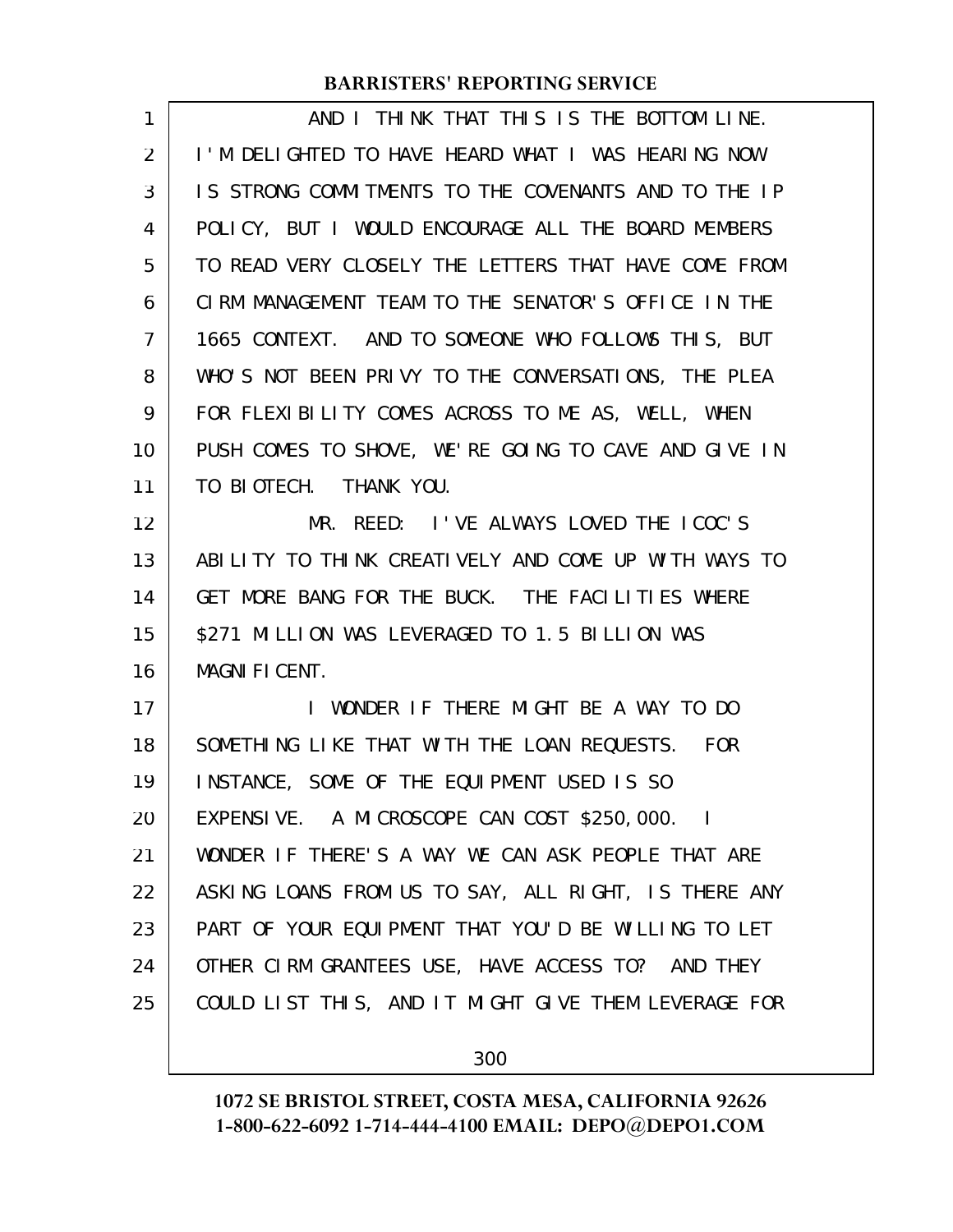| 1              | PREFERENCE FOR POSSIBLE LOANS. OR THEY MIGHT SAY,    |
|----------------|------------------------------------------------------|
| 2              | WELL, WE'VE GOT EXPERTISE MANY YEARS IN THIS FIELD,  |
| 3              | AND WE WOULD BE WILLING TO DO TRAINING SESSIONS TO   |
| 4              | HELP SHARE OUR EXPERTISE. SO THEY WOULD BRING MORE   |
| 5              | THINGS TO THE TABLE AS TO HELP THEM GET A BETTER     |
| 6              | CHANCE FOR THEIR LOANS.                              |
| $\overline{7}$ | CHAIRMAN KLEIN: OKAY. THANK YOU. ALL                 |
| 8              | RI GHT.                                              |
| 9              | MR. ADAMS: I WAS ON THE PANEL FOR THE                |
| 10             | PROFIT COMPANIES DUANE AND YOU ALL PUT TOGETHER.     |
| 11             | AND I MUST SAY THAT THIS THING HAS EVOLVED VERY      |
| 12             | NICELY. A YEAR AGO I WAS SHAKING MY HEAD TO THINK    |
| 13             | HOW YOU WERE EVER GOING TO GET TO THIS POINT. I      |
| 14             | THINK IT ABSOLUTELY IS TERRIFIC.                     |
| 15             | I REALLY DISAGREE WITH MY COLLEAGUE JOHN.            |
| 16             | IT'S NOT A QUESTION OF -- IN MY MIND IT'S A QUESTION |
| 17             | FOR US FOR-PROFITS OF HOW DO WE APPLY FOR A LOAN?    |
| 18             | HOW DO WE GET THROUGH THE PROCESS AND GET APPROVED?  |
| 19             | AND AT THIS MOMENT IN TIME, I DON'T SEE IT. AND I    |
| 20             | KNOW YOU'RE WORKING ON NEW PROCEDURES AND NEW        |
| 21             | PROCESSES TO HELP US WITH THAT, BUT I THINK YOU GUYS |
| 22             | HAVE DONE A GREAT JOB.                               |
| 23             | CHAI RMAN KLEIN: THANK YOU. ADDITIONAL               |
| 24             | PUBLIC COMMENT? ALL RIGHT. ON THE POLICY AS          |
| 25             | PRESENTED, CAN I HAVE A SENSE OF THE COMMITTEE IN    |
|                | 301                                                  |
|                |                                                      |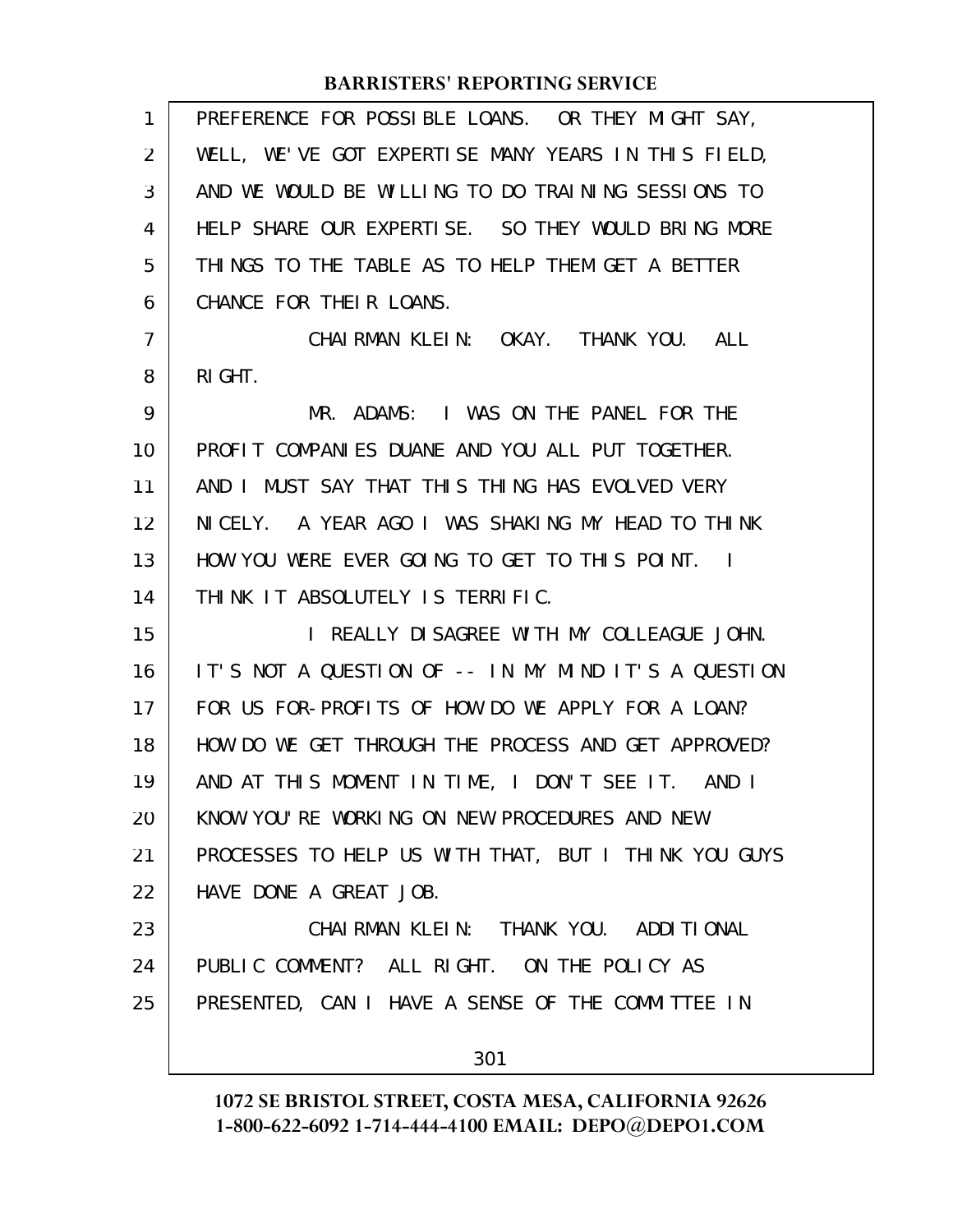| 1              | TERMS OF JUST A SHOW OF HANDS WHO WOULD BE         |
|----------------|----------------------------------------------------|
| $\overline{2}$ | SUPPORTIVE. THANK YOU VERY MUCH.                   |
| 3              | LIKE TO MOVE FORWARD. AND, MR. HARRISON,           |
| 4              | IN TERMS OF THE DISCUSSION WE NEED RELATED TO      |
| 5              | CRITERIA FOR THE TRANSLATIONAL GRANT RFA THAT WILL |
| 6              | COME OUT SOON, COULD YOU GIVE US THE CONTEXT IN    |
| $\overline{7}$ | WHICH THAT SHOULD BE BROUGHT BEFORE US?            |
| 8              | MR. HARRISON: YES. AT THE LAST MEETING             |
| 9              | STAFF PRESENTED THE CONCEPT PLAN FOR THE           |
| 10             | TRANSLATIONAL I RFA FOR APPROVAL, AND THE BOARD    |
| 11             | APPROVED THE CONCEPT PLAN WITH THE UNDERSTANDING   |
| 12             | THAT IT WOULD BE RECONCLLED BY STAFF TO THE RFA    |
| 13             | REQUIREMENTS WHICH YOU ADOPTED YESTERDAY.          |
| 14             | SO NO BOARD ACTION IS REQUIRED ON THE RFA,         |
| 15             | ALTHOUGH I DON'T KNOW WHETHER STAFF WANTS TO MAKE  |
| 16             | ANY PRESENTATION. I WOULD DEFER TO --              |
| 17             | CHAIRMAN KLEIN: I THINK WE HAVE A STAFF            |
| 18             | PRESENTATION AS A DISCUSSION ITEM. AND, DR.        |
| 19             | TROUNSON, WOULD YOU LIKE TO DIRECT THAT.           |
| 20             | DR. TROUNSON: I UNDERSTAND ROSA IS GOING           |
| 21             | TO PRESENT THAT TO YOU.                            |
| 22             | DR. CANET-AVILES: SO, MR. CHAIRMAN,                |
| 23             | MEMBERS OF THE BOARD AND GUESTS, AS MR. HARRISON   |
| 24             | MENTIONED, AT OUR PREVIOUS ICOC MEETING, THE BOARD |
| 25             | ASKED US TO COME BACK TO ADDRESS THE ELIGIBILITY   |
|                | 302                                                |
|                |                                                    |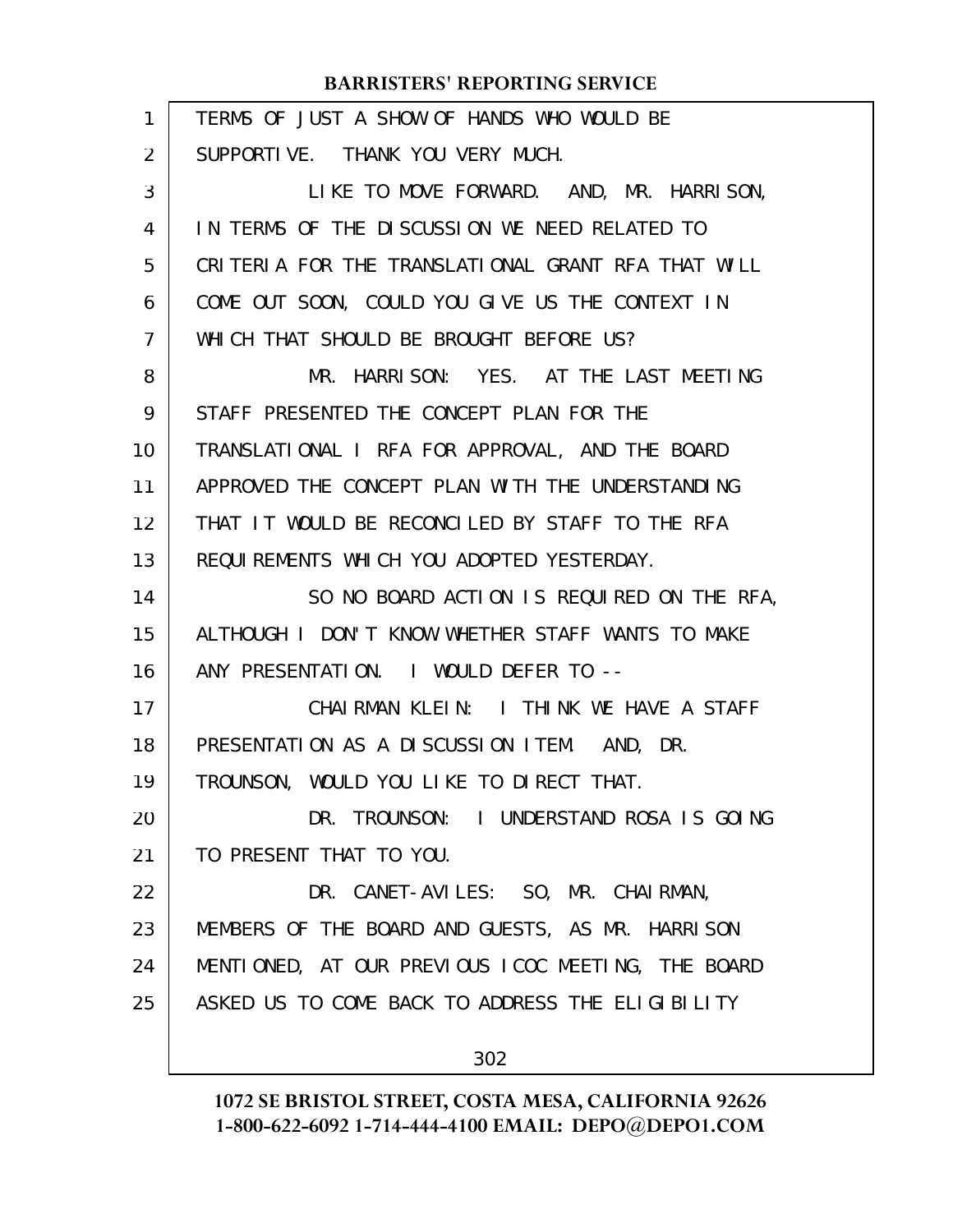| 1              | PROVISIONS FOR THE TRANSLATIONAL RFA AND RECONCLLE   |
|----------------|------------------------------------------------------|
| $\overline{2}$ | WITH THE TASK FORCE RECOMMENDATIONS. YOU APPROVED    |
| 3              | THOSE RECOMMENDATIONS LAST NIGHT. AND JUST AS A      |
| 4              | REMINDER, THIS ITEM DOES NOT REQUIRE A VOTE AND IS   |
| 5              | JUST POINT OF INFORMATION.                           |
| 6              | WITH THIS DIAGRAM, WHICH YOU'VE ALL SEEN             |
| $\overline{7}$ | SEVERAL TIMES, WE WOULD LIKE TO REMIND YOU THAT CIRM |
| 8              | HAS A SET OF INITIATIVES DESIGNED TO MOVE STEM CELL  |
| 9              | RESEARCH INTO THE CLINIC. TRANSLATIONAL I IS THE     |
| 10             | EARLIEST OF THE INITIATIVES AND SHARES SOME OVERLAP  |
| 11             | IN SCOPE WITH THE DISEASE TEAMS.                     |
| 12             | IN A COUPLE OF SLIDES, THIS DIAGRAM WILL             |
| 13             | BE REFERRED WHEN TALKING ABOUT THE RATIONALE THAT    |
| 14             | CIRM HAS ADOPTED FOR THE NUMBER OF APPLICATIONS PER  |
| 15             | I NSTI TUTI ON.                                      |
| 16             | SO IN TERMS OF ELIGIBILITY FOR THE                   |
| 17             | PRINCIPAL INVESTIGATOR, ALTHOUGH NOT ALL IS LISTED   |
| 18             | HERE, IT IS, IN FACT, THE DEFINITION OF THE          |
| 19             | ELIGIBILITY CRITERIA THAT WAS DISCUSSED BY THE TASK  |
| 20             | FORCE AND AGREED TO BY THE ICOC BOARD YESTERDAY. IN  |
| 21             | ESSENCE, THE PRINCIPAL INVESTIGATOR MUST HOLD AN     |
| 22             | M.D. OR A PH.D. OR EQUIVALENT DEGREE AND BE          |
| 23             | AUTHORIZED BY THE APPLICANT INSTITUTION TO CONDUCT   |
| 24             | THE PROPOSED RESEARCH IN THE STATE OF CALIFORNIA.    |
| 25             | CIRM HAS ALSO AGREED THAT A MINIMUM OF A             |
|                |                                                      |
|                | 303                                                  |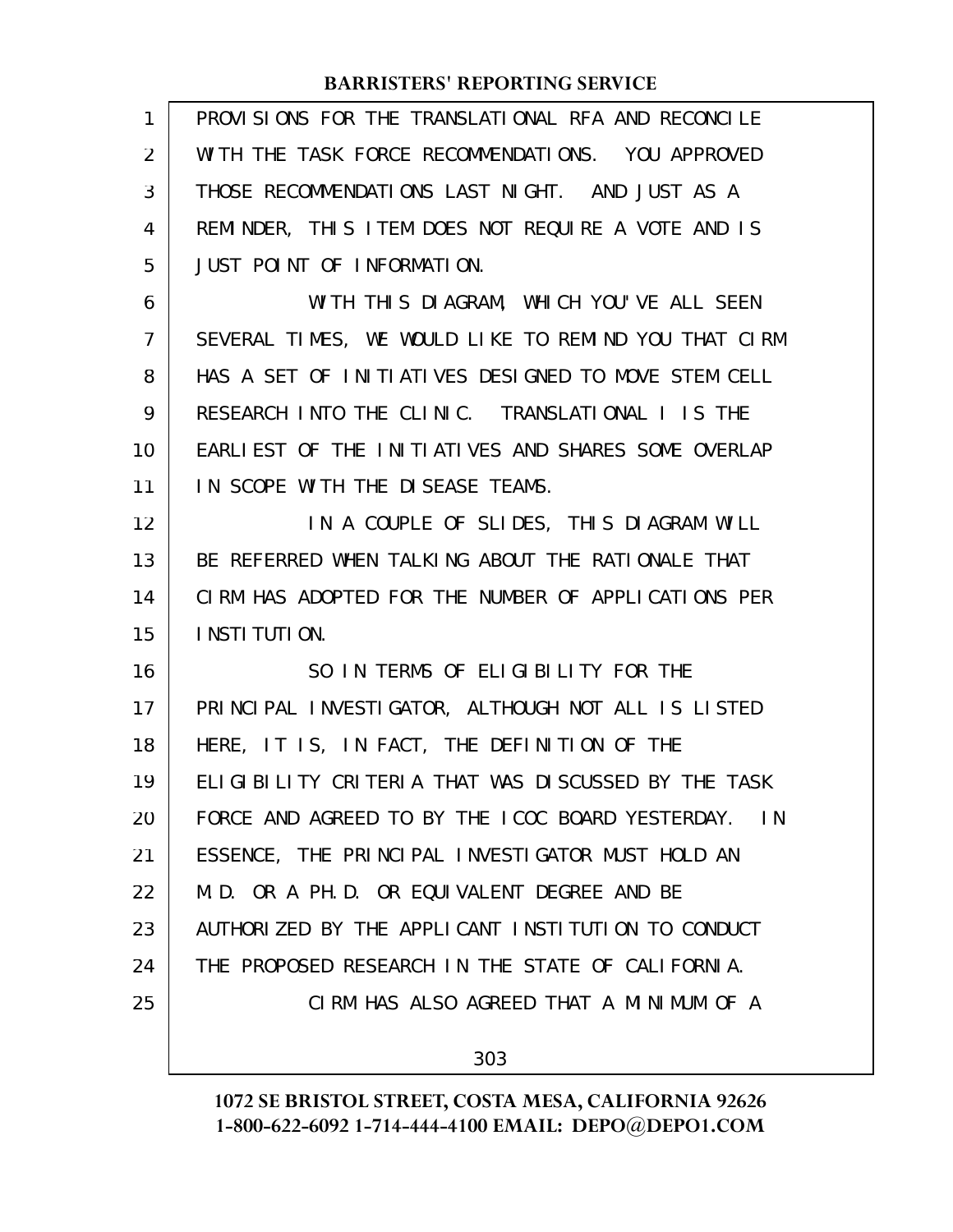| $\mathbf{1}$      | 10-PERCENT EFFORT COMMITMENT FOR THE PRINCIPAL        |
|-------------------|-------------------------------------------------------|
| 2                 | INVESTIGATOR IS REQUIRED IN THIS PRESENT RFA.         |
| 3                 | HOWEVER, AS RECOMMENDED BY THE TASK FORCE, WE ARE     |
| 4                 | ALLOWING THE EXCEPTION THAT EXTRAORDINARY             |
| 5                 | CIRCUMSTANCES MAY BE APPLIED BY CIRM AT THE           |
| 6                 | DI SCRETION OF THE PRESIDENT TO ALLOW SENIOR RESEARCH |
| $\overline{7}$    | SCIENTISTS TO HAVE REDUCED PERCENT EFFORT             |
| 8                 | COMMITMENT. AGAIN, THIS WAS AGREED BY THE TASK        |
| 9                 | FORCE YESTERDAY.                                      |
| 10                | WE ALSO WANTED TO BRING TO YOUR ATTENTION             |
| 11                | THE PRESENT ADDITIONAL CONSIDERATION. IN ORDER TO     |
| $12 \overline{ }$ | BROADEN THE POOL OF APPLICANTS AND ENCOURAGE A WIDE   |
| 13                | GROUP OF INVESTIGATORS IN OUR OVERALL TRANSLATIONAL   |
| 14                | RESEARCH PROGRAM, NOT THE SAME PEOPLE ARE APPLYING    |
| 15                | FOR BOTH RFA'S, CIRM WILL INCLUDE IN THE              |
| 16                | TRANSLATIONAL I RFA THE ADDITIONAL CONSIDERATION      |
| 17                | THAT THE PRINCLPAL INVESTIGATORS MAY APPLY FOR        |
| 18                | EITHER A TRANSLATIONAL I AWARD OR A DISEASE TEAM      |
| 19                | RESEARCH AWARD.                                       |
| 20                | THIS HAS BEEN ALSO DETERMINED AS THERE IS             |
| 21                | OVERLAP IN SCOPE BETWEEN BOTH RFA'S. FOR EXAMPLE, A   |
| 22                | DEVELOPMENT CANDIDATE IS A GOAL IN BOTH PROGRAMS,     |
| 23                | ALBEIT AN INTERIM GOAL FOR THIS ESTEEMED RESEARCH     |
| 24                | AWARD.                                                |
| 25                | CHAIRMAN KLEIN: AND ON THAT POINT IS A                |

304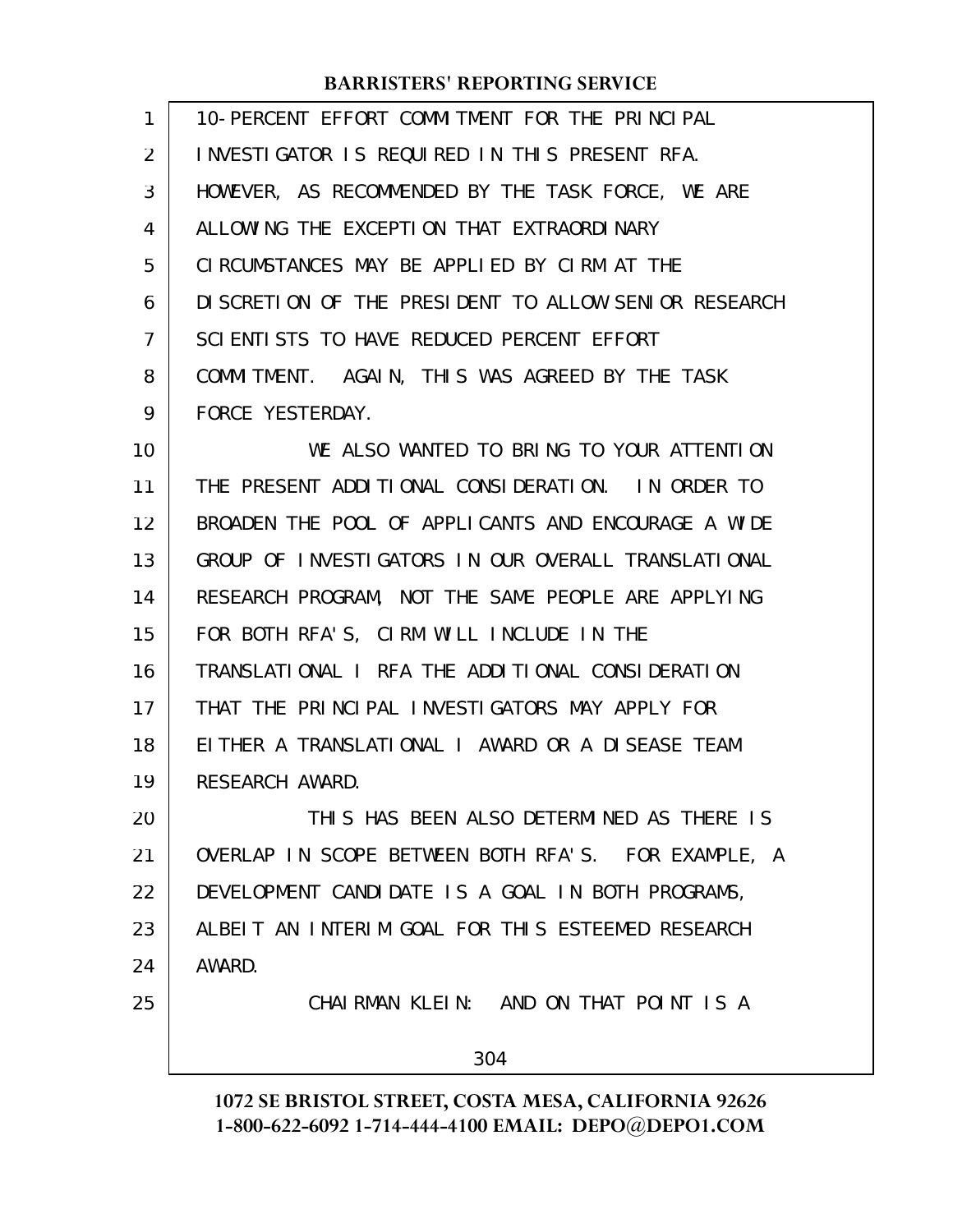| $\mathbf{1}$   | QUESTION, DR. TROUNSON. IF SOMEONE'S A CO-PI ON A    |
|----------------|------------------------------------------------------|
| 2              | DISEASE TEAM GRANT, COULD THEY ALSO BE A CO-PI ON A  |
| 3              | TRANSLATIONAL GRANT? I'M TRYING TO UNDERSTAND        |
| 4              | BECAUSE THE SIZE OF THESE TEAMS AND THE              |
| 5              | INCORPORATION OF EXPERTISE HOW THAT WOULD APPLY.     |
| 6              | DR. TROUNSON: I HAVEN'T THOUGHT                      |
| $\overline{7}$ | SPECIFICALLY ABOUT THAT, BUT IT IS A POSSIBILITY.    |
| 8              | THE ISSUE IS THAT I THINK WE'RE ONLY THINKING ABOUT  |
| 9              | TEN TRANSLATIONAL GRANTS AND, OF COURSE, ABOUT SIX   |
| 10             | DISEASE TEAMS WITH WHAT WE'RE BRINGING FORWARD, SO   |
| 11             | THAT'S NOT VERY MANY. I WOULD HAVE THOUGHT, IF THIS  |
| 12             | FOCUSED REALLY ON THE PRIMARY PI, RATHER, TO SORT OF |
| 13             | TRY AND MAINTAIN SOME DIVERSITY IN A VERY TIGHT      |
| 14             | SELECTION PROCESS HERE WITHOUT TRYING TO SEEK ALL OF |
| 15             | THE INPUTS LEFT AND RIGHT HERE.                      |
| 16             | CHAIRMAN KLEIN: SO A CO-PI WHO IS NOT THE            |
| 17             | PRIMARY MIGHT NOT BE DISQUALIFIED BY THIS PROCESS?   |
| 18             | DR. CANET-AVILES: CAN I JUST SAY                     |
| 19             | SOMETHING? IN TERMS OF THE TRANSLATIONAL I RFA, DUE  |
| 20             | TO IMPLEMENTATION ISSUES, WE DO NOT ALLOW CO-PI'S.   |
| 21             | CHAIRMAN KLEIN: BUT THE PRINCIPAL ON A               |
| 22             | TRANSLATIONAL GRANT COULD BECOME A COOPERATING CO-PI |
| 23             | ON A DISEASE TEAM GRANT.                             |
| 24             | DR. OLSON: YES, THAT'S CORRECT. I THINK              |
| 25             | PART OF THE GOAL HERE TOO IS WE REALLY DON'T WANT    |
|                | 305                                                  |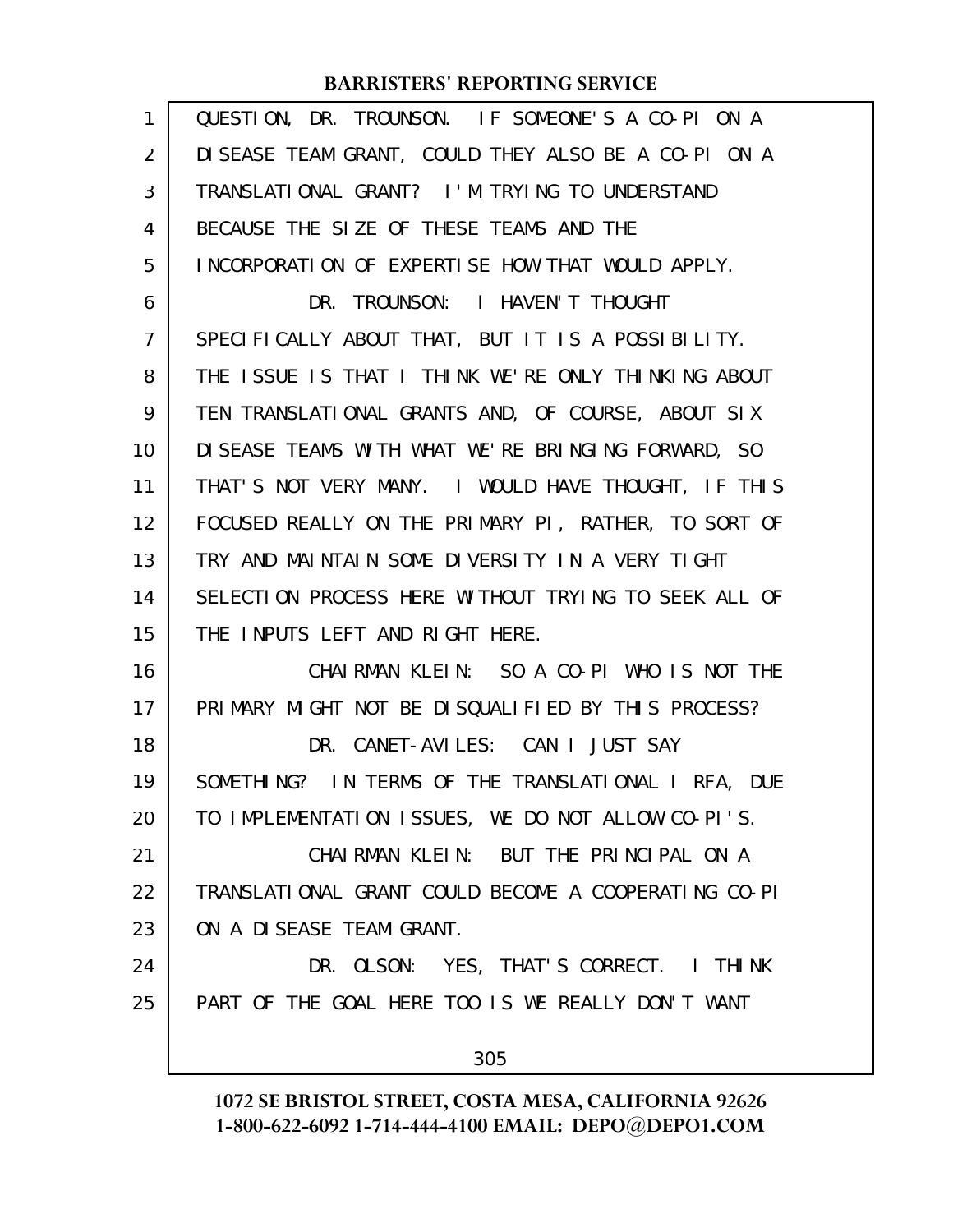| 1  | THE SAME PROGRAM PRINCIPAL INVESTIGATOR COMING WITH  |
|----|------------------------------------------------------|
| 2  | THE SAME GRANT TO BOTH BECAUSE THERE IS OVERLAPPING  |
| 3  | IN THE TIMEFRAME. AND NO DECISIONS WILL BE MADE ON   |
| 4  | THE ONE BEFORE THE OTHER. SO I THINK WE'D LIKE TO    |
| 5  | ENCOURAGE PEOPLE JUST SO WE CAN HAVE A BROADER SCOPE |
| 6  | OF APPLICATIONS.                                     |
| 7  | DR. STEWARD: I'M SORRY. COULD YOU                    |
| 8  | CLARIFY WHY YOU'RE NOT ALLOWING CO-PI'S ON THIS      |
| 9  | AGAI N?                                              |
| 10 | DR. OLSON: IT'S SIMPLY AN IMPLEMENTATION             |
| 11 | ISSUE. WE CANNOT HAVE THAT READY FOR TRANSLATIONAL.  |
| 12 | WE CAN HAVE COLLABORATORS THAT WE HAD BEFORE.<br>WF  |
| 13 | SIMPLY CANNOT DO THE IMPLEMENTATION FOR CO-PI'S ON   |
| 14 | THE TRANSLATIONAL I.                                 |
| 15 | DR. PRICE: BECAUSE OF YOUR SOFTWARE?                 |
| 16 | DR. OLSON: BECAUSE OF THE WAY -- YES.                |
| 17 | BECAUSE OF BASICALLY WHAT THE INSTITUTE'S ABLE TO DO |
| 18 | I THINK, AS I INDICATED, WE ARE TRYING<br>RIGHT NOW. |
| 19 | IMPLEMENT OUR GRANTIUM PROGRAM. WE ARE HOPING TO     |
| 20 | HAVE CO-PI'S BY THE TIME OF DISEASE TEAMS. THAT'S    |
| 21 | OUR GOAL.                                            |
| 22 | DR. STEWARD: I WOULD JUST SAY THAT I                 |
| 23 | THINK THAT IS VERY UNFORTUNATE BECAUSE ONE COULD     |
| 24 | EASILY IMAGINE THAT CO-PI'S WOULD BE A CRITICAL PART |
| 25 | OF THE TRANSLATIONAL AWARD IN THE SAME WAY THAT IT   |
|    | 306                                                  |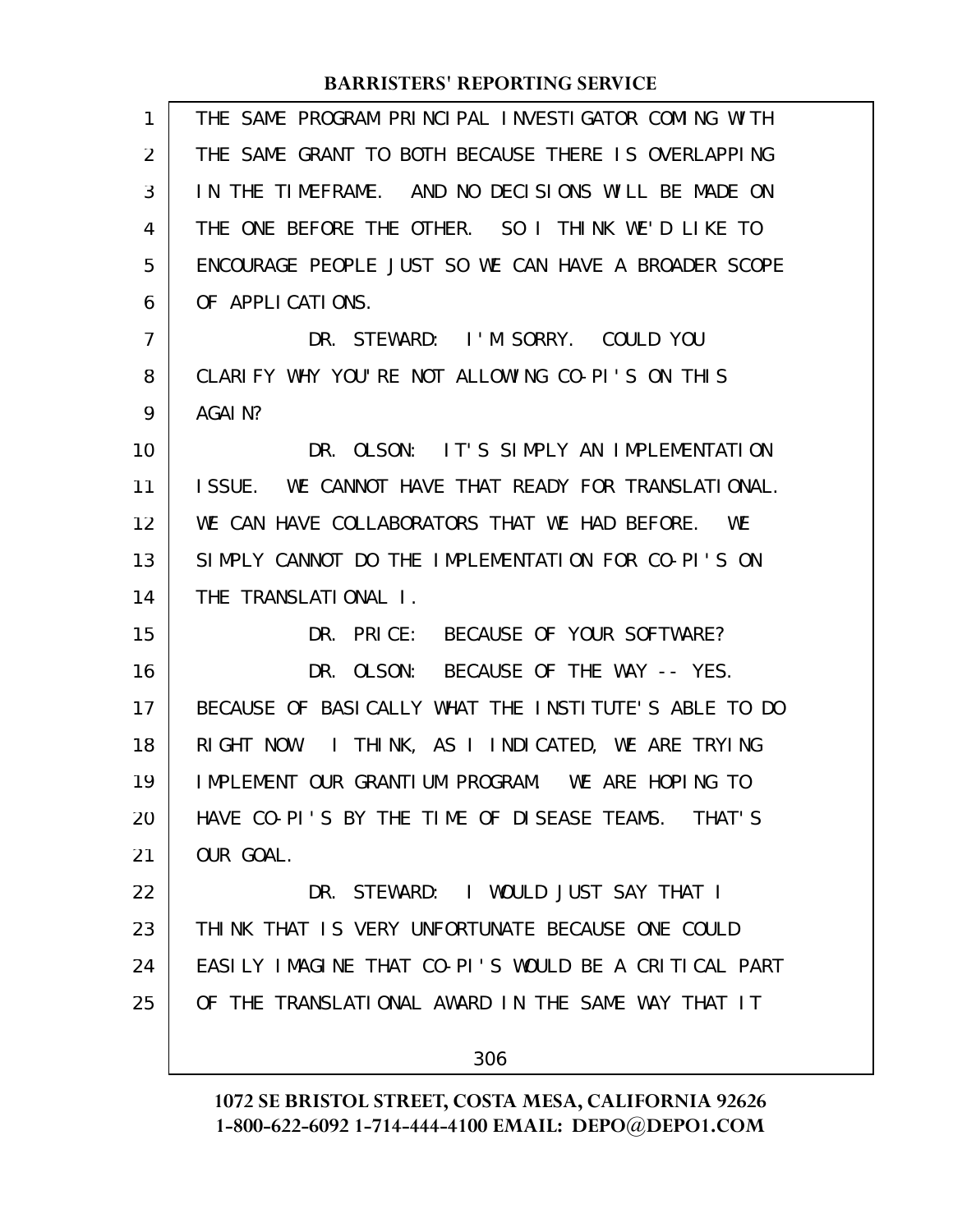IS CRITICAL FOR THE DISEASE TEAM. DR. OLSON: THIS IS AN EARLY TRANSLATIONAL AWARD. I DON'T DISAGREE WITH YOU ON THAT. I THINK WE ARE JUST DEALING WITH THE REALITY OF WHAT WE ARE ABLE TO DO AND THE STAFF THAT WE HAVE WHO COULD HANDLE THAT. CHAIRMAN KLEIN: DR. PIZZO HAS A COMMENT. DR. PIZZO: THE COMMENT IS I CERTAINLY AGREE WITH THE TWO POINTS THAT ARE HERE, BUT I WANT TO MAKE A SUGGESTION. SO I THINK OF THE TWO. BROADEN THE POOL OF APPLICANTS TO ME IS A STRONG ONE. HAVING BEEN INVOLVED MYSELF AT LEAST IN EARLY TRANSLATIONAL AND THEN SORT OF DISEASE-BASED RESEARCH AT ONE PART OF MY CAREER AND HAVING RUN BOTH OF THOSE WITHIN MY OWN LAB GROUP, I CAN ENVISION SCENARIOS WHERE THERE IS SYNERGISTIC OVERLAP RATHER THAN ANTAGONISTIC OVERLAP. SO MY SUGGESTION IS JUST AS IN THE PRIOR SLIDE WHERE YOU HAD AN EXCEPTION BASED UPON THE PRESIDENT OF CIRM, SORT OF THE SAME EXTRAORDINARY CIRCUMSTANCES MAY BE APPLIED, I WONDER IF YOU WOULD BE WILLING TO ENTERTAIN THAT SO THAT WE DON'T PRECLUDE SOMETHING THAT MIGHT BE REALLY EXCEPTIONAL. DR. TROUNSON: ABSOLUTELY. ABSOLUTELY. WITHIN THE SPIRIT OF THINGS. I CAN SEE THAT MAKES 307 1 2 3 4 5 6 7 8 9 10 11 12 13 14 15 16 17 18 19 20 21 22 23 24 25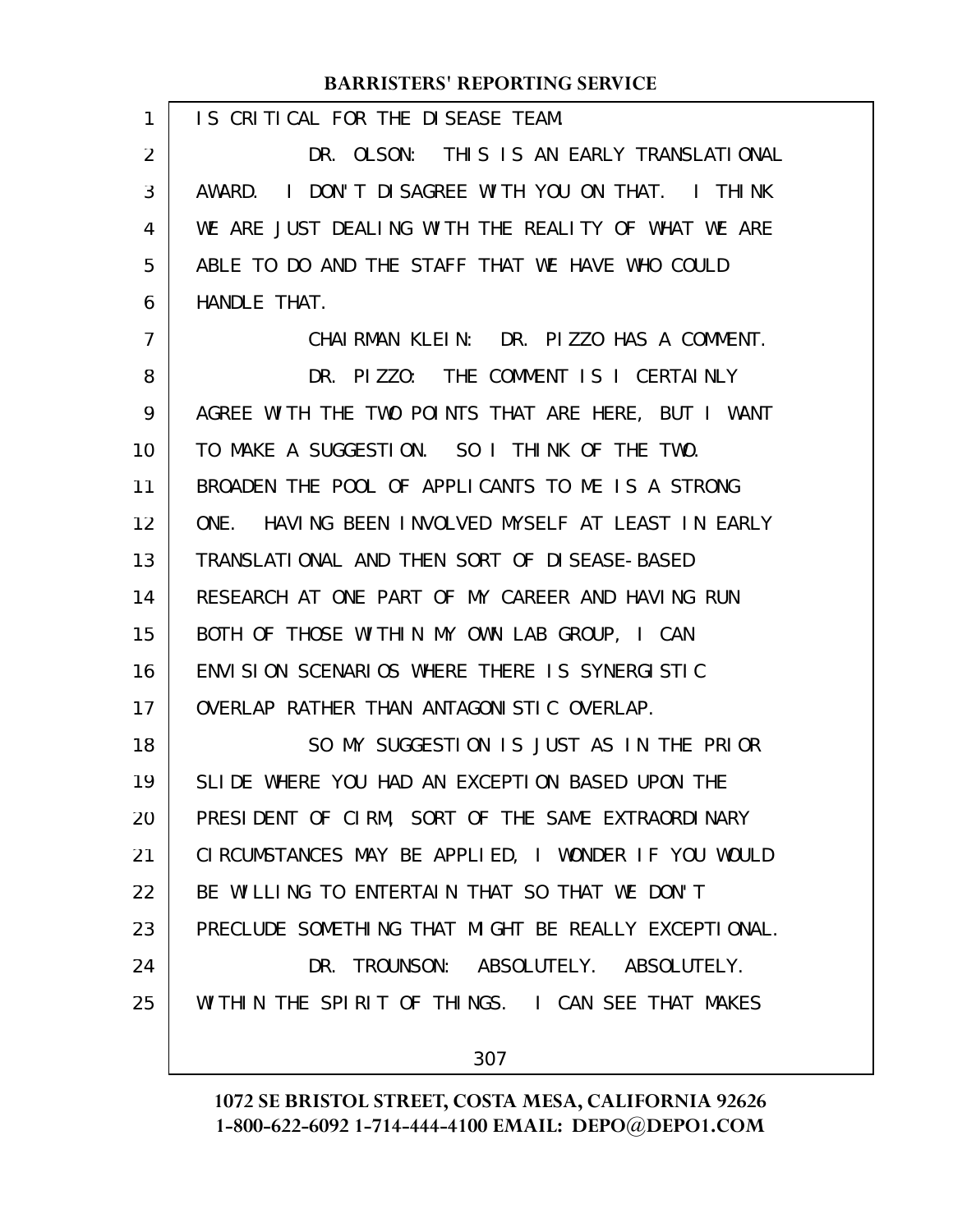| $\mathbf{1}$   | SENSE.                                               |
|----------------|------------------------------------------------------|
| $\overline{2}$ | DR. OLSON: I CAN SEE WHERE THAT MIGHT                |
| 3              | SHOW UP IN THE GOALS OF EACH PROJECT. WE'RE          |
| 4              | STRIVING FOR IN THESE EARLY TRANSLATIONAL I AWARDS   |
| 5              | TO GET DEVELOPMENT CANDIDATES; WHEREAS --            |
| 6              | DR. PIZZO: THINKING ABOUT IT, AGAIN, WHEN            |
| 7              | I WAS INVOLVED IN A DIFFERENT PART OF MY LIFE, THERE |
| 8              | WAS ACTUAL SYNERGY RATHER THAN ANTAGONISM BETWEEN    |
| 9              | THOSE TWO FACETS OF THE SPECTRUM. SO WE WERE ALWAYS  |
| 10             | THINKING ABOUT HOW TO BE INVOLVED IN MULTIPLE PARTS  |
| 11             | OF THAT. IF YOU CAN JUST BE OPEN TO THAT, THAT       |
| 12             | WOULD BE GREAT.                                      |
| 13             | CHAIRMAN KLEIN: DR. PIZZO, AS I                      |
| 14             | UNDERSTAND IT, WHAT THEY WERE TRYING TO AVOID IS     |
| 15             | HAVING THE PRINCIPAL PI ON BOTH OF THEM BE THE SAME. |
| 16             | AND REALLY I THINK THAT WHAT YOU'RE ADDRESSING IS    |
| 17             | WHAT I WAS ADDRESSING WHERE YOU MIGHT HAVE A         |
| 18             | PRINCIPAL PI ON THE TRANSLATIONAL WHO'S A CO-PI ON   |
| 19             | THE DISEASE TEAM; IS THAT CORRECT?                   |
| 20             | DR. PIZZO: I WASN'T ACTUALLY. I WAS OPEN             |
| 21             | TO THE POSSIBILITY THAT IT MIGHT BE PI-PI. CO-PIS    |
| 22             | ARE ANOTHER WAY OF LOOKING AT IT. BUT I'M JUST       |
| 23             | SAYING WITHIN -- DEPENDS ON THE SIZE AND SCOPE OF    |
| 24             | THE RESEARCH GROUP AND THE DIMENSIONS THAT ARE GOING |
| 25             | ON THERE. I THINK I'M JUST -- THIS MAY NOT COME UP,  |
|                |                                                      |

308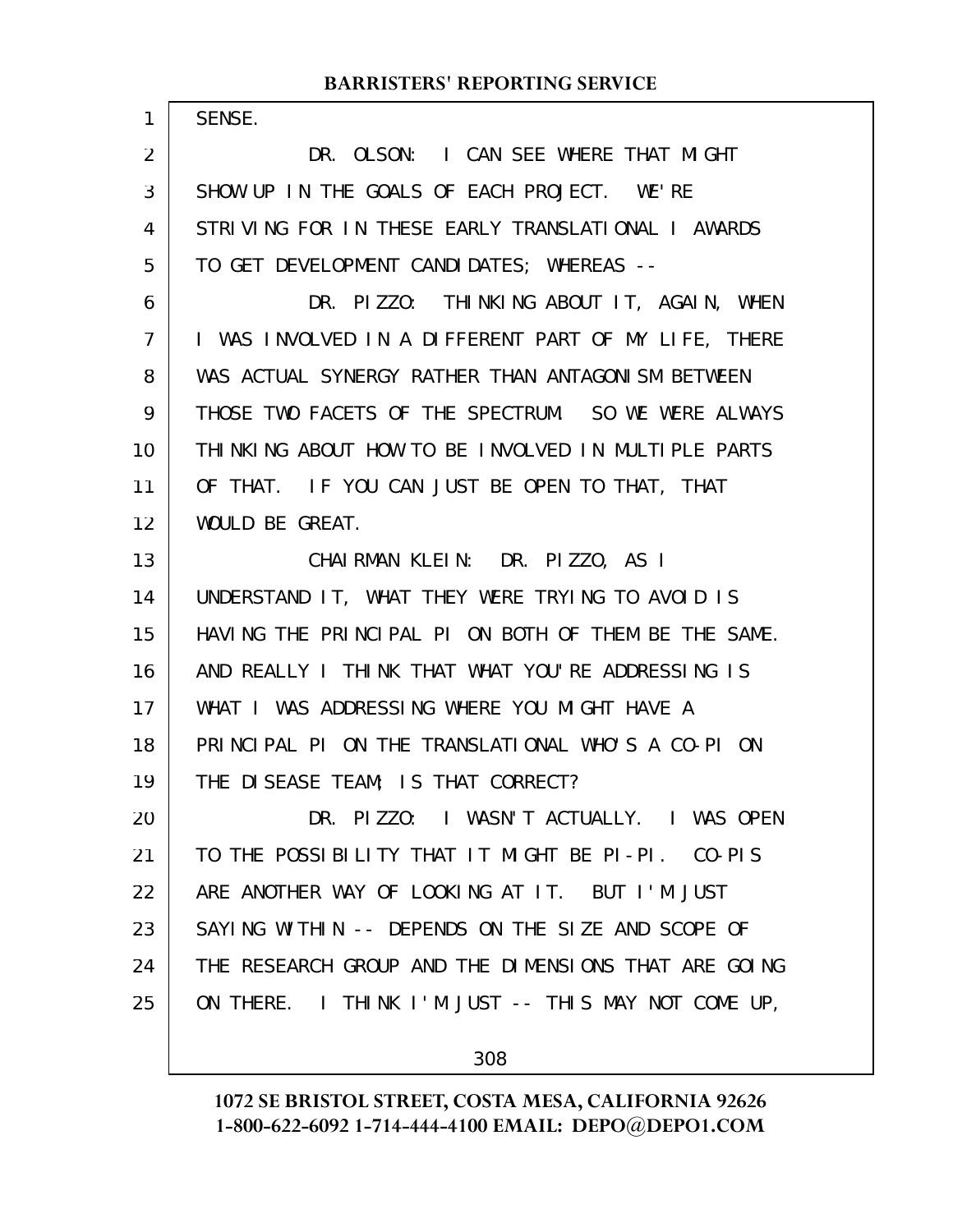| 1              | SO IT MAY BE A MINOR ISSUE. BUT ON THE OTHER HAND,   |
|----------------|------------------------------------------------------|
| $\overline{2}$ | IF SOMEONE DOES COME UP WITH SOMETHING THAT REALLY   |
| 3              | IS QUITE EXCITING AND COMPELLING, I WOULD HATE TO    |
| 4              | SEE US MISS THAT SYNERGY BETWEEN EARLY TRANSLATION   |
| 5              | AND DISEASE BASED.                                   |
| 6              | CHAIRMAN KLEIN: SO YOU'RE ASKING THAT                |
| $\overline{7}$ | THERE BE AN EXCEPTION THAT THE PRESIDENT --          |
| 8              | DR. PIZZO: CARRY THAT SAME ASTERISK OVER.            |
| 9              | DR. TROUNSON: IN THE SAME PRINCIPAL, YES.            |
| 10             | CHAIRMAN KLEIN: ALL RIGHT.<br>ANY                    |
| 11             | ADDITIONAL BOARD COMMENTS? ANY ADDITIONAL --         |
| 12             | DR. CANET-AVILES: YES.                               |
| 13             | CHAIRMAN KLEIN: I THINK YOU MAY HAVE SOME            |
| 14             | MORE TO PRESENT.                                     |
| 15             | DR. PENHOET: CAN I ASK A PRACTICAL                   |
| 16             | QUESTION? HOW DO YOU WRITE THE RFA TO INCLUDE DR.    |
| 17             | PIZZO'S? PUT AN ASTERISK IN?                         |
| 18             | CHAIRMAN KLEIN: THIS ONE RIGHT HERE,                 |
| 19             | THAT'S WHAT DR. PIZZO IS SUGGESTING.                 |
| 20             | DR. OLSON: IT DOES OFFER SOME CHALLENGES,            |
| 21             | I THINK, BECAUSE BASICALLY AT THE LEVEL OF THE LOI,  |
| 22             | I THINK THERE'D HAVE TO BE A DETERMINATION MADE.     |
| 23             | AND, YOU KNOW, IF -- SO ONE WILL HAVE TO THINK ABOUT |
| 24             | THAT A BIT.                                          |
| 25             | CHAIRMAN KLEIN: SO, ROSA, YOU HAD MORE TO            |
|                | 309                                                  |
|                |                                                      |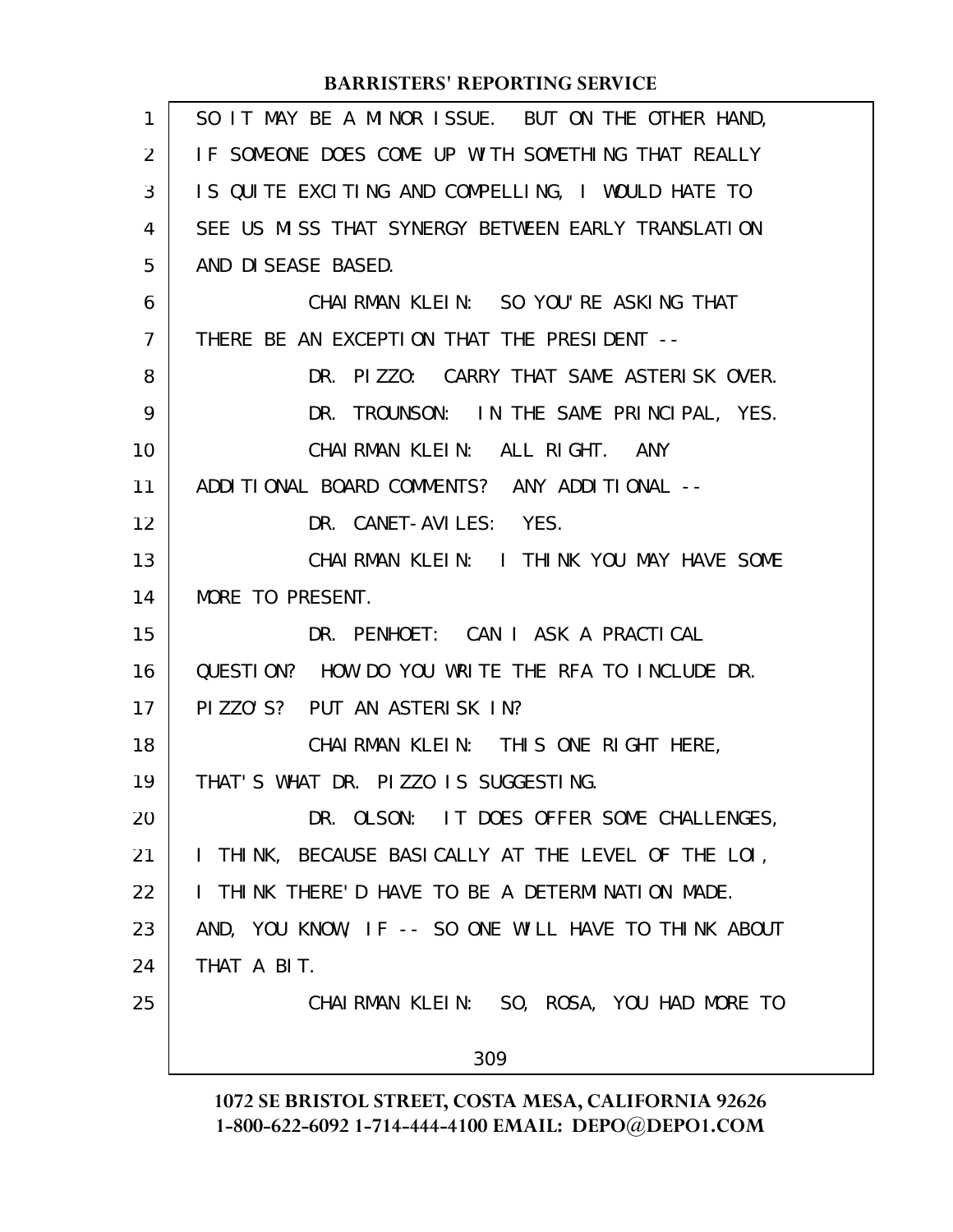PRESENT?

1

DR. CANET-AVILES: SO IN TERMS OF NUMBER OF APPLICATIONS, CIRM ADHERES TO THE PRINCIPLES THAT THE NUMBER OF APPLICATIONS CAN BE LIMITED, AND THIS WAS AGREED BY THE TASK FORCE YESTERDAY AND APPROVED. 2 3 4 5

SO THIS IS MY LAST SLIDE. AND CIRM HAS DETERMINED THAT NONPROFIT INSTITUTIONS WITH ACCREDITED MEDICAL SCHOOLS WILL BE ELIGIBLE TO SUBMIT UP TO THREE APPLICATIONS PER INSTITUTION. NONPROFIT INSTITUTIONS, FOR-PROFIT INSTITUTIONS WITH MORE THAN OR EQUAL TO 250 EMPLOYEES MAY SUBMIT UP TO TWO APPLICATIONS PER INSTITUTION. AND THE REST, NONPROFIT AND FOR-PROFIT INSTITUTIONS, WITH LESS THAN 250 EMPLOYEE MAY SUBMIT UP TO ONE APPLICATION. IN THIS CONTEXT, I WOULD LIKE TO REMIND YOU THAT THE PI'S INSTITUTION IS DETERMINANT OF WHICH CATEGORY THEY WILL FALL INTO. THIS FACT DOES NOT PRECLUDE COLLABORATION AMONG INVESTIGATORS AT DIFFERENT INSTITUTIONS, INCLUDING PUBLIC AND PRIVATE 6 7 8 9 10 11 12 13 14 15 16 17 18 19

PARTNERSHIPS. AND, IN FACT, CIRM STRONGLY ENCOURAGES THEM. ALL THESE CRITERIA HAVE BEEN DETERMINED BASED ON A SERIES OF CRUCIAL FACTORS THAT DIFFERENTIATE THE PRESENT RFA'S FROM PREVIOUS RFA'S, AND ALSO THE FACT THAT THE TASK FORCE RECOGNIZE THE NEED TO SET LIMITS ON THE WORKLOAD FOR THE GRANTS 20 21 22 23 24 25

310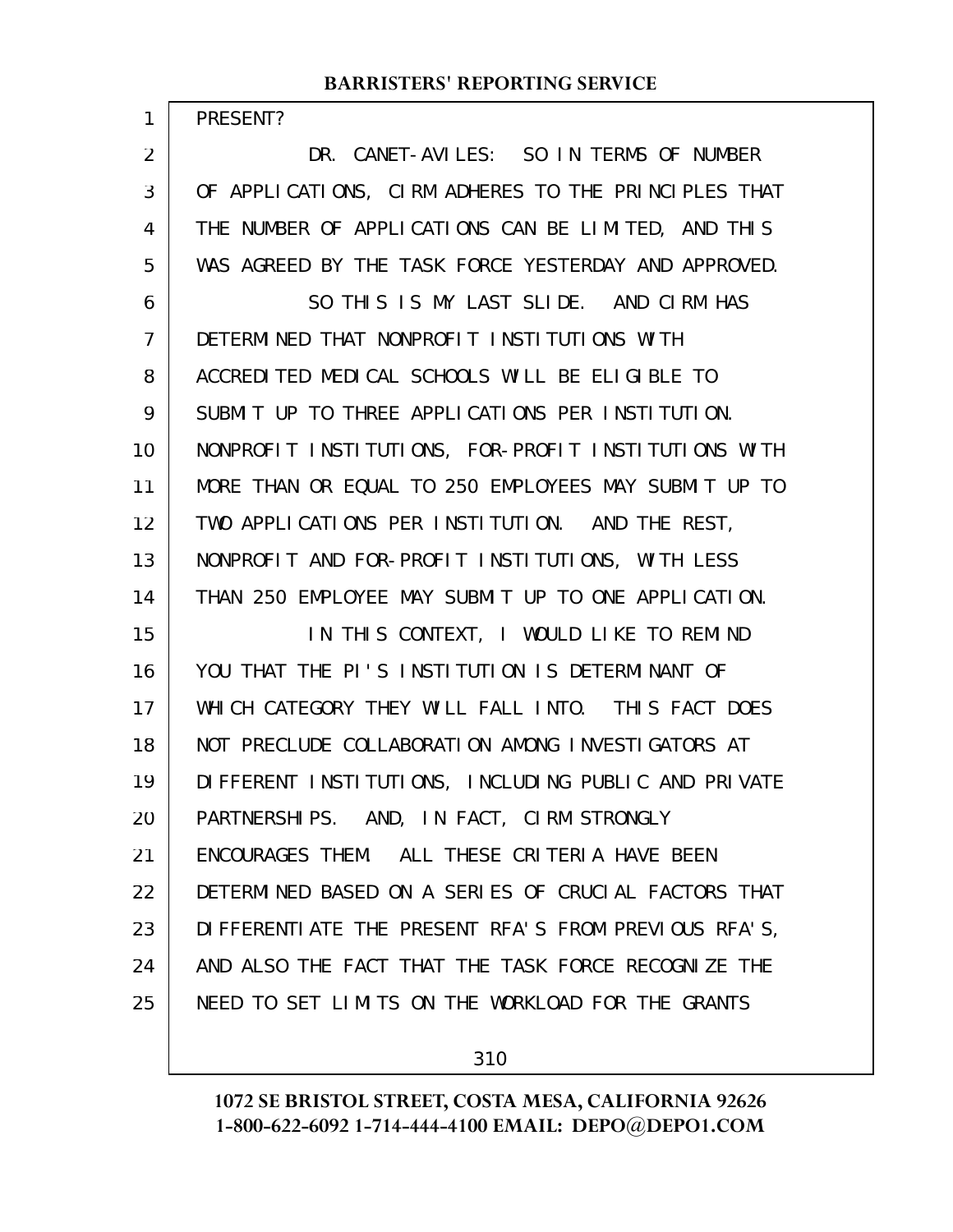|                   | DARRISTERS REI ORTHVO SERVICE                        |
|-------------------|------------------------------------------------------|
| $\mathbf{1}$      | WORKING GROUP MEMBERS.                               |
| $\overline{2}$    | SO IF YOU HAVE ANY QUESTIONS, I WILL BE              |
| 3                 | HAPPY TO ANSWER THEM.                                |
| 4                 | CHAIRMAN KLEIN: THANK YOU, DOCTOR. I                 |
| 5                 | DON'T SEE ANY ADDITIONAL COMMENTS. BUT PUBLIC        |
| 6                 | COMMENTS ON THIS ITEM?                               |
| $\overline{7}$    | MR. ROTH: VERY QUICKLY, I'M A LITTLE                 |
| 8                 | CONCERNED ABOUT THAT LAST ONE IN TERMS OF THE        |
| 9                 | FOR-PROFIT COMPANIES. THERE AREN'T A LOT OF STEM     |
| 10 <sup>°</sup>   | CELL COMPANIES WITH GREATER THAN 250 EMPLOYEES.      |
| 11                | CHAIRMAN KLEIN: OKAY.                                |
| $12 \overline{ }$ | MR. ROTH: SO I WOULD LIKE TO SEE THAT                |
| 13                | BUMPED AND NOT BE A RESTRICTION ON THE COMPANIES.    |
| 14                | DR. CANET-AVILES: YOU WANT TO RAISE THE              |
| 15                | NUMBER?                                              |
| 16                | MR. ROTH: I WOULD LIKE TO SEE IT BE TWO              |
| 17 <sup>2</sup>   | BECAUSE I THINK YOU GREATLY RESTRICT. IN FACT,       |
| 18                | ALMOST ALL THE STEM CELL COMPANIES I'M FAMILIAR WITH |
| 19                | ARE FAR UNDER 250 EMPLOYEES. IT WOULD BE NICE IF     |
| 20                | THEY COULD SUBMIT TWO.                               |
| 21                | DR. OLSON: I JUST WANTED YOU TO KNOW A               |
| 22                | LITTLE BIT HOW WE GOT TO THIS. FIRST, LET ME REMIND  |
| 23                | YOU THAT THERE WILL ONLY BE TEN OF THESE AWARDED, AT |
| 24                | LEAST THAT IS AT LEAST WHAT THE BOARD APPROVED AT    |
| 25                | OUR PREVIOUS MEETING ON THE CONCEPT. WE HAVE TAKEN   |
|                   | 311                                                  |
|                   |                                                      |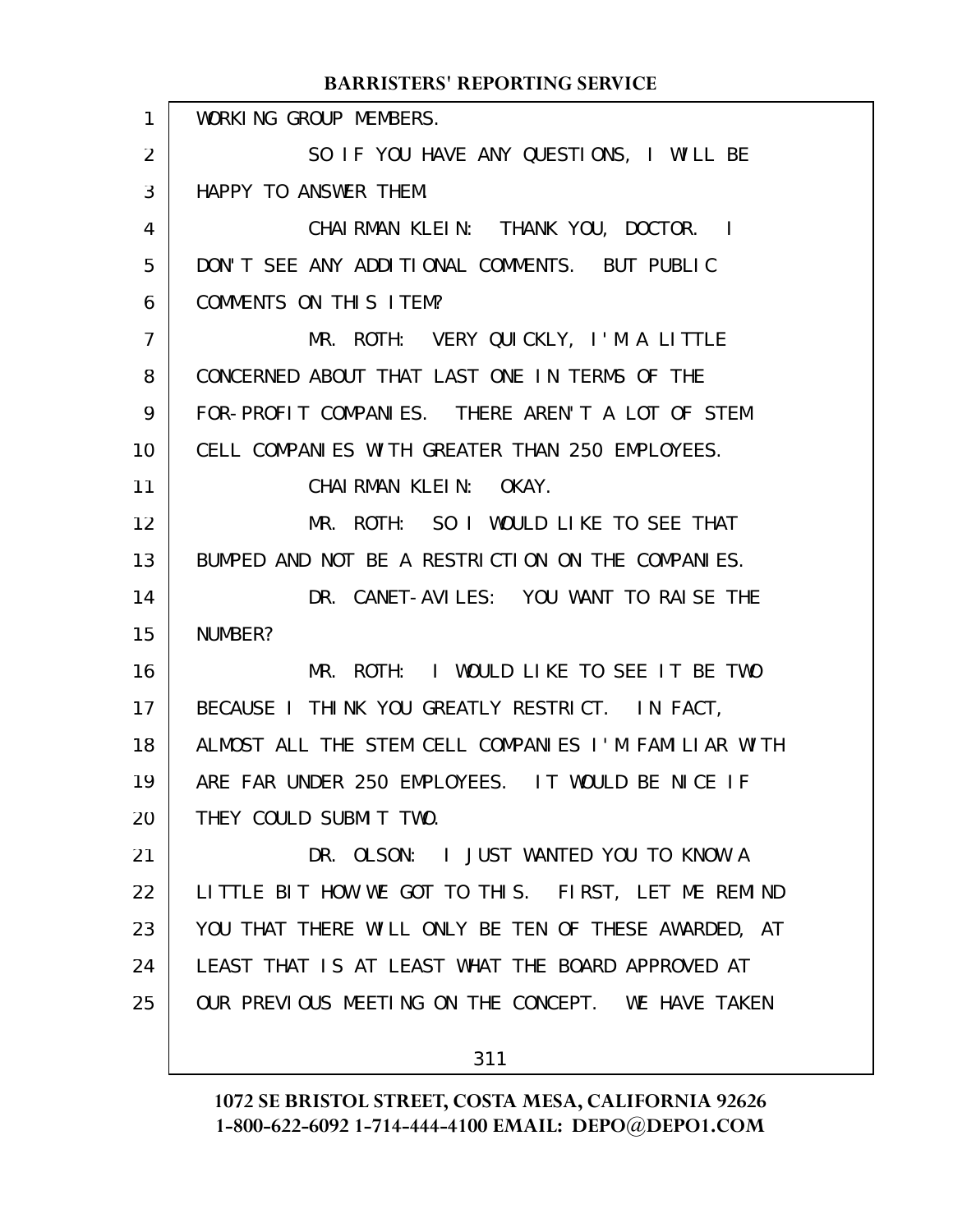| 1              | THE INSTITUTIONS THAT HAVE APPLIED TO US IN THE       |
|----------------|-------------------------------------------------------|
| 2              | PAST, ONES THAT WE THOUGHT MIGHT BE INTERESTED IN     |
| 3              | WE HAVE ACTUALLY MODELED THIS AS TO WHAT WE<br>THI S. |
| 4              | WE COULD HAVE AS MANY AS A HUNDRED. SHOULD<br>THI NK. |
| 5              | WE HAVE A HUNDRED APPLICATIONS, WE ARE RIGHT OFF THE  |
| 6              | BAT IN A DOUBLE REVIEW AGAIN. WE ARE HOPING THAT      |
| $\overline{7}$ | PEOPLE WOULD BE MORE CONSERVATIVE.                    |
| 8              | AGREE WITH DUANE. IT IS LIKELY THAT<br>I.             |
| 9              | MOST OF THE STEM CELL COMPANIES ARE SMALLER THAN 250  |
| 10             | EMPLOYEES. WE WOULD POINT OUT THAT THIS IS A          |
| 11             | SUBSTANTIAL GRANT THAT WE'RE TALKING ABOUT, AND WE    |
| 12             | WOULD SUGGEST THAT PERHAPS HAVING ONE OF THEM IS      |
| 13             | PERHAPS NOT INAPPROPRIATE. AND EVERYBODY GETS TO      |
| 14             | GET THE BEST SHOT. WE HAVE BEEN CONSISTENT IN AT      |
| 15             | LEAST ALLOWING BOTH THE FOR-PROFIT AND THE NONPROFIT  |
| 16             | TO HAVE THE SAME NUMBER ON THAT. SO THAT AT LEAST     |
| 17             | WAS OUR THINKING THERE.                               |
| 18             | IF WE WERE TO RAISE THAT NUMBER TO TWO,               |
| 19             | THAT WOULD SUBSTANTIALLY INCREASE THE NUMBER OF       |
| 20             | POTENTIAL APPLICATIONS WE COULD RECEIVE. AND THESE    |
| 21             | ARE LIKELY TO BE SOMEWHAT BIG APPLICATIONS TOO        |
| 22             | BECAUSE, AS YOU RECALL, ONE OF THE PRIMARY GOALS      |
| 23             | HERE IS A DEVELOPMENT CANDIDATE. SO, AGAIN, WHEN      |
| 24             | YOU HAVE LARGER APPLICATIONS, IT'S MORE OF A          |
| 25             | WORKLOAD ON YOUR GRANTS WORKING GROUP. SO THESE ARE   |
|                |                                                       |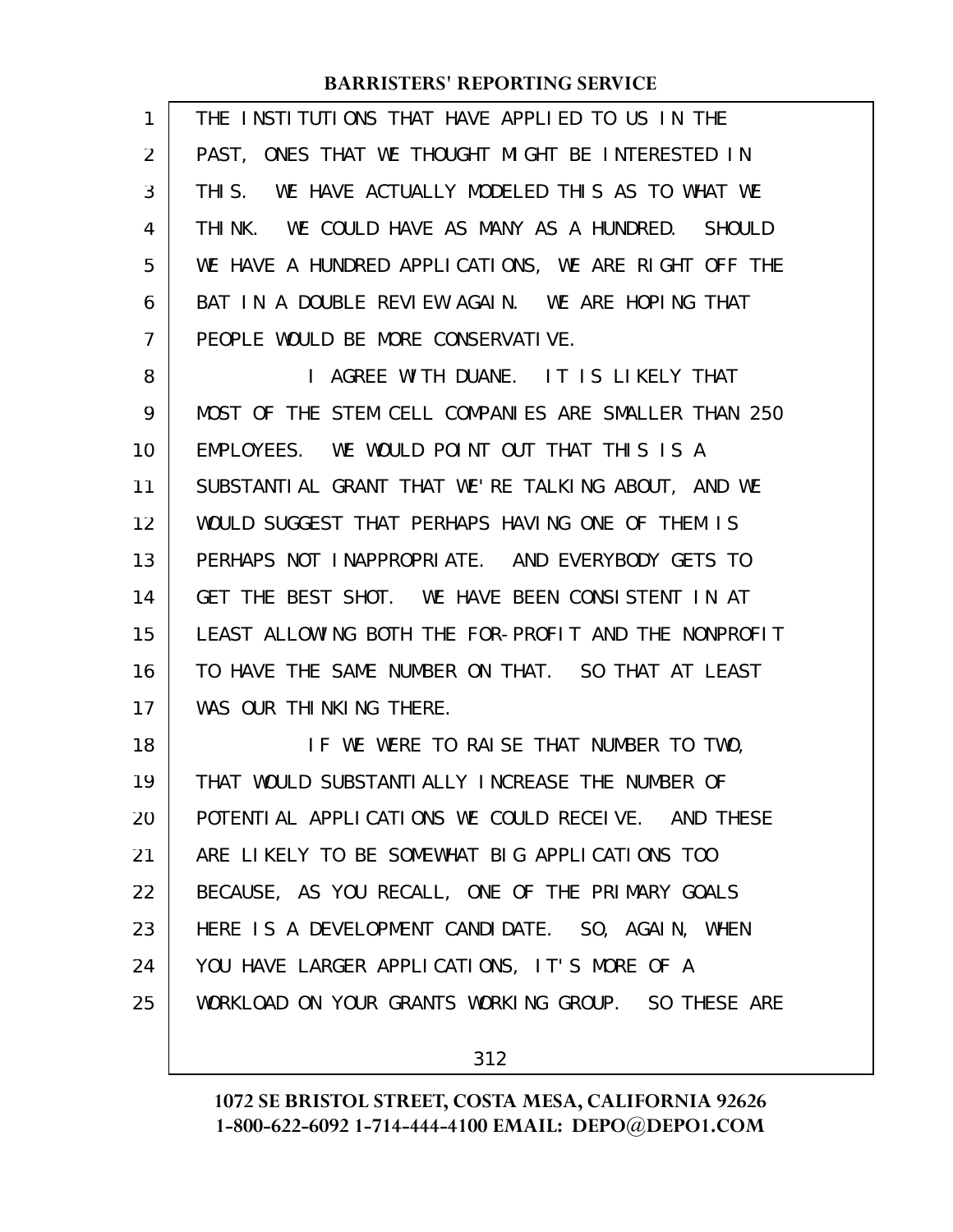| $\mathbf{1}$ | THE KINDS OF THINGS WE TOOK INTO CONSIDERATION, AND |
|--------------|-----------------------------------------------------|
| 2            | I APPRECIATE DUANE'S COMMENT, BUT THAT WAS THE      |
| 3            | RATI ONALE.                                         |
| 4            | MR. ROTH: JUST THIS IS ABOUT                        |
| 5            | TRANSLATIONAL, AND YOU WANT THE COMPANIES.          |
| 6            | CHAIRMAN KLEIN: JEFF.                               |
| 7            | MR. SHEEHY: I AGREE WITH DUANE. I MEAN              |
| 8            | IT'S ABOUT COMPANIES, AND I DO THINK THERE'S AN     |
| 9            | EQUITY ISSUE. YOU KNOW, WHY -- AND WE WEREN'T       |
| 10           | OVERWHELMED BY COMPANIES IN THE TOOLS AND           |
| 11           | TECHNOLOGY. WE WERE OVERWHELMED BY THE ACADEMIC     |
| 12           | RESEARCH INSTITUTIONS. SO, YOU KNOW, IF WE          |
| 13           | EFFECTIVELY SAY THAT FOR COMPANIES IN THIS FIELD,   |
| 14           | YOU GET ONE APPLICATION, THAT'S IT, BUT IF YOU'RE A |
| 15           | NONPROFIT ACADEMIC RESEARCH INSTITUTION, YOU GET    |
| 16           | THREE, THAT DOESN'T SEEM FAIR. IT JUST DOESN'T.     |
| 17           | DR. PIZZO: IT DOESN'T SEEM FAIR IN THE              |
| 18           | OTHER DIRECTION EITHER, TO BE HONEST WITH YOU,      |
| 19           | BECAUSE THE SIZE OF THE ACADEMIC INSTITUTIONS COULD |
| 20           | HAVE LOTS OF PI'S. AND LIMITING THEM TO THREE MAY   |
| 21           | WELL PRECLUDE SOME OF THE BEST IDEAS COMING FORWARD |
| 22           | FOR EARLY TRANSLATION.                              |
| 23           | CHAIRMAN KLEIN: SO A LIVELY DIFFERENCE OF           |
| 24           | OPINION. WHAT WOULD THE OTHER BOARD MEMBERS THINK   |
| 25           | OF THESE COMPETING IDEAS? HOW SHOULD WE BALANCE     |
|              |                                                     |
|              | 313                                                 |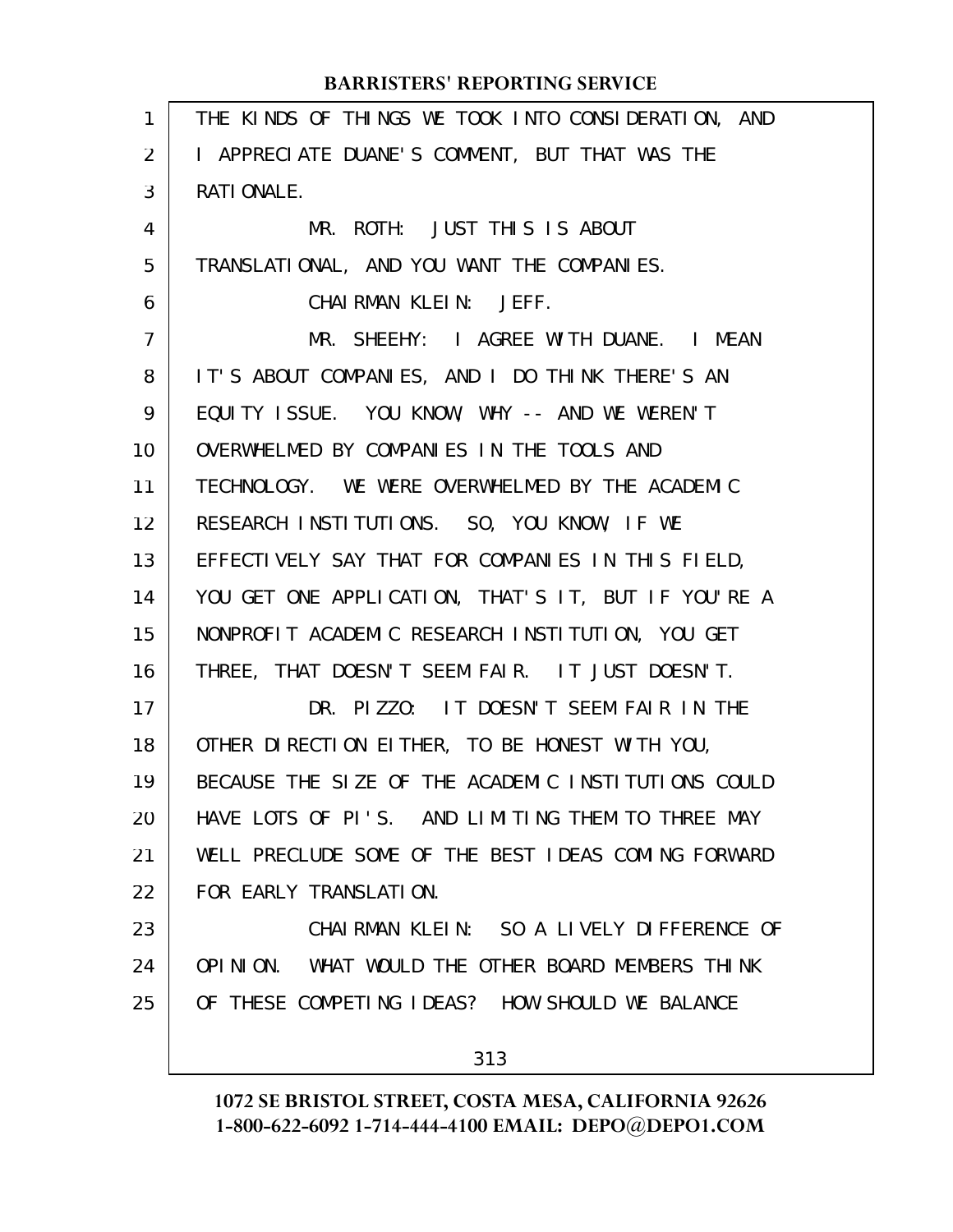| 1              | THEM?                                                |
|----------------|------------------------------------------------------|
| $\overline{2}$ | DR. POMEROY: I THINK THAT MY PRINCIPLE               |
| 3              | HERE IS THAT THE STAFF HAS PUT A LOT OF EFFORT INTO  |
| 4              | THINKING ABOUT THESE RECOMMENDATIONS, AND THAT THERE |
| 5              | ARE ARGUMENTS ON ALL SIDES. AND SO I THINK I WOULD   |
| 6              | BE SUPPORTIVE OF ACCEPTING THE STAFF'S               |
| 7              | RECOMMENDATIONS.                                     |
| 8              | CHAIRMAN KLEIN: OKAY. ADDITIONAL                     |
| 9              | COMMENTS FROM THE BOARD MEMBERS?                     |
| 10             | DR. PENHOET: AS A PRACTICAL MATTER, MOST             |
| 11             | TRANSLATION GOES ON IN COMPANIES, NOT IN ACADEMIA.   |
| 12             | AND I THINK TO FACE THE REALITY THAT THERE MAY NOT   |
| 13             | BE ANY STEM CELL COMPANIES IN CALIFORNIA THAT HAVE   |
| 14             | MORE THAN 250 EMPLOYEES, I'M NOT SURE THERE ARE ANY  |
| 15             | STEM CELL COMPANIES IN CALIFORNIA THAT HAVE MORE     |
| 16             | THAN 250 EMPLOYEES, WELL, MAYBE ONE OR TWO AT THE    |
| 17             | MOST.                                                |
| 18             | SO I DO THINK -- I AGREE WITH DUANE. I               |
| 19             | THINK IT'S AN ARTIFICIAL CONSTRAINT AGAINST THE VERY |
| 20             | GROUP THAT WE'RE HOPING TO ENLIST IN TRANSLATIONAL   |
| 21             | SO I WOULD MOVE TO WIPE OUT THE BOTTOM<br>WORK.      |
| 22             | CATEGORY AND SIMPLY HAVE TWO CATEGORIES.             |
| 23             | CHAIRMAN KLEIN: LET ME ASK THIS QUESTION.            |
| 24             | I KNOW THAT THERE'S BEEN A DISCUSSION THAT THERE ARE |
| 25             | START-UP FOR-PROFIT COMPANIES THAT MAY HAVE TEN      |
|                | 314                                                  |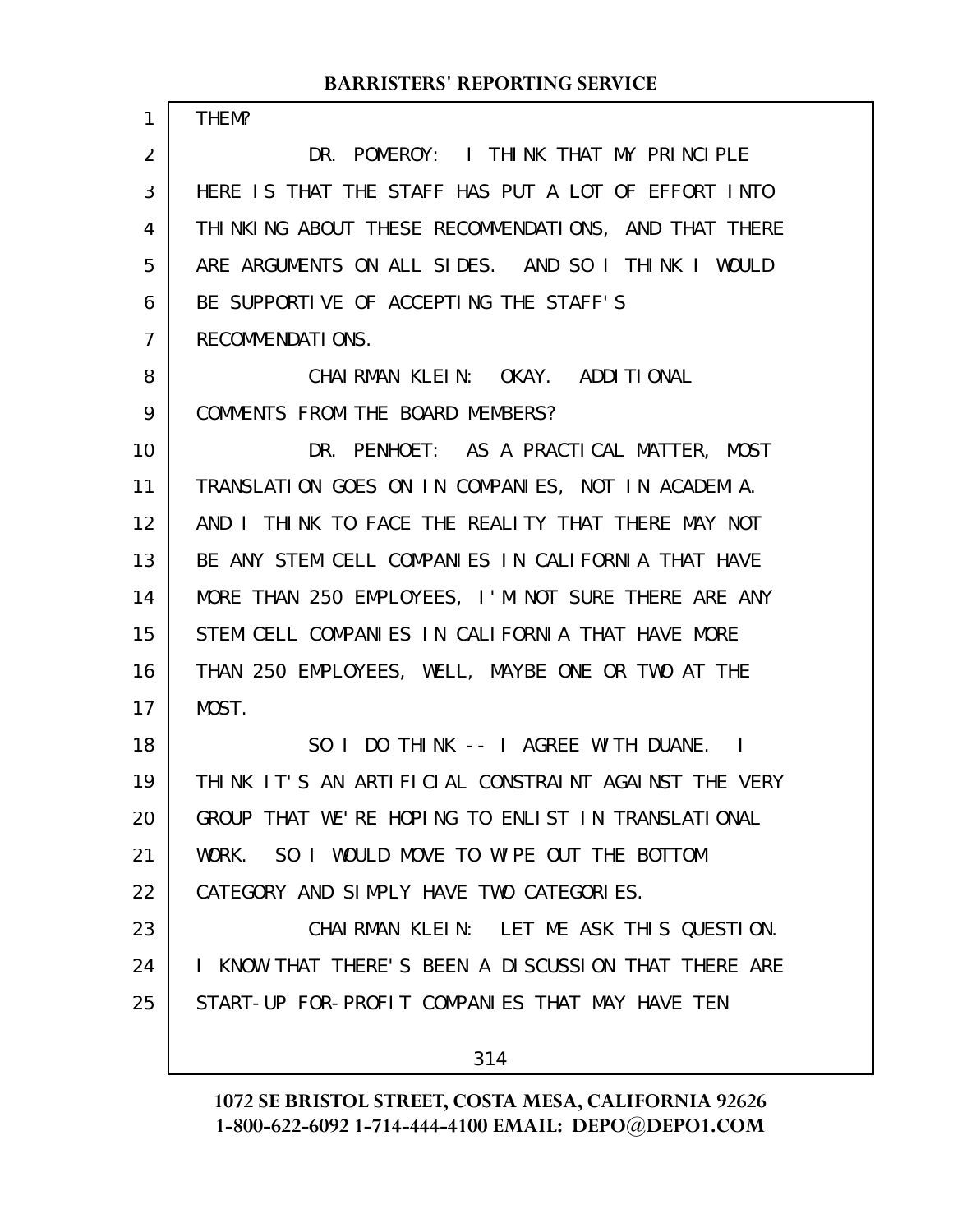| $\mathbf{1}$   | EMPLOYEES. DO YOU WANT TO TREAT THEM THE SAME AS     |
|----------------|------------------------------------------------------|
| 2              | SOMEONE THAT HAS A HUNDRED EMPLOYEES? DO YOU WANT    |
| 3              | TO PAINT THIS WITH A LITTLE FINER BRUSH? WOULD YOU   |
| 4              | LIKE TO SAY IF THEY HAVE OVER 75 EMPLOYEES, THAT     |
| 5              | THEY GET TWO?                                        |
| 6              | THE ISSUE HERE IS DO WE WANT TO REALLY               |
| $\overline{7}$ | TREAT A TRUE START-UP WITH FIVE OR TEN EMPLOYEES THE |
| 8              | SAME AS A NONPROFIT ENTITY THAT HAS, YOU KNOW, 150   |
| 9              | PEOPLE WITH 50 PI'S AMONG THEM? THE ISSUE HERE IS    |
| 10             | BALANCE. MAYBE AN ALL OR NONE IS NOT NECESSARILY     |
| 11             | THE ONLY OPTION WE HAVE BEFORE US.                   |
| 12             | DR. PENHOET: I'M JUST ARGUING FOR TWO.               |
| 13             | I'M NOT ARGUING ALL OR NONE.                         |
| 14             | CHAIRMAN KLEIN: YOU'RE ARGUING FOR TWO IS            |
| 15             | FOR THE 10-PERSON COMPANY AS WELL AS THE             |
| 16             | HUNDRED-PERSON COMPANY.                              |
| 17             | DR. PENHOET: I WOULDN'T DISTINGUISH ON               |
| 18             | THE BASIS OF SIZE.                                   |
| 19             | DR. OLSON: I JUST WANT TO RAISE THIS                 |
| 20             | CONCERN, AND DUANE AND MAYBE ED COULD ADDRESS IT     |
| 21             | BECAUSE THEY HAVE SOME EXPERIENCE WITH IT AS WELL.   |
| 22             | IT'S OUR -- I AM CONCERNED THAT YOU HAVE A COMPANY   |
| 23             | WHO MAYBE HAS A PI, BUT DOESN'T HAVE EVERYBODY IN    |
| 24             | PLACE TO DO THIS, AND THEY DON'T HAVE THE FINANCIAL  |
| 25             | CONCERNS AND EVERYTHING. HOW ARE THEY GOING TO       |
|                | 315                                                  |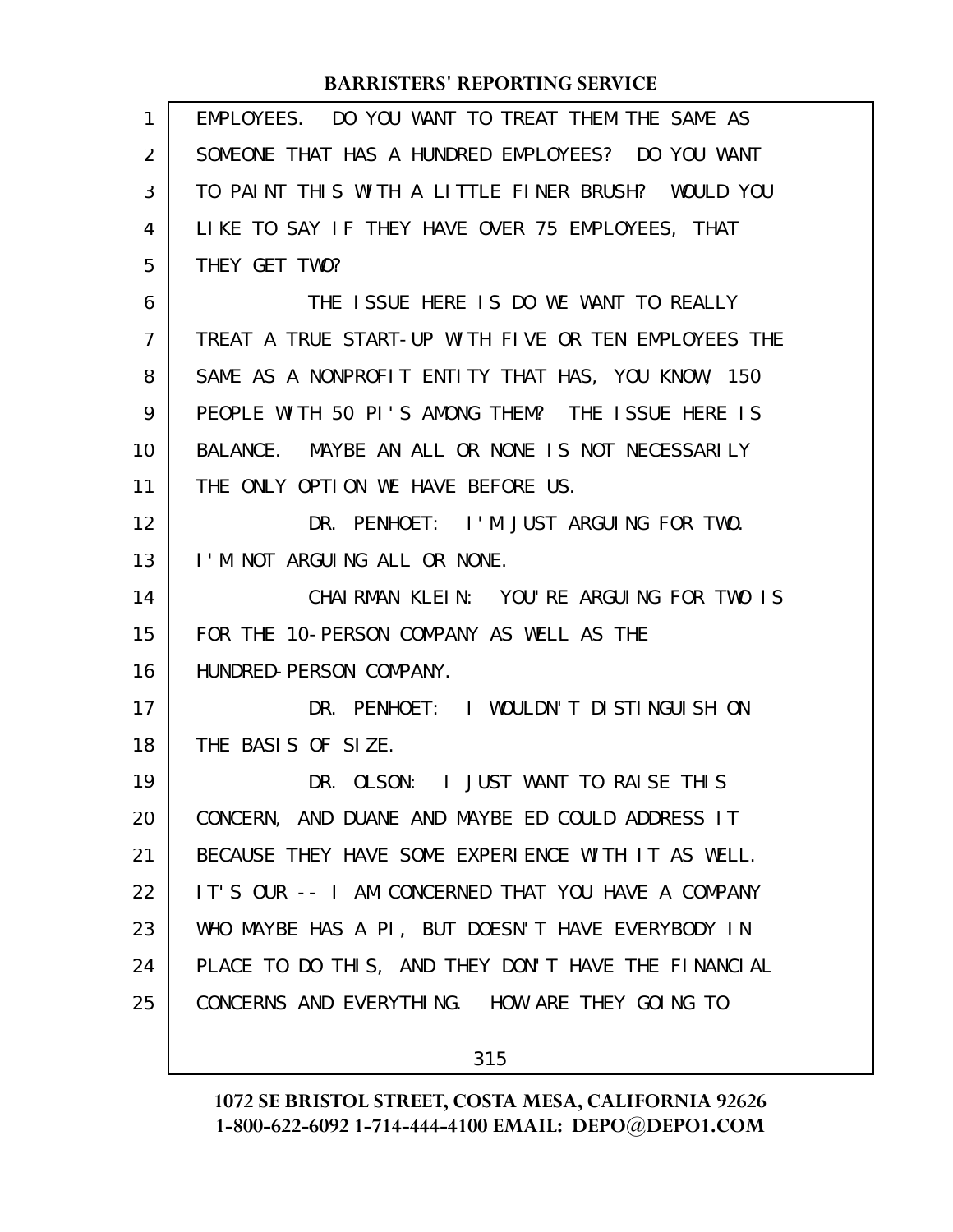| 1  | START OFF, AND YOU'RE GOING TO GIVE THEM \$2 MILLION |
|----|------------------------------------------------------|
| 2  | A YEAR OR UP TO \$2 MILLION A YEAR TO MOVE FORWARD.  |
| 3  | AGAIN, WITH RESPONSE TO YOUR POINT OF TWO,           |
| 4  | DO YOU WANT OUR PROJECTS TO BE THEIR ONLY PROJECTS,  |
| 5  | TO BE ESSENTIALLY THE BULK OF THEIR WORK? I GUESS    |
| 6  | THAT WAS ALSO PART OF THE ISSUE ABOUT THE ONE. THIS  |
| 7  | WOULD BE A MAJOR COMPONENT OF THEIR WORK, BUT DO YOU |
| 8  | WANT IT TO BE THE SOLE FOCUS? IS THAT WHAT THEY'RE   |
| 9  | DOING? ARE WE THE REASON -- ARE WE -- IN THE WORDS   |
| 10 | OF A VENTURE CAPITALIST, ARE WE A HUNDRED PERCENT OF |
| 11 | THEIR FUNDING? ARE WE THE SOLE PROVIDER? THESE ARE   |
| 12 | <b>CONSI DERATI ONS.</b>                             |
| 13 | DR. PENHOET: YOU'RE MAKING THAT DECISION             |
| 14 | BEFORE YOU SEE WHAT THEY PROPOSE.                    |
| 15 | DR. OLSON: I GUESS I'M ALSO TRYING TO                |
| 16 | ADDRESS HOW MUCH WILL THE REVIEWERS HAVE TO LOOK AT. |
| 17 | MR. ROTH: I THINK THE ANSWER, PAT, TO                |
| 18 | YOUR QUESTION IS THEY SELF-SELECT. I DON'T THINK --  |
| 19 | ALL RIGHT. YOU KNOW BETTER.                          |
| 20 | CHAIRMAN KLEIN: WE HAVE DR. POMEROY AND              |
| 21 | THEN JEFF.                                           |
| 22 | DR. POMEROY: I JUST WANT TO REMIND                   |
| 23 | EVERYONE THAT THESE ARE FOR WHO THE PI IS. AND SO A  |
| 24 | SMALL COMPANY COULD BE INVOLVED WITH THREE           |
| 25 | APPLICATIONS. AND THIS IS A LOT OF WORK TO PUT ONE   |
|    | 316                                                  |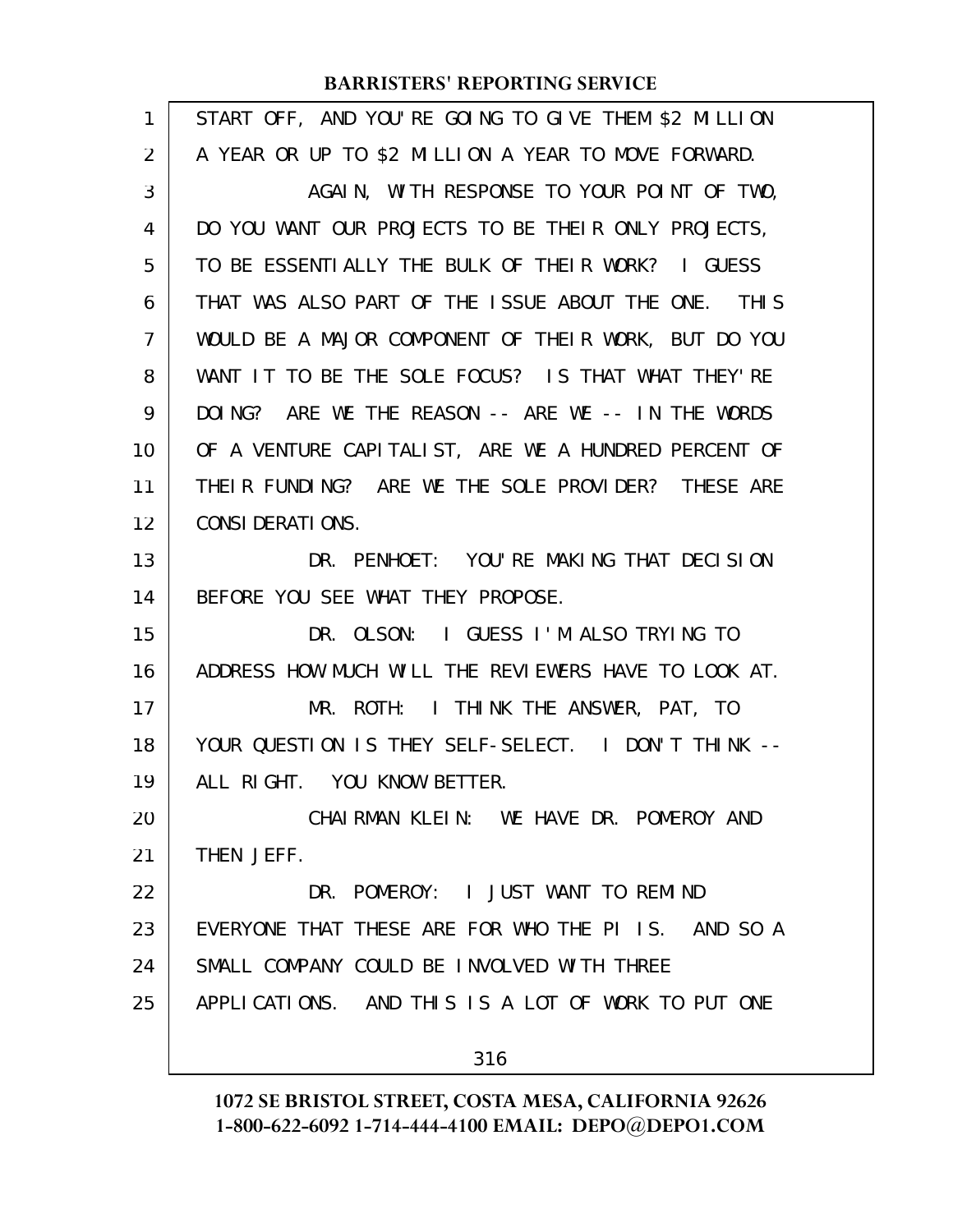| 1  | OF THESE HUGE GRANTS, AND HOW REALISTIC IS IT FOR A    |
|----|--------------------------------------------------------|
| 2  | SMALL TEN-PERSON COMPANY TO PUT TOGETHER TWO MAJOR     |
| 3  | GRANTS IN THIS TIME PERIOD AS THE PI'S? IT'S           |
| 4  | DIFFERENT THAN ENCOURAGING THEM TO BE INVOLVED IN      |
| 5  | OTHER APPLICATIONS THROUGH PARTNERSHIPS.               |
| 6  | DR. TROUNSON: MR. CHAIRMAN, I TAKE THE                 |
| 7  | TENOR OF THE DISCUSSIONS. WE THINK THAT WE'RE ONLY     |
| 8  | GOING TO GIVE TEN OF THESE AWARDS. WE BETTER BE        |
| 9  | CAREFUL THAT WE DON'T INVOLVE 60 OR 80 PEOPLE IN       |
| 10 | WRITING GRANTS. I THINK THEY OUGHT TO PUT THEIR        |
| 11 | BEST FOOT FORWARD. I'D BE REALLY SURPRISED IF MANY     |
| 12 | OF THESE COMPANIES WILL REALLY HAVE A HIGHLY ARGUED    |
| 13 | CASE FOR MORE THAN ONE. IF THEY DO, THEY'LL BE         |
| 14 | ASTONI SHI NGLY -- IT WILL BE SURPRISING.              |
| 15 | THIS IS NOT THE ONLY TIME WE'RE GOING TO               |
| 16 | DO IT, AND I THINK WE DON'T -- A, WE DON'T WANT TO     |
| 17 | OVERWHELM THE REVIEWERS; BUT, B, WE DON'T WANT TO      |
| 18 | TAKE ALL THE TIME FROM ALL THESE PEOPLE TO WRITE       |
| 19 | NUMEROUS NUMBERS OF VERY COMPLEX GRANTS. AND SO I      |
| 20 | THINK IT'S TIME ON BOTH SIDES.                         |
| 21 | I LISTENED TO THE DISCUSSIONS OF THE STAFF             |
| 22 | ON THIS MATTER. I FELT IT WAS FAIR AND REASONABLE      |
| 23 | THIS TIME. I THINK THERE'S SOME TOE-IN-THE-WATER       |
| 24 | FEELINGS THAT WE'VE GOT TO GET FROM INDUSTRY.<br>AND I |
| 25 | THINK WE'VE ALSO GOT TO BE FAIR TO THE GREAT MEDICAL   |
|    |                                                        |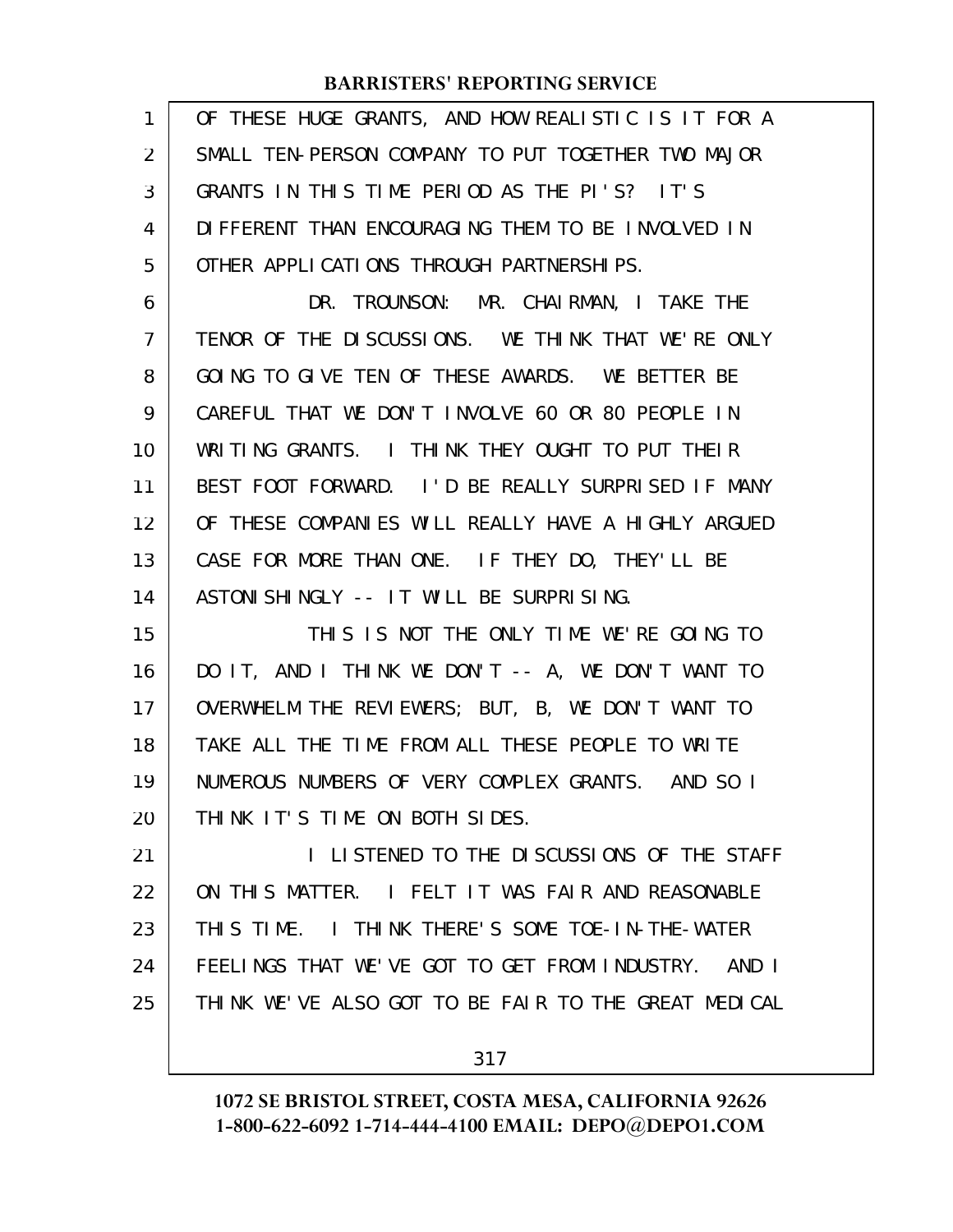| 1              | INSTITUTES THAT ARE HERE AND WE'VE DRAWN INTO MAJOR  |
|----------------|------------------------------------------------------|
| 2              | FACILITIES. THEY OFFER A VERY WIDE COMPENDIUM OF     |
| 3              | OPPORTUNITY. I THINK MAKING THEM THREE IN MANY       |
| 4              | <b>INSTANCES IS A VERY HARD TASK FOR THOSE</b>       |
| 5              | I NSTI TUTI ONS.                                     |
| 6              | CHAIRMAN KLEIN: WE ALSO WOULD EXPECT, I              |
| $\overline{7}$ | WOULD THINK, IN THE TRANSLATIONAL AREA TO HAVE SOME  |
| 8              | OF THE COMPANIES COLLABORATING WITH THE ACADEMIC     |
| 9              | INSTITUTIONS ON SOME OF THESE GRANTS. SO THERE'S     |
| 10             | MORE THAN ONE DOOR FOR PRIVATE PARTICIPATION, BUT -- |
| 11             | MR. ROTH: JUST TO BE CLEAR, IT SAYS                  |
| 12             | MAXIMUM NUMBER OF APPLICATIONS PER INSTITUTION.      |
| 13             | DOESN'T SAY PER PI. THAT'S MAYBE PART OF THE         |
| 14             | CONFUSION HERE. CAN THEY APPLY THROUGH MULTIPLE      |
| 15             | SOURCES HERE?                                        |
| 16             | CHAI RMAN KLEIN: MY UNDERSTANDING, PLEASE            |
| 17             | CORRECT ME, DR. TROUNSON, IF I'M INCORRECT ON THIS,  |
| 18             | IS THAT A FOR-PROFIT ENTITY COULD BE COLLABORATING   |
| 19             | WITH A MEDICAL SCHOOL IN AN APPLICATION. THEY COULD  |
| 20             | BE ONE OF THE COLLABORATING PARTIES.                 |
| 21             | DR. TROUNSON: IN THIS OCCASION, THE PI               |
| 22             | AND THE INSTITUTE ARE ESSENTIALLY THE SAME BECAUSE   |
| 23             | THERE'S ONLY ONE PI. SO LET'S TAKE IT -- THAT'S      |
| 24             | WHAT THE INTENTION OF THIS WAS. SO THAT -- BUT THE   |
| 25             | PI COULD BE AN ASSOCIATE IN OTHER GRANTS BECAUSE     |
|                |                                                      |

318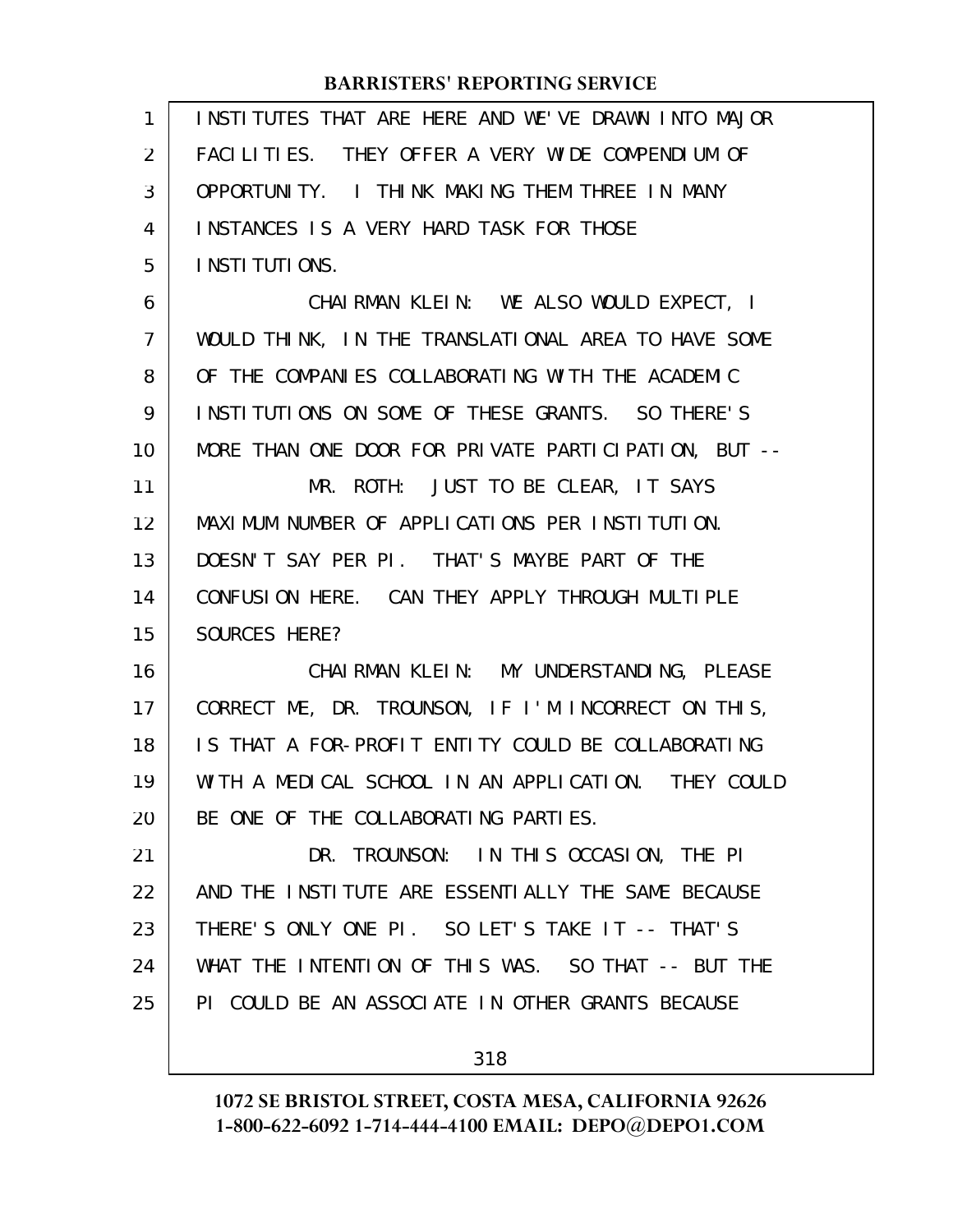WE'RE ONLY HAVING ONE PI THIS TIME. BY THE TIME WE GET TO DISEASE TEAMS AND THEREAFTER, WE'LL HAVE MULTIPLE PI'S, IMPORTANT, I THINK, IMPORTANT TRANSITIONS TO TEAM PROCESSES FOR WHICH, YEAH, I THINK FURTHER CONSIDERATION WOULD BE NECESSARY. BUT FOR THIS PARTICULAR ONE, WE'RE TALKING ABOUT ONE PI, ONE INSTITUTE LEADER. CHAIRMAN KLEIN: ONE INSTITUTE LEADER, BUT DOESN'T RULE OUT COLLABORATIONS BETWEEN THE FOR-PROFIT SECTOR AND THE NONPROFIT SECTOR. MR. ROTH: IF THAT'S CLEAR, THEN IT'S PROBABLY OKAY. DR. OLSON: PI IS DETERMINATIVE OF WHAT CATEGORY THEY FALL IN. CHAIRMAN KLEIN: JEFF SHEEHY. MR. SHEEHY: I JUST WANT TO GO BACK TO THE PRINCIPLE, AND THE PRINCIPLE IS TO LIMIT THE NUMBER OF APPLICATIONS. IT SEEMS TO ME IF WE WERE STILL TO MAINTAIN OUR THREE CATEGORIES BECAUSE I DO THINK NONPROFIT INSTITUTIONS UNDER 250 WOULD SEND IN AN APPLICATION. BUT IT'S NOT -- I'M NOT CONVINCED THAT IF WE ALLOWED -- JUST HAD ONE FOR-PROFIT CATEGORY AND ALLOWED THEM TWO THAT THE SMALL COMPANIES WOULD TAKE ADVANTAGE OF THAT AND ABUSE THAT, AND THAT THEY WOULD SEND IN -- I THINK AS PEOPLE HAVE DESCRIBED, 1 2 3 4 5 6 7 8 9 10 11 12 13 14 15 16 17 18 19 20 21 22 23 24 25

319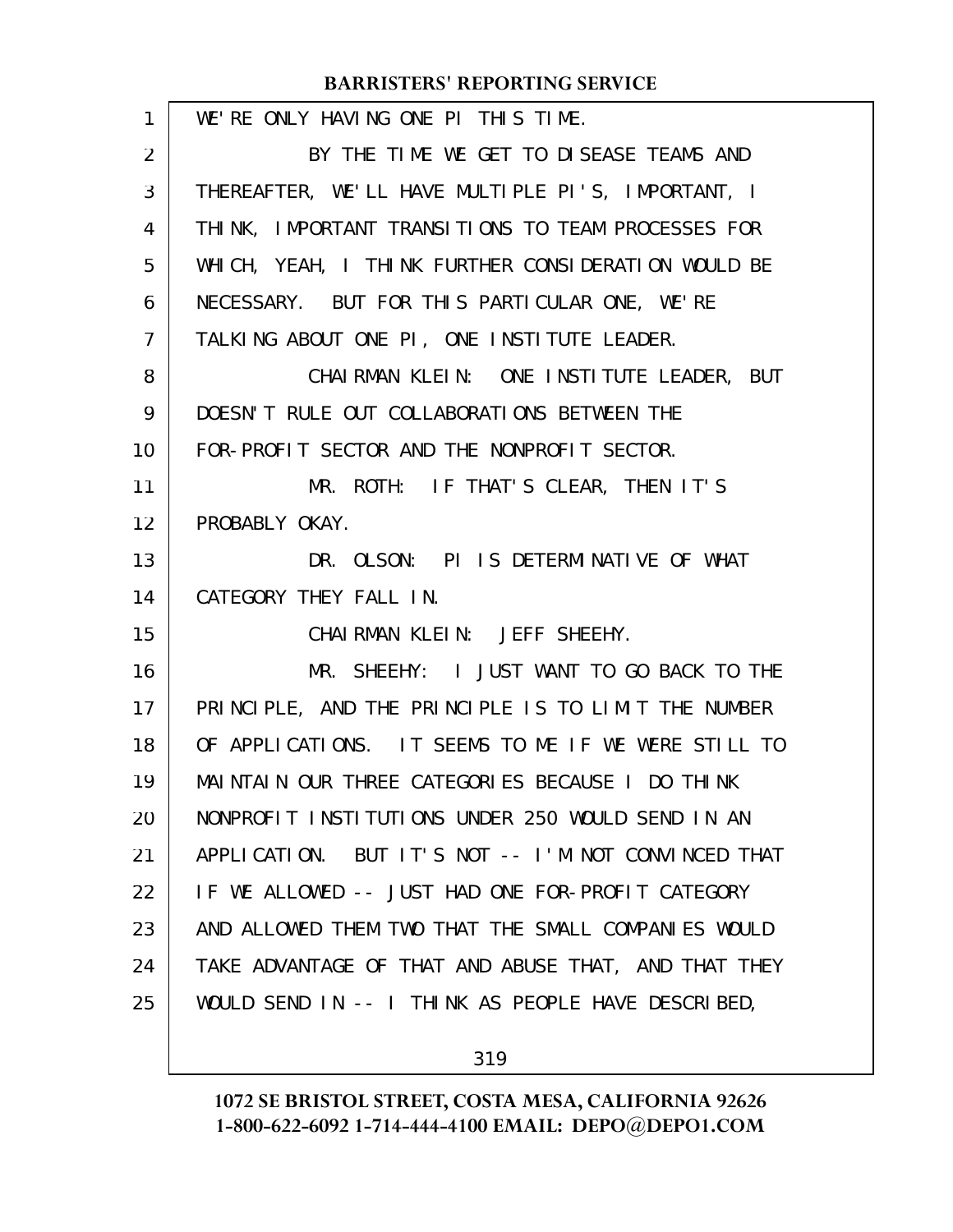| 1              | FOR THE SMALL COMPANIES, IT WILL BE ENOUGH WORK JUST  |
|----------------|-------------------------------------------------------|
| $\overline{2}$ | TO GET ONE IN. BUT RATHER THAN -- BUT I ALSO THINK    |
| 3              | FOR ONES ON THE LARGER SIDE, THEY MAY HAVE -- THIS    |
| 4              | IS WHAT THEY DO. THEY MAY HAVE TWO PROJECTS THAT      |
| 5              | ARE WORTHY OF OUR CONSIDERATION. AND I DON'T THINK    |
| 6              | THAT THEY' RE GOING TO OVERWHELM -- I'M NOT SURE THAT |
| $\overline{7}$ | THEY' RE GOING TO OVERWHELM US. WE HAVEN'T BEEN       |
| 8              | OVERWHELMED BY INDUSTRY SO FAR. I MAY BE WRONG.       |
| 9              | MAYBE IF WE TELL COMPANIES THEY CAN HAVE TWO,         |
| 10             | EVERYBODY IS GOING TO SEND IN TWO, BUT IT'S NOT       |
| 11             | GOING TO HELP THEM.                                   |
| 12             | CHAIRMAN KLEIN: THE PRIOR GRANTS HAVE NOT             |
| 13             | BEEN OF THIS SCALE.                                   |
| 14             | DR. OLSON: WE HAVE HAD 40 -- OVER 40                  |
| 15             | FOR-PROFIT COMPANIES SUBMITTING TO US. 40, OVER 40,   |
| 16             | AND MOST OF THEM ARE PROBABLY SMALLER.                |
| 17             | CHAIRMAN KLEIN: WHAT PERCENTAGE OF THOSE              |
| 18             | WERE IN THE TOOLS?                                    |
| 19             | DR. OLSON: MANY.                                      |
| 20             | CHAIRMAN KLEIN: WITH \$6 MILLION AT PLAY,             |
| 21             | YOU COULD HAVE --                                     |
| 22             | DR. OLSON: MORE INTEREST.                             |
| 23             | DR. TROUNSON: I THINK IT'S A PRETTY BIG               |
| 24             | INDUCEMENT TO BE AN APPLICANT.                        |
| 25             | CHAIRMAN KLEIN: SO --                                 |
|                | 320                                                   |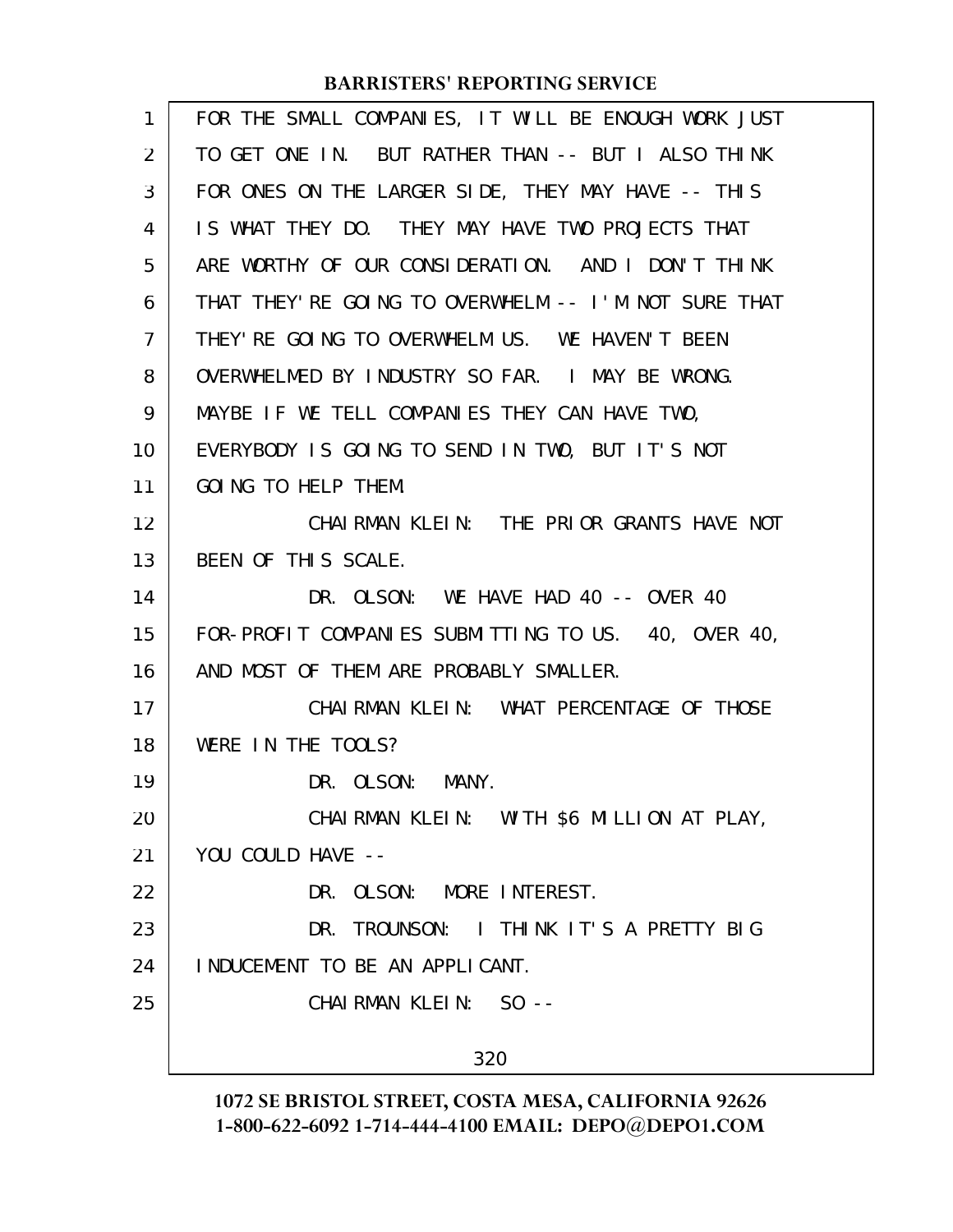| $\mathbf{1}$   | DR. PIZZO: SO THE BOTTOM LINE IS, I THINK            |
|----------------|------------------------------------------------------|
| $\overline{2}$ | CLAIRE STATED IT, THIS IS A RECOMMENDATION. WE CAN   |
| 3              | MODIFY THESE THINGS GOING FORWARD. I WOULD PREFER    |
| 4              | THERE NOT TO BE A LIMIT ON THE NUMBER OF             |
| 5              | APPLICATIONS AT ALL. I'VE STATED THAT BEFORE. I      |
| 6              | WOULD PREFER TO HAVE MORE PER NONPROFIT MEDICAL      |
| $\overline{7}$ | SCHOOL-BASED INSTITUTION. I THINK THAT WOULD BE A    |
| 8              | GOOD THING, BUT I UNDERSTAND WHY YOU'VE DONE IT THIS |
| 9              | WAY. SO I WOULD ADVISE THAT WE TRY THIS AND SEE      |
| 10             | WHAT HAPPENS. WE CAN COME BACK AND REVISE IT         |
| 11             | OBVIOUSLY FOR SUBSEQUENT AWARDS.                     |
| 12             | CHAIRMAN KLEIN: ALL RIGHT. IS THERE                  |
| 13             | PUBLIC COMMENT ON THIS ITEM? SEEING NO PUBLIC        |
| 14             | COMMENT, WE HAVE A NUMBER --                         |
| 15             | DR. PIZZO: I HAVE TO SAY, JOHN, WHAT'S               |
| 16             | HAPPENED? THIS IS THE FIRST TIME.                    |
| 17             | CHAIRMAN KLEIN: THANK YOU VERY MUCH. AT              |
| 18             | THIS POINT I WOULD SAY I'M JUST GOING TO CARRY OVER  |
| 19             | TO THE NEXT MEETING ANY ADDITIONAL ITEMS. WE'VE      |
| 20             | LOST SO MUCH OF OUR BOARD, WE'LL NO LONGER BE        |
| 21             | REPRESENTATIVE IN OUR DISCUSSIONS.                   |
| 22             | THERE'S A LIVER PATIENT HERE FROM UC DAVIS           |
| 23             | WHO CAME TO MAKE A PUBLIC COMMENT, AND LET'S TRY AND |
| 24             | RESPECT THE FACT THEY'VE COME THIS FAR. IF YOU       |
| 25             | WOULD PLEASE COME FORWARD. THANK YOU VERY MUCH,      |
|                | 321                                                  |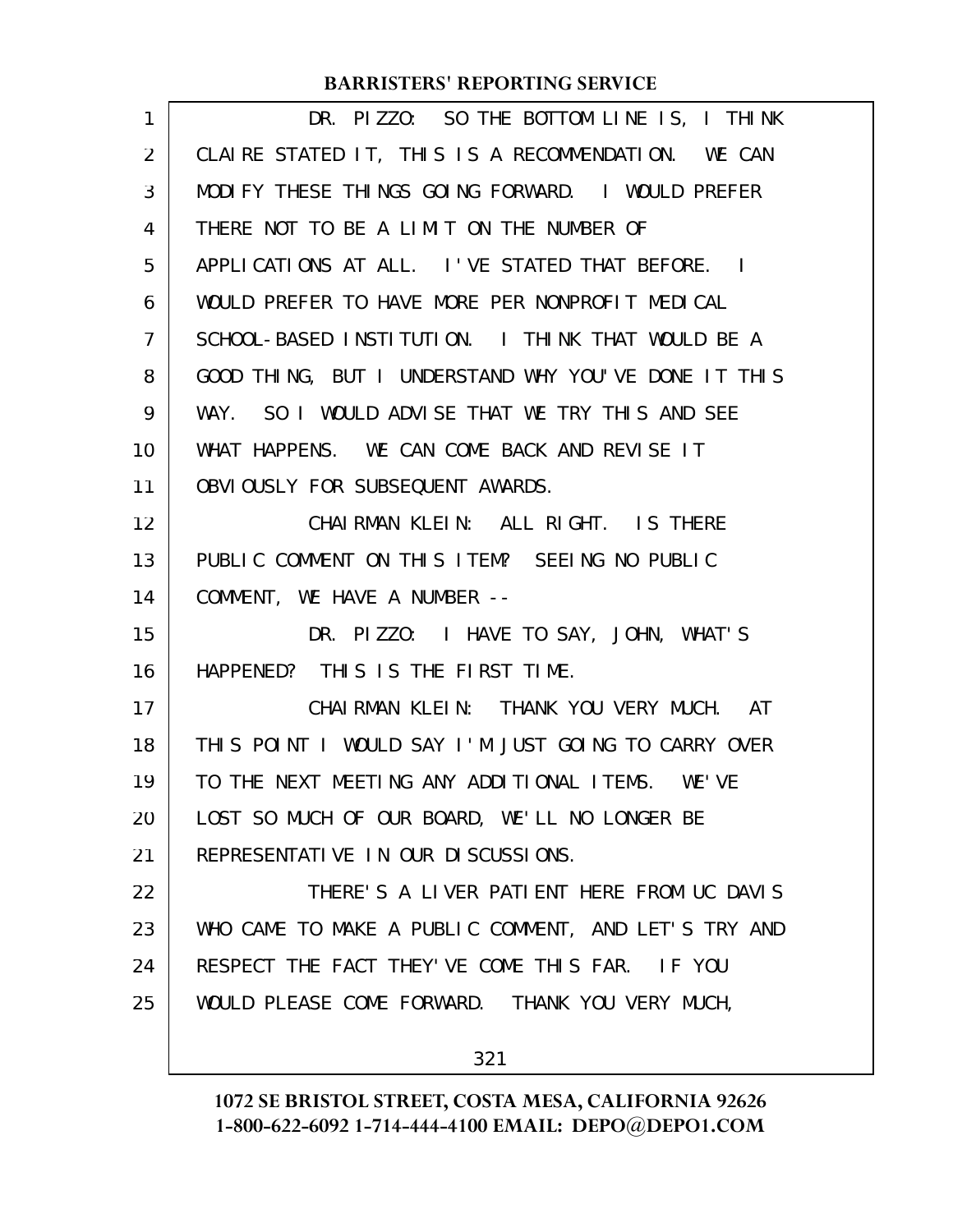MELISSA KING.

1

AGAIN, THANK YOU FOR THE STAFF FOR THEIR TREMENDOUS DEDICATION. THANK YOU FOR THE BOARD MEMBERS. IT'S SUCH AN EXTRAORDINARY EVENT TO HAVE ILLNESS AND EXIGENT CIRCUMSTANCES AFFECT SO MANY OF OUR BOARD MEMBERS AT ONE TIME. BUT, AGAIN, IT RAISES A GREAT CHALLENGE THAT I'M SURE THAT CHAIR OF OUR GOVERNANCE COMMITTEE IS UP TO. MS. LANSING: I'M INTO THIS. CHAIRMAN KLEIN: SO THANK YOU ALL OF YOU 2 3 4 5 6 7 8 9 10

FOR YOUR UNDERSTANDING AS WE'VE HAD IN REAL-TIME TO ADJUST, BUT IT'S BEEN A VERY PRODUCTIVE SESSION, A LOT OF GOOD SUBSTANTIVE DECISIONS, AND THE FACULTY PROGRAM HAS MOVED -- FACULTY II PROGRAM IS MOVING FORWARD WITH SOME MAJOR APPROVALS WE'VE ALREADY MADE, AND, OF COURSE, WE HAVE SOME DEFERRED DISCUSSIONS FOR THE NEXT SESSION ON THE REMAINING OUTSTANDING APPLICANTS. 11 12 13 14 15 16 17 18

JENNA, COULD YOU GIVE ME A READ FROM MELISSA IF THERE'S GOING TO BE ANY DELAY IN HELPING THE LIVER PATIENT TO COME IN, PLEASE? CERTAINLY WE SHOULD PROBABLY TAKE THIS MOMENT TO GIVE A ROUND OF APPLAUSE TO THE MANAGEMENT AND STAFF WHO ALWAYS PUT TOGETHER THIS REMARKABLE EFFORT. AND TO MELISSA KING AND JENNA FOR PULLING THIS TOGETHER WITH HELP 19 20 21 22 23 24 25

322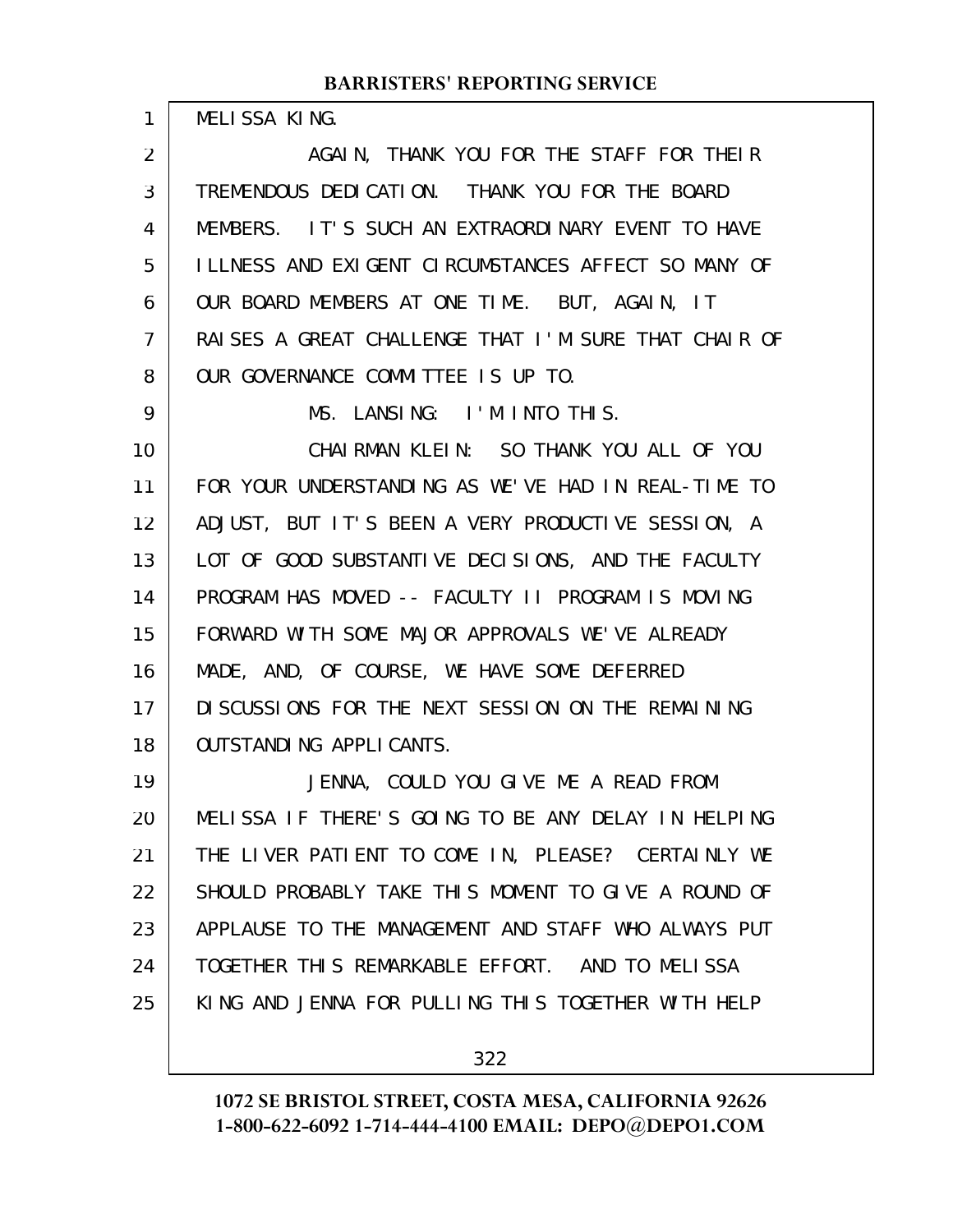| FROM EVERYONE, BUT COULD WE GIVE A GREAT ROUND OF    |
|------------------------------------------------------|
| APPLAUSE TO THE MANAGEMENT AND STAFF.                |
| (APPLAUSE.)                                          |
| MS. TAKAHASHI: GOOD AFTERNOON. MY NAME               |
| IS JODY TAKAHASHI. ABOUT 14 MONTHS AGO I HAD A       |
| LIVER TRANSPLANT. IT WAS FULMINANT LIVER FAILURE.    |
| THEY DON'T KNOW WHAT HAPPENED TO ME, WHY MY LIVER    |
| FAILED. I CAME VERY CLOSE TO DYING, ABOUT SIX HOURS  |
| BEFORE THEY FOUND AN ORGAN FOR ME.                   |
| I GOT A CALL NOT TOO LONG AGO STATING THAT           |
| THERE WAS SOME RESEARCH THAT WAS ONGOING ON STEM     |
| CELL RESEARCH FOR REGENERATION OF LIVERS. AND WOULD  |
| I COME UP SPEAK WITH YOU FOLKS AND KIND OF GIVE MY   |
| STORY. AND EXCUSE ME. I'M REALLY, REALLY NERVOUS.    |
| IT'S KIND OF HARD TO TALK ABOUT AS FAR AS WHAT       |
| HAPPENED. BUT I WAS VERY HEALTHY. I WAS PROBABLY     |
| THE HEALTHIEST I HAD EVER BEEN IN MY WHOLE LIFE, AND |
| I GOT JAUNDICED ONE DAY. AND IT KIND OF WENT         |
| DOWNHILL FROM THERE. I ENDED UP IN THE HOSPITAL AND  |
| TWO DAYS LATER I WAS IN A COMA. IT CAME VERY CLOSE,  |
| LIKE I SAID, ABOUT SIX TO 12 HOURS THAT THEY WERE    |
| MAKING THE DECISION WHETHER OR NOT I SHOULD BE       |
| TRANSPLANTED. THEY WEREN'T SURE IF THE DAMAGE TO MY  |
| BRAIN WAS TOO SIGNIFICANT AND THEY WERE JUST GOING   |
| TO LET ME DIE OR NOT.                                |
|                                                      |

323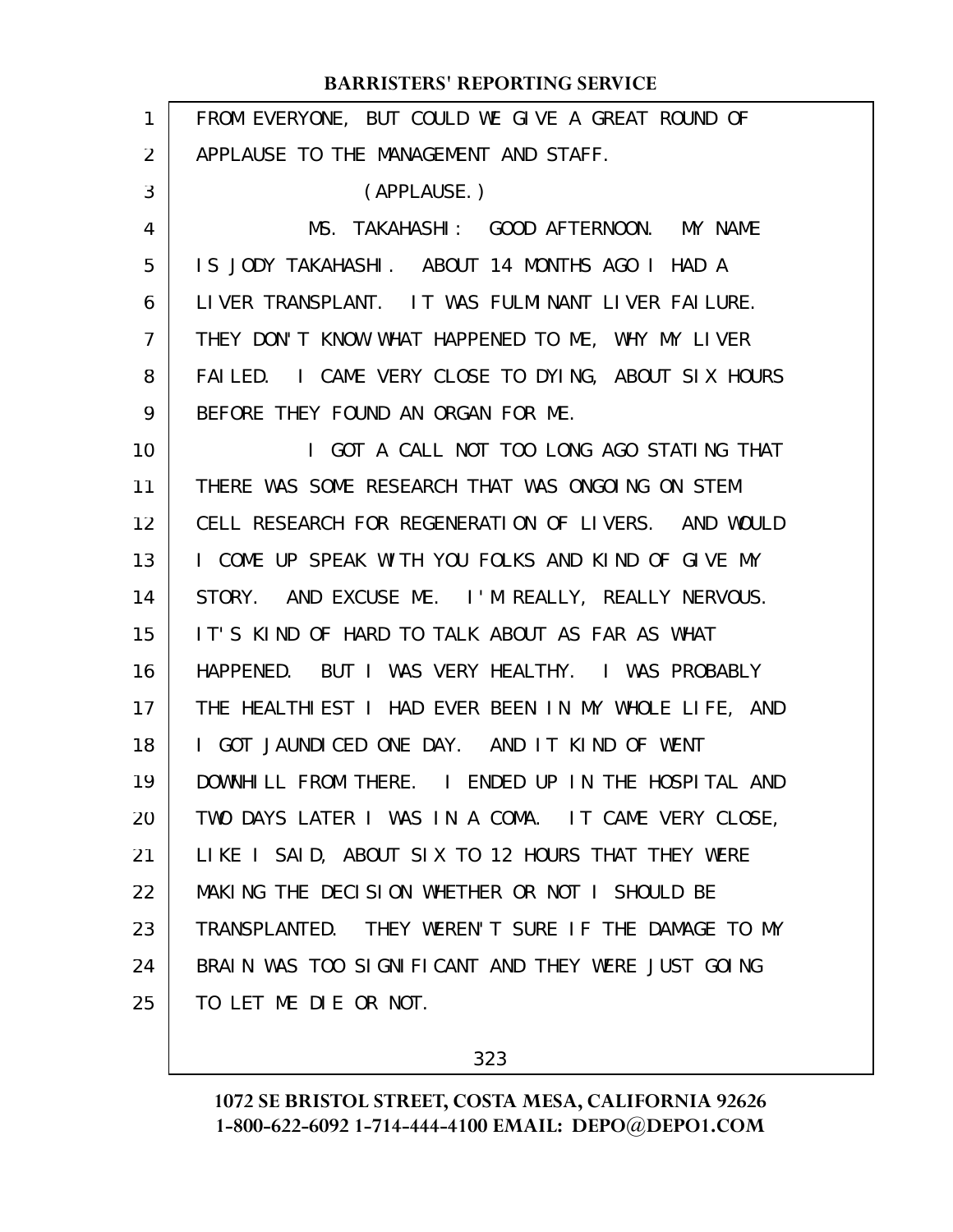| 1  | AND THE REASON I'M UP HERE IS I THINK, IN            |
|----|------------------------------------------------------|
| 2  | ESSENCE, IF STEM CELL RESEARCH CAN HELP TO PROLONG   |
| 3  | SOMEONE'S LIFE WHO HAS LIVER DISEASE, WHETHER IT'S   |
| 4  | FULMINANT OR HEPATITIS C OR CIRRHOSIS OF THE LIVER,  |
| 5  | IT CAN GIVE US THREE MONTHS, A MONTH IN ORDER TO TRY |
| 6  | AND HELP OUR LIVERS REGENERATE AND GET HEALTHY AGAIN |
| 7  | OR FIND A DONOR BECAUSE THERE ARE SO FEW, I THINK    |
| 8  | IT'S SOMETHING THAT WE NEED TO CONTINUE RESEARCHING. |
| 9  | IT PROBABLY WOULDN'T HAVE HELPED ME                  |
| 10 | BECAUSE I GOT SICK SO QUICKLY, BUT IT COULD HELP     |
| 11 | THOSE WHO KNOW THAT THEY'RE SICK AND CAN HAVE THAT   |
| 12 | TIME TO GET ANOTHER MONTH FOR A DONOR TO BE FOUND OR |
| 13 | A LIVER TO BE GROWN, I GUESS. IT'S AMAZING           |
| 14 | TECHNOLOGY.                                          |
| 15 | SO THAT'S ABOUT IT. THANK YOU SO MUCH. I             |
| 16 | APPRECIATE YOUR TIME.                                |
| 17 | CHAI RMAN KLEIN: THANK YOU.                          |
| 18 | (APPLAUSE.)                                          |
| 19 | CHAIRMAN KLEIN: AND JUST TO DOUBLE                   |
| 20 | UNDERLINE MY REFERENCE TO THE STAFF AND THE          |
| 21 | MANAGEMENT WAS VERY FUNDAMENTALLY FOCUSED ON THE     |
| 22 | TREMENDOUS CONTRIBUTIONS AND EFFORTS OF THE          |
| 23 | SCIENTIFIC STAFF PUTS TOGETHER TO MAKE EVERY ONE OF  |
| 24 | THESE REVIEW SESSIONS WORK BECAUSE REGARDLESS OF     |
| 25 | WHATEVER INDIVIDUAL DIFFERENCES AND PERSPECTIVE, THE |
|    |                                                      |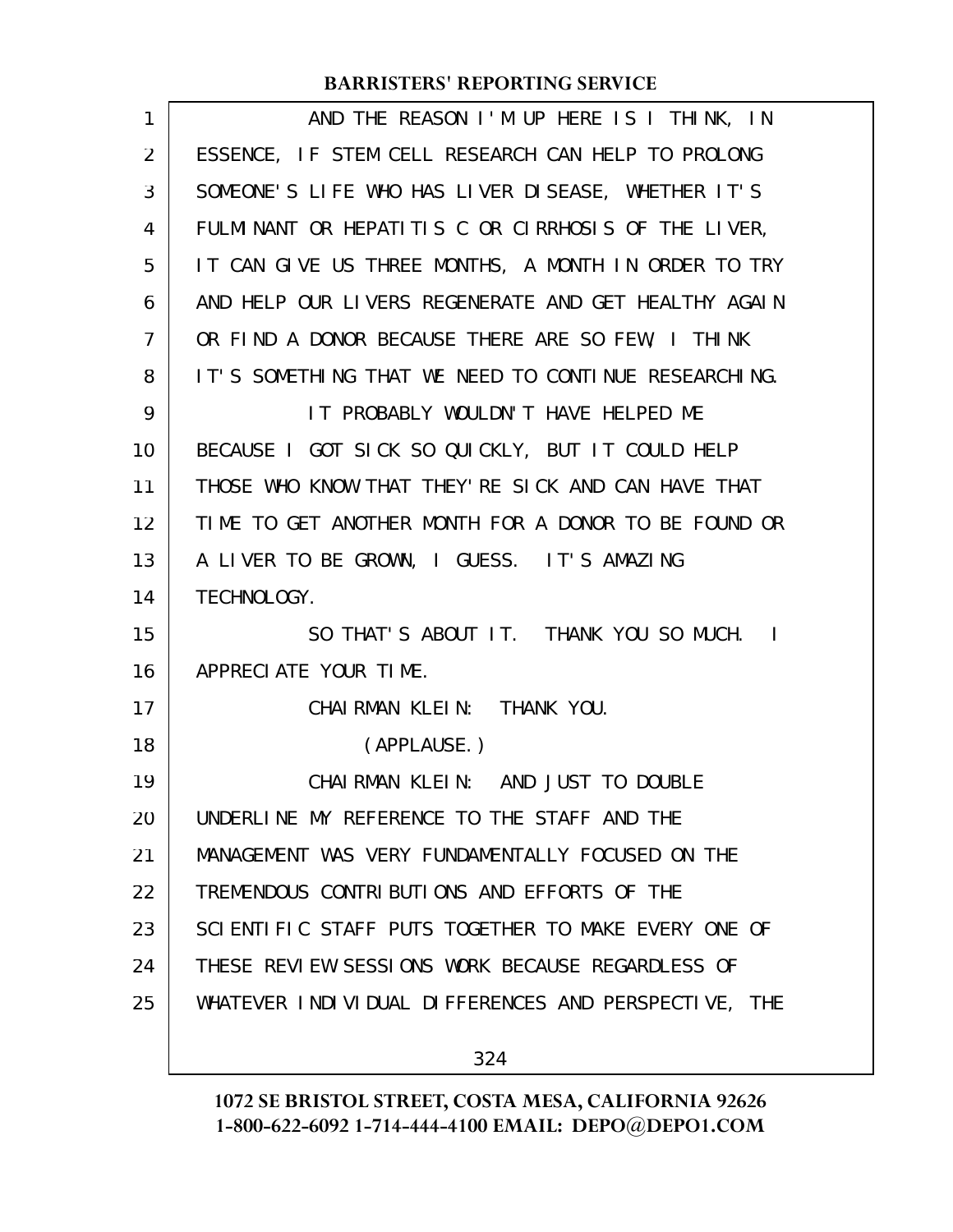| $\mathbf{1}$    | SCIENTIFIC STAFF JUST DOES A REMARKABLE JOB.         |
|-----------------|------------------------------------------------------|
| $\overline{2}$  | AND MELISSA KING, WHILE YOU WERE OUT, I              |
| 3               | ALSO THANKED YOU AND JENNA FOR THE LOGISTICS AND THE |
| 4               | HEROIC EFFORTS TO TRY AND MAINTAIN, AGAINST ALL      |
| 5               | ODDS, A FUNCTIONAL QUORUM. BUT HOPEFULLY YOUR JOB    |
| 6               | WILL BECOME EASIER WITH THE LEADERSHIP OF SHERRY     |
| $\overline{7}$  | <b>LANSING.</b>                                      |
| 8               | MS. LANDING: WE CAN'T FAIL, MELISSA.                 |
| 9               | CHAIRMAN KLEIN: AGAIN, THANK THE                     |
| 10              | SCIENTIFIC STAFF, THANK THE PUBLIC, THANK THE BOARD, |
| 11              | THANK YOU FOR A PRODUCTIVE SESSION. WE ARE           |
| 12 <sup>2</sup> | ADJOURNED.                                           |
| 13              | (THE MEETING WAS THEN ADJOURNED AT                   |
| 14              | $02:47$ P.M.)                                        |
| 15              |                                                      |
| 16              |                                                      |
| 17              |                                                      |
| 18              |                                                      |
| 19              |                                                      |
| 20              |                                                      |
| 21              |                                                      |
| 22              |                                                      |
| 23              |                                                      |
| 24              |                                                      |
| 25              |                                                      |
|                 | 325                                                  |
|                 |                                                      |

**1072 SE BRISTOL STREET, COSTA MESA, CALIFORNIA 92626 1-800-622-6092 1-714-444-4100 EMAIL: DEPO@DEPO1.COM**